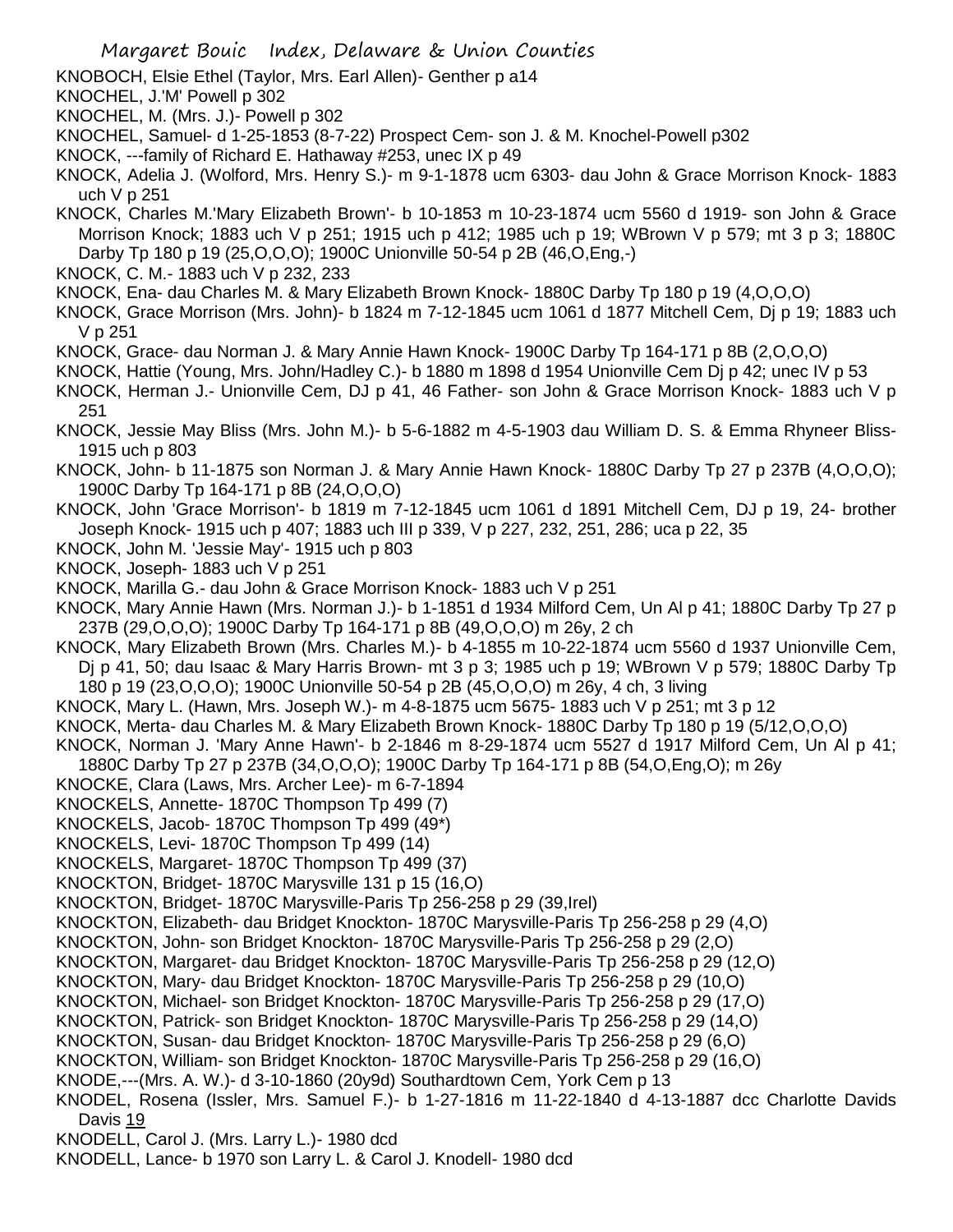Margaret Bouic Index, Delaware & Union Counties KNODELL, Larry L 'Carol J.'- 1980 dcd KNODELL, Larry- b 1969 son Larry L. & Carol J. Knodell- 1980 dcd KNODELL, Lisa A.- dau Larry L. & Carol J. Knodell- 1980 dcd KNODERER, Anson- son Zella V. Knoderer- Knoderer KNODERER, Effe- 1870C Oxford Tp 443 (10m) KNODERER, Elizabeth (Conant, Mrs. )- dau Zella V. Knoderer- Knoderer KNODERER, Eloner- 1870C Oxford Tp 443 (33) KNODERER, Elsie (Gantt, Mrs. )- dau Zella V. Knoderer- Knoderer KNODERER, Franklin- 1870C Oxford Tp (33\*) KNODERER, Ida B.- 1870C Oxford Tp (19) KNODERER, John- 1870C Oxford Tp (12) KNODERER, Samuel- 1870C Oxford Tp (5) KNODERER, Zella V. (Mrs. )- d 5-26-1971 (87) bur Sunbury- Knoderer; Sunbury p 11; 1964 dcd KNODT, Rev. Herman 'Sarah Puett'- Knodt KNODT, Sarah Puett (Mrs. Rev. Herman)- Knodt KNOEBEL, Edwin L. 'Lena Gibson'- d 9-20-1962 974) bur Union cem; Knoebel; Marysville p 66 KNOEBEL, Edwin L.- son Edwin L. & Lena Gibson Knoebel- Knoebel KNOEBEL, Freda (Seigrist, Mrs. )- sister Edwin L. Knoebel- Knoebel KNOEBEL, Lena Gibson (Mrs. Edwin L.)- Knoebel KNOEBEL, Mary (Hall, Mrs. )- dau Edwin L. & Lena Gibson Knoebel- Knoebel KNOECHEL, Anita- b 1957 dau Hans H. & Waltraut Knoechel- 1961, 1969, 1971 dcd KNOECHEL, Connie- b 1963 dau Hans H. & Waltraut Knochel- 1969 dcd KNOECHEL, Hans H. 'Waltraut'-son Heinrich & Hildegard Knoechel- Knoechel; 1961, 1969, 1971, 1980 dcd KNOECHEL, Heinrich 'Hildegard'- d 1945- Knoechel KNOECHEL, Hildegard (Mrs. Heinrich)- b 7-11-1903 d 8-24-1988 (85) Oller Cem- Knoechel; 1961, 1980 dcd KNOECHEL, Ingeborg May- dau Heinrich & Hildegard Knoechel- Knoechel KNOECHEL, Sarah (Williard, Mrs. Daniel)- m 2-16-1846 dcm KNOECHEL, Thomas- b 1964 son Hans H. & Waltraut Knockel- 1969, 1971, 1980 dcd KNOECHEL, Waltraut (Mrs. Hans H.)- 1961, 1969, 1971, 1980 dcd KNOEDLER, Louis Alfred 'Anna Vila Hayworth'- b 9-12-1886 m 9-18-1907 d 4-13-1970 son Frank & Flora Pitts Knoedler- Cowgill p 5 KNOEDLER, Alice Louise (Wheeler, Mrs. Walter)(Gates, Mrs. Russell)- dau William Maxwell & Gladys Mae Caig Knoedler- Cowgill p 5 KNOEDLER, Anna Viola Hayworth (Mrs. Louis Alfred)- b 8-25-1889 m 9-18-1907 d 10-6-1973 dau John William & Margaret Jane Bowsher Hayworth- Cowgill p 5 KNOEDLER, Bessie Rolofson (Morgan, Mrs. )(Mrs. James Robert)- Cowgill p 5 KNOEDLER, Flora Pitts (Mrs. Frank)- Cowgill p 5 KNOEDLER, Frank 'Flora Pitts'- Cowgill p 5 KNOEDLER, Gladys Mae Caig (Mrs. William Maxwell) b 1-5-1917 m 11-25-1936 dau Roy & Minnie Asher Caig- Cowgill p 5 KNOEDLER, Jeffrey Robert- b 9-14-1967 son James Robert Knoedler- Cowgill p 6 KNOEDLER, Julie Marie- b 10-18-1964 dau James Robert Knoedler- Cowgill p 6 KNOEDLER, Margaret Marie (Bassett, Mrs. Ronald)- b 4/11-4-1942 m 7-1960 dau James Robert Knoedler-Cowgill p 6 KNOEDLER, Marie Jean (Egan, Mrs. Forrest J.)- b 9-20-1909 m 6-24-1933 d 10-23-1987 Wis. dau William Maxwell & Gladys Mae Caig Knoedler- Cowgill p 6 KNOEDLER, Mary L. Whitcomb (Mrs. James Robert)- b 12-7-1941- Cowgill p 5 KNOEDLER, James Robert 'Mary L. Whitcomb''Bessie Rolofson Morgan'- b 8-5-1940 son William Maxwell & Gladys Mae Caig Knoedler- Cowgill p 5 KNOEDLER, William Maxwell 'Gladys Mae Caig'- son Louis Alfred & Anna viola Hayworth Knoedler- Cowgill p 5 KNOELL, Mary Agnes (Weber, Mrs. Johann G.)- b 3-29-1834 m 1861 d 2-11-1922 dau Gottlieb Knolell- ped Dale Weber 11; delge IV p 48 KNOELL, Gottlieb- ped Dale Weber 22; delge IV p 48 KNOELLER, Elizabeth- b 4-23-1864 d 5-1-1920 St. John's Cem, DJ p 67 KNOFF, Edward Murphy 'Esther'- d 4-1973 (74) Knoff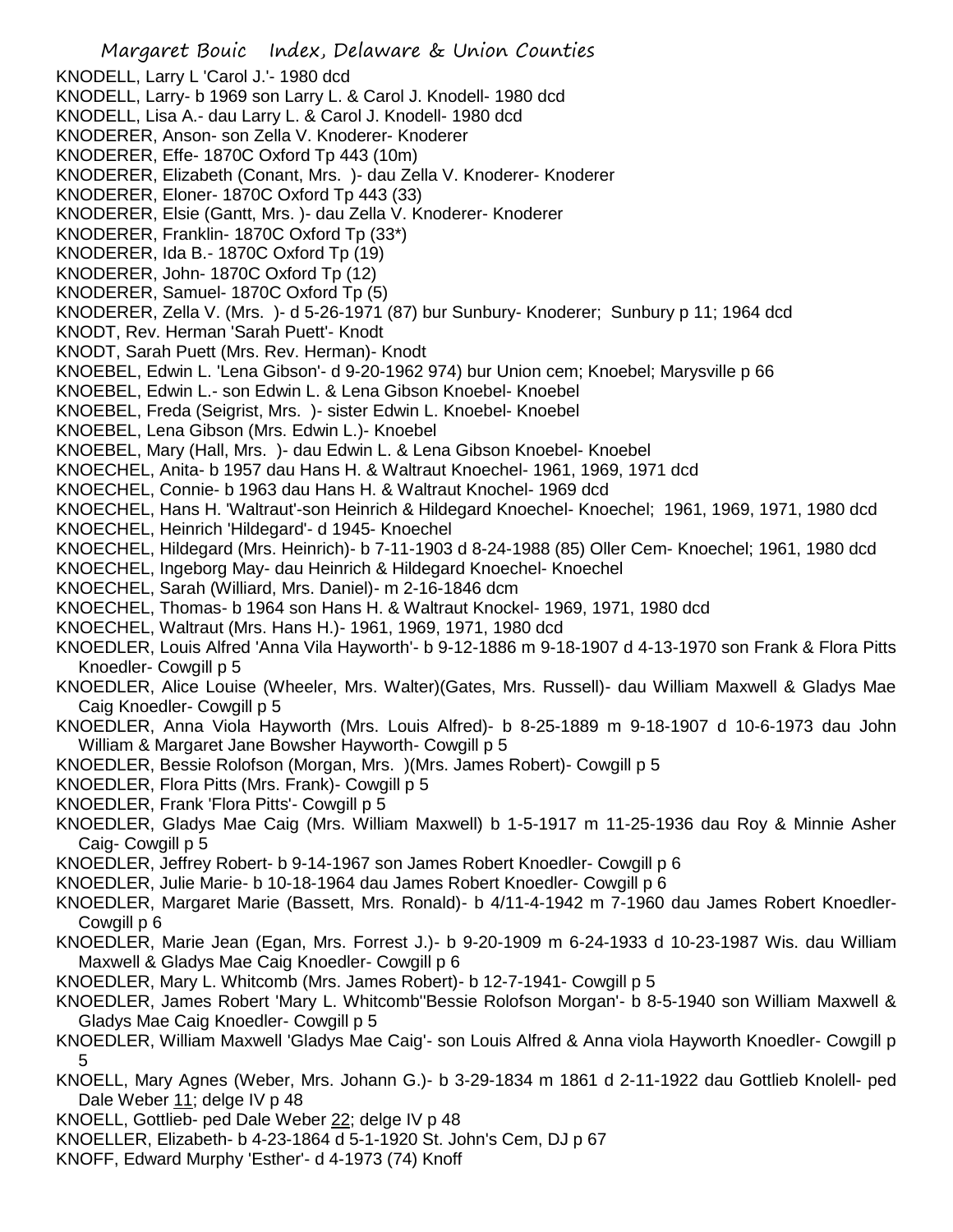- KNOFF, Edward,Jr.- son Edward Murphy Knoff- Knoff
- KNOFF, Esther (Mrs. Edward Murphy)- Knoff
- KNOFF, Linda Sue Brumfield (Mrs. mark Loren)- m 6-15-1974- Knoff
- KNOFF, C. Loren 'Marie R.'- Knoff; 1971, 1980 dcd
- KNOFF, Margaret (Mann, Mrs. )- sister Edward Murphy Knoff- Knoff
- KNOFF, Mark Loren- son C. Loren & Marie R. Knoff- Knoff; 1971 dcd
- KNOFFKEL, M. B.- heir of Ephraim Markel- dcw Bk 2 p 197
- KNOFSKER, Sarah Clementin- d 6-25-1845 (buried)- dau M. B. & E.- Prospect Cem, Powell p 301
- KNOFSKUR/KNOLSKEEN, Martin B.- 1840C Radnor Tp p 107 (20-30)
- KNOLL, Ann Walker (Mrs. Nicholas)- b 1941 m 1964 dau Glen Harvey & Alma Soldan Walker- Maugans Anc p 173
- KNOLL, Ann Walker (Mrs. Nicholas)- b 1941 m 1964 dau Glen Harvey & Alma Soldan Walker- Maugans Anc p 173
- KNOLL, nicholas 'Ann Walker'- b 1931 m 1964- Maugans Anc p 173
- KNOLLS, Pastor- Powers Pat p 22
- KNOLL, Nicholas Peter- b 1965 son Nicholas & Ann Walker Knoll- Maugans Anc p 173
- KNOFF, Marie R. (Mrs. C. Loren)- 1971 dcd
- KNOFSKUR, Martin B.- 1840C Middletown, Radnor Tp, delge IV p 5
- KNOPF, Jacob- Naturalized 9-20-1844 from Damstadt- delge IX p 557
- KNOPF, Katherine Clara Felt (Mrs. Wendell Frank)- b 9-27-1908 m 7-10-1943 dau William Harry & Bertha Margaret McCauley Felt- Weiser p 152
- KNOPF, Wendell Frank 'Catherine Clara Felt'- b 9-30-1904 m 7-10-1943- Weiser p 152
- KNOPP, Marlene- 1980 dcd
- KNOFF, Mark (18-1972) son Loren Knoff- Knoff
- KNOPP, David Charles- b 5-4-1951 son Walter & Sarah Elizabeth Yost Knopp- Weiser p 553
- KNOPP, Mabel (Day, Mrs. William R.)- d 9-6-1972- Knopp
- KNOPP, Sarah Elizabeth Yost (Mrs. Walter)- b 3-10-1922 m 8-10-1940 dau Charles E. & Evelyn Roselia Renn Yost- Weiser p 553
- KNOPP, Timothy Renn- b 2-5-1953 son Walter & Sarah Elizabeth Yost Knopp- Weiser p 553
- KNOPP, Walter George- b 6-15-1944- son Walter & Sarah Elizabeth Yost Knopp- Weiser p 553
- kNOPP, Walter 'Sarah Elizabeth Yost'- m 8-10-1940- Weiser p 553
- KNORR, Caroline S.- 1870C Trenton Tp 507 (12)
- KNORR, Charles 'Jennie May Malick'- b 11-17-1879 m 7-5-1907 d 1-23-1953- Weiser p 379
- KNORR, Christian F.'Rosa A.'- d 5-16-1916 (87-3-6) Sunbury Cem, Powell 36, 281; 1870C Trenton Tp 507 (41\*)
- KNORR, Cornlius J. 'Mary Agnes Arbogast'- b 1-12-1851 d 2-22-1925- Weiser p 304
- KNORR, Emma J.- 1870C Trenton Tp 507 (9)
- KNORR, Eubnie Mae (Wolff, Mrs. Arthur Otto)- b 12-17-1910 m 9-1-1934 d 4-27-1957 dau Charles & Jennie May Malick Knorr- Weiser p 379
- KNORR, Gerald Leroy- b 12-18-1957 son Lester Leroy,Jr. & Virginia Luibrick Knorr- Weiser p 519
- KNORR, Jennie May Malick (Mrs. Charles)- b 11-17-1881 m 7-5-1907 dau Anthony John & Christina Hepner Malick- Weiser p 379
- KNORR, John Paul- b 3-26-1909 d 5-1-1932 son Charles & Jennie May Malick Knorr- Weiser p 379
- KNORR, Lester leroy,Jr. 'Virginia Lubrick'- m 1-19-1957- Weiser p 519
- KNORR, Mary Agnes Arbogast (Wiest, Mrs. Henry)(Mrs. Cornelius J.)- b 8-3-1860 d 12-13-1915- dau Israel & Angelina Koppenheffer Arbogast- Weiser p 304
- KNORR, Mildred Abigail- b 3-6-1915 dau Charles & Jennie May Malick Knorr- Weiser p 379
- KNORR, Rosa A. (Mrs. Christian F.)- d 12-9-1883 (46-7-11) Sunbury Cem, Powell 36
- KNORR, Rosanna- 1870C Trenton Tp 507 (33)
- KNORR, Virginia Librick (Mrs. Lester Leroy,Jr.)- b 3-20-1936 m 1-10-1957 dau Fred & Eva Mae Crump Lubrick- Weiser p 519
- KNOSE, Orin A.- b 2-17-18-- nephew of Caroline Van Dorn Armstrong- Pabst Pion I p 7
- KNOSKE, Ada Pearl (Wallace, Mrs. )- b 9-22-1884 Del Town dcb, dau Harrison & Clara Troutman Knoskedg 9-28-1943; obit Loy Knoske
- KNOSKE, ---dg 2-4-1908 p 3, 1-10-1908, delge VIII p 14; Knoske
- KNOSKE, Charles- son Capt. Edward K. & Katherin Knoske- dg 9-25-1894, Cry Ab p 85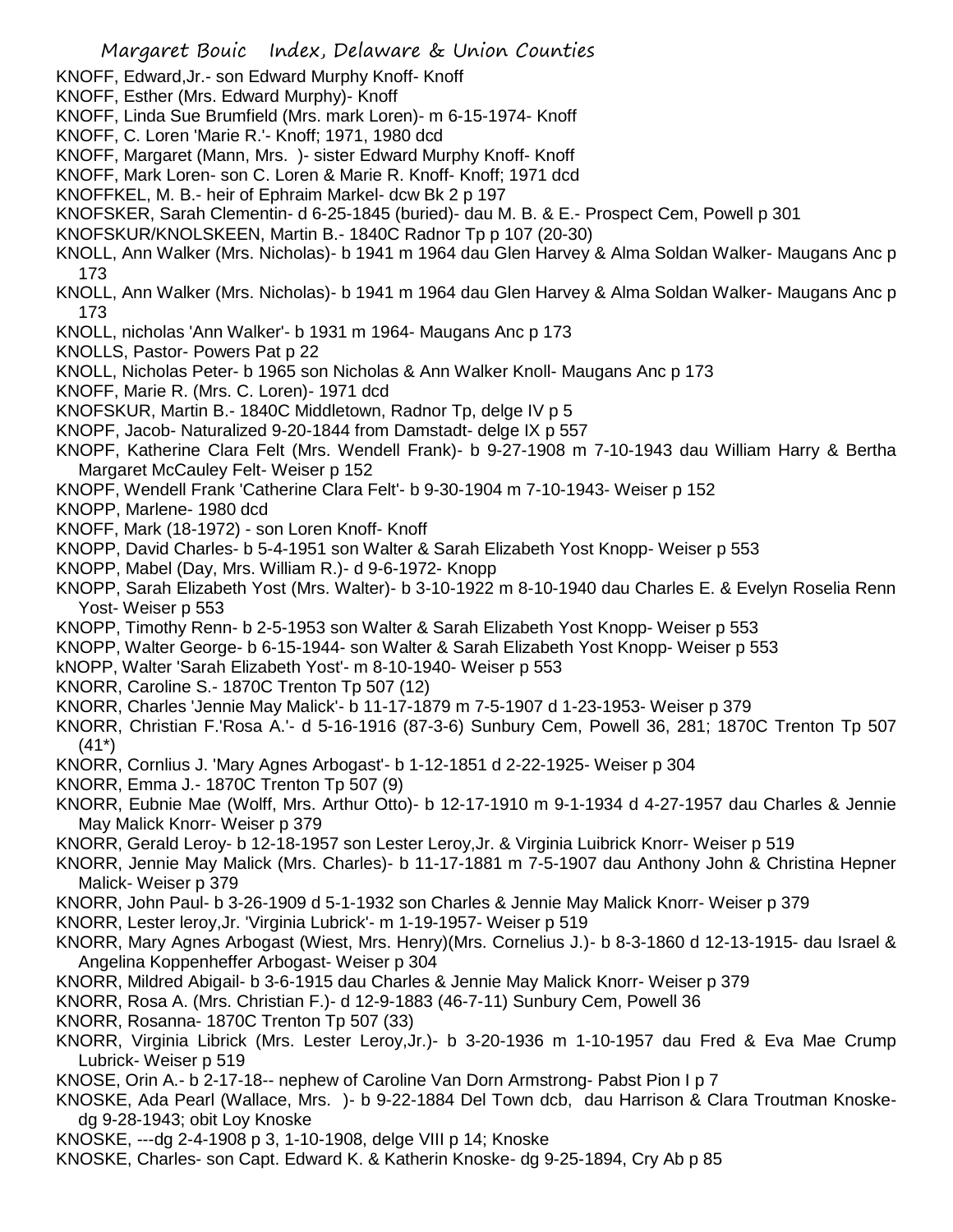- KNOSKE, Deeta (Mrs. Loy)- obit Loy
- KNOSKE, Edith Clara Willey (Mrs. Oscar G.)- b 10-2-1880 m 10-19-1900 dau Ephraim & Catharine Ann Meeker Willey- Weiser p 18
- KNOSKE, Capt. Edward G.'Katherin'- b 11-30-1822 d Friday dg 9-25-1896, Cry Ab p 85
- KNOSKE, Edward G.- b 6-19-1886 Del Town son Harriot & Clara Troutman Knoske- dcb
- KNOSKE, infant b 2-20-1899 Del Town son Harry E. & Clara Troutman Knoske- dcb
- KNOSKE, Harry- d 9-1943 dg 9-28-1943- son Capt. Edward G. & Katherine Knoske-Knoske; dg 9-25-1894 Cry Ab p 84
- KNOSKE, H. E.- son Capt. Edward G. dg 9-25-1896 Cry Ab p 85; pall bearer for Mrs. Conrad Neidermaier dg 11-27-1908 Cry Ab p 169
- KNOSKE, Mrs. H. E.- dau Mrs. John Troutman- dg 9-4-1903, Cry Ab p 198
- KNOSKE, Josephine (Mrs. Robert)- Knoske; dg 2-14-1954
- KNOSKE, Leroy M.- b 7-31-1892 Del. Town son H. E. & CLara Troutman Knocke- dcb
- KNOSKE, Katherin (Mrs. Capt. Edward G.)- dg 9-25-1896 Cry Ab p 85
- KNOSKE, Louisa (Delong, Mrs. )- dau Capt. Edward G. & Katherine Knoske- dg 9-25-1896 Cry Ab p 85
- KNOSKE, LeRoy M. "Loy" b 7-31-1892 Del Town dcb- d Monday dg 2-16-1894, Cry Ab p 154- son Harry & Clara Troutman Knoske- dg 9-28-1943; Knoske
- KNOSKE, Mary Louise (Gephart, Mrs. )- b 1-13-1902 Del Tp dau Harry & Clara Troutman Knoske- dg 9-28- 1943- Knoske; dcb
- KNOSKE, Mildred (Johnson, Mrs. Fred O,)- b 7-6-1902 m 8-18-1932 d 8-31-1957 dau Oscar G. & Edith Clara Willey Knoske- Weiser p 18
- KNOSKE, Oscar G. 'Edith Clara willey'- b 11-1-1875 m 10-18-1900 d 3-21-1942- Weiser p 18' 1908 dch 146
- KNOSKE, Robert 'Josephine'- d 2-1954 son Harry & Clara Troutman Knoske- dg 9-28-1943; Knoske; obit Loy, Del Museum
- KNOSKE, Robert- son Robert & Josephine Knoske- Knoske; dg 2-14-1954
- KNOSKE, Thomas- son Robert & Josephine Knoske- Knoske; dg 2-14-1954
- KNOSKE, Vernon- b 11-27-1903 d 7-15-1915- son Oscar G. & Edith Clara Willey Knoske- Weiser p 18
- KNOSKE, Virginia Inez (Rockwell, Mrs. Theodore F.)- b 12-21-1905 m 9-6-1930 dau Oscar G. & Edith Clara Willey Knoske- Weiser p 18
- KNOSKE, William- son Capt. Edward G. & Katherine Knoske- dg 9-25-1894, Cry Abp p 85
- KNOST, Mary Dennison (Kelley, Mrs. Harry,Jr.)(Mrs. Jerry)- b 11-16-1936 d 3-9-1994 (57) Washington C. H. dau Lester & Margaret Massie Geary- Knost
- KNOTT, Rev.- hmp p 39
- KNOTT, Elizabeth Cloyd (Mrs. Gustavas)- d 1893 (91) unec XII p 38
- KNOTT, Gustavas 'Elizabeth Cloyd'- unec XII p 38
- KNOTT, Jane (Lee, Mrs. Joseph T.)- m 5-10-1865 ucm 4380
- KNOTT, John- 1980 dcd
- KNOTT, --infant dau of Milton Knott (3m)- Madison Democrat 4-9-1879, unec XIi p 14
- KNOTT, Rachel- b Fayette Co d 9-22-1906 Oakdale Cem 2082 (99D) lived with Patrick T. & Cheryl L. Geyer-1980 dcd
- KNOTTER, Elizabeth (Clark, Mrs. Sheldon O.)- b 1-9-1928 m 8-13-1949- Weiser p 68
- KNOTTS, Abbie Poling (Mrs. George W.)- b 10-1876 d 1-27-1910 (32y2m) Oakdale Cem 2257 (8F) I p 105 (F-
- R1-8); 1900C Allen Tp 119-123 p 6A (23,O,O,O); dau Orsamu Poling, grandda Stephen Shirk- obit mlib KNOTTS, Alberta (Stout, Mrs. )- dau Charles & Blanche B. Knotts- Knotts
- 
- KNOTTS, Annis Gregory (Mrs. George W.)- m 2-13-1840 Madison Co, unec IX p 18
- KNOTTS, James Arthur 'Flora Burns'- b 8-31-1879 m 11-17-1904 d 11-17-1970 Oakdale Cem II p 16 (B-R9-7) son Erskine B. & Frances Powers Knotts- Knotts; 1900C Paris Tp 205-211 p 11B (20,O,O,O); 1949, 1959, 1962, 1967 ucd
- KNOTTS, Asher 'Eva York'- Knotts
- KNOTTS, Avelee (Larkins, Mrs. Orville)- dau Jennings B. & Essie Knotts- obit Jennings, mlib
- KNOTTS, Bessie I.- b 8-1882 dau John M. & Eva C. Keeran Knotts- 1900C Leesburg Tp 17 p 1B (17,O,O,O)
- KNOTTS, Blanche B. (Mrs. Charles Howe)- b 5-2-1884 d 9-26-1976 Oakdale Cem II p 95 (H-R26-6)- Knotts
- KNOTTS, Bobby- son Jennings B. & Essie Knotts- obit Jennings Knotts- mlib
- KNOTTS, Carl J.- b 6-3-1902 son John & Margery B. Strait Knotts- dcb
- KNOTTS, Carrie E.- b 7-1892 d 10-3-1903 (11y2m) Oakdale Cem 1817 (110-F) I p 125 (F-R7-5); dau John M. & Eva C. Keeran Knotts- 1900C Leesburg Tp 17 p 1B (7,O,O O)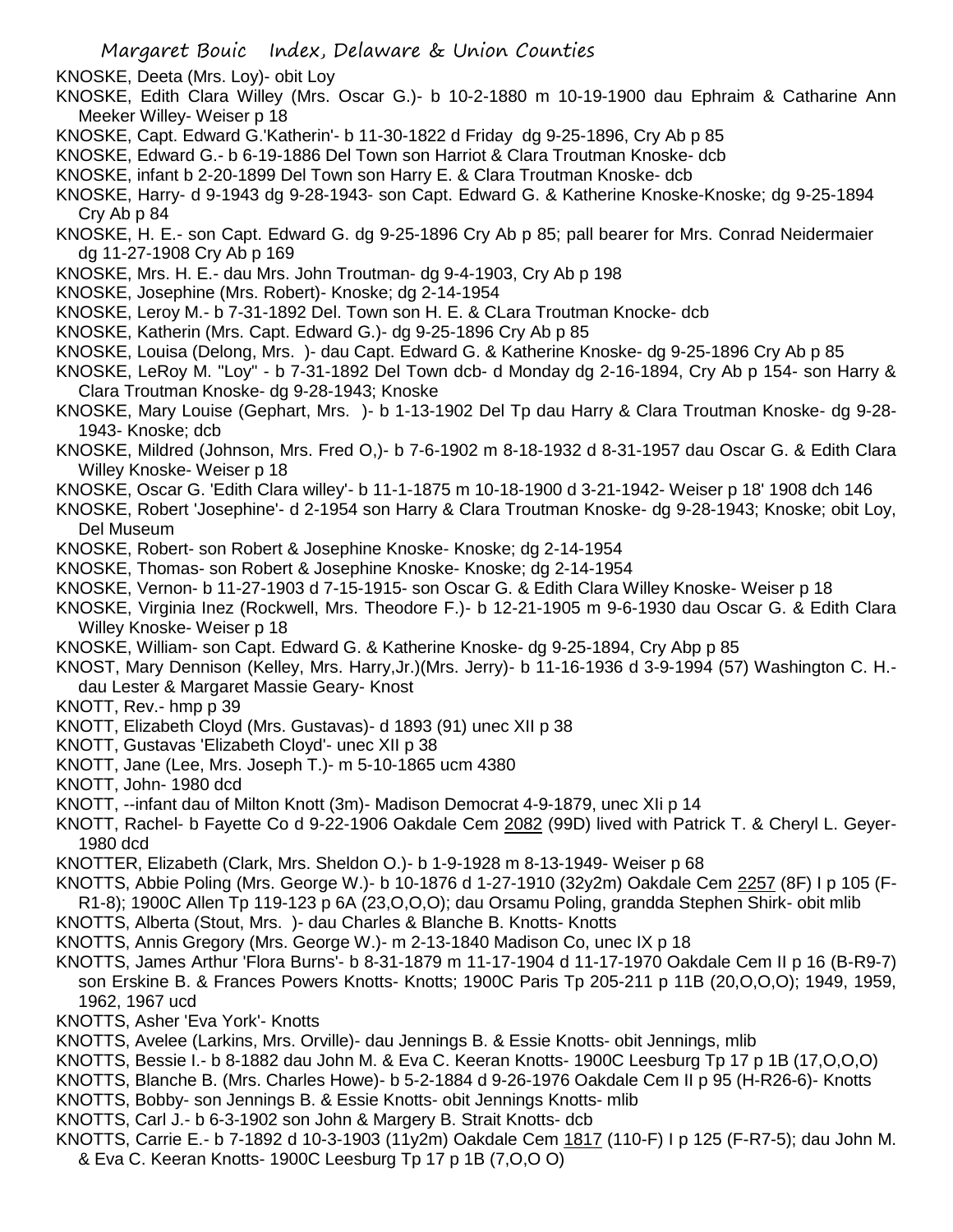KNOTTS, Charles Howe'Blanche B.'- b 1-1885 d 7-13-1961 (76) Oakdale Cem II p 95 (H-R26-6)- son John M. & Eva C. Keeran Knotts- 1900C Leesburg Tp 17 p B1 (15,O,O,O)

- KNOTTS, Christine (Mills, Mrs. Pearl)- Oakdale Cem Knotts
- KNOTTS, Christy- d 9-12-1993
- KNOTTS, Clara F. (Mills, Mrs. )(Jones, Mrs.Sam)- b 1-1885 d 5-24-1968 (79) dau Erskine B. & Frances Powers Knotts- Knotts; 1900C Paris Tp 205-211 p 11B (11,O,O,O)
- KNOTTS, Cora E. (Blue, Mrs. William W.)- b 1857 m 11-27-1879 ucm 5603 d 6-7-1934 Oakdale Cem II p 30 (G-R2-10)- dau Henry & Rachel Knotts; 1870C Paris Tp 72-73 p 10 (14,O); obit Erskine, B., Henry- mlib
- KNOTTS, Dale- son Jennings B. & Essie Knotts- obit Jennings, mlib
- KNOTTS, Debbie- b 1969 dau Larry L. & Sandra M. Knotts- 1971, 1973, 1975, 1977, 1979, 1981, 1993 ucd
- KNOTTS, Denise- b 1967 dau Larry L. & Sandra M. Knotts- 1971, 1973, 1975, 1977, 1979, 1981, 1983 ucd
- KNOTTS, Donna (Salyor, Mrs. Walter)- dau Jennings Bryon & Essie Knotts- obit Jennings B, mlib
- KNOTTS, Eileen (Terry, Mrs. )- dau Asher & Eva York Knotts- Knotts
- KNOTTS, Elberta (Stout, Mrs. )- dau Charles Howe & Blanche B. Knotts- Knotts
- KNOTTS, Ella- b 1872 d 4-14-1938 Oakdale Cem I p 105 (F-R1-8)
- KNOTTS, Ellen- dau Henry & Rachel Knotts- 1870C Paris Tp 72-73 p 11 (4,O); 1880C Paris Tp 93-95 p 10 (15,O,Pa,O)
- KNOTTS, Ellen P.- b 5-1896 dau John M. & Eva C. Keeran Knotts- 1900C Leesburg Tp 17 p 1B (4,O,O,O)
- KNOTTS, Erskine B. 'Frances E. Powers'- b 1-13-1849/1851 m 12-23-1873 ucm 5408 d 8-25-1917 (67) Oakdale Cem I p 108 (F-R2-11)- son Henry & Rachael Knotts- 1883 uch V p 131; uca p 59; Longbrake p 44, 68; 1870C Paris Tp 72-73 p 11 (20); 1900C Paris Tp 205-214 p 11B (49,O,Pa,O) m 26y; obit mlib, obit Henry Knotts
- KNOTTS, Essie (Mrs. Jennings B.)- d 1-28-1977, obit Jennings, mlib
- KNOTTS, Esta Belle (Longbrake, Mrs. Daniel)- b 7-17-1882 m 3-12-1902 dau Erskine B. & Frances Powers Knotts- Longbrake p 43, 44, 68, 69A, 71, 174; 1900C Paris Tp 205-211 p 11B (16,O,O,O)
- KNOTTS, Eva C. (Mrs. John M.)- b 3-1861 m 10-13-1881 ucm 7041 d 5-4-1910 (49y1m) Oakdale Cem 2290 9110F) I p 125 (F-R7-5); 1900C Leesburg Tp 17 p 1B (39,O,Va,NY) m 18y, 8 ch, 7 living
- KNOTTS, Eva (Florence, Mrs. )(Messenger, Mrs. )- dau Charles & Blanche B. Knotts- Knotts
- KNOTTS, Eva York (Mrs. Asher)(Wycoff, Mrs. )- Knotts
- KNOTTS, Evelyn Moore (Mrs. Oscar D.)- b 2-21-1909 m 8-11-1925 d 4-27-1990 (81) Oakdale Cem II p 16 (B-R9-7)- dau Ollie A. & Mary Reams Moore- Knotts; 1959, 1962, 1967, 1971, 1973, 1975, 1977, 1979, 1981, 1983, 1991 ucd
- KNOTTS, Flora Burns (Mrs. James Arthur)- b 2-5-1885 m 11-17-1904 d 5-19-1972 Oakdale Cem II p 16 (B-R9-) dau John B. & Magdaline Scheiderer Burns- Knotts; 1949, 1959, 1962, 1967, 1971 ucd
- KNOTTS, Frances E. Powers (Mrs. Erskine B.)- b 11-15-1853 m 12-23-1873 ucm 5408 d 9-13-1916 Oakdale Cem I p 108 (F-R2-11)- dau Edward & Polly Dines Flowers- 1883 uch V p 131; Longbrake p 44, 68; 1900C Paris Tp 105-122 p 11B (46,O,O,O)m 26y, 7 ch; obit mlib
- KNOTTS, Frances (Mrs. Franklin B.)- 1880C Paris Tp 92-94 p 10 (27,O,O,O)
- KNOTTS, Franklin B.'Frances'- 1880C Paris Tp 92-94 p 10 (30,O,Pa,O)
- KNOTTS, George- son Henry H. & Mary Shaw Knotts- 1880C Allen Tp 119-128 p 13 (1,O,O,O); obit Henry, mlib; obit Mary, mlib
- KNOTTS, George W. 'Abbie'- b 8-1877/8 d 1943 Oakdale Cem I p 105 (F-R1-8); 1900C Allen Tp 119-123 p 6A (22,O,O,O) m 2y
- KNOTTS, Greta (Gilliaum, Mrs. Kenneth)- dau Jennings B. & Essie Knotts- obit Jennings, mlib
- KNOTTS, Henry B.'Rachel H.'- b 11-1825 Fayett Co, Pa d 6-5-1909 (83y6m) Oakdale Cem 2201 (99D) I p 73 (D-R1-27); mt 3 p 1, 13; uca p 59; 1870C Paris Tp 72-73 p 10 (52,Pa); 1880C Paris Tp 93-95 p 10 (56,Pa,Md,Pa); 1900C Paris Tp 182-186 p 10B (74, Pa,Md,Pa)
- KNOTTS, Henry H. 'Mary Shaw'-b 2-1854 m 12-22-1877 ucm 6175 d 1-3-1917 Oakdale Cem I p 105 (F-R1-8) son Henry & Rachael Knotts; 1870C Paris Tp 72-73 p 11 (16,O); 1880C Allen Tp 119-128 p 13
- (26,O,Pa,O); 1900C Paris Tp 183-187 p 10B (46,O,Pa,O) m 22y; obit mlib; obit Henry, mlib
- KNOTTS, Henry L.- 1880C Paris Tp 93-95 p 10 (21,DC,-,-)
- KNOTTS, Irene (Siniff, Mrs. )- dau Charles & Blanche B. Knotts- Knotts
- KNOTTS, Jackie (Chaffin, Mrs. )- dau John & Dorothy Knotts- Knotts
- KNOTTS, James A.- b 8-1879 son Franklin B. & Frances Knotts- 1880C Paris Tp 92-94 p 10 (9/12,O,O,O)
- KNOTTS, Jane (Lee, Mrs. )- dau Henry b. & Rachel Knotts- obit Ershine B., mlib
- KNOTTS, Jennie (Hagenlocker, Mrs. William)- b 1892 d 10-22-1948 Oakdale Cem II p 42 (G-R6-7) dau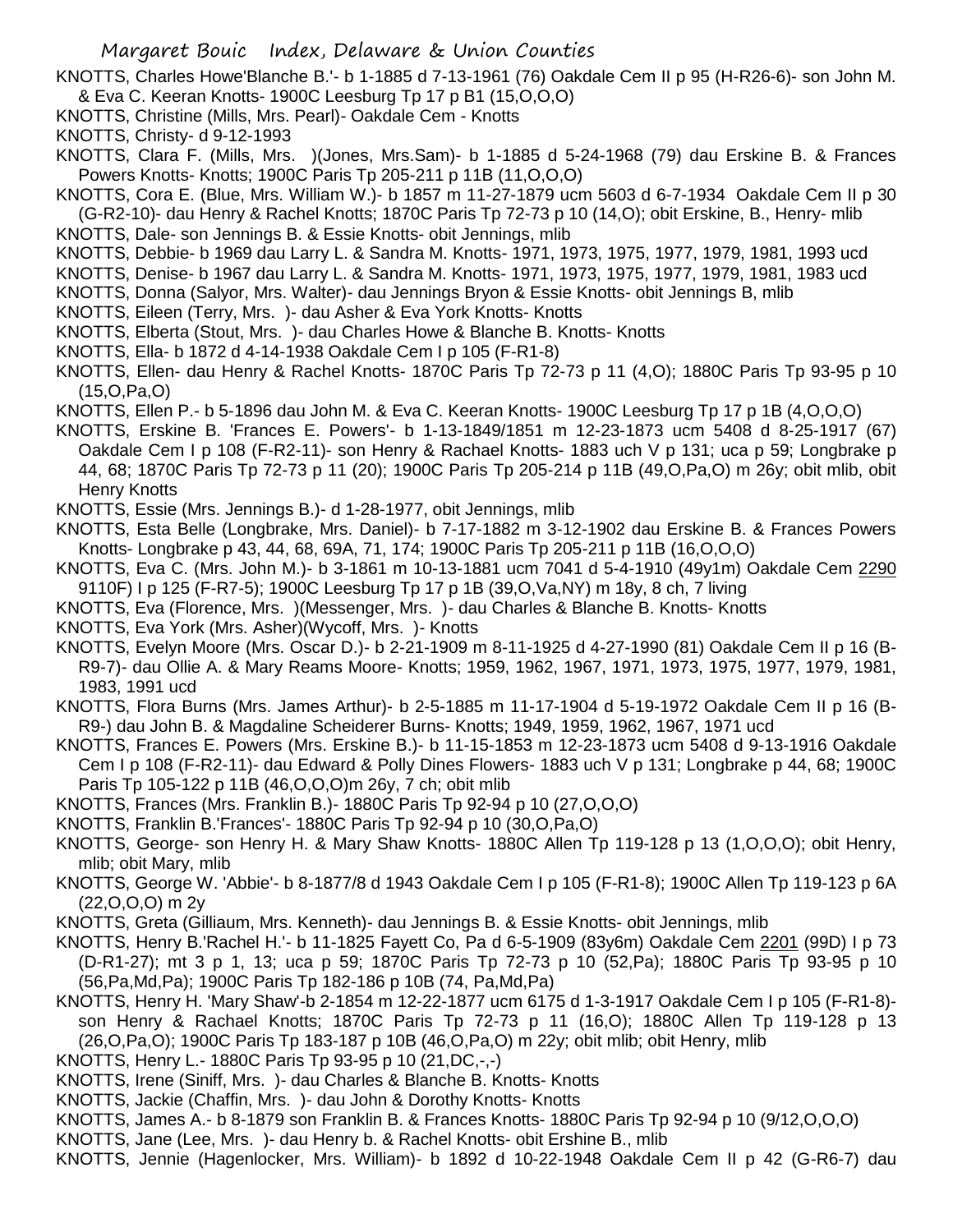Erskine B. & Frances Powers Knotts- Knotts; Hagenlocker 1,2; 1900C Paris Tp 205-211 p 11B (8,O O,O) KNOTTS, Jennings Bryon 'Essie'- b 4-8-1900 d 6-13-1981 (81) Grand Praire Cem- obit mlib; Marion Star

- KNOTTS, Jennings O.- son Jennings Bryon & Essie Knotts- obit Jennings B., mlib
- KNOTTS, John- 1985 uch p 167, (Can't find)
- KNOTTS, John "Jack"'Dorothy'- b 8-25-1929 d 2-8-1991 (61) Oak Grove Cem- son Asher & Eva York Knotts-**Knotts**
- KNOTTS, John M. 'Eva C. Keeran'- b 2-1858 m 10-13-1881 ucm 7041 d 1942 Oakdale Cem I p 125 (F-R7-5) son Henry & Rachael Knotts- 1870C Paris Tp 72-73 p 11 (12,O); 1880C Paris Tp 93-95 p 10 (21,O,Pa,O); 1900C Leesburg Tp 17 p 1B (42,O,Pa,O) m 18y; obit Erskine B., mlib; obit Henry, mlib
- KNOTTS, John M. 'Nina E.'- b 11-1888/9 d 1962 Oakdale Cem II p 136 (M-R3-8) son John M. & Eva C. Keeran Knotts- Knotts; 1900C Leesburg Tp 17 p 1B (11,O,O,O)
- KNOTTS, John N. (83-1942) uninf p 26, Paris Tp
- KNOTTS, Katherine (Kennel, Mrs. )- dau Henry b. & Rachel Knotts- obit Ershine B., mlib; obit Henry, mlib
- KNOTTS, Kenneth- son Jennings Bryon & Essie Knotts- obit Jennings B., mlib
- KNOTTS, Kevin- query on John Waldron- unec XIII p 4
- KNOTTS, Larry L. 'Sandra M.'- 1971, 1973, 1975, 1977, 1979, 1981, 1983 ucd
- KNOTTS, Laura- b 1906 dau Larry L. & Sandra M. Knotts- 1971, 1973, 1975, 1977, 1979, 1981, 1983 ucd
- KNOTTS, Libbie (Brown, Mrs. )- dau Henry B. & Rachel Knotts- obit Erskine B., mlib
- KNOTTS, Lille M.- dau Franklin B. & Frances Knotts- 1880C Paris Tp 92-94 p 10 (5,O,O,O)
- KNOTTS, Lloyd- son Jennings Bryon & Essie Knotts- obit Jennings B., mlib
- KNOTTS, Lois (Yost, Mrs. )- dau Asher & Eva York Knotts- Knotts
- KNOTTS, Lottie Jane- d 4-19-1895 (5m) buried with Henry B. & Rachel Knotts- Oakdale I p 73 (D-R1-27)
- KNOTTS, Lulu (Hagenlocker, Mrs. Henry)- b 2-1875 d 8-7-1962 (87) Oakdale Cem II p 121 (K-R6-37) dau Erskine B. & Frances Powers Knotts- Knotts; 1900C Paris Tp 182-186 p 10B (25,O,O,O)
- KNOTTS, Mark- b 1965 son Larry L. & Sandra M. Knotts- 1971, 1973, 1975, 1977, 1979, 1981, 1983 ucd
- KNOTTS, Mary A. (Mathews, Mrs. ) dau Henry & Rachel Knotts- 1870C Paris Tp 72-73 p 10 (7,O); obit Erskine Knotts, mlib; obit Henry, mlib
- KNOTTS, Mary E. (Belville, Mrs. )- b 1878 d 1959 Oakdale Cem II p 48 (G-R8-12); 1880C Paris Tp 92-94 p 10  $(2,0,0,0)$
- KNOTTS, Mary L. (Byers, Mrs. )- b 10-1898 dau John M. & Eva C. Keeran Knotts- 1900C Leesburg Tp 17 p 1B (1,O,O,O)
- KNOTTS, Mary Shaw (Mrs. Henry)- b 9-1848 m 12-22-1877 ucm 6175 d 8-17-1917 Oakdale Cem I p 105 (F-R1-8); 1880C Allen Tp 119-128 p 13 (31,O,Md,Md)- 1900C Paris Tp 183-187 p 10B (51,O,Md,Md); obit, mlib
- KNOTTS, Molly- dau Henry B. & Rachel Knotts- 1880C Paris Tp 93-95 p 10 (17,O,Pa,O)
- KNOTTS, Moter- b 102 d 4-3-1886 Oakdale Cem I p 73 (D-R1-27)
- KNOTTS, Nina E. (Mrs. John M.)- b 1890 d 1967 Oakdale Cem II p 136 (M-R3-7)
- KNOTTS, Oscar D. 'Evelyn Moore'- b 10-1-1907 m 8-11-1929 d 9-19-1982 (74) Oakdale Cem II p 16 (B-R9-7) son James Arthur & Flora Burns Knotts- Knotts; 1959, 1962, 1967, 1971, 1973, 1975, 1983 ucd
- KNOTTS, Parthenia (Lee, Mrs. )- dau Henry & Rachel Knotts- obit Henry, mlib
- KNOTTS, Provie C.- b 1-1885; 1900C Paris Tp 205-211 p 11B (15,O,O,O)
- KNOTTS, Rach(a)el (Mrs. Henry B.)- b 11-2-1825 d 9-22-1906 Oakdale Cem I p 73 (D-R1-27); 1870C Paris Tp 72-73 p 10 (50,O); 1880C Paris Tp 93-95 p 16 (55,O,Ky,O); 1900C Paris Tp 182-186 p 10B (54,O,Ky,Ky) 10 ch, 8 liv.
- KNOTTS, Rachel Ann- d 1-26-1864 (3-1-18) dau U. & B., Union Chr. Ch Cem lptw p 90
- KNOTTS, Ralph W.- son Charles & Blanche B. Knotts- Knotts
- KNOTTS, Reneva- b 12-21-1905 d 10-28-1991 (85) Oakdale Cem II p 16 (B-R9-7)- dau James Arthur & Flora Burns Knotts- Knotts; 1985 uch p 183; 1949, 1959, 1962, 1967, 1971, 1977, 1979, 1981, 1991 ucd
- KNOTTS, Russell- son Asher & Eva York Knotts- Knotts
- KNOTTS, Russell E.- b 12-13-1899 Troy Tp son John & Marina Strait Knotts- dcb
- KNOTTS, Ruth Ann (Honeycutt, Mrs. Orville)- dau Jennings Bryon & Essie Knotts- obit Jennings B., mlib
- KNOTTS, Sandra M. (Mrs. Larry L.)- 1971, 1973, 1975, 1977, 1979, 1981, 1983 ucd
- KNOTTS, Sarah E. (Brown, Mrs. Absalom)- m 10-1-1874 ucm 5549; mt 3 p 1,3; dau Henry & Rachel Knotts-1870C Paris Tp 72-73 p 10 (23,O)
- KNOTTS, Tina- engaged to Lonnie Howard- Knotts
- KNOTTS, Wanda (Pitt, Mrs. Edward)- dau Jennings Bryon & Essie Knotts- obit Jennings B., mlib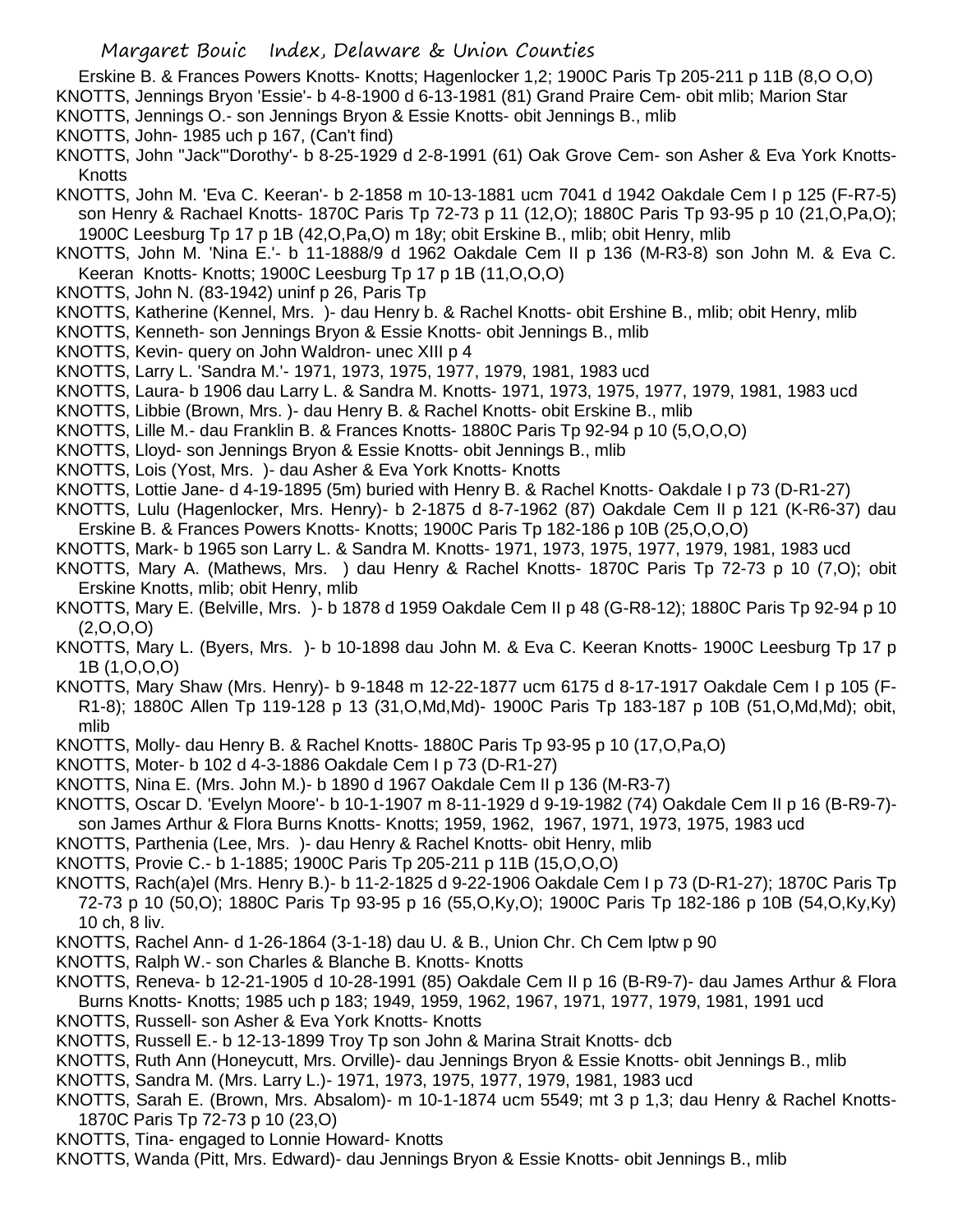- KNOUFF, Arlene- dau Clarence d. & Mary R. Knouff- 1961 (15), 1964 dcd
- KNOUFF, Bernice (LeCrone, Mrs. )- dau George Henry & Lillie Knouff- Knouff
- KNOUFF, Bertha (Fisher, Mrs. )- dau George Henry & Lillie Knouff- Knouff
- KNOUFF, Bradley- b 1962 son Robert E. & Ellen Knouff- 1973, 1977
- KNOUFF, B. V. (Mrs. U.)- lptw p 90
- KNOUFF, Clarence D. 'Mary Ruth'- m 11-114-1935 son George Henry & Lillie Knouff- Knouff; 1961, 1964, 1969, 1971, 1980 dcd
- KNOUFF, Clarence L. 'Marie'- 1969 dcd, Genoa Tp
- KNOUFF, David Allen- son Maurice & Karen Knouff- Knouff
- KNOUFF, Earl- son George Henry & Lillie Knouff- Knouff
- KNOUFF, Eliza Warner (Mrs. Jacob)- b 1805 ped Beth Barker #155 p 56 23; unec IX p 56
- KNOUFF, Elizabeth (Whipp, Mrs. William Henry)- b 1837 d 1924 dau Jacob & Eliza Warner Knouff- ped Beth Barker #155, unec IX p 56 (11)
- KNOUFF, Ellen (Mrs. Robert E.)- 1973, 1975, 1977 ucd
- KNOUFF, Florence (Howey, Mrs. )- dau George Henry & Lillie Knouff- Knouff
- KNOUFF, George Henry 'Lillie'- d 8-30-1962 Green Maound Cem, Knouff- 1961 dcd
- KNOUFF, T. Grace (Bettilyon, Mrs. Chester William)- b 5-27-1908 m 1-20-1927- Weiser p 414
- KNOUFF, Grace (Hoover, Mrs. )- dau George Henry & Lillie Knouff- Knouff
- KNOUFF, Jacob 'Eliza Warner'- b 1795 ped beth Barker #155 22, unec IX p 56
- KNOUFF, Karen (Mrs. Maurice D.)(Petrovich, Mrs. Milan)- Knouff; 1964, 1969, 1971 dcd
- KNOUFF, Kelly- b 1960 son Robert E. & Ellen Knouff- 1973, 1977 ucd
- KNOUFF, Lillie (Mrs. George Henry)- d 7-12-1962- Knouff; 1961 dcd
- KNOUFF, Lulo Bell- b 5-27-1896 Morrow Co, Ben Tp dau Bert & Alice Birch Knouff- dcb
- KNOUFF, Marie (Mrs. Clarence L.)- 1969 dcd
- KNOUFF, Maurice/Morris D. 'Karen'- son Clarence & Mary Ruth Osborn Knouff- Knouff; 1961(18). 1964, 1969, 1971 dcd
- KNOUFF, Mary Ruth Osborn (Mrs. Clarence D.)- 1961, 1964, 1969, 1981, 1980 dcd
- KNOUFF, Nancy- b 1956 dau Maurice D. & Karen Knouff- 1971 dcd
- KNOUFF, U 'B. V.'- lptw p 90
- KNOUFF, Nancy- b 1956 dau Maurice D. & Karen Knouff- 1969 dcd
- KNOUFF, Ray- son George Henry & Lillie Knouff- Knouff
- KNOUFF, Robert E. 'Ellen'- 1973, 1975. 1977 ucd
- KNOUFF, Ruth Arlene (Gates, Mrs. )- m 8-11- dau Clarence & Mary Ruth Osborn Knouff- Knouff
- KNOULTON, Thomas- unclaimed letter- unec V p 32 (1850)
- KNOVEVER/KNODER?, William- Naturalization, unec IX p 41
- KNOWDER, ---b 1-23-1893 Porter Tp dau John & Florence Benedict Knowder, dcb
- KNOWDER, Charles B.- b 9-9-1888 Porter Tp son John & Florence Benedict Knowder- dcb
- KNOWDER, Earnest- b 10-13-1890 Porter Tp son John & Florence Benedict Knowder- dcb
- KNOWDER, Joseph H.- b 6-27-1881 Porter Tp son John & Florence Benedict Knowder- dcb
- KNOWDER, Leland- b 11-5-1895 Berkshire Tp son John & Florence Benedict Knowder- dcb
- KNOWDER, Maud- b 8-3-1886 Porter Tp dau John & Florence Benedict Knowder- dcb
- KNOWES, Mrs. Mary- 1908 dch 257
- KNOWIS, John- dcc Susan Cain Jackson 194- see Knowles
- KNOWLAND, Lawrence- 1850C Berlin Tp 1846 p 116 (28,Ireland)
- KNOWLAND, Simon- 1850C Berlin Tp 1846 p 116 (25,Irel)
- KNOWLAND, William- 1820C Big Rock Tp
- KNOWLEN, Cora (Mrs. Eugene)- b 12-1870- 1900C Marysville 55 p 3A (30,O,O,O) m 7y, 1 ch
- KNOWLEN, Ellen- b 3-1899 dau Eugene & Cora Knowlen- 1900C Marysville 55 p 3A (1,O,O,O)
- KNOWLEN, Eugene 'Cora'- b 4-1861; 1900C Marysville 55 p 3A (39,O,O,O) m 7y
- KNOWLES, Albert M.- son Chester & Mary M. Knowles- 1850C Thomson Tp 111 p 189 (6,O)
- KNOWLES, Alice- Pabst 3 p 26
- KNOWLES, Alice Johnson (Mrs. Francis V.)- m 1886 dg 3-22-1904, Cry Ab p 234
- KNOWLES, Amelia (Zeigler, Mrs. Jonathan)- m 1872, 3rd wife, dg 9-2-1892
- KNOWLES, Angela (Swift, Mrs. ) dau Joan Knowles- Knowles
- KNOWLES, Betsy Ann-dau James & Matilda Knowles- 1850C Brown Tp 2983 p 163 (12,O)
- KNOWLES, Benjamin Wallace- Pabst 7 p 103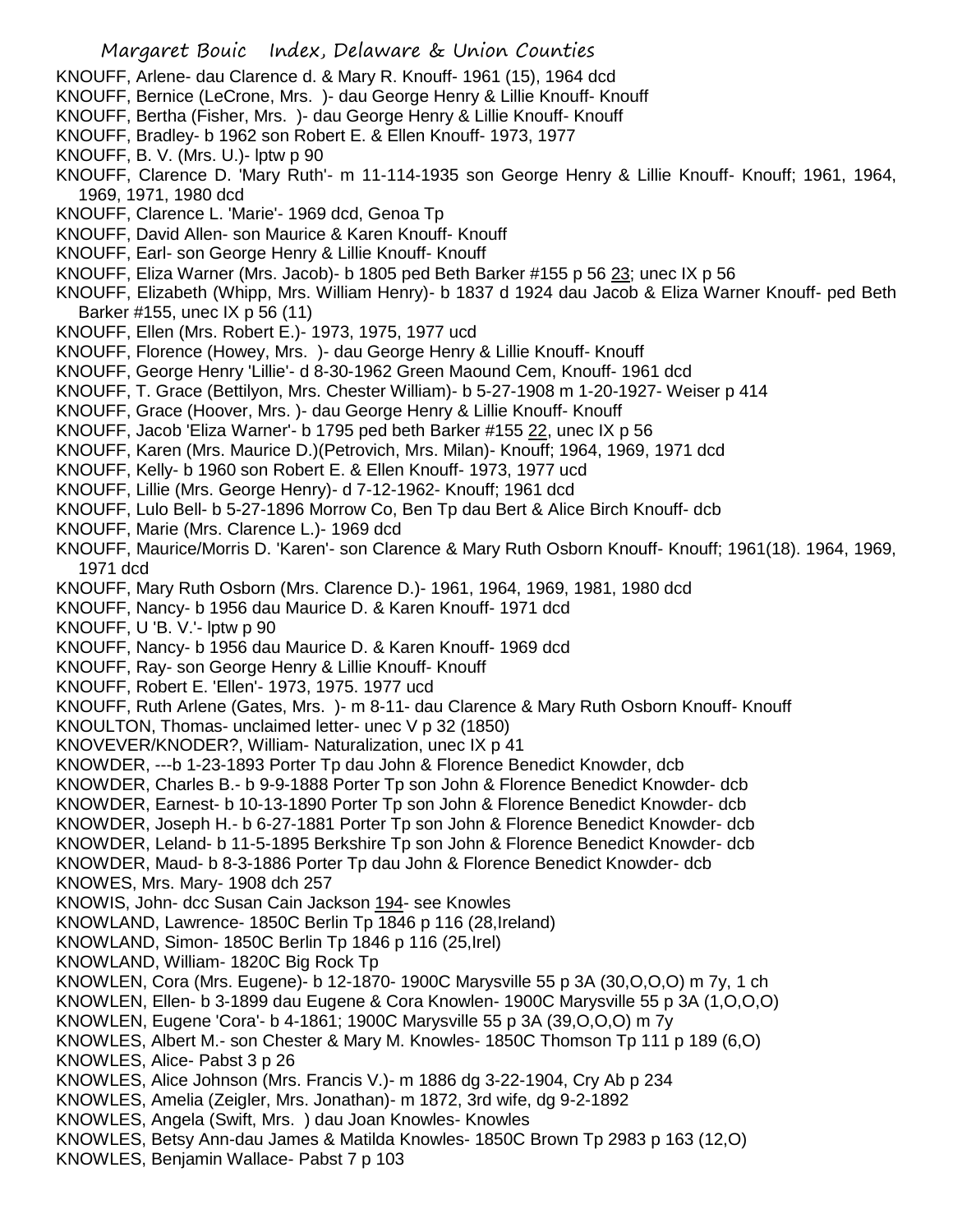- KNOWLES, Beulah (Pierce, Mrs. Gil)- sister Richard Seyne Knowles- Knowles
- KNOWLES, Bugot White- b 2-12-1887 Delaware Tp son Jeptha D. & Jessie Gooding Knowles- dcb
- KNOWLES, Catherine C.- dau Chester & Mary M. Knowles- 1850C Thomson Tp 111 p 189 (4,O)
- KNOWLES, Charles J. 'Lavinia Sherrill'- Pabst 7 p 104
- KNOWLES, Chester- son Isaiah & Liddie Knowles- 1870C Scioto Tp 475 (4)
- KNOWLES, Chester 'Mary M.'- 1850C Thomson Tp 111 p 189 (48,NY)
- KNOWLES, Cinderella- dau Isaiah & Liddie Knowles- 1870C Scioto Tp 8 (13,O)
- KNOWLES, Clarissa (Crouse, Mrs. Henry H.) m 9-9-1838 Olentangy Gaz- 9-15-1838; Reed Ab p 30
- KNOWLES, Cyranus- son Chester & Mary M. Knowles- 1850C Thomson Tp 111 p 189 (9,O)
- KNOWLES, Eleazar- Pabst 7 p 103
- KNOWLES, Elizabeth (Benedict, Mrs. Aaron)- d 8-15-1821 (80-3-25) Alum Creek Friends, Powell 337; 1908 dch 721; dumch p 158
- KNOWLES, Ell 'Polly J. Foster'- Pabst 7 p 103, 104
- KNOWLES, Mrs. F. B.- sister of Mary Cowgill- dg 11-28-1902, Cry Ab p 161
- KNOWLES, Frances- dau Chester & Mary M. Knowles- 1850C Thomson Tp p 189 (17,O)
- KNOWLES, Francis 'Lydia Fuller'- b 2-17-1833 m 2-28-1852 dcm d 2-1-1904 (70-11-14) dg 5-22-1904 Cryder Ab p 234
- KNOWLES, Frank Brown- son William & Sarah P. Brown Knowles- dg 3-2-1906, Cr Ab p 84
- KNOWLES, George A.- b 1-8-1876 Thompson Tp son Francis V. & Elida Fuller Knowles- dcb
- KNOWLES, Hannah- Pabst 7 p 103
- KNOWLES, Hayden- son Isaiah & Liddie Knowles- 1870C Scioto Tp 475 (1,O)
- KNOWLES, Hazel (Thompson, Mrs. Glenn Allen)- Thompson 3
- KNOWLES, Henrietta (Lewis, Mrs. Milo)- b 3-4-1815 d 2-20-1866 Blockhouse Cem, Powell 51;Pabst 7 p 103, 104
- KNOWLES, Howard- d 2-1918 son Jessie Gooding- Knowles
- KNOWLES, Isaiah 'Liddie'- 1870C Scioto Tp 475, 8 (37,O)
- KNOWLES, James 'Matilda'- 1850C Brown Tp 2983 p 163 (60,Ma)
- KNOWLES, Dr. J. D.- 1908 dch 190, 191, 369; Fowler p 104- son William & Mary S. Burgett Knowles- dg 3-2- 1906, Cry Ab p 84
- KNOWLES, Mrs. J. D.- Pabst 7 p 23
- KNOWLES, Jeptha D.- Sand p 1; delge VI p 72, Grad Delaware HS 1880
- KNOWLES, Joan (Mrs. )- d 10-14-1986 bur Greenford, Eng.- Knowles
- KNOWLES, Joan- dau Joan Knowles- Knowles
- KNOWLES, ----(Jones, Mrs. Gabriel)- dau Joan Knowles- Knowles
- KNOWLES, Judy (Samples, Mrs. )- dau Richard Seyne & Verna Knowles- Knowles
- KNOWLES, Latham A. 'Mary Janette Malin'- m 11-9-1869 ucm 4640
- KNOWLES, Laura (Maine, Mrs. Abram Bradley)- Asp (808o)
- KNOWLES, Lavinia Sherrill (Mrs. Charles J.)- Pabst 7 p 104
- KNOWLES, Liddie (Mrs. Isaiah)- 1870C Scioto Tp 475, 8 (38,O)
- KNOWLES, Letitia A.- dau Chester & Mary M. Knowles- 1850C Thomson Tp 111 p 189 (15,O)
- KNOWLES, Lurandem C.- son Chester & Mary M. Knowles- 1850C Thomson Tp 111 p 189 (1,O)
- KNOWLES, Lydia Irene Fuller (Mrs. Francis Valentine)- m 2-28-1852 dcm dau Amos & Rebecca Burroughs Fuller- delge VII p 52; d before 1886, Cry Ab p 234
- KNOWLES, Margaret Jones (Mrs. )- dau Margaret Jones- dcw Bk 2 p 321
- KNOWLES, Maria (Finch, Mrs. Ralph)- Pabst 7 p 103, 104
- KNOWLES, Mary- 1870C Delaware Town 323 (15)
- KNOWLES, Mary F. (Mrs. )- Pabst 7 p 23
- KNOWLES, Mary Janetta Maline (Mrs. Latham A.)- m 11-9-1869 dcm
- KNOWLES, Mary (Lewis, Mrs. Joseph C.)- Pabst 7 p 103, 104
- KNOWLES, Mary M. (Mrs. Chester)- 1850C Thomson Tp 111 p 189 (39,Pa)
- KNOWLES, Mary (Payne, Mrs. Edbert)- m 9-21-1845 dcm
- KNOWLES, Mary Russell (Ryder, Mrs. )- dauy William & Sarah P. Brown Knowles- dg 3-2-1906, Cry Ab p 84
- KNOWLES, Mary S. Burgett (Mrs. William)- m 7-15-1863 dau Mary A. Burgett; dg 12-25-1894, 1-28-1896, 3-2-1906, 4-23-1907; Cry Ab p 188, 56, 84, 38
- KNOWLES, Matilda (Mrs. James)- 1850C Brown Tp 2983 p 163 (50,Can)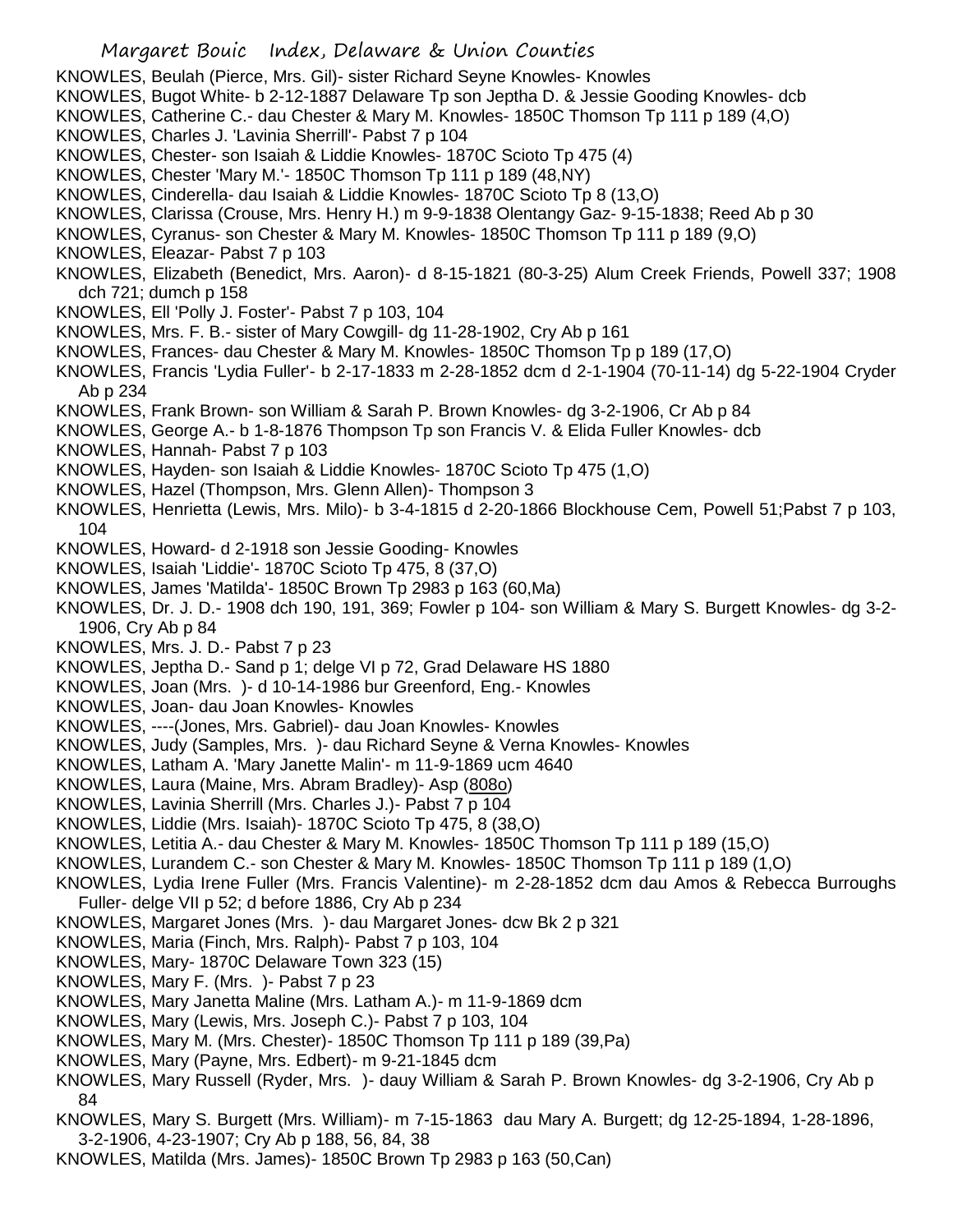KNOWLES, Michael- son Joan Knowles- Knowles

- KNOWLES, Nancy (Lewis, Mrs. Joseph Constant)- dg 11-1-1877, Cry Ab p 25
- KNOWLES, Nelson- Pabst 7 p 103
- KNOWLES, Perry- son Isaiah & Liddie Knowles- 1870C Scioto Tp 475, 8 (17,O)
- KNOWLES, Peter- 1850C Porter Tp 3167 p 169 (14,O)
- KNOWLES, Polly J. Foster (Mrs. Ell)- Pabst 7 p 104
- KNOWLES, Phoebe (Benedict, Mrs. Aaron)- dumch p 3348; Powell 146
- KNOWLES, Rebecca- dau Isaiah & Liddie Knowles- 1870C Scioto Tp 475, 8 (14,O)
- KNOWLES, Richard F. 'Verna L.'- 1969, 1971, 1980 dcd
- KNOWLES, Richard- son Richard Seyne & Verna Knowles- Knowles
- KNOWLES, Richard Seyne 'Verna'- d 10-19-1982 (72) cremated- Knowles
- KNOWLES, Robert- son Joan Knowles- Knowles
- KNOWLES, Ross- 1870C Delaware Town 323 (18)
- KNOWLES, Samuel- Pabst 8 p 8
- KNOWLES, Sarah- 1870C Delaware Town 323 (43)
- KNOWLES, Sarah (Doudna, Mrs. John)- b 5-23-1756 d 6-4-1843 dau John Knowis/Knowles- dcc Susan Cain Jackson 97
- KNOWLES, Sarah- dau James & Matilda Knowles- 1850C Brown Tp 2983 p 163 (16,O)
- KNOWLES, Sarah P. Brown (Mrs. William)- d 10-5-1862 dg 23-2-1906, Cry Ab p 84
- KNOWLES, Sophronia (Blanchard, Mrs. Henry)- Pabst 7 p 103, 104
- KNOWLES, Susan M.- dau James & Matilda Knowles- 1850C Brown Tp 2983 p 163 (10,O)
- KNOWLES, Sylva E.- dau James & Matilda Knowles- 1850C Brown Tp 2983 p 163 (6,O)
- KNOWLES, Verna (Horner, Mrs. Rodney)- dau richard Seyne & Verna Knowles- Knowles
- KNOWLES, Verna L. (Mrs. Richard Seyne)- Knowles; 1969, 1971, 1980 dcd
- KNOWLES, William- 1840C Marlborough Tp p 251 (20-30)
- KNOWLES, William- 1870C Delaware Town 323 (48\*)
- KNOWLES, William- son James & Matilda Knowles- 1850C Brown Tp 2983 p 163 (14,O)
- KNOWLES, William Ross- son William & Sarah P. Brown Knowles- dg 3-2-1906, Cry Ab p 84
- KNOWLES, William 'Sarah P. Brown''Mary S. Burgett'- b Concord Tp, Sussex, Co, Delaware- m(2) 7-15- 1863 d Monday, dg 3-2-1906; Cry Ab p 84
- KNOWLMAN, Anthony- Nash p 59
- KNOWLS, Mary E. (WIlliamson, Mrs. Solomon)- m 1-29-1854 dcm
- KNOWLTON, Austin E. 'Phyllis'- Knowlton; 1961, 1964, 1969, 1980 dcd
- KNOWLTON, Aletha (Copenhaver, Mrs. )- sister LeRoy E.Knowlton- Knowlton
- KNOWLTON, Althea (Palumbo, Mrs. )- sister Edwin Stanton Knowlton- Knowlton
- KNOWLTON, Bruce D.- brother Edwin Stanton Knowlton- Knowlton
- KNOWLTON, C. 'Sarah P. Hastins'- m 8-18-1855 ucm 2316; unec VIII p 35
- KNOWLTON, Charles Clark 'Isabella Shaw'- Pabst Pion II p 230
- KNOWLTON, Chester- 1835 men p 11 #81 p 14 Bennington Tp
- KNOWLTON, Clarissa (Crouse, Mrs. Henry H.)- m 9-9-1838 dcga p 66, Olentangy Gazette
- KNOWLTON, David- b 7-18-1819 d 12-9-1892 French Bible- unec VIII p 17
- KNOWLTON, Dixie (Mickens, Mrs. )- dau Edwin Stanton Knowlton- Knowlton; 1961 dcd
- KNOWLTON, Edwin Stanton- d 3-20-1974 968) bur Croton Cem- Knowlton
- KNOWLTON, Elizabeth (Benedict, Mrs. Aaron)- b 2-20-1741 m 11-21-1759 d 8-15-1821 dcc Richard Gilette 89
- KNOWLTON, Elizabeth (Kinnell, Mrs. Edward)- dau Levi & Saraah M. Knowlton- Knowlton; 1908 dch 857
- KNOWLTON, Evelyn Haskel (Renner, Mrs. Herbert)- b 4-28-1928 m 7-1-1978- St. Paul p 138
- KNOWLTON, Fern K. (Mrs. LeRoy E.)- Knowlton
- KNOWLTON, Foster N.- brother Edwin Stanton Knowlton- Knowlton
- KNOWLTON, Frances E.- to divorce from her husbans Samuel Knowlton, Ohio State Gaz 3-7-1838, Reed Ab p 19
- KNOWLTON, Frances Valentine 'Lydia Irene Fuller'- delge VII p 52
- KNOWLTON, Gilbert- brother Edwin Stanton Knowlton- Knowlton
- KNOWLTON, Helen (George, Mrs. )- dau Edwin Stanton Knowlton- Knowlton
- KNOWLTON, Isabella Shaw (Mrs. Charles Clark)- Pabst Pion II p 230
- KNOWLTON, James- unclaimed letter, unec XI p 29 (1845)
- KNOWLTON, James LeRoy- son LeRoy E. & Fern K. Knowlton- Knowlton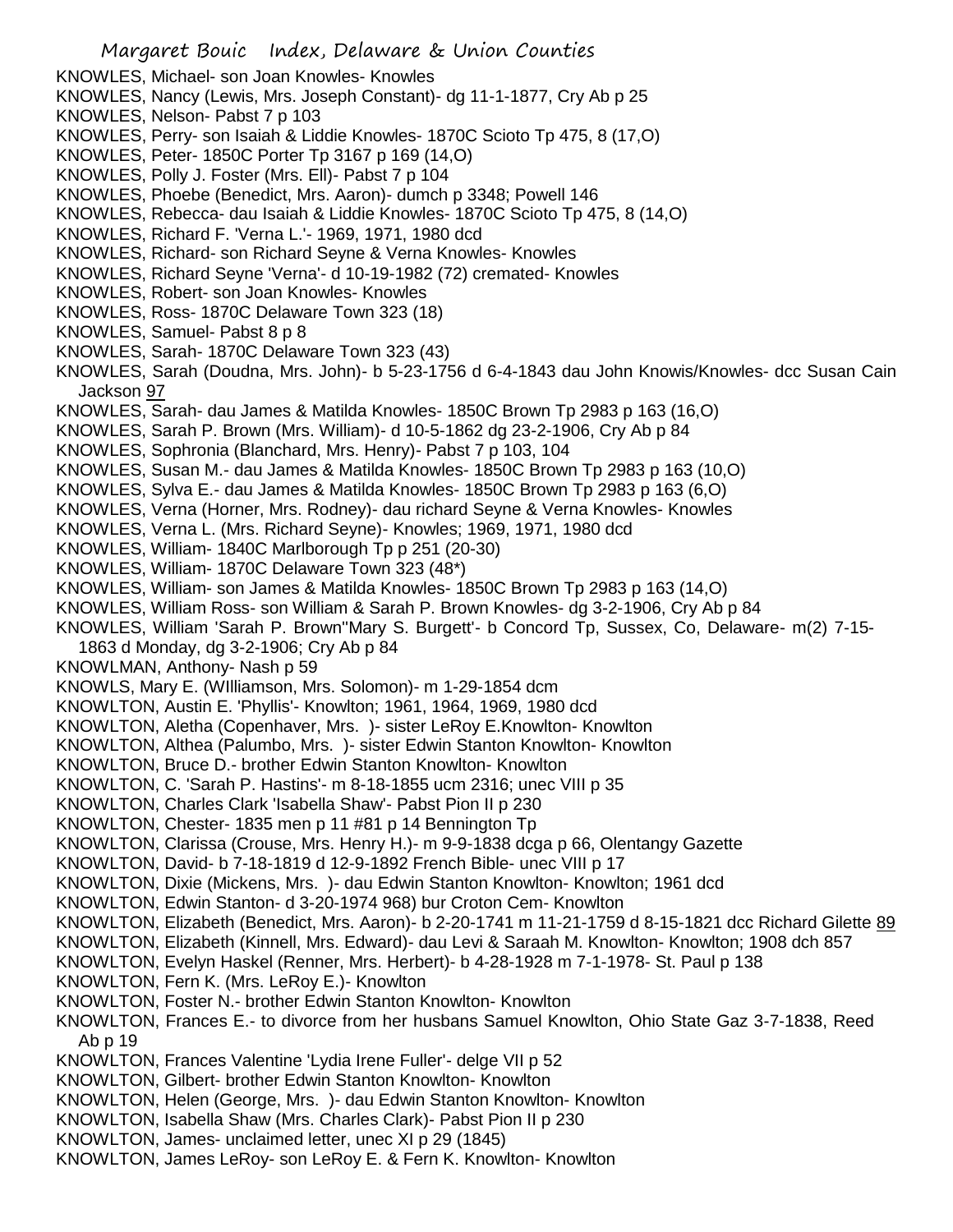KNOWLTON, Jennie I. (Shoots, Mrs. Victor E.)- foster dau Columbus Franklin & Rozena V. Hite Knowles-Cowgill p 58

- KNOWLTON, Jess William- son LeRoy E. & Fern K. Knowlton- Knowlton
- KNOWLTON, John L.- unclaimed letter, unec XII p 70 (1844)
- KNOWLTON, Kathy (RouBelle, Mrs. )- dau LeRoy E. & Fern K. Knowlton- Knowlton
- KNOWLTON, Larry- son Edwin Stanton Knowlton- Knowlton
- KNOWLTON, LeRoy E.'Fern K.'- d 5-26-1979 Canal Winchester- Knowlton
- KNOWLTON, Levi P. 'Sarah H. Hickinbotham'- b 1-13-1861 d 8-5-1933 son William P. & Malissa Williams Knowlton- dcc Paul Stimmel,Jr. 10; Bible, delge VIII p 11
- KNOWLTON, Lillian (Runge, Mrs. Erwin)- b 6-9-1891 m 11-10-1923 dau Levi & Sarah Hickinbotham Knowlton-Knowlton
- KNOWLTON, Linda (Kletrovets, Mrs. )- dau LeRoy E. & Fern K. Knowlton- Knowlton
- KNOWLTON, Lydia Griffin (Mrs. William)- dau Lydia Griffin- Powers Pat p 112
- KNOWLTON, Malissa Williams (Mrs. William P.)- b 1844 m ca 1860 d after 1900- dcc Paul Stimmel,Jr. 21
- KNOWLTON, Margaret (Haught, Mrs. )- sister Edwin Stanton Knowlton- Knowlton
- KNOWLTON, P. Coulon- 1971, 1980 dcd (Lib. Tp)
- KNOWLTON, Peter M.- son A. E. Knowlton- Knowlton
- KNOWLTON, Phyllis (Mrs. Austin E.)- 1961, 1964, 1969 dcd
- KNOWLTON, P. V.- 1980 dcd
- KNOWLTON, Rosa (McCreary, Mrs. )- dau Levi & Sarah Hickinbotham Knowlton- Knowlton
- KNOWLTON, Rosa Viretta (Stimmel, Mrs. Franklin Elmo)- b 8-12-1885 m 5-4-1904 d 10-14-1966 dau Levi P. & Sarah H. Hickinbotham Knowles- dcc Paul Stimmell,Jr.
- KNOWLTON, Sarah Hickinbotham (Mrs. Levi)- b 2-21-1864 m 11-10-1883 d 6-28-1959 (95) Oak Grove Cemdau Thomas & Elizabeth Hindley Hickinbotham- dcc Paul Stimmel,Jr. 11
- KNOWLTON, Sarah P. Hastins (Mrs. C.)- m 8-18-1855 ucm 2316; unec VII p 35
- KNOWLTON, Stanton- son Edwin Stanton Knowlton- Knowlton
- KNOWLTON, Stefanie- b 1963 lived with Robert & Ursalee Crawford- 1971 dcd
- KNOWLTON, Valerie- 1971 dcd (Liberty Tp)
- KNOWLTON, Victoria (Lee, Mrs. )- dau Leroy E. & Fern K. Knowlton- Knowlton
- KNOWLTON, William 'Lydia Griffin'-Powers Pat p 112
- KNOWLTON, William P. 'Malissa Williams'- b 7-24-1835 m ca 1860 d 8-28-1898, dcc Paul Stimmerl Jr. 20
- KNOX, ---1908 dch 151
- KNOX, Mr.- T T 8-31-1859
- KNOX, ---family of Martha Tummelson- unec V p 14
- KNOX, A.- Sunbury p 157
- KNOX, Aary M.- son Hugh T. & Maryrgret Knox- 1880C York Tp 217 p 21 (14,Fla,O.Scotland)
- KNOX, Abner 'Elizabeth'- Franklin Co, Pa.- Powers p 45
- KNOX, Adeline- dau John & Grace Knox- 1870C Jerome Tp 20 p 3 (25,O)
- KNOX, Alanson 'Margaret Jane'- b 1819 d 1875 Sunbury Cem, Powell 38; 1880 dch p 445; 1908 dch 159; Pabst 5 p 13; dcw Bk 4 p 241(27); 1870C Harlem Tp 368 (50\*) Elanson- 1880 dch p 445
- KNOX, Alberta Bradshaw (Mrs. Calvin Clifford)- b 7-27-1905 d 9-12-1983 Oakdale Cem sister Charles & Robert Bradshaw- Knox
- KNOX, Alberta Shurte/Short (Mrs. Calvin Clifford)- Knox
- KNOX, Alice- d 6-19-1863 SR York Cem p 35
- KNOX, Alice Dyson (Mrs. )- Downing reunion- delge X p 48
- KNOX, Alonzo E. 'Jane G.'- b 5-10-1825 d 11-23-1900 York Cem p 63
- KNOX, Alonzo- son John & Esther Vansickle Knox- 1880 dch p 685; 1908 dch 26; dg 2-17-1905 Cry Ab p 9
- KNOX, Alonzo 'Lunettie Orahood'- m 10-2-1879 ucm 6548- Knox; 1860C York Tp 1218-1228 p 64 (2,O);
- 1870C York Tp 72-71 p 10 (11,O); 1880C Liberty Tp Un Co 235-245 p 25 (22,O,NY,O)
- KNOX, Alonzo- b 1852 d 1924 Sunbury Cem, Powell 38; 1870C Trenton Tp 506 (18)
- KNOX, Alonzo E. 'Jane Catherine Tobey'- m 5-11-1852 ucm 1804 1915 uch p 256, 447; 1883 uch V p 515, 523, 531; unec II p 41; uca p 98 (York Tp); 1850C York Tp 398-405 p 62 (24,NY); 1860C york Tp 1341-
- 1351 p 181 (35,NY); 1880C York Tp 97 p 9 (55,NY,VT,NY)
- KNOX, Amelia S. (Mrs. James N.)- dcw Bk 4 p 241 (27)
- KNOX, Angeline- dau Alonzo E. & Catharine Knox- 1860C york Tp 1341-1351 p 181 (8/12,O)
- KNOX, Ann A.- b 2-17-1870 Trenton Tp dau Orin & Jane Knox- dcb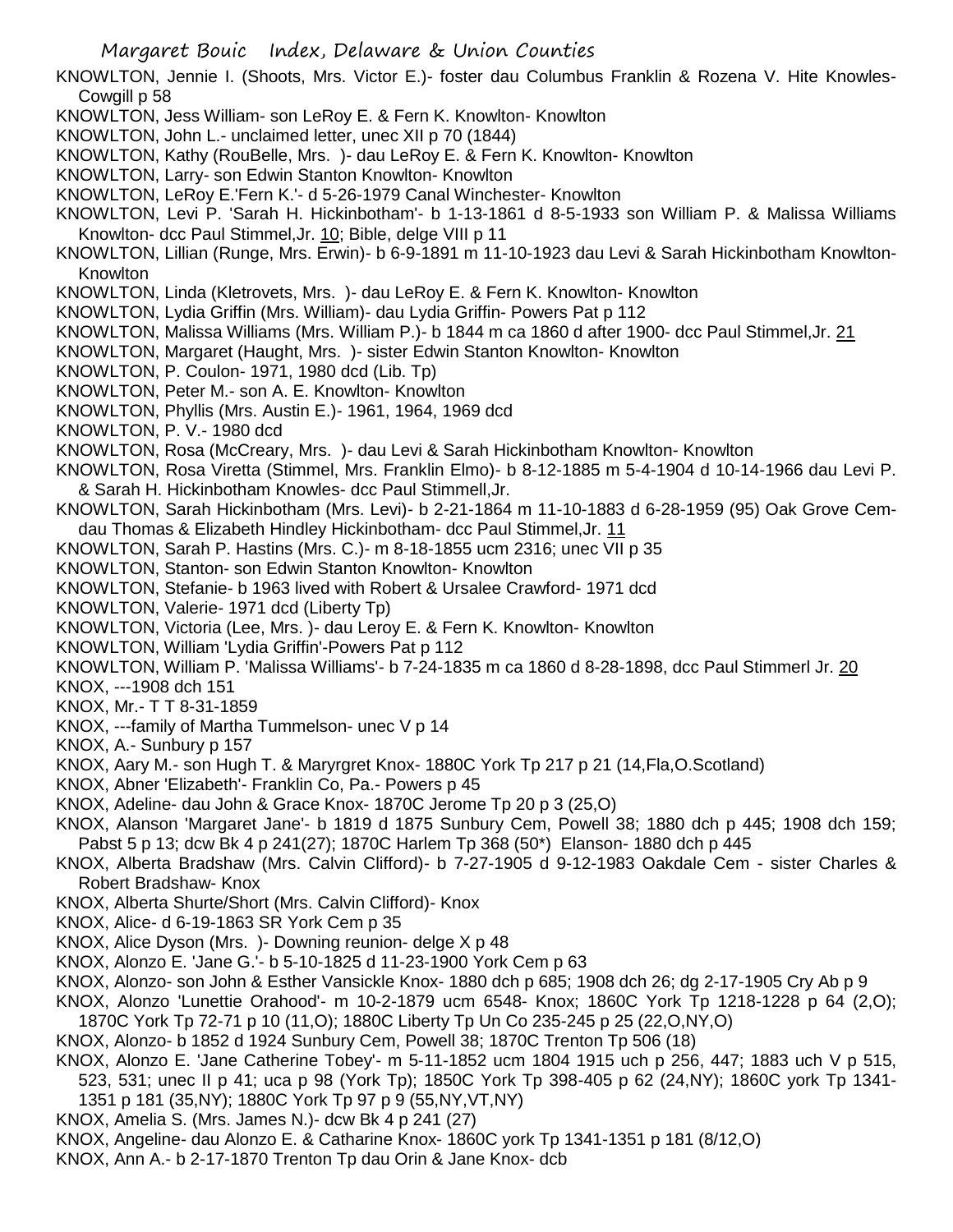- KNOX, Ann Smith (Mrs. Chester)- b 7-6-1907 d 4-26-1989 bur Athens Co.- sister John Smith- Knox
- KNOX, Anna Belle (Stokes, Mrs. Richard)- m 3-25-1950 dau Calvin Clifford & Alberta Bradshaw Knox- Knox
- KNOX, Anna (Drake, Mrs. Chordy L.)- 1915 uch p 1065
- KNOX, Anna Hankey (Mrs. Calvin L.)- Knox
- KNOX, Anna Turner (Mrs. William A.)- m 7-6-1878 ucm 6288; 1880C York Tp 98 p 10 (21,O,O,O)
- KNOX, Ardilla J. (Reamsy, Mrs. Overton S.)- m 11-26-1874 ucm 5578; mt 3 p 14; dau Hugh Knox- 1860C York Tp 1218-1228 p 164 (4,O); 1870C York Tp 72-71 p 10 (13,O)
- KNOX, Benjamin W. 'Clara K. Bailey'- b 4-1888 d 1957 Raymond Cem, Lptw p 35- son Alonzo & Lunette Orahood Knox- 1900C Liberty Tp Un Co 325-334 p 14B (12,O,O,O)
- KNOX, Bertha- b 11-1883 dau Alonzo & Lunette Orahood Knox- 1900C Liberty Tp Un Co 325-334 p 14B (16,O,O,O)
- KNOX, Bessie I. (Mrs. William D.)- b 1882 d 1960 Oakdale Cem I p 121 (F-R5-3)
- KNOX, Betty Ann Senour (Ms. Thomas Jeff)- m 9-7-1963 dau Edward Senour- Knox
- KNOX, B. J. (Mrs. Thomas Leland)- Knox
- KNOX, Calvin Clifford 'Alberta Bradshaw/Short'- b 10-27-1899 d 2-3-1969 (69) Oakdale Cem II p 5 (B-R2-11) son Calvin LeRoy Knox- Knox
- KNOX, Calvin Clifford- son Calvin Clifford & Alberta Bradshaw Knox- Knox
- KNOX, Calvin- son Floyd & Mary Catherine Knox- Knox
- KNOX, Calvin L. 'Anna Hankey'- d 10-13-1976 (95) Maple Grove Cem- son James & Sarah Mansfield Knox-Knox
- KNOX, Catharine (Shilling, Mrs. John)- m 3-10-1842 Madison Co unec IX p 56
- KNOX, Catherine Jane Tobey (Mrs. Alonzo)- m 5-11-1852 ucm 1804 dau Heman & Martha Tobey- 1883 uch V p 523; 1860C York Tp 1341-1351 p 181 (35,NY); 1870C York Tp 108-106 p 14 (44,NY); 1880C York Tp 97 p 9 (54,NY,NY,NY)
- KNOX, Catherine- dau Titus & Peggy Knox- 1850C Trenton Tp 769 p 66 (15,O); dcw Bk 4 p 241(27)
- KNOX, Charles- son Floyd & Mary Catherine Knox- Knox
- KNOX, Charles H.- son Hugh T. & MaryrgretKnox- 1880C York Tp 217 p 21 (19,O,NY,O)
- KNOX, Charles- son John & Grace Knox- 1870C Jerome Tp 20 p 3 (16,O)
- KNOX, Charles W.- son Calvin Clifford & Alberta Bradshaw Knox- Knox
- KNOX, Chester 'Ann Smith'- d 1940- Knox
- KNOX, Chris- son James R. & Mozelle Thompson Knox- Knox; 1971, 1973 ucd
- KNOX, Christina- b 1960 dau James R. & Grace M. Knox- 1975 ucd
- KNOX, Clara K. Bailey (Mrs. Benjamin W.)- b 5-1880 d 1958 Raymond Cem, lptw p 35- dau Alonzo & Lunette Orahood Knox- 1880C Liberty Tp Un Co 235-245 p 25 (1/12,O,O,O); 1900C Lib. Tp 325-334 p 14B (20,O,O,O)
- KNOX, Clark- d Sunday, Ross Co- cousin of James Timmons- dg 10-31-1905, Cry Ab p 60
- KNOX, Connie (Nicholson, Mrs. Nick)- b 1953 dau James R. & Mozelle Thompson Knox- Knox; 1971, 1973 ucd
- KNOX, Cora B. (Simon, Mrs. Franz H.)- b 10-15-1881 m 1898 d 1-25-1977 (95) St. John's Cem- dau Alonzo & Lunettie Orahood Knox- Knox
- KNOX, Cornelia A.- dau Timothy Jr. & Elizabeth A. Whitman Knox- 1860C York Tp 1368-1378 p 185 (8,O)
- KNOX, Crystal (Coester, Mrs. )- dau James W. & Erma I. Means Knox- Knox
- KNOX, Dawn- b 1968 dau Donald E. & Goldie Knox- 1971, 1973, 1975, 1977, 1979, 198 ucd
- KNOX, Delilah (Mrs. H. T.)- d 7-19-1866 (41-11-25) York Cem p 40; 1860C York Tp 1218-1228 p 164 (32,O)
- KNOX, Donald son Calvin Clifford & Alberta Bradshaw Knox- Knox
- KNOX, Donald E. 'Goldie M.'- son Floyd & Mary Catherein Knox- Knox; 1971, 1973, 1975, 1977, 1979, 1981, 1991 ucd
- KNOX, Donald W.- 1969, 1971 dcd
- KNOX, Donna D. (Mrs. William J.)- 1977 ucd
- KNOX, Dorothy (Cole, Mrs. )- dau Sibbie Knox- Knox
- KNOX, Douglas Grant- son Thomas Lelan Knox- Knox
- KNOX, E. (Mrs. T.)- York Cem p 30
- KNOX, Elay A.- dau Timothy, Jr. & Elizabeth A. Whitman Knox- 1860C York Tp 1368-1378 p 185 (8/12,O)
- KNOX, Elizabeth (Mrs. Abner)- Franklin Co, Pa- Powers p 45
- KNOX, Elizabeth M.- d 8-31-1851 (25-5-26) dau Titus & Peggy Ann Knox- Sunbury Cem, Powell 41; 1850C Trenton Tp 769 p 66 (22,O)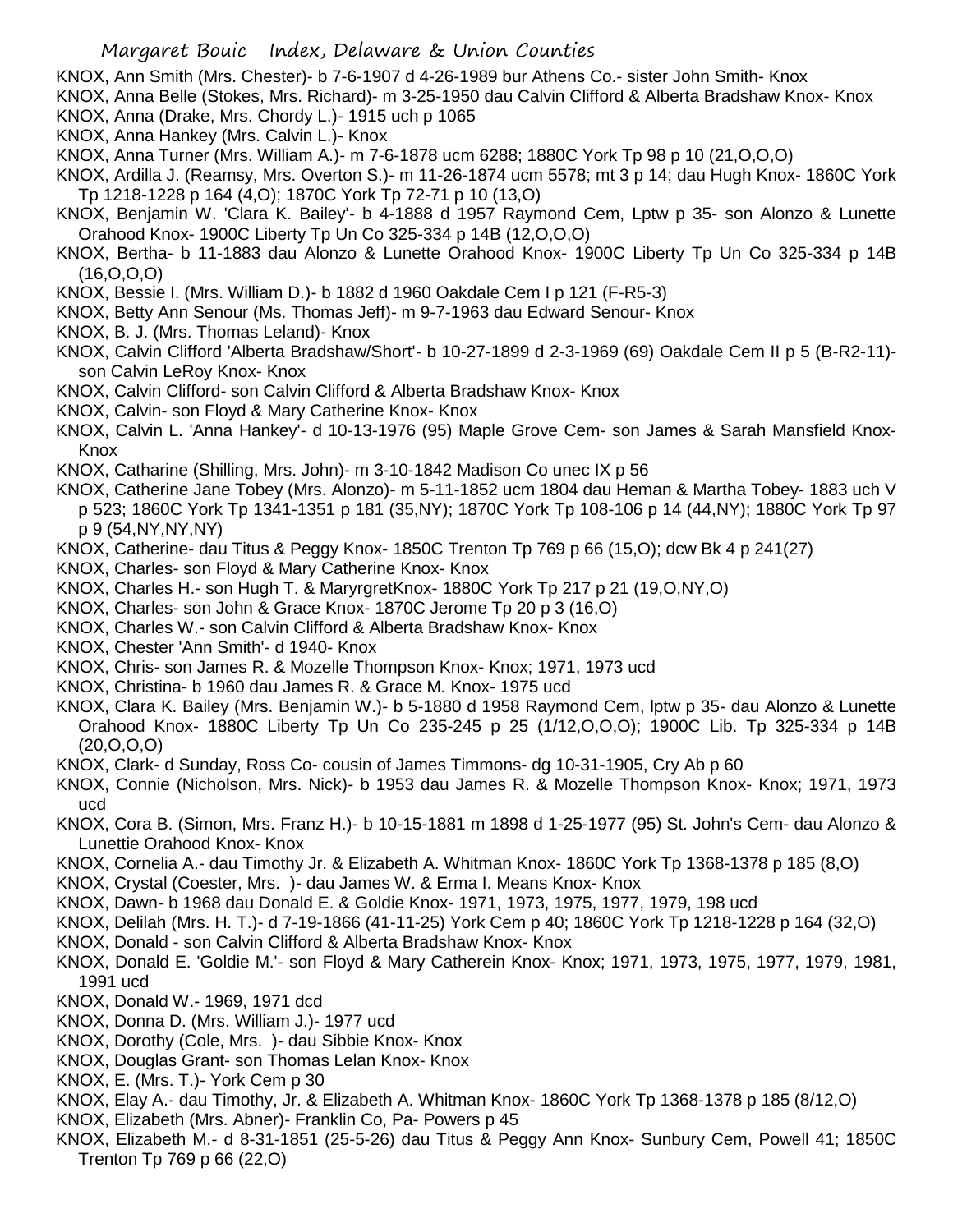- KNOX, Elizabeth Whitman/Whitacre (Mrs. Timothy)- m 11-25-1847 ucm 1270; unec XII p 26; 1850C York Tp 393-399 p 61 (34,NY); 1860C York Tp 1368-1378 p 184 (34,NY)
- KNOX, Ellen- dau H. T. & Welthy Knox- 1850C York Tp 398-405 p 62 (6/12,O)
- KNOX, Elmer- b8-1890 d 1939 Raymond Cem, lptw p 41 son Alonzo & Lunette Orahood Knox- 1900C Liberty Tp Un Co 325-334 p 14B (9,O,O,O)
- KNOX, Elsia A.- d 4-2-1862 (2y10m) York Cem p 30 dau T. & E.
- KNOX, Erma I Means (Mrs. James W.)- b 4-14-1911 d 2-8-1988 (76) Oakdale Cem dau Benny & Crystal Grant Means- Knox
- KNOX, Estella (Bowers, Mrs. Benton)- m 6-13-1888- Weiser p 146
- KNOX, Esther Vansickle (Mrs. John)- b 12-30-1824 m 4-14-1846 dcm d 10-18-1865 Sunbury Cem, Powell p 38; dau John Vansickle- 1880 dch p 685; 1850C Trenton Tp 770 p 66 (25,O); dg 10-27-1865, Cryder Ab p 50
- KNOX, Esther Wicker- 1908 dch 460
- KNOX, Ethel J. Bulen- b 1888 d 7-8-1910 York Cem p 75
- KNOX, Eugene- son Floyd & Mary Catherine Knox- Knox
- KNOX, Eva- b 1864 d 1865 Sunbury Cem, Powell 38
- KNOX, Flora (Mrs. John)- dg 3-17-1871, Cryder Ab p 86
- KNOX, Florence- Downing reunion- delge X p 48
- KNOX, Floyd 'Katherine G. Hayes'- d 1974- Knox
- KNOX, Floyd 'Mary Catherine'- d 5-16-1974 (76) Knox
- KNOX, ---(Stokes, Mrs. Richard)- dau Floyd & Mary Catherine Knox- Knox
- KNOX, ---(Moore, Mrs. Earl)- dau Floyd & Mary Catherine Knox- Knox
- KNOX, ---(Fox, Mrs. James)- dau Floyd & Mary Catherine Knox- Knox
- KNOX, ---(Arthur, Mrs. tom)- dau Floyd & Mary Catherine Knox- Knox
- KNOX, Frances E. (Mrs. Samuel)- div 3-7-1833, delge IX p 36
- KNOX, Frank- 1870C Union Tp 102-101 p 14 (11,O)
- KNOX, Frank-b 2-1886- son Alonzo & Lunette Orahood Knox- Knox; 1900C Liberty Tp Un Co 325-334 p 14B (14,O,O,O)
- KNOX, Gary Lee- b 5-4-1947 d 2-19-1968 US Navy- Raymond Cem, lptw p 27; 1964 dcd
- KNOX, Glendora- dau John & Grace Knox- 1870C Jerome Tp 20 p 3 (18,O)
- KNOX, Goldie M. (Mrs. Donald E.)- 1971, 1973, 1975, 1977, 1979, 1981, 1991 ucd
- KNOX, Grace (Mrs. John)- 1870C Jerome Tp 20 p 3 (47,O)
- KNOX, Grace M. (Mrs. James R.)- 1975, 1979 ucd
- KNOX, Harold V.'Mergie'- b 2-1899 d 6-21-1977- cremated- son Alonzo & Lunettie Orahood Knox- Knox; 1900C Liberty Tp Un Co 325-344 p 14B (1,O,O,O)
- KNOX, Helen P. (Short, Mrs. John)- m 6-2-1870 ucm 4729
- KNOX, Hellen- dau H. T. & Welthy Knox- 1850C York Tp 398-405 p 62 (2,O); 1870C York Tp 72-71 p 10 (21,O)
- KNOX, Homer J.- 1870C Trenton Tp 506 (1)
- KNOX, Hugh T. 'Maryrgret'- 1915 uch p 482; 1883 uch V p 526; 1880C York Tp 217 p 21 (62,NY,VT,NY)
- KNOX, Hugh T.'Welthy'- York Cem p 40; 1850C York Tp 398-405 p 62 (33,NY); 1860C York Tp 1218-1228 p 164 (43,NY); 1870C York Tp 72-71 p 9 (55,NY); uca p 98, York Tp
- KNOX, Imogene (Summers, Mrs. )- d 6-1978- sister Joseph F. Knox- Knox
- KNOX, Inah (Mrs. Will)- b 1870 d 1947 Trenton Cem, Powell 277
- aJames A.- d 7-1-1852 (2y) son T. & E> York Cem p 30
- KNOX, James- son Calvin L. Knox- Knox
- KNOX, James Edward 'Wendy Ann Winkle'- m 9-17-1083 nephew of Mr. & Mrs. Sam Knisley- Knox
- KNOX, James- son Floyd & Mary Catherine Knox- Knox
- KNOX, James M. 'Amelia S.'- son Titus Knox- dcw Bk 4 p 2241(27)
- KNOX, James R.- b 12-10-1884 d 1-27-1906 (21y1m) Oakdale Cem 2024 (103F) I p 121 (F-R5-3) stepson Evan & Meleena T. Pearsal- 1900C Paris Tp 90-93 p 6B (15,Tn,Tn,Tn)
- KNOX, James R. 'Grace M.'- 1975 ucd
- KNOX, James R. 'Mozelle Thompson'- b 1-28-1931 m 10-3-1952 d 8-21-1978 Claibourne Cem p 100 R13- Knox; 1971, 1973, 1977, 1981 ucd
- KNOX, James 'Ruth Dement'- m 7-29-1794- Maugans Anc p 168
- KNOX, James 'Sarah Mansfield'- Knox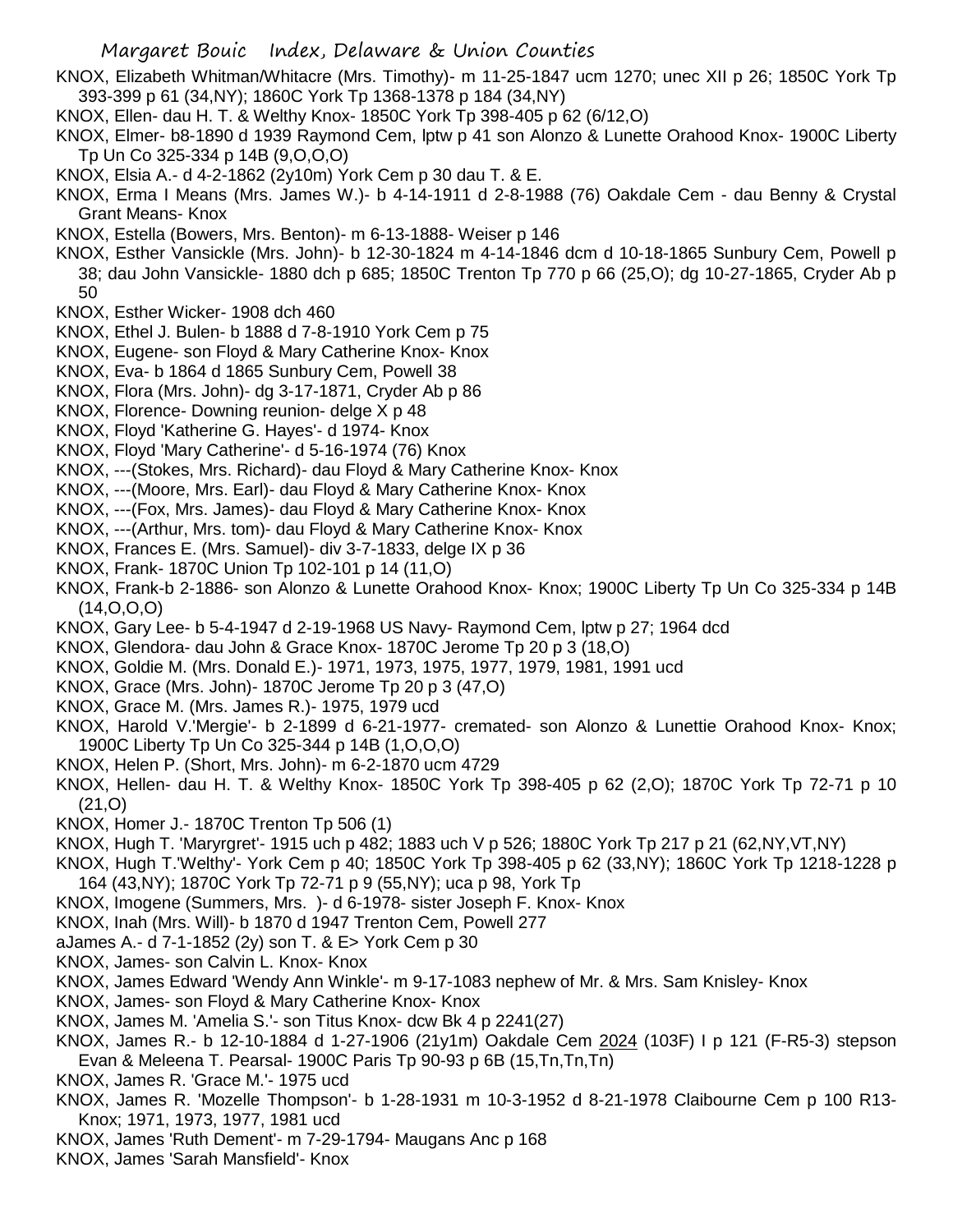- KNOX, James W. 'Erma I. Means'- b 7-21-1905 d 12-9-1989 (84) Oakdale Cem son Calvin L. & Anna E. Hank(e)y Knox- Knox
- KNOX, Jane E.- 1870C Trentopn Tp 508 (33\*)
- KNOX, Jane G. (Mrs. Alonzo E.)- b 12-10-1825 d 12-2-1900 York Cem p 63 see Catherine Jane Tobey
- KNOX, Jane (Mrs. )(Phillips, Mrs. Edwin)- 1880 dch p 853
- KNOX, Janice (Love, Mrs. )- dau James W. & Erma I. Means Knox- Knox
- KNOX, Janna Louise Rymer (Mrs. Rodney Allen)- m 3-22-1975-dau Louis G. Rymer- Knox
- KNOX, Jeffrey Scott- b 6-30-1965 son Thomas Jeff & Betty Ann Semour Knox- Knox
- KNOX, Jennie E. Van Dorn (Mrs. Orrin)- m 2-19-1861 dcm
- KNOX, Jennifer- (5-1975) dau Stephen Eugene & Vicky Kay Low Knox- Knox
- KNOX, Jesse J.- b 1907 d 1979 WWII Oakdale Cem I p 121 (F-R5-3)
- KNOX, Jessica Ann- b 8-1984 dau Rodney Allen & Sheryl Lynn Leeper Knox- Knox; 1985 uch p 89
- KNOX, Jessie B.- 1870C Harlem Tp 368 (6m)
- KNOX, Mrs. John- Pabst 5 p 8
- KNOX, John Powers p 125 (Reformation)
- KNOX, John- adm of estate of Merene D. Cole 2-5-1856, dg 2-8-1856, Reed Ab p 161
- KNOX, John- son Calvin Clifford & Alberta Bradshaw Knox- Knox
- KNOX, --5 ch of John & Esther- son d 2-1847, son D 10-4-1850, dau d 1855, son d 10-16-1863, son d 3-1865
- KNOX, John 'Esther Vansickle''Lucinda F. Babcock'- b 3-9-1821 m 4-14-1846 dcm d 2-14-1905 Sunbury Cem, Powell 38; son Titus & Margaret Sinnett Knox- Pabst Pion II p 212; dcw Bk 4 p 142(27); 1850C Trenton Tp 770 p 66 (29,O); 1870C Trenton Tp 506 (49\*); hadc p 123; dg 10-27-1865 Reed Ab p 161; dg 2-17-1905, Cry p 9
- KNOX, John 'Flora'- dg 3-17-1871, Cry Ab p 56
- KNOX, John- son Floyd & Mary Catherine Knox- Knox
- KNOX, John 'Grace'- 1870C Jerome Tp 20 p 3 (50,Eng)
- KNOX, Joseph F. d 8-9-1978 bur Kenton- son Sibbie Knox- Knox
- KNOX, Josephine (Kidwell, Mrs. Arden)- m 6-1937 Genther p 215
- KNOX, Josie- b 2-1895 dau Alonzo & Lunette Orahood Knox- 1900C Liberty Tp Un Co 325-334 p 14B (5,O,O,O)
- KNOX, Julia (Oller, Mrs. )- dau Sibbie Knox- Knox
- KNOX, Julius- d 3-4-1871 (2-6-2) son J. & F. Sunbury Cem, Powell 38
- KNOX, Kate- dau Jane Knox- 1880 dch p 853; 1870C Trenton Tp 508 (7)
- KNOX, Katherine G. Hayes (Lyons, Mrs. Aloysius)(Mrs. Floyd)- b 4-11-1905 d 4-18-1994 (89) St. Mary's Cemdau Alfred F. & Delia Huffman Hayes- Knox
- KNOX, Kyle James- b 10-10-1985 son James Edward & Wendy Ann Winkle Knox- Knox
- KNOX, Larson- son Titus & Peggy Knox- 1850C Trenton Tp 769 p 66 (31,O)
- KNOX, Laura- 1870C Harlem Tp 368 (9)
- KNOX, Laura dau Titus & Peggy Knox- dcw Bk 4 p 241(27); 1850C Trenton Tp 769 p 66 (13,O)
- KNOX, Lea- ch Floyd & Mary Catherine Knox- Knox
- KNOX, Leah (Boyer, Mrs. Steve)- dau Calvin Clifford & Alberta Bradshaw Knox- Knox
- KNOX, Lennie- b 1893 d 10-14-1969 Raymond Cem, lptw p 36, WWI- son Alonzo & Lunette Orahood Knox-Knox; 1900C Liberty Tp Un Co 325-334 p 14B (6,O,O,O); 1967 ucd
- KNOX, Leon- son Titus Knox- dcw Bk 4 p 241(27)
- KNOX, Lewis 'Mary Allen'- m- dg 6-26-1857- Reed Ab p 175
- KNOX, Lewis- son Titus & Peggy Knox- 1850C Trenton Tp 769 p 66 (20,O)
- KNOX, Linda (Legge, Mrs. James)- dau Calvin Clifford & Alberta Bradshaw Knox- Knox
- KNOX, Lonnis- Sunbury p 1
- KNOX, Lucinda F. Babcock (Mrs. John)- dau Gurdon & Almira Babcock- 1880 dch p 685; 1870C Trenton Tp 506 (38)
- KNOX, Lucinda- dau Jane Knox- 1880 dch p 853; 1870C Trenton Tp 508 (2)
- KNOX, Lucinda- dau Titus Knox- dcw Bk 4 p 241(27)
- KNOX, Lucinda (Welshimer, Mrs. John H.)- m 9-8-1840 dcm
- KNOX, Lunettie "Nettie" Orahood (Mrs. Alonzo)- b 2-1858 m 10-2-1879 ucm 6548 d 1926 Raymond Cem,lptw p 41 (1862-1947); Knox; 1880C Liberty Tp Un Co 235-245 p 25 (17,O,O,O); 1900C Liberty Tp Un Co 325- 334 p 14B (37,O,O,O); m 21y, 10 ch, 9 living
- KNOX, Margaret Ann Sinnett- Powell 45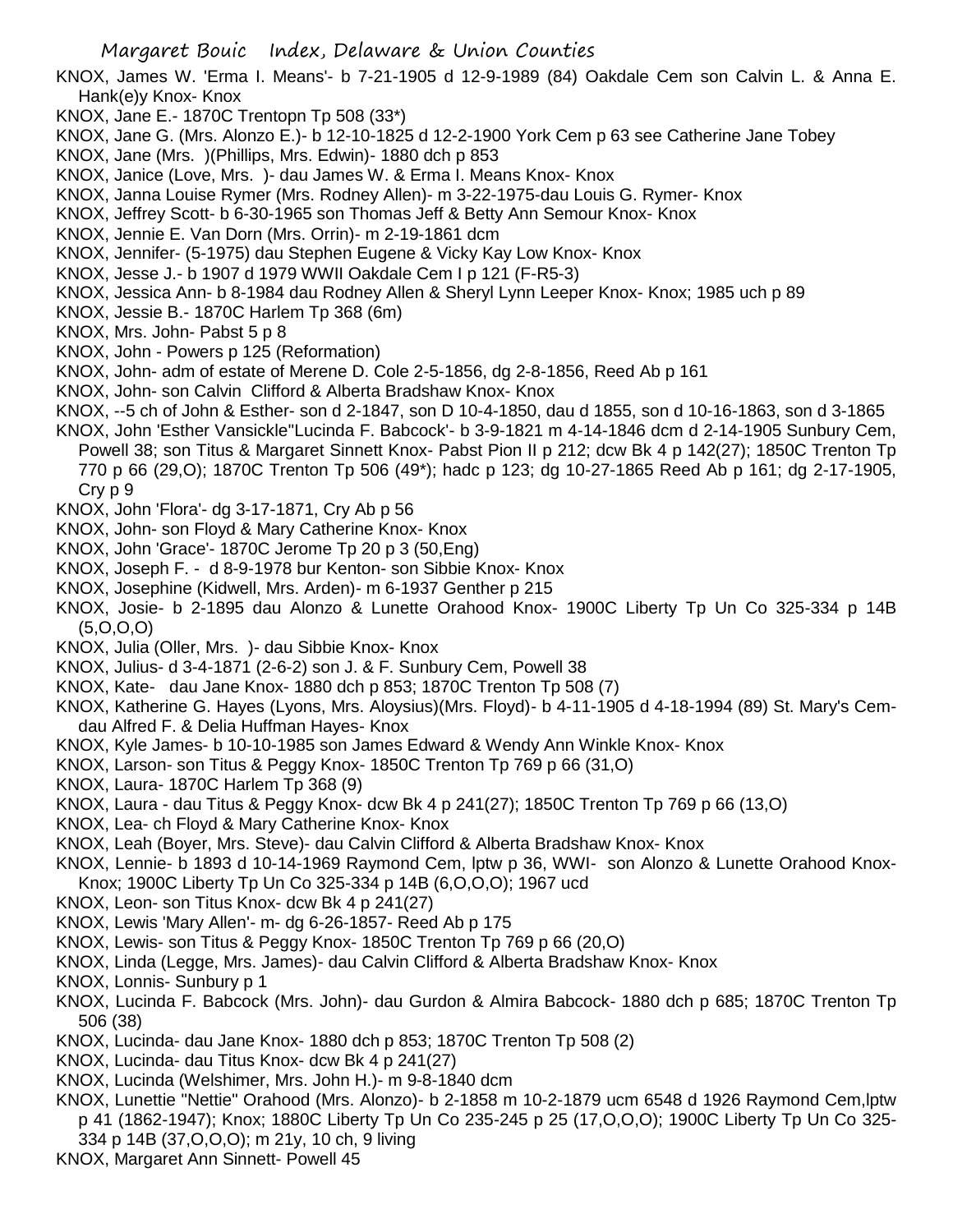- KNOX, Margaret J.- b 1835 d 1911 Sunbury Cem, Powell 38; 1870C Harlem Tp 368 (35)
- KNOX, Margaret Jane (Mrs. Alanson)- Pabst 5 p 113, 17, 19, 21
- KNOX, Margaret "Peggy" Sinnett (Mrs. Titus)- 1880 dch p 685; 1850C Trenton Tp 769 p 66 (54,Mass)
- KNOX, Marilyn (Moore, Mrs. )- dau Calvin Clifford & Alberta Bradshaw Knox- Knox
- KNOX, Marlea- ch Floyd & Mary Catherine Knox- Knox
- KNOX, Marlea (Tatman, Mrs. Roy)- dau Calvin Clifford & Alberta Bradshaw Knox- Knox
- KNOX, Martha A. (Johnson, Mrs. Francis O.)- m 9-20-1881 ucm 7-18 dau Alonzo & Catherine Jane Toubey Knox- 1870C York Tp 108-106 p 14 (10,O); 1880C York Tp 97 p 9 (20,O,NY,NY)
- KNOX, Martha A. (Knisley, Mrs. Samuel L.)- m 8-24-1957- Knox
- KNOX, Martya Ann (Hughes, Mrs. )- Knox
- KNOX, Mary- 1902 Raymond Cem, lptw p 36
- KNOX, Mary Allen (Mrs. Lewis)- dg 6-26-1857, married by Rev. B. H. Dickey- Reed Ab p 175
- KNOX, Mary Ann (Pettit, Mrs. Samuel M.)- unec XII p 54, m Sunday Union Gazette 12-14-1842
- KNOX, Mary Carpenter (Mrs. Richard)- Knox
- KNOX, Mary Catherine (Mrs. Floyd)- d 1-9-1966 (66) St. Mary's Cem- Knox
- KNOX, Mary (Finch, Mrs. )- dau James W. & Erma I. Means Knox- Knox
- KNOX, Mary L.- dau John & Grace Knox- 1870C Jerome Tp 20 p 3 920,O)
- KNOX, Maryrgret (Mrs. Hugh T.)- 1870C York Tp 72-71 p 10 (37,O); 1880C York Tp 217 p 21 (49, Scotland, Scot,Scot)
- KNOX, Matilda J.- b 10-2-1880 (1-13-13) dau William A. & Ann Knox- York Cem p 38; 1880C York Tp 97 p 10  $(1, 0, 0, 0)$
- KNOX, May- b 1867 d 1886 Sunbury Cem, Powell 38; 1870C Harlem Tp 368 (3)
- KNOX, Mergie (Mrs. Harold V.)- Knox
- KNOX, Mildred C.- b 8-11-1934 Champaign Co d 3-21-1956 Oakdale Cem II p 5 (B-R2-120
- KNOX, Minnie- 1870C Trenton Tp 508 (8)
- KNOX, Minnie (Heath, Mrs. )- dau Sibbie Knox- Knox
- KNOX, Mistie- b 1965 ch Donald E. & Goldie Knox- 1971, 1973, 1975, 1977, 1979, 1981 ucd
- KNOX, Monalite (Hoy Mrs. James A.)- dau Alonzo & Lunettie Orahood Knox- Knox
- KNOX, Mozelle Thompson (Mrs. James R.)- b 8-4-1933 m 10-3-1952- Claibourne Cem p 100- Knox; 1971, 1973, 1981, 1983 ucd
- KNOX, Myrel (Martin, Mrs. Archie S.)- m 1930 dau Calvin L. & Anna Hankey Knox- Knox
- KNOX, Norman J.- son John & Grace Knox- 1870C Jerome Tp 20 p 3 (24,O)
- KNOX, Orin A.- b 2-17-1870 Trenton Tp son Orin & Jane Knox- dcb
- KNOX, Ormil/Orinal Lee- son Timothy Jr. & Elizabeth A. Whitman Knox- 1850C York Tp 393-399 p 61 (2,O); 1860C York Tp 1368-1378 p 185 (11,O)
- KNOX, Orren A. 'Jennie E. Van Dorn'- m 2-19-1861 dcm d 7-19-1869 (31-9-29) Sunbury Cem Powell 33 son Jane Knox- 1880 dch p 853 (Orris)
- KNOX, Orren A.- 1870C Trenton Tp 508 (3)
- KNOX, Orrin- son Titus & Peggy Knox- dcw Bk 4 p 241(27); 1850C Trenton Tp 769 p 66 (16,O)
- KNOX, Orvin- killed on railroad Monday last- dg 7-23-1869; Cry Ab p 74
- KNOX, Pearl- son Calvin L. & Anna Hankey Knox- Knox
- KNOX, Peggy A. (Mrs. Titus)- d 8-7-1859? (65) Sunbury Cem, Powell 41
- KNOX, Percilla A.- dau Timothy Jr. & Elizabeth A. Whitman Knox- 1860C York Tp 1368-1378 p 185 (4,O)
- KNOX, Phebe E. (Berry, Mrs. Amos)- m 5-6-1869 ucm 4547
- KNOX, Phyllis- dau Floyd Knox- Knox
- KNOX, Precilla J. (Ralston, Mrs. Joseph A.)- m 12-10-1878 ucm 6383- dau Alonzo & Catherine J. Knox-1870C York Tp 108-106 p 14 (8,O)
- KNOX, Priscille/Percilla (Mrs. Timothy, Sr.)- York Cem p 38 SR; 1850C York Tp 398-405 (58,NY); 1860C York Tp 1369-1379 p 185 (68,NY)
- KNOX, Ralph 'Susannah Blanchard'- m 1-17-1811 Madison Co, unec IV p 21
- KNOX, Rhoda L. Greenleaf (Mrs. William)- m 6-28-1857, dg 7-3-1857; Reed Ab p 175
- KNOX, Richard- 1901- son Benjamin W. & Clara K. Bailey Knox Raymond Cem, lptw p 35
- KNOX, Richard 'Mary Carpenter'- b 1-16-1901 m 1929 d 4-17-1986 (85) Raymond Cem- son Alonzo & Lunettie Orahood Knox- Knox
- KNOX, Robert- b 1972 son Donald E. & Golide M. Knox- 1973, 1975, 1977, 1979, 1981, 1991 ucd
- KNOX, Robert- son Thomas Leland Knox- Knox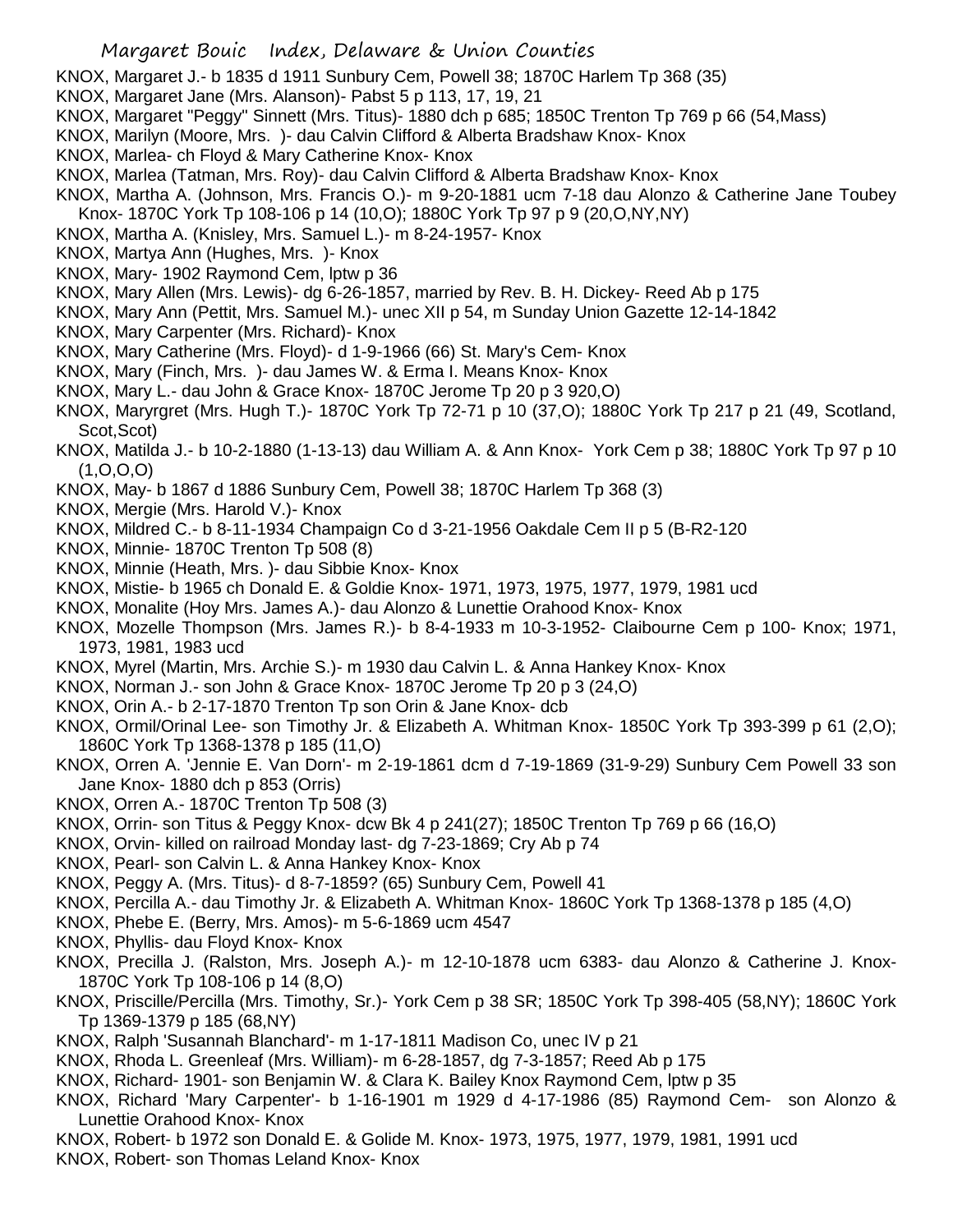- KNOX, Rodney Allen 'Janna Louise Rymer'- m 3-22-1975 son Thomas L. Knox- Knox
- KNOX, Rodney Allen 'Sheryl Lynn Leeper'- son Thomas Leland & Mae Knox- Knox
- KNOX, Roger- son Thomas Leland Knox- Knox
- KNOX, Ronald- son Calvin L. & Anna Hankey Knox- Knox
- KNOX, Ronald- son Calvin Clifford & Alberta Bradshaw Knox- Knox
- KNOX, Ronnie- son Floyd & Mary Catherine Knox- Knox
- KNOX, Rose V. (Bowshier, Mrs. Arthur R.)- d 6-7-1982 (79) Maple Grove Cem- dau Calvin L. & Anna Hankey Knox- Knox
- KNOX, Rose (Knox, Mrs. James)- dau Calvin Clifford & Alberta Bradshaw Knox- Knox
- KNOX, Rose (Lamb, Mrs. )- sister Calvin L. Knox- Knox
- KNOX, Rose Marie (Mrs. James Michael)- b 1-17-1933 m 1-15-1954 d 5-3-1990 (57) dau Clifford & Alberta Bradshaw Knox- Knox
- KNOX, Roxanna Sue Hopkins (Mrs. Timothy Allen)- m 2-11-1989 dau Joseph Hopkins- Knox
- KNOX, Russell- son Calvin Clifford & Alberta Bradshaw Knox- Knox
- KNOX, Russell- son Floyd & Mary Catherine Knox- Knox
- KNOX, Ruth- b 1896 d 1897 dau Alonzo E. & Lunette Orahood Knox- Raymond Cem, lptw p 41
- KNOX, Ruth Dement (Mrs. James)(Barnes, Mrs. Ebenezer)- b 1770 dau George & Sarah Gordon Dement-Maugans Anc p 168
- KNOX, Samuel 'Frances E.'- div 3-7-1833 delge IX p 36
- KNOX, Sara Ashley- b 5-29-1981 dau Rodney Allen & Sheryl Lynn Leeper Knox- Knox; 1985 uch p 89
- KNOX, Sarah Mansfield (Mrs. James)- Knox
- KNOX, Sheryl Lynn Leeper (Mrs. Rodney Allen)- m 6-10-1978 dau Ronald & Catherine Leeper- Knox; 1985 uch p 89
- KNOX, Sibbie (Nichols, Mrs. )(Mrs. )- mother of Joseph F. Knox- Knox
- KNOX, Stephen Bradley- b 4-15-1975 son Stephen Eugene & Vicky Kay Low Knox- Knox
- KNOX, Stephen Eugene 'Vicky Kay Low'- m 5-12-1968- son Tom Knox- Knox
- KNOX, Susan- b 6-1872; 1900C Paris Tp 90-93 p 6B (27,Tn,Tn,Tn)
- KNOX, Susannah Blanchard (Mrs. Ralph)- m 1-17-1811 Madison Co unec IV p 21
- KNOX, T. 'E.'- York Cem p 30;1880 dch p 408
- KNOX, Thacher- b 9-26-1870 Berkshire Tp son J. N. & Lwena English Knox- dcb
- KNOX, Thomas Jeff'Betty Ann Senour'-m 9-7-1963- son Thomas Leland Knox- Knox
- KNOX, Thomas Judson- d 3-6-1871 )2-6-2)- dg 3-17-1871 Cry Ab p 86, son John & Flora Knox
- KNOX, Thomas Leland 'B. J.'- b 9-18-1924 d 8-12-1989 (64) bur N. C.- son Calvin Clifford & Alberta Bradshaw/Shurte Knox- Knox
- KNOX, Thomas L.II- b 10-25-1979 son Thomas Leland & B. J. Knox- Knox
- KNOX, Tim- son Calvin Clifford & Alberta Bradshaw Knox- Knox
- KNOX, Timothy- 1883 uch III p 433, 434 bur McKendrie Cem- 1915 uch p 273
- KNOX, Timothy Allen 'Roxanna Sue Hopkins'- m 2-11-1989 Knox
- KNOX, Timothy 'Elizabeth Whitman/Whitacre'- m 11-25-1847 ucm 1270; unec VII p 26; 1850C York Tp 393- 399 p 61 (33,NY); 1860C York p 1368-1378 p 184 (41,NY)
- KNOX, Timothy,Sr. 'Priscilla'- York Cem p 38,SR; mt 10-8-1859 (70), 8-15-1860 (70); 1850C York Tp 398-405 p 62 (58,NY); 1860C York Tp 1369-1379 p 185 (70.Vt)
- KNOX, Titus 'Peggy A./Margaret Ann Sinnett''- b 10-18-1784 Blandford, Mass d 2-28-1866 (81-1-10) Sunbury Cem, Powell 41, 44; 1880 dch p 685; 1908 dch 26; will dcw Bk 4 p 241(27), 1866; hadc p 54; 1850C Trenton Tp 769 p 66 (65,Mass); delge X p 34; War 1812
- KNOX, Vicky Kay Low (Mrs. Stephen Eugene)- m 5-12-1968 dau Paul E. & Bertha Low- Knox
- KNOX, Vivian (Boysel, Mrs. Paul)- dau Calvin L. & Anna Hankey Knox- Knox
- KNOX, Wanda (Arthur, Mrs. Tom)- dau Calvin Clifford & Alberta Bradshaw Knox- Knox
- KNOX, Welthy(s) (Mrs. Hugh T.)- d 7-2-1854 (30-4-20) York Cem p 40; 1850C York Tp 398-405 p 62 (27,NY)
- KNOX, Wendy Ann Winkle (Mrs. James Edward)- m 9-17-1983 dau John Winkle- Knox
- KNOX, Will 'Inah'- b 1865 d 1941 Trenton Cem Powell 277
- KNOX, William- unec XII p 68; 1843 York Tp
- KNOX, William- d 6-15-1864; 1883 uch I p 470
- KNOX, William A.'Anna Turner'- m 7-6-1878 ucm 6288 d 4-17-1882 (25-10-26) York Cem p 38- son Alonzo E. & Catharine Knox- 1860C York Tp 1341-1351 p 181 (4,O); 1870C York Tp 108-106 p 14 (14,O); 1880C York Tp 98 p 9 (24,O,NY,NY)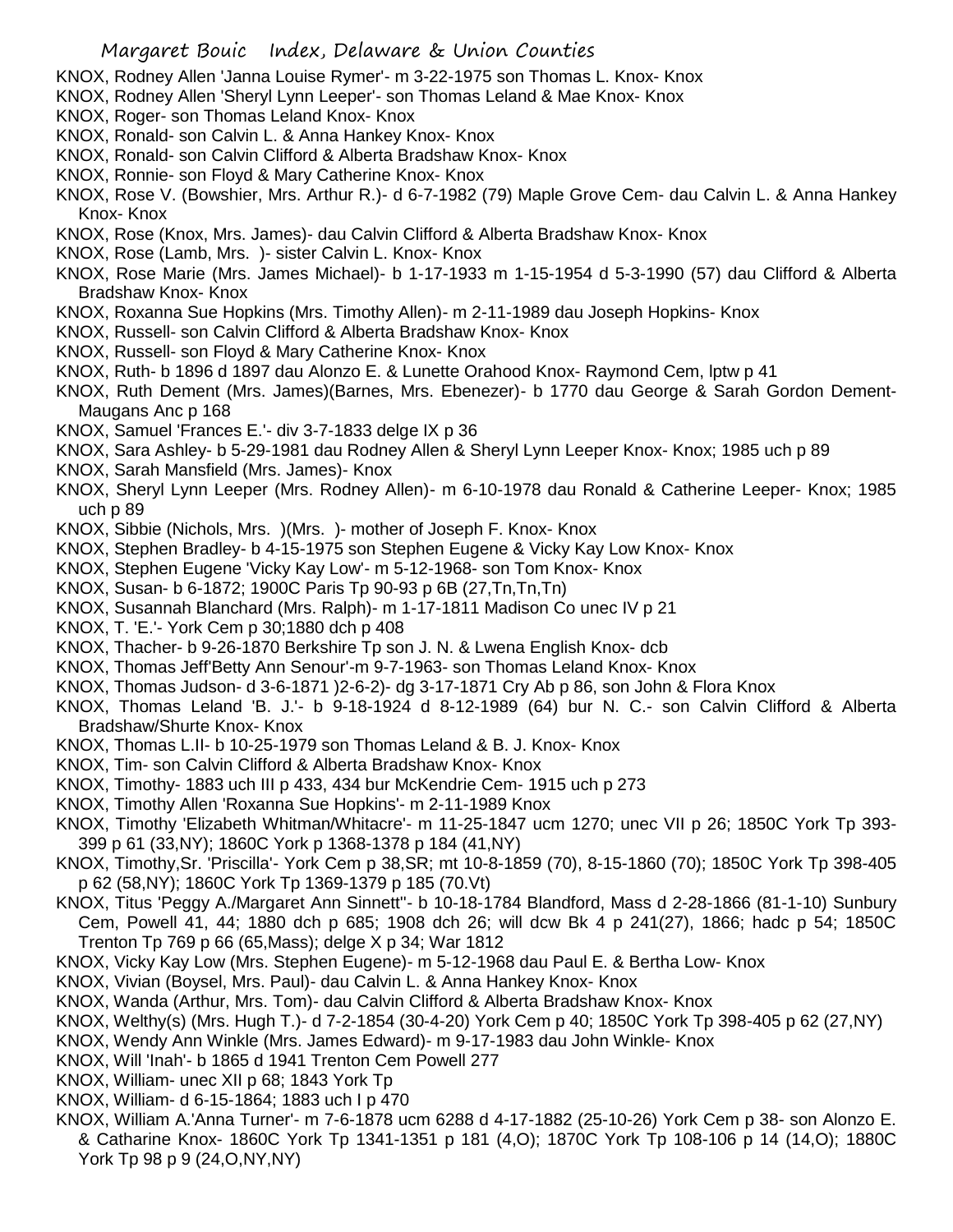KNOX, William D. 'Bessie I.'- b 1882 d 1961 Oakdale Cem I p 121 (K-R5-3)

KNOX, William E.- son Hugh T. & Welthy Knox- 1850C York Tp 398-405 p 62 (8,NY); 1860C York Tp 1215- 1228 p 104 (18,NY)

- KNOX, William J. 'Donna I.'- 1977 ucd
- KNOX, William 'Rhoda L.'- m 6-28-1857, dg 7-3-1857, Reed Abstract p 175
- KNOX, William- son Titus Knox- dcw Bk 4 p 241(27)
- KNOX, William V.- son Jane Knox- 1880 dch p 853; 1870C Trenton Tp 508 (4)
- KNOX, Willie- b 7-1882 stepson Evan & Meleena T. Pearsal- 1900C Paris Tp 90-93 p 6B (17,TnTn,Tn)
- KNOX, W. O.- Downing reunion- delge X p 48
- KNUCKLES, Lydia (Depp, Mrs. Stephen)- 1883 uch V p 306
- KNUL, Mary (Spain, Mrs. James)- m 8-8-1839 ucm 567
- KNUST, Augusta Scheiderer (Mrs. Rev. Henry Carl)- b 4-21-1882 d 11-14-1946- St. Paul p 43
- KNUST, Carl- son Carl & Malusine Sommer Knust- 1915 uch p 768
- KNUST, Carl 'Malusine Sommer'- 1915 uch p 767
- KNUST, Dora (Bote, Mrs. Albert)- dau Carl & Malusine Sommer Knust- 1915 uch p 768
- KNUST, Elvina- dau Carl & Malusine Sommer Knust- 1915 uch p 767
- KNUST, Frieda Anna (Nobis, Mrs. Ernest F.)- b 9-2-1904 m 9-28-1928 d 3-15-1983- dau Rev. Henry Carl & Louisa Werfelman Knust- 1915 uch p 768; St. Paul p 42
- KNUST, Henry August- b 7-16-1928 d 7-16-1928 son Rev. Henry Carl & Augsuta Scheiderer Knust- St. Paul p 43
- KNUST, Rev. Henry Carl 'Minnie Kuhn''Louise Werfelman 'Augusta Scheiderer'- b 6-4-1871 m 10-3-1894 d 2- 21-1961 son Carl & Malusine Sommer Knust- 1915 uch p 228, 229, 767, 768; St. Paul p 39, 43; 1900C Darby Tp 130-136 p 6B (28,Ger,Ger,Ger)- m 3y
- KNUST, Hilda Barbara (Haak, Mrs. William Frederick)- b 9-25-1899 m 9-26-1920 dau Rev. Henry Carl & Louisa Werfelman Knust- 1915 uch p 768; St. Paul p 40; 1900C Darby Tp 130-136 p 6B (8/12,O,Ger,Wisc)
- KNUST, Louise Charlotte Magdalena Werfelmann (Mrs. Rev. Henry Carl)- b 10-21-1865 m 5-11-1897 d 2-8- 1923- dau Rev. John Werfelman- 1915 uch p 768; St. Paul p 39 1900C Darby Tp 130-136 p 6B (34,Wisc,Ger,Ger)- m 3y, 2 ch
- KNUST, Malusine Sommer (Mrs. Carl)- 1915 uch p 767
- KNUST, Meta Melusine Louise Caroline (Nicol, Mrs. Herman Gottlieb Phillip)- b 3-8-1898 m 9-26-1920 d 8-10- 1973 St. Paul's Cem- dau Rev. Henry Carl & Louise Werfelmann Knust- 1915 uch p 768; St. Paul p 39; Rausch (1931) II p 280; 1900C Darby Tp 130-136 p 6B (2,O,Ger,Wisc)
- KNUST, Minnie Kuhn (Mrs. Rev. Henry Carl)- b 1872 m 10-3-1894 d 2-8-1896 1915 uch p 768; St. Paul p 38
- KNUST, Olga Ann Magdalena (Gurgel, Mrs. Reinhold)- St. Paul p 41
- KNUST, Paul- b 1-18-1896 d 8-24-1896 son Rev. Henry Carl & Minnie Kuhn Knust- St. Paul p 39
- KNUST, Theodore- son Carl & Malusine Sommer Knust- 1915 uch p 768
- KNUTH, Mabel (Ett, Mrs. Harold)- m 11-20-1919 (93-1991)- Knuth
- KNUTSON, Shirley May (McKittrick, Mrs. Robert Allan)- b 5-3-1926 m 8-6-1949- McKitrick p 361
- KNUTTILA, Jack- son Jack A. & Janice Knuttila- Knuttila
- KNUTTILA, Jack A. 'Janice'- dg 6-17-1976- Knuttila

KNUTTILA, Jane Kristin (Leonard, Mrs. Dvid Brigham)- m 7-25-1993 dau Jack A. & Janice Knuttila- Knuttile KNUTTILA, Janice (Mrs. Jack A.)- Knuttila

- KNUTTS, Mary Shaw (Mrs. )- dau Harrison & Ann Hutchins Shaw- dumch p 386
- KOACH, Samuel- unclaimed letter 1850, unec V p 32
- KOBER, David- son Robert & Martha Kober- Kober
- KOBER, Martha "Marty" (Mrs. Robert)- Kober
- KOBER, Paul- son Robert & Martha Kober- Kober
- KOBER, Robert 'Martha'- Kober
- KOBER, Scott- son Robert & Martha Kober- Kober
- KOBLER, Rev. John- b 1768 d 1836 wsc Grah p 6; unvmec p 1
- KOBLIS, Edward J. 'Margaret L.'- 1980 dcd
- KOBLIS, K. C.- ch Edward J. & Margaret L. Koblis- 1980 dcd
- KOBLIS, Margaret L. (Mrs. Edward J.)- 1980 dcd
- KOBULNICKY, Caroline Lucille- b 5-24-1962 dau Peter F. & Lavera Lucille Gardner Kobulnicky- Freshwater p 153
- KOBULNICKY, Lavera Lucille Gardner(Mrs. Peter F.)- b 2-11-1919 dau Fred & Mina Matilda Caldwell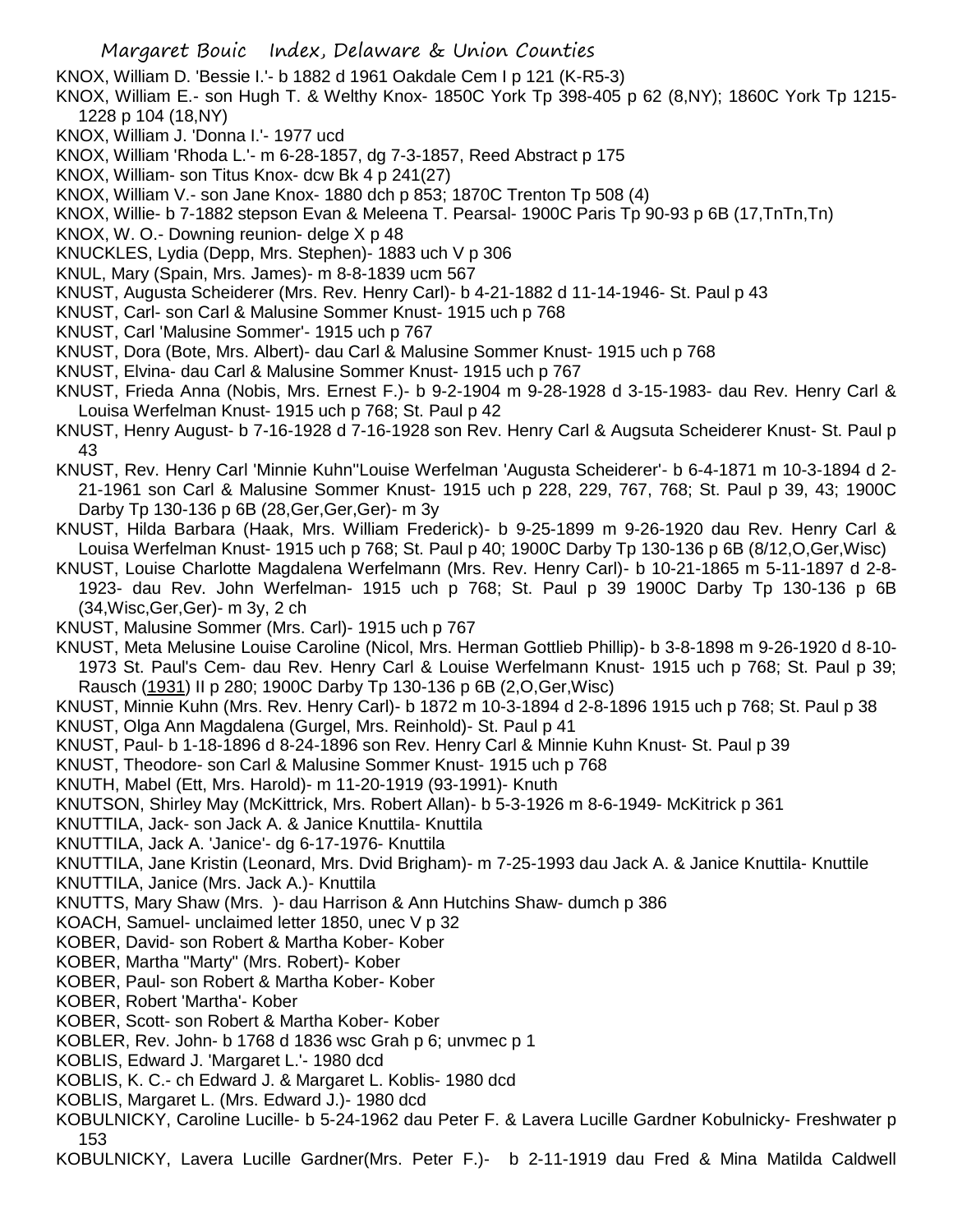- Gardner- Freshwater p 153
- KOBULNICKY, Peter F. 'Lavera Lucille Gardner'- b 6-26-1911 Czechoslovakia- Freshwater p 153
- KOCH, Andrew- son Delbert J. & Shirley Koch- Koch
- KOCH, Angela Marie- adopted 1967 dau Carlton & Dorothea Minnie Rudolph Koch- McKitrick p 249 KOCH, Arthur T. 'Karen'- 1980 dcd
- KOCH, Blanche Phillians (Mrs. John H.)- b 7-17-1875 Scioto Tp d 11-29-1945 dau William P. & Hannah Dunlap Phillians- Phillians; dg 2-2-1907, 5-17-1907, Cryder Ab p 18, 41
- KOCH, Carl H. 'Eliza Jane Freeman'- b 9-2-1887 m 1933 d 9-28-1963 Claibourne Cem p 91 (XV R7); Koch
- KOCH, Cheryl- b 1961 dau Ronald & Shirley Koch- 1967, 1971 ucd
- KOCH, Daisy Wood (Langstaff, Mrs. Judson)(Mrs. John)- b 11-5-1866 m 6-22-1889 d 6-15-1939 Claibourne Cem- Maugans Anc p 224
- KOCH, Danny Ray- b 3-14-1955 son Lester Eugene & Mary Elizabeth Rausch Koch- Rausch 118731 III p 26
- KOCH, David- son Delbert J. & Shirley Koch- Koch
- KOCH, Dean 'Mary Lou'- Koch
- KOCH, Delbert J. 'Shirley'- Koch; Marysville p 49
- KOCH, Dennis- b 1959 son Ronald & Shirley Koch- 1967, 1971 ucd
- KOCH, Dorothea Minnie Rudolph (Mrs. Harry Carlton)- b 3-4-1928 m 6-3-1949 dau William Elmer & Minnie Josephine Smith Rudolph- McKitrick 249
- KOCH, Douglas- son Walter E. Koch- Koch
- KOCH, Dwight- b 1960 son Ronald & Shirley Koch- 1967, 1971 ucd
- KOCH, Edward- son John & Mary Schultz Koch- Koch
- KOCH, Eleanor (Stout, Mrs. Joe)- dau Elmer & Lelah Mentzer Koch- Koch
- KOCH, Eliza Jane Freeman (Mrs. Carl H.)- b 1886 m 1933 d 1957 Claibourne Cem p 91 (XV-R7)
- KOCH, Elizabeth Dersch (Mrs. Johannes)- b 2-2-1809 d 3-15-1859- dcc Eulalie Cook Greene 9
- KOCH, Elizabeth (Ruhlman, Mrs. William)- dumch p 219
- KOCH, Elmer 'Lelah Mentzer'- Koch
- KOCH, Emma (Simmons, Mrs. )- dau John & Marie Koch- Koch
- KOCH, Ernestine Bonner (Miller, Mrs. ) (Mrs. Walter E.)- m 10-26-1968- Koch; 1975, 1977, 1979, 1991 ucd
- KOCH, Florence Elizabeth (Oxenreider, Mrs. Forrest)- b 6-13-1931 dau George Thomas & FLorence May Goodling Koch- Weiser p 359
- KOCH, Florence May Goodling (Mrs. George Thomas)(Fritz, Mrs. John Leo)- b 9-18-1911 m(1) 11-25-1929 dau Servatous Sylvester & Phoebe Mae Rhoades Goodling- Weiser p 359
- KOCH, Fred- b 5-18-1891 d 7-20-1961 (70) Claibourne Cem p 92 (XV-R8) son John & Mary Schultz Koch-Koch
- KOCH, Gene Edward- b 3-14-1957 son Lester Eugene & Mary Elizabeth Rausch Koch- Rausch 118732 III p 266
- KOCH, George Thomas 'Florence May Goodling'- m 1`1-25-1929 d 1-7-1950- Weiser p 359
- KOCH, George Thomas,Jr.- b 5-6-1934 m 8-16-1952 son George Thomas & FLorence May Goodling Koch-Weiser p 359
- KOCH, Harold Eugene- b 5-4-1937 son George Thomas & Florence May Goodling Koch- Weiser p 359
- KOCH, Harry Carlton 'Dorothea Minnie Rudolph'- m 6-3-1949- McKitrick p 249
- KOCH, Harry L.- 1983 ucd
- KOCH, Henry- son John & Mary Schultz Koch- Koch
- KOCH, Jacob- 1908 dch 503
- KOCH, Jason- b 1974 son Mike D. & Debbie Koch- 1977 ucd
- KOCH, Jeffrey- son Walter E. Koch- Koch
- KOCH, Joanne (Dietz, Mrs. Ed)- dau Elmer & Lelan Mentzer Koch- Koch
- KOCH, Johannes 'Elisabeth Dersch'- b 10-8-1811 d 10-8-1884 son Johannes & Katharina Dersch Sohnlein Koch-dcc Eulalie Cook Greene 8
- KOCH, Johannes 'Katharine Dersch Sohnlein'- son of Elis.Peiffer von Clemhauser- dcc Eulalie Cook Greene 16
- KOCH, John- Sand p 4
- KOCH, John 'Daisy Wood'- Maugans Anc p 224
- KOCH, John H. 'Blanche Phillians'- Phillians; dg 2-22-1907, Cryder Ab p 19
- KOCH, John W. 'Mary/Marie Schultz'- b 2-17-1856 d 1-22-1940 Claibourne Cem p 41 R 15
- KOCH, Josephine (Ulrey, Mrs. Charles M.)- dau Jacob Koch- 1908 dch 503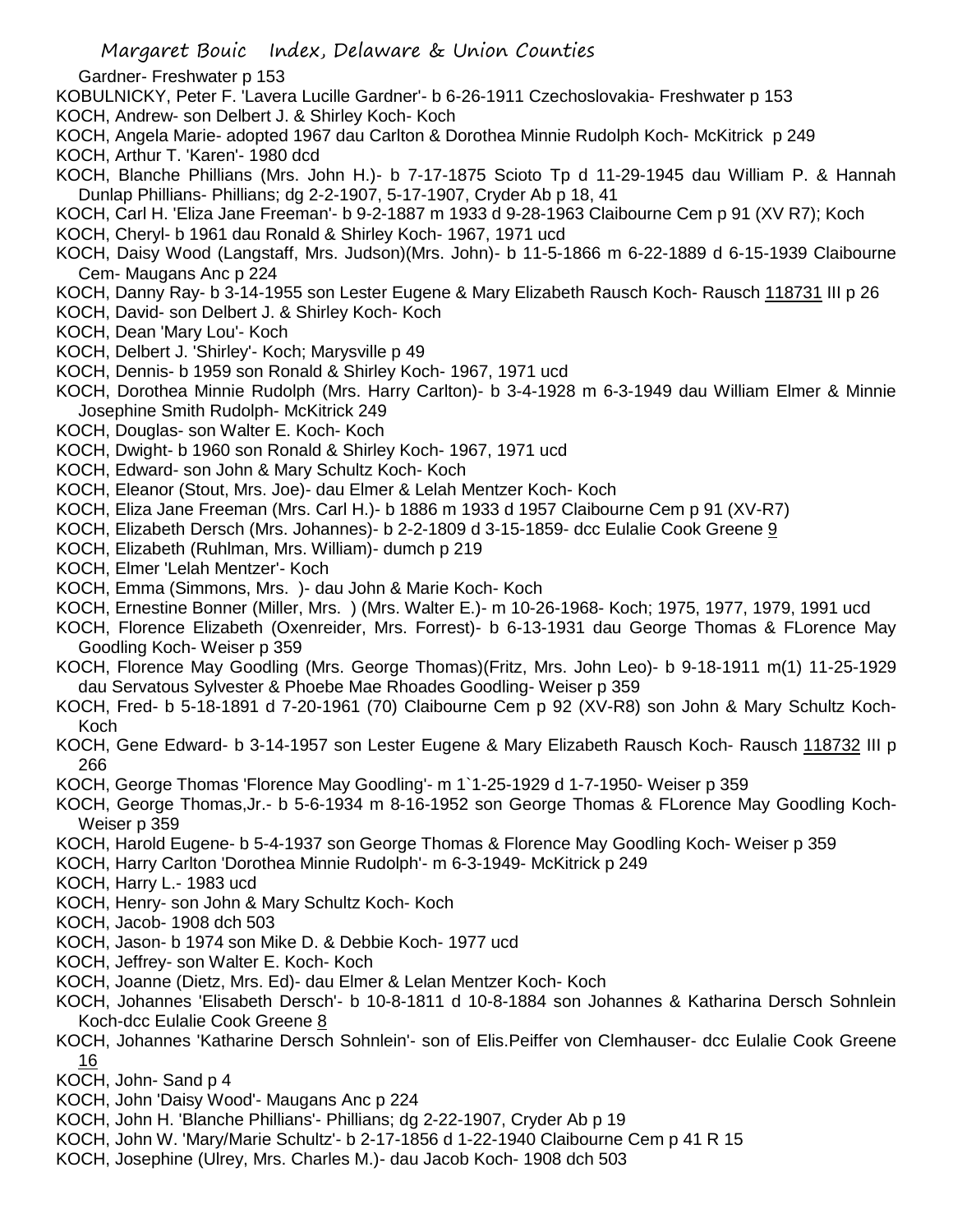- KOCH, Julie Ann (Hernandez, Mrs. Robert A.)- b 11-2-1955 m 9-30-1972 dau Harry Carlton & Dorothea Minnie Rudolph Koch- McKitrick p 249
- KOCH, Karen (Mrs. Arthur T.)- 1980 dcd
- KOCH, Katharina Dersch Sohnlein (Mrs. Johannes)- dcc Eulalie Cook Greene 17
- KOCH, Kristine Carol (Weeks, Mrs. Gregory Alan)- b 1-30-1952 m 8-5-1972 dau Harry Carlton & Dorothea Minnie Rudolph Koch- McKitrick p 249
- KOCH, Lawrence- 1969 dcd
- KOCH, Lelah Mentzer (Mrs. Elmer)(Fulton, Mrs. )- Koch
- KOCH, Lester Eugene 'Mary Elizabeth Rausch'- b 4-13-1934- Rausch (11873)
- KOCH, Lois Ann (McCrory, Mrs. Bran Edwin)- m 1-1-1983 dau Dean & Mary Lou Koch- Koch
- KOCH, Martha Jane- b 10-8-1959 dau Lester Eugene & Mary Elizabeth Rausch Koch- Rausch 118733 III p 266
- KOCH, Mary (Campbell, Mrs. )- dau John & Mary Koch- Koch
- KOCH, Mary/Marie D. Schultz (Mrs. John)- b 11-166 d 6-15-1939 Claibourne Cem p 41 R15
- KOCH, Mary Elizabeth Rausch (Mrs. Lester Eugene)- b 3-22-1936 dau Rev. Leonard John & Bertha Blumenschein Rausch- Rausch 11873 II p 263, III p 266
- KOCH, Mary Lou (Mrs. Dean)(Gardner, Mrs. )- Koch
- KOCH, Michael d. 'Debra A.'- 1977, 1981, 1983 ucd
- KOCH, Michael- son Walter E. Koch- Koch
- KOCH, Rheta Hollaway (Mrs. William Edward)- m 1955- Weiser p 359
- KOCH, Ronald R. 'Shirley'- 1967, 1971 ucd
- KOCH, Sally Jo- b 8-12-1961 dau Harry Carlton & Dorothea Minnie Rudolph Koch- McKitrick p 249
- KOCH, Sandra Lee- b 5-29-1954 dau Harry Carlton & Dorothea Minnie Rudooph Koch- McKitrick p 249
- KOCH, Shirley (Mrs. Delbert J.)- Koch
- KOCH, Shirley (Mrs. Ronald)- 1967, 1971 ucd
- KOCH, Walter E. "Bud"'Ernestine Bonner Miller'- b 8-9-1926 m 10-26-1968 d 8-22-1993 (67) bur near Kentonson Elmer & Lelah Mentzer Koch- Koch; 1975, 1977, 1979, 1983, 1991 ucd
- KOCH, William Edward 'Rhega Hollaway'- b 2-1-1933 son George Thomas & FLorence May Goodling Koch-Weiser p 359
- KOCHENDERFER, Clarabelle (Garvin, Mrs. Russell)- b 12-7-1896 m 12-29-1914 dau Frank & Emma Kochenderfer- Maugans Anc p 44
- KOCHENDERFER, Emma (Mrs. Frank)- Maugans Anc p 44
- KOCHENDERFER, Frank 'Emma'- Maugans Anc p 44
- KOCHER, Audrey Louise- b 4-7-1944 dau Eldred Lamar & Ethel Elizabeth Rowe Kocher- Weiser p 395
- KOCHER, Ben Leon- b 7-17-1945 son Leon Emanuel & Margaret Marie Hoke Kocher- Weiser p 337
- KOCHER, Carol Ann- b 4-23-1947 dau Kenneth Kermit & Marie Eleanore Reisch Kocher- Weiser p 338
- KOCHER, Carrie Agnes Shoop (Mrs. Frederick Ervin)- b 10-6-1879 d 12-31-1946 dau Emanuel & Sarah C. Matter Shoop- Weiser p 335
- KOCHER, Cynthia Marie- dau Thomas & Janice Johnson Kocher- Kocher
- KOCHER, Daniel LaFean- b 9--16-1945 son Eldred Lamar & Ethel Elizabeth Rowe Kocher- Weiser p 395
- KOCHER, Donald Lamar- b 12-20-1931 son Orion Cornelius & Dorothy Mae Kocher Kocher- Weiser p 337
- KOCHER, Dorothy Mae Kocher (Mrs. Orion Cornelius)- m 7-25-1931- Weiser p 337
- KOCHER, Earl Woodrow 'Ruth Irene Klock'- b 11-14-1913 m 7-30-1935- Weiser p 337
- KOCHER, Eldred Lamar 'Ethel Elizabeth Rowe'- b 1-28-1923 m 6-20-1943- Weiser p 395
- KOCHER, Ellen Carrie- b 4-16-1944 dau Lawrence Hobson & Sadie Alvena Brown Kocher- Weiser p 336
- KOCHER, Ethel Elizabeth Rowe (Mrs. Eldred Laram)- b 8-5-1923 m 6-20-1943- dau Walter Emanuel & Della May Snyder Rowe- Weiser p 395
- KOCHER, Evelyn (Grafflin, Mrs. Don)- sister William D. Kocher- Kocher
- KOCHER, Frederick Ervin 'Carrie Agnes Shoop'- b 2-28-1876 d 1-4-1953- Weiser p 335
- KOCHER, Frederick William- b 3-13-1939 son Leon Emanuel & Margaret Marie Hoke Kocher- Weiser p 337
- KOCHER, Galen Frederick- b 10-28-1906 d 2-6-1912 son Frederick Ervin & Carrie Agnes Shoop Kocher-Weiser p 337
- KOCHER, Garnett E. (Mrs. William D.)- 1964, 1969, 1971 dcd
- KOCHER, Grovene Shoop (Wade, Mrs. Warren William)- b 9-14-1945 m 12-25-1941 dau Frederick Ervin & Carrie Agnes Shoop Weiser Kocher- Weiser p 338
- KOCHER, Dr. Harold E. 'Ruth Layman'- d 3-20-1985 (74) N. H.- Kocher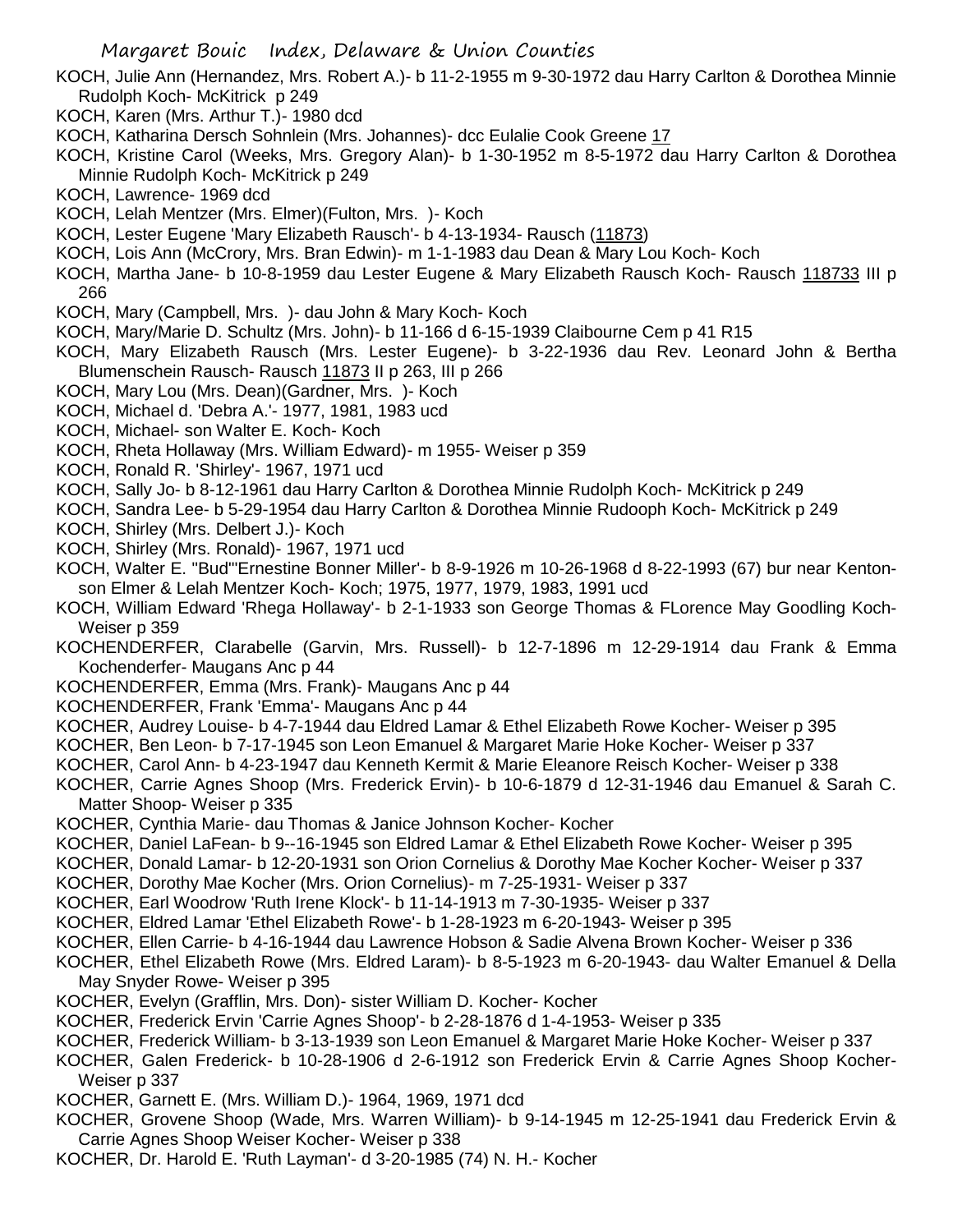KOCHER, Harold Hobson- b 11-14-1930 son Lawrence Hobson & Sadie Alvena Brown Kocher- Weiser p 336 KOCHER, Helen Cardella (Radel, Mrs. Clarence Stanley)- b 4-27-1901 m 7-16-1921 dau Frederick Ervin & Carrie Agnes Shoop Kocher- Weiser p 336

KOCHER, Jane (Wood, Mrs. George)- dau William D. & Garnett E. Kocher- Kocher

KOCHER, Janice Johnson (Mrs. Thomas)- dau Harold C. & Ruth Johnson Johnson- 1985 uch p 83

KOCHER, Joan Marcella (Staub, Mrs. Raymond Edward)- b 2-17-1938 m 7-10-1954- dau Earl Woodrow & Ruth Irene Klock Kocher- Weiser p 377

KOCHER, Joyce Marlene (Matter, Mrs. Ray R.)- b 3-4-1937 m 3-10-1956 dau Earl Woodrow & Ruth Irene Klock Kocher- Weiser p 337

- KOCHER, Kenneth Kermit 'Marie Elenore Reisch'- b 3-28-1917 m 4-24-1943- son Frederick Ervin & Carrie Agnes Shoop Kocher- Weiser p 338
- KOCHER, Lawrence Hobson 'Sadie Alvena Brown'- b 4-29-1898 m 10-28-1922 son Frederick Ervin & Carrie Agnes Shoop Kocher- Weiser p 335
- KOCHER, Lena Sarah (Finkbone, mrs. John Adam)- b 10-18-1899 m 3-26-1921 dau Frederick Ervin & Carrie Agnes Shoop Kocher- Weiser p 336
- KOCHER, Leon Emanuel 'Margaret Marie Hoke'- b 6-13-1912 m 6-28-1936 son Frederick Eervin & Carrie Agnes Shoop Kocher- Weiser p 337
- KOCHER, Linda Elizabeth- b 2-23-1947 dau Eldred Lamar & Ethel Elizabeth Rowe Kocher- Weiser p 395
- KOCHER, Mae Alvena- b 5-17-1936 dau Lawrence Hobson & Sadie Alvena Brown Kocher- Weiser p 336

KOCHER, Margaret Marie Hoke (Mrs. Leon Emanuel)- b 4-13-1913 m 6-28-1936- Weiser p 337

- KOCHER, Marie Eleanore Reisch (Mrs. Kenneth Kermit)- b 1-31-1923 m 4-24-1943- Weiser p 338
- KOCHER, Mary Evelyn (Radel, Mrs. Franklin Elias)- b 2-28-1909 m 11-2-1929 dau Frederick Erevin & Carrie Agnes Shoop Kocher- Weiser p 337
- KOCHER, Mildred Renee- b 8-28-1907 dau Frederick Ervin & Carrie Agnes Shoop Kocher- Weiser p 337
- KOCHER, Orion Cornelius 'Dorothy Mae Kocher'- b 7-25-1910 m 7-25-1931 d 6-16-1948 son Frederick Ervin & Carrie Agnes Shoop Kocher- Weiser p 337
- KOCHER, Richard Eugene- b 5-2-1951 son Kenneth Kermit & Marie Eleanore Reisch Kocher- Weiser p 338

KOCHER, Rita Agnes (Weaver, Mrs. Mark Alfred)- b 7-19-1920 m 5-15-1943- dau Frederick Ervin & Carrie Agnes Shoop Kocher- Weiser p 338

- KOCHER, Ruth Irene Klock (Mrs. Earl Woodrow)- b 3-22-1916 m 6-30-1935- Weiser p 337
- KOCHER, Ruth Layman (Mrs. Dr. Harold E.)- Kocher
- KOCHER, Sadie Alvena Brown (Mrs. Lawrence Hobson)-b 10-3-1899 m 10-28-1922- Weiser p 335
- KOCHER, Shirley Ann- b 5-18-1944 dau Earl Woodrow & Ruth Irene Klock Kocher- Weiser p 338
- KOCHER, Thomas 'Janice Johnson'- 1985 uch p 83
- KOCHER, Timothy Allen- son Thomas & Janice Johnson Kocher- 1985 uch p 83
- KOCHER, William D.'Garnett E.'- d 8-10-1977 (73) Oak Grove Cem- brother of Evelyn Grafflin- Kocher; 1964, 1969, 1971 dcd
- KOCHER, William D. II- son William D. & Garnett E. Kocher- Kocher
- KOCHENSPARGER, S. A.- 1980 dcd
- KOCHERSPARGER, Toni- 1980 dcd
- KOCHERSPERGER, Rev. Don 'Maxine'- 1979 ucd
- KOCHERSPERGER, Golda (Mrs. Rev. Harold)- d 10-30-1980 Kochersperger; 1967, 1971 ucd
- KOCHERSPERGER, Rev. Harold F. 'Golda'- 1967, 1971 ucd
- KOCHERSPERGER, James E.- son Rev. Harold F. & Golda Kochersperger- Kochersperger; 1967, 1971 ucd

KOCHERSPERGER, Jerilyn- b 1953 dau Rev. Harold F. & Golda Kochersperger- Kochersperger; 1967, 1971 ucd

- KOCHERSPERGER, Jerry- son Rev. Harold F. & Golda Kochersperger- Kochersperger
- KOCHERSPERGER, Junior- son Rev. Harold F. & Golda Kochersperger-Kochersperger
- KOCHERSPERGER, Maxine (Mrs. Rev. Don)- 1979 ucd
- KOCHERSPERGER, Shirley (Mrs. )- Kochersperger
- KOCHERSPERGER, Teri Ann- dau Shirley Kochersperger- Kochersperger- engaged to Roger Dean Sparks KOCHERT, Aileen (Mrs. Benjamin F.)- Kochert; 1961 dcd
- KOCHERT, Rebecca/Becky Sue- dau Benjamin F. & Aileen Kochert- Kochert; 1961 dcd (10)
- KOCHERT, Benjamin F. 'Aileen'- d 7--1-5-1973 bur Celina- Kochert; 1961 dcd
- KOCHERT, Debora Ann- dau Benjamin F. & Aileen Kochert- Kochert; 1961 dcd (4)
- KOCHERT, John Michael- son Benjamin F. & Aileen Kochert- Kochert; 1961 dcd (8)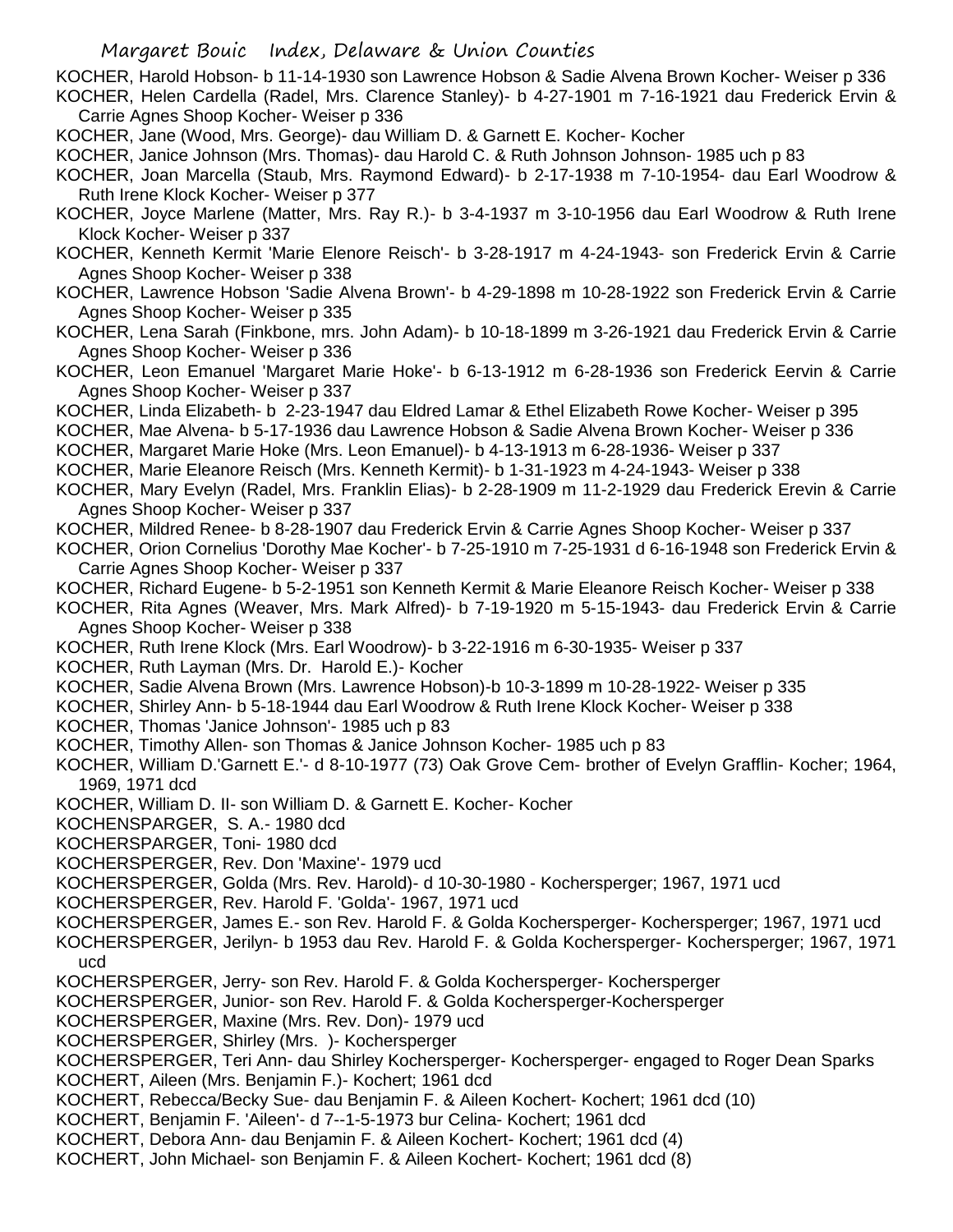Margaret Bouic Index, Delaware & Union Counties KOCHES, Jack- 1983 ucd KOCHHEISER, E.- 1983 ucd KOCK, Debbie (Mrs. Michael D.)- 1979 ucd KOCk, Glades Wood- b 12-24-1897 Thomp. Tp son J. W. & Mary Daisy Wood Kock- dcb KOCK, Jason -b 1974 son Michael D. & Debbie Kock- 1979 ucd KOCK, Jerry- b 1978 son Michael D. & Debbie Kock- 1979 ucd KOCK, Lillian E. (Mrs. Paul O.)- 1980 dcd KOCK, Michael D. 'Debbie'- 1979 ucd KOCK, Paul O. 'Lillian E.'- 1980 dcd KOCKE, Catherine Baer (Mrs. John)- ped Mary Jane Cook Sayler 9, delge V p 50 KOCKE, John 'Catherine Baer'- ped Mary Jane Cook Sayloer 8, delge V p 50 KOCK, Koder---family of Marian H. Adams #385, unec XIII p 2 KODAY, Dianna- b 1973 dau John J. & Julie M. Koday- 1980 dcd KODAY, Janeen- b 1966- dau John J. & Julie M. Koday- 1980 dcd KODAY, Jeannette- b 1964 dau John J. & Julie M. Koday- 1980 dcd KODAY, John J. 'Julie M.'- 1980 dcd KODAY, John- son John J. & Julie M. Koday- 1980 dcd KODAY, Julie M. (Mrs. John J.)- 1980 dcd KODAY, Kristine- b 1974 dau John J. & Julie M. Koday- 1980 dcd KOEGEL, Barbara Marion- b 10-15-1954 dau James Charles & Joan Hayes Koegel- Weiser p 524 KOEGEL, Florence (Thomas, Mrs. Ellsworth)- b 1-4-1911 m 1932- dau John Christian & Pearl Hill Koegel-Weiser p 523 KOEGEL, George- b 12-10-1914 son John Christian & Pearl Hill Koegel- Weiser p 523 KOEGEL, Grace Hart (Mrs. Kenneth)- m 8-13-1932- Weiser p 523 KOEGEL, James Charles 'Joan Hayes'- b 7-25-1919 m 4-27-1946- son John Christian & Pearl Hill Koegel-Weiser p 524 KOEGEL, James- b 11-7-1938 son Kenneth & Grace Hart Koegel- Weiser p 523 KOEGEL, Jane Lee- b 1-27-1941- dau Kenneth & Grace Hart Koegel- Weiser p 523 KOEGEL, Joan Hayes (Mrs. James Charles)-b 11-27-1920 m 4-27-1946- Weiser p 524 KOEGEL, John Christian- b 2-9-1950 son John Hill & Virginia Emmaline Smith Koegel- Weiser p 523 KOEGEL, John Christian 'Pearl Hill'- b 3-2-1863 m 11-11-1903 d 2-23-1947- Weiser p 523

- KOEGEL, John Hill 'Marybell Thomas''Virginia Emmaline Smith'- b 12-20-1912 m(1) 11-25-1937 (2) 3-12-1949 son John Christian & Pearl Hill Koegel- Weiser p 523
- KOEGEL, Kathleen- b 9-20-1954 son John Hill & Virginia Emmaline Smith Koegel- Weiser p 523
- KOEGEL, Kenneth 'Grace Hart'- b 7-19-1905 m 8-13-1932 son John Christian & Pearl Hill Koegel- Weiser p 523
- KOEGEL, Marcia Kay- b 9-30-1941 dau John Hill & Marybell Thomas Koegel- Weiser p 523
- KOEGEL, Marybell Thomas (Mrs. John Hill)- b 3-28-1914 m 11-25-1937- Weiser p 523
- KOEGEL, Nancy Joan- b 7-8-1950 dau James Charles & Joan Hayes Koegel- Weiser p 524
- KOEGEL, Patricia- b 9-21-1934 dau Kenneth & Grace Hart Koegel- Weiser p 523
- KOEGEL, Pearl Hill (Mrs. John Christian)- b 6-22-1880 m 11-11-1903 dau Andrew & Martah Weiser Hill Weiser p 523
- KOEGEL, Pearl (Wilkens, Mrs. Elmer)- b 10-4-1907 m 1933- dau John Christina & Pearl Hill Koegel- Weiser p 523
- KOEGEL, Thomas Robert- b 4-27-1947 son James Charles & Joan Hayes Koegel- Weiser p 524
- KOEGEL, Virginia Emmaline Smith (Mrs. John Hill)- b 5-27-1922 m 3-12-1949- Weiser p 523
- KOEGEL, William Henry- b 1-15-1952 son John Hill & Virginia Emmaline Smith Koegel- Weiser p 523
- KOEGLER, Brian Dale- b 10-26-1964 son Dale & Orjean Emma Elsie nicol Koegler- St. Paul p 37, 69
- KOEGLER, Catgerine Waugaman (Mrs. Ronald William)- b 4-20-1957 m 11-15-1980- St. Paul p 34, 65
- KOEGLER, Dale 'Orgene Emma Elsie Nicol'- b 9-8-1936 m 7-10/14-1959- Sr. Paul p 37, 69; Rausch 19133 III p 307
- KOEGLER, David Glenn 'Diane Elaine Hopkins'- b 1-27-1969 m 6-12-1993 son Dale & Orjean Emma Elsie Nicol Koegler-St. Paul p 37, 69
- KOEGLER, Harriet Cathryn Nicol (Mrs. Paul William)- b 10-18-1921 m 6-22-1947 dau August & Ida Gaulke Nicol- St, Paul p 34, 65; Rausch 19121, III p 306
- KOEGLER, Karen- b 10-12-1960 dau Paul William & Harriet Nicol Koegler- Rausch 191211, III p 306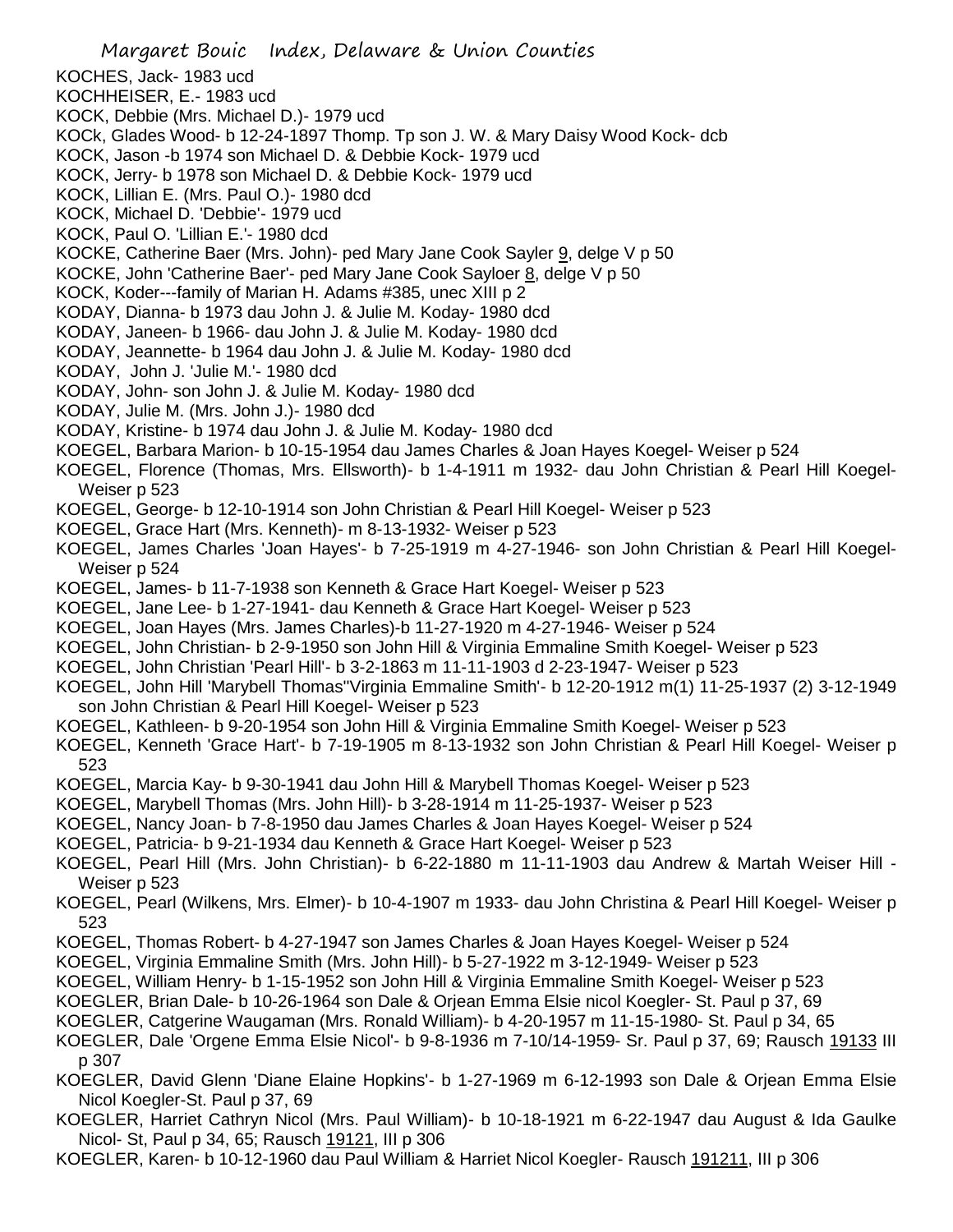KOEGLER, Michelle- b 1-28-1985 dau Ronald William & Catherine Waugaman Koegler- St. Paul p 34, 65 KOEGLER, Orgene Emma Elsie Nicol (Mrs. Dale)- b 10-25-1935 m 7-10/14-1959 dau Otto & Bertha Emma

- Gaulke Nicol- Rausch 19193 III p 307; St. Paul p 37
- KOEGLER, Paul William 'Harriet Nicol'- b 4-17-1922/3 m 6-22-1947- St. Paul p 34, 65; Rausch (19121) III p 306
- KOEGLER, Ronald William 'Catherine Waugaman'- b 12-17-1952 m 11-15-1980 son Paul William & Harriet Nicol Koegler- Rausch 191212, III p 306; St. Paul p 34, 65
- KOEGLER, Sherry Lynn (Hall, Mrs. Francis)- b 10-15-1960 m 6-11-1988 dau Dale & Orgene Emma Elsie Nicol Koegler- Rausch 191931 III p 307; St. Paul p 37, 69
- KOEGLER, Steven Christopher- b 8-6-1983 son Ronald William & Catherine Waugaman Koegler- St. Paul p 34, 65
- KOEGLER, Tammy Sue- b 5-12-1963 dau Dale & Orjean Emma Elsie nicol Koegler- St. Paul p 37, 69
- KOEHL, Betsy (Mrs. Tim)- Koehl
- KOEHL, Brian- son Tim & Betsy Koehl- Koehl
- KOEHL, Mary (Graber, Mrs. Jay B.)- m 1927- Koehl
- KOEHL, Merle E. Andrews (Mrs. Phillip P.)- dau Frank E. & Alice V. Mitchell Andrews- 1915 uch p 771
- KOEHL, Phillip P. 'Merle E. Andrews'- 1915 uch p 771; 1985 uch p 49
- KOEHL, Rob- son Tim & Betsy Koehl- Koehl
- KOEHL, Tim 'Betsy'- Koehl
- KOEHL, Tim- son Tim & Betsy Koehl- Koehl
- KOEHLER, ----(Allen, Mrs. Daniel L.)- dau Wallace Koehler- Koehler
- KOEHLER, Betty Lou (White, Mrs. Charles)- dau Robert F. & Mabel E. Koehler- obit Mabel, mlib
- KOEHLER, Charles 'Wilma Wilcox'- m 6-3-1945- Koehler
- KOEHLER, Clarence 'Mabel O.'- Koehler
- KOEHLER, Connie (Meddles, Mrs. Louis)- dau Charles & Wilma Wilcox Koehler- Koehler
- KOEHLER, Evelyn (Hehr, Mrs. Dan)- dau Robert F. & Mabel E. Koehler- obit Mabel, mlib
- KOEHLER, Francis 'Mary'- 1870C Jerome Tp 11 p 2 (65,France)
- KOEHLER, Fred K. Washington Co, Md.- Powers p 44
- KOEHLER, Henry 'Lora'- 1870C Jerome Tp 11 p 2 (28,O)
- KOEHLER, Jeff- son Charles & Wilma Wilcox Koehler- Koehler
- KOEHLER, John- 1870C Jerome Tp 11 p 2 (31,O)
- KOEHLER, Joseph- 1870C Jerome Tp 11 p 3 (20,O)
- KOEHLER, Karen (Jordan, Mrs. Phillip)- dau Charles & Wilma Wilcox Koehler- Koehler
- KOEHLER, Kathleen Sue (Krebs, Mrs. Alfred Nelson,Jr.)- m 6-5-1976- Koehler; 1975 ucd
- KOEHLER, Lora (Mrs. Henry)- 1870C Jerome Tp 11 p 2 (19,O)
- KOEHLER, Mabel E. (Mrs. Robert F.)- b 10-1-1903 m 10-27-1921 d 8-12-1981 (77)- obit, mlib; Marion Star
- KOEHLER, Mabel O. (Mrs. Clarence)- d 12-23-1973 (68) bur Upper Sandusky- Koehler
- KOEHLER, Martha (Russell, Mrs. Lloyd)- dau Robert F. & Mabel E. Koehler- obit Mabel, mlib
- KOEHLER, Mary (Mrs. Francis)- 1870C Jerome Tp 11 p 2 (51,Frances)
- KOEHLER, Mary Jane (Constein, Mrs. )- dau Robert F. & Mabel E. Koehler- obit Mabel, mlib
- KOEHLER, Nancy L. (Roberts, Mrs. )- dau Robert F. & Mabel E. Koehler- obit Mabel, mlib
- KOEHLER, Nettie Virginia (Weiser, Mrs. Samuel)- b 8-12-1874 m 4-9-1893- Weiser p 98
- KOEHLER, Robert E.- son Robert F. & Mabel E. Koehler- obit Mabel, mlib
- KOEHLER, Robert F. 'Mabel E.'- m 10--27-1921 d 11-27-1980, obit Mabel- mlib
- KOEHLER, Sandra (Rapp, Mrs. Paul)- dau Charles & Wilma Wilcox Koehler- Koehler
- KOEHLER, Tim- son Charles & Wilma Wilcox Koehler- Koehler
- KOEHLER, Vernon F.- son Robert F. & Mabel E. Koehler- obit Mabil, mlib
- KOEHLER, Wallace- Koehler
- KOEHLER, Wilma Wilcox (Mrs. Charles)- m 6-3-1945- Koehler
- KOEHN, Edna McKittrick (Mrs. Frank)- b 12-4-1905 m 1933, div dau Edward Stitt & Alice Louella Miller McKittrick- McKitrick p 356
- KOEHN, Frank 'Edna McKittrick'- m 1933, div.- McKitrick p 356
- KOEHNEL, Jennie (Mrs. Karl)- 1949 ucd
- KOEHNEL, Karl 'Jennie'- b 1872 d 1952 Our Lady of Lourdes Cem lptw p 55; 1949 ucd
- KOEHNEN, Catherine L. Holt (Mrs. )- b 7-21-1931 d 5-17-1987 (55) Milford Cem- dau Elmer & Frances Green Holt- Koehnen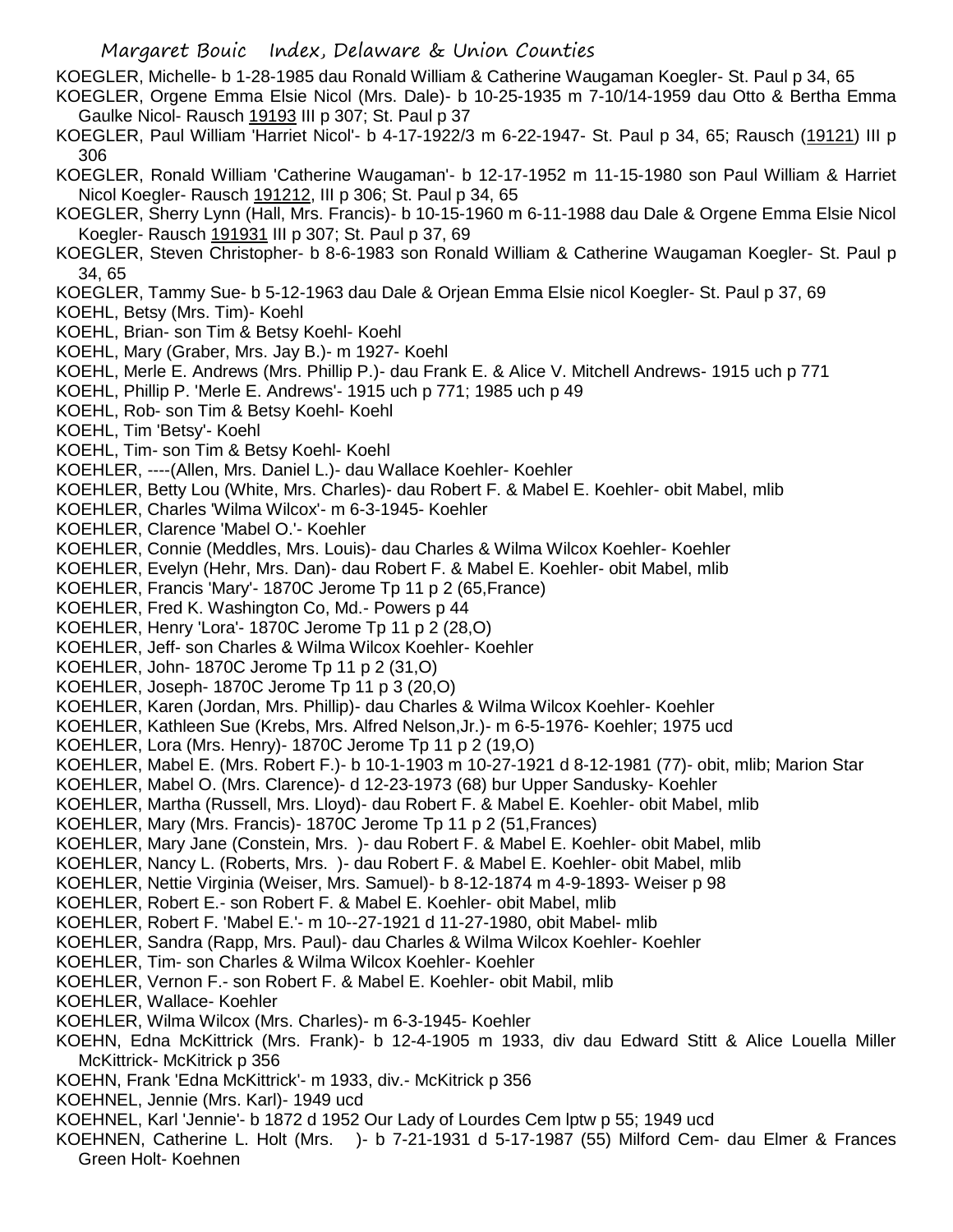KOEHNEN, Michael- son Catherine L. Holt Koehnen- Koehnen

KOEHRING, Christina Louise (Wetzel, Mrs. Mark Anthony)- m 1-17-1981- dau Duane E. Koehring- Koehring KOEHRING, Duane- Koehring

- KOEHRING, Maureeen Thomas Hamilton (Mrs. Shawn Patrick)- m 1-17-1981 dau Mr. & Mrs. Gene Thomas,Sr.- Koehring
- KOEHRING, Shawn Patrick 'Naureen Thomas Hamilton'- m 1-17-1981 son Duane E. Koehring- Koehring KOELINE, Amanda (Coleman, Mrs. John)- m slip- unec VIII p 34
- KOENIG, Barry- b 1961 son Frank A. & Jeanne Koenig- 1964, 1969, 1971, 1980 dcd
- KOENIG, Bruce- b 1957 son Frank A. & Jeanne Koenig- 1961, 1964, 1969, 1971 dcd
- KOENIG, Carolyn S. (Mrs. Leonard H.,Jr.)- 1964 dcd
- KOENIG/KOENIT, Charles L. 'Maxine G.'- 1959, 1962, 1967, 1971, 1973, 1979, 1981, 1983, 1991 ucd
- KOENIG, Cheryl- b 1972 dau Charles L. & Maxine G. Koenig- 1973, 1979, 1981, 1983, 1991 ucd
- KOENIG, Frank A. 'Jeanne'- 1961, 1964, 1969, 1971, 1980 dcd
- KOENIG, Henry- b 12-12-1884 Del. Town son Charles & Margaret Leopold Koeing, dcb
- KOENIG, Jeanne (Mrs. Frank A.)- 1961, 1964, 1969, 1971, 1980 dcd
- KOENIG, Jerry- b 1955/6- ch Charles L. & Maxine G. Koenig- 1959, 1962, 1967, 1971, 1973, 1979, 1981, 1983, 1991 ucd
- KOENIG, Kim- dau Frank A. & Jeanne Koenig- 1969(12), 1964, 1969, 1971 dcd
- KOENIG, Leonard H.,Jr. 'Carolyn S.'- 1964 dcd
- KOENIG, Lucy- 1967 ucd, retired
- KOENIG, Mark- b 1951 son Frank A.& Jeanne Koenig- 1961, 1964, 1969,

1971 dcd

- KOENIG, Maxine (Mrs. Charles L.)- 1959, 1962, 1967, 1971, 1973, 1979, 1981, 1983 ucd
- KOENIG, Pamela- b 1955 dau Charles L. & G. Maxine Koenit- 1959, 1962, 1967 ucd
- KOENIG, Robert- 1991 8ucd
- KOEPKA, Caroline (Kirschstein, Mrs. Ferdinand)- McKitrick p 165
- KOEPLE, Ezra W.- 1908 dch 26
- KOEPPEL, Gabriel- 1908 dch 398
- KOEPPEL, Lawrence- d Fridau, dg 9-13-1946 bur Rockford, obit Del Museum
- KOEPPEL, Major Oscar O. 'Myrtle'- b 7-26-1875 Wilshire O.; obit dg 11-18-1946
- KOEPPEL, Myrtle (Mrs. Oscar O.)- obit Oscar O.
- KOEPPEL, Volera (Smith, Mrs. Dr. Charles E.)- d 8-9-1963 bur Westerville- Koeppel
- KOEPPLE, Myrtle (Schenck, Mrs. )- d 12-1-1977 bur Michigan- Koeppel
- KOEPPLE/KOEPPEL, Oliver O.- son Oscar O. & Myrtle Koeppel- obit Oscar Ol;

delge X p 36 (1916)

- KOEPPLING, Rev. J. M.- dumch p 48; 1915 uch p 230
- KOERNER, Amelia (Burns, Mrs. William W.,Sr.)- m 9-9-1920 d 1946- dau Cristopher L. & Margaret Rausch Koerner- Koerner; Rausch 1665 II p 275
- KOERNER, Amelia Charlotte (Smith, Mrs. Rev. Frederick Schuh)- b 5-25-1890 m 7-11-1916- Weiser p 31
- KOERNER, Anne E.- b 1-16-1835 d 10-18-1917 St. John's Cem- DJ p 54
- KOERNER, Anna (Scheiderer, Mrs. John)- dau John Henry & Elizabeth Kaininger Koerner- 1915 uch p 847; 1880C Jerome Tp 11 p 1(17,O,Boren, Boren)
- KOERNER, Catherine- b 1-1874 dau John Henry & Elizabeth Kaininger Koerner- Weiser p 847; 1880C Jerome Tp 11 p 1 (5,O,Bav,Bav); 1900C Marysville 146 p 6B (26,O,Ger,Ger)
- KOERNER, Christopher L. 'Margaret Rausch'- b 5-9-1870 m 10-13-1892 d 1947 St. John's Cem, DJ p 68- son John Henry & Elizabeth Kaininger Koerner- 1915 uch p 755, 846, 847; Koerner; hjt p 60; Rausch (166) II p 275; 1880C Jerome Tp 11 p 1 (10,O,Boren, Boren); 1900C Jerome Tp 140-149 p 6B (30,O,Ger,Ger,) m 7y
- KOERNER, Clara (Markham, Mrs. Herbert)(Hinderer, Mrs. Carl)- b 8-4-1899 d 3-3-1990 (90) Walnut Grove Cem- dau Christopher L. & Margaret Rausch Koerner- Koerner; Rausch 1664 II p 275; 1915 uch p 847; 1900C Jerome Tp 140-149 p 6B (9/12,O,O,O)
- KOERNER, Doritha- dau John Henry & Elizabeth Kaininger Koerner- 1880C Jerome Tp 11 p 1 (14,O,Boren,Boren)
- KOERNER, Anna Elizabeth Kaininger (Mrs. John Henry)- m 1858- 1915 uch p 846,847; unec XIV p 44; 1860C Paris Tp 1366-1357 (24, Europe); 1880C Jerome Tp 11 p 1 (45, Boren, Boren, Boren); 1900C Marysville 146 p 6B (65,Ger,Ger,Ger) 8 ch, 6 living; unec XIII p 43
- KOERNER, Catherine Delp (Mrs. Veit)- m 4-7-1890- obit Veit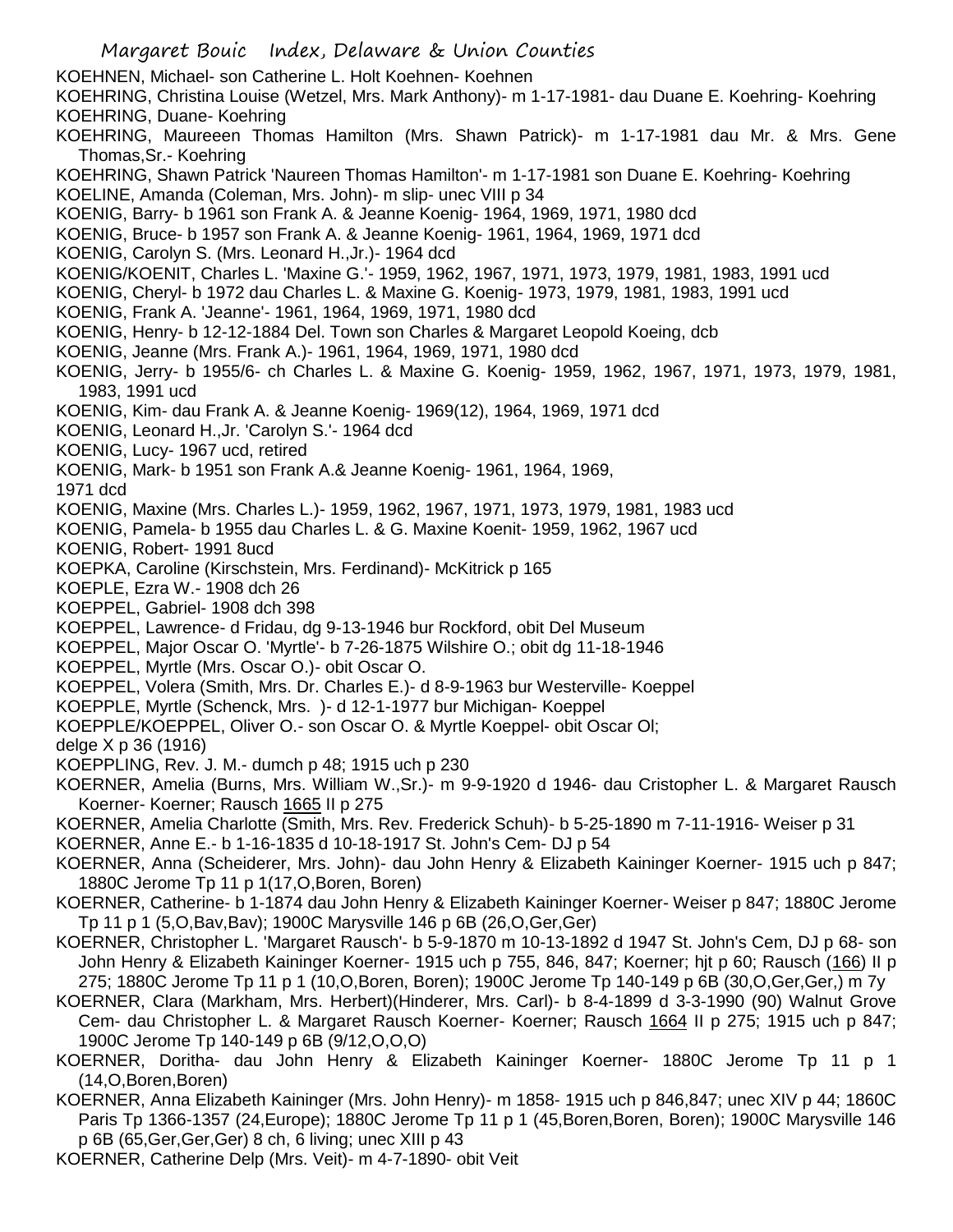- KOERNER, Elizabeth (Scheiderer, Mrs. Edward)- b 8-1880 dau John Hnery & Elizabeth Kaininger Koerner-1915 uch p 847; 1900C Marysville 146 p 6B (19,O,Ger,Ger)
- KOERNER, George Adam- b 9-24-1872 d 10-18/25/22-1894 St. John's Cem, DJ p 54- son John Henry & Elizabeth Kaininger Koerner- 1915 uch p 847; unec XIV p 44; 1880C Jerome Tp 11 p 1 (7,O,Boren, Boren); obit mlib
- KOERNER, Johann H.- b 5-16-1837 d 6-17-1886 St. John's Cem, DJ p 54
- KOERNER, John G.- uca p 65, 71; Marysville
- KOERNER, John Henry 'Anna Elizabeth Kaininger'- b 1858 d 1886- 1915 uch p 846, 847; uca p 31; 180C Paris Tp 1366-1357 p 181 (23,Europe) 1880C Jerome Tp 11 p 1 (45,Boren,Boren,Boren)
- KOERNER, Josephine (Kuechle, Mrs. Theodore)- b 7-11-1893 m 6-26-1913 dau Christopher L. & Margaret Rausch Koerner- 1915 uch p 847; Rausch 1661 III p 299; 1900C Jerome Tp 140-149 p 6B (6,O,O,O)
- KOERNER, Louis- b 7-12-1897 d 8-9-1900 St. John's Cem DJ p 68- son Christopher L. & Margaret Rausch Koerner- 1915 uch p 847; Rausch 1663 II p 275
- KOERNER, Margaret (Asman, Mrs. John Conrad)- b 1863 d 1941 Oakdale Cem II p 19 (G-R2-7) dau John Henry & Elizabeth Kaininger Koerner- 1915 uch p 847; Cowgill p 29
- KOERNER, Margaret Rausch (Mrs. Christopher L.)- b 2-2-1874 m 10-13-1892 d 1943 St. John's Cem, DJ p 68- dau John & Caroline Horch Rausch- Rausch 166 II p 275; 1915 uch p 755, 847; 1900C Jerome Tp 140- 149 p 6B (26,O,O,Ger) m 7y, 4 ch 3 livinig
- KOERNER, Mary (Scheiderer, Mrs. Justus)- m 4-8-1880 ucm 6704- dau John Henry & Elizabeth Kaininger Koerner- 1915 uch p 847
- KOERNER, Rietta- b, d 8-16-1895 St. John's Cem DJ p 68- dau Christopher & Margaret Rausch Koerner-Rausch 1662 II p 275
- KOERNER, Ruie/Ruth b 5-26-1907 d 6-1-1907 St. John's Cem DJ p 68- dau Christopher & Margaret Rausch Koerner- Rausch 1666 II p 275
- KOERNER, Veit 'Catherine Delp'- b 2-9-1868 m 4-7-1890 d 1894 (27-5-11)-Oakdale Cem son John Henry & Elizabeth Kaininger Koerner- 1915 uch p 847; 1880C Jerome Tp 11 p 1 (12,O,Bor,Bor); unec XIII p 43; obit mlib
- KOERTH, Craig Frederick- b 7-7-1956 son Ruprecht Frederick & Rosemary Elaine McKitrick Koerth- McKitrick p 72
- KOERTH, Renee Annette- b 1-27-1953 dau Ruprecht Frederick & Rosemay Elaine McKitrick Koerth- McKitrick p 72
- KOERTH, Rosemay Elaine McKitrick (Mrs. Ruprecht Frederick)- dau John Ralph Eckelsen & Mildred Lois Ross McKitrick - McKitrick p 72
- KOERTH, Ruprecht Frederick 'Rosemary Elaine McKitrick' McKitrick p 72
- KOERTNER, Anna (Kehl, Mrs. John)- Weiser p 620
- KOESTER, Anette- ch K. G. & Sandy Koester- 1983 ucd
- KOESTER, Jacob- delge X p 10 (1809); 1880 dch p 318, 327, 473; 1908 dch 141
- KOESTER, Karsten G. 'Sandy C.'- 1981, 1983, 1991 ucd
- KOESTER, Sandy C. (Mrs. Karsten G.)- 1981, 1983, 1991 ucd
- KOETTENMAIER, Catherine- dau Jacob & Elizabeth Hirsch Koettenmaier- 1915 uch p 637
- KOETTENMAIER, Charlotte- dau Jacob & Elizabeth Hirsch Koettenmaier- 1915 uch p 637
- KOETTENMAIER, Elizabeth Hirsch (Mrs. Jacob)- 1915 uch p 637
- KOETTENMAIER, Elizabeth (Bainer, Mrs. John C.)- dau Jacob & Elizabeth Hirsch Koettenmaier- 1915 uch p 636, 637
- KOETTENMAIER, Jacob 'Elizabeth Hirsch'- 1915 uch p 638
- KOETTENMAIER, John- son Jacob & Elizabeth Hirsch Koettenmaier- 1915 uch p 637
- KOETTENMAIER, Peter- son Jacob & Elizabeth Hirsch Koettenmaier- 1915 uch p 637
- KOETTENMAIER, Susan- dau Jacob & Elizabeth Hirsch Koettenmaier- 1915 uch p 637
- KOETZ, Charles- b 1953 son James K. & Margaret M. Koetz- 1967, 1971 ucd
- KOETZ, Edward- b 1949- son James K. & Margaret M. Koetz- 1967, 1971 ucd
- KOETZ, James K. 'Margaret M.'- 1967, 1971 ucd
- KOETZ, Lisa Jolliff- b 1960 dau James K. & Margaret M. Koetz- 1967, 1971, 1977 ucd
- KOETZ, Margaret M. (Mrs. James K.)- 1967, 1971, 1973, 1975, 1977, 1979, 1981 ucd
- KOETZ, Nancy- b 1951 dau James K. & Margaret M. Koetz- 1967, 1971 ucd
- KOETZ, Terri- b 1963- dau Margaret M. Koetz- 1975, 1977 ucd
- KOETZ, Theresa- b 1963 dau James K. & Margaret M. Koetz- 1967, 1971 ucd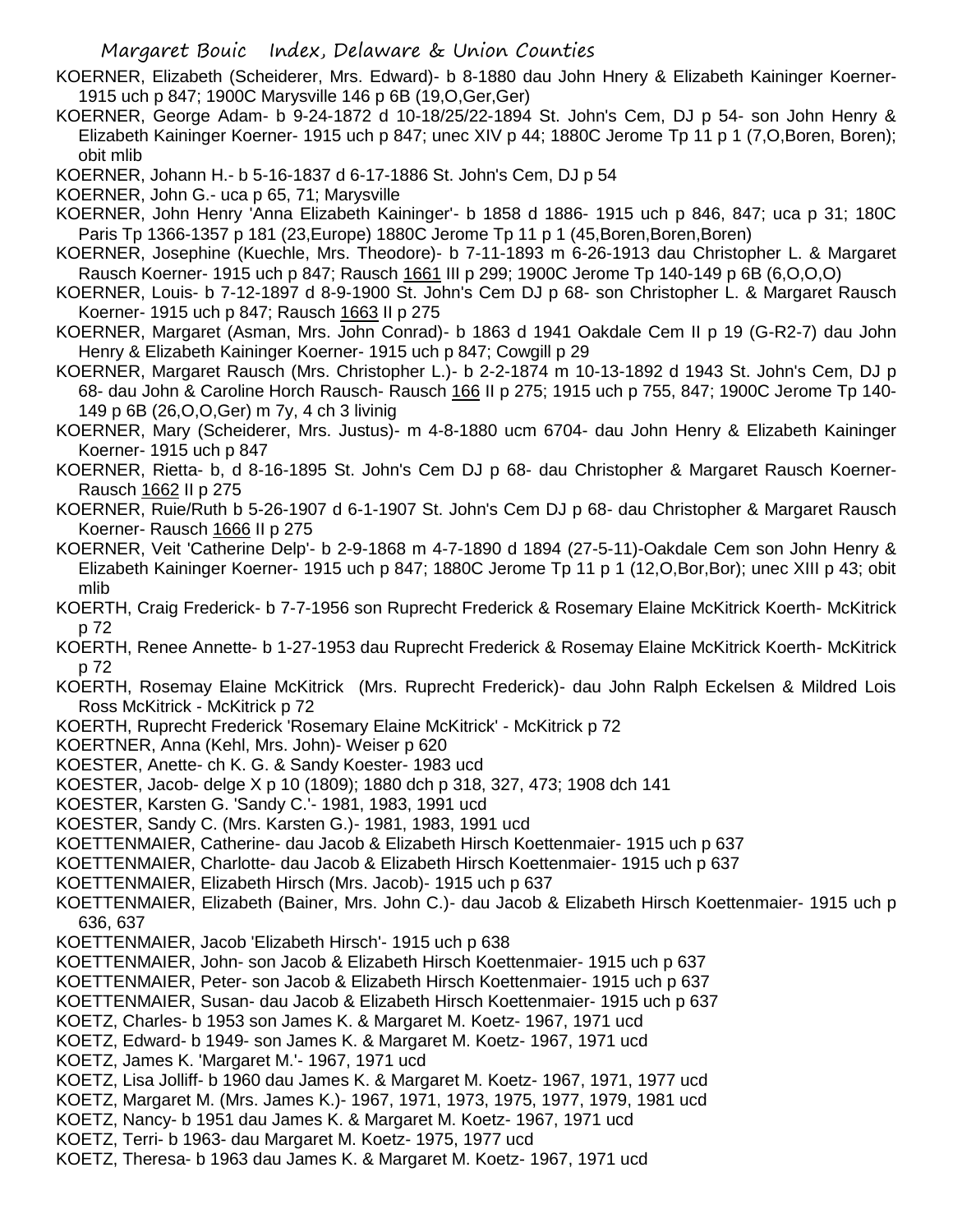KOFFMAN, Bessie (Bellville, Mrs. Henry A.)- b 7-19-1883 d 7-9-1944 Oakdale Cem II p 93 (H-R24-5)

KOFFROTH, Addie D. (Mrs. Edward E.)- b 8-1869; lptw p 96; 1900C Claibourne Tp 164-177 p 7B (30,O,O,O) m 13y, 2 ch, l living

KOFFROTH, Barbara (Shenaman, Mrs. ) b 5-1845 d 1922 Claibourne Cem p 50, mother of Glennie B. Freshwater- 1900C Paris Tp 149-152 p 9A (55,O,Pa,Pa) wid 5 ch, 4 living

KOFFROTH, Barbry (Mrs. R.)- 1870C Leesburg Tp 53-54 p 7 (30,O)

KOFFROTH, Blanche B.- b 3-1889 dau Edward E. & Addie A. Koffroth- 1900C Claibourne Tp 164-177 p B (11,O,O,O)

KOFFROTH, Dana B.- b 12-1894 son Matilda Browning Koffroth- 1900C Marysville 4th Ward 247-255 p 10B (5,O,O,O)

KOFFROTH, D. F.- 1915 uch p 457

KOFFROTH, Edna D. (Mrs. Wilbur M.)- b 1893 d 1975 Claibourne Cem p 19

KOFFROTH, Edward E, 'Addie A.'- b 2-1868; lptw p 96; 1900C Claibourne Tp 164-177 p 7B (32,O,Pa,O)

KOFFROTH, Franklin- son R. & Barbry Koffroth- 1870C Leesburg Tp 53-54 p 7 (4,O)

KOFFROTH, Isabell (Freshwater, Mrs. Walter Scott)- m 3-17-1887 d 1888- Freshwater p 107

KOFFROTH, Jane Bigley- b 1836 d 1919 Claibourne Cem p 19

KOFFROTH, Jenny (Mrs. J. f.)(White, Mrs. )- b 1854 d 12-26-1905 (51y1m) Oakdale Cem I p 104 (F-R1-3)

KOFFROTH, John F. 'Jenny'- b 1844 Pa d 8-20-1920 Oakdale Cem I p 104 (F-R1-3)

KOFFROTH, John M.- son R. & Barbry Koffroth- 1870C Leesburg Tp 53-54 p 7 (1,O)

KOFFROTH, Lettie- (17-1882) Broadway S. S.- unec III p 3

KOFFROTH, Mary Alice- b 1813 d 1931 Claibourne Cem p 19

KOFFROTH, Mary Alexander (Mrs. Milton B.)- b 1861 d 1940 Claibourne Cem p 51

KOFFROTH, Matilda Browning (Mrs. )- b 3-1869 dau William & Delia A. Browning- 1900C Marysville 4th Ward 247-255 p 10B (31,O,O,NY) div

- KOFFROTH, Milton B.'Mary Alexander'- b 1868, d 1927 Claibourne Cem p 51- son R. & Barbry Koffroth-1870C Leesburg Tp 53-54 p 7 (8,O)
- KOFFROTH, Nancy J. (Mrs. Roland D.)- 1900C Leesburg Tp 68 p 3B (64,O,Pa,O) m 7y, 4 ch

KOFFROTH, Orpha Alice- 3-23-1888 infant dau of E. E. & Addie- Maskill Cem, lptw p 96

KOFFROTH, R. 'Barbry'- 1870C Leesburg Tp 53-54 p 7 (38,Pa)

KAUFROATH?, Rebecca J.- b 6-1854 div; 1900C Marysville 4th Ward 223-230 p 9B (45,O,O,O) 4 ch, 3 living

KAUFROATH?, Rose E.- b 12-1878 niece of Joseph Orr- 1900C Marysville 4th Ward 223- 230 p 9B (21,O,Pa,O)

KOFFROTH, Roland D.'Nancy J.'-b 5-1836 d 1925 Claibourne Cem p 51; uca p 23, 75, 79; 1900C Leesburg Tp 68 p 3B (64,Pa,Pa,Pa)

KOFFROTH, Tillie= 1900C Paris Tp 73-76 p 5A (31,O,O,NY) wid, 2 ch

KOFFROTH, Wilbur M. 'Edna D.'- b 1891 d 1972 Claibourne Cem p 19

KOHBERGER, Catherine- dau John & Terry Kohberger- 1880C Jackson Tp 5 p 9 (5,O,Wert,Wert)

KOHBERGER, Dorothy K. (Vogler, Mrs. )- dau Helen Kohberger- Kohberger

- KOHBERGER, Emma (Mrs. Robert W.)- Kohberger
- KOHBERGER, Helen J.-b 3-19-1986 (84) Galena Cem- Kohberger; 1961, 1964, 1969, 1971, 1980 dcd, Berkshire Tp

KOHBERGER, John-son John & Terry Kohberger- 1880C Jackson Tp 5 p 9 (8,O,Wert,Wert)

KOHBERGER, John 'Terry ?'- 1880C Jackson Tp 5 p 9, 225A (38,Wert,Wert,Wert)

KOHBERGER, Lony- dau John & Terry Kohberger- 1880C Jackson Tp 5 p 9 (11, O, Wert, Wert)

KOHBERGER, Robert W.'Emma'- d 4-1-1978 Galena Cem- son Helen Kohberger- Kohberger; 1964 dcd

- KOHBERGER, Terry? (Mrs. John)- 1880C jackson Tp 5 p 9, 225A (37,Wert,Wert,Wert)
- KOHL, Alice May Furman (Mrs. Kermit James)- b 5-31-1924 m 12-18-1943- dau John Wesley & Emma Elnora Eister Furman- Weiser p 392
- KOHL, Charles C. 'Julia A.' dumch p 206
- KOHL, Charles N.- son Charles C. & Julia Kohl- dumch p 206
- KOHL, Christina Kellar (Mrs. Jacob)- m 3-28-1854 dcm
- KOHL, Darlene Emma- b 8-16-1951 dau Kermit James & Alice May Furman Kohl- Weiser p 392
- KOHL, Edward- d 1-1-1900 (41) son Julia A. Kohl- navy- obit mlib
- KOHL, Edwin C.- son Charles C. & Julia Kohl- dumch p 206
- KOHL, Gladys- (9-1894) dau Charles N. Kohl- dumch p 206
- KOHL, Jacob 'Christina Keller'- m 3-28-1854 dcm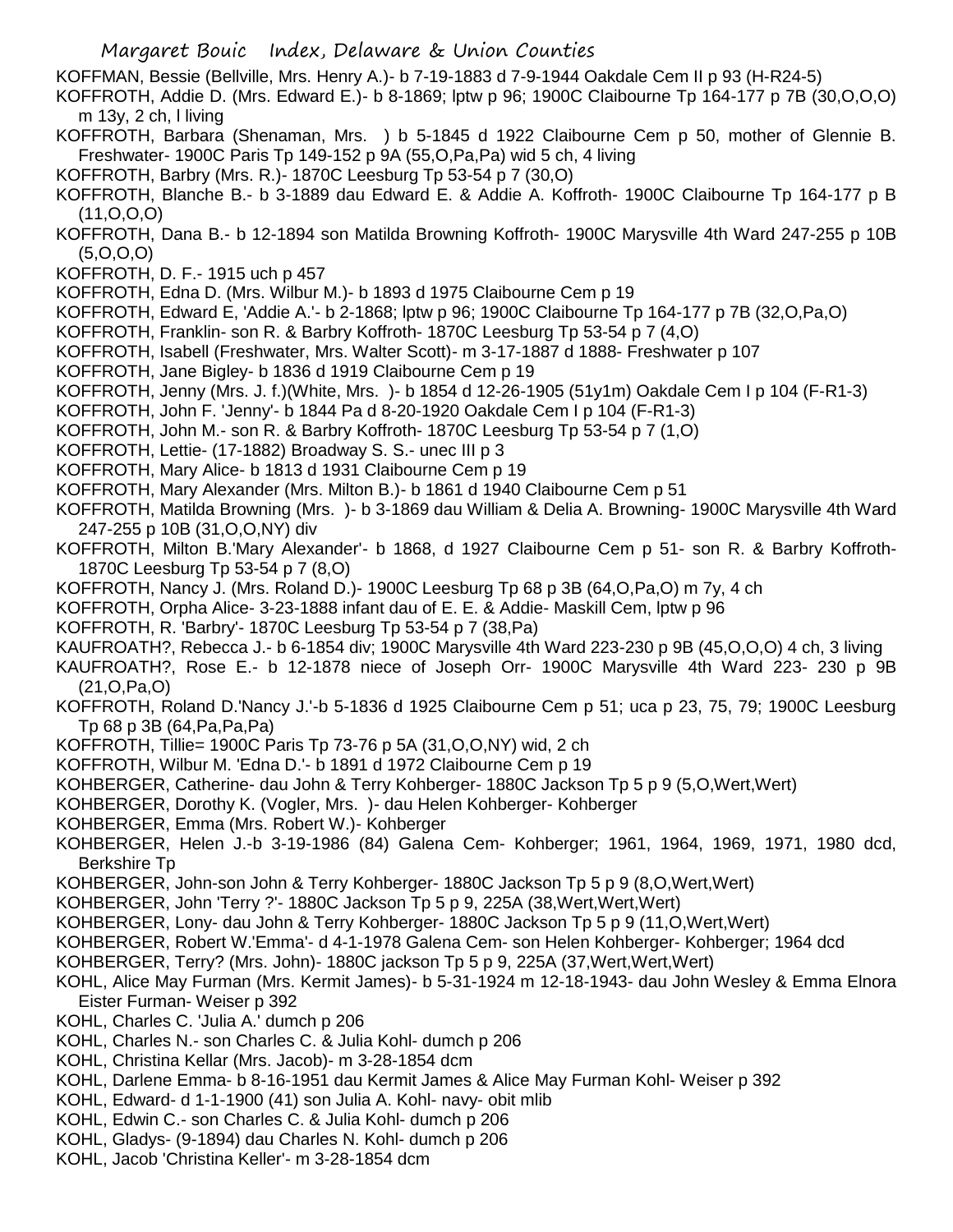KOHL, James Franklin- b 3-24-1948 son Kermit James & Alice May Furman Kohl- Weiser p 392

KOHL, Julia A. (Mrs. Charles C.) -b 10-1832- dumch p 206; 1900C Richwood 212-225 p 8B (67,O,NY,KY) wid 5 ch, 2 living; obit Edward Kohl, mlib

- KOHL, Kathleen Alice- b 10-21-1944 dau Kermit James & Alice May Furman Kohl- Weiser p 392
- KOHL, Kent John- b 9-17-1956- son Kermit James & Alice May Furman Kohn- Weiser p 391

KOHL, Kermit keith- b 5-21-1946 son Kermit James & Alice May Furman Kohl- Weiser p 392

KOHL, Kermit James 'Alice May Furman'- b 11-15-1920 m 12-18-1943- Weiser p 392

- KOHL, Lillian (Spicer, Mrs. Henry V.)- b 2-28-1869 m 1-18-1894 dau Charles C. & Julia A. Kohl- dumch p 206
- KOHLBACKER, ---family of Betty Jean Baltz 301, unec X p 61, XI p 1
- KOHLBACKER, Elizabeth (Daum, Mrs. Peter)- b 1`836, unec X p 62
- KOHLENBARGER, Magdalena (Nicol, Mrs. Conrad)- m 11-22-1853 ucm 2033
- KOHLENBURG, Mary L. (Mrs. William P.)- 1971 dcd
- KOHLENBURG, William P. 'Mary L,'- 1971 dcd
- KOHLER BIBLE, delge VII p 11
- KOHLER, Amanda (McCurdy, Mrs. John)- dau Henry & Elizabeth Morningdoyler Kohler- dcc Jarrod Weiser 21; 1908 dch 398, 670; dcq Ella Richer Wells 7
- KOHLER, Ashley Nicole- b 10-5-1982 dau Warren & LeeAnn Howard Kohler- Kohler; delge VII p 57
- KOHLER, Betty (Ruhl, Mrs. )- dau Nina Kohler- obit Nina, mlib
- KOHLER, ---(Dietz, Mrs. Frank)- dau Nina Kohler- obit Nina, mlib
- KOHLER, --(Gilmore, Mrs. Charles0- dau Nina Kohler- obit Nina, mlib
- KOHLER, Carolyn (Davis, Mrs. )- dau Harry W. & Maude Debolt Kohler- Kohler
- KOHLER, Charles Frederick 'Crystal Goodman'- b 9-14-1933 son Harry & Helen Marie Kohler- Kohler; 1964, 1971, 1980 dcd; delge VII p 57, VIII p 12, 27
- KOHLER, Charles K.- Kohler
- KOHLER, Charles 'Phoebe Whipple'- b 11-29-1832 m 12-20-1866 d 12-27-1916 son Henry & Elizabeth Morningdoyler Kohler- 1908 dch 398, 671, 737, 860; dcc Cameron Schultz 28; dcc Larry Powers 12; hadc p 7,13; 1870C Oxfrod Tp 446 (36\*)
- KOHLER, Charles Willis 'Clara Audrey Kovaschetz'- b 3-9-1927 m 8-30-1952 son Guy Willis & Edith Mae Eppley Kohler- Weiser p 475
- KOHLER, Clara Audrey Kovaschetz (Mrs. Charles Willis)- b 4-26-1927 m 8-30-1952- Weiser p 475
- KOHLER, Crystal Arlene Goodman (Mrs. Charles Frederick)- b 2-8-1935 m 9-18-1953 delge VII p 11, 49, 57, 60, VIII p 7, 12, 24, 27, 44, 70, IX p 6, 9, 30, 47, 54, 73; X p 1, 7, 30, 49, 60, 62, 66; 1964, 1980 dcd
- KOHLER, Dale Alan 'Vicki L.'- son Charles Fred & Crystal Arlene Goodman Kohler- delge VII p 57; 1964 (8), 1980 dcd
- KOHLER, Dale Forest"Bill" 'Dorothy Davis'-b 5-11-1908 m 3-16-1943 d 6-1-1994 Ashley Union Cem- son Frank Noah & Maude Opal Raines Kohler- Kohler; dcc Cameron Schultz, see 7; dcb late
- KOHLER, David (8-1970) son Don Max & Roselyn Kohler- Kohler
- KOHLER, Dennis Walter- b 3-17-1948 son Walter Vincent & Virginia Mae Beatty Kohler- Weiser p 475
- KOHLER, Dianne Jean- b 4-9-1958 dau Charles Willis & Audrey Kovaschetz Kohler- Weiser p 475
- KOHLER, Dianne (Mrs. Kim K.)- Kohler
- KOHLER, Donald Max- b 1918 d 7-27-1963 (45) Ashley Union Cem- son Frank Noah & Maude Opal Raines Kohler- dcc Cameron Schultz- see 7
- KOHLER, Donald Westly- b 10-26-1952 son Walter Vincent & Virginia Mae Beatty Kohler- Weiser p 475
- KOHLER, Dorothy Davis (Mrs. Dale)- m 3-16-1943- Kohler
- KOHLER, Earl Daniel- b 8-10-1921 d 8-10-1921 son Guy Willis & Edith Mae Eppley Kohler- Weiser p 475
- KOHLER, Edith Mae Eppley (Mrs. Guy Willis)- b 11-22-1901 m 3-27-1921- dau George Earl & Hattie Romaine Eichelberger Eppley- Weiser p 475
- KOHLER, Elizabeth Morningdoyler (Mrs. Henry)- dcc Jarrod Weiser 43; 1908 dch 737
- KOHLER, Florance/Florence- 1969, 1971 dcd
- KOHLER, Francis R."Buck" 'Marjorie Pauline Weiser'- b 5-27-1913 m 6-7-1935 d 10-21-1991 son Frank Noah & Maude Opal Raines Kohler- Kohler; dcc Cameron Schultz, see 7; Weiser p 15
- KOHLER, Frank Noah 'Maude Opal Raines'- b 10-22-1870 m 4-3-1901 d 11-19-1942 son Charles & Phoebe Whipple- Kohler; dcc Cameron Schultz 14; dcc Larry Powers 6; 1908 dch 737
- KOHLER, Fred- son Harry W. & Helen DeBolt Kohler- Kohler
- KOHLER, George Lawrence- b 9-2-1925 son Guy Willis & Edith Mae Eppley Kohler- Weiser p 475
- KOHLER, Gertrude (Barton, Mrs. )- b 1868 d 1899 dau Charles & Phoebe Whipple Kohler- dcc Cameron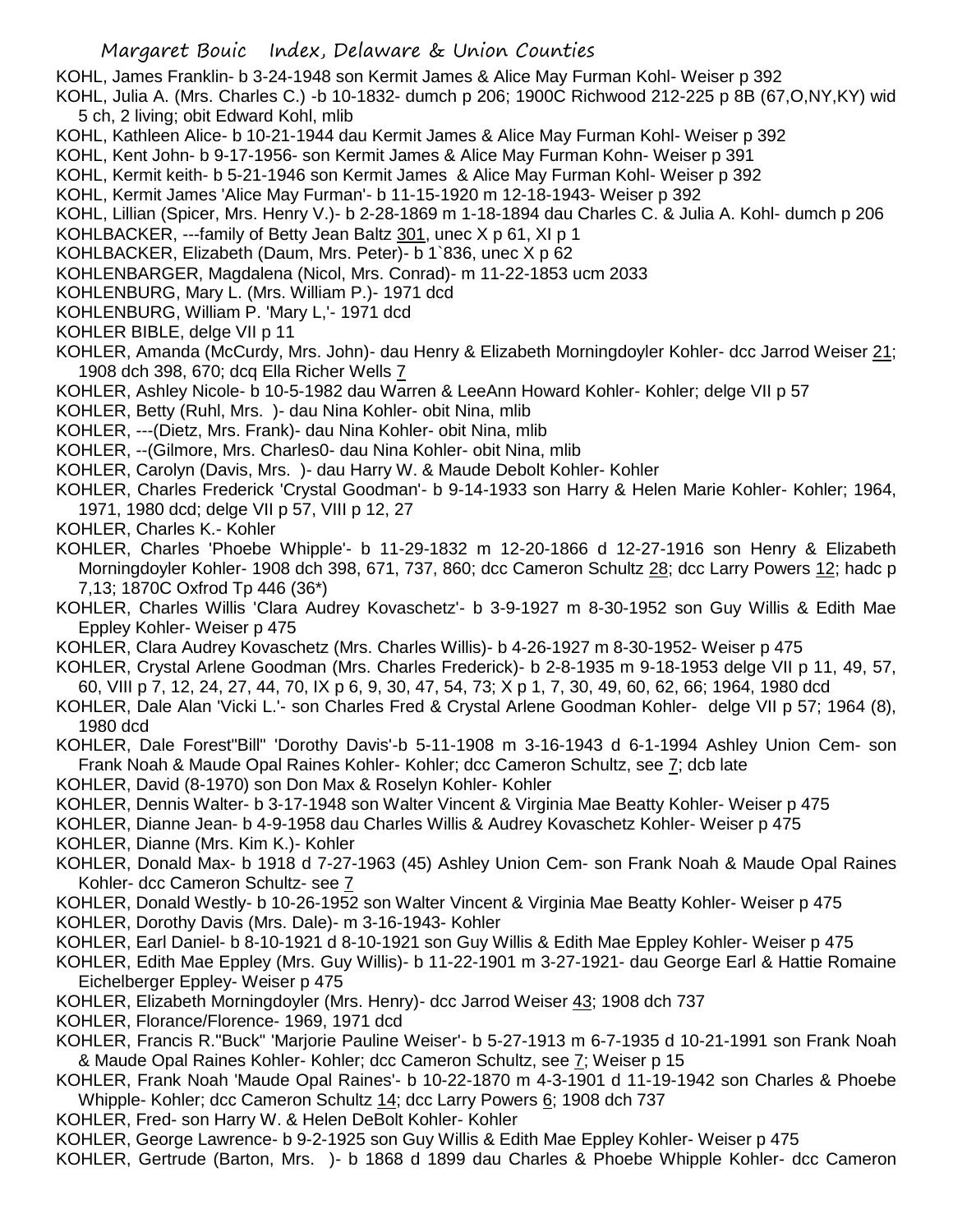Schultz, see 14; 1870C Oxford Tp 446 (2) Lenie G.

- KOHLER, Guy Willis 'Edith Mae Eppley'- b 9-19-1895 m 3-27-1921- Weiser p 475
- KOHLER, Harry Wallace 'Helen Marie DeBolt''Maude Redenbaugh'- b 1904 d 9-23-1986 (82) Ashley Union Cem- son Frank Noah & Maude Opal Raines Kohler- dcc Cameron Schultz, see 7; Kohler; 1908 dch 737 1961, 1964, 1969, 1971, 1980 dcd
- KOHLER, Helen Marie DeBolt (Mrs. Harry W.)- d 3-10-1964 (62) Ashley Union Cem- Kohler; 1961 dcd
- KOHLER, Helen Laveigh (Bowman, Mrs. Asa)- b 1911 d 1971 dau Frank Noah & Maude Opal Raines Kohlerdcc Cameron Schultz, see 7
- KOHLER, Helen M. (Wiest, Mrs. Elwood Elbert)- b 5-31-1919 m 2-13-1936- Weiser p 401
- KOHLER, Henry 'Elizabeth Morningdoyler'- dcc Jarrod Weiser 42; 1908 dch 737
- KOHLER, Jack F.'Vinna/Vonna Wise'- b 4-23-1936 son Francis R. & Marjorie Pauline Weiser Kohler- Kohler; Weiser p 15; Sunbury p 52; 1964, 1969, 1971, 1980 dcd
- KOHLER, Jacqueline J. Clawson (Mrs. Thomas W.)- m 5-12-1973 dau Ralph M. Clawson- Kohler
- KOHLER, James- son Nina Kohler- obit Nina, mlib
- KOHLER, James Charles- b 10-27-1953 son Charles Willis & Clara Audrey Kovaschetz Kohler- Weiser p 475
- KOHLER, John- dcc James Fathbruckner 834
- KOHLER, Johannes/John- Washington Co Pa- Powers p 44, 52
- KOHLER, Karlene- dau Kim K. & Dianne Kohler- Kohler
- KOHLER, Kenneth Earl- b 8-22-1955 son Charles Willis & Clara Audrey Kovaschetz Kohler- Weiser p 475
- KOHLER, Kim K.'Dianne''Terrie'- b 12-25-1946 d 5-6-1988 (41) Ashley Union Cem- son Francis R. & Marjorie Pauline Weiser Kohler- Kohler; Weiser p 15; 1969 dcd
- KOHLER, Khris- b 1965 son Jack F. & Vonna Kohler- 1971 dcd
- KOHLER, Lee Ann Howard (Mrs. Warren)- Kohler
- KOHLER, Louie Gertrude (Barton, Mrs. Frank P.)- b 2-10-1868 m 4-16-1893 d 6-21-1899 (31-4-11) Ashley Cem- dau Charles & Phoebe Whipple Kohler- 1908 dch 737; dg 6-30-1899, Cryder Ab p 205
- KOHLER, Margaret (LeVan, Mrs. John)- d before 1800 dau John Kohler- dcc James Fathbruckner 417
- KOHLER, Mary Jane Short (Mrs. Philip W.)- m 8-22-1854 dcm; Olentangy Gaz, Reed Abstract p 144
- KOHLER, Maude B. (Redinbaugh, Mrs. )(Mrs. Harry)- d 1-26-1984 (81) bur New Paris- Kohler; 1980 dcd
- KOHLER, Maude Opal Raines (Mrs. Frank Noah)- b 3-28-1883 m 4-3-1901 d 4-30-1960(77) Asley Union Cemdau James & Lydia Evans Raines- dcc Cameeron Schultz 15; dcc Larry Powers 7; Kohler; 1908 dch 737
- KOHLER, Merle/ Muriel Marie (Strine, Mrs. Stanley)- b 12-27-1905 dau Frank Noah & Maude Opal Raines Kohler- Kohler; dcc Cameron Schultz see 7; 1908 dch 737
- KOHLER, Nina (Mrs. )- d Tuesday, Marion Star 8-12-1981 (92) obit mlib
- KOHLER, Pauline (Mrs. Francis)- Kohler
- KOHLER, Peter- 1908 dch 398
- KOHLER, Philip W. 'Mary Jane Short'- m 8-22-1854 dcm; Olentangy Gaz 9-8-1854, Reed Abstract p 144
- KOHLER, Phoebe Whipple (Mrs. Charles)- b 4-29-1841 m 12-20-1866 d 5-1919 dau Noah & Margaret Ann Elliott Whipple- dcc Cameron Schultz 29; dcc Larry Powers 13; 1908 dch 667. 737, 860; 1870C Oxfrod Tp 446 (28)
- KOHLER, Renee-(15-1972) dau Don Max & Roselyn Kohler- Kohler
- KOHLER, Roselyn Dalcher (Mrs. Don Max)- d 3-13-1970 dau William Dalcher- Kohler
- KOHLER, Ruth Esther (Carter, Mrs.Crawford)- b 1907 dau Frank Noah & Maude Opal Raines Kohler- Kohler; dcc Cameron Schultz see 7; 1908 dch 737
- KOHLER, Shane- b 1979 son Dale Alan & Vicki L. Kohler- 1980 dcd; delge VII p 57
- KOHLER, Shane- son Kim K. & Dianne Kohler- Kohler
- KOHLER, Shirley Ann- dau Charles K. & Crystal Goodman Kohler- Kohler; 1964 dcd (9)- engaged to Donald Lee Noble,Jr
- KOHLER, Shirley Mae (Squire, Mrs. Oscar Earl)- b 4-17-1935 m 8-27-1954 dau Guy Willis & Edith Mae Eppley Kohler- Weiser p 475
- KOHLER, Teresa"Terry"- b 1959/1960 dau Jack & Vonna Kohler- 1964, 1969, 1971 dcd
- KOHLER, Terrie (Mrs. Kim K.)- 1969 dcd
- KOHLER, Thelma Lucille (Powers, Mrs. Stuart Croft)- b 8-18-1902 m 6-20-1925 dau Frank Noah & Maude Opal Raines Kohler- Kohler; dcc Cameron Schultz 7; dcc Larry Powers 3; 1908 dch 737
- KOHLER, Thomas W. 'Jacquelyn J. Clawson'- m 5-12-1973 son Harry & Helen Marie Kohler- Kohler; 1961, 1971 dcd
- KOHLER, Timmy- b 1962 son Florance Kohler- 1969 dcd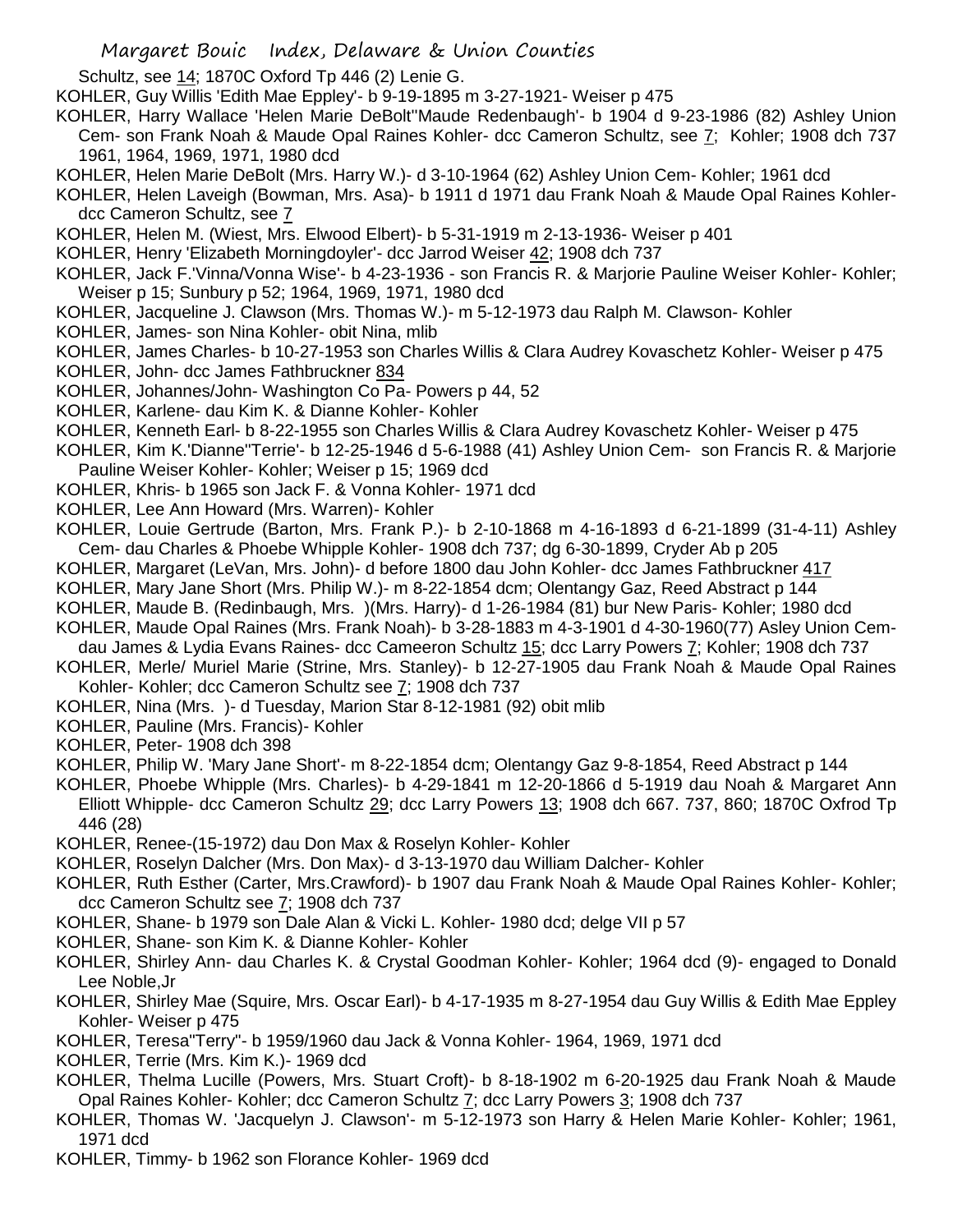- KOHLER, Tod Crosby- b 5-25-1983 son Dale & Vicki Kohler- Kohler; delge VII p 57
- KOHLER, Tom- son Harry W. & Maude DeBolt Kohler- Kohler; 1969 dcd
- KOHLER, Vickie L. (Mrs. Dale A.)- 1980 dcd
- KOHLER, Virginia Mae Beatty (Mrs. Walter Vincent)- b 6-6-1919 m 3-27-1945- Weiser p 475
- KOHLER, Vonna/Vinna (Mrs. Jack)- 1964, 1969, 1971 dcd
- KOHLER, Walter Vincent 'Virginia Mae Beatty'- b 8-23-1923 m 3-27-1945 son Guy Willis & Edith Mae Eppley Kohler- Weiser p 475
- KOHLER, Warren 'Lee Ann Howard'- son Charles Fred & Crystal Goodman Kohler- Kohler; 1964 dcd (6); delge VII p 57
- KOHLFRAT, Ann Weiser (Mrs. )- dau George & Elizabeth Weiser- Weiser p 845
- KOHLMAN, Ejeha? (Mrs. John L.)- 1880C Darby Tp 65 p 240C (33,O,Ger,Ger)
- KOLHMAN, John A.- son John L. & Ejeha Kohlman- 1880C Darby Tp 65 p 240C (7,O,O,O)
- KOHLMAN, John L. 'Ejeha?"- 1880C Darby Tp 65 p 240C (32,O,Ger,Ger)
- KOHN, Mary G.- mother of John L. Kohlman- 1880C Darby Tp 65 p 240C (79, Ger,Ger,Ger)
- KOHLMAN, Mary- dau John L. & Ejeha Kohlman- 1880C Darby Tp 65 p 240C (5,O,O,O)
- KOHLMAN, Philip- son John L. & Ejeha Kohlman- 1880C Darby Tp 65 p 240C (4,O,O,O)
- KOHN, Rev.- dg 10-29-1898 Cryder Ab p 170
- KOHN, A. K. delge VI p 9
- KOHN, Albert 'Mollie Ginsburg'- d 2-17-1971 (80)- Kohn
- KOHN, Arthur- son Albert & Mollie Ginsburg Kohn- Kohn
- KOHN, Charles- son Morris Kohn- Kohn
- KOHN, Clarissa R. Smothers (Mrs. Sanford E.)- m 11-10-1861 dcm
- KOHN, J. S.- delge VI p 9
- KOHN, Kate- 1870C Jerome Tp 115 p 16 (13,O)
- KOHN, Lydia- 1870C Jerome Tp 115 p 16 (5,O)
- KOHN, Margie (Kramer, Mrs. )- dau Morris Kohn- Kohn
- KOHN, Mollie Ginsburg (Mrs. Albert)- d 7-18-1963 (71) -Kohn
- KOHN, Morris/Maurice- d 6-30-1988 (74)- bur Old Tifereth Israel Cem, Alum Creek Dr.- owner of Boston Store 1931-1971- son Albert & Mollie Ginsburg Kohn- Kohn
- KOHN, Sanford E. 'Clarissa R. Smothers'- m 11-10-1861 dcm
- KOHR, Rev. from Westerville- dg 1-12-1894 Cryder Ab p 149
- KOHR, Abraham B. 'Lida M.'- hmp p 288
- KOHR,Rev. F. H.- Presbyterian Ch; dg 4-22-1890, Cryder Abp p 14
- KOHR, Johann- dcc Gordon Seese 280
- KOHR, Lida M. (Mrs. Abraham B.)- hmp p 288
- KOHR, Magdalena Thomas (Mrs. Michael)- b 6-17-1780 m 8-28-1803 d 2-17-1843 dcc Gordon Seese 71
- KOHR, Mary (Wallick, Mrs. George)- dau Michael & Magdalena Thomas Kohr- dcc Gordon Seese 35
- KOHR, Michael 'Magdalena Thomas'- b 5-21-1777 m 8-28-1803 d 2-9-1860 son Michael or Christian Kohr- dcc Gordon Seese 70
- KOHR, Michael or Christian- son Johann S. Kohr- dcc Gordon Seese 140
- KOHR, Orpha (Seese, Mrs. William Grant)- 1908 dch 653
- KOHR, Rev. Ralph Wilson 'Josephine longshore'- son Abraham B. & Lida M. Kohr- hmp p 141, 144, 288, picture 281
- KOHR, Sadie- b 3-2-1898 Del. Town dau Chestor & Gatie Bueklery Kohr, dcb
- KOHUT, Georg M. 'Helen Louise Shettel'- b 6-13-1923 m 2-1-1948- Weiser p 458
- KOHUT, Helen Louise Shettel (Mrs. Georg M.)- b 12-6-1922 m 2-1-1948 dau Mearl Jacob & Florence Brenneman Billet Shettel- Weiser p 458
- KOINANGE, Mbui/Peter- Koinange; dg 9-5-1978
- KOK, John- 1870C Trenton Tp 507 (29\*)
- KOKE, Ben 'Nell'- 1949 ucd
- KOKE, Karen M. Klein (Mrs. Ronald Earl)- b 12-3-1942 m 3-18-1967, ped 1 dau William Frederick & Vera Vivian Crossman Klein- delge III p 68, IV p 19
- KOKE, Nell (Mrs. Ben)- 1949 ucd
- KOKE, Ronald Earl 'Karen M. Klein'- m 3-18-1967- delge III p 68
- KOKENSPARKER, Florence Skinner (Mrs. Luther M.)- d 12-8-1981 (81) Sbc p 39; Kokensparker
- KOKENSPARKER, Luther M. 'Florence Skinner'- d 10-12-1976 (76) Oak Grove Cem- Kokensparker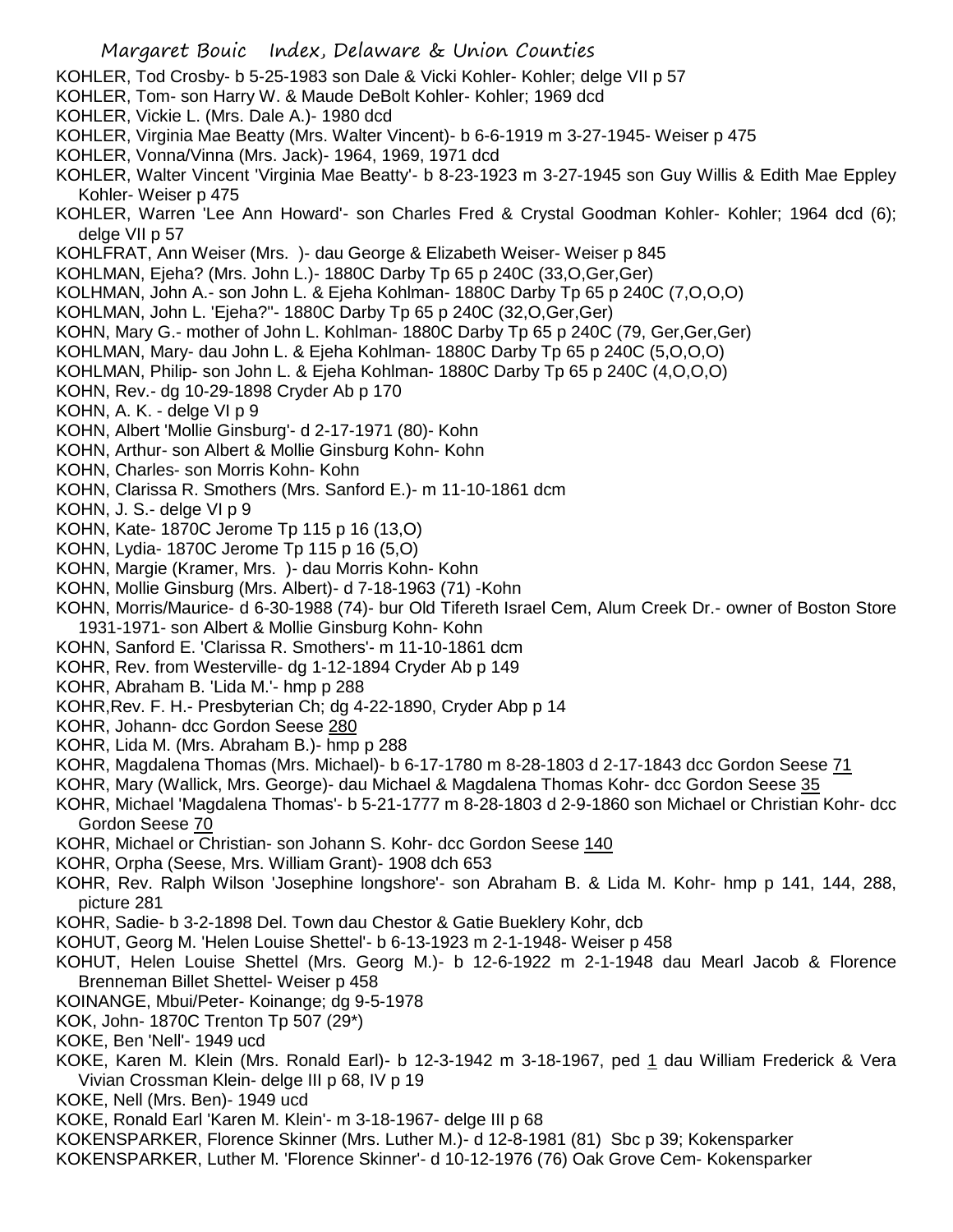- KOKENSPARKER, Royce- 1977, 1979 ucd
- KOLANKO, Donna (Mrs. Henry J.)- 1964 dcd
- KOLANKO, Henry J.'Donna'- 1964 dcd
- KOLANKO, Marcia/Marsha- b 1958 dau Henry J. & Donna Kolanko- 1964, 1969, 1971 dcd
- KOLANKO, Steve- b 1952 son Henry J. & Donna Kolanko- 1964, 1969, 1971 dcd
- KOLAR, John Michael 'Rose Anna Coleman'- m 12-22-1984 son John Kolar- Kolar; Coleman
- KOLAR, Michael William- b 11-20-1985 son John Michael & Rose Anna Coleman Kolar- Coleman; Kolar
- KOLAR, Rose Anna Coleman (Mrs. John Michael)- m 12-22-1984 dau William L. & Rosemary Green Coleman-Coleman; Kolar
- KOLAR, Violet Evelin Freshwater (Ernst, Mrs. Edward)(Mrs. )- b 6-2-1916 dau Hardy Felix & Mary Augustine Weeks Freshwater - Freshwater p 114
- KOLB, Beatrice Weller (Mrs. Victor)(Jones, Mrs. Paul E.)- b 8-11-1908 d 9-15-1971 (63) bur Litchfield- dau Dr. Victor & Lida Loveless Weller- Longbrake p 97; Loveless p 5; Jones; Richey 6,7
- KOLB, Mrs. C. F.- sister Chares Becker,Sr.- dg 1-6-1903, Cryder Ab p 165
- KOLB, Charles 'Frances Klein'- dg 5-5-1899, Cryder Ab p 199
- KOLB, Frances Klein (Mrs. Charles)- sister Ann E. Klein Braddock- dg 5-5-1899, Cryder Ab p 199
- KOLB, George F. 'Jennie Gramley'- b 2-14-1882 d 12-15-1933- Weiser p 588
- KOLB, Jennie Gramley (Mrs. George F.)- b 11-22-1895 dau Ira & Susan Stover Gramley- Weiser p 588
- KOLB, Judith Ann (Wainwright, Mrs. H. Alan)- b 4-3-1938 m 7-15-1961 dau Victor & Beatrice Weller Kolb; Longbrake p 7, 98; Loveless p 5; Richey 7
- KOLB, Malinda Lee (Schultz, Mrs. Andrew J.)- b 10-13-1941 m 6-25-1966 dau Victor & Beatrice Weller Kolb-Longbrake p 97; Loveless p 5; Richey 7
- KOLB, Prof- pmc p 2
- KOLB, Victor T. 'Beatrice Weller'- d age 49 at Lodi- dg 9-20-1953; Richey 6,7; Longbrake p 97, 98
- KOLCIO, Bohdan- ch of Nester & Magda Kolcio- 1981 ucd
- KOLCIO, Ksinia- ch of Nester & Magda Kolcio- 1981 ucd
- KOLCIO, Magda (Mrs. Nester)- 1981, 1983, 1991 ucd
- KOLCIO, Nester 'Magda'- 1981, 1983, 1991 ucd
- KODREN, John,Jr.- Ekelberry Ledger- delge X p 53
- KOLDYS, Anna- dau Matthew V. & Jerri Koldys- Koldys
- KOLDYS, Florence (Farrell, Mrs. )- dau Mrs. Mary Koldys- Koldys
- KOLDYS, Jerri (Mrs. Matthew V.)- Koldys
- KOLDYS, Joseph- son Matthew V. & Jerri Koldys- Koldys
- KOLDYS, Joseph- son Mrs. Mary Koldys- Koldys
- KOLDYS, Mary- dau Matthew V. & Jerrie Koldys- Koldys
- KOLDYS, Mary (Mrs. )- mother of Matthew V. Koldys- Koldys
- KOLDYS, Mary (Knox, Mrs. )- dau Mrs. Mary Koldys- Koldys
- KOLDYS, Matthew V. 'Jerri'- d 5-5-1985 (63) bur. Conn. son Mary Koldys- Koldys
- KOLDYS, Rebecca-dau Matthew V. & Jerri Koldys- Koldys
- KOLDYS, Stella- dau Mrs. Mary Koldys- Koldys
- KOLDYS, William- son Mrs. Mary Koldys- Koldys

KOLER, Rose Anna Coleman (Mrs. )- b 12-7-1951 dau William & Rose Anna Green Coleman- 1985 uch p 30

- KOLINGER, Elizabeth (Kerner, Mrs. John Henry)- m 4-26-1859 ucm 2876
- KOLKIER, see Dolbear- dcga p 55
- KOLLBARCHER, Anna Margaretta (Bishop, Mrs. John B.)- m 12-2-1875 ucm 5792; mt 3 p 19
- KOLLEFRATH, Albert- son August & Magdaline Neun Kollefrath- dumch p 222
- KOLLEFRATH, Alice A.- b 5-1878 dau August Herman & Barbara Anna Noelp Kollefrath- Kollefrath; 1880C Paris Tp 138-142 p 15 (2,O,Va,O); 1800C Marysville 1 p 1 (22,O,WVa,O)
- KOLLEFRATH, Alice (Mrs. Howard)- Oakdale Cem II p 92 (H-R23-13)
- KOLLEFRATH, Alice (Lodenhortz, Mrs. Richard)- dau August & Magdlaine Neun Kollefrath- dumch p 222;
- KOLLEFRATH, Amelia (Grahs, Mrs. Julius)- dau August & Magdaline Neun Kollefrath- dumch p 222
- KOLLEFRATH, Anna- dau August & Magdaline Neun Kollefrath- dumch p 222
- KOLLEFRATH, Anna Barbara Noelp (Mrs. August H.)- b 1853 Clark Co m 4-26-1877 ucm 6060 d 4-13-1934 Oakdale Cem II p 57 (G-R13-6)- dumch p 222, 223; 1880C Paris Tp 138-142 p 15 (26,O,Ger,Ger); 1900C Marysville 1 p 1 947,O,Ger,Ger)- m 23y, 5 ch
- KOLLEFRATH, August Herman'Anna Barbara Noelp'- b 8-11-1850 m 4-26-1877 ucm 6060 d 2-3-1930 (79)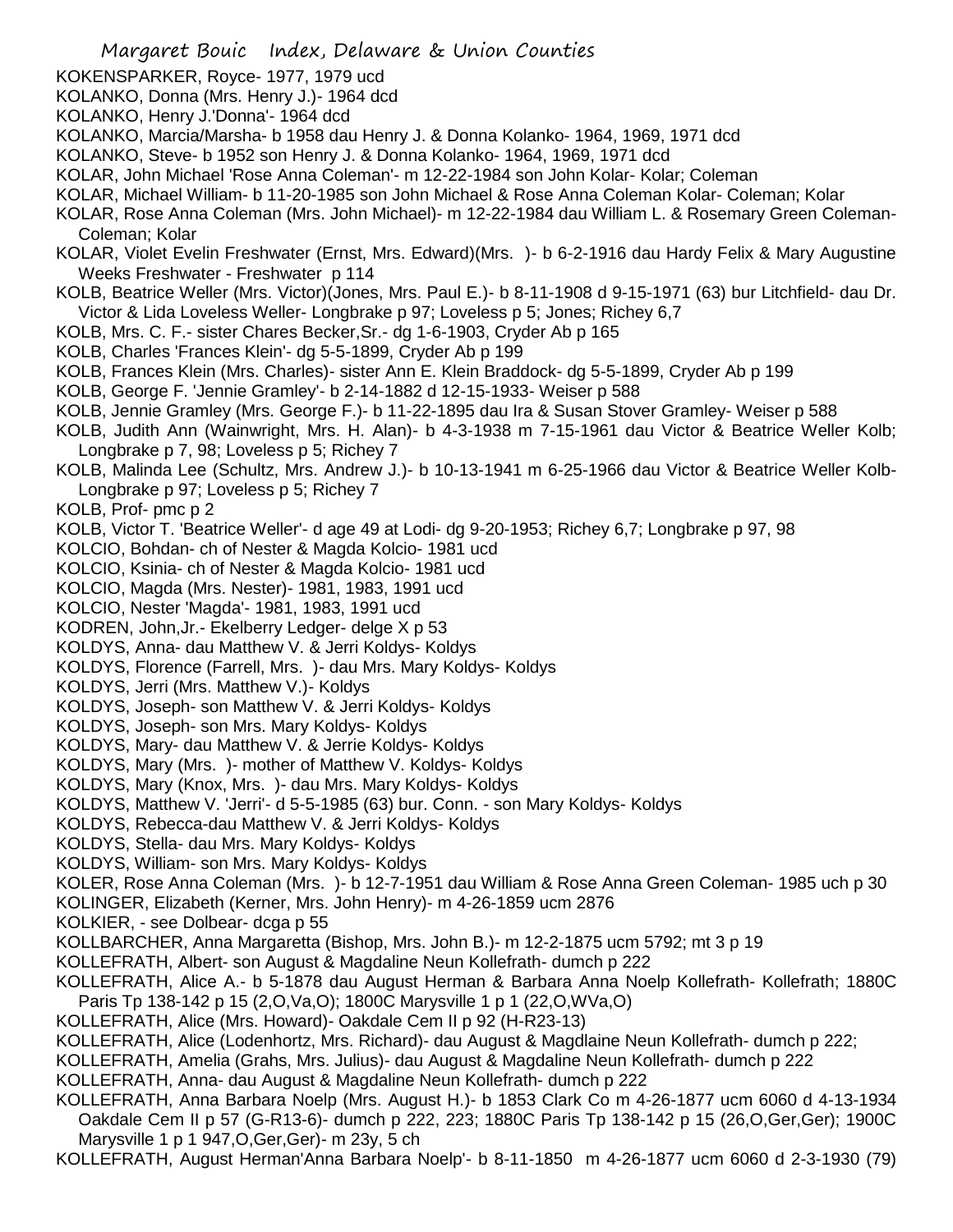Oakdale Cem 4214 (G250) II p 57 (G-R13-6)- 1883 uch III p 389, 391; dumch p 222; 1915 uch p 197, 201, 529; 1880C Paris Tp 138-142 p 15 (29,Va,Ger,Ger); 1900C Marysville 1 p 16 (49,WVa,Ger,Ger) m 23y

KOLLEFRATH, Edward- son August & Magdaline Neun Kollefrath- dumch p 222

KOLLEFRATH, Frank- b 5-1880 Oakdale Cem II p 92 (H-R23-13)- son August Herman & Anna Barbara Noel Kollefrath- dumch p 224; 1900C Paris Tp 1 p 1 (20, O, WVa, O)

- KOLLEFRATH, Howard- b 9-1887 d 1962 Oakdale Cem II p 92 (H-R23-13)- son August Herman & Anna Barbara Noel Kollefrath- dumch p 224
- KOLLEFRATH, Julius Ray- b 10-31-1884 d 4-8-1961 Oakdale Cem II p 92 (H-223-13)- son August Herman & Anna Barbara Noelp Kollefrath- dumch p 224; 1900C Paris Tp 1 p 16 (15,O,WVa,O)
- KOLLEFRATH, Leonard- b 3-1882 son August Herman & Anna Barbara Noelp Kollefrath- dumch p 224; 1900C Paris Tp 53-54 p 4A (18,O,O,O)
- KOLLEFRATH, Louisa- dau August Herman & Anna Barbara Noelp Kollefrath- dumch p 224
- KOLLEFRATH, Mary (Deitrich, Mrs. Henry)- dau August & Magdaline Neun Kollefrath- dumch p 222
- KOLLER, Martha (Ekleberry, Mrs. James)- Weiser p 510
- KOLLEY, Donald 'Deanne'- son Harry & Helen Becky Kolley- Kolley
- KOLLEY, Harry 'Helen Becky'- Kolley
- KOLLEY, Helen Becky (Mrs. Harry)- Kolley
- KOLLEY, June Ann (Hogan, Mrs. Dick)- b 6-20-1947 m 12-10-1971 d 5-25-1987 (46) Our Lady of lourdes Cem- dau Harry & Helen Becky Kolley- Kolley
- KOLLMER, Albert- b 10-18-1882 Del Town son T. & Amelia Sontes Kollmer- dcb
- KOLLMER, Bertha- b 11-2-1884 Del. Town son Gotlieb & Emeline Santer Kollmer- dcb
- KOLLMER, Frank Wm.- b 9-9-1891 Del. Town son Gottlieb & Amelia Santer Kollmer- dcb
- KOLLMER, Lilly- b 1887 d 1888 Oak Grove Cem, Powell 435
- KOLOFF, Kenneth 'Lisa'- 1980 dcd
- KOLOFF, Kevin- 1980 dcd
- KOLOFF, Lisa (Mrs. Kenneth)- 1980 dcd
- KOLOSKY, Charlene (Mrs. Jeffrey)- Kolosky
- KOLOSKY, Jeffrey 'Charlene'- Kolosky
- KOLOSKY, Michael Andrew- b 9-13-1986 son Jeffrey & Charlene Kolosky- Kolosky
- KOLP/KOELP, Anna (Myers, Mrs. Henry)- m 10-8-1870 ucm 4795
- KOLSON, Ann (Rockow, Mrs. )- dau Arthur & Anna Papst Kolson- Kolson
- KOLSON, Anna Papst (Mrs. Arthur)- Kolson
- KOLSON, Arthur 'Anna Papst'- Kolson
- KOLSON, Nancy (Mrs. Richard A.)- Kolson; 1983, 1991 ucd
- KOLSON, Richard A. 'Nancy'- b 12-5-1927 d 7-20-1993 (65) son Arthur & Anna Papst Kolson- Kolson; 1977, 1979, 1981, 1983, 1991 ucd
- KOLSON, Robert- son Arthur & Anna Papst Kolson- Kolson
- KOLTAK, Jennifer- b 1973- dau Ronald J. & Verna J. Koltak- 1980 dcd
- KOLTAK, Joseph- b 1977 son Ronald J. & Verna J. Koltak- 1980 dcd
- KOLTAK, Joshua- b 1970 son Ronald J. & Verna J. Koltak- 1980 dcd
- KOLTAK, Ronald J. 'Verna J.- 1980 dcd
- KOLTAK, Verna J. (Mrs. Ronald J.)- 1980 dcd
- KOLTENBAH, Betty Buerger (Mrs. R. Kenneth)- b 1924 m 11-21-1943- Oakdale Cem II p 132 (M-RG-9) Koltenbah; 1959, 1962 ucd
- KOLTENBAH, Carol Sue (Gibson, Mrs. David)- m 12-6-1975 dau R. Kenneth & Betty Buerger Koltenbah-Koltenbah; 1959(5), 1962 ucd
- KOLTENBAH, Carrie L. Miller (Mrs. Wilbur R.)- Koltenbah
- KOLTENBAH, Christel (Mrs. James)- Koltenbah
- KOLTENBAH, Debra Snodgres (Mrs. James)- dau Clarence & Mary Jane Alexander Snodgres- 1985 uch p 5
- KOLTENBAH, Dianne Kay (Wheat, Mrs. Robert)- m 9-27-1982 dau R. Kennety & Betty Buerger Koltenbah-Koltenbah; 1959(6), 1962 ucd
- KOLTENBAH, James 'Debra Snodgres Albert''Christel'- m -18-1981 son R. Kenneth & Betty Buerger Koltenbah- Koltenbah; 1985 uch p 5; 1959(11), 1962 ucd
- KOLTENBAH, Quentin- son James & Debra Snodgres Koltenbah- 1985 uch p 5
- KOLTENBAH, R. Kenneth 'Betty Buerger'- b 11-22-1924 m 11-21-1943 d 1-4-1993 (68) Oakdale Cem II p 132 (M-RG-9)- son Wilbur R. & Carrie L. Miller Koltenbah- Koltenbah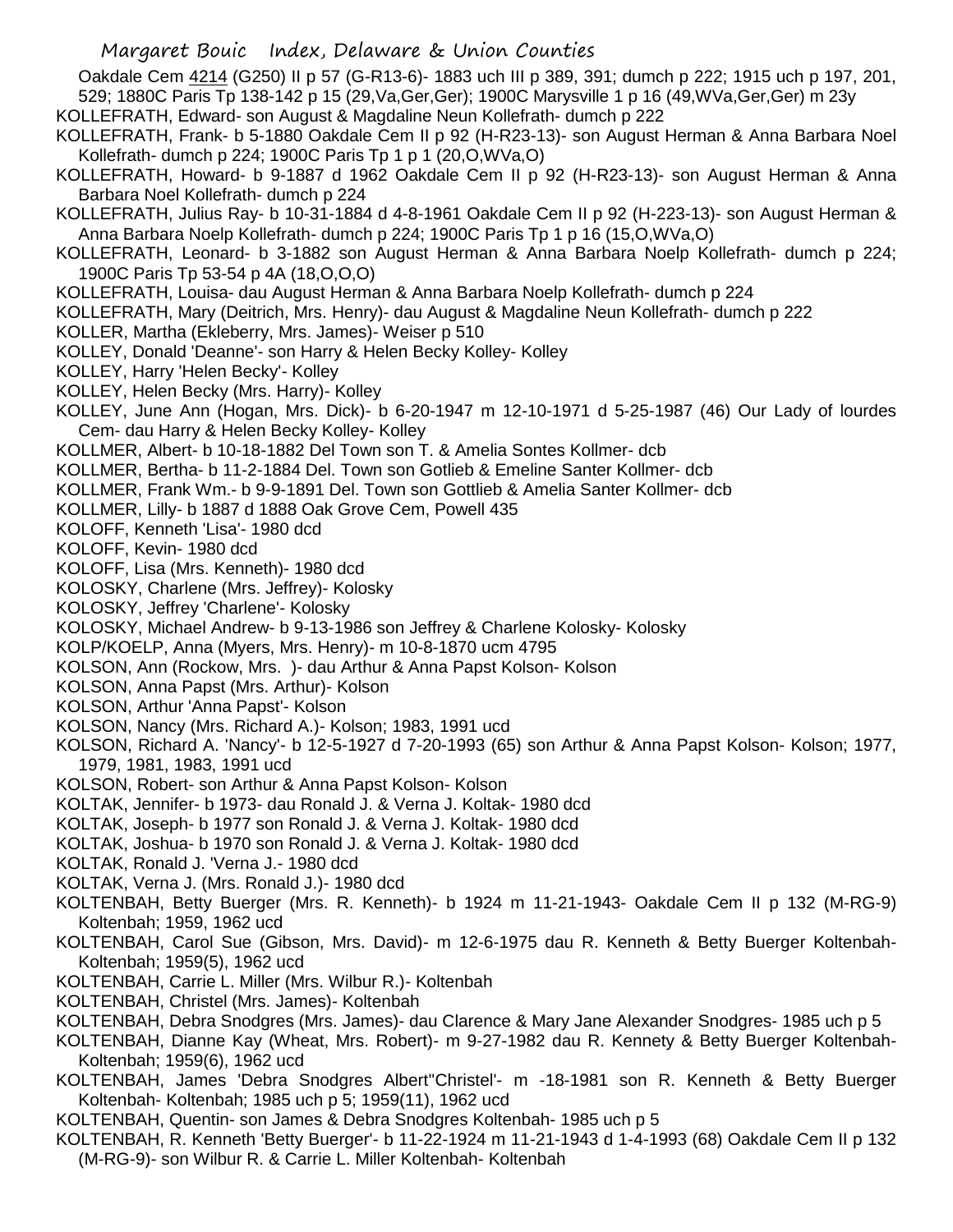Margaret Bouic Index, Delaware & Union Counties KOLTENBAH, Kenneth Lee- b 2-26-1945 d 1-24-1961 Oakdale Cem II p 132 (M-RG-9); son R. Kenneth & Betty Buerger Koltenbah- Koltenbah; 1959 ucd (14) KOLTENBAH, Wilbur R. 'Carrie L. Miller'- Koltenbah KOLTOVICH, Marry- Koltovich KOLVA, Barba B. (Mrs. Theodore H.- 1971 dcd KOLVA, Jeff- b 1966 son Theodore H. & Barba B. Kolva- 1971 dcd KOLVA, John Richard 'Mary Carolyn Witmer'- b 4-2-1920 m 2-5-1955- Weiser p 395 KOLVA, John Richard- b 1-9-1956 son John Richard & Mary Carolyn Witmer Kolva- Weiser p 395 KOLVA, Koth- b 1960 ch Theodore H. & Barba B. Kolva- 1971 dcd KOLVA, Mary Carolyn Witmer (Mrs. John Richard)- b 11-3-1928 m 2-5-1955 dau Joseph & Jennie Catharine Boyer Witmer- Weiser p 395 KOLVA, Theodore H. 'Barb B.'- 1971 dcd KOLVA, Teddy- b 1962 son Theodore H. & Barba B. Kolva- 1971 dcd KOLVEK, John- 1980 dcd KOMADINA, Dan- 1991 ucd Claibourne Tp KOMAREK, Carole- query- Dowell- unec XII p 38 KOMMNICK, Hulda M. DeWitt (Arquette, Mrs. Clarence)(Mrs Max)- b 4-30-1904 d 9-20-1986 Claibourne Cem p 99 dau George & Jane Milligan DeWitt- Kommnick KOMMNICK, Max 'Hulda M. DeWitt'- d 1970- Kommnick KONANTZ, Emma louise- 1908 dch 233 KONDA, Katharine Elizabeth (Weiser, Mrs. Saint Paul)- m 7-22-1919- Weiser p 102 KONDIK, Linda K. (Mrs. Robert L.)- 1973, 1975 ucd KONDIK, Robert L. 'Linda K.- 1973, 1975 ucd KONEN, Sheila Annette- dau Mrs. & Mrs. James Helle- Konen- engaged to John Michael Binney KONGER, Thomas- 1835 men p 33 #54 p 57 Harmony Tp KONIDA, Alice L.- dau John H. & Susan F. Konida- 1880C Washington Tp 23-24 p 3 (16,O,Pa,O) KONIDA, Dorothy E.- dau John H. & Susan F. Konida- 1880C Washington Tp 23-24 p 3 (16,O,Pa,O) KONIDA, John H. 'Susan F.'- 1880C Washington Tp 23-24 p 3 (58, Pa,Md,Irel) KONIDA, Sarah A.- dau John H. & Susan F. Konida- 1880C Washington Tp 23-24 p 3 (28, O,Pa,O) KONIDA, Susan F. (Mrs. H.)- 1880C Washington Tp 23-24 p 3 (53,O,NJ,O) KONKEL -uca p 104 KONKEL, Clarissa M.- 1991 ucd KONKEL, Emma D.- dau Abraham & Juliann Konkel- 1870C Claibourne Tp 163-161 (6,O) KONKEL, Ersula- dau Abraham & Juliann Konkel- 1870C Claibourne Tp 163-161 (4,O) KONKEL, Juliann (Mrs. Abraham)- 1870C Claibourne Tp 163-161 (27,O) KONKEL, Lua- b 9-1869 dau Abraham & Juliann Konkel- 1870C Claibourne Tp 163-161 (5/12,O) KONKEL, Sarah (Martin, Mrs. Richard)- 1908 dch 627 KONKEL, Thirman S.- son Abraham & Juliann Konkel- 1870C Claibourne Tp 163-161 (8,O) KONKLE, Abraham 'Juliann'- 1883 uch IV p 449, 512, 520; 1870C Claibourne Tp 163-161 (35,Pa) KONKLER, Beth- b 1976 dau Dennis & Pat Konkler- 1979 ucd KONKLER, Dennis 'Pat'- 1979 ucd KONKLER, Katherine- b 1978 dau Dennis & Pat Konkler- 1979 ucd KONKLER, Mathew- b 1972 son Dennis & Pat Konkler- 1979 ucd KONKLER, Pat (Mrs. Dennis)- 1979 ucd KONKNIGHT, Lyman 'Sarah Culver'- m 2-15-1827 ucm 131; 1883 uch III p 287; unec II p 15 KONKNIGHT, Sarah Culver (Mrs. Lyman)- m 2-15-1827 ucm 131; 1881 uch III p 287; unec II p 15 KONKUS, Charles W. 'Patricia'- b 8-13-1941 d 10-9-1988 (47) bur Goshen- son Clara Konkus- Konkus KONKUS, Christine (Smith, Mrs. )- dau Clara Konkus- Konkus KONKUS, Clara (Mrs. )- mother of Charles W. Konkus- Konkus KONKUS, Dan- son Clara Konkus- Konkus KONKUS, Elizabeth (Ikehata, Mrs. )- dau Clara Konkus- Konkus KONKUS, George- son Clara Konkus- Konkus KONKUS, Judy (Dunigan, Mrs. )- dau Clara Konkus- Konkus KONKUS, Kathy (Daniel, Mrs. )- dau Clara Konkus- Konkus KONKUS, Margart (Globe, Mrs. )- dau Clara Konkus- Konkus KONKUS, Mary (Czompi, Mrs. )- dau Clara Konkus- Konkus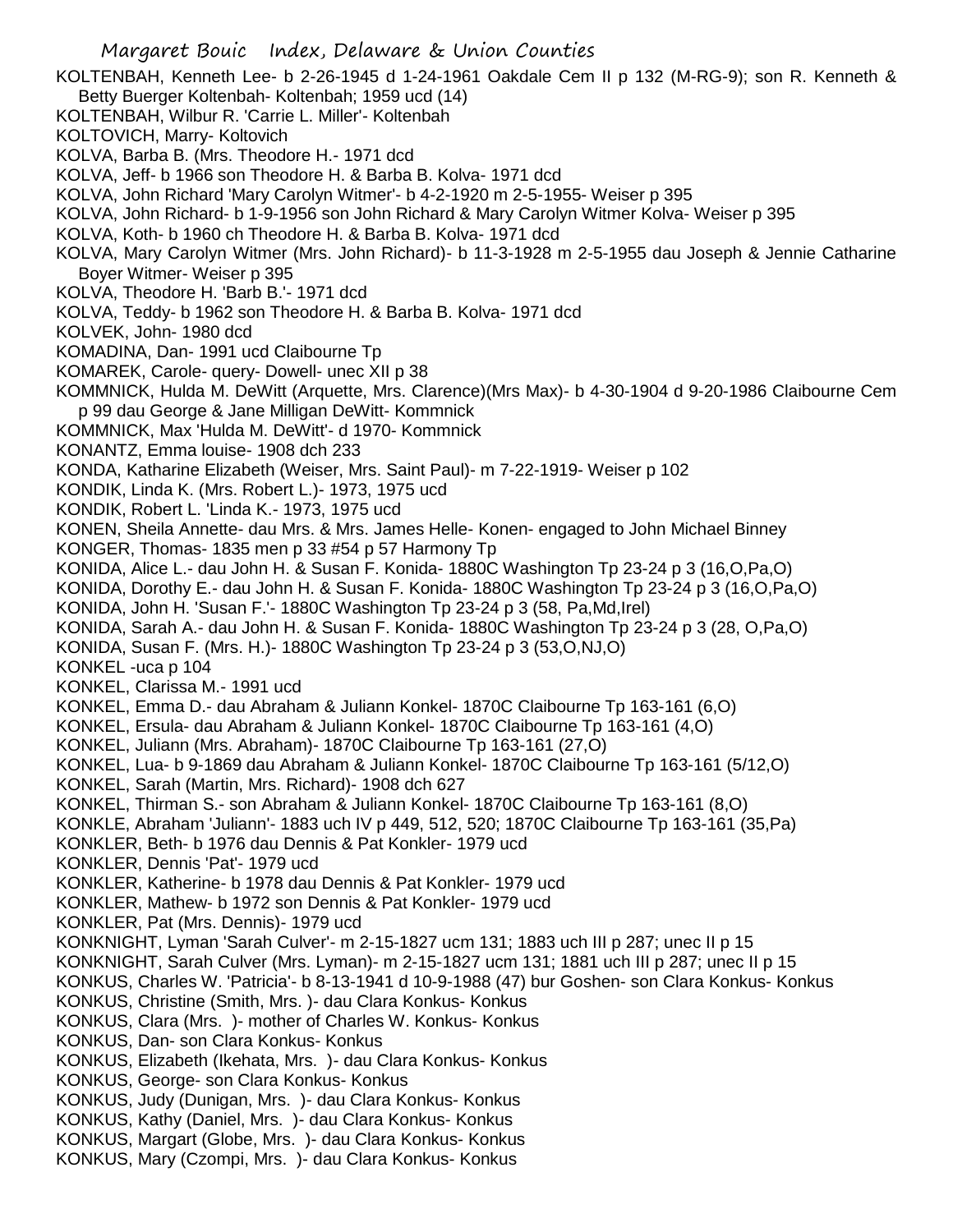- Margaret Bouic Index, Delaware & Union Counties KONKUS, Michael- son Clara Konkus- Konkus KONKUS, Patricia (Mrs. Charles W.)- Konkus KONKUS, Rob- son Charles W. - son Charles W. Konkus- Konkus KONKUS, Susan Lynne (Coleman, Mrs. )- dau Charles W. & Patricia Konkus- Konkus KONN, Bellamer (Yohe, Mrs. Charles)- b 3-31-1917- Weiser p 451 KONNECKER, Opal Barton- b 1899 d 7-5-1926 York Cem p 62 KONOPATSKI, Anna Marie Hilborn (Mrs. Herman)- b 6-4-1897 dau Newton & Minnie Rhinebolt Hilborn-Weiser p 511 KONOPATSKI, Herman 'Anna Marie Hilborn'- b 12-8-1894- Weiser p 511 KONROSKIA, Gerald David- son Gerald L. Konroskia- Konroskia- engaged to Scarlet Ann Davis KONROSKIA, Gerald L.- Konroskia KONSTAN, Dr. Louis- Konstan KONSTAN, Mary Louise (Dennis, Mrs. David Eric)- m 12-30-1977 dau Dr. Louis Konstan- Konstan KONSTANTY/KWASNIEWSKI, John 'Josepbine Kaniegouski'- b 1866 d 1934 son Stanley & Franciska Kyorski Kwasniewski- ped Mary Sours Carr #28 4, unec III p 56 KOO, Young W. 'Ch Hah'- 1969 dcd KOO, Ch Hah (Mrs. Young W.)- 1969 dcd KOO--?'Eleanor (Gallant, Mrs. Elisha)- ped Charlotte Gallant 17; delge III p 31 KOOB, David J.- 1980 dcd KOOGLER, Dr. Adam L. 'Lucy W. Johnson'- m 7-29-1852 ucm 1836; mt 7-31-1852, unec III p 61 KOOGLER, Lucy W. Johnson (Mrs. Dr. Adam L.)- m 7-29-1852 ucm 1836, mt 7-31-1851 KOOGLER, Mark 'Vicki'- Koogler KOOGLER, Nicholas James- b 7-5-1986 son Mark & Vicki Koogler- Koogler KOOBLER, Vicki (Mrs. Mark)- Koogler KOOHLER, Catherine- dau Francis J. & Mary A. Koohler- 1850C Jerome Tp 1861-1883 p 272 (16,Pa) KOOHLER, Clarissa- dau Francis J. & Mary A. Koohler- 1850C Jerome Tp 1861-1883 p 272 (5,O) KOOHLER, Franncis J. 'Mary A.'- 1850C Jerome Tp 1861-1883 p 272 (45,Ger) KOOHLER, Henry- son Francis J. & Mary A. Koohler- 1850C Jerome Tp 1861-1883 p 272 (7,O) KOOHLER, Jacob- son Francis J. & Mary A. Koohler- 1850C Jerome Tp 1861-1883 p 272 (12,Pa) KOOHLER, John- son Francis J. & Mary A. Koohler- 1850C Jerome Tp 1861-1883 p 272 (11,O) KOOHLER, Joseph- son Francis J. & Mary A. Koohler- 1850C Jerome Tp 1861-1883 p 272 (9,O) KOOHLER, Lucy- dau Francis J. & Mary A. Koohler- 1850C Jerome Tp 1861-1883 p 272 (14,Pa) KOOHLER, Mary A. (Mrs. Francis J.)- 1850C Jerome Tp 1861-1883 p 272 (45,Ger) KOOHLER, Mary A.- dau Francis J. & Mary A. Koohler- 1850C Jerome Tp 1861-1883 p 272 (3,O) KOOK, Audrey Harris (Mrs. George)- dau Clarence & Lucille Parmenter Harris- Parmenter KOOK, George 'Audrey Harris'- Parmenter KOOKEN, Ann Caroline (Schrayer, Mrs. Michael)- b 5-5-1826 m 3-28-1854 dcm dau James & Eliza Reynolds Kooken- Kooken Bible, Del. Museum KOOKEN, Ann (Kelly, Mrs. Daniel Long)- dau James Kooken- dcq Fred Kelly 5; Charlotte Staley Webster 14; dg 4-30-1895, Cry Ab p 19 KOOKEN, Eleanor Porter (Mrs. Capt. James)- b 10-22-1777 d 9-18-1823, dcga p 21, Del Pat & Fr Chron; delge I p 23- dau Nathaniel Porter- Kooken Bible, De. Museum file; Reed Abst p 61, 80 KOOKEN, Elen Gertrude- dau James & Eliza Koon- Koon KOOKEN, Elinor Gertrude- b 3-27-1811 dau James & Eleanor Porter Kooken- Kooken bible; Del Mus. file KOOKEN, Eliza Reynolds (Mrs. James)- m 3-1825, dcga p 28, Del Pat & Fr Chron- dau George & Mary Reynolds; 1850C Concord Tp 2143 p 127 (50,Irel); Powell p 88; sister Thomas Reynolds, dg 4-10-1879 Cry Ab p 37
- KOOKEN, Eliza- dau James & Eleanor Porter Kooken- delge I p 23
- KOOKEN, Eliza Jane (Bean, Mrs. Andrew)- b 11-22-1853m 1-19-1873 d 11-31-1902 Bean (126); dau George R. & Sarah Jane Sperow Kooken- Kooken Bible; Maugans Anc p 105, 106; 1880C Scioto Tp 245-261 (26); dg 11-10-1903, Cry Ab p 206
- KOOKEN, Elizabeth Brotherton'- b 2-14-1804 Laceys Creek, Pa, m 5-1821 , dcga p14 Franklin Chronicle 5-7- 1821; Kooken Bible, Del. Mus.
- KOOKEN, George Reynolds 'Sarah Jane Sperrow'- b 5-29-1829 m 10-21-1852 dcm d 8-16-1880 (51/52-2-17)- New Millcreek Cem p 2; Powell 257- son James & Eliza Kooken- Kooken Bible, Del Mus.; 1850C Concord Tp 2143 p 127 (21,O); 1870C Con. Tp263 (41\*); dg 8-19-1880,6-16-1881, Cryder Ab. p 46, 57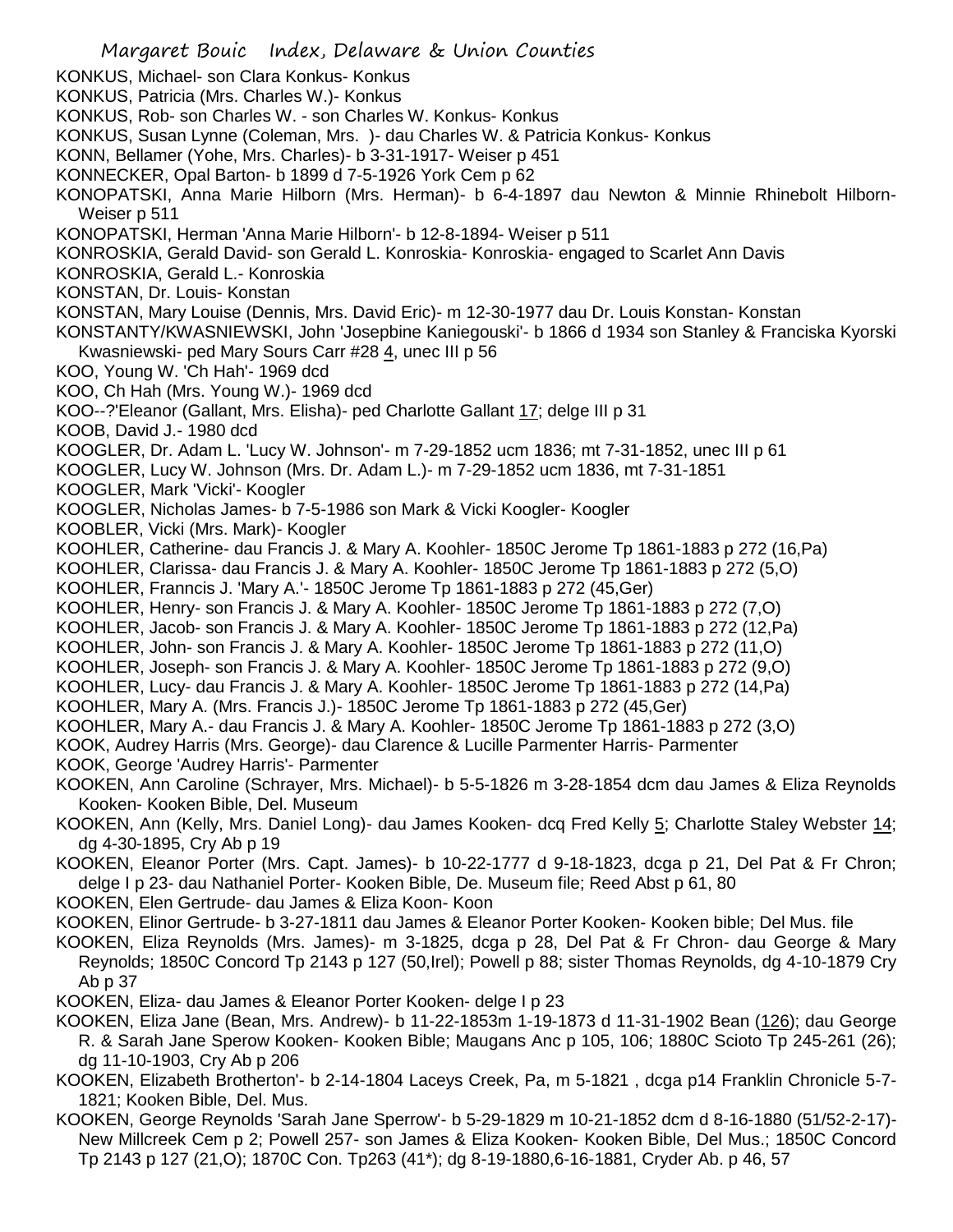KOOKEN, George S. 'Sarah Sperow'- son Capt. James Kooken- dg 11-10-1903 Cyrder Ab p 267

- KOOKEN, G.R. & B. J. Bible- delge VII p 11
- KOOKEN, Henry 'Elizabeth Brotherton'- b 12-2-1799 Dannele, NY, Kooken Bible, Del mus; m 5-1821 Franklinton, dcga p 14; Franklin Chronicle 5-7-1821
- KOOKEN, Capt. James 'Eleanor Porter''Eliza Reynolds Hughs'- b 1772 m(1) 6-14-1797 m (2) 3-17-1825 d 5-2- 1840; dcga p 21, 25, 26, Del Pat & Fr Chron, Powell 88; dcq Fred Kelly 10; Charlotte Staley Webster 30; 1880 dch p 202-241, 494, 498, 499, 502; 1908 dch 81,98, 206, 272, 378, 447, 448; Kooken Bible, file Del Mus.; 1915 uch p 130; 1880 dch III p 370; will 1840 dcw; delge I p 23, V p 44, 66, 67, VII p 7, X p 51; dg 3- 3-1903, 11-10-1903 Cry Ab p 172, 206; dg 4-30-1895, 8-9-1895 Cry Ab p 19, 33; Del Patron 10-7-1824, R3eec Ab p 61, 68, 80; 1835 men p 18 #11 p 27, Concord Tp

KOOKEN, James- b 11-9-1809 son James & Eleanor Porter Kooken- Kooken Bible, Del Mus,.

- KOOKEN, Louisa J.- 1870C Concord Tp 263 (17)
- KOOKEN, Margaret- b 12-18-1830 d 10-25-1851 (20-10-7) Oller Cem p 24; Kooken Bible, Del Mus.; 1850C Concord Tp 2143 p 127 (19,O)
- KOOKEN, Nathaniel Porter- b 5-26-1801 Pine Creek, Pa- Kooken Bible, Del mus.
- KOOKEN, Sarah Jane Sperrow (Mrs. George Reynolds)- b 4-1-1832 m 3-28-1854 dcm d 3-25-1888 (55-11-24) New Millcreek Cem p 2, Powell 88; dg 11-10-1903 Cry Ab p 203; 1870C Concord Tp 263 (38)
- KOOMANOFF, Frederick A. 'Lora G.'- 1964 dcd
- KOOMANOFF, Lora G. (Mrs. Frederick A.)- 1964 dcd
- KOOMANOFF, Vivre- ch Frederick A. & Lora G. Koomaoff- 1964 dcd (4)
- KOON, Betty- b 1971 dau Michael & Norma Koon- 1979 ucd
- KOON, Grace Bishop (Mrs. Ivan M.)- Koon
- KOON, Harold A.- b 9-17-1880 (87-1958) uninf p 32
- KOON, Ivan M. 'Grace Bishop'- d 4-8-1964 (70) Glendale Cem- Koon
- KOON, James L. 'Susan L.'- b 9-1860 -1900C Jerome Tp 16-18 p 1A (39,O,O,O) m 15y
- KOON, Michael 'Norma'- 1979 ucd
- KOON, Michael- b 1973 son Michael & Norma Koon- 1979 ucd
- KOON, Norma (Mrs. Michael)- 1979 ucd
- KOON, Peggy Ann Waltz (Mrs. Warren Eugene)- b 2-22-1935 m 8-27-1955- dau Charles Boyd & Esther Catherine Eppley Waltz- Weiser p 474
- KOON, Peter- Greencastle, Pa- Powers p 24
- KOON, Phyllis (Robinson, Mrs. )- dau Ivan M. & Grace Bishop Koon- Koon
- KOON, Richard- son Ivan M. & Grace Bishop Koon- Koon
- KOON, Susan L. (Mrs. James)- 1900C Jerome Tp 16-18 p 1A (43,O,Va,Va)- m 15y
- KOON, Valerie Jean- b 7-17-1957 dau Warren Eugene & Peggy Ann Waltz Koon- Weiser p 474
- KOON, Warren Eugene 'Peggy Ann Waltz'- b 6---27-1935 m 8-27-1955- Weiser p 474
- KOON, Vera (Gibson, Mrs. Frank Ralph)- m 54 y- Koon; Gibson
- KOONS,-----family of Rosemary Romine #73, unec V p 14
- KOONS, Mr.- mt 8-31-1859
- KOONS, Alice (Stamats, Mrs. John)- see Ally Coons 1915 uch p 1031, 1032
- KOONS, Almina Smith (Mrs. J. Brice)- m 8-2-1851 ucm 1692; unec XIV p 52
- KOONS, Alta- 1961, 1964, 1969, 1971 dcd
- KOONS, Annie- dau Christian & Dortha Koons- 1870C Paris Tp 245-246 p 33 (6,O)
- KOONS, Arthur- b 12-1-1904 Berlin Tp son Burton & Alta Ferris Koons- dcb
- KOONS, Brenya- b 1970 ch Philip L & Linda F. Koons- 1971 dcd
- KOONS, J. Brice 'Almina Smith'- m 8-2-1851 ucm 1692; 1850C York Tp 431-438 p 66 (23,O); unec XIV p 52
- KOONS, Catharine- dau Thomas S. & Rebecca Koons- 1850C York Tp 434-441 p 67 (7,O)
- KOONS, Charles- son Christian & Dortha Koons- 1870C Paris Tp 245-246 p 33 (8,O)
- KOONS, Christian 'Dortha'- 1870C Paris Tp 245-246 p 33 (51,Bavaria)
- KOONS, Clara (Bolander, Mrs. )- dau Clarence E. & Velma Lucille Korner Koons- Koons
- KOONS, Clarence E. 'Velma Lucille Korner'- d 1942-Koons
- KOONS, Colette- b 1966 dau Philip L. & Linda F. Koons- 1971 dcd
- KOONS, Donald 'Hattie Irene Howell'- Cowgill p 72
- KOONS, Donna (Wade, Mrs. )- dau Clarene E. & Velma Lucille Korner Koons- Koons
- KOONS, Doris Hubbard- b 1885 d 1964 Claibourne Cem p 31
- KOONS, Dortha (Mrs. Christian)- 1870C Paris Tp 245-245 p 33 (40,Bav)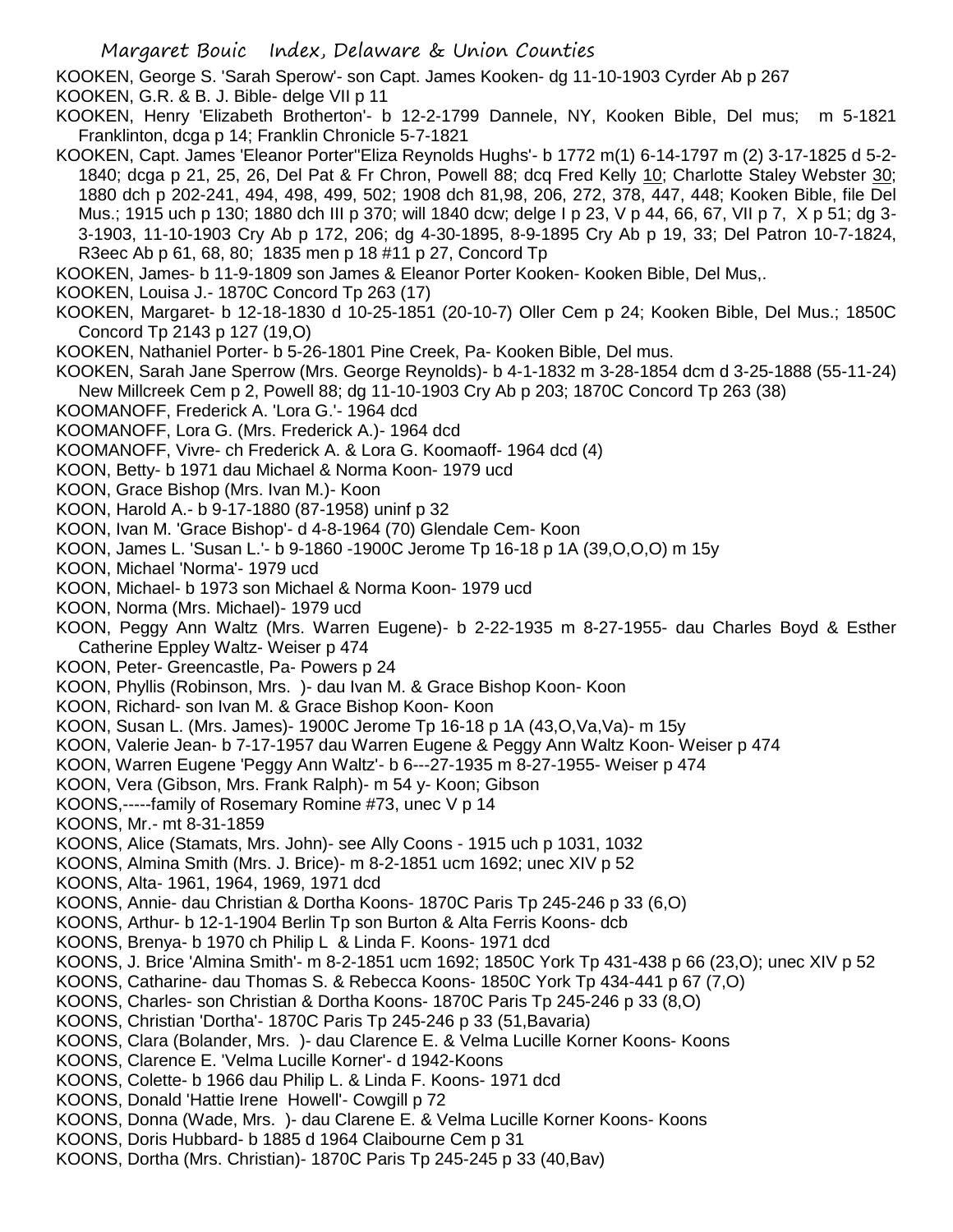- KOONS, Elvira Butcher (Mrs. Jessie R.)- b 1876 m 1896 d 1959 Claibourne Cem p 87; 1985 uch p 50; Koons; 1949, 1959 ucd
- KOONS, Erin-b 8-4-1977 son Michael Donald Koons- Cowgill p 72
- KOONS, Frederick- son Christian & Dortha Koons- 1870C Paris Tp 245-246 p 33 (9,O)
- KOONS, Frederick W. 'Mary Ann Brown'- m 11-19-1839 dcm
- KOONS, Gene E.- son Clarence E. & Velma Lucille Korner Koons- Koons
- KOONS, George 'Keziah Funner'- 1915 uch p 1032; 1850C York Tp 431-438 p 66 (73,Md)
- KOONS, George W.- son Thomas S. & Rebecca Koons- 1850C York Tp 434-441 p 67 (10,O)
- KOONTZ, Glen A.- son Clarence E. & Velma Lucille Korner Koons- Koons
- KOONS, Guy 'Mary Lucy Krock'- b 1884 d 1942 son Henry & Lillian Levina Reed Koons- ped Rosemary Koons Romine #73 4, unec VI p 33
- KOONS, Hattie Irene Howell (Stahl, Mrs. Lawrence Franklin)- b 3-27-1909 dau Cameron Eli & Nettie May Ward Howell- Cowgill p 72
- KOONS, Henry 'Lillian Levina Reed'- b 1847 d 1921 son Madison & Louisa Dasebolt Koons- Koons; ped Rosemay Koons Romine #73 8, unec VI p 33
- KOONS, Ida Mae Hartman (Mrs. Joseph Henry)- b 1917 dau Harvey Frederick & Rose Bastady Hartman- ped Rosemary Koons Romine #73 3, unec VI p 33
- KOONS, Jane (Bonsel, Mrs. Walter H.)- Koons; Bonsel
- KOONS, Janice- b 1964 dau Philip L. & Linda F. Koons- 1971 dcd
- KOONS, Jessie R. 'Elvira Butcher'- b 3-16-1873 m 1897 d 8-5-1967 Claibourne Cem p 87- son Henry & Lillian Reed Koons- Koons; 1985 uch p 50; 1949, 1959, 1962 ucd
- KOONS, John 'Mary Wheeler'- m 12-1-1842 Union Gazette 12-14-1842, unec XII p 54
- KOONS, John- son Thomas S. & Rebecca Koons- 1850C York Tp 434-441 p 67 (12,O)
- KOONS, Joseph Henry 'Ida Mae Hartman'- b 1909 d 1978 son Guy & Mary Lucy Krock Koons- ped Rosemary Koons Romine #73, unec VI p 33
- KOONS, Keziah Funner (Mrs. George)- 1915 uch p 1030; 1850C York Tp 431-438 p 66 (68,Pa)
- KOONS, L. (Tracey, Mrs. John Wesley)- m 11-12-1856 ucm 2479
- KOONS, Lillian Levina Reed (Mrs. Henry)- b 1854 d 1938 dau E. S. D. & Susannah Eckland Reed- ped Rosemary Koons Romine #73 1, unec VI p 33
- KOONS, Linda F. (Mrs. Philip L.)- 1971 dcd
- KOONS, Louisa Casebolt (Mrs. Madison)- b 1820 d 1869- ped Rosemay Koons Romine #73 17, unec VI p 33
- KOONS, Louisa- dau Thomas S. & Rebecca Koons- 1850C York Tp 434-441 p 67 (13,O)
- KOONS, Madison 'Louisa Casebolt'- b 1817 d 1886 ped Rosemany Koons Romine #73 16, unec VI p 33
- KOONS, Mae (Fish, Mrs. Ernest)(Humphries, Mrs.John Morris)- b 1897 Claibourne Cem p 86; 1985 uch p 50 dau Jessie R. & Elvira Butcher Koons- Koons
- KOONS, Margret- b 3-1870- dau Christian & Dortha Koons- 1870C Paris Tp 245-246 p 33 (2/12,O)
- KOONS, Mary Ann Brown (Mrs. Frederick W.)- m 11-19-1839 dcm
- KOONS, Mary Lucy Krock (Mrs. Guy)- b 1884 d 1971 dau Joseph Frederick & Rosa L. Binau Krock- ped Rosemay Koons Romine #735, unec VI p 33
- KOONS, Mary Wheeler (Mrs. John)- m 12-1-1842 Union Gazette 12-14-1842, unec XII p 54
- KOONS, Michael Donald- b 2-26-1949 son Donald & Hattie Irene Howell Koons- Cowgill p 72
- KOONS, Michael Donald- b 5-12-1974 son Michael Donald Koons- Cowgill p 72
- KOONS, Nancy (Basil, Mrs. )- dau Henry & Lillian Reed Koons- Koons
- KOONS, Noah H.- son George & Kezia Koons- 1850C York tp 431-438 p 66 (23,O)
- KOONS, Philip L. 'Linda F.'- 1971, 1980 dcd
- KOONS, Rebecca (Mrs. Thomas S.)- 1850C York Tp 434-441 p 67 (33,O)
- KOONS, Rosemary Ann (Romine, Mrs. )- dau Joseph Henry & Ida Mae Hartman Koons- unec VI p 33, ped 1
- KOONS, Sterling- son Thomas S. & Rebecca Koons- 1850C York Tp 434-441 p 67 (3,O)
- KOONS, Thomas S. 'Rebecca'- 1850C York Tp 434-441 p 67 (39,Pa)
- KOONS, Todd- b 1968 son Philip L. & Linda F. Koons- 1971 dcd
- KOONS, Velma Lucille Korner (Mrs.Clarence E.)-b 3-12-1904 d 3-4-1991 (86)bur Marion- dau Jeremiah I. & Clyda M. Loop Korner- Koons
- KOONS, Vera- 1967 ucd, retired
- KOONTZ, Alice- dau John G. & Pauline A. Koontz- 1964 dcd (6)
- KOONTZ, Anna Louise (Phipps, Mrs. Reuben Samuel)- b 6-5-1859 m 4-14-1880- Weiser p 156
- KOONTZ, Barbara- b 1831 Licking Co d 5-3-1887 (56-9-10) Oakdale Cem 327 I p 88 (D-R6-10)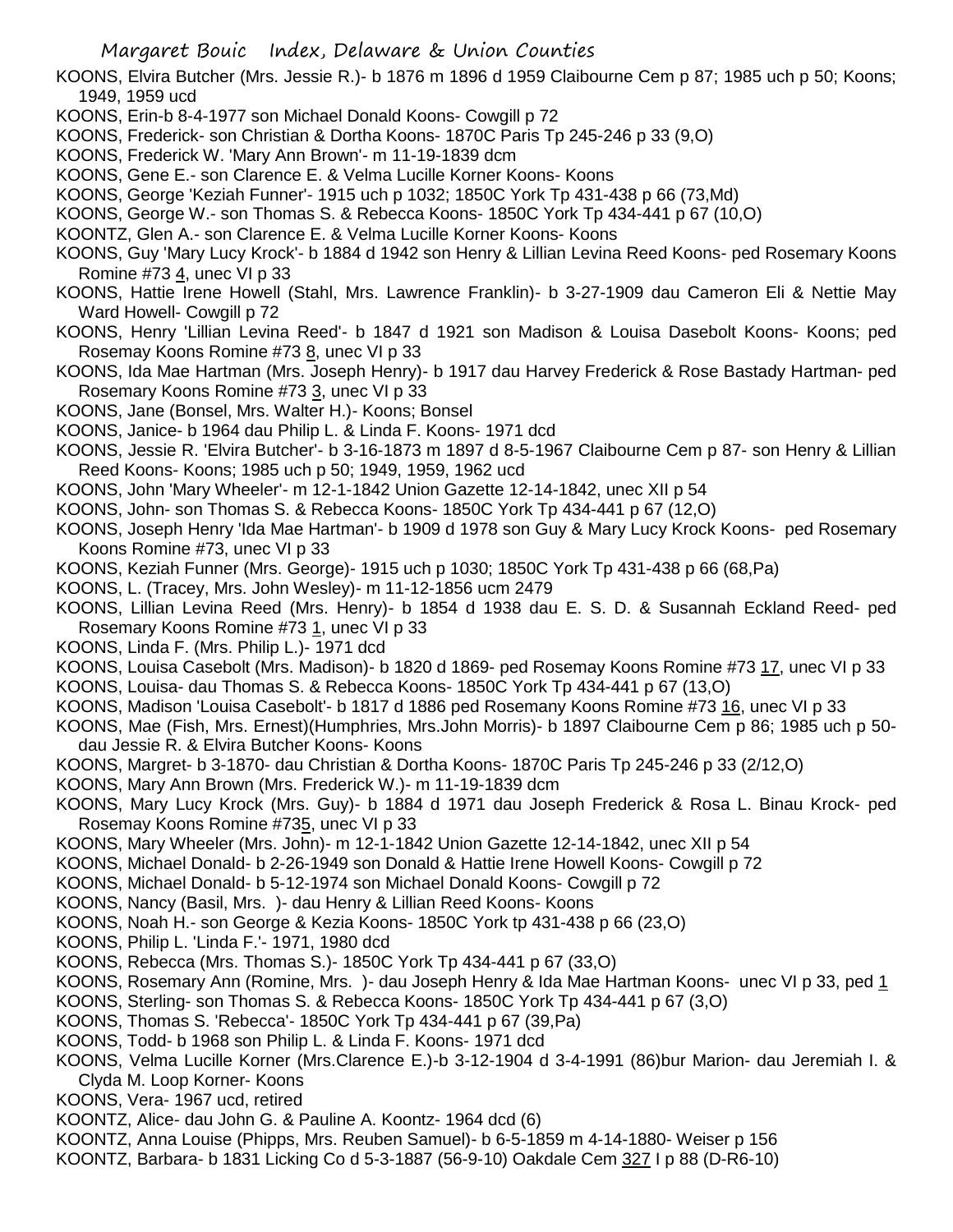- KOONTZ, Betty Jane (Burson, Mrs. )- dau Henry & Cora Koontz- Koontz
- KOONTZ, Cora (Mrs. Henry)- Koontz
- KOONTZ, Donald L. 'Gayle D.'- 1991 ucd
- KOONTZ, Dudley 'Sarah Elizabeth Seese'- 1908 dch 653
- KOONTZ, Evelyn- dau John G. & Pauline A. Koontz- 1964 dcd (7)
- KOONTZ, Everett H. 'Olive Kathleen McKittrick'- m 9-21-1929- McKitrick p 388
- KOONTZ, Fannie Sturgeon (Riddle, Mrs. )- b 4-12-1898 dau John Wilson & Mary Elizabeth Borton Koontzdcb late
- KOONTZ, Gale (Mrs. Donald L.)- 1991 ucd
- KOONTZ, Gretchen- dau John G. & Pauline A. Koontz- 1964 dcd (4)
- KOONTZ, Henry 'Cora'- Koontz
- KOONTZ, Howard S. 'Mildred Kreger'- m 1934 d before 1957- Koontz
- KOONTZ, Jacqueline- dau John G. & Pauline A. Koontz- 1964 dcd (3)
- KOONTZ, John B.- moved to Washington CH, O- unec VIII p 30
- KOONTZ, John G. 'Pauline A.'- 1964 dcd
- KOONTZ, John Wilson 'Mary Elizabeth Borton'-dcb late (Fannie Sturgeon)
- KOONTZ, Kathleen G. (Topp, Mrs. )- b 11-14-1922 d 10-13-1980 (58) dau Henry & Cora Koontz- Koontz
- KOONTZ, Kathy- dau John G. & Pauline A. Koontz- 1964 dcd (8)
- KOONTZ, Louisa Counts (Mrs. Wilson A.)- m 4-5-1848 Madison Co, unec X p 64
- KOONTZ, Marilyn E. (Mrs. Victor L.)- 1991 ucd
- KOONTZ, Mary Elizabeth Borton (Mrs. John Wilson)- dcb late (Fannie Sturgeon)
- KOONTZ, Mary (Shaffer, Mrs. John S.)- 1908 dch 584
- KOONTZ, Mildred Kreger (Mrs. Howard S.)(Meddles, Mrs. Rev.Chester)-m(1) 1934 (2) 1957 sister John Kreger- Koontz
- KOONTZ, Olive Kthleen McKittrick (Mrs. Everett H.)- b 8-21-1912 m 9-21-1929 dau William Clayton & Myrtle Jane Barnes McKittrick- McKitrick p 388
- KOONTZ, Paul- son Henry Koontz- Koontz
- KOONTZ, Pauline A. (Mrs. John G.)- 1964 dcd
- KOONTZ, P. D.- moved to Corn Hill, TX- unec VIII p 30
- KOONTZ, Rebecca Hanover- dau John Hanover- dcw Bk 2 p 382
- KOONTZ, Sarah Elizabeth Seese (Mrs. Dudley)- dau David & Susan Wallick Seese- 1908 dch 653
- KOONTZ, Victor L. 'Marilyn E.'- 1991 ucd
- KOONTZ, Virginia (Robinson, Mrs. )- dau Henry & Cora Koontz- Koontz
- KOONTZ, Wilson A. 'Louisa Counts'- m 4-5-1848 Madison Co, unec X p 64
- KOOPER, Pheip- 1850C Jackson Tp 48 p 7 (23,Ger)
- KOOUZY, Chester L.- b 8-24-1887 Kingston Tp son John & Mandy Berry Koouzy- dcb
- KOPASEK, Erma Hoffman (Mrs. Frank)- b 6-22-1927 m 4-14-1956- dau Harold William & Ada Kathryn Hepner Hoffman- Weiser p 369
- KOPASEK, Frank 'Erma Hoffman'- b 6-25-1925 m 4-14-1056- Weiser p 369
- KOPASZ, George E. 'Jean I.'- 1975, 1977, 1979, 1981 ucd
- KOPASZ, Jean I. (Mrs. George E.)- 1975, 1977, 1979, 1981 ucd
- KOPASZ, Karen A.- 1975, 1977 ucd
- KOPASZ, Terry A.- 1975 ucd
- KOPENSPARGER, Karen (Mrs. Royce)- 1975 ucd
- KOPENSPARGER, Royce 'Karen'- 1975 ucd
- KOPER, Deborah Sue- b 5-31-1944- dau Louis J. Koper- Koper
- KOPER, John Michael- b 5- 1942 son Louis J. Koper- Koper
- KOPER, Louis J.'Rosemary Gerda'- m 11-28-1964 son Lewis F. Koper- Koper
- KOPER, Rosemary Gerda (Mrs. Louis J.)-m 11-28-1964 dau John Gerda- nurse- Koper
- KOPLOCK, George A. 'Lillian'- b 12-2-1905 d 10-3-1992 (86) bur Canton- son George & Anna Koplock-Koplock
- KOPLOCK, Judith Ann (Carpenter, Mrs. )- dau George A. & Lillian Koplock- Koplock
- KOPLOCK, Lillian (Mrs. George A.)- Koplock
- KOPP, Ann L. (Mrs. Robert e.)- 1969, 1971, 1980 dcd
- KOPP, Kim-b 1954 ch Robert E. & Ann L. Kopp- 1969, 1971 dcd
- KOPP, Lysander 'Rachael Ann Sands'- m 9-10-1857 ucm 2597- unec IV p 66, XII p 15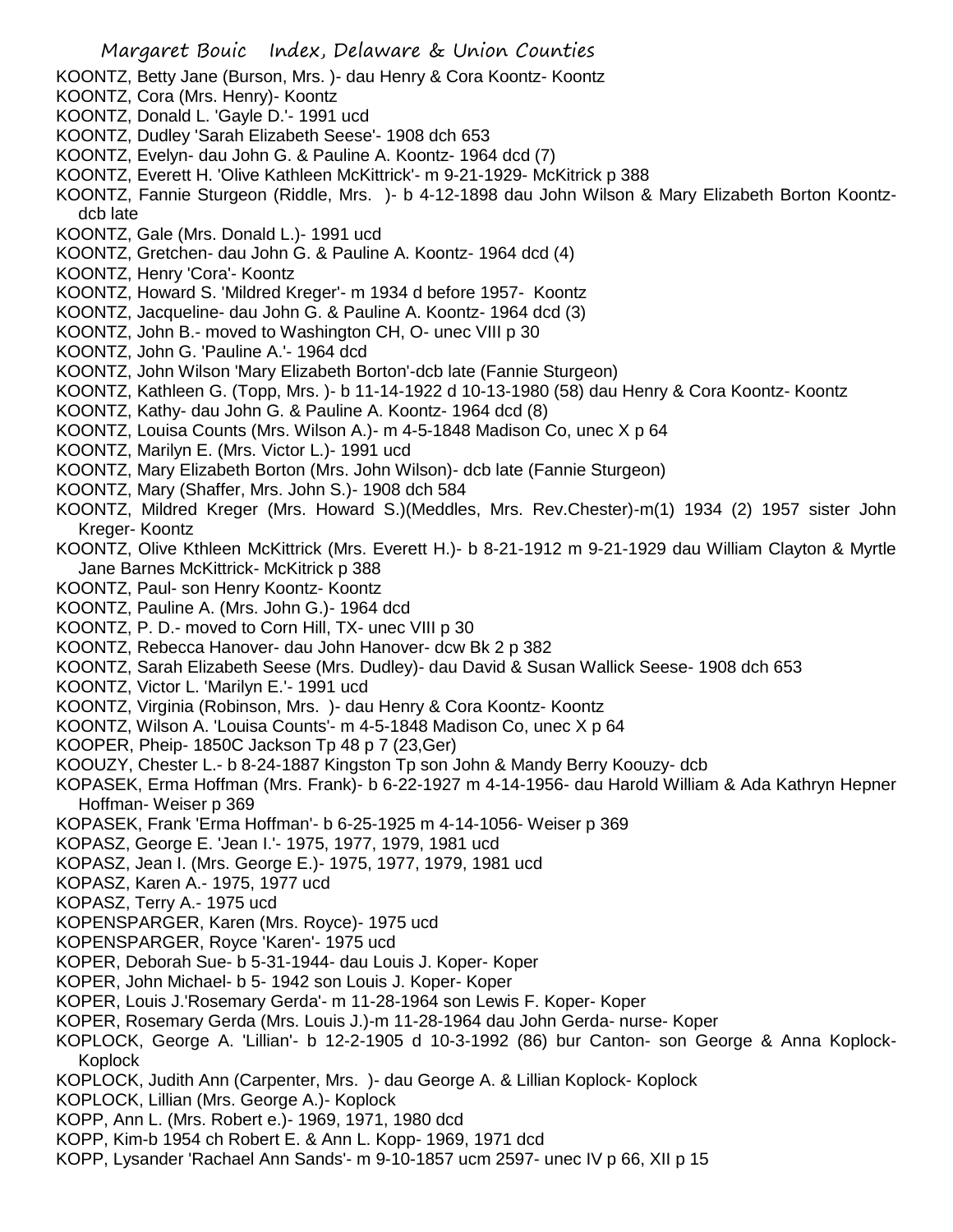- KOPP, Michael- b 1957 son Robert E. & Ann L. Kopp- 1971, 1980 dcd
- KOPP, Rachael Ann Sands (Mrs. Lysander)- m 9-10-1857 ucm 2597; unec IV p 66, XII p 15
- KOPP, Robert E. 'Ann L.'- 1969, 1971, 1980 dcd
- KOPP, Robin L.- b 1959 ch Robert E. & Ann L. Kopp- 1969, 1971, 1980 dcd
- KOPP, Shelly- b 1956- ch Robert E. & Ann L. Kopp- 1969, 1971 dcd
- KOPPEL, Oliver Oscar- b 1-7-1894 son Oscar O. & Zella Patterson Koppel- dcb
- KOPPEL, Oscar O.'Zella Patterson'- (19-1894) dcb late (Oliver Oscar)
- KOPPEL, Zella Patterson (Mrs. Oscar O.)- (19,1894) dcb late (Oliver Oscar)
- KOPPENHAVER, Agnes Irene (Kissinger, Mrs. Jacob Emanuel)- b 9-13-1898 m 9-21-1918 dau Charles Milton & Agnes Cathren Kratzer Koppenhaver- Weiser p 321
- KOPPENHAVER, Agnes Sarah Naylor (Mrs. Allen Lark)- b 6-8-1866 d 1-19- -Weiser p 343
- KOPPENHAVER, Aletta Mae Stabley (Mrs. Augustus Edward)- b 8-8-1871 d 7-10-1941- Weiser p 329
- KOPPENHAVER, Allen Lark 'Mary Agnes Lenker''Agnes Sarah Naylor'- b 2-4-1857 d 5-26-1901 son George W. & Catharine W. Lark Koppenhaver- Weiser p 343
- KOPPENHAVER, Anna Grace Noll (Mrs. Harvey Grant)- b 6-1-1876 d 10-23-1950- Weiser p 351
- KOPPENHAVER, Anna Marie- b 2-23-1945 dau Samuel & Elizabeth Segneri Koppenhaver- Weiser p 345
- KOPPENHAVER, Augustus Edward 'Aletta Mae Stabley'- b 3-16-1869 d 11-22-1954 son Moses & Elizabeth Ritzman Koppenhaver- Weiser p 329
- KOPPENHAVER, Anna Mahoney (Mrs. Charles Raymond)- Weiser p 299
- KOPPENHAVER, Barbara Louise- b 5-24-1926 dau George Jonathan & Margart Emma Musser Koppenhaver-Weiser p 322
- KOPPENHAVER, Beatrice M. Renn (Mrs. Freeman Charles)- b 10-11-1906 m 6-2-1932- Weiser p 331
- KOPPENHAVER, Betty Miller (Mrs. john Ephraim)- Weiser p 354
- KOPPENHAVER, Carolyn Booth (Cambell, Mrs. Paul David)- b 2-19-1928 dau Paul Alpheus & Lillian Flenamen Booth Koppenhaver- Weiser p 352
- KOPPENHAVER, Carrie Amelia Metz (Mrs. Glenn Forest)- b 3-29-1898 m 3-1917 d 9-3-1933- Weiser p 320
- KOPPENHAVER, Carrie Maylinda (Dickkey, Mrs. Benjamin)- b 4-17-1877 m 8-17-1901 dau Moses & Elizabeth Ritzman Koppenhaver- Weiser p 333
- KOPPENHAVER, Charles E. 'Gertrude Hawk'- b 1871 m 2-10-1897 d 1944- son Francis & Louisa Hassingeer Koppenhaver- Weiser p 299
- KOPPENHAVER, Charles Raymond 'Anna Mahoney'- b 3-1-1904 son Clayron Eugene & Mary Celesta Bingaman Koppenhaver- Weiser p 299
- KOPPENHAVER, Christ Lee- b 12-26-1900 d 1-12-1919 son Charles Milton & Agnes Chatren Kratzer Koppenhaver- Weiser p 322
- KOPPENHAVER, Clayton Eugene 'Mary Celesta Bingaman'- b 11-2-1883 m 8-19-1903 d 2-22-1955 son Francis & Louisa Hassinger Koppenhaver- Weiser p 299
- KOPPENHAVER, Cora Alice Witmer (Mrs. George Ephriam)- b 11-30-1872 m 6-14-1900 d 8-22-1951- Weiser p 353
- KOPPENHAVER, Dale Eugene- b 5-4-1949 son Frederick Franklin & Dorothy Irene Miller Koppenhaver-Weiser p 400
- KOPPENHAVER, Daniel- b 9-27-1878 d 11-25-1903 son Francis & Louisa Hassinger Koppenhaver- Weiser p 299
- KOPPENHAVER, Dorothy Irene Miller (Mrs. Frederick Franklin)- b 12-18-1917 m 11-12-1940- Weiser p 400
- KOPPENHAVER, Edith Alcinda Warner (Mrs. Ralph Allen)- b 9-21-1893 m 1-28-1915- Weiser p 345
- KOPPENHAVER, Elizabeth May Chubb (Mrs. Mark Milton)- b 1-91-910 m 1-11-1928- Weiser p 322
- KOPPENHAVER, Elizabeth Segneri (Mrs. Samuel)- b 5-9-1922 m 9-21-1941- Weiser p 345
- KOPPENHAVER, Ernest Edward- b 5-14-1893 d 2-17-1920 son Augustus Edward & Aletta Mae Stabley Koppenhaver- Weiser p 329
- KOPPENHAVER, Esther Amelia (Zerbe, Mrs. Alba Messner)- b 10-7-1893 m 6-10-1910 d 9-23-1956 dau William Landy & Cora M. Snyder Koppenheffer- Weiser p 354
- KOPPENHAVER, Ethel Mae (Mortorf, Mrs. Wilford Harry)- b 2-22-1926 m 7-7-1955 dau George Jonathan & Margaret Emma Musseer Koppenhaver- Weiser p 321
- KOPPENHAVER, Flora Mae (Johnson, Mrs. Earl)div.(Crossley, Mrs. John Matthias)- b 6-14-1894 d 1-8-1925 dau Augustus Edward & Aletta Mae Stabley Koppenhaver- Weiser p 329
- KOPPENHAVER, Francis 'Louisa Hassinger'- b 8-19-1852 d 2-5-1921- son Emanuel E. & Caroline Keabauch Koppenhaver- Weiser p 299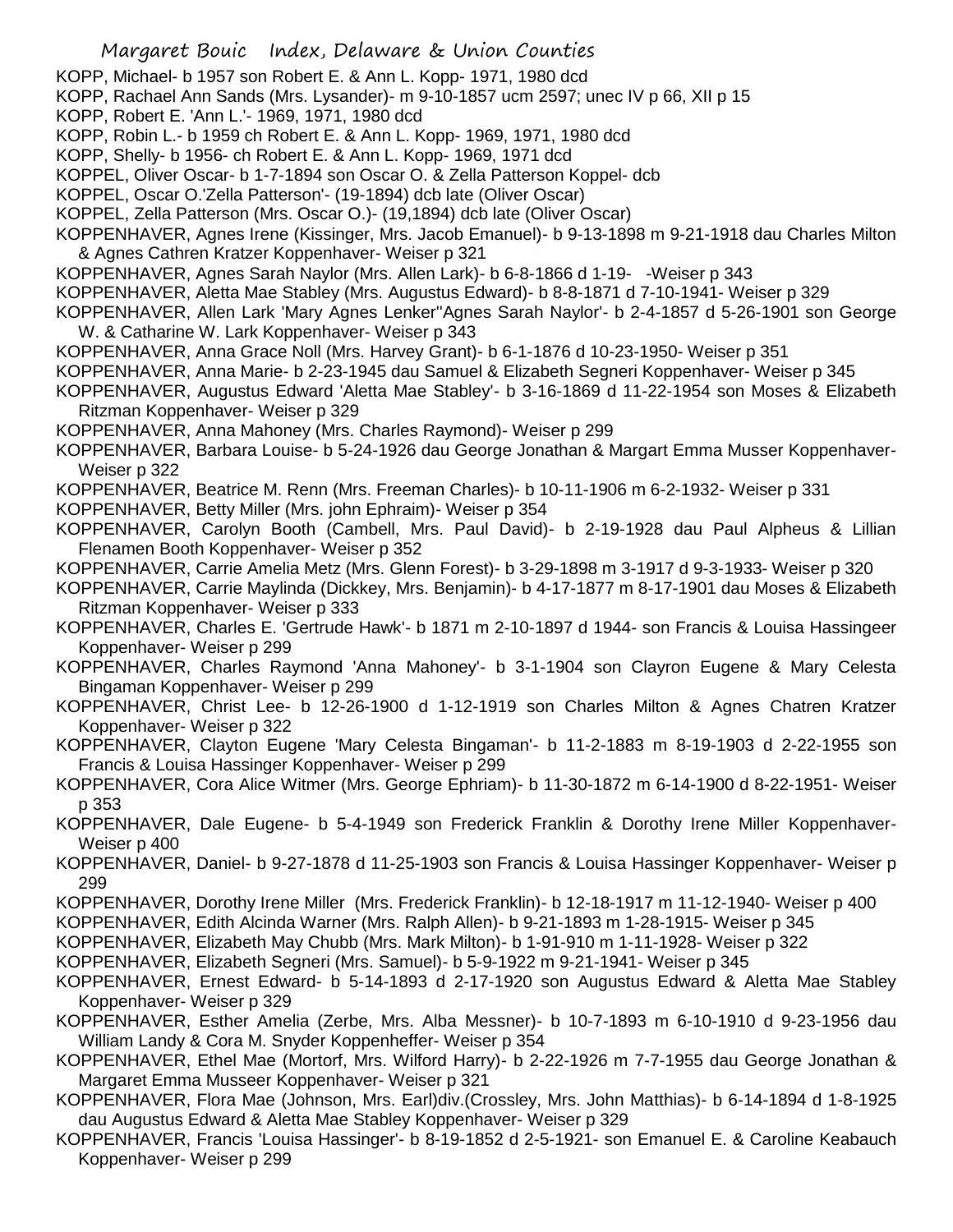KOPPENHAVER, Freida Floprine Willier (Mrs. Robert Arthur)- b 2-11-1908 m 4-9-1939- Weiser p 299

KOPPENHAVER, Gary- b 5-26-1942 son Freeman Charles & Beatrice M. Renn Koppenhaver- Weiser p 331

KOPPENHAVER, George Jonathan 'Margart Emma Musser'- b 5-24-1902 m 4-3-1926 son Charles Milton & Agnes Cathren Kratzer Koppenhaver- Weiser p 321

KOPPENHAVER, George Jonathan,Jr.- b 1-5-1938 d 1-5-1938 son George Jonathan & Margaret Emma Musser Koppenhaver- Weiser p 322

KOPPENHAVER, Geraldine Margaret (Miller, Mrs. Charles Cornelius,Jr.)- b 11-13-1930 m 7-4-1954 dau George Jonathan & Margaret Emma Musser Koppenhaver- Weiser p 321

KOPPENHAVER, Gertrude Hawk (Mrs. Charles E.)- b 1873 m 2-10-1897- Weiser p 299

KOPPENHAVER, Frederick Franklin 'Dorothy Irene Miller'- b 3-12-1912 m 11-12-1940 son Jonathan Daniel & Mary Rebecca Witmer Koppenheffer- Weiser p 400

KOPPENHAVER, Freeman Charles 'Beatrice M. Renn'- b 6-6-1904 m 6-2-1932 d 1-13-1950 son Augustus Edward & Aletta Mae Stabley Koppenhaver- Weiser p 331

KOPPENHAVER, George Eprhaim 'Cora Alice Witmer'- b 12-15-1872 m 6-14-1900 d 4-27-1958 son John & Hannah Moyer Koppenheffer- Weiser p 353

KOPPENHAVER, Glenn Forest 'Carrie Amelia Metz'- b 6-1895 m 3-1917 son Charles Milton & Agnes Cathren Kratzer Koppenheffer- Weiser p 320

KOPPENHAVER, Grace Alvest (Chubb, Mrs. Charles Clayton)- b 10-24-1907 m 9-4-1924 dau Charles Milton & Agnes Cathren Kratzer Koppenhaver- Weiser p 322

KOPPENHAVER, Grace Harriet (Coleman, Mrs. Matthias Clinton)- b 7-4-1897 dau Augustus Edward & Aletta Mae Stabley Koppenhaver- Weiser p 331

KOPPENHAVER, Hannah Josephine (Bomberger, Mrs. Harry Rudy )- b 34-5-1905 m 12-16-1938 dau George Ephriam & Cora Alice Witmer Koppenhaver- Weiser p 354

KOPPENHAVER, Harvey Andrew 'Mary Augusta Kniley'- b 5-9-1873 m 3-13-1895 d 8-24-1927 son Francis & Louisa Hassinger Koppenhaver- Weiser p 299

KOPPENHAVER, Harvey Grant 'Anna Grace Noll'- b 3-20-1869 d 8-12-1941 son John & Hannah Moyer Koppenheffer- Weiser p 351

KOPPENHAVER, Helen Anna (Shade, Mrs. John Jacob)- b 10-6-1920 m 10-12-1940 dau Glenn Forest & Carrie Amelia Metz Koppenhaver- Weiser p 320

KOPPENHAVER, Henry 'Lulu Miller'- b 8-31-1908 m 6-10-1942- Weiser p 411

KOPPENHAVER, Jennie A.- b 5-16-1888 d 5-3-1889 dau George Elmer & Prudence Mary Daniel Copenhaver-Weiser p 344

KOPPENHAVER, Jennie Majetta (Maus, Mrs. Earl E.)- b 1-4-1900 m 12-24-1921 dau Charles Milton & Agnes Cathren Kratser Koppenhaver- Weiser p 321

KOPPENHAVER, John Ephraim 'Betty Miller'- b 8-8-1910 son George Ephriam & Cora Alice Witmer Koppenhaver- Weiser p 354

KOPPENHAVER, Katharine M. (Renninger, Mrs. Boyd)- b 2-28-1887 m 10-31-1907 dau Allen Lark & Mary Agnes Lenker Koppenhaver- Weiser p 343

KOPPENHAVER, Kathleen Marie (Stahl, Mrs. James)(Schrieber, Mrs. Ray)- b 1-12-1928 m(2) 9-16-1957 dau Mark Milton & Elizabeth May Chubb Koppenhaver- Weiser p 322

KOPPENHAVER, Larry Eugene- b 5-10-1944 son Ethel Mae Koppenhaver- Weiser p 321

KOPPENHAVER, Laura Amelia (Witmer, Mrs. Ephraim Deppen)- b 2-9-1865 m 11-28-1885 d 3-18-1939 dau John & Hannah Moyer Koppenheffer- Weiser p 349

KOPPENHAVER, Lillian Flenamen Booth (Mrs. Paul Alpheus)- b 11-27-1907 m 6-1927- Weiser p 352

KOPPENHAVER, Lillian Noll (Drum, Mrs. Dewey Lee)- b 9-29-1902 m 12-26-1920 dau Harvey Grant & Anna Grace Noll Koppenhaver- Weiser p 352

KOPPENHAVER, Lillie (Erb, Mrs. David Wilson)- b 11-3-1863 m 3-4-1886 d 10-20-1937 dau John & Hannah Moyer Koppenheffer- Weiser p 348

KOPPENHAVER, Lorraine- b 3-8-1945 dau Henry & Lulu Miller Koppenhaver- Weiser p 411

KOPPENHAVER, Louisa Hassinger (Mrs. Francis)- b 1-8-1846 d 5-20-1896- Weiser p 299

KOPPENHAVER, Lulu Miller (Mrs. Henry)- b 10-27-1918 m 6-10-1942 dau Harry & Hannah Jennie Weiser Miller- Weiser p 411

KOPPENHAVER, Mabel Ann (Suloff, Mrs. Charles)- b 2-16-1892 m 2-17-1914 dau George Elmeer & Prudence Mary Daniel Copenhaver- Weiser p 344

KOPPENHAVER, Margaret Emma Musser (Mrs. George Jonathan)- b 5-6-1908 m 4-3-1926- Weiser p 321

KOPPENHAVER, Marget Elizabeth (Dysinger, Mrs. Greeley Franklin)- b 9-14-1901 m 3-14-1923 dau George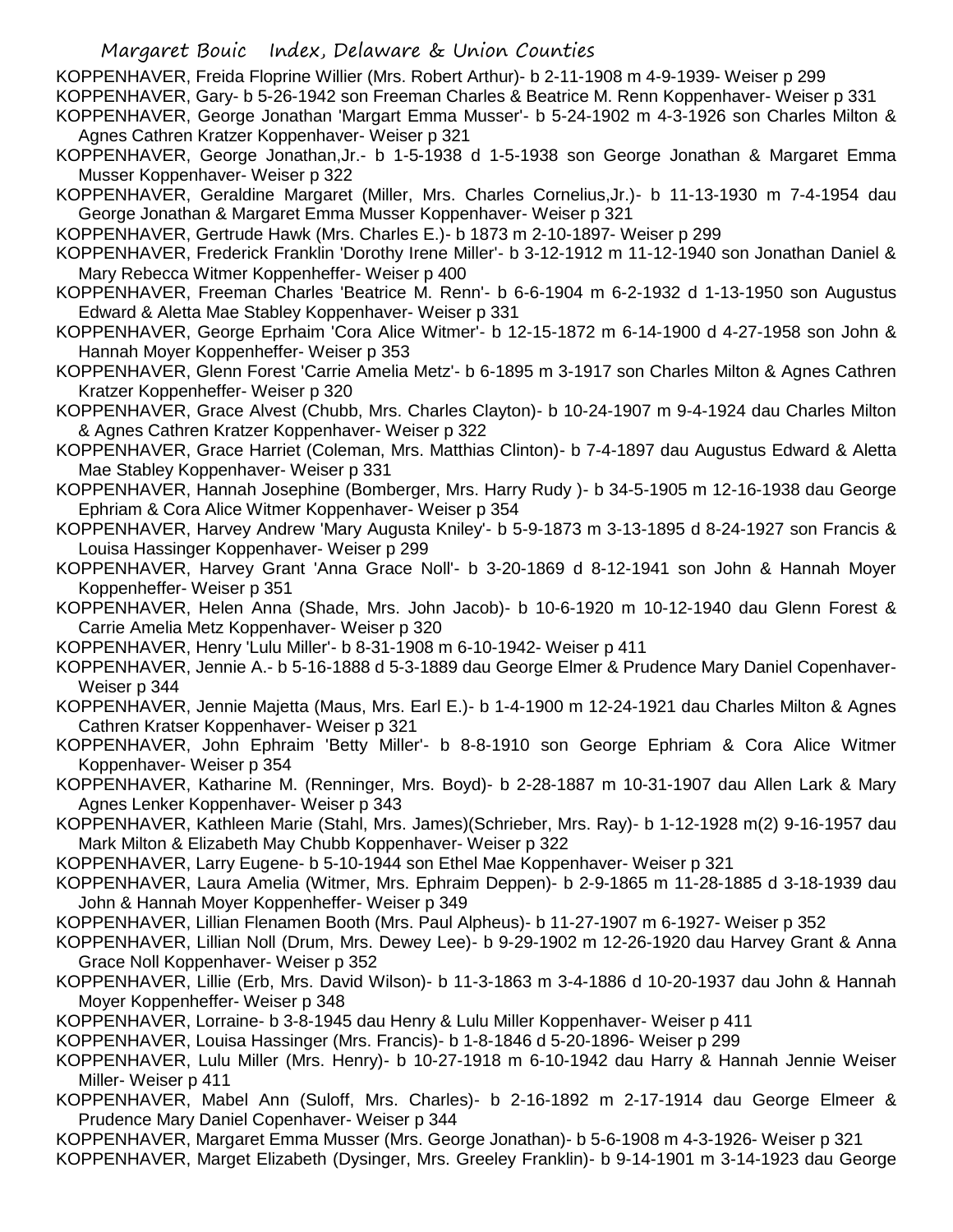Elmer & Prudence Mary Daniel Copenhaver- Weiser p 348

KOPPENHAVER, Mark Milton 'Elizabeth May Chubb'- b 3-20-1909 m 1-11-1928 son Charles Milton & Agnes Cathren Kratzer Koppenhaver- Weiser p 322

KOPPENHAVER, Marlene Winifred (Cutshall, Mrs. Benjamin)(Brown, Mrs. Dudley)- b 9-22-1932 m(2) 11-14- 1953 dau George Jonathan & Margaret Emma Musser Koppenhaver- Weiser p 321

KOPPENHAVER, Mary Agnes Lenker (Mrs. Allen Lark)- d 7-30-1881- Weiser p 343

KOPPENHAVER, Mary Augusta Kniley (Mrs. Harvey Andrew)- b 11-23-1872 m 3-13-1895 d 7-12-1934- Weiser p 299

KOPPENHAVER, Mary Celesta Bingaman (Mrs. Clayton Eugene)- b 12-17-1879 m 8-29-1903- Weiser p 299

- KOPPENHAVER, Mary Elizabeth- b 7-31-1908 dau George Ephraim & Cora Alice Witmer Koppenhaver-Weiser p 354
- KOPPENHAVER, Mary Ellen (Cook, Mrs. John Franklin)- b 11-6-1856 d 1937 dau Emanuel E. & Caroline Keabauch Koppenhaver- Weiser p 299
- KOPPENHAVER, Mary Ellen- b 2-17-1868 d 5-4-1935 dau Moses & Elizabeth Ritzman Koppenhaver- Weiser p 329

KOPPENHAVER, Mary Eva (Goodling Mrs. Harvey Edward)- b 1-8-1913 m 10-25-1930- Weiser p 359

KOPPENHAVER, Mildred Louise (Smith, Mrs. James arthur)- b 9-1-1896 m 12-6-1923 dau Harvey Andrew & Mary August Kniley Koppenhaver- Weiser p 299

KOPPENHAVER, Olive (Gehret, Mrs. Woodrow)- dau Glenn Forest & Carrie Amelia Metz Koppenhaver-Weiser p 320

KOPPENHAVER, Paul Alpheus 'Lillian Flenamen Booth'- b 3-4-1905 m 6-1927 son Harvey Grant & Anna Grace Noll Koppenhaver- Weiser p 352

KOPPENHAVER, Paul Richard- b 11-21-1949 son Samuel & Elizabeth Segneri Koppenhaver- Weiser p 345

KOPPENHAVER, Pearl Laura (Schlegel, Mrs. John)- b 6-28-1895 dau George Elmer & Prudence Mary Daniel Copenhaver- Weiser p 345

KOPPENHAVER, Pearl R.- b 1906 d 1937 son Charles Milton & Agnes Cathren Kratzer Koppenhaver- Weiser p 322

KOPPENHAVER, Ralph Allen 'Edith Alcinda Warner'- b 2-8-1894 m 1-28-1915 son George Elmer & Prudence Mary Daniel Copenhaver- Weiser p 344

KOPPENHAVER, Ralph Witmer- b 4-16-1902 son George Ephriam & Cora Alice Witmeer Koppenhaver-Weiser p 353

KOPPENHAVER, Robert Arthur'Freida Florine Willier'- b 10-25-1906 m 4-9-1939 son Harvey Andrrew & Mary August Kniley Koppenhaver- Weiser p 299

KOPPENHAVER, Sadie Elizabeth (Weatherill, Mrs. Albert)(Pegg, Mrs. Myron)(Dell, Mrs. Raymond)- b 12-19- 1895 m(1) 1-1-1913 dau Augustus Edward & Aletta Mae Stabley Koppenhaver- Weiser p 330

KOPPENHAVER, Sadie Mae (Weaver, Mrs. Homer T.)(Messner, Mrs. Lloyd)- b 1897 m(1) 9-13-1913 dau Charles Milton & Agnes Cathren Kratzer Koppenheffer- Weiser p 320

KOPPENHAVER, Samuel 'Elizabeth Segneri'- b 8-8-1919 m 9-21-1941 son Ralph Allen & Edith Alcinda Warner Koppenhaver- Weiser p 345

KOPPENHAVER, Sarah Anne (Bohner, Mrs. Henry Morris)- b 6-24-1870 m 11-16-1895 d 9-27-1958 dau John & Hannah Moyer Koppenheffer- Weiser p 352

KOPPENHAVER, Sarah Edna (Frye, Mrs. Joseph Franklin)(Shoemaker, Mrs. Charles J.)- b 5-4-1889 m(1) 3- 9-1904 dau George Elmer & Prudence Mary Daniel Copenhaver- Weiser p 344

KOPPENHAVER, Shirley Elaine (Troutman, Mrs. Dean Harold)- b 12-18-1932 m 6-28-1952- Weiser p 397

KOPPENHAVER, Thelma Hazel (Weaver, Mrs. John Oliver)- b 12-21-1912 m 6-1-1933 dau Charles Milton & Agnes Cathren Kratzer Koppenhaver- Weiser p 322

KOPPENHAVER, Willa Mae (Bridagum, Mrs. Paul William,Jr.)- b 11-9-1936 m 8-25-1953 dau Freeman Charles & Beatrice M. Renn Koppenhaver- Weiser p 331

KOPPENHAVER, William- b 11-30-1942 son Henry & Lulu Miller Koppenhaver- Weiser p 411

KOPPENHEFFER, Agnes Cathren Kratzer (Mrs Charles Milton)- b 11-5-1875 m 4-19-1894 d 4-14-1945- Weiser p 320

KOPPENHEFFER, Angelina (Arbogast, Mrs. Israel)- b 9-9-1829 d 4-16-1895 dau Jonathan Mark & Catharine Hepner Koppenheffer- Weiser p 298, 303

KOPPENHEFFER, Angelina (Wiser, Mrs. Harry Wilson)- b 10-5-1871 m 6-10-1893 dau Moses & Elizabeth Ritzman Koppenheffer- Weiser p 331

KOPPENHEFFER, Ann Eliza (Romberger, Mrs. Harry A.)- b 7-5-1862 m 2-21-1885 d 1941- dau Moses &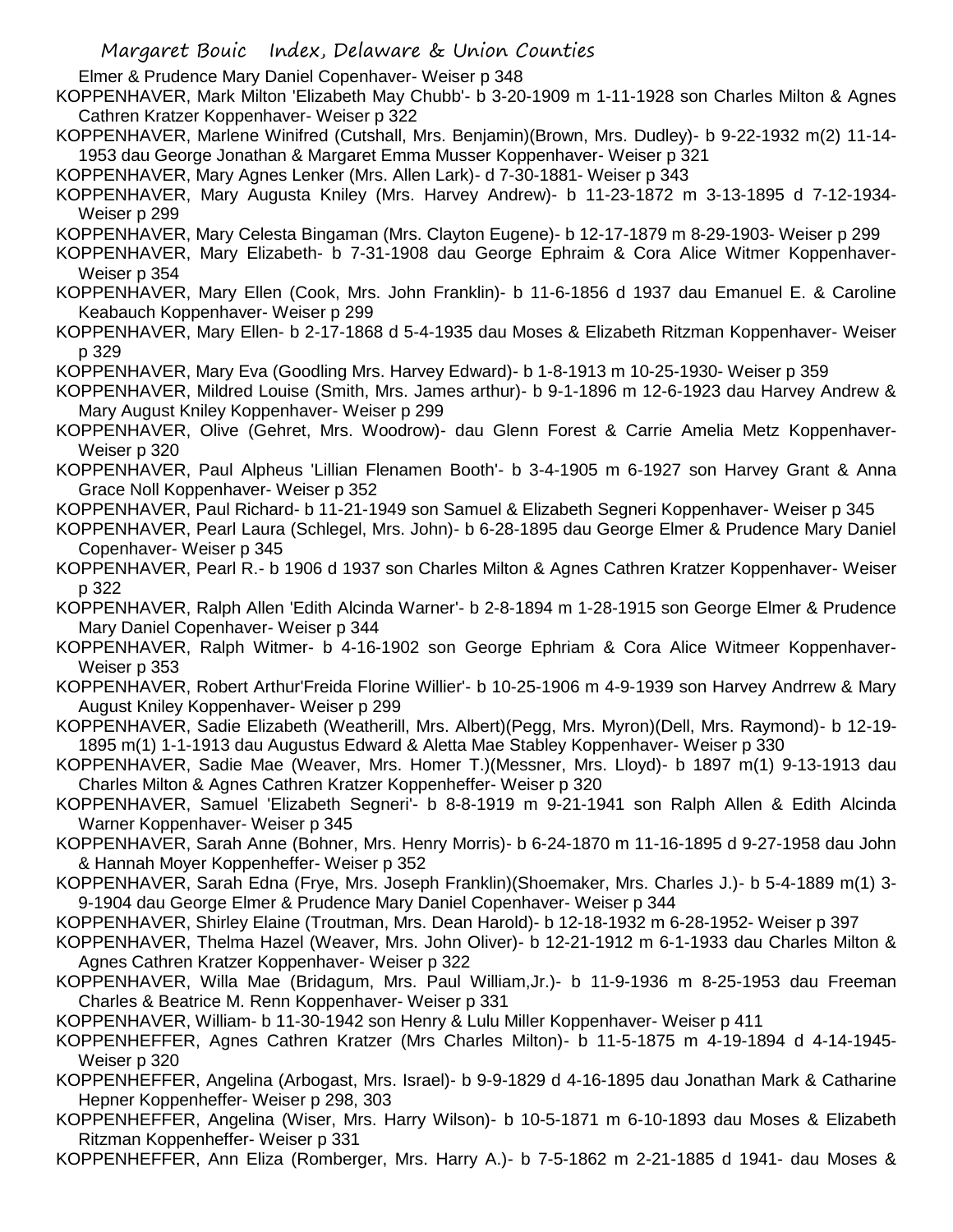Elizabeth Ritzman Koppenheffer- Weiser p 320

KOPPENHEFFER, Ann Tourney- b 1855 d 1855 dau Joses & Elizabeth Ritzman Koppenheffer- Weiser p 314 KOPPENHEFFER, Anna Verdilla (Michael, Mrs. Benjamin Franklin)(White, Mrs. Robert Henry)- b 10-10-1873 m(1) 8-3-1900 div, d 6-23-1950 dau Moses & Elizabeth Ritzman Koppenheffer- Weiser p 332

KOPPENHEFFER, Caroline Keabauch (Mrs. Emanuel E.)- b 4-12-1834 d 6-21-1918- Weiser p 299

KOPPENHEFFER, Carrie Edna (Harris, Mrs. Nevin Eugene)- b 7-14-1896 m 3-22-1913- dau William Landy & Cora M. Snyder Koppenheffer- Weiser p 354

KOPPENHEFFER, Carrie Vella (Weaver, Mrs. William Henry)- b 2-25-1877 m 11-31-1901 d 1-1-1924 dau John& Hannah Moyer Koppenheffer- Weiser p 355

KOPPENHEFFER, Catharine Garrett (Mrs. Michael)- Weiser p 298

KOPPENHEFFER, Catharine Hepner (Mrs. Jonathan Mark)- b 2-24-1809 m 10-3-1826 d 4-18-1885 dau George & Eva Weiser Hepner- Weiser p 298

KOPPENHEFFER, Catharine (Matter, Mrs. William)- b 1841 d 1904 dau Jonathan Mark & Catharine Hepner Koppenheffer- Weiser p 299, 357

KOPPENHEFFER, Catharine W. Lark (Mrs. George w.)- b 4-22-1833 d 5-18-1915- Weiser p 343

KOPPENHEFFER, Charles Milton 'Agnes Cathren Kratzer'- b 7-11-1863 m 4-19-1894 d 12-4-1921 son Moses & Elizabeth Ritzman Koppenheffer- Weiser p 320

KOPPENHEFFER, Clara Emaline Metz (Mrs. Jonathan David)- b 7-9-1863 m 5-28-1888 d 2-18-1940- Weiser p 302

KOPPENHEFFER, Cora M. Snyder (Mrs. William Landy)- b 1874 m 3-21-1893 d 1-17-1951- Weiser p 354

KOPPENHEFFER, Dale Eugene- b 5-4-1949 son Frederick Franklin & Dorothy Irene Miller Koppenheffer-Weiser p 400

KOPPENHEFFER, Dorothy Irne Miller (Mrs. Frederick Franklin)- b 12-18-1917 m 11-12-1940- Weiser p 400

KOPPENHEFFER, Elizabeth Ellen (Witmer, Mrs. Jonathan Hain)- b 2-2-1867 m 11-21-1889 d 2-1938 dau Jonathan Mark & Catharine Hepner Koppenheffer- Weiser p 299, 350

KOPPENHEFFER, Elizabeth Ritzman (Mrs. Moses)- b 1838 m 2-15-1855 d 1921- Weiser p 314

KOPPENHEFFER, Elizabeth (Yeager, Mrs. jacob)- b 1840 dau Jonathan Mark & Catharine Hepner Koppenheffer- Weiser p 299, 357

KOPPENHEFFER, Emaline Kathryn (Witmer, Mrs. Henry Newton)- b 11-16-1849 m 1867 d 1917 dau Jonathan Mark & Catharine Hepner Koppenheffer- Weiser p 299, 364

KOPPENHEFFER, Emanuel E. 'Caroline Keabauch'- b 8-19-1827 d 11-21-1899 son Jonathan Mark & Catharine Hepner Koppenheffer- Weiser p 298, 299

KOPPENHEFFER, Emma E. (Messersmith, Mrs. John A.)- b 4-12-1868 m 9-1-1888 d 1929- dau Emanuel E. & Caroline Keabauch Koppenheffer- Weiser p 302

KOPPENHEFFER, Frrederick Franklin 'Dorothy Irne miller'- b 3-12-1912 m 11-12-1940 son Jonathan Daniel & Mary Rebecca Witmer Koppenheffer- Weiser p 400

KOPPENHEFFER, Frederick Lafayette 'Sarah K. Schwab'- Weiser p 399

KOPPENHEFFER, George W. 'Catharine W. Lark'- b 8-20-1835 d 5-2-1884 son Jonathan Mark & Catharine Hepner Koppenheffer- Weiser p 299, 343

KOPPENHEFFER, Hannah Moyer (Mrs. John)- b 4-18-1839 d 10-21-1905- Weiser p 348

KOPPENHEFFER, Helen E. (Long, Mrs. Chrles E.)- b 6-28-1907 m 11-22-1928 dau William Landy & Cora M. Snyder Koppenheffer- Weiser p 355

KOPPENHEFFER, Hiram 'Mary H. Newberry'- b 6-23-1856 m 2-11-1886 d 10-27-1890 son Moses & Elizabeth Ritzman Koppenheffer- Weiser p 314

KOPPENHEFFER, John A.- d young- son William Landy & Cora Snyder Koppenheffer- Weiser p 355

KOPPENHEFFER, John 'Hannah Moyer'- b 8-20-1837 d 12-21-1910 son Jonathan Mark & Catharine Hepner Koppenheffer- Weiser p 299, 348

KOPPENHEFFER, Jonathan Daniel 'Mary Rebecca Witmer'- b 3-24-1876 m 1-3-1901 d 2-6-1955 son Frederick Lafayette & Sarah K. Schwab Koppenheffer- Weiser p 399

KOPPENHEFFER, Jonathan David 'Clara Emeline Metz'- b 11-30-1858 m 5-28-1888 d 2-9-1926 son Emanuel E. & Caroline Keabauch Koppenheffer- Weiser p 302

KOPPENHEFFER, Jonathan Mark 'Catharine Hepner'- b 10-13-1802 m 10-3-1826 d 7-3-1891 son Michael & Catharine Garrett Koppenheffer- Weiser p 298

KOPPENHEFFER, Mabel Agnes (Phillips, Mrs. Monroe F.)- b 5-17-1880 m 12-15-1900 d 5-31-1950 dau John & Hannah Moyer Koppenheffer- Weiser p 355

KOPPENHEFFER, Marian Sevilla (Miller, Mrs. john Sebastian)- b 5-24-1903 m 10-8-1921 dauJonathan Daniel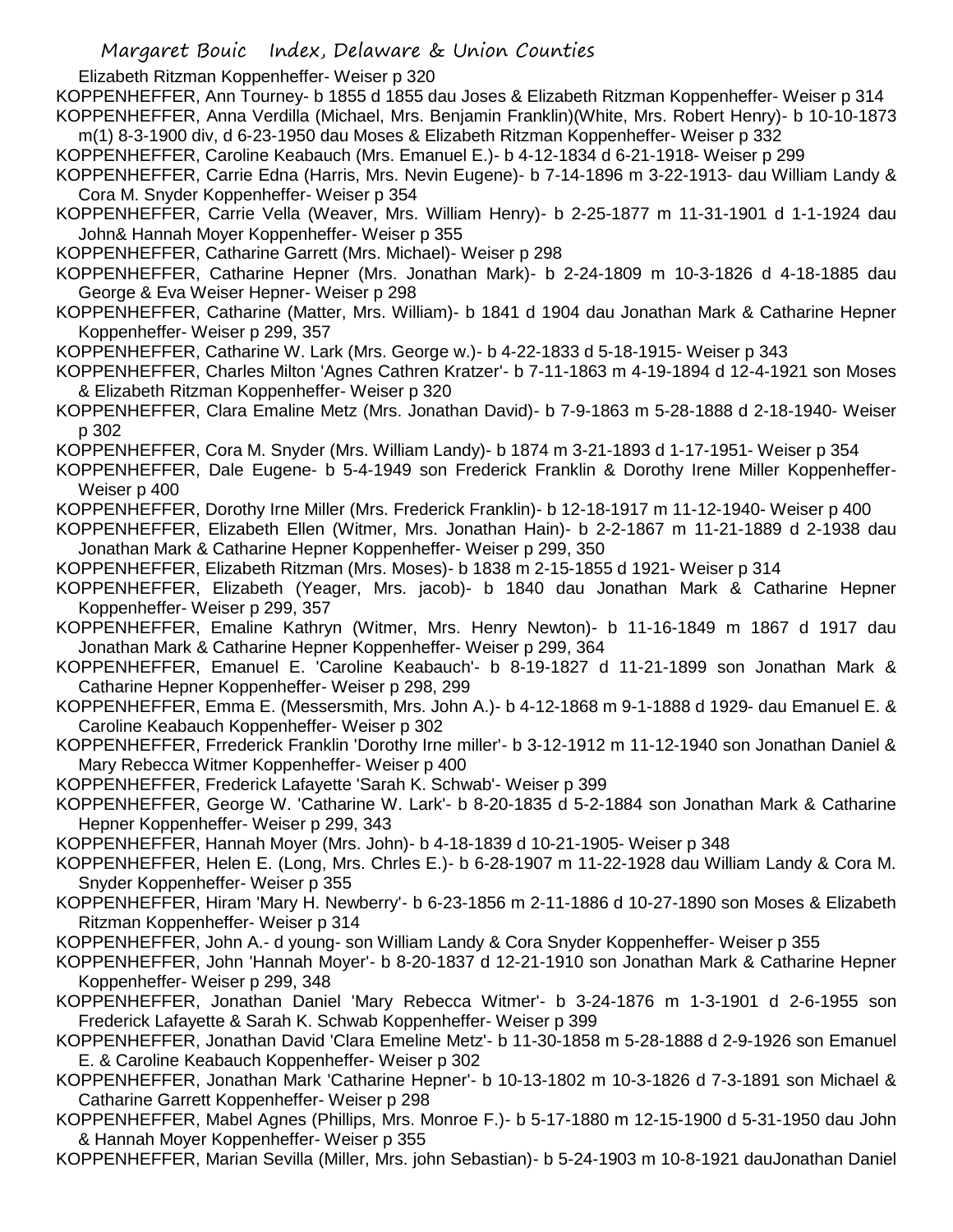& Mary Rebecca Witmer Koppenheffer- Weiser p 400

- KOPPENHEFFER, Mary Alice (Dreibelbis, Mrs. Jacob Franklin)- b 5-17-1880 m 10-26-1901 d 11-11-1913 dau John & Hannah Moyer Koppenheffer- Weiser p 356
- KOPPENHEFFER, Mary H. Newberry (Mrs. Hiram)- b 1862 m 2-11-1886- Weiser p 314
- KOPPENHEFFER, Mary Jane (Lawver, mrs. Simon)- b 3-29-1847 d 11-12-1903 dau Jonathan Mark & Catharine Hepner Koppenheffer- Weiser p 363
- KOPPENHEFFER, Mary Rebecca Witmer (Mrs. Jonathan Daniel)- b 3-26-1879 m 1-3-1901 d 2-6-1915-dau Jacob Franklin & Sarah Elizabeth Shaffer Witmer- Weiser p 399
- KOPPENHEFFER, Michael 'Catharine Garrett'- Weiser p 298
- KOPPENHEFFER, Moses 'Elizabeth Ritzman'- b 7-21-1831 m 2-15-1855 d 1-25-1904 son Johathan Mark & Catharine Hepner Koppenheffer- Weiser p 299, 314
- KOPPENHEFFER, Queen Adelina (Rowe, Mrs. John Franklin)- b 11-10-1857 d 1-5-1950 dau Moses & Elizabeth Ritzman Koppenheffer- Weiser p 314
- KOPPENHEFFER, Rebecca (Lawver, Mrs. Simon)- b 8-28-1844 d 1-29-1876 dau Jonathan Mark & Catharine Hepner Koppenheffer- Weiser p 299, 361
- KOPPENHEFFER, Sarah Ann (Shoop, Mrs. Elias)- b 2-24-1833 d 5-24-1915 dau Jonathan Mark & Catharine Hepner Koppenheffer- Weiser p 299, 334
- KOPPENHEFFER, Sarah K. Schwab (Mrs. Frederick Lafayette)- Weiser p 399
- KOPPENHEFFER, Sarah Elizabeth (Holtzman, Mrs. Charles Franklin)- b 12-1-1860 dau Moses & Elizabeth Ritzman Koppenheffer- Weiser p 319
- KOPPENHEFFER, Sarah Renee (Hornberger, Mrs. Clarence Ira)- b 6-16-1906 m 2-27-1927 dau Jonathan Daniel & Mary Rebecca Witmer Koppenheffer- Weiser p 400
- KOPPENHEFFER, Susan Agnes (Eby, Mrs. William Edward)- b 9-10-1859 m 10-12-1878 d 1936- dau Moses & Elizabeth Ritzman Koppenheffer- Weiser p 316
- KOPPENHEFFER, Sylvia Elizabeth (Heller, Mrs. John)- b 5-28-1894 m 8-25-1923 d 1945 dau Charles Milton & Agnes Cathren Kratzer Koppenheffer- Weiser p 320
- KOPPENHEFFER, Verna Marcella (Keiter, Mrs. Elmer David)(Hossler, Mrs. Benjamin Ray)- b 1-16-1902 m(1) 11-23-1920 (2) 6-3-1930 dau Jonathan Daniel & Mary Rebecca Witmer Koppenheffer- Weiser p 399
- KOPPENHEFFER, William Landy'Cora M. Snyder'- b 11-18-1874 m 3-21-1893 d 1944- son John & Hannah Moyer Koppenheffer- Weiser p 354
- KOPPLIN, Harold 'Kay'- Kopplin
- KOPPLIN, Kay (Mrs. Harold)- Kopplin
- KOPPLIN, Tammy Kay (Hurley, Mrs. Scott Owen)- m 6-20-1992 dau Harold & Kay Kopplin- Kopplin
- KORBER, Bradley Martin- b 5-1-1974 son Jack Edward & Paula Louise McKittrick Korber- McKitrick p 362
- KORBER, Jack Edward'Paula Louise McKittrick'- m 6-8-1968- McKitrick p 362
- KORBER, Paula Louise Mckittrick (Mrs. Jack Edward)- b 7-29-1946 m 6-8-1968 dau Vernon Russell & Louise Marion Martin Mckittrick- McKitrick p 362
- KORBITZ, Irma- b 3-4-1931 m 6-27-1953 dau Ivan & Irma May Abbott- ped 1, Korbitz, file Del. mus.; query Barnes- delge VIII p 16
- KOREN, Florence (Velasko, Mrs. )- dau Joseph & Mary Hrovat Koren- Koren
- KOREN, Greg- (16-1978) son Herman Joseph & Helen Jackson Koren- Koren
- KOREN, Helen Jackson (Mrs. Herman Joseph)- Koren
- KOREN, Herman Joseph 'Helen Jackson'- b 5-8-1920 d 7-10-1994 son
- Joseph & Mary Hrovat Koren- Koren; 1980 dcd
- KOREN, Joseph 'Mary Hrovat'- Koren
- KOREN, Mary Hrovat (Mrs. Joseph)- Koren
- KOREN, Melinda (Cremeans, Mrs. )- dau Herman Joseph & Helen Jackson Koren- Koren
- KOREN- Robert- son Joseph & Mary Hrovat Koren- Koren
- KORENKO, June Brownlee (Mrs. William E.)- b 6-9-1926 m 10-1-1944 dau J. Loren & Frances Weiser Brownlee- Weiser p 281
- KORENKO, William E. 'June Brownlee'- b 10-12-1916 m 10-1-1944- Weiser p 281
- KORENKO, William,Jr.- b 3-2-1946- son William E. & June Brownlee Korenko- Weiser p 281
- KORL, Elizabeth (James, Mrs. Enoch)- m 5-4-1837 dcm
- KORMAN, Lorie Louise Bierly (Mrs. Robert)- b 4-10-1925 dau Samuel A. & Lydia Pearl Shaffer Bierly- Weiser p 617
- KORMAN, Robert' Loria Louise Bierly'-b 4-19-1923- Weiser p 617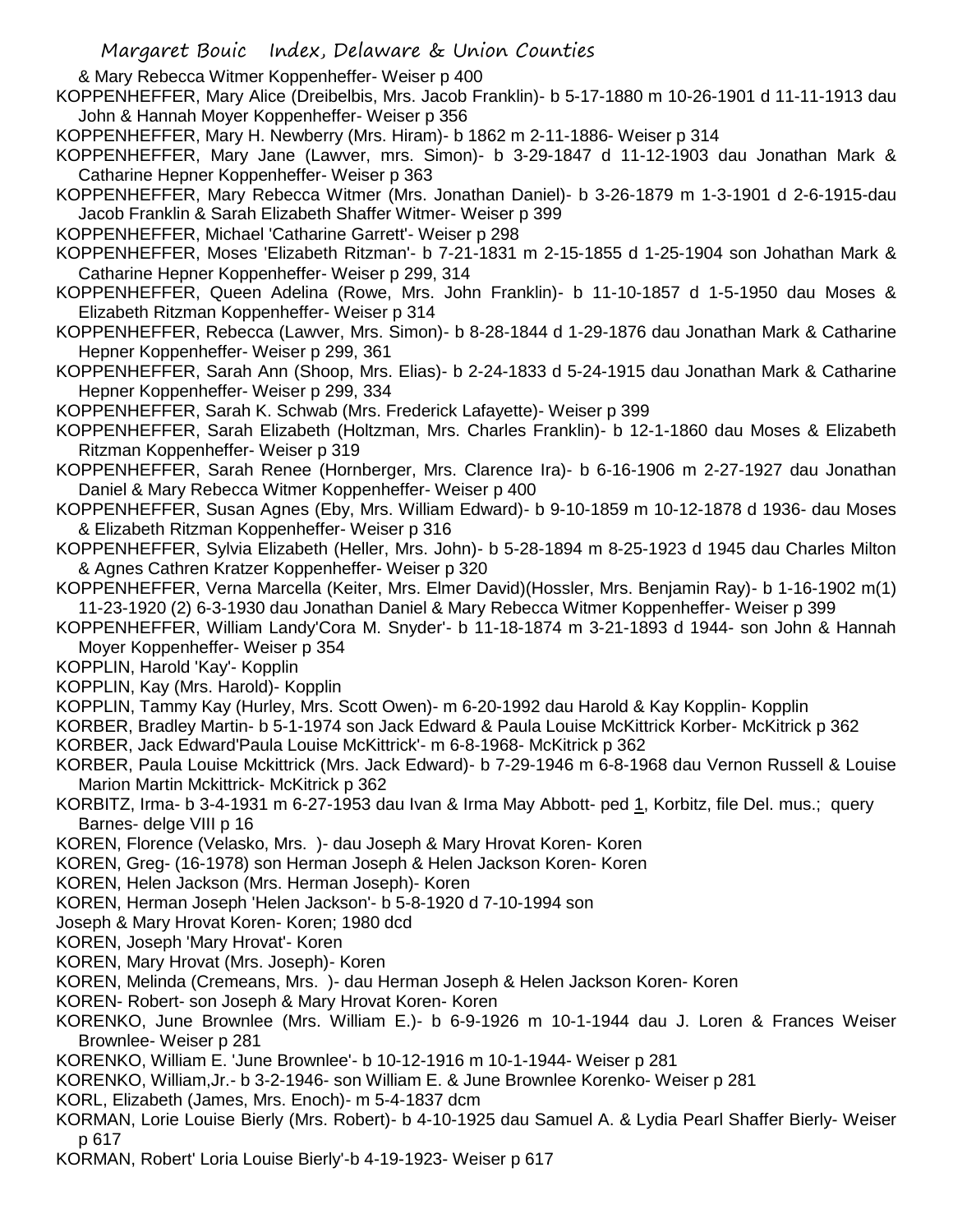- KORN, Belva Jean- dau Charles & Hazel McKitrick Korn- McKitrick p 311
- KORN, Charles 'Hazel McKitrick'- McKitrick p 311
- KORN, Hazel McKitrick (Mrs. Charles)- b 7-1894 dau Archie Alexander & Tillie Miner McKitrick McKitrick p 311
- KORN, Martha Jane (Izor, Mrs. Loren Edison)- b 12-13-1922 m 3-21-1942- Weiser p 726
- KORNER, Clyda Loop (Mrs. )- d Sat- dau Lucius & Austa Bosley Loop- obit dg 8-16-1952, Del Mus
- KORNER, Gladys (Morehead, Mrs. )- dau Clyda Loop Karner- obit Clyda
- KORNER, Robert J.- son Clyde Loop Karner- obit, Clyda
- KORNER, Velma (Maion, Mrs. )- dau Clyda Loop Karner- obit Clyda
- KORT, Barton- b 8-7-1947 son Joseph & Harriet Lavene Blair Kort- Weiser p 439
- KORT, Harriet Lavene Blair (Mrs. Joseph)- b 1-25-1919 m 10-17-1946- dau Harry E. & Beulah Irene Weiser Blair- Weiser p 439
- KORT, Joseph 'Harriet Lavene Blair'- m 10-17-1946- Weiser p 439
- KORT, Stephanie- b 5-18-1951 dau Joseph & Harriet Lavene Blair Kort- Weiser p 439
- KORTCHALL, Elizabeth (Sheaf, Mrs. George F.)- m 11-16-1837 dcm
- KORTEN, August F. 'Elda Lytle'- b 3-22-1918 son Ernest & Mary Elizabeth Neidig Korten- Weiser p 387
- KORTEN, Denise- b 12-6-1953 dau August F. & Elda Lytle Korten- Weiser p 387
- KORTEN, Elda Lytle (Mrs. August F.)- Weiser p 387
- KORTEN, Emma Jane Lepley (Mrs. Ernest,Jr.)-Weiser p 387
- KORTEN, Ernest 'Mary Elizabeth Neidig- m 1917- Weiser p 386
- KORTEN, Ernest,Jr.'Emma Jane Lepley'- b 1-4-1925 son Ernest & Mary Elizabeth Neidig Korten- Weiser p 387
- KORTEN, Mary Elizabeth Neidig (Mrs. Ernest)- b 3-31-1897 m 1917 dau Stephen Wilmer & Sarah Cathrine Eister Neidig- Weiser p 386
- KORZEK, Egnatz 'Sophia'- Powers Pat p 38
- KORZEK, Mary Angela (Young, Mrs. Benjamin Crandall)- m 2-25-1942 dau Egnatz & Sophia Korzek- Powers Pat p 38
- KORZEK, Sophia (Mrs. Egnatz)- Powers Pat p 38
- KOSCIUSKO, Gen. Thaddeus- 1776- delge IX p 1
- KOSEL/KOSIL/KOZIL, Anna Marie (Tarry, Mrs. John Richard)- b 11-3/8-1904 m 2-12-1921 d 9-20-1979 ped Patricia Harrison Isakson 7, delge IV p 73, V p 69 dau Francis & Anna La Butajan Kosil
- KOSHT, George W. 'Myrtle M.'- b 5-1856- 1900C Richwood 93-100 p 4B (44,O,Pa,Va)- m 22y
- KOSHT, Myrtle M. (Mrs. George W.)- 1900C Richwood 93-100 p 4B (44,O,Pa,Va)- m 22y, no ch
- KOSIL, Anna La Butajan (Mrs. Frank/Francis)- b Austria- ped Patricia Harrison Isakson 15, delge IV p 73, V p 69
- KOSIL, Frank/Francis 'Anna La Butajan' b Hungary- ped Patricia Harrison Isakson 14, delge IV p 73, V p 69
- KOSER, Ann (Conrad, Mrs. Russell Lee)- b 2-28-1918 m 4-24-1940- Weiser p 429
- KOSKI, Diana (Roberts, Mrs. )- dau Edward Z. & Dorie Jean Koski- Koski
- KOSKI, Dori Jean (Mrs. Edward Z.)- Koski
- KOSKI, Edward 'Doras Northway'- Koski
- KOSKI, Edward Z. 'Dori Jean'- b 12-21-1921 d 8-12-1994 (73) Marion Cem- son Edward & Doras Northway Koski- Koski
- KOSKI, Dr. E. Greg- son Edward Z. & Dori Jean Koski- Koski
- KOSKI, Ellen (Ponton, Mrs. )- dau Edward Z. & Dori Jean Koski- Koski
- KOSNER, Cy- Pabst 6 p 23
- KOSS, Michelle Marie Cua (Mrs. Robert Daniel,Jr.)- m 10-12-1991 dau Nicholas & Frances Cua- Koss
- KOSS, Pat (Mrs. Robert)- Koss
- KOSS, Robert Daniel,Jr. 'Michelle Marie Cua'- m 10-12-1991 son Robert & Pat Koss- Koss
- KOSS, Robert 'Pat'- Koss
- KOSSIN, Ruth Fuessner (Mrs. John)- d 3-22-1984 bur Cleveland- Kossin
- KOSSIN, ----(Stone, Mrs. Lester)- sister Ruth Fuessner- Kossin
- KOST, J. K. 'Sallie J. Allen'- m 10-2-1858 mt 2-15-1860, 10-17-1858
- KOST, Rev. J. R.- 1915 uch p 211; hmp p 92, 154, 236; 1883 uch V p 38
- KOST, Sallie J. Allen (Mrs. J. K.)- m 10-2-1858 mt 10-17-1858
- KOSTELNIK, Larry- 1980 dcd
- KOSTER, Gerald 'Roxy Pauline McNamee'- McIntire (171212)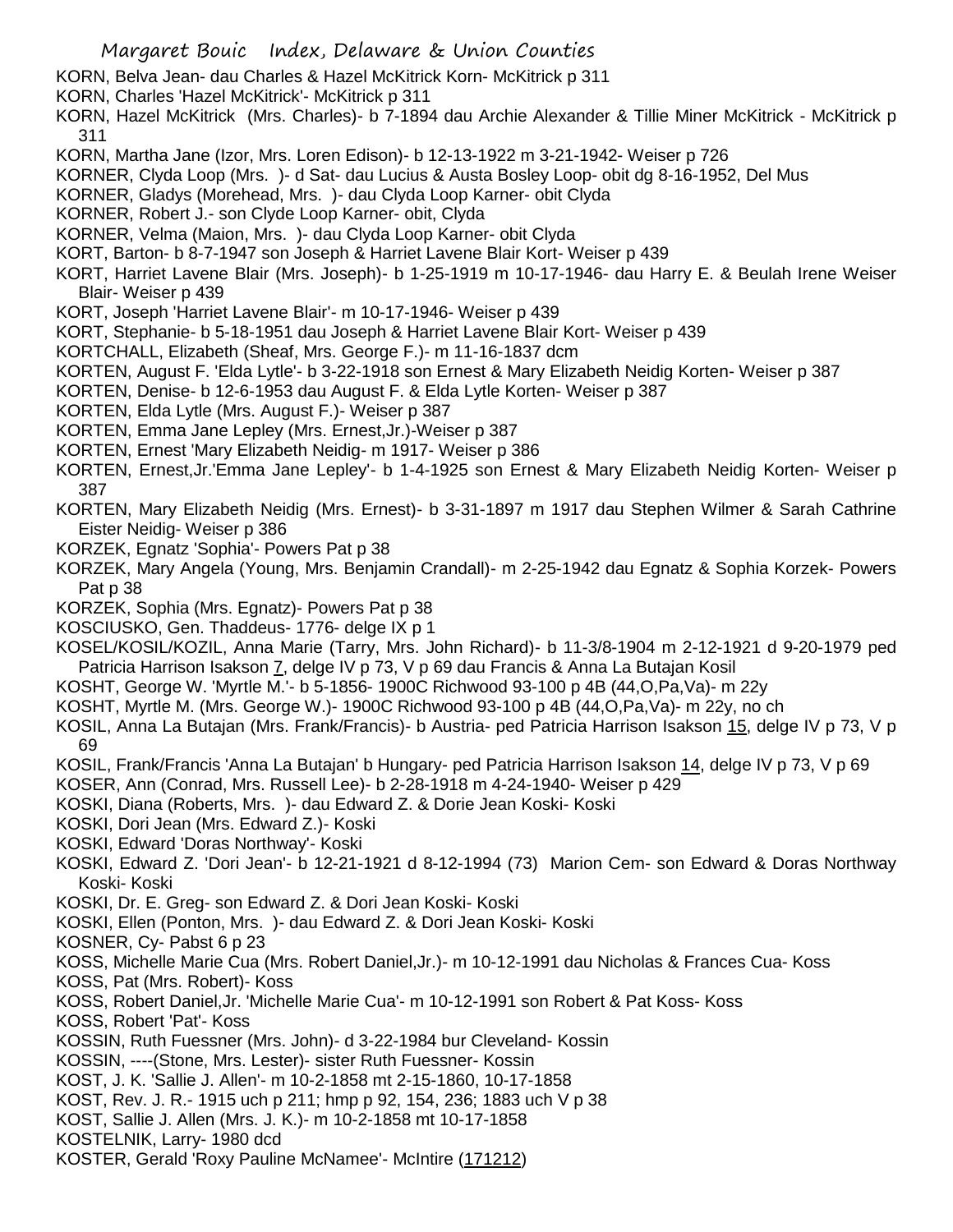KOSTER, Roxy Pauline McNamee (Mrs. Gerald)- dau Walter Eli & Ruth Irne Crawford McNamee- McIntire (171212)

KOSTONA, Patricia Lee- b 10-2-1952 dau Stephen & Sarah Miranda MacIntire Kostona- Weiser p 595

KOSTONA, Sarah Miranda MacIntire (Mrs. Stephen)- b 7-27-1926 m 8-14-1951 dau Frank Edgar & Maranda Ruth Bohn macIntire- Weiser p 595

KOSTONA, Stephen 'Sarah MacIntire'- b 9-22-1919 m 8-14-1951- Weiser p 595

KOSUT, Alice (McKitrick, Mrs. John Dale)- McKitrick p 92

KOTELES, Anna (Mrs. John)- d 5-4-1961 (75) Koteles

KOTELES, Anna (Lukaesy, Mrs. )- dau John & Anna Koteles- Koteles

KOTELES, John 'Anna'- d 11-19-1966 (85) bur St. Mary's- Koteles

KOTELES, Teresa M. (Hepner, Mrs. Frank)- dau John & Anna Koteles- Koteles

KOTHE, Henrietta (McKittrick, Mrs. Rev. Robert Bancroft)- b 9-13-1921 m 1-12-1946- McKitrick p 353

- KOTTERMAN, Grace (Harsh, Mrs. Paul Byron)- b 4-25-1906 m 2-11-1932 d 1975 dcc Virginia Harsh Mitchell 1
- KOTTERMAN, Myrtle Elizabeth (Masters, Mrs. Ora C.)- Cowgill p 16
- KOTTYAN, Elmer 'Shirley'- 1971, 1980 dcd
- KOTTYAN, Randal- b 1960 son Elmer & Shirley Kottyan- 1971 dcd
- KOTTYAN, Samuel- b 1957 son Elmer & Shirley Kottyan- 1971 dcd
- KOTTYAN, Shirley (Mrs. Elmer)- 1971, dcd
- KOTTYAN, Timothy- b 1958 son Elmer & Shirley Kottyan- 1971 dcd
- KOUGHER, Annabelle- dau Lowell & Ruth Kougher- Kougher
- KOUGHER, Brenda M. (Mrs. Roger J.)- 1983 ucd
- KOUGHER, James- b 1961 son James J. & Mary L. Kougher- 1964 dcd; 1967, 1971, 1975, 1977 ucd
- KOUGHER, James J. 'Mary Louise Fields'- b 1-13-1937 m 1960 d 1-14-1976 (39) Claibourne Cem p 103-son
- Lowell & Ruth Kougher- Kougher; 1964 dcd; 1967, 1971, 1974, 1977, 1979, 1981 ucd
- KOUGHER, John- son Lowell & Ruth Kougher -Kougher
- KOUGHER, Lowell 'Ruth'- Kougher
- KOUGHER, Lowell- son Lowell & Ruth Kougher- Kougher
- KOUGHER, Margaret (Young, Mrs. )- dau Lowell & Ruth Kougher- Kougher
- KOUGHER, Marilyn- b 1964 dau James J. & Mary Louise Fields Kougher- Kougher; 1964 dcd, 1967, 1971, 1975, 1977 ucd
- KOUGHER, Mary Louise Fields (Mrs. James J.)(Lagore, Mrs. Paul)- Kougher; 1964 dcd, 1967, 1971, 1975, 1977, 1981 ucd
- KOUGHER, Nora Jane- dau James J. & Mary Louise Fields Kougher- Kougher
- KOUGHER, Richard- b 1964 son James J. & Mary Louise Fields Kougher- Kougher; 1967, 1971, 1975, 1977, 1983 ucd
- KOUGHER, Rex- son James J. & Mary Louise Fields Kougher- Kougher
- KOUGHER, Roger D. 'Brenda M.'- b 1959 son James J. & Mary Louise Fields Kougher- Kougher; 1964 dcd, 1967, 1975, 1977, 1983 ucd
- KOUGHER, Roger- b 1981 son Roger D. & Brenda M. Kougher- 1983 ucd
- KOUGHER, Ruth (Mrs. Lowell)- Kougher
- KOUGHER, William- b 1963 son James J. & Mary Louise Fields Kougher- Kougher; 1964 dcd; 1967, 1971, 1975, 1977, 1981 ucd
- KOUGHER, Rex- b 1967 son James J. & Mary L. Kougher- 1967, 1971, 1975, 1977 ucd
- KOUKIS, Alex- son Vlassis & Susan Koukis- Koukis
- KOUKIS, Andrew- son Vlassis & Susan Koukis- Koukis
- KOUKIS, Natalie (17-1993) dau Vlassis & Susan Koukis- Koukis
- KOUKIS, Susan Robinson (Mrs. Vlassis)- Koukis
- KOUKIS, Vlassis 'Susan Robinson'- Koukis
- KOUNTZ, Jane (Mrs. ) WCTU- unec III p 57
- KOUNZEE, Amanda- Pabst 2 p 34
- KOUSE, Carole- cs- 1961 dcd
- KOUTZ, Cora- see Houtz
- KOVAC, David Eugene- b 7-28-1951 d 6-19-1952 son Joseph & Patirica Ann Smith Kovac- Weiser p 708
- KOVAC, Joseph 'Patricia Ann Smith'- m 10-22-1949- Weiser p 708
- KOVAC, Joyce (Mrs. Raymond)- Kovac
- KOVAC, Patricia Ann Smith (Mrs. Joseph)- b 7-23-1930 m 10-22-1949 dau Dennis Ebert & Luella May Witters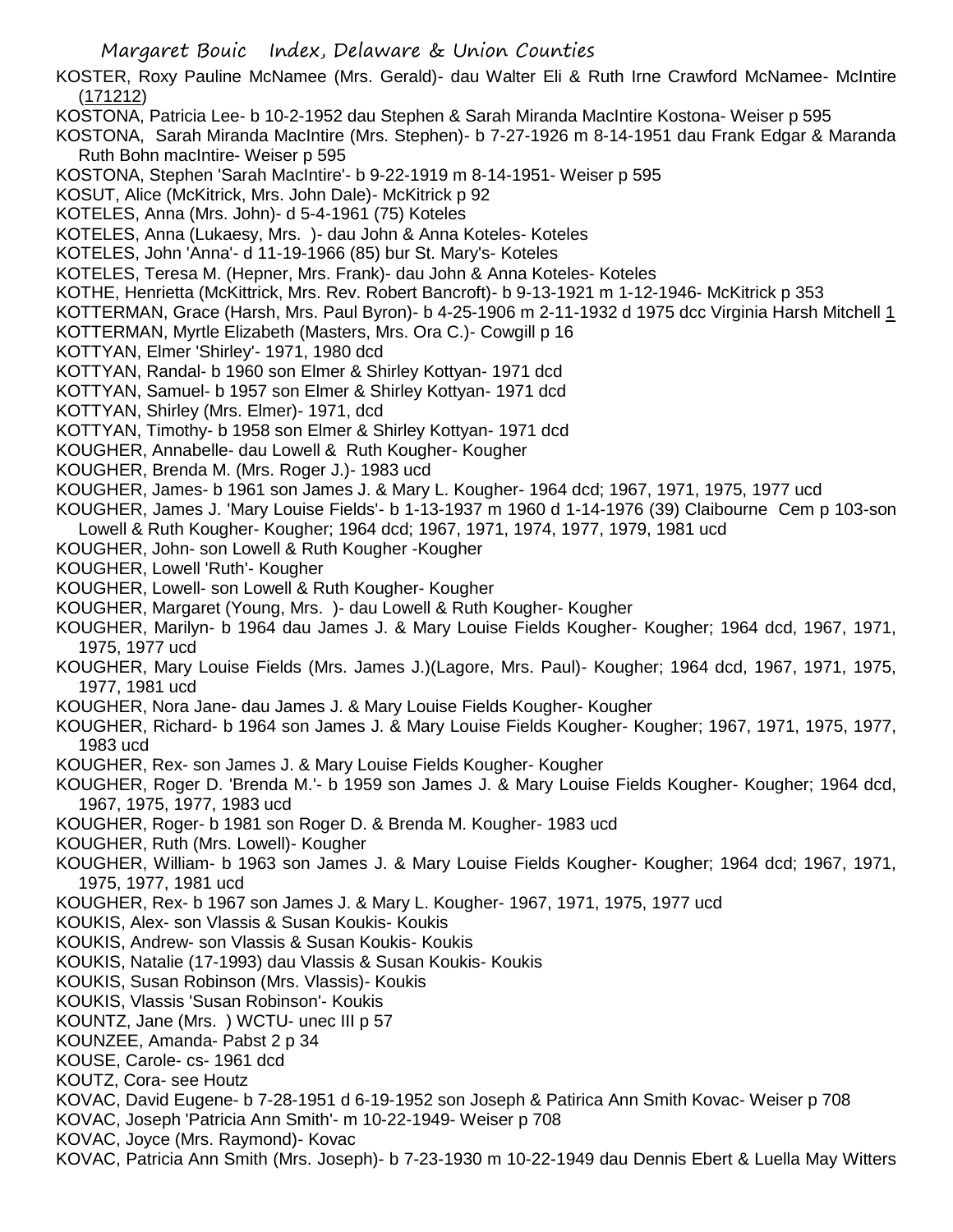Margaret Bouic Index, Delaware & Union Counties Smith- Weiser p 708 KOVACH, Kovac, Raymond 'Joyce'- Kovac KOVAC, Stephanie Robin (Lazenby, Mrs. Todd Wishart)- m 7-11-1992 dau Raymond & Joyce Kovac- Kovac KOVACH, Dana- b 1956 son Francis E. & Joan Kovach- 1964, 1969, 1971 dcd KOVACH, Francis E. 'Joan'- 1964, 1969, 1971, 1980 dcd KOVACH, Joan (Mrs. Francis E.)- 1964, 1969, 1971, 1980 dcd KOVACH, Laurel- b 1959 dau Francis E. & Joan Kovach- 1964, 1969, 1971 dcd KOVACH, Leslie- b 1957 ch Francis E. & Joan Kovach- 1964, 1969, 1971 dcd KOVACH, Marta- b 1963 dau Francis E. & Joan Kovach, 1964, 1969, 1971, 1980 dcd KOVACH, Monika U.- 1991 ucd KOVACS, Nancy J.- 1979, 1991 ucd KOVAL, Becky (Mrs. Ron)- Koval KOVAL, Jason- (11-1991)- son Ron & Becky Koval- Koval KOVAL, Kyle (8-1991)- son Ron & Becky Koval- Koval KOVAL, Megan (5-1991) dau Ron & Becky Koval- Koval KOVAL, Ron 'Becky'- Koval KOVALICK, Daniel- b 1983 son Joseph C. & Pat S. Kovalick- 1991 ucd KOVALICK, Joseph C. 'Pat S.'- 1991 ucd KOVALICK, Pat S. (Mrs. Joseph C.)- 1991 ucd KOVALICK, Timothy- b 1986 son Joseph c. & Pat S. Kovalick- 1991 ucd KOVALY, Joan Kay (Dow, Mrs. Robert Frank)- b 2-7-1931 m 6-21-1953 dau John Theodore & Mary Lona Craddock Kovaly- Freshwater 217 KOVALY, John Theodore 'Mary Lona Craddock'- b 7-20-1905 m 11-24-1926- Freshwater p 217 KOVALY, Lolita Mae (Carter, Mrs. Glen David)- b 5-16-1929 m 1-12-1952 dau John Theodore & Mary Lona Craddock Kovaly- Freshwater 217 KOVALY, Mary Jane (Van Loon, Mrs. Richard Henry)- b 4-10-1933 m 9-10-1955 dau John Theodore & Mary Lona Craddock Kovaly- Weiser p 217 KOVALY, Mary Lona Craddock (Mrs. John Theodore)- b 9-23-1902 d 112-29-1964 dau Lewis Hayes & Cora Elda Stalian Craddock- Freshwater 217 KOVASCHETZ, Clara Audrey (Mrs. Charles Willis Kohler)- b 4-26-1927 m 8-30-1952- Weiser p 475 KOVATCH, Marilyn Kern (Summit Co)- unec XIV p 38 KOWALESKI, James' Kowaleski KOWALESKI, Michelle Lynn- b 10-7-1978 dau James Kowaleski- Kowaleski KOWALIK, Jerome 'Karen'- Kowalik KOWALIK, Jerome Michael 'Michele Karen Combs'- m 5-28-1994 son Jerome & Karen Kowalik- Kowalik KOWALIK, Karen (Mrs. Jerome)(Anticola, Mrs. )- Kowalik KOWALIK, Michele Karen Combs (Mrs. Jerome Michael)- m 5-28-1994 dau Elmer Gene Combs- Kowalik KOWLAIK, Thomas- music teacher- 1967 ucd KOYDENDALL, see Coydendall KOYDENDALL, Chancy 'Sarah'- 1850C Liberty Tp Del Co 1650 p 108 (35,Pa) KOYDENDALL, Daniel- son Chancy & Sarah Koydendall- 1850C Liberty Tp Del Co 1650 p 108 (8,O) KOYDENDALL, Drusilla- dau Chancy & Sarah Koydendall- 1850C Liberty Tp Del Co 1650 p 108 (4,O) KOYDENDALL, John- son Chancy & Sarah Koydendall- 1850C Liberty Tp Del Co 1650 p 108 (4/12,O) KOYDENDALL, Mary A.- dau Chancy & Sarah Koydendall- 1850C Liberty Tp Del Co 1650 p 108 (6,O) KOYDENDALL, Peter- hadc p 32 (1849 Kingston Tp) KOYDENDALL, Sarah (Mrs. Chancy)- 1850C Liberty Tp. Del Co 1650 p 108 (39,O) KOZART, Mrs. - funeral Sunday, Stratford; dg 5-3-1895, Cry Ab p 20 KOZLOWSKI, Kate- b 1970 lived with Daniel L. & Gelene Heinlen- 1980 dcd KOZUB, Christina (Creek, Mrs. )- dau Stanley Kozub- Kozub 1y KOZUB, Diana Joyce (Cooney, Mrs. Charles J.)- b 10-19, 1934 d 10-12-1971 bur St. Mary's- dau Stanley Kozub- Kozub KOZUB, Janet (Perdue, Mrs. )- dau Stanley Kozub- Kozub KOZUB, Monica (Olsavsky, Mrs. )- dau Stanley Kozub- Kozub KOZUB, Dr. Robert E.- son Stanley Kozub- Kozub

KOZUB, Stanley- Kozub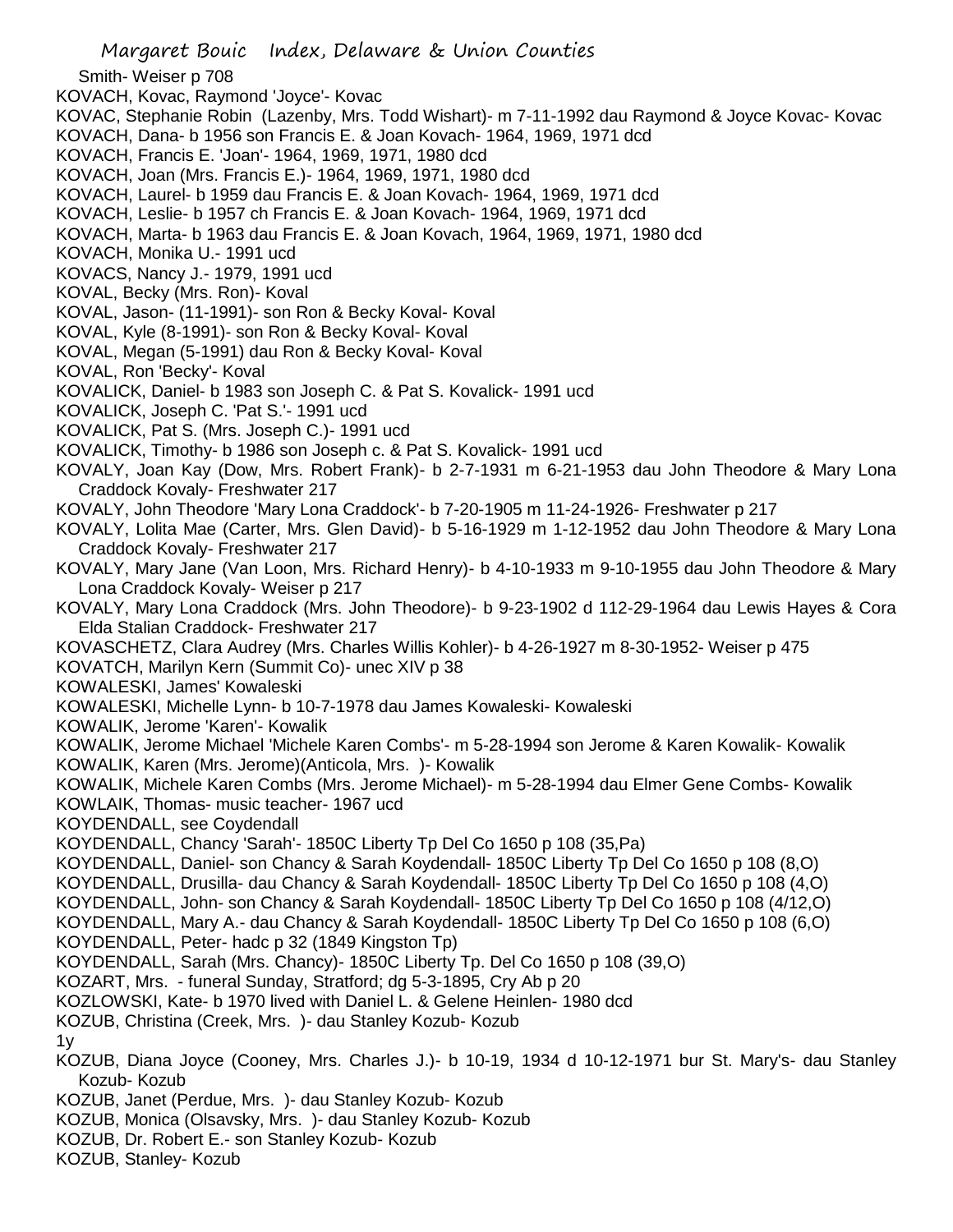KRAAK, Fredrick- 1870C Delaware Town 316 (46\*)

- KRABBS, Alberta (Vickers, Mrs. )- dau Lena Krabbs- Krabbs
- KRABBS, Lena- d 1-11-1992 (91) bur Saginaw, Mich.- Krabbs
- KRABER, Sarah (Weiser, Mrs. John Jacob)- d 5-23-1833- Weiser p 801
- KRABIL, Caroline- dau Jacob & Mary Mathias Krabil-1915 uch p 899
- KRABIL, Catherine (Schoedinger, Mrs. Philip)- dau Jacob & Mary Mathias Krabil- 1915 uch p 899
- KRABIL, Elizabeth- dau Jacob & Mary Mathias Krabil- 1915 uch p 899
- KRABIL, Henry- son Jacob & Mary Mathias Krabil- Weiser p 1915 uch p 899
- KRABIL, Ida- dau Jacob & Mary Mathias Krabil- 1915 uch p 899
- KRABIL, Jacob- son Jacob & Mary Mathias Krabil- 1915 uch p 899
- KRABIL, Jacob 'Mary Mathias'- 1915 uch p 899
- KRABIL, Margaret- dau Jacob & Mary Mathias Krabil- 1915 uch p 899
- KRABIL, Mary Mathias (Mrs. Jacob)- 1915 uch p 899
- KRABY, Carl- son John & Ida Seim Kraby- Kraby
- KRABY, Clarence J. 'Minnie L.Barth'- b 10-14-1898 m 1922 d 1-18-1987 St. Paul's Cem- son John & Ida Seim Kraby- Kraby
- KRABY, Curtis 'Jean'- son Clarence J. & Minnie L. Barth Kraby- Kraby
- KRABY, Earl- son Clarence J. & Minnie L. Barth Kraby- Kraby
- KRABY, Herbert- son Clarence J. & Minnie L. Barth Kraby- Kraby
- KRABY, Ida Seim (Mrs. John)- Kraby
- KRABY, Idella Wilma (Eickhoff, Mrs. Max William)- b 7-30-1925 m 6-1-1952- dau Clarence J. & Minnie L. Barth Kraby- Kraby; St. Paul p 117
- KRABY, Irene (Vold, Mrs. )- dau John & Ida Seim Kraby- Kraby
- KRABY, Jean (Mrs. Curtis)- Kraby
- KRABY, John 'Ida Seim'- Kraby
- KRABY, Minnie L. Barth (Mrs. Clarence J.)- b 4-7-1898 m 1922 d 1-15-1987 (88) St. Paul's Cem- dau Frank & Mary Kearn Barth- Kraby
- KRACK, Barbara- dau Charles F. & Gail J. Krack- 1961 dcd (16)
- KRACK, Brenda- dau Charles F. & Gail J. Krack- 1961 dcd (7)
- KRACK, Carol A.- 1964 dcd
- KRACK, Catherine- dau Charles F. & Gail J. Krack- 1961 dcd (9)
- KRACK, Charles- son Carol A. Krack- 1964 dcd (2)
- KRACK, Charles F. 'Gail J.'- 1961 dcd
- KRACK, Charles J.- b 12-5-1890 Delaware Town son Frank & Minnie Shaller Krack- dcb
- KRACK, Charles- son Chrles F. & Gail J. Krack- 1961 dcd (17)
- KRACK, David- son Charles F. & Gail J. Krack- 1961 dcd (10)
- KRACK, Donald- son Charles F. & Gail J. Krack- 1961 dcd (4)
- KRACK, Frank- b 11-15-1881 Delaware Town son Frank & Minnie Schaller Krack- dcb
- KRACK, Fred- 20th OVI- delge VIII p 26
- KRACK, Gail J. (Mrs. Charles F.)- 1961 dcd
- KRACK, George- b 9-24-1883 Delaware Town son Frank & Minnie Shaller Krack- dcb
- KRACK, Gerald- son Charles F. & Gail J. Krack- 1961 dcd (11)
- KRACK, John- d Monday- from Germany; dg 8-16-1877 Cryder Ab p 23
- KRACK, Mary E.- b 9-3-1874 Delaware Town dau Frank & Minie Slater Krack- dcb
- KRACK, Roger- son Charles F. & Gail J. Krack- 1961 dcd (5)
- KRACK, William- son Charles F. & Gail J. Krack- 1961 dcd (15)
- KRACK, William Vincon- b 10-21-1895 Delaware Town son Frank & Minnie Schawler Kirck- dcb
- KRADLER, Christian 'Mary M'- 1880C Paris Tp 27 p 3 (50,Ger,Ger,Ger)- uca p 59
- KRADLER, Christian J.- son Christian & Mary M. Kradler- 1880C Paris Tp 27 p 3 (18,O,Ger,Ger)
- KRADLER, Ellie- dau Christian & Mary M. Kradler- 1880C Paris Tp 27 p 3 (19,O,Ger,Ger)
- KRADLER, Frederick- son Christian & Mary M. Kradler- 1880C Paris Tp 27 p 3 (12,O,Ger,Ger)
- KRADLER, Jacob- son Christian & Mary M. Kradler- 1880C Paris Tp 27 p 3 (16,O,Ger,Ger)
- KRADLER, John- son Christian & Mary M. Kradler- 1880C Paris Tp 27 p 3 (15,O,Gr,Ger)
- KRADLER, Lawrence- son Christian & Mary M. Kradler- 1880C Paris Tp 27 p 3 (9, O,Ger,Ger)
- KRADLER, Lena- dau Christian & Mary M. Kradler- 1880C Paris Tp 27 p 3 (7,O,Ger,Ger)
- KRADLER, Lewis-son Christian & Mary M. Kradler- 1880C Paris Tp 27 p 3 (6,O,Ger,Ger)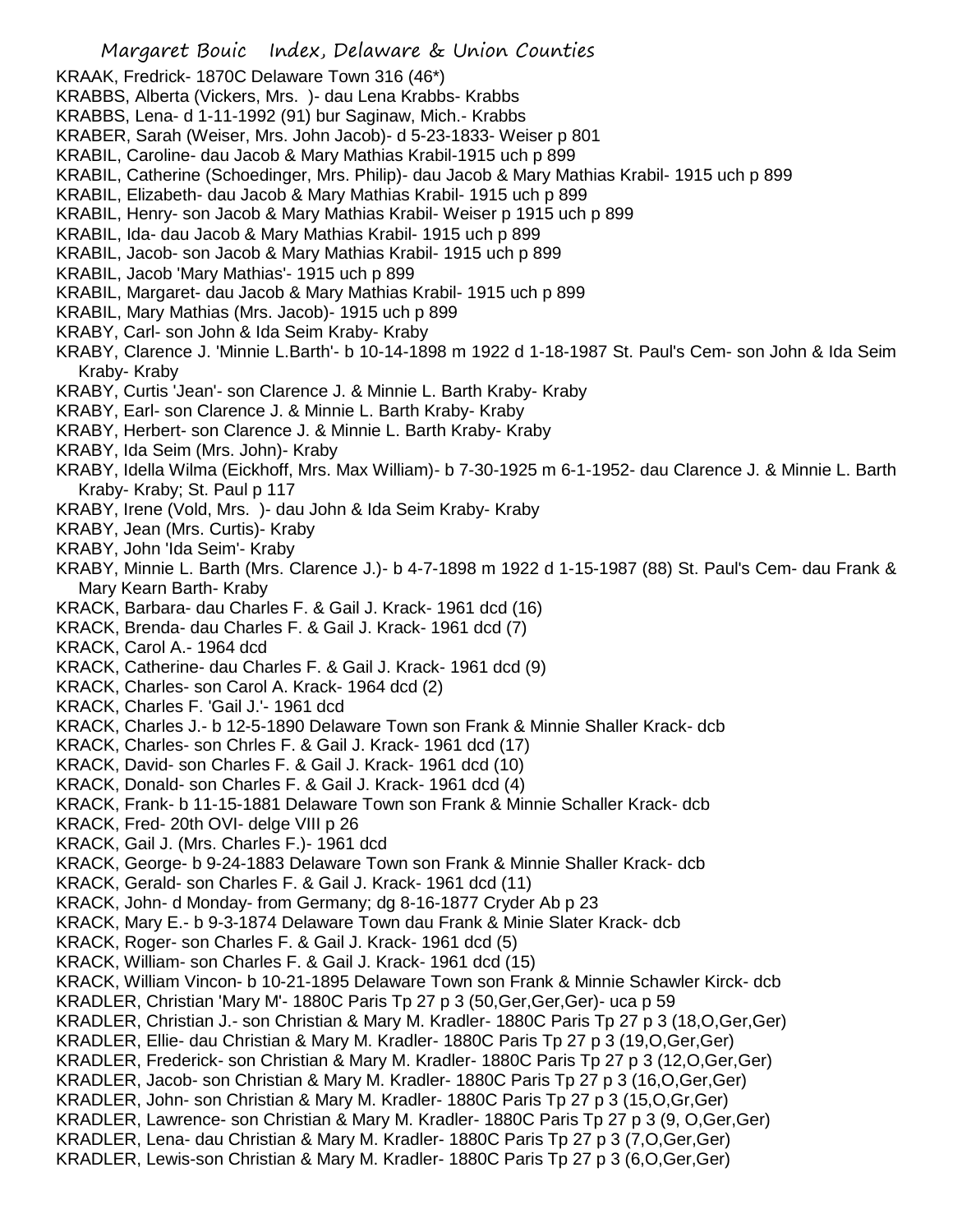KRADLER, Mary (Mrs. Christian)- 1880C Paris Tp 27 p 3 (41,Gr,Ger,Ger)

- KRADLER, Minnie- dau Christian & Mary M. Kradler- 1880C Paris Tp 27 p 3 (14,O,Ger,Ger)
- KRADLERS, John- uca p 35, Darby Tp
- KRAEUTER, Karl d 4-1-1986 Oak Grove, violinist- son Oscar & Olive Jones Kraeuter- Kraeuter
- KRAEUTER, Olive Jones (Mrs. Oscar)- dau L. W. Jones- Kraeuter
- KRAEUTER, Oscar'Olive Jones'- Kraeuter
- KRAFT, Arthur C. 'Esther P.'- Kraft
- KRAFT, Claude 'Marvene'- McKitrick p 90
- KRAFT, Constance- dau Howard C. Kraft- Kraft
- KRAFT, Deborah Kay (Thomas, Mrs. Raymond Rick)- m 6-16-1979 dau Howard C. Kraft- Kraft
- KRAFT, Elanor Lutz- b 1908 dau William T. & Lillian Lutz Kraft- Newhouse p 16 127622
- KRAFT, Esther P (Mrs. Arthur C.)- d 5-13-1989 (89) St. John's Lutheran Cem- Kraft
- KRAFT, George M.- moved to Dayton,O.- unec VIII p 30
- KRAFT, Howard "Bud"C.- son Arthur C. & Esther P. Kraft- Kraft
- KRAFT, Leona (Wilkinson, Mrs. Roy)- Weiser p 510
- KRAFT, Lillian Lutz (Mrs. William T.)- b 1873 dau Samuel L. & Ella M. Newhouse Lutz- Newhouse p 16 12762
- KRAFT, Marvene (Mrs. Claude)- McKitrick p 90
- KRAFT, Nancy Jo (Wentzel, Mrs. Kenneth R.)- m 4-3-1976 dau Howard C. Kraft- Kraft
- KRAFT, Ruth Ellen- b 1907 dau William T. & Lillina Lutz Kraft- Newhouse p 16 127621
- KRAFT, Ruth (Painter, Mrs.--) dau Arthur C. & Esther P. Kraft- Kraft
- KRAFT, Sandrew Lee (Sexton, Mrs. William F.)- m 10-21-1967 dau Howard C. Kraft- Kraft
- KRAFT, Virginia Ann (Weekley, Mrs. Raymond Edward)- b 11-19-1934 m 11-10-1956 dau Claude & Marvene Kraft- McKitrick p 90
- KRAFT, William T. 'Lillian Lutz'- Newhouse p 16 (12762)
- KRAH, Maria Annar- Pabst 2 p 78
- KRAHENBUHL, Nellie Grace Bell (Mrs. Richard Lee)- m 6-16-1962 dau Kermit Bell- Bell
- KRAHENBUHL, Richard Lee 'Nellie Grace Bell'- m 6-16-1962- Bell
- KRAHL, Bruce Edward 'Rochelle Lynn Rinear'- b 8-17-1953 m 6-18-1977- Cowgill p 41
- KRAHL, Rochelle Lynn Rinear (Mrs. Bruce Edward)- b 1-15-1957 m 6-18-1977 dau Lloyd Louis & Morma Jane Force Rinear- Cowgill p 41
- KRAJCI, Thomas- Krajci
- KRAJCI, Tom II- son Thomas Krajci- Krajci
- KRAKOWHA, Ben- b 1978 son George & Wendy J. Krakowha- 1980 dcd
- KRAKOWHA, George 'Wendy J.'- 1980 dcd
- KRAKOWHA, Wendy J. (Mrs. George)- 1980 dcd
- KRALIK, Anna (Bowers, Mrs. Warren C.)- Weiser p 146
- KRALIK, Andrew 'Mary Rose'- Kralik
- KRALIK, Barbara- dau Andrew Kralik- Kralik
- KRALIK, Gabe Michael- b 3-21-1992 aon Michael James & Kelly Jo Baker Kralik- Kralik
- KRALIK, Karen Marie (MacGillivray,Jr., Mrs. Donald Lawrence)- m 8-14-1993 dau Andrew & Mary Rose Kralik-Kralik
- KRALIK, Tate Allen- b 11-30-1994 son Michael James & Kelly Jo Baker Kralik- Kralik
- KRALIK, Kelly Jo Baker (Mrs. Michael James)- m 9-12-1987 dau Robert A. Baker- Kralik
- KRALIK, Michael James 'Kelly Jo Baker'- m 9-12-1987 son Andrew J. Kralik- Kralik
- KRAMAR, Ann V. (Mrs. De--) b 4-1869- 1900C Jerome Tp 196-205 p 9A (31,O,Md,O) m 3y
- KRAMB, Daniel Lee 'Sheila Ann Bryant'- m 11-14-1981 son Walter Kramb- Kramb
- KRAMB, Sheila Ann Bryant (Mrs. Daniel Lee)- m 11-14-1981 dau Billy F. Bryant- Kramb
- KRAMB, Walter- Kramb
- KRAMER, Adam 'Catherine E. Mann'- m 4-18-1861 dcm
- KRAMER, Album D.- son Jacob & Maria D. Kent Kramer- 1883 uch V p 316
- KRAMER, Alvin P. 'Katie Beachy'- Kramer
- KRAMER, Ann V.(Mrs. De---)- 1900C Jerome Tp 196-205 p 9A (31,O,Md,O) m 3y
- KRAMER, Anna- b 7-1875 dau Jacob & Maria D. Kent Kramer- 1883 uch V p 316; 1900C Jerome Tp 379-391 p 7A (24,O,Pa,O) 1 ch
- KRAMER, Anthony- b 1982 son Myron & Sandra Kramer- 1991 ucd
- KRAMER, Ben M. 'Ruth'- 1969, 1971, 1980 dcd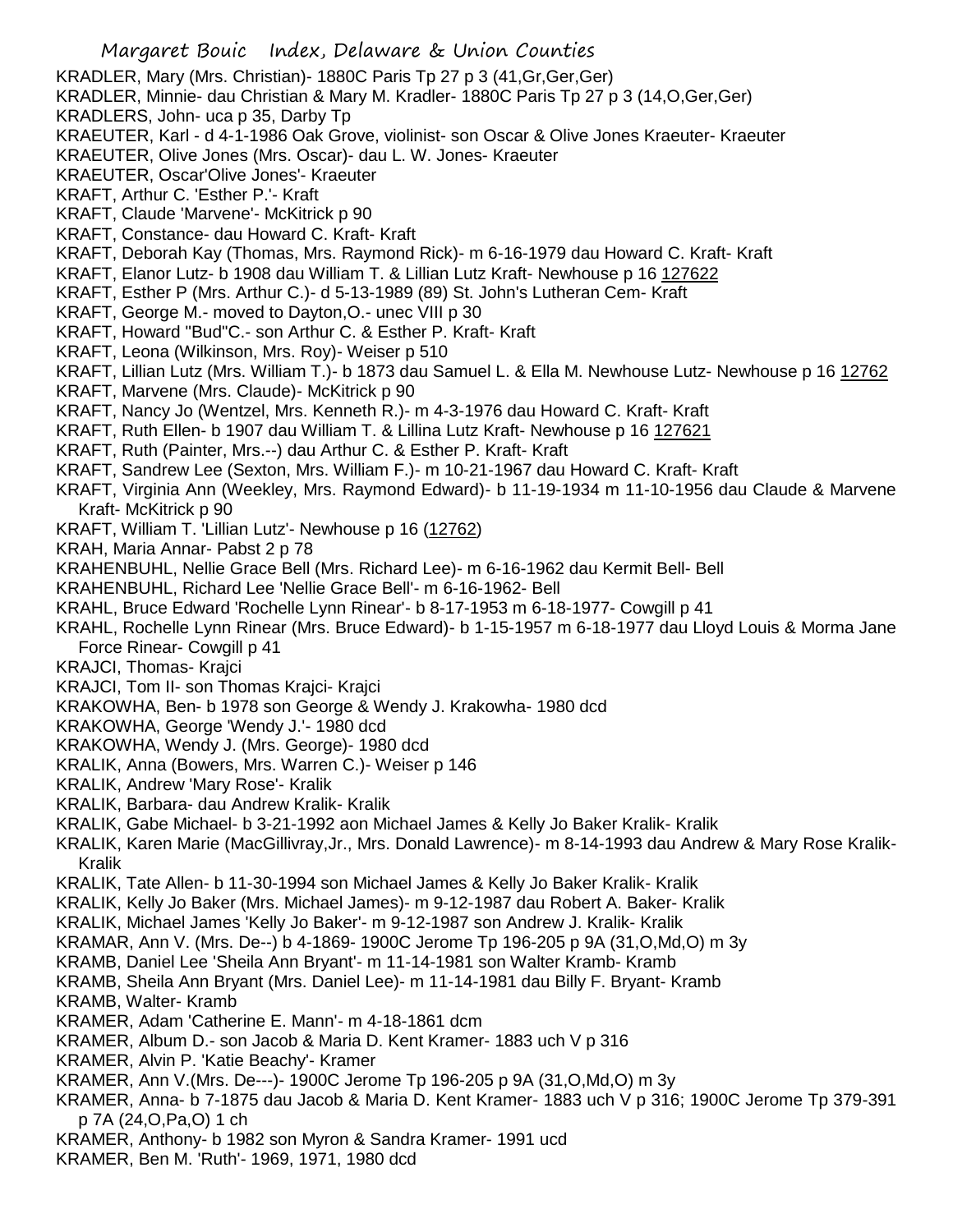- KRAMER, Bertha V.- dau De--& Ann V. Kramer- 1900C Jerome Tp 196-205 p 9A (2,O,O,O)
- KRAMER, Bethany- b 1980 dau Myron & Sandra Kramer- 1991 ucd
- KRAMER, Betty (Mrs. Donavan J.)- 1983, 1991 ucd
- KRAMER, Bobbie (White, Mrs. joseph A.)- m 4-1968 div 1978- Genther p 108
- KRAMER, Bonnie Lee Metzger (Mrs. Harold John)- b 4-21-1941 m 3-6-1957 dau Edwin Stanley & Betty Jane Smith Metzger- Weiser p 365
- KRAMER, Bradley- b 1964 son Ben J. & Ruth Kramer- 1969, 1971 dcd
- KRAMER, Brett A.- 1991 ucd; Hinton Mill Rd
- KRAMER, Catherine E. Mann (Mrs. Adam)- m 4-18-1861 dcm
- KRAMER, Charles H. 'Nettie L. Currier'- b 4-1860 son Jacob & Maria D. Kent Kramer- 1915 uch p 712; 1883 uch V p 316; 1900C Jerome Tp 353-365 p 16A (40,O,O,O) m 15y
- KRAMER, Cheryl Sue (Mrs. Leroy)- 1967, 1971, 1973, 1975, 1977, 1979, 1981, 1983, 1991 ucd
- KRAMER, Christiana (Frey, Mrs. C. Lysle,Jr.)- b 3-5-1925 m 9-15-1941- Weiser p 422
- KRAMER, Christopher- b 1963 son Thomas S. & Joan M. Kramer- 1980 dcd
- KRAMER, Claudia- ch Ralph,Jr. & Margaret Kramer- 1964(15), 1969, 1971 dcd
- KRAMER, Cleo (Mrs. Walter J.)- Kramer
- KRAMER, Cynthia- b 1959 dau Ben J. & Ruth Kramer- 1969, 1971 dcd
- KRAMER, D. A.- d 4-1-1945 (81) Kramer
- KRAMER, Dale 'Laura'- son Ira & Erma Kramer-Kramer; 1949 ucd
- KRAMER, David- b 1964 son Thomas S. & Joan M. Kramer- 1980 dcd
- KRAMER, David- b 1970 son William D. & Judith D. Kramer- 1971, 1980 dcd
- KRAMER, De--'Ann V.'- b 9-1864- 1900C Jerome Tp 196-205 p 9A (35,O,O,O) m 3y
- KRAMER, Della- b 8-1887 dau Charles & Nettie L. Currier Kramer- 1900C Jerome Tp 353-365 p 16A  $(12,0,0,0)$
- KRAMER, Dessie (Davis, Mrs. James)- b 8-1887or 6-1892 dau Charles & Nettie L. Currier Kramer- 1985 uch p 38; 1900C Jerome Tp 353-365 p 16A (7,O,O,O)
- KRAMER, Donavan J. 'Betty'- 1981, 1983, 1991 ucd
- KRAMER, Douglas- b 1957 son Ben J. & Ruth Kramer- 1969, 1971 dcd
- KRAMER, Effie- b 8-1894 dau Charles & Nettie L. Currier Kramer- 1900C Jerome Tp 353-365 p 16A (5,O,O,O)
- KRAMER, Eliza- b 7-20-1820 dau Joseph & Mary Brown Kramer- 1883 uch V p 316
- KRAMER, Elizabeth (Seiler, mrs. Edmund)- Weiser p 200
- KRAMER, Ellen Diehl (Mrs. Joseph)- dau Cora L. Diehl- Diehl
- KRAMER, Emma (Mrs. Noah)- 1949 ucd
- KRAMER, Erma S. (Mrs. Ira A.)- 1949, 1959, 1962, 1967, 1971, 1973, 1975, 1977, 1979 ucd
- KRAMER, Esther L. (Miller, Mrs. )- b 7-1898 dau Daniel A. & Anna V. Michaels Kramer- 1900C Jerome Tp 196-205 p 9A (10/12,O,O,O)
- KRAMER, Esther (Splain, Mrs. William E.)- b 11-11-1894 m 2-2-1917 d 12-7-1928 dau Joseph & Mary Jane Renn Kramer- Weiser p 556
- KRAMER, Ethan- b 1978 son Myron & Sandra Kramer- 1991 ucd
- KRAMER, Eve (Mrs. George)- d 5-17-1876 (69-1-12) Fancher Cem, Powell 127
- KRAMER, Evert V.- grandson Jacob, son Ann Kramer- 1900C Jerome Tp 379-391 p 17A (6,O,O,O)
- KRAMER, Flora- b 6-1896 dau Charles & Nettie L. Currier Kramer- 1900C Jerome Tp 353-365 p 16A (3,O,O,O)
- KRAMER, Florence L. (Davis, Mrs. )- b 6-25-1897 dau Charles & Nettie Currier Kramer- Kramer; Davis
- KRAMER, Frances- b 1958 dau Ralph J.,Jr. & Margaret Kramer- 1969, 1971 dcd
- KRAMER, Frank- b 1-1886 son Charles & Nettie L. Currier Kramer- 1900C Jerome Tp 353-365 p 16A  $(14, 0, 0, 0)$
- KRAMER, Freda (Bauder, Mrs. Ellsworth John)- b 5-21-1906 m 10-24-1925- Weiser p 237
- KRAMER, Freda- dau Charles & Nettie Currier Kramer- Kramer; Davis
- KRAMER, George- b 5-1899 son Charles & Nettie L. Currier Kramer- 1900C Jerome Tp 353-365 p 16A (1,O,O,O)
- KRAMER, George 'Eve'- d 11-6-1880 (74) Fancher Cem, Powell 127
- KRAMER, Hannah- b 3-9-1824 dau Joseph & Mary Brown Kramer- 1883 uch V p 316
- KRAMER, Harold John 'Bonnie Lee Metzger'- b 3-17-1939 m 3-6-1957 Weiser p 365
- KRAMER, Helen (Spaeth, Mrs. A. W.)- b 10-23-1897 d 9-3-1954 dau Jacob & Lottie Lee Congrove Kramer-Weiser p 516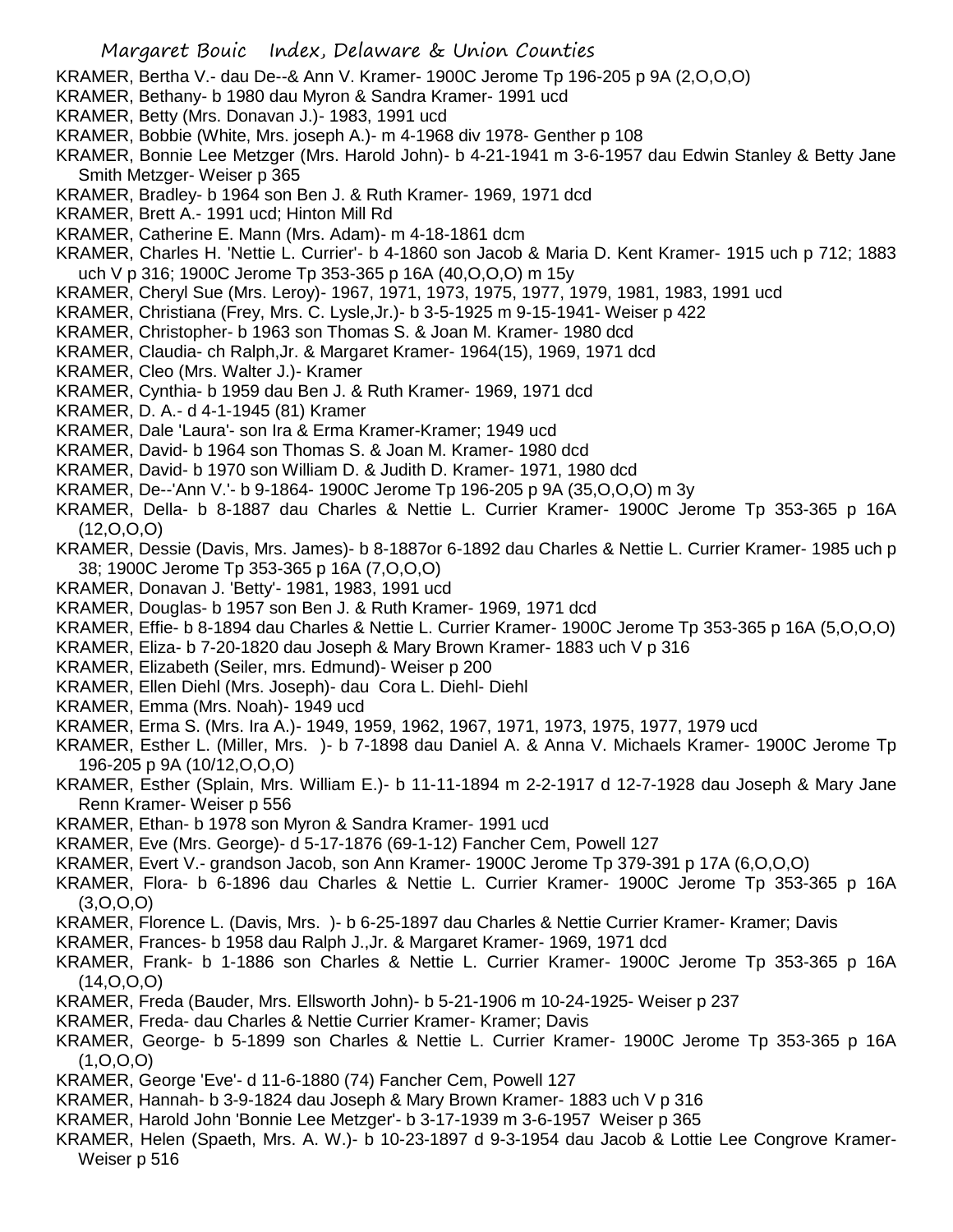KRAMER, Henry- b 2-22-1827 son Joseph & Mary Brown Kramer- 1883 uch V p 316

- KRAMER, Ira A. 'Erma S. Amrine''Katharyn Muladore,div'- b 10-13-1901 d 6-25-1985 Forest Grove Cem- son Daniel A. & Anna V. Michaels Kramer- Kramer; 1949, 1959, 1962, 1967, 1971, 1973, 1975, 1977, 1979, 1981, 1983 ucd
- KRAMER, Isaac C.- b 4-3-130 son Joseph & Mary Brown Kramer- 1883 uch V p 316
- KRAMER, Jac.- uca p 31, Darby Tp
- KRAMER, Jacob 'Lottie Lee Cosgrove'- b 111-30-1873- Weiser p 516
- KRAMER, Jacob 'Maria D. Kent'- b 12-24-1822 m 11-150 son Joseph & Mary Brown Kramer- 1883 uch V p 316; 1900C Jerome Tp 379-391 p 17A (77,Pa,Pa,Pa) wid; uca p 22
- KRAMER, Jennie (Borrell, Mrs. Arthur Perry)- b 4-8-1894 m 5-13-1921- Weiser p 144
- KRAMER, Jerome- b 4-16-1834 son Joseph & Mary Brown Kramer- 1883 uch V p 316
- KRAMER, Jerry- b 1966 son Thomas S. & Joan M. Kramer- 1980 dcd
- KRAMER, Joan M. (Mrs. Thomas S.)- 1980 dcd
- KRAMER, John H.- son Jacob & Maria D. Kent Kramer- 1883 uch V p 316
- KRAMER, John- b 2-9-1825 son Joseph & Mary Borum Kramer- 1883 uch V p 316
- KRAMER, Joseph- Jerome Tp, 1850; unec XIII p 47, XIV p 53
- KRAMER, Joseph F.- 1980 dcd
- KRAMER, Joseph 'Mary Brown'- 1883 uch V p 316
- KRAMER, Joseph 'Mary Jane Renn'- b 1957 d 1918- Weiser p 556
- KRAMER, Judith O. (Mrs. William D.)- 1969, 1971, 1980 dcd
- KRAMER, Judy- b 1974 dau William D. & Judith O. Kramer- 1980 dcd
- KRAMER, Karen- b 1951dau Ralph Jr. & Margaret Kramer- 1964(13), 1969, 1971 dcd
- KRAMER, Karen Sue- dau Richard W. & Virginia St. Louis Kramer- Kramer
- KRAMER, Katharyn Muladore (Berry, Mrs. )Mrs. Ira) div.- 1981 ucd
- KRAMER, Katie Beachy (Mrs. Alvin P.)- b 4-6-1905 d 6-16-1995 (90) dau Corleius & Magdalena Swartzentruber Beachy- Kramer
- KRAMER, Kathryn Diana (Baley, Mrs. Robert A.)- m 10-30-1965 dau Joseph Kramer,Jr.- Kramer
- KRAMER, Kenneth- son Harold John & Bonnie Lee metzger Kramer- Weiser p 365
- KRAMER, Kent- b 1967 son Leroy & Cheryl Sue Gale Kramer- 1973, 1975, 1977, 1979, 1981, 1983, 1991 ucd
- KRAMER, Kevin- b 1970 son Leroy & Cheryl Sue Gale Kramer- 1973, 1975, 1977, 1979, 1981, 1983, 1991 ucd
- KRAMER, Kevin- b 1954 son Ralph,Jr. & Margaret Kramer- 1964, 1969, 1971 dcd
- KRAMER, Kim- ch Ralph,Jr. & Margaret Kramer- 1964 dcd (6)
- KRAMER, Kimberly- b 1958 dau Leon A. & Martha Kramer- 1959, 1962, 1967, 1971 ucd
- KRAMER, Krista- b 1973 dau Leroy & Cheryl Sue Gale Kramer- 1973, 19975, 1977, 1979, 1981, 1983, 1991 ucd
- KRAMER, Laura (Mrs. Dale)- 1949 ucd
- KRAMER, Laurel- b 1967 dau Thomas S. & Joan M. Kramer- 1980 dcd
- KRAMER, Leon A. 'Martha'- son Ira & Erma Amrine Kramer- Kramer; 1959, 1962, 19967, 1973 1975, 1977, 1979, 1981, 1983, 1991 ucd
- KRAMER, Leroy 'Sarah Jane Crabbe,div''Cheryl Sue Gale'- m(2) 8-29-1965 son Ira & Erma Amrine Kramer-Kramer; Crabbe 4; Graham 5; Taylor 4; Genther p 106; 1949, 1959, 1962, 1967, 1971, 1973, 1975, 1977, 1979, 1981, 1983, 1991 ucd
- KRAMER, Lewis- b 7-24-1818 son Joseph & Mary Borwn Kramer- 1883 uch V p 316
- KRAMER, Lottie Lee Cosgrove (Mrs. Jacob)- b 8-9-1875 dau Marvin C. & Martha Jane Hilborn Cosgrove-Weiser p 516
- KRAMER, Lou Elizabeth- dau Ralph & Vera Kramer- Kramer; 1949 ucd
- KRAMER, Luella (Conklin, Mrs. Robert E.)- m 10-27-1951 dau Ira & Erma Amrine Kramer- Conklin 3,4; Kramer; 1949 ucd
- KRAMER, Lulu- dau Ralph & Vera Kramer- 1959(2), 1962 ucd
- KRAMER/CRAMER, Mae (Brown, Mrs. Harely E.)- W Brown VI p 765
- KRAMER, Manerva- d 1-19-1832 (1y9m) Fancher Cem Powell 127
- KRAMER, Margaret G. (Mrs. Ralph,Jr.)- 1964, 1969, 1971, 1980 dcd
- KRAMER, Maria D. Kent (Mrs. Jacob)- m 11-1850 dau Daniel & Polly Kent- 1883 uch V p 316
- KRAMER, Marilla J. (Wilson, Mrs. Joseph)- dau Jacob & Maria D. Kent Kramer- 1883 uch V p 316
- KRAMER, Mark Elno- b 6-22-1954 son Richard W. & Virginia St. Louis Kramer- Kramer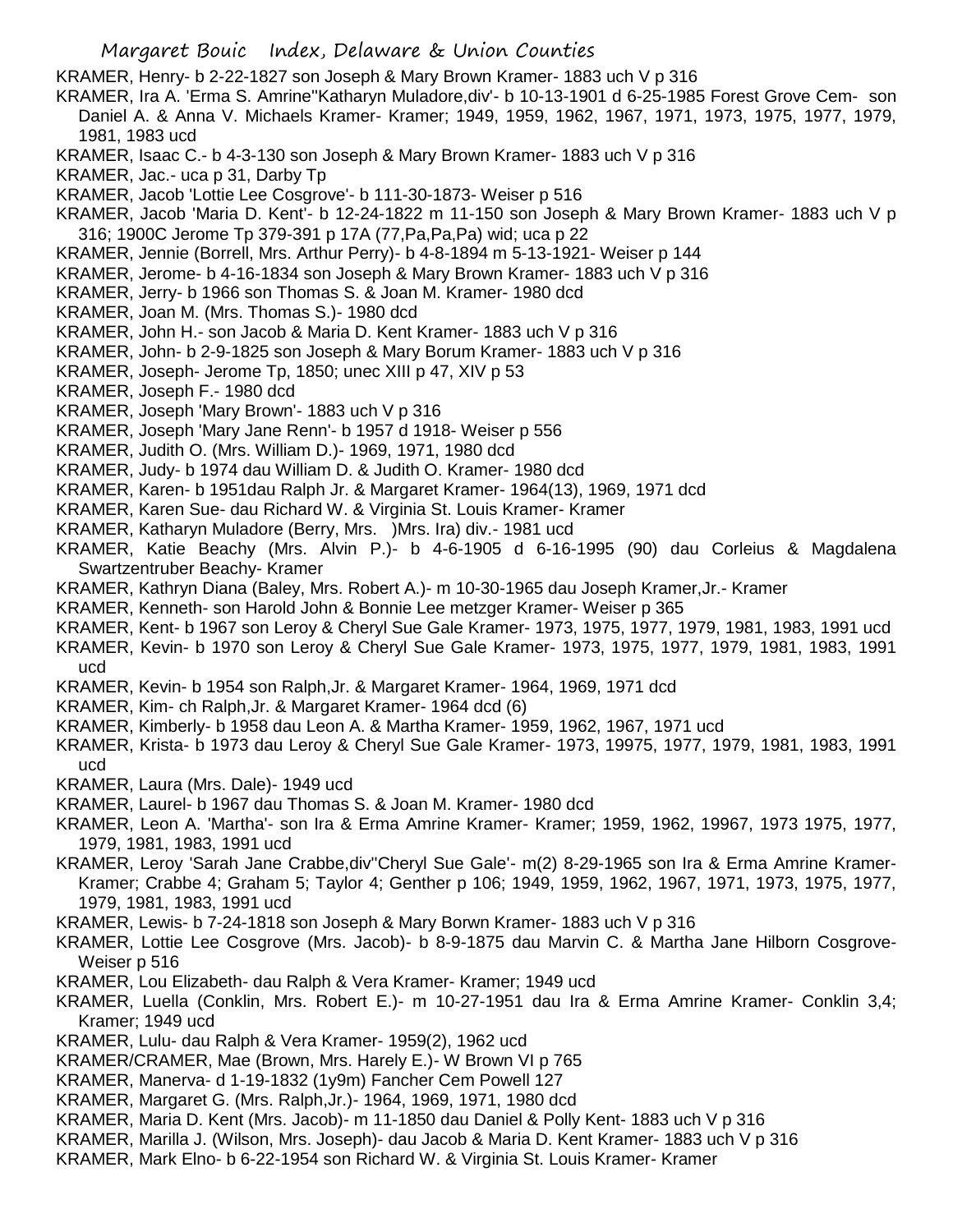KRAMER, Martha E. (Mrs. Leona)- 1959, 1962, 1967, 1973, 1975, 1977, 1979, 1981, 1983 ucd

KRAMER, Martha (Morton, Mrs. Kenneth)- b 3-14-1906 dau Jacob & Lottie Lee Cosgrove Kramer- Weiser p 516

- KUHLMAN, Mary(Beachy, Mrs. )- dau Alvin P. & Katie Beachey Kramer- Kramer
- KRAMER, Mary Brown (Mrs. joseph)- 1883 uch V p 316
- KRAMER, Mary E.- dau Jacob & Maria D. Kent Kramer- 1883 uch V p 316
- KRAMER, Mary Jane Renn (Mrs. Joseph)- b 1864 d 8-1928- Weiser p 556
- KRAMER, Mary- dau Joseph & Mary Brown Kramer- 1883 uch V p 316
- KRAMER, Monroe- d 9-15-1841 (1y9m) Fancher Cem, Powell 127
- KRAMER, Morse- 1991 ucd
- KRAMER, Myron L'Sandra Rausch'- b 1950 m 10-9-1971 son Leon & Martha Kramer- Rausch; Kramer; 1959, 1962, 1967, 1971, 1973, 1977, 1979, 1981, 1991 ucd
- KRAMER, Nettie L. Currier (Mrs. Charles H.)- b 8-1861 dau George W. & Elizabeth Edwards Currier- 1915 uch p 712; 1900C Jerome Tp 353-365 p 16A (38,O,O,O) m 15y
- KRAMER, Noah 'Emma'- 1949 ucd
- KRAMER, Paul 'Velma'- 1980 dcd
- KRAMER, Pauline Sue- d 9-1-1950 Oakdale Cem II p 65 (H-R1-2)
- KRAMER, Pearl- b 8-1889 son Charles & Nettie L. Currier Kramer- 1900C Jerome Tp 353-365 p 16A  $(10, 0.0, 0)$
- KRAMER, Ralph J. 'Margaret G.';- Kramer; 1964, 1969, 1971, 1980 dcd
- KRAMER, Ralph III- son Ralph,Jr. & Margaret G. Kramer- Kramer; 1964(14), 1969, 1971 dcd
- KRAMER, Ralph 'Vera'- 1949, 1959, 1962, 1967, 1971 ucd
- KRAMER, Rella May White (Mrs. )(Cowgill, Mrs. John Oliver)- b 2-24-1886 m(2) 1-28-1911 d 5-18-1940- Cowgill p 20
- KRAMER, Dr. Richard 'Virginia St. Louis'- son Stuart & Ruth Barber Kramer- opc 869; Kramer
- KRAMER, Rose Zella (Gordon, Mrs. Max)- m 6-12-1949 dau Ira & Erma Amrine Kramer- Kramer
- KRAMER, Ruth (Mrs. Ben M.)- 1969, 1971 dcd
- KRAMER, Ryan- b 1976 son Myron L. & Sandra Kramer- 1977, 1979, 1981, 1991 ucd
- KRAMER, Sandra M. Rausch (Mrs. Myron L.) b 5-7-1946 dau Erwin & Marie Bunsold Rausch- Rausch 14(10)43; 1973, 1977, 1979, 1981, 1991 ucd
- KRAMER, Sarah E.- b 4-22-1830 dau Joseph & Mary Brown Kramer- 1883 uch V p 316
- KRAMER, Sarah- b 3-25-1815 dau Joseph & Mary Brown Kramer- 1883 uch V p 316
- KRAMER, Sarah Jane Crabbe (Mrs. Leroy)(Hatcher, Mrs. Robert)- b 11-14-1937 dau Frank & Leona Graham Crabbe- Crabbe 4; Graham 161482; Taylor 11782; Genther p 106; 1959, 1962 ucd
- KRAMER, Stephen Gary- b 12-31-1952 son Richard W. & Virginia St. Louis Kramer- Kramer
- KRAMER, Thomas S. 'Ivan M.'- 1980 dcd
- KRAMER, Valerie- b 1953 dau Leon & Martha Kramer- Kramer 1959, 1962, 1967, 197 ucd
- KRAMER, Velma (Mrs. Paul)- 1980 dcd
- KRAMER, Vera (Mrs. Ralph)- 1949, 1959, 1962, 1967, 1971 dcd
- KRAMER, Virginia St. Louis (Mrs. Dr. Richard)- dau Elno & Anna Patingale St. Louis- Patingale; opc 870
- KRAMER, Walter J. 'Cleo'- d 12-15-1972 (56) Glendale Cem- Kramer
- KRAMER, William- 1980 dcd, Liberty Tp
- KRAMER, William D. 'Judith'- 1969, 1971, 1980 dcd
- KRAMP, Amy Steinmetz (Mrs. James)- dau Gary & Jan Steinmetz- Kramp
- KRAMP, Bryan Thomas- son James & Amy Steinmetz Kramp- Kramp
- KRAMP, Connie (Mrs. Don)- Kramp
- KRAMP, Dom 'Connie'- Kramp
- KRAMP, James 'Amy Steinmetz'- son Don & Connie Kramp- Kramp
- KRAMP, Todd Daniel- d 11-30-1988 (4 mo) Sunbury Mem. Pk- son Thomas James & Amy Steinmetz Kramp-Kramp
- KRANDLER, Joseph- b 11-27-1827 Ger d 5-13-1894 Oakdale Cem I p 100 (D-R9-16)
- KRANE, Rev. George- 1883 uch V p 236
- KRANER, Gregory- b 5-1956 son Harold & Regina Lee Cleveland Kraner- Weiser p 240
- KRANER, Harold 'Regina Lee Cleveland'- m 8-1955- Weiser p 240
- KRANER, Loma (Mrs. H. Wade)- Kraner
- KRANER, Regina Lee Cleveland (Mrs. Harold)- b 8-9-1934 m 8-1955 dau Robert L. & Verna Klingle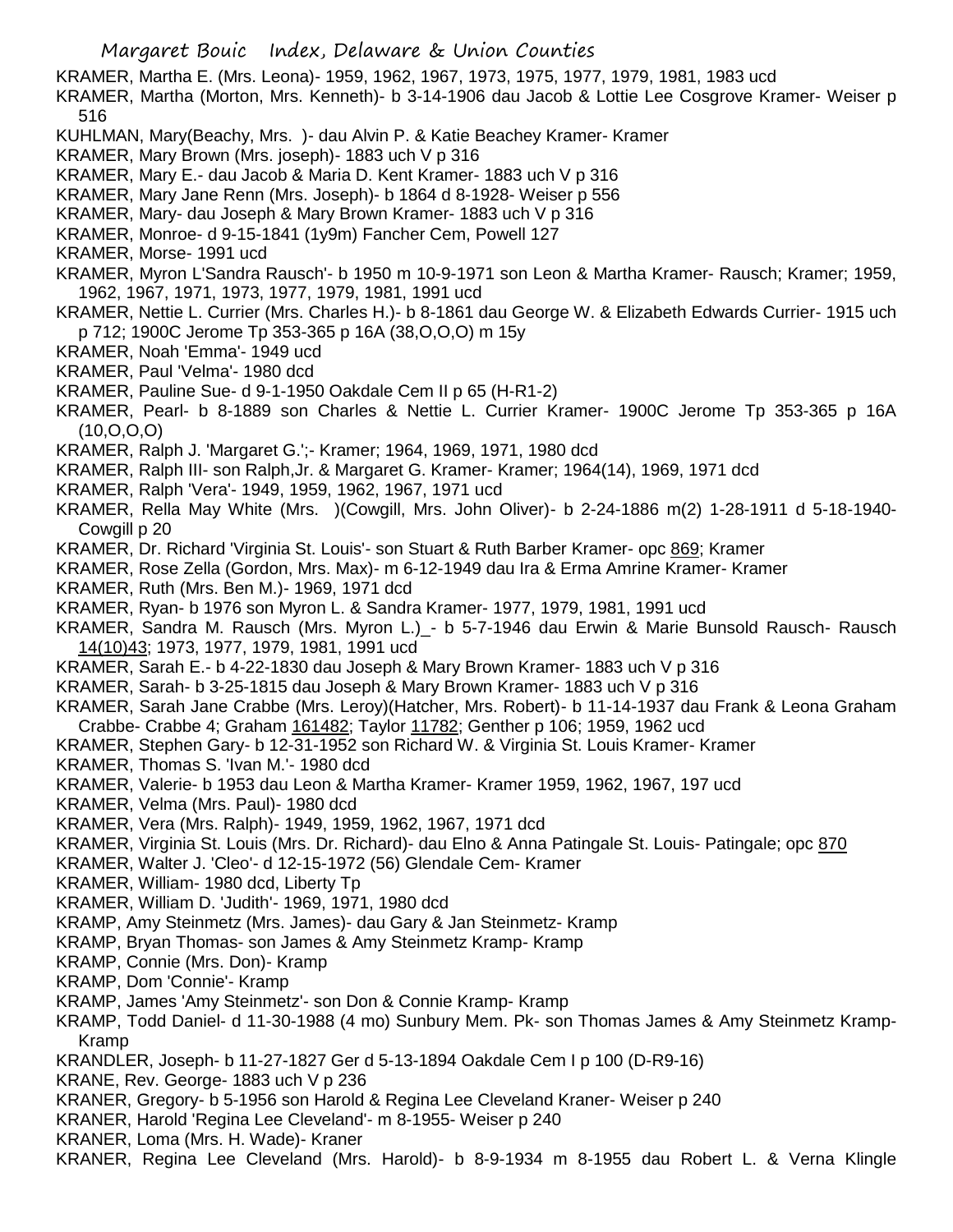Cleveland- Weiser p 240 KRANER, Sue (Weess, Mrs. Karl)- dau H. Wade & Loma Kraner- Kraner KRANER, H. Wade'Loma'- d 10-21-1979 (74) Waldo Cem- Kraner KRANEER, Solomon- 1915 uch p 131; 1883 uch III p 370 KRANIG, Jeremy- son Joseph & Mary Janer Kranig- Kranig KRANIG, Joseph 'Mary Jane'- Kranig KRANIG, Mary Jane (Mrs. Joseph)- Kranig KRANIG, Shannon Michael- b 9-21-1984 son Joseph & Mary Jane Kranig- Kranig KRANIG, Shawn Arthur- b 10-1982 son Joseph & Mary Jane Kranig- Kranig KRANK, Frank- 1870C Delaware Town 326 (23) KRANK, Hellena- 1870C Delaware Town 326 (56) KRANK, John- 1870C Delaware Town 326 (56\*) KRANKOSKIE, Marian (Snyder, Mrs. John William)- Weiser p 628 KRANTLAIN, Eliza- CP97 GS- unec III p 46 (1839) KRANTLAIN, George- estate CP 109, unec III p 46 KRANTLAIN, John B. estate CP 97, unec III p 45 KRANTLAIN, Peter- CP97 GS unec III p 46 KRANTLINE, Catharine (Rupright, Mrs. Gottlieb)- m 7-15-1841 u m 725; unec V p 38 KRANTZ, infant- b 2-12-1882 Del. Town son John & Kate Herkenstine Krantz- dcb KRANZ, John- Naturalized 11-7-1876 from Bavaria- delge IX p 57 KRANZ, Nina (Mrs. )- McKitrick p xv KRAOS, Maria Christine (Klinker, Mrs. Mathais)- m 3-28-1854 dcm KRAPE, Edna (Noll, Mrs. Charles Edwin)- b 5-14-1894- Weiser p 591 KRAPE, Lizzie (Kelh, Mrs. Aaron)- Weiser p 537 KRASNY, Darrell 'Rita M. Greer'- 1985 uch p 62 KRASNY, Don Darren- b 10-25-1972 son Darrell & RIta Greer Krasny- 1985 uch p 62 KRASNY, Kimberly- b 1-27-1967 dau Darrell & Rita Greer Krasny- 1985 uch p 62 KRASNY, Rita M. Greer (Mrs. Darrell)- dau Jay/Jeremiah Noah & Mildred O. Teets Greer- 1985 uch p 62 KRASOVIC, Barbara L. (Mrs. Leonard W.)- 1991 ucd KRASOVIC, Heather- b 1983 dau Leonard W. & Barbara L. Krasovic- 1991 ucd KRASOVIC, Leonard W. 'Barbara L.)- 1991 ucd KRATER, Mary Elizabeth (Eppley, Mrs. David Roy)- b 8-13-1881 m 3-7-1900 d 5-10-1956- Weiser p 472 KRATKY, George 'Virginia A. Mullin'- Kratky KRATKY, Virginia A. Mullin (Mrs. George)- b 11-24-1945 m 7-20-1968 d 8-8-1991 (45) Woodstock Cem- dau Herbert & Corena Hackley Mullin- Kratky KRATOWICZ, Katherine- b 1968 dau Matthew & Mary K. Kratowicz- 1983, 1991 ucd KRATOWICZ, Mark Matthew 'Tamie Louise Shoemaker'- b 1965 m 4-18-1987 son Matthew & Mary Thompson Kratowicz- Kratowicz; 1983 ucd KRATOWICZ, Mary K.Thompson (Mrs. Matthew)- Kratowicz; 1983, 1991 ucd KRATOWICZ, Matthew 'Mary K. Thompson'- Kratowicz; 1983 ucd KRATOWICZ, Patrick- b 1968 son Matthew & Mary K. Kratowicz- 1983, 1991 ucd KRATOWICZ, Tamie Louise Shoemaker (Mrs. Mark Matthew)- m 4-18-1987 dau Jack & Sharon Shoemaker- Kratowicz KRATSINGER, Elizabeth Oglesire (Mrs. Isaac)- m 2-27-1840 Madison Co unec IX p 18 KRATSINGER, Isaac 'Elizabeth Oglesire'- m 2--27-1840 Madison Co, unec IX p 18 KRATT, Adam 'Sarah B. Phillipy'- b 10-3-1848 m 12-1873 Powell 351- son Christopher & Christina Krouse Kratt- dumch p 390 see Cratt KRATT, Amena (Orcut, Mrs. Monroe)- dau Christopher & Christina Krouse Kratt- dumch p 391 KRATT, Ann (Schofield, Mrs. Alpheus)- dau Christopher & Christina Krouse Kratt- dumch p 391 KRATT, Bessie B.- d 7-19-1878 (1m5d) dau A. & S. B. Westfield Baptist Cem- Powell 351 KRATT, Catherine- dau Christopher & Christina Krouse Kratt- dumch p 391 KRATT, Chloe Belle- b 5-15-1883 dau Adam & Sarah B. Phillipy Kratt- dumch p 391 KRATT, Christina Krouse (Mrs. Christopher)- d 6-11-1897 (86y18d) Westfield Bap. Cem, Powell 351- dumch p 390; dg 9-22-1893, Cry Abstract p 133

- KRATT, Christopher 'Christina Krouse'- d 9-23-1875 dumch p 390; dg 9-22-1893, Cryder Abstract
- KRATT, Elizabeth (Shaw, Mrs. F. B.)- dau Christopher & Christina Krouse Kratt- dumch p 391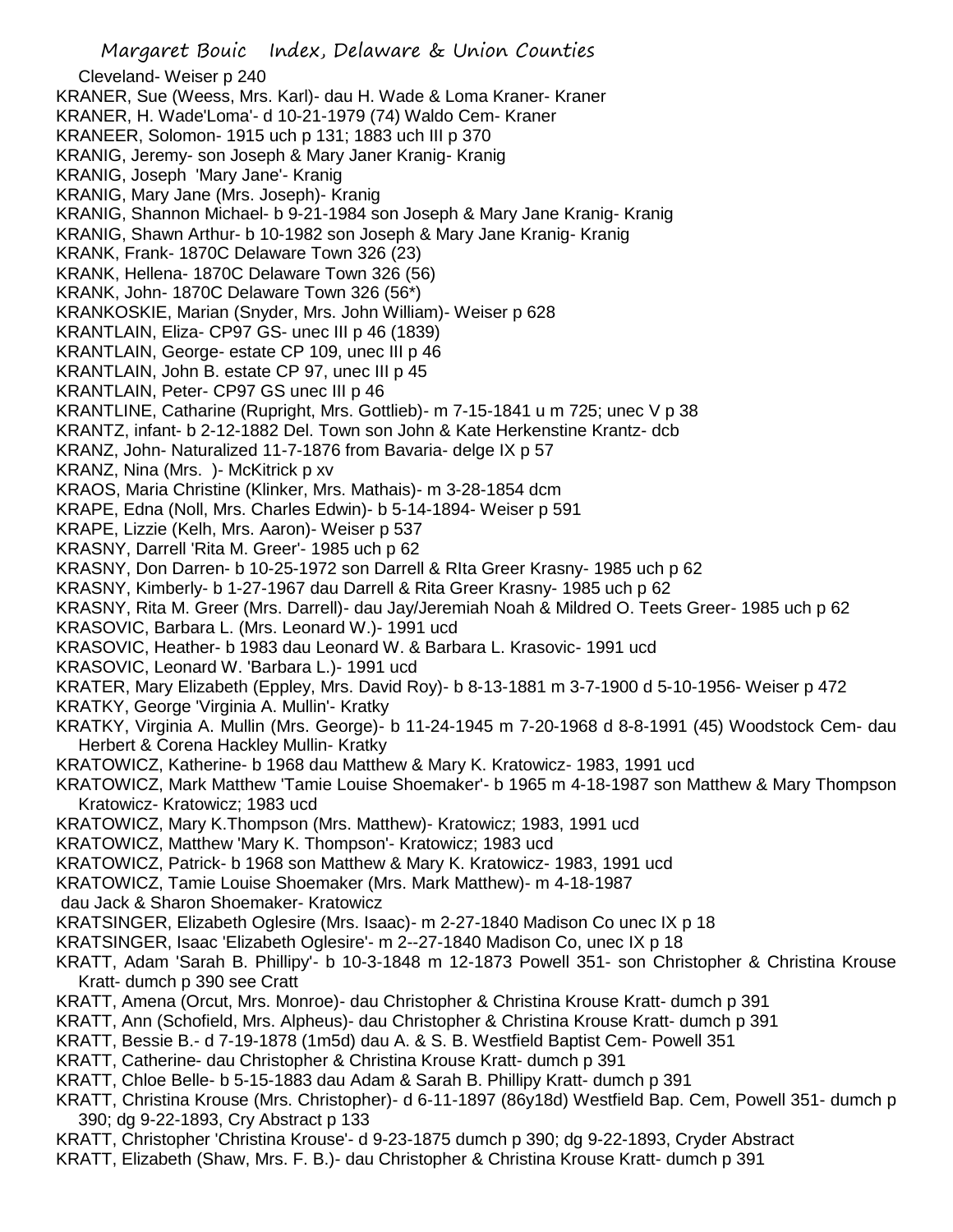- KRATT, Harley J.- b 9-23-1875 son Adam & Sarah B. Phillipy Kratt- dumch p 391
- KRATT, Jacob- son Christopher & Christina Krouse Kratt-, Powell 368; dumch p 391
- KRATT, Maggie (Shaw, Mrs. Joel)- dau Christopher & Christina Krouse Kratt- dumch p 391
- KRATT, Minnie (Ocker, Mrs. William)(Orcutt, Mrs. )- b 5-11-1834 m(1) 1857 (2) 1874 d 9-11-1893 dau Christopher & Cristina kratt- dg 9-22-1893, Cryder Abstract p 133
- KRATT, Sarah B. Phillipy (Mrs. Adam)- m 12-1873 dau John Phillipy- dumch p 391; Powell 351
- KRATZ, Annamarie Beckel (Mrs. Timothy)- m 8-27-1985 dau Karl F. & Sarah M. Beckel- Kratz
- KRATZ, b 5-5-1986 daughter of Timothy & Annamarie Beckel Kratz- Kratz
- KRATZ, Leo E.- Kratz
- KRATZ, Timothy 'Annamarie Beckel'- son Leo E. Kratz- Kratz
- KRATZER, Agnes Cathren (Koppenheffer, Mrs. Charles Milton)- b 11-5-1875 m 4-19-1894 d 4-14-1945- Weiser p 320
- KRAUS, Adelaide- sister Mrs. M. Frank- dg 5-8-1900 Cryder Ab p 20
- KRAUS, Alice N. (Mrs. John D.)- 1969, 1971, 1980 dcd
- KRAUS, Alice (Mrs. Ken)- Kraus
- KRAUS, Amy- dau Frederick George & Jean Kraus- Kraus
- KRAUS, Andrew 'Elizabeth Williams'- m 9-6-1844 dcm
- KRAUS, Blanche (Smith, Mrs. )- dau Frank Kraus- dg 8-16-1904, Cry Ab p 259
- KRAUS, Carol (Porter, Mrs. )- dau Wyman H. & Jennie Mae Liggett Kraus- Kraus
- KRAUS, Carol Sue- b 3-18-1956 dau Howard Kraus- Kraus
- KRAUS, Caroline- b 4-26-1871 Del. Town dau George & Viola Kraus- dcb
- KRAUS, Chas.- pallbearer for Edward Keefe- dg 3-24-1908, Cry Ab p 120
- KRAMER, Mrs. Charles- d Friday- dg 2-6-1900, Cryder Abstract p 6
- KRAUS, Cheryl Lou- b 3-18-1956- dau Howard Kraus- Kraus
- KRAUS, Cheryl (Springs, Mrs. )- dau Wyman H. & Jennie Mae Liggett Kraus- Kraus
- KRAUS, Cletus----Oak Grove Cem, Powell 435
- KRAUS, Craig Lee 'Julie Lynn Welch'- m 8-18-1979 son Wayman H. & Jennie Mae Liggett Kraus,Jr.- Kraus
- KRAUS, Daniel- b 1974 son Wyman H. & Jennie Kraus- 1980 dcd
- KRAUS, Dirk-(10-1979)- son Ken & Alice Kraus- Kraus
- KRAUS, Dortha (Burch, Mrs. William)- dau William John & Elizabeth Kraus- Kraus
- KRAUS, Edward- b 9-23-1879 d 1904 Oak Grove Cem- Powell 435- son Frank & Mary Ness Kraus- dcb; d Thurs. dg 8-16-1904
- KRAUS, Elizabeth- b 1-14-1875 Del Town dau John & Barbara Huffman Kraus- dcb
- KRAUS, Elizabeth Pearr b 1851 d 1875 Oak Grove Cem, Powell 435
- KRAUS, Elizabeth (Mrs. William John)- Kraus
- KRAUS, Elizabeth Williams (Mrs. Andrew)- m 9-6-1844 dcm
- KRAUS, Eric- Kraus
- KRAUS, Fannie (Frank, Mrs. Max)- m 1-9-1867 dau Jacob Kraus- dg 10-18-1892, Cry Ab p 105
- KRAUS, Frank- father of Edward, Frank, Roy- dg 8-16-1904, Cry Ab p 259
- KRAUS, Frank E.- b 5-10-1877 Del Town son Frank & Mary Near Kraus- dcb
- KRAUS, Mrs. Frank- sister Mrs. S. M. Hartman & Mrs. G. L. Jaynes- dg 3-2-1906, Cryder Ab p 84
- KRAUS, Frederick George 'Jean'- d 6-27-1966 (50) bur Upper Sandusky- Kraus
- KRAUS, Frederic H.- b 1883 d 1904 Oak Grove Cem, Powell 435
- KRAUS, ---(Myers, Mrs. Albert)- dau Frederick George & Jean Kraus- Kraus
- KRAUS, George- uca p 21
- KRAUS, George- Naturalized 9-29-1877 from Ger. delge IX p 57
- KRAUS, George- Naturalized 3-10-1855 from Ger, delge IX p 57
- KRAUS, George Andrew- b 3-9-1891 Del Town d 1893 Oak Grove Cem, Powell 435; son Frank & Mary Neer Kraus- dcb
- KRAUS, George b 1847 d 1880 Oak Grove Cem, Powell 435
- KRAUS, Mrs. George- funeral today, Catholic Ch- dg 7-30-1885, Cry Ab p 115
- KRAUS, George- b 1825 d 1894 Oak Grove Cem Powell 435- son Frederick George & Jean Kraus- Kraus
- KRAUS, George 'Helena'- 1908 dch 252, 502
- KRAUS, Gerhardt- son Eric Kraus- Kraus
- KRAUS, Harold- b 9-10-1897 Del. Town son Charles & Harriet Conrad Kraus- dcb; pallbearer for Frank D. King,Jr.- dg 9-13-1907, Cry Ab p 70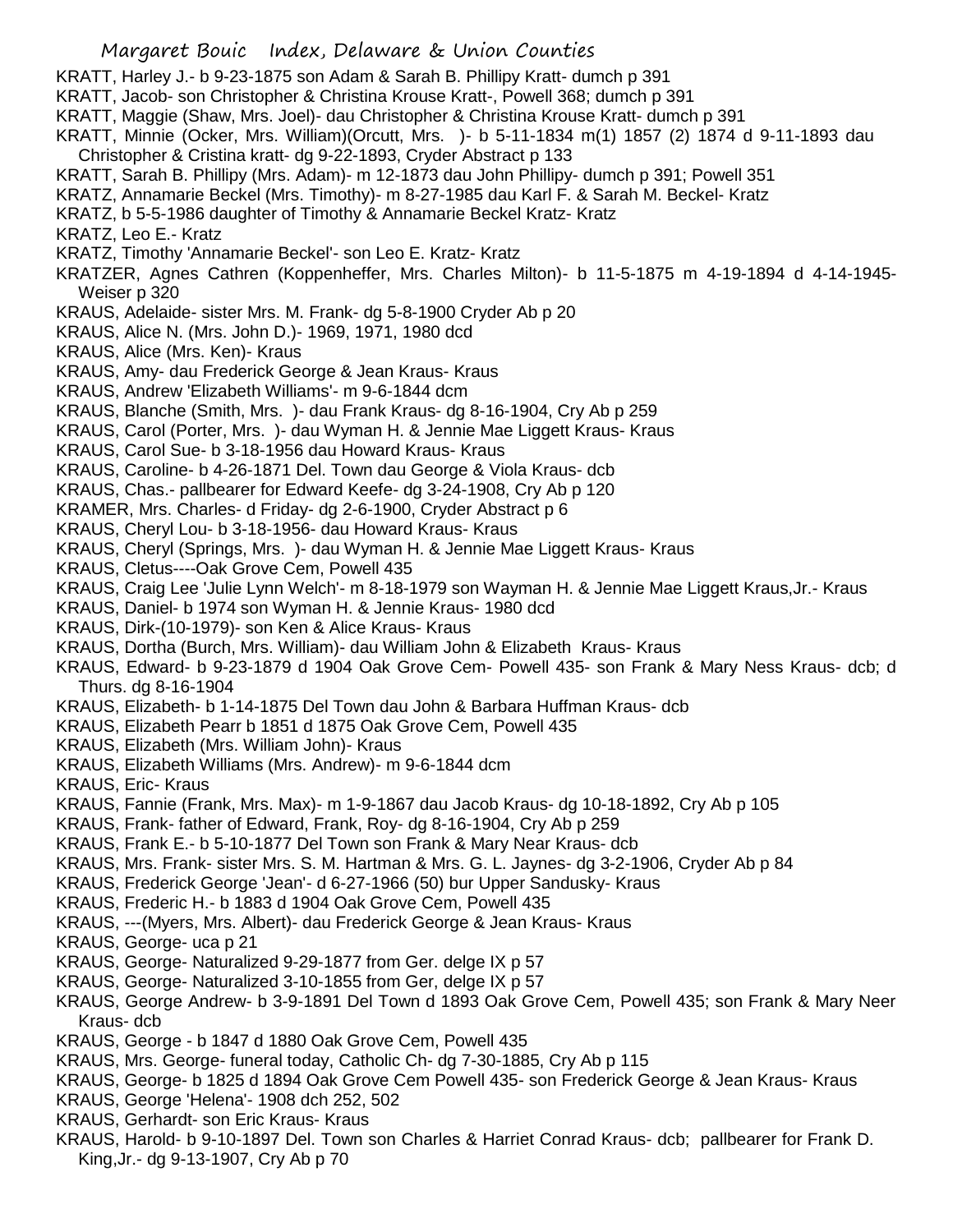- KRAUS, Hattie------------Oak Grove Cem, Powell 435
- KRAUS, Helena (Mrs. George)- 1908 dch 502
- KRAUS, Helen M. Shamhart (Mrs. Herman L.)- d 8-17-1993 (79) Oak Grove Cem- dau Ellis & Anna Renner Shamhart- Kraus
- KRAUS, Herman L. 'Helen'- b 4-19-1911 d 4-28-1994 (83) Oak Grove Cem- son William John & Elizabeth Kraus- Kraus
- KRAUS, ---Hern (Mrs. )- dau W. T. & Margaret J. Moor Hern- dg 2-10-1888; Cryder Abstract p 151
- KRAUS, W. Howard,Jr. ' ''Vickie L. Herriott)- m 4-3-1933- Kraus
- KRAUS, Jacob- dg 10-18-1892 Cryder Ab p 105
- KRAUS, Jacob, father of Mrs. Max Frank- buried yesterday, dg 1-28-1886, Cry Ab p 123
- KRAUS, Jason- b 1970 son Steve & Pat Kraus- 1971 dcd
- KRAUS, Jean (Mrs. Frederick George)- Kraus
- KRAUS, Jeaneette- dau Kenneth & Pauline Kraus- Kraus; 1961(13), 1964, 1969, 1971 dcd
- KRAUS, Jennie Mae Liggett (Mrs. Wyman H.)- b 4-10-1936 d 5-8-1992 (56) dau Orville & Mary Brown Liggett-Kraus; Carr 11431612; 1980 dcd
- KRAUS, Johanna Collins (Mrs. Michael)- b Irel. m 1889 d Sunday, dg 8-6-1907, Cryder Ab p 60
- KRAUS, John- b 1839 d 1899 Oak Grove Cem, Powell 435
- KRAUS, John- d Monday dg 5-5-1899, Cryder Ab p 199
- KRAUS, John D. 'Alice N.'- 1969, 1971, 1980 dcd
- KRAUS, John- b 1-31-1880 Del. Town son John & Barbara Huffer Kraus- dcb
- KRAUS, John- pallbearer for William & Richard Fennell- dg 2-24-1905, Cryder Ab p 10
- KRAUS, Mrs. John- dau Mrs. W. D. Dunlap- dg 9-19-1899, Cryder Ab p 216
- KRAUS, Joseph- son Frederick George & Jean Kraus- Kraus
- KRAUS, Julie Lynn Welch (Mrs. Craig Lee)- m 8-18-1979 dau Arthur T. Welch- Kraus
- KRAUS, Ken 'Alice'- Kraus
- KRAUS, Kenneth 'Pauline'- d 10-29-1972 (55) Oak Grove- Kraus; 1961, 1964, 1969, 1981 dcd
- KRAUS, Kenneth- son William John & Elizabeth Kraus- Kraus
- KRAUS, Martena- b 1871 d 1910 Oak Grove Cem, Powell 435
- KRAUS, Mary- b 6-23-1870 Del Town dau George & Mary Kraus- dcb
- KRAUS, Mary Golda- b 4-23-1890 Del. Town dau John G. & Nancy I. Curren Kraus- dcb
- KRAUS, Mary (Reid, Mrs. M. Clason)- dau George & Helena Kraus- 1908 dch 502
- KRAUS, Mary (Mrs. Wyman H.)- Kraus
- KRAUS, Matt-(7-1979)- son Ken & Alice Kraus- Kraus
- KRAUS, Mike- Sand p 3
- KRAUS, Michael- son Frederick George & Jean Kraus- Kraus; dg 1-7-1908 p 1, delge VIII p 14
- KRAUS, Michael 'Johanna Collins'- m 1889, dg 8-6-1907, Cryder Abstract p 60
- KRAUS, Myrtle (Mrs. )- Pabst 2 p 99
- KRAUS, Nalburga- b 1926 d 1885 Oak Grove Cem, Powell 435
- KRAUS, Nancy I.- b 1863 d 1913 Oak Grove Cem, Powell 435
- KRAUS, Ottawa- brother Mrs. M. Frank- dg 5-8-1900, Cryder Ab p 20
- KRAUS, Pancratius- d Sunday (59) dg 3-2-1947 St. Mary's Cem- obit Del. Museum
- KRAUS, Pat (Mrs. Steve)- 1971 dcd
- KRAUS, Pauline (Mrs. Kenneth)- Kraus; 1961, 1964, 1969, 1971 dcd
- KRAUS, Phillip C.- b 5-27-1892 Del Town son John G. & Nancy I. Curren Kraus- dcb
- KRAUSE, --b 5-15-1883 Del Town son John G. & Nannnie Curren Krause- dcb
- KRAUS, Ray Allen 'Pamela Jean Strupper'- m 10-4-1969 son Kenneth & Pauline Kraus- Kraus; 1961(15), 1964, 1971 dcd
- KRAUS, Richard- son Frederick George & Jean Kraus- Kraus
- KRAUS, Robert Lee- son Eric Kraus- Kraus
- KRAUS, Roy- son Frank Kraus- dg 8-16-1904, Cryder Ab p 259
- KRAUS, Steve 'Pat'- 1971 dcd
- KRAUS, Steve- son Wyman H. & Jennie Mae Liggett Kraus- Kraus; engaged to Vicky L. Foor
- KRAUS, Tiffany- b 1971 ch Ray Allen & Pamela Jean Strupper Kraus- 1971 dcd
- KRAUS, Vickie L. (Herriott, Mrs. )(Mrs. W. Howard,Jr.)-m(2) 4-3-1993- Kraus
- KRAUS, William John 'Elizabeth'-d 8-24-1962 (77) Oak Grove Cem- Kraus
- KRAUS, Wyman H. 'Jennie Mae Liggett'- Kraus' 1980 dcd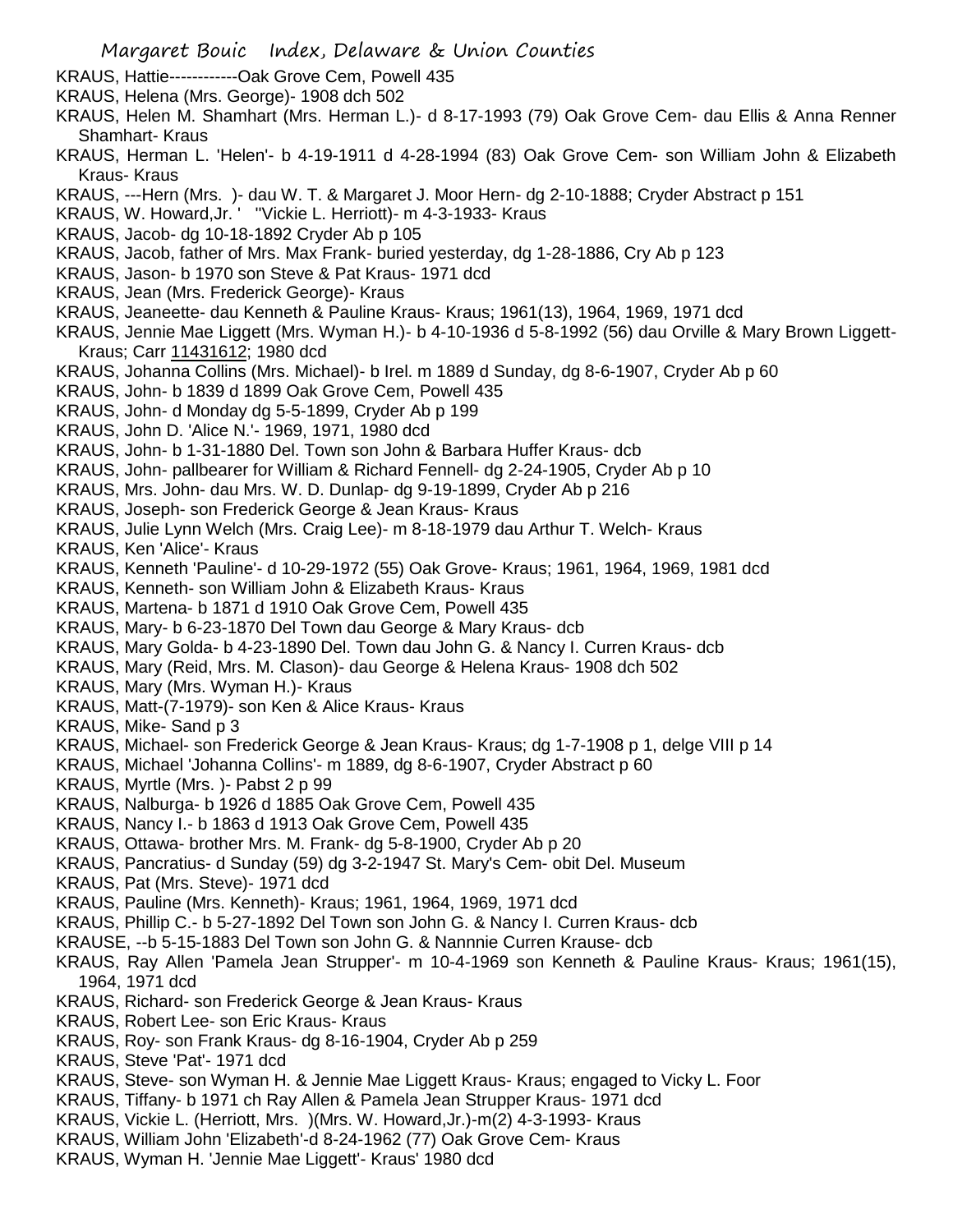- KRAUS, Wayman H.,Jr.- son Wyman H. & Mary Kraus- Kraus
- KRAUS, Wyman H.- d 8-8-1970 (66) Oak Grove Cem- son William John & Elizabeth Kraus- Kraus
- KRAUSE, Ada Pearl (Gast, Mrs. Merle D.)- Krause; Gast
- KRAUSE, Ann E. Fleming (Mrs. Charles)- Krause
- KRAUSE, Aubrey- (6-1989) adopted dau Charles & Karen Krause- Krause
- KRAUSE, Arthur- brother Harry T. Krause- Krause
- KRAUSE, Bruce A.'Eleanor'- 1980 dcd
- KRAUSE, Bruce,Jr.-son Bruce A. & Eleanor Krause- 1980 dcd
- KRAUSE, Carolyn (Conner, Mrs. )- unec VI p 52 #79
- KRAUSE, Mrs. Charles- Pabst 8 p 42
- KRAUSE, Charles- 1870C Berlin Tp 234 (21\*)
- KRAUSE, Charles H. 'Ann E. Fleming'- b 11-1-1927 d 1-2-1986 (58) bur Green Bay, Wisc.- son George & Marjorie Krause- Krause
- KRAUSE, Charles 'Karen'- Krause
- KRAUSE, Charles- son Charles H. & Ann E. Fleming Krause- Krause
- KRAUSE, Charles 'Retta Rupprecht'- 1985 uch p 121
- KRAUSE, Conrad- dg 1-7-1908 p 2, delge VIII p 14
- KRAUSE, Deborah- dau Frank E. & Mary C. Smith Krause- Krause
- KRAUSE, Dianne- dau Frank E. & Mary C. Smith Krause- Krause
- KRAUSE, Edward- brother Harry T. Krause- Krause
- KRAUSE, Eleanor (Mrs. Bruce A.)- 1980 dcd
- KRAUSE, Emil 'Helen Tabor'- Krause
- KRAUSE, Erin- son Charles & Karen Krause- Krause
- KRAUSE, Frances (Barrows, Mrs. )- dau John G. Kraus- dg 10-4-1904, Cryder Ab p 266, sister Phillip C. Krause- Krause
- KRAUSE, Frank E. 'Mary C. Smith'- d 12-25-1974 (58) bur London-Krause
- KRAUSE, Frank- brother Harry T. Krause- Krause
- KRAUSE, Frederick- d Friday (21) son John G. Krause, St. Mary's Cem, dg 10-4-1904, Cryder Ab p 266
- KRAUSE, George- son Charles H. & Ann Fleming Krause- Krause
- KRAUSE, George- father of Mrs. Conrad Pheffer- dg 11-18-1875, Cry Ab p 7
- KRAUSE, ---(Pheffer, Mrs. Conrad)- dau George Krause- dg 11-18-1875 Cry Ab 7
- KRAUSE, George- brother Harry T. Krause- Krause
- KRAUSE, George 'Marjorie'- Krause
- KRAUSE, Gertrude- sister Harry T. Krause- Krause
- KRAUSE, Goldie- dau John G. Krause- dg 10-4-1904 Cry Abstract p 266
- KRAUSE, Gus- son Charles H. & Ann Fleming Krause- Krause
- KRAUSE, Harry T. 'Methyl'- d 9-19-1970 (76) Walnut Grove Cem- Krause
- KRAUSE, Heather- dau Charles & Karen Krause- Krause
- KRAUSE, Helen Tabor (Mrs. Emil)- b 8-15-1895 d 1-24-1980 984) but Wisconsin- dau Harry & Louis McAtee Tabor- Krause
- KRAUSE, Jennifer- 1962 dau Bruce A. & Eleanor Krause- 1980 dcd
- KRAUSE, Jessie- dau Frank E. & Mary C. Smith Krause- Krause
- KRAUSE, John G.- father of Frederick & Phillip Krause- dg 10-4-1904 Cry Ab 266
- KRAUSE, Jordan- son Emil & Helen Tabor Krause- Krause
- KRAUSE, Karen (Mrs. Charles)- Krause
- KRAUSE, Kathryn Elizabeth (Marcinko, Mrs. David Gerard)- m 11-27-1987- dau Charles H. Krause- Krause
- KRAUSE, Kay- dau George & Marjorie Krause- Krause
- KRAUSE, Kristi (Merchant, Mrs. Gary)- dau Charles H. & Ann Fleming Krause- Krause
- KRAUSE, Kyle (12-1989) adopted son Charles & Karen Krause- Krause
- KRAUSE, Lauren- b 1967 dau Bruce A. & Eleanor Krause- 1980 dcd
- KRAUSE, Lorie (Henrigillis, Mrs. Joseph)- dau Charles & Ann Fleming Krause- Krause
- KRAUSE, Marjorie (Mrs. George)- Krause; Longbrake p 76
- KRAUSE, Mary C. Smith (Mrs. Frank E.)- Krause
- KRAUSE, ----(Spangler, Mrs. Lee)- dau Frank E. & Mary C. Smith Krause- Krause
- KRAUSE, ---(Hoben, Mrs. John)- dau Harry T. Krause- Krause
- KRAUSE, Matt- son Charles & Karen Krause- Krause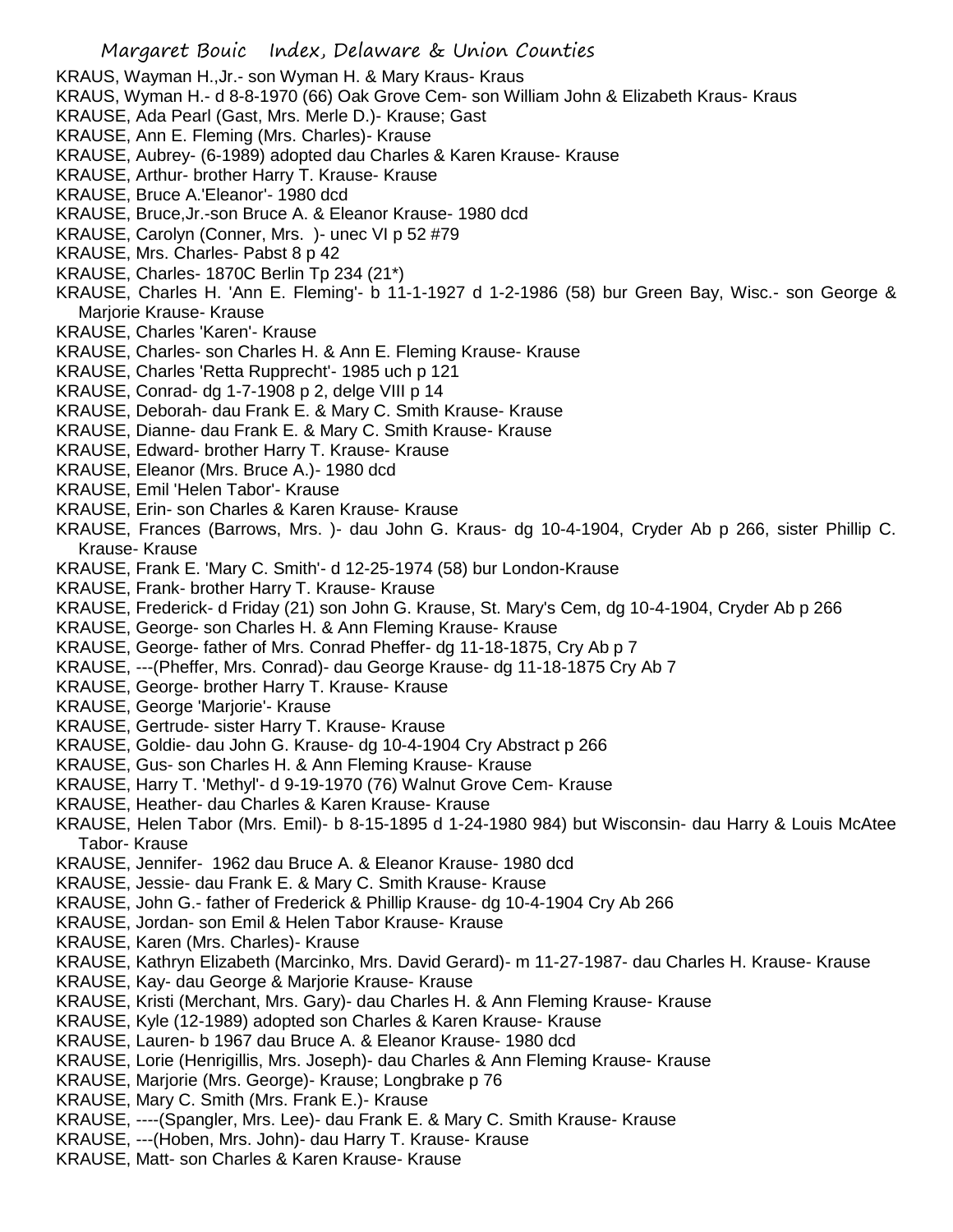KRAUSE, Methyl (Mrs. Harry T.)- Krause

KRAUSE, Phillip C. - d 4-30-1979 (86) St. Mary Cem, Del.- son John G. Krause- dg 10-4-1904, Cryder Ab. p 266; Krause

- KRAUSE, Retta Rupprecht (Mrs. Charles)- dau Frank M. & Essie Marie Weidman Rupprecht- 1985 uch p 1121
- KRAUSE, Sarah- dau Charles H. & Ann Fleming Krause- Krause
- KRAUSE, Thomas- son Charles & Marjorie Krause- Krause
- KRAUSE, Victoria (Esposito, Mrs. Michael)- dau Charles H. & Ann E. Fleming Krause- Krause
- KRAUSE, Walter- brother Harry T. Krause- Krause
- KRAUSE, William G.- d 1-1944 (70)dg 1-17-1944- Krause
- KRAUSE, William- b 10-23-1873 Del Town son George & Lena Rickner Krause- dcb
- KRAUSE, Winifred (Schneider, Mrs. )- dau Phillips C. Krause- Krause
- KRAUSKOPF, A. C.- 1908 dch 398
- KRAUSKOPF, Charlie- d 12-1943 (61) Oak Grove Cem, dg 12-31-1943, Krauskopf
- KRAUSKOPF, Frank- brother Charlie Krauskopf- Krauskopf
- KRAUSKOPF, Henry- graduate Delaware HS 1889, delge VII p 20
- KRAUSS, Abbie (Mrs. Christian)- obit Christina- mlib
- KRAUSS, Adelaid- 1870C Delaware Town (26\*)
- KRAUSS, Alice Butler (Mrs. Stanley)- b 7-1-1901 m 8-24-1921- McKitrick p 111
- KRAUSS, Audrey- dau Stanley & Alice Butler Krauss- McKitrick p 111
- KRAUSS, C.- dcw Bk 4 p 155(18), witness
- KRAUSS, Charles- b 8-31-1903 d 1942 military service- son Charles William & Laura Elsie McKitrick Krauss-McKitrick p 111
- KRAUSS, Charles W. 'Laura Elsie McKitrick'- b 7-15-1870 m 12-24-1889 d 10-24-1932- McKitrick p 108, 110
- KRAUSS, Charles- father of Cledis Krauss- dg 3-11-1904, Cryder Ab p 232
- KRAUSS, Christian 'Abbie'- d Mar/May 23, 1928 (92) obit mlib
- KRAUSS, Cledis- d Monday (13) dg 3-11-1904 Cryd Ab p 232, son Charles Krauss
- KRAUSS, Elizabeth- b 11-20-1884 Del Town dau Frank & Mary Neer Krauss- dcb see Karus
- KRAUSS, Emil L.- son Christian & Abbie Krauss- obit Christian, mlib
- KRAUSS, Grace (Brautigen, Mrs. Jack)- b 4-14-1902 m 2-21-1921 dau Charles William & Laura Elsie McKitrick Krauss- McKitrick p 111
- KRAUSS, Harold- son Stanley & Alice Butler Krauss- McKitrick p 111
- KRAUSS, Jacob 'Louise'- 1949 ucd
- KRAUSS, Laura Elsie McKitrick (Mrs. Charles W.)- b 12-9-1871 m 12-24-1889 d 1935 dau Andrew James & Martha Ann Berry McKitrick - McKitrick p 108, 110
- KRAUSS, Louise (Mrs. Jacob)- 1949 uucd
- KRAUSS, Lutie (Brown, Mrs. Blanchard O.)- b 8-26-1896 m 5-25-1918 dau Charles W. & Laura Elsie McKitrick Krauss- McKitrick p 111
- KRAUSS, Maud (Ganske, Mrs. Charles)- b 11-6-1894 d 4-20-1962 dau Charles W. & Laura Elsie McKitrick Krauss- McKitrick p 110
- KRAUSS, Pancratus- pallbearer for Jos. Factor'- dg 2-28-1908, Cry Ab p 111
- KRAUSS, Stanley 'Alice Butler'- b 9-26-1898 m 8-24-1921 son Charles W. & Laura Elsie McKitrick Krauss-McKitrick p 111
- KRAUTLINE, J. P. heirs- unec IV p 33, XI p 68, 69 (Kriteline)
- KRAUZ, Huldah- b 4-3-1876 Delaware Tp dau John Krauz- dcb
- KRAVITZ, E. N.- 1980 dcd
- KRAWCZYK, Christine (Mrs. Richard)- 1991 ucd
- KRAWCZYK, Donald P. 'Gloria D.'- 1967, 1971, 1973, 1975, 1977, 1979, 1981, 1983 ucd
- KRAWCZYK, Gloria D. (Ms. Donald P.)- 1967, 1971, 1973, 1975, 1979, 1981, 1983 ucd
- KRAWCZYK, James R.- b 1972 son Richard J. & Lois Ann McKean Krawczyk- Krawczyk; 1973, 1975, 1977 ucd
- KRAWCZYK, Jeffrey- b 1964 son Donald P. & Glorai D. Krawczyk- 1967, 1971, 1973, 1975, 1977, 1979, 1981, 1983 ucd
- KRAWCZYK, Kelley- b 1979 son Richard & Christina Krawczyk- 1991 ucd
- KRAWCZYK, Kevin- b 1961 son Donald P. & Gloria D. Krawczyk- 1967, 1971, 1973, 1975, 1977, 1979, 1981, 1983 ucd
- KRAWCZYK, Kyle- b 1977 son Richard & Christine Krawczyk- 1991 ucd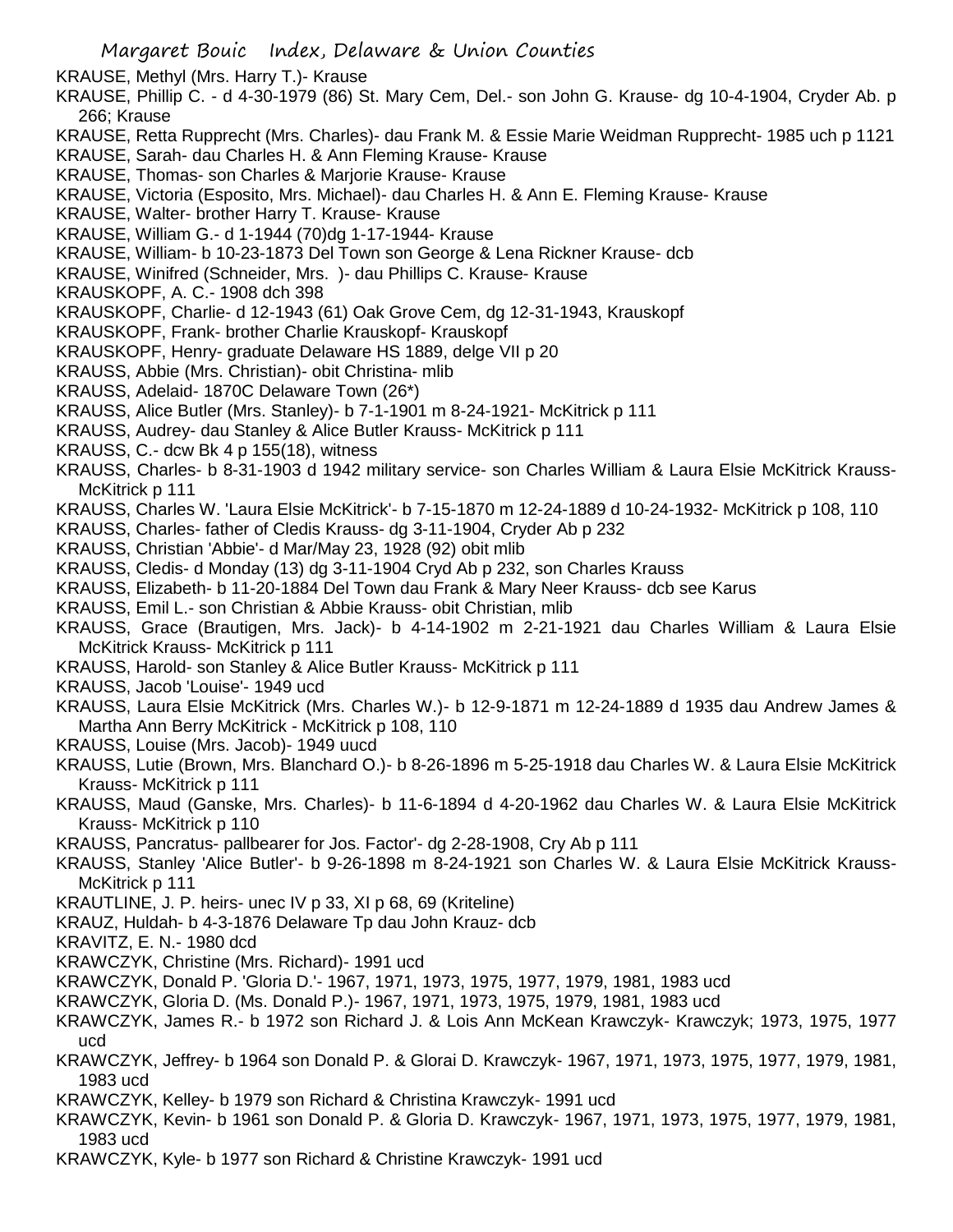- KRAWCZYK, Lois Ann McKean (Mrs. Richard J.)- b 1-15-1947 d 10-30-1993 (46) cremated- dau James & Dora Hart McKean- Krawczyk; 1973, 1975, 1977, 1979, 1981 ucd
- KRAWCZYK, Olivia- b 1975 dau Richard J. & Lois Ann McKean Krawczyk- Krawczyk; 1975, 1977, 1979, 1981 ucd
- KRAWCZYK, Richard b 1971 son Richard J. & Lois Ann McKean Krawczyk- 1979, 1981, 1991 ucd
- KRAWCZYK, Richard J. 'Lois Ann McKean''Christine'- 1973, 1975, 1977, 1979, 1981, 1983, 1991 ucd
- KRAWCZYK, Stanley J.- 1973, 1975, 1977, 1979, 1981 ucd
- KREAGER, Andrew- b 1789 d 1844 son Andries & Ann Feyn Kreager- dcc Jarrod Weiser 78
- KREAGER, Andries 'Anna Feyn'- d 1770- dcc Jarrod Weiser 156
- KREAGER, Ann Feyn (Mrs. Andries)- dcc Jarroe Weiser 157
- KREAGER, Arinta- dau Samuel & Elizabeth Thomas Kreager- dg 5-19-1909, Cry 135
- KREAGER, Becky E. (Mrs. Dean A.)- 1991 ucd
- KREAGER, ---(Calvin, Mrs. O. E.)- dau Samuel & Elizabeth Thomas Kreager- dg 5-19-1908, Cryder Ab p 135
- KREAGER, Dean A. 'Becky E.'- 1991 ucd
- KREAGER, Rev. Frank S. 'Mary Areta Horton'- 1908 dch 286; dpc p 103; hmp p 150, 167, 298; dg 2-21-1899, 4-14-1899, 9-4-1899, 1-25-1901, 5-19-1908; Cryder Ab p 188, 196, 214, 59, 135
- KREAGER, Jacob- son Nancy Y. Kreager- 1850C Kingston Tp 3298 p 174 (26,O)
- KREAGER, Jacob 'Sally Ann Wintermute'- m 4-6-1837 d 8-24-1884, Cry Ab p 230
- KREAGER, Jed William- b 8-19-1975 son Thomas & Mitchell Kreager- Mitchell
- KREAGER, Mary Areta Horton (Mrs. Rev. Frank S.)- hmp p 298
- KREAGER, Nancy Y.- 1850C Kingston Tp 3298 p 174 (59,Pa)
- KREAGER, Pearl- dau Samuel & Elizabeth Thomas Kreager- dg 5-19-1908, Cryder Ab p 135
- KREAGER, Rebecca (Biggs, Mrs. John H.)- b 1-1816 d 9-16-1895 dau Andrew Kreager- dcc Jarod Weiser 39; dcc Jane Martin Powers 15; Powell 283 Horseshoe Bapt. Graveyard
- KREAGER, R. H.- son Samuel & Elizabeth Thomas Kreager- dg 5-19-1908, Cry Ab p 135
- KREAGER, Sally Ann Wintermute (Mrs. Jacob)- b Fayette Co 6-6-1816 m 4-6-1837 d 5-8-1889 dau George & Ann Wintermute- dg 5-17-1889, Cryder Ab p 230
- KREAGER, Samuel 'Elizabeth Thomas'- b 8-17-1837 m 1-2-1861 d Sunday, dg 5-19-1908, Cryder Ab p 135
- KREAGER, ---Mitchell (Mrs. Thomas)- dau Walter & Lois McCarty Mitchell- Mitchell
- KREAGER, Thomas ' Mitchell'- Mitchell
- KREAKBAUM, Agatha (Mrs. Carl)- b 1871 d 11-13-1919 Oakdale Cem II p 44 (G-R7-8)
- KREAKBAUM, Alma N.- b 6-3-1899 d 2-8-1974 St. John's Cem, DJ p 63- dau Philip & Elizabeth Kreakbaum-Kreakbaum; 1973 ucd; 1900C Darby Tp 117-123 p 6A (11/12,O,O,O)
- KREAKBAUM, Carl 'Agatha'- b 1856 d 5-8-1922 Oakdale Cem II p 44 (G-R7-8)
- KREAKBAUM, Carl Jack 'Beulah Butler'- b 12-23-1923 div OII p 104 9H-RH-20)- son Karl & Ruth Freshwater Kreakbaum- Freshwater p 197; Kreakbaum; 1959, 1962, 1979 ucd
- KREAKBAUM, Mrs. Carl- 1949 ucd
- KREAKBAUM, Christian- b 7-1896 son John A. & Mary B. Meyer Kreakbaum- 1900C Paris Tp 2 (3,O,O,O)
- KREAKBAUM, Earl- b 10-1893 son John A. & Mary B. Meyer Kreakbaum- 1900C Paris Tp 2 (6,O,O,O)
- KREAKBAUM, Elizabeth (Mrs. Philip)- 1900C Darby Tp 117-123 p 6A (36,O,Ger,Ger)- m 3y 4 ch
- KREAKBAUM, Elma/Alma- 1962, 1967, 1971 ucd
- KREAKBAUM, Esther- infant dau John A. & Mary D. Kreakbaum- Trinity Cem, DJ p 82, no date
- KREAKBAUM, Frances (Hall, Mrs. Sam)- dau Walter J. & Jessie P. Garrett Kreakbaum- Kreakbaum
- KREAKBAUM, George S.- b 11-1890 son John A. & Mary B. Meyer Kreakbaum- 1900C Paris Tp 2 (9,O,O,O)
- KREAKBAUM, Jessie P. Garrett (Mrs. Walter J.)- b 6-19-1903 Madison Co m 11-26-1920 d 6-13-1980 (76)
- Oakdale Cem (G-R7-8)- dau Guy & Lucy Simpkins Garrett- Kreakbaum KREAKBAUM, John 'Mary Meyer'- b 2-1854 d 1940 Trinity Cem, DJ p 82; Kreakbaum; 1900C Paris Tp 2
	- (46,O,Ger,Md) m 19y
- KREAKBAUM, Karl/Carl 'Ruth Freshwater'- b 10-1-1893 m 5-13-1921 d 12-11-1947- Oakdale Cem II p 104 9H-RH-20); Freshwater p 197; 1915 uch p 318
- KREAKBAUM, Katy- b 12-1881 dau John A. & Mary B. Meyer Kreakbaum- 1900C Paris Tp 2 (18,O,O,O)
- KREAKBAUM, Mama- b 3-1880 dau John A. & Mary B. Meyer Kreakbaum- 1900C Paris Tp 2 (14,O,O,O)
- KREAKBAUM, Mary Daily (Mrs. Otto)- b 10-29-1903 WVa d 8-6-1993 (89) dau Wiley & Belle Stickle Daily-Kreakbaum
- KREAKBAUM, Mary B. Meyer (Mrs. John)- b 9-1860 d 1936 Trinity Cem DJ p 82- Kreakbaum; 1900C Paris Tp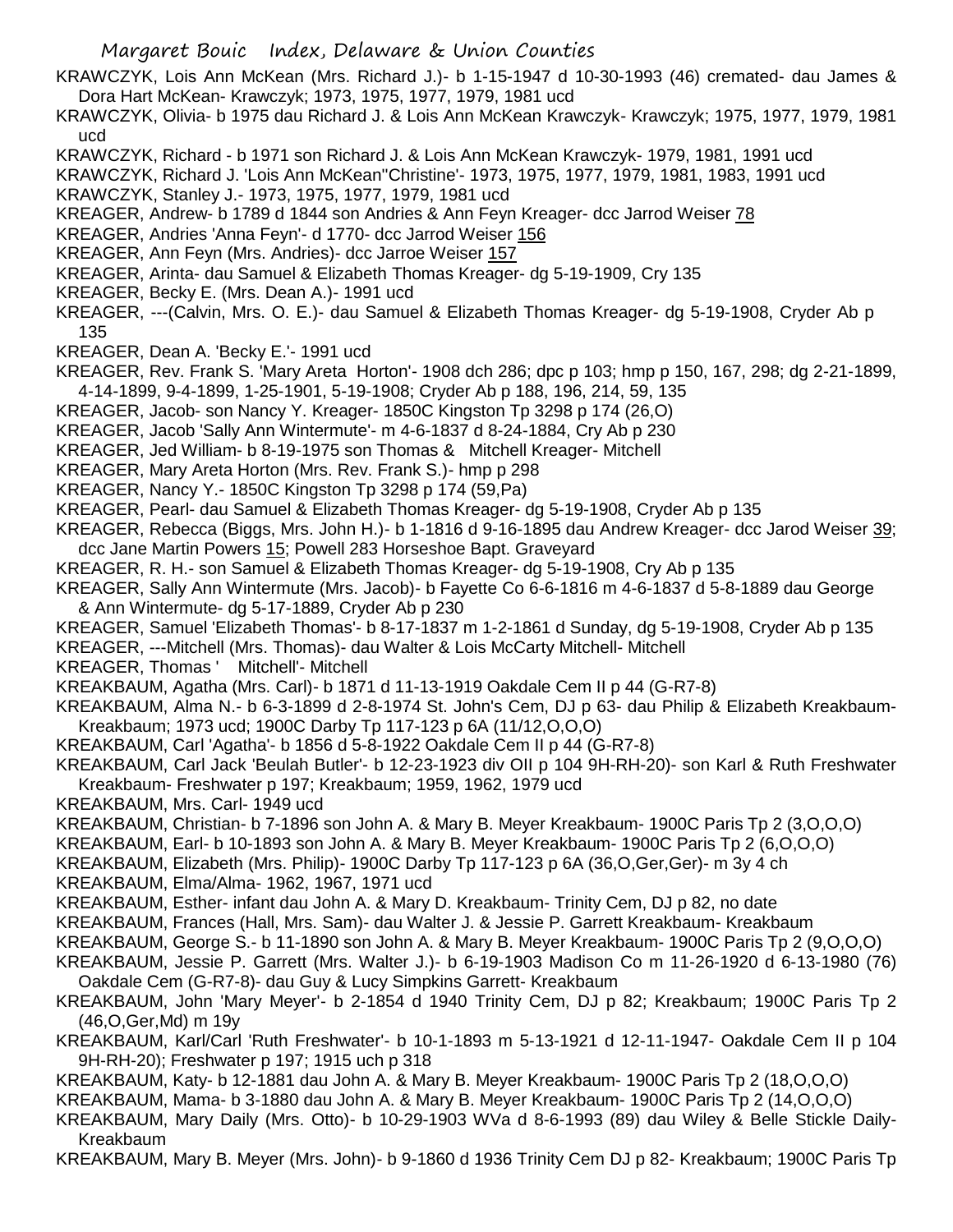2 (39,O,Ger,Ger) m 19y, 5 ch

KREAKBAUM, Mona Lou (Tillman, Mrs. )- dau Mrs. Carl Kreakbaum- 1949 ucd

KREAKBAUM, Otto 'Mary Daily'- b 7-20-1896 d 3-23-1983- bur Mt. Vernon- son John & Mary Meyer Kreakbaum- Kreakbaum

KREAKBAUM, Philip 'Elizabeth'- b 3-1862; Kreakbaum; 1900C Darby Tp 117-123 p 6A (38,O,Ger,Md)

KREAKBAUM, Rufina (Scheiderer, Mrs. )- dau Philip & Elizabeth Kreakbaum- Kreakbaum

KREAKBAUM, Ruth M. Freshwater (Mrs. Karl)- b 1-21-1896 m 5-13-1921 d 1977 Oakdale Cem II p 104 (H-RH-20)- dau Charles Edgar & Gertrude McAllister Freshwater -Freshwater p 197; 1959, 1962, 1967, 1971 ucd

KREAKBAUM, Shirley (Hull, Mrs. Harry)- dau Otto & Mary Daily Kreakbaum- Kreakbaum

KREAKBAUM, Walter J. 'Jessie P. Garrett'- b 5-26-1897 m 11-26-1920 d 6-1-1950/1 WWI Oakdale Cem II p 44 (G-R7-8)m 11-26-1920- Kreakbaum

KREAMER, Barbara Ellen- b 10-30-1953 dau Charles Franklin & Edith I. Bierly Kreamer- Weiser p 616

- KREAMER, Charles Franklin 'Edith I. Bierly'- b 4-7-1915 m 5-1940 Weiser p 616
- KREAMER, Donna (Mrs. Eugene H.)- b 1935 Milford Cem Un Al p 51; 1959, 1962, 1967, 1971, 1973, 1975, 1977, 1979, 1981, 1983 ucd
- KREAMER, Edith I. Bierly (Mrs. Charles Franklin)- b 12-8-1917 m 5-1940 dau Curtis Melancthon & Mayme Wolfe Bierly- Weiser p 616
- KREAMER, Erma Fladt (Mrs. John)- b 3-10-1926 m 9-7-1943 dau Leo & Laura Rausch Fladt- Rausch 13115 III p 268
- KREAMER, Eugene H. 'Donna'- b 193- d 1972 Milford Cem, Un Al p 51; 1959, 1962, 1967, 1971 ucd
- KREAMER, Gertrude (Frank, Mrs. Samuel S.)- b 7-29-1872 m 12-6-1891 d 12-27-1948- Weiser p 617
- KREAMER, Hada Rosealia- d 4-1-1858 (1-2-4) dau J. & Mary Kreamer- unec V p 3
- KREAMER, Helen E. (Weiser, Mrs. David D.)- b 4-11-1895 m 5-23-1914- Weiser p 768
- KREAMER, Jane Adelle- b 5-5-1948 dau Charles Franklin & Edith I. Bierly Kreamer- Weiser p 616
- KREAMER, Janet Kay- b 1957 dau Eugene & Donna Kreamer- Kreamer; 1959, 1962, 1967, 1971, 1975 ucdengaged to John Breidenbach
- KREAMER, Jeff Franklin- b 11-13-1943 son Charles Franklin & Edith I. Bierly Kreamer- Weiser p 616
- KREAMER, Mrs. J. L.- delge X p 37 (1896)
- KREAMER, John- Kreamer
- KREAMER, John- d 1-27-1871 (46) unec V p 3
- KREAMER, John 'Erma Fladt'- b 3-12-1925 m 9-7-1932- Rausch (13115) III p 268
- KREAMER, John 'Mary Snodgrass'- m 10-16-1849 ucm 1464, unec XIII p 30
- KREAMER, John 'Rosa'- b 1859 d 1936 Milford Cem, Un Al p 72; obit, mlib
- KREAMER, John Steven- b 2-21-1952 son John & Erma Fladt Kreamer- Rausch 131152, III p 268
- KREAMER, John- son Thomas & Ruby Morse Kreamer- Kreamer
- KREAMER, ---(Wilkinson, Mrs. Burnelle)- dau John Kreamer-obit John, mlib
- KREAMER, Joseph- 1840C Darby Tp 1053 (40-500, unec V p 61
- KREAMER, Joyce Ann- b 4-3-1950 dau John & Erma Fladt Kreamer- Rausch 131151 III p 268
- KREAMER, Karen Sue (Shroyer, Mrs. Richard A.)- b 3-17-19557 m 10-9-1993 dau John & Erma Fladt Kreamer- Rausch 131153 III p 268 Kreakbaum
- KREAMER, Leona Bidwell (Mrs. Morse)- b 6-28-1916 d 4-13-1971 Milford Cem, Un Al p 49- dau Asil H. & Magdalena Hanacel Bidwell- Kreamer; 1959, 1962, 1967, 1971 ucd
- KREAMER, Linda (Thrush, Mrs. Michael)- dau Leste
- KREAMER, M. (Mrs. John)- unec V p 3, Cem Pike Tp, Madison Co
- KREAMER, Mary Ann- b 11--27-1940 dau Chrles Franklin & Edith I. Bierly Kreamer- Weiser p 616
- KREAMER, Mary Ann- d 3-9-1854 )3y5m) dau J. & M.- unec V p 3
- KREAMER, Mary Snodgrass (Mrs. John)- m 10-16-1849 ucm 1464; unec VIII p 20
- KREAMER, Mary (Snyder, Mrs.Simon)- b 11-26-1813 d 12-15-1894- Weiser p 569
- KREAMER, Mary (Waite, Mrs. George Adam)- Weiser p 602
- KREAMER, Maud- delge X p 37 (1896)
- KREAMER, Morse 'Leona Bidwell'- b 1911 Milford Cem, Un Al p 49- son Thomas & Ruby Morse Kreamer-Kreamer; 1959, 1962, 1967, 1971, 1973, 1975, 1981, 1983 ucd
- KREAMER, Mrs. Pearl- d 9-1-1961 (86) Green Mound Cem- Kreamer
- KREAMER, Rosa (Mrs. John)- b 1866 d 1957 Milford Cem, Un Al p 72
- KREAMER, Ruby A. Morse (Mrs. Thomas)- b 1884 d 5-7-1974 Milford Cem, Un Al p 49- dau John P. & Mary J.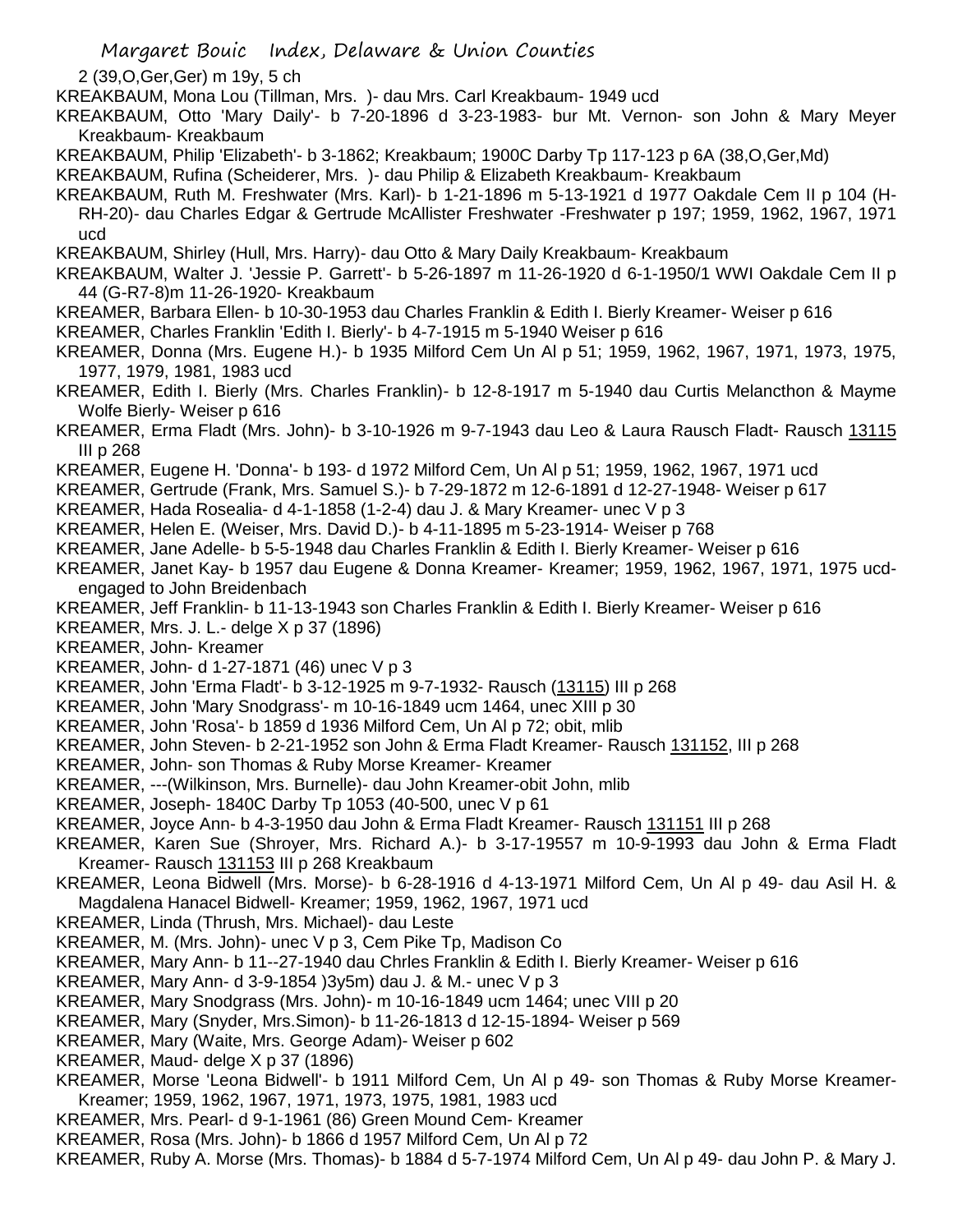- Mitchell Morse- 1915 uch p 802, 908
- KREAMER, Ruth (Hegenderfer, Mrs. Irvin)- dau Thomas & Ruby Morse Kreamer- Kreamer
- KREAMER, Sharon Lou- b 3-17-1957 dau John & Erma Fladt Kreamer- Raysch 131154 III p 268
- KREAMER, Susan- b 1961 dau Eugene H. & Donna M. Kreamer- 1967, 1971, 1973, 1975, 1979, 1981 ucd
- KREAMER, Tamara- b 1964 dau Eugene H. & Donna M. Kreamer- 1967, 1971, 1973, 1975, 1979, 1981 ucd
- KREAMER, Thomas 'Ruby A. Morse'- b 1886 d 1969 Milford Cem, Un Al p 49; 1915 uch p 802, 908; Kreamer; obit Thomas, mlib
- KREBBS, Florence- b 9-10-1886 Del. Town dau August & Sarah Powman? Krebbs, dcb
- KREBS, Debra- b 1958 dau James E. & Wilma J. Krebs- 1971 dcd
- KREBS, James E.'Wilma J.'- 1969, 1971, 1980 dcd
- KREBS, Kenneth K. 'Ruth'- 1969, 1971, 1980 dcd
- KREBS, Ruth (Mrs. Kenneth K.)- 1980 dcd
- KREBS, Wilma J. (Mrs. James E.)- 1971, 1980 dcd
- KREBEHENNE, Angela- b 1967 dau Larry & Pat Krebehenne- 1971, 1973, 1975, 1977, 1979, 1981 ucdengaged to Troy M. Ransome
- KREBEHENNE, Anthony- b 1967 son Larry L. & Pat Krebehenne- 1983 ucd
- KREBEHENNE, Daniel L. 'Patti L. Skidmore'- b 1958 m 8-3-1974 dau Lester W. Krebehenne- Krebehenne; 1985 uch p 176; 1959, 1962, 1967, 1973, 1975, 1979, 1981, 1983, 1991 ucd
- KREBEHENNE, David- b 1963 son Larry & Pat Krebehenne- 1971, 1973, 1975, 1977, 1979,1981, 1985 ucd
- KREBEHENNE, Eric- b 1970 son Larry & Pat Krebehenne- 1973, 1975, 1977, 1979, 1981, 1983, 1991 ucd
- KREBEHENNE, Joyce- dau Lester & Mildred Krebehenne- 1949, 1959(15), 1962 ucd
- KREBEHENNE, Kari- ch Daniel L. & Pattie Krebehenne- 1979, 1981, 1983, 1991 ucd
- KREBEHENNE, Larry 'Pat'- son Lester & Mildred Krebehenne- 1949, 1959(17), 1962, 1971, 1973, 1974, 1977, 1979, 1981, 1983, 1991 ucd
- KREBEHENNE, Lester 'Mildred'-b 1918 Claibourne Cem- 1949, 1959, 1962, 1967, 1981, 1985, 1977, 1979, 1981, 1983, 1991 ucd
- KREBEHENNE, Linda (Thrush, Mrs. Michael)- b 1950 dau Lester & Mildred Krebehenne- Thrust; Krebehenne; 1959, 1962, 1967, 1971 ucd
- KREBEHENNE, Mary- dau Daniel & Patti Krebehenne- 1991 ucd
- KREBEHENNE, Megan- ch Daniel L. & Patti Krebehenne- 1979, 1981, 1983, 1991 ucd
- KREBEHENNE, Mildred (Mrs. Lester)- b 1919 d 1988 Claibourne Cem p 58; 1949, 1959, 1962, 1967, 1971, 1973, 1975, 1977, 1979, 1981, 1983, 1991 ucd
- KREBEHENNE, Pat (Mrs. Larry)- 1971, 1973, 1975, 1977, 1979. 1981, 1983, 1991 ucd
- KREBEHENNE, Patti L. Skidmore (Mrs. Daniel L.)- b 9-26-1955 m 8-3-1974 dau James Richard & Maroire Jean Retterer Skidmore- 1985 uch p 129, 176; 1975, 1979, 1981, 1983, 1991 ucd
- KREBEHENNE, William Dale- b 1940 d 1945 Claibourne Cem p 58
- KREBS, Alfred N.,Jr.- son Alfred N. Krebs- Krebs- engaged to Kathleen Koehler
- KREBS, Kenneth K.'Mona'- d 11-20-1993 (79) bur Pioneer Cem, Westerville- Krebx
- KREBS, Mona (Mrs. Kenneth K.)- Krebs
- KREBS, Nellie J. (Kuebler, Mrs. William Henry)- b 4-1-1887 m 2-8-1909- Weiser p 441
- KREBS, Shirley (Miller, Mrs. )- sister Kenneth K. Krebs- Krebs
- KREBSBACH, Arvine- Krebsbach
- KREBSBACH, Ted 'Telena Wilson'- m 6-17-1978 son Arvine Krebsbach- Krebsbach
- KREBSBACH, Telena Wilson (Mrs. Ted)- m 6-17-1978- dau Ted Wilson- Krebsbach
- KRECIKI, Andrew J. 'Jane Lillian Ulrich'- m 5-17-1952- Weiser p 44
- KRECIKI, Andrew J.- b 4-22-1957 son Andrew J. & Jane Lillian Ulrich Kreciki- Weiser p 44
- KRECIKI, Debora F.- b 4-2-1954 son Andrew J. & Jane Lillian Ulrich Kreciki- Weiser p 44
- KRECICKI, b 9-8-1927 m 5-17-1932- dau Raymond R. & Lillian Thompson Ulrich- Weiser p 44
- KRECICKI, Mark J.- b 10-23-1958 son Andrew J. & Jane Lillian Ulrich Kreciki- Weiser p 44
- KREDELL, Carol Ruth- b 10-20-1942 dau Robert Blee & Stella Wilhelmina Hefferlfinger Kredell- Weiser p 749
- KREDELL, Conrad Weiser 'Ester Middendorf'- b 4-4-1896 son Robert F. & Ida Relma Arnold Kredell- Weiser p 749
- KREDELL, Donald Harley 'Martilda Seidel'- b 2-19-1916 m 8-1942 son Robert Blee & Stella Wilhelmina Hefferlfinger Kredell- Weiser p 749
- KREDELL, Ester Middendorf (Mrs. Conrad Weiser)- Weiser p 749
- KREDELL, Harry Damon 'Jenny Musser'- b 11-11-1882 m 6-18-1906 son Robert F. & Ida Relma Arnold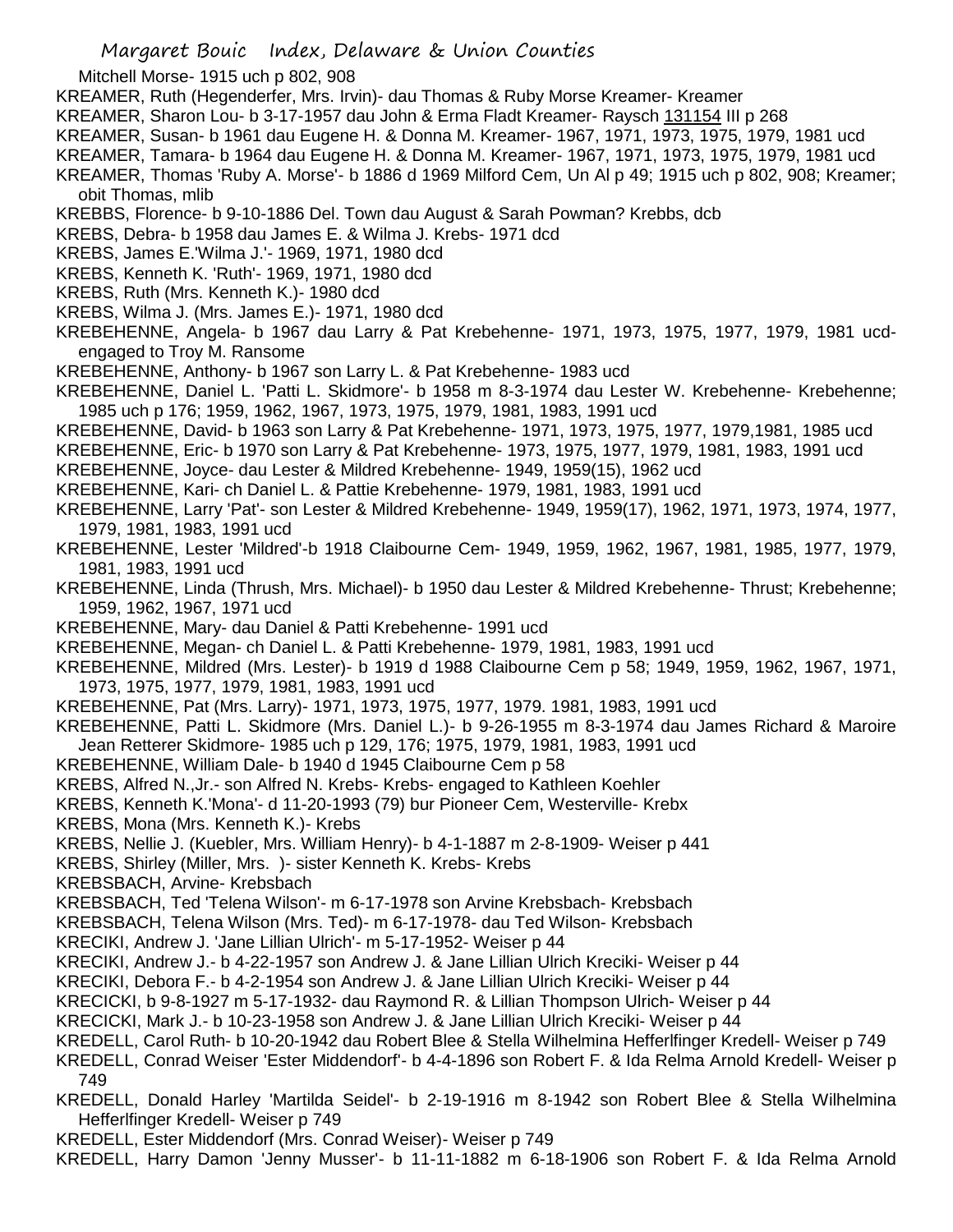Kredell- Weiser p 749

- KREDELL, Ida Relma Arnold (Mrs. Robert F.)- b 4-9-1858 m 1882 d 10-20-1938 dau Geroge & Elvina Weiser Arnold- Weiser p 748
- KREDELL, Ida Relma (Krick, Mrs. Irvin Luther)- b 12-26-1887 m 10-22-1908 dau Robert F. & Ida Relma Arnold Kredell- Weiser p 749
- KREDELL, Jenny Musser (Mrs. Harry Damon)- b 8-1882 m 6-18-1906 d 6-20-1958- Weiser p 749
- KREDELL, Linda Elaine- b 7-3-1943 dau Donald harley & Matilda Seidel Kredell Weiser p 749

KREDELL, Matilda Seidel (Mrs. Donald Hurley)- b 7-19-1918 m 8-1942- Weiser p 749

- KREDELL, Robert Blee 'Stella Wilhelmina Heffelfinger'- b 2-13-1890 m 5-15-1914 son Robert F. & Ida Relma Kredell- Weiser p 749
- KREDELL, Robert F.'Ida Relma Arnold'- b 11-7-1858 m 1882 d 6-20-1909- Weiser p 749
- KREDELL, Stella Wilhelmina Heffelfinger (Mrs. Robert Blee)- b 6-17-1892 m 5-15-1914 d 1-25-1960- Weiser p 749
- KREDELL, Susan Estelle- b 5-21-1946 dau Donald Harley & Matilda Seidel Kredell- Weiser p 749
- KREFT, Betty Joyce Hutchins (Mrs. Gary L.)- b 11-7-1937 m 11-25-1956 dau Earl James,Sr & Berniece Snow Hutchins- McKitrick p 150, 151
- KREFT, Elizabeth Jones (Mrs. Paul L.)- McKitrick p 151
- KREFT, Gary L. 'Betty Joyce Hutchins"- b 9-26-1936 m 11-25-1956 son Paul L. & Elizabeth Jones Kreft-McKitrick p 150, 151
- KREFT, Michael- b 9-8-1960 son Paul & Elizabeth Jones Kreft- McKitrick p 151
- KREFT, Paul L. 'Elizabeth Jones'- McKitrick 151
- KREFT, Timothy- b 5-13-1957 son Paul & Elizabeth Jones Kreft- McKitrick 151
- KREGER, Albert- Kreger
- KREGER, Artamesa Belknap (Mrs. Jacob)- m 3-24-1850 dcm
- KREGER, Bernice (Hagerman, Mrs. )- sister John A. Kreger- Kreger
- KREGER, Carol June (Mitchell, Mrs. William J.)- Kreger
- KREGER, Earl- brother John A. Kreger- Kreger
- KREGER, John A. 'Mildred R.'- d 1-29-1981 (63) bur Centerburg- Kreger; 1961, 1964, 1969, 1971, 1980 dcd
- KREGER, Mildred (Needles, Mrs. )- sister John A. Kreger- Kreger
- KREGER, Mildred R. (Mrs. John A.)- Kreger; 1964, 1969, 1971, 1980 dcd
- KREGER, Jacob 'Artamesa Belknap'- m 3-24-1850 dcm
- KREGER, Paul- brother John A. Kreger- Kreger
- KREGER, Walter- 1964, 1971 dcd
- KREGER, Walter E.- b 1952 son John A. & Mildred R. Kreger- Kreger; 1964, 1969 dcd
- KREHS, Adam 'Anna Maria'- dcc James Fathbruckner 2305
- KREHS, Anna Maria (Mrs. Adam)- dcc James Fathbruckner 2306
- KREHS, Anna Ursula (Krehs, Mrs.Ignaz)- dcc James Fathbruckner 291
- KREHS, Anna Ursula (Stapf, Mrs. Johann Adam Franz)- b 9-3-1705 m 2-8-1727 d 8-28-1733 dau Ignaz & Anna Ursula Krehs- James Fathbruckner 145
- KREHS, Ignaz 'Anna Ursula'- dcc James Fathbruckner 290
- KREHS, Katharine (Stapf, Mrs. Hans de Alt)- d 3-13-1688 dau Adam & Anna Maria Krehs- dcc James Fathbruckner 1153
- KREICHBAUM, David- dg 1-26-1866 from Stark Col Republican
- KREIDER, Daniel William- son Richard Lee & Sherry Lynn Young Kreider- 1985 uch p 151
- KREIDER, Darlene Renee- dau Richard Lee & Sherry Lynn Young Kreider- 1985 uch p 151
- KREIDER, Elsie Mea (Broscious, Mrs. Francis Abraham)- b 6-28-1905 m 6-30-1928- Weiser p 383
- KREIDER, Henry 'Nancy Cowgill'- b 2-2-1811 m 5-25-1871 ucm 4939 d 6-20-1891 (80-4-18) Claibourne Cem-1985 uch p 34; unec XIII p 41; Cowgill p 78
- KREIDER, Henry Snyder 'Martha Louisa Ulrich'- b 10-19-1886- Weiser p 45
- KREIDER, John 'Sarah Harsh'- Powell 310
- KREIDER, Luella Richter- b 9-16-1913 dau Henry Snyder & Martha Louisa Ulrich Kreider- Weiser p 46
- KREIDER, Martha Louisa Ulrich (Mrs. Henry Snyder)- b 9-14-1883 dau Adam Stanley & Martha Elizabeth Richter Ulrich- Weiser p 45
- KREIDER, Martha Ulrich (Rudnicki, Mrs. Charles)- b 5-27-1912- dau Henry Snyder & Martha Louisa Ulrich Kreider- Weiser p 45
- KREIDER, Mary (Gearhiser, Mrs. John)- dau John & Sarah HarshKerider- Powell 310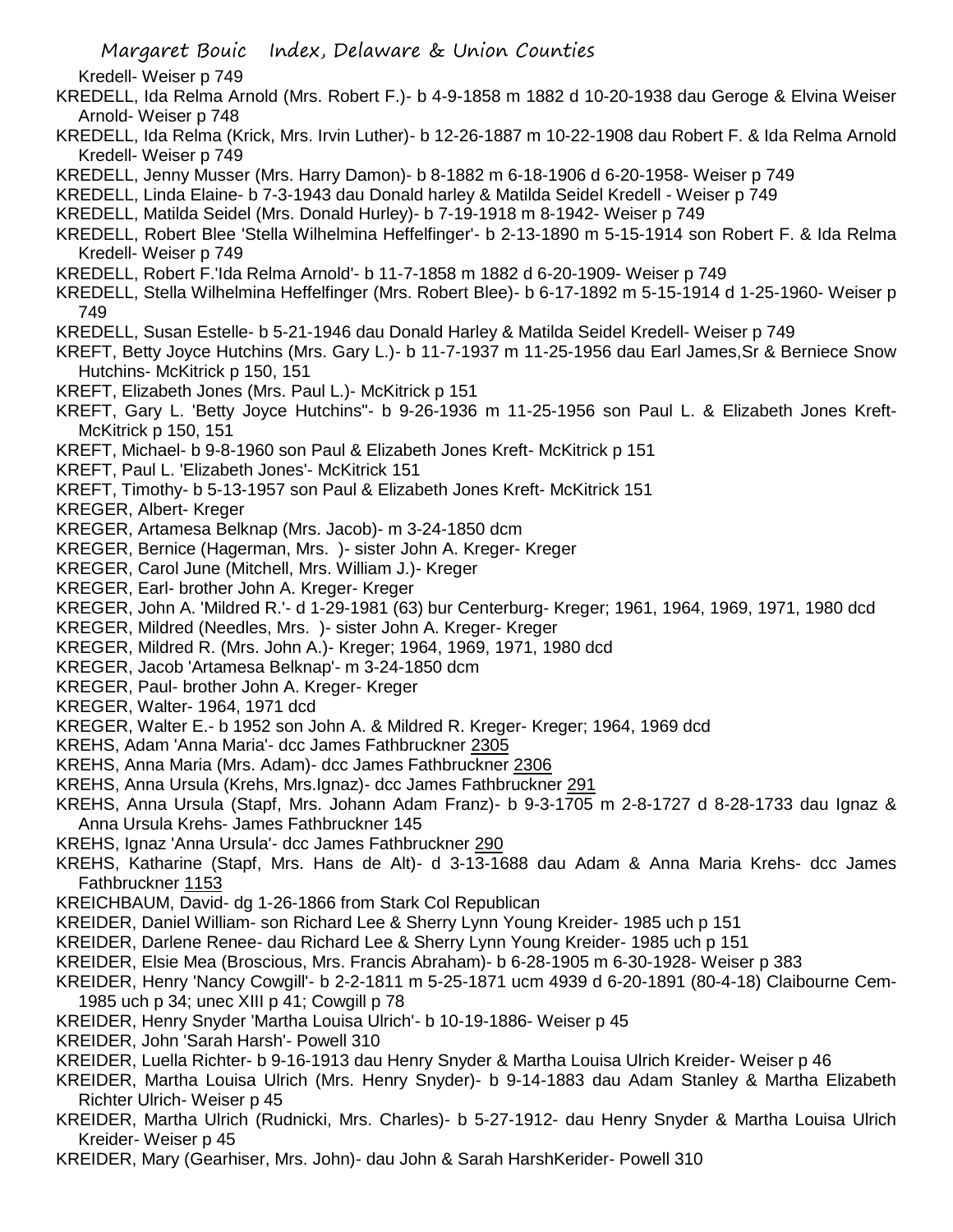- Margaret Bouic Index, Delaware & Union Counties
- KREIDER, Michael Z.- Marysville p 48
- KREIDER, Nancy Cowgill (Mrs. Henry)(Watson, Mrs. Moses)- b 7-31-1834/3 m 7-4-1894 d 1-18-1905 (70-5- 15) Claibourne Cem p 12; dau Alexander & Mary Crow Cowgill- Cowgill p 77,78; 1985 uch p 34
- KREIDER, Richard Lee 'Sherry Lynn Young'- 1985 uch p 151
- KREIDER, Richard Lee,Jr.- son Richard Lee & Sherry Lynn Young Kreider- 1985 uch p 151
- KREIDER, Sherry Lynn Young (Mrs. Richard Lee)- b 1-20-1959 m 3-31-1978 dau Oscar & Lois Loleta Beerlile Young- 1985 uch p 151
- KREIDERE, Sarah Harsh (Mrs.John)- Powell 310
- KREIDLER, Ablonia/Appblonia Greenbaum (Mrs. John)- b 12-31-1814 or 12-1815 d 2-16-1909 (94-1-15) St. John's Cem DJ p 66; 1915 uch p 797; 1900C Darby Tp 225-234 p 12A (84,Ger,Ger,Ger)- wid, 1 ch; to Us 1845, here 55 years
- KREIDLER, Dorothy (Holbrook, Mrs. Paul Raymond)- 1985 uch p 72
- KREIDLER, John 'Ablonia Greenbaum'- 1915 uch p 797
- KREIDLER, Johannes- b 1-10-1819 d 2-25-1875 (56-1-15) St. John's Cem DJ p 66
- KREIDLER, Magdalena (Gruenbaum, Mrs. John)- dau John& Ablonia Greenbaum Kreidler- 1915 uch p 797
- KREIGBAUM, Agatha M. (Mrs. Charles)- 1900C Marysville 178 p 8A (28,O,Ger,Ger)
- KREIGBAUM, Charles 'Agatha M.'- b 4-1856; 1900C Marysville 178 p 8A (44,O,Ger,Ger)- m 5y
- KREIGBAUM, Laura E.- b 5-1899 dau Charles & Agatha M.Kreigbaum- 1900C Marysville 178 p 8A (1,O,O,O)
- KREIGBAUM, Rufena- b 4-1896 dau Charles & Agatha M. Kreigbaum- 1900C Marysville 178 p 8A (4,O,O,O)
- KREIGBAUM, Walter J.- b 5-1897- son Charles & Agatha M. Kreigbaum- 1900C Marysville 178 p 8A (3,O,O,O)
- KREIGER, Anna- 1967, 1973, 1975 ucd
- KREIGER, Clara E. K.- b 1898 d 1916 St. John's, DJ p 58
- KREIGER, J. Jacob 'Mary M.'- b 1875 d 1936- St. John's Cem Lutheran Cem, Dj p 58
- KREIGER, Mary M. (Mrs. J. Jacob)- b 1871 d 1942 St. John's Cem, DJ p 58
- KREIGER, Nora (Mrs. William)- 1967 ucd
- KREIGER, Anna (Gorsuch, Mrs. Thomas)- dumch p 297, 492
- KREIGER, Harriet G. ( Weiser, Mrs. Abraham Jaines)- m 7-9-1909- Weiser p 506
- KREIGHBAUM, John S.- Kreighbaum
- KREIGHMAN, Arthur- son John & Keziah Ann Kendall Kreighman- Pounds 5
- KREIGHMAN, Flossie- dau John & Keziah Ann Kendall Kreighman- Pounds 5
- KREIGHMAN, John 'Keziah Ann Kendall'- Pounds 4,5
- KEIGHMAN, Keziah Ann Kendall (Ley, Mrs. Adam)(Mrs. John)- dau Joseph & Lavinia Shoup Kendall- Pounds 4,5
- KEIGHMAN, Lovis- ch John & Keziah Ann Kenadall Keighman- Pounds 5
- KREIGIER, --Fore, Mrs. V. M.)- dumch p 491
- KREIM, Dorothy Cecilia Young (Mrs. Richard Rinal)- Cowgill p 27
- KREIM, Gregory Richard 'Vicki Lynn Aukland'- b 12-22-1951 m 7-21-1973 son Richard Rinal & Dorothy Cecilia Young Kreim- Cowgill p 27
- KREIM, Jacqueline Louise- b 6-18-1978 dau Gregory Richard & Vicki Lynn Aukland Kreim- Cowgill p 27
- KREIN, Jennifer Lyn- b 1-29-1975 dau Gregory Richard & Vicki Lynn Aukland Kreim- Cowgill p 27
- KREIM, Richard Rinal 'Dorothy Cecilia Young'- Cowgill p 27
- KREIM, Vicki Lynn Aukland (Mrs. Gregory Richard)- b 12-17-1952 m 7-21-1973 dau Charles Richard & Alberta Grace Cowgill Aukland- Cowgill p 27
- KREINDIHL, Charles Siegmund'Martha Parsons'- b 4-28-1917 m 1952 d 1-11-1977 (59) Ridgeway Cem- son George & Kate Sieg Kreindihl- Kreindihl
- KREINDIHL, George 'Kate Sieg'- Kreindihl
- KREINDIHL, Kate Sieg (Mrs. George)- Kreindihl
- KREINDIHL, Laura-dau George & Kate Sieg Kreindihl- Kreindihl
- KREINDIHL, Marianne- dau Charles Siegmund & Martha Parsons Kreindihl- Kreindihl
- KREINDIHL, Martha Parsons (Mrs. Charles Siegmund'- m 1952- Kreindihl
- KREINDIHL, Robert- son George & Kate Sieg Kreindihl- Kreindihl
- KREINDIHL, Siegie- son Charles Siegmund & Martha Parsons Kerindihl- Kerindihl
- KREINER, Ellan (Fulkroad, Mrs. Guy Eby)- b 11-18-1907 m 11-24-1926- Weiser p 318
- KREINER, John 'Mary'- 1850C Union Tp 1312-1330 p 196 (25,Pa)
- KREINER, Mary (Mrs. John)- 1850C Union Tp 1312-1330 p 196 (22,O)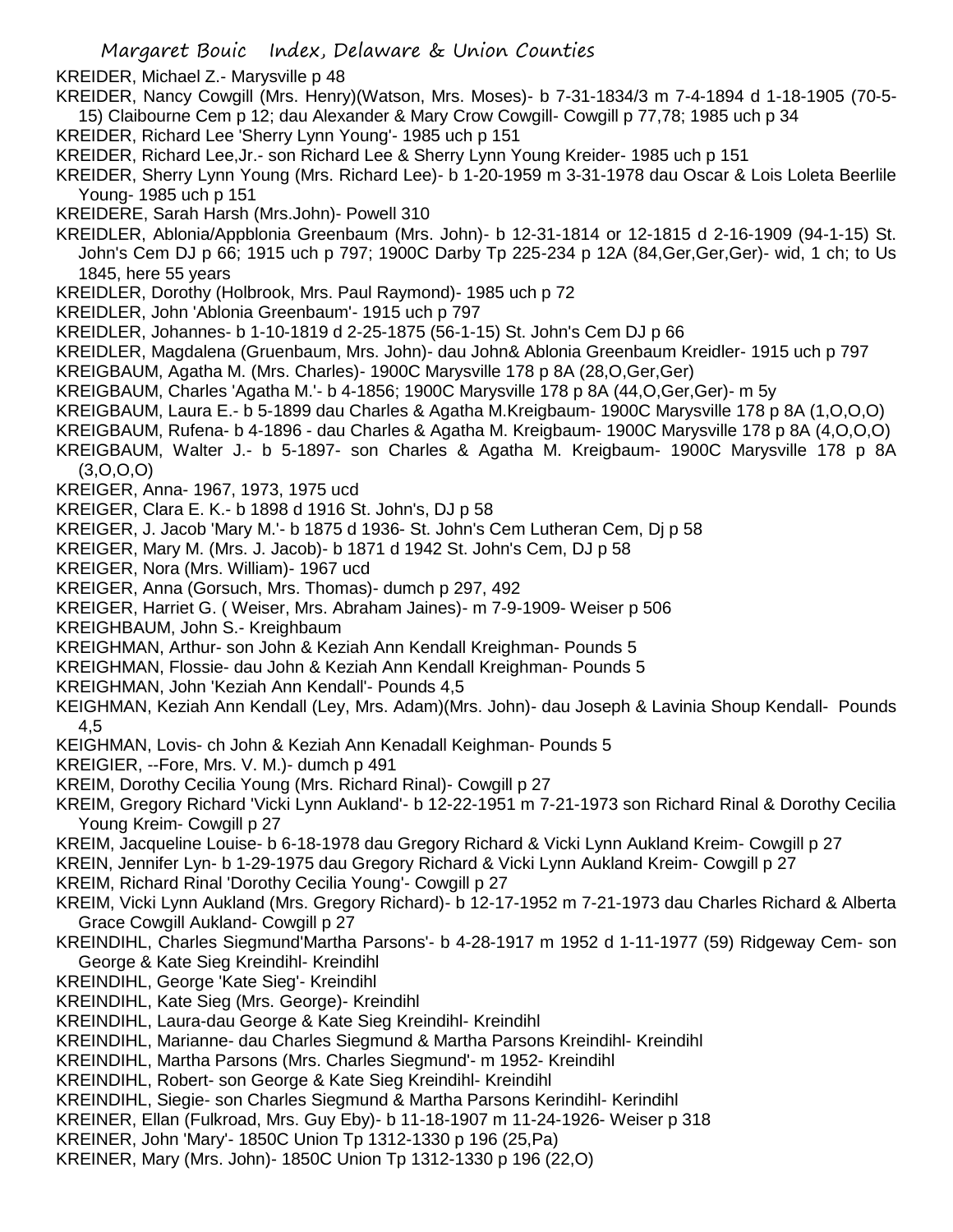- KREIS, Anna Smith (Mrs. Daniel)- m 11-1882 dau Ferdinand Smith- dumch p 406
- KREIS, Anna (Spearman, Mrs. )- dau Daniel & Grace Kreis- Kreis
- KREIS, Barbara W. (Mrs. Henry)- b 6-1840- 1900C Marysville 4th Ward 276-285 p 11B (59,Ger,Ger,Ger) m 3y, 8 chk 4 living
- KREIS, Beverly (Eubanks, Mrs. Tom)- dau Charles E. & Roanna Paver Kreis- Kreis; 1949, 1959(18) ucd
- KREIS, Bonnie L. (Mrs. Charles J.)\_- 1977, 1979, 1981, 1983, 1991 ucd
- KREIS, Cassius- son Jacob & Helena Smith Kreis- dumch p 406
- KREIS, Charles E. 'Roanna Paver'- m 12-31-1935 -son Earl F. Kreis- Kreis; 1949, 1959, 1962, 1971 dcd
- KREIS, Charles "Chuck"'Michelle'- son Charles E. & Roanna Paver Kreis- Kreis; 1959(4) 1962, 1971 ucd
- KREIS, Charles J. 'Bonnie L.'- 1977, 1979, 1981, 1983, 1991 ucd
- KREIS, Clara (Banker, Mrs. A. O.)- dau George Kreis- dumch p 370; Powell 345
- KREIS, Claudie May Peake (Mrs. James Dale)- div 11-1973- 1975, 1977 ucd; Kreis
- KREIS, Daniel 'Anna Smith'- b -20-1859 m 11-1882 dau Jacob & Helena Smith Kreis- dumch p 405, 406
- KREIS, R.Douglas 'Phyllis'- 1961 dcd
- KREIS, Dustin Paul- b 6-27-1980 son James D. & Patty N. Kaelber Kreis- Kreis; 1983, 1991 ucd
- KREIS, Earl Ferdinand- adopted son Daniel & Anna Smith Kreis- dumch p 406
- KREIS, Earl F. 'Florence Underhill''Lois Holdren'- b 10-22-1891 d -30-1962 Raymond Cem, lptw p 44- son Daniel & Grace Kreis- Kreis; 1949 ucd
- KREIS, Edward 'Fannie'- son Charles E. & Roanna Paver Kreis- Kreis; 1949 ucd
- KREIS, Elizabeth Ann Sunday (Mrs. John William)- m 7-9-1966- dau Virgil Sunday-Kreis; 1985 uch p 87
- KREIS, Elizabeth- dau Jacob & Helen Smith Kreis- dumch p 406
- KREIS, Ethel (Robinson, Mrs. )- dau Daniel & Grace Kreis- Kreis
- KREIS, Fannie (Mrs. Edward)- Kreis
- KREIS, Florence Patrick (Mrs. Joseph)- b 11-23-1908 dau Frank & Minnie Butts Patrick- Freshwater p 94
- KREIS, Florence Underhill (Mrs.Earl F.)- Kreis
- KREIS, Fred H.'Mary Elizabeth Click'- b 10-8-1922 m 11-16-1940 son William & Hazel B. Casto Kreis- Kreis; 1985 uch p 86
- KREIS, George- son Jacob & Helen Smith Kreis- dumch p 406
- KREIS, Hartley- delge VI p 48, death announced at Main Reunion
- KREIS, Hazel B. Casto (Mrs. William)- d 3-16-1982 (79) Kreis; 1985 uch p 86
- KREIS, Helena-dau Jacob & Helen Smith Kreis- dumch p 406
- KREIS, Helena Smith (Mrs. Jacob)- d age 74; dumch p 405
- KREIS, Henry 'Barbara W.'- b 9-1834; 1900c Marysville 4th Ward 276-285 p 11B (65,Ger,Ger,Ger)- m 3y to US 1875
- KREIS, Jacob 'Helen Smith'- dumch p 405
- KREIS, Jacob- d 1884 (74)son Jacob & Helen Smith- dumch p 406
- KREIS, James 'Claudia Peake'' '- Kreis
- KREIS, James- b 1970 son Claudia Kreis- 1975, 1977, 1979 ucd
- KREIS, James Dale 'Claudia May Peake''Patti'- div 11-1973- son Charles & Roanna Kreis- Kreis; 1959(18), 1962, 1975, 1981, 1983, 1991 ucd
- KREIS, James- b 2-1937 son Joseph & Florence Patrick Kreis- Freshwater p 94
- KREIS, Janet Ilene Robinson (Mrs. Mark Alan)- m 4-14-1973- 1985 uch p 87
- KREIS, Jason- b 1974 son Claudia Kreis- 1975, 1977, 1979 ucd
- KREIS, Jennifer Lynn Clark (Mrs. William Joseph)- m 5-1-1993 dau Joseph & Kathy Clark- Kreis
- KREIS, Jim 'Patti'- son Charles E. & Roanna Paver Kreis- Kreis
- KREIS, John Frederick 'Priscilla Jo McMahan'- m 7-25-1971 son Victor Kreis- McMahan
- KREIS, John H.- son Earl F. Kreis- Kreis
- KREIS, John- son Jacob & Helena Smith Kreis- Kreis
- KREIS, John William 'Elizabeth Ann Sunday'- b 8-20-1941 m 7-9-1966 son Fred H. & Mary Elizabeth Click Kreis- 1985 uch p 87
- KREIS, Joseph 'Florence Patrick'- Freshwater p 94
- KREIS, Joseph- son Jacob & Helena Smith Kreis- dumch p 406
- KREIS, Joseph- b 8-1938 son Joseph & Florence Patrick Kreis- Freshwater p 94
- KREIS, Joy Margaret Douglas (Mrs. Steven Clayton)- m 9-16-1967- 1985 uch p 87; 1971, 1973, 1975, 1977, 1979, 1981, 1983, 1991 ucd
- KREIS, Joyce (Mrs. Larry)- Kreis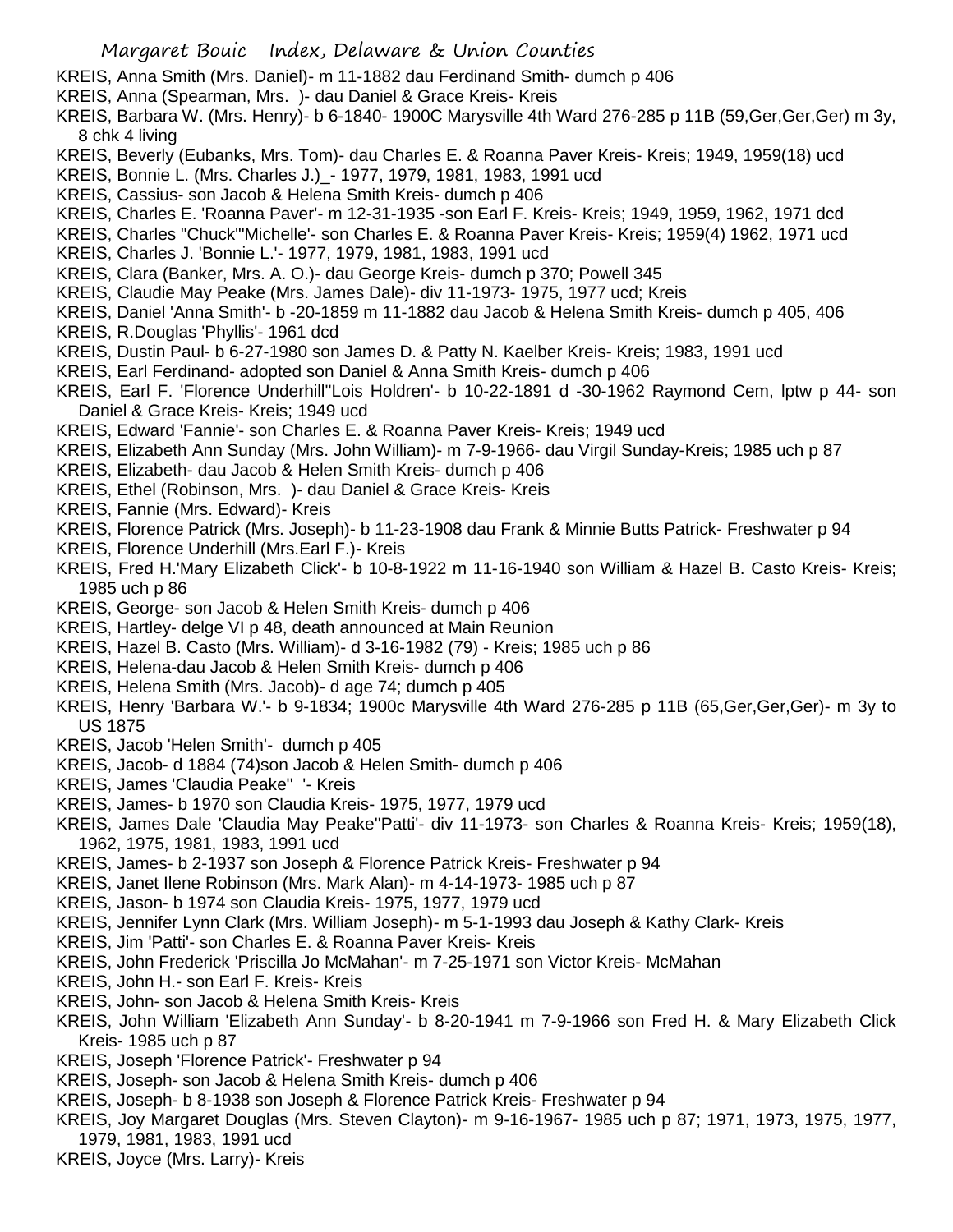KREIS, Kimberly Susan- b 6-18-1972 dau Steven Clayton & Joy Margaret Douglas- Kreis; 1985 uch p 87; 1973, 1975, 1977, 1979, 1981, 1983, 1991 ucd

- KREIS, Larry 'Joyce'-son Charles E. & Roanna Paver Kreis- Kreis; 1949, 1959(12),1962 ucd
- KREIS, Larry Michael- b 1-3-1972 son Larry & Eaton Kreis- Kreis; 1971 ucd
- KREIS, Lois Holdren (Mrs. Earl f.)- Kreis
- KREIS/KRIES, Mary A. (Mrs. Robert J.)- 1961, 1964, 1969 dcd
- KREIS, Mark Alan 'Janet Ilene Robinson'- b 1-11-1950 m 4-14-1973 son Fred H. & Mary Elizabeth Click Kreis-1985 uch p 87; Kreis
- KREIS, Mary Elizabeth Click (Mrs. Fred H.)- b 5-16-1922 m 11-16-1946 dau Clayton & Blanche Lee Click-1985 uch p 56
- KREIS, Mary- dau Jacob & Helena Smith Kreis- dumch p 406
- KREIS, Matthew John- b 2-22-1971 son John William & ELizabeth Ann Sunday Kreis- 1985 uch p 87
- KREIS, Michelle (Mrs. Charles)- Kreis
- KREIS, Minnie (Spearman, Mrs. )- dau Daniel & Grace Kreis- Kreis
- KREIS, Norma- dau Earl F. Kreis- Kreis
- KREIS, Patti N. Kaelber (Mrs. James D.)- Kreis; 1975, 19971, 1973, 1991 ucd
- KREIS, Phyllis (Mrs. R. Douglas)- 1961 dcd
- KREIS, Priscilla Jo Mcmahan (Mrs. John Frederick)- m 7-25-1971 dau Abner McMahan- McMahan
- KREIS/KRIES, Reva- dau Robert J. & Mary A. Kries- 1961(14),1964 dcd
- KREIS/KRIES, Richard- b 1956 son Robert J. & Mary A. Kries- 1961, 1964, 1969 dcd
- KREIS, Roanna Paver "Annie" (Mrs. Charles E.)- b 10-13-1918 m 12-31-1935 d 4-30-1994 (75) Prospect Cemdau Joseph & Cora Whittmore Paver-Kreis; 1949, 1959, 1962, 1971, 1973 ucd
- KREIS/KRIES, Robert- son Robert J. & Mary A. Kreis- 1961(11), 1964 dcd
- KREIS/Kries, Robert J. 'Mary A.'- 1961, 1964, 1979 dcd
- KREIS, Ronald- b 1944 son Jsoeph & Florence Patrick Kreis- Freshwater p 94
- KREIS, Samuel- son Jacob & Helen Smith Kreis- dumch p 406
- KREIS, Shannon Elizabeth- b 8-30-1977 dau Charles J. & Bonnie L. Kreis- Kreis; 1977, 1979, 1981, 1983, 1991 ucd
- KREIS, Stephen Clayton 'Joy Margaret Douglas'- b 5-27-1947 m 9-16-1967 son Fred H. & Mary Elizabeth Click Kreis- 1985 uch p 87
- KREIS, Stephanie Lea- b 12-26-1975 dau Charles & Bonnie L. Kreis- Kreis; 1977, 1979, 1981, 1983, 1991 ucd
- KREIS, Steven C. 'Joy Douglas'- son Fred Kreis- Kreis; 1961, 1973, 1975, 1977, 1979, 1981, 1983, 1991 ucd
- KREIS, Susan Elizabeth- b 9-16-1973 dau John William & Elizabeth Ann Sunday Kreis- 1985 uch p 87
- KREIS, Victor- see McMahan
- KREIS, William 'Hazel B. Casto'- d 1974- Kreis; 1985 uch p 86
- KREIS, William "Bill"- b 1971 son James D. & Patty N. Kreis- 1983 ucd
- KREIS, William Joseph 'Jennifer Lynn Clark'- b 1971 m 5-1-1993 son James & Claudia Peake Kreis- Kreis; 1975, 1977, 1979 ucd
- KREIS, William Stephen- b 8-8-1981 son Steven Clayton & Joy Margaret Douglas Kreis- Kreis; 1985 uch p 87
- KREISCHER, Mollie Weidman (Mrs. )- dau John & 1st wife Weidman- 1915 uch p 1061
- KREISLER, John 'Louisa Fleming'- m 12-30-1843 dcm
- KREISLER, Louisa Fleming (Mrs. John)- m 12-30-1843 dcm
- KREITLEIN, Catherine (Rupprecht, Mrs. Johann Gottlieb)- b 1-9-1817- 1985 uch p 121
- KREITLER, Christian 'Mary Modely'- m 4-18-1860 ucm 3025
- KREITLER, Mary Modely (Mrs. Christian)- m 4-18-1860 ucm 3025
- KREITLER, Peter- 1915 uch p 227
- KREITLER, Jacob- 5-1864 son J. & Z. Old St. John's, DJ p 86
- KREITLER, Peter- OGS Vol XIX 1 p 19
- KREITLINE, Maria (Wideman or Wardman, Mrs. John)- m 12-21-1852 mt 12-29-1852, unec IV p 34
- KREITLINE, Mary (Coleman, Mrs. John A.)- 1883 uch V p 88
- KREITZ, Mary Ellis (Mrs. Samuel P.)- Kreitz
- KREITZ, Samuel P. 'Mary Ellis'- d 2-11-1986 (69) Ferncliff Cem, Springfield- Kreitz
- KREITSBAGER, Mary (Blumenshine, Mrs. John G.)- m 2-13-1868 ucm 4341
- KREITSER, Harry 'Pearl Shettel'- Weiser p 459
- KREITSER, Pearl Shettel (Mrs. Harry)- b 4-26-1906 dau George W. & Nora Landis Shettel- Weiser p 458 KREJCU, Florence M.- d 5-31-1983 (81) bur West Chester, Pa)- Krejcu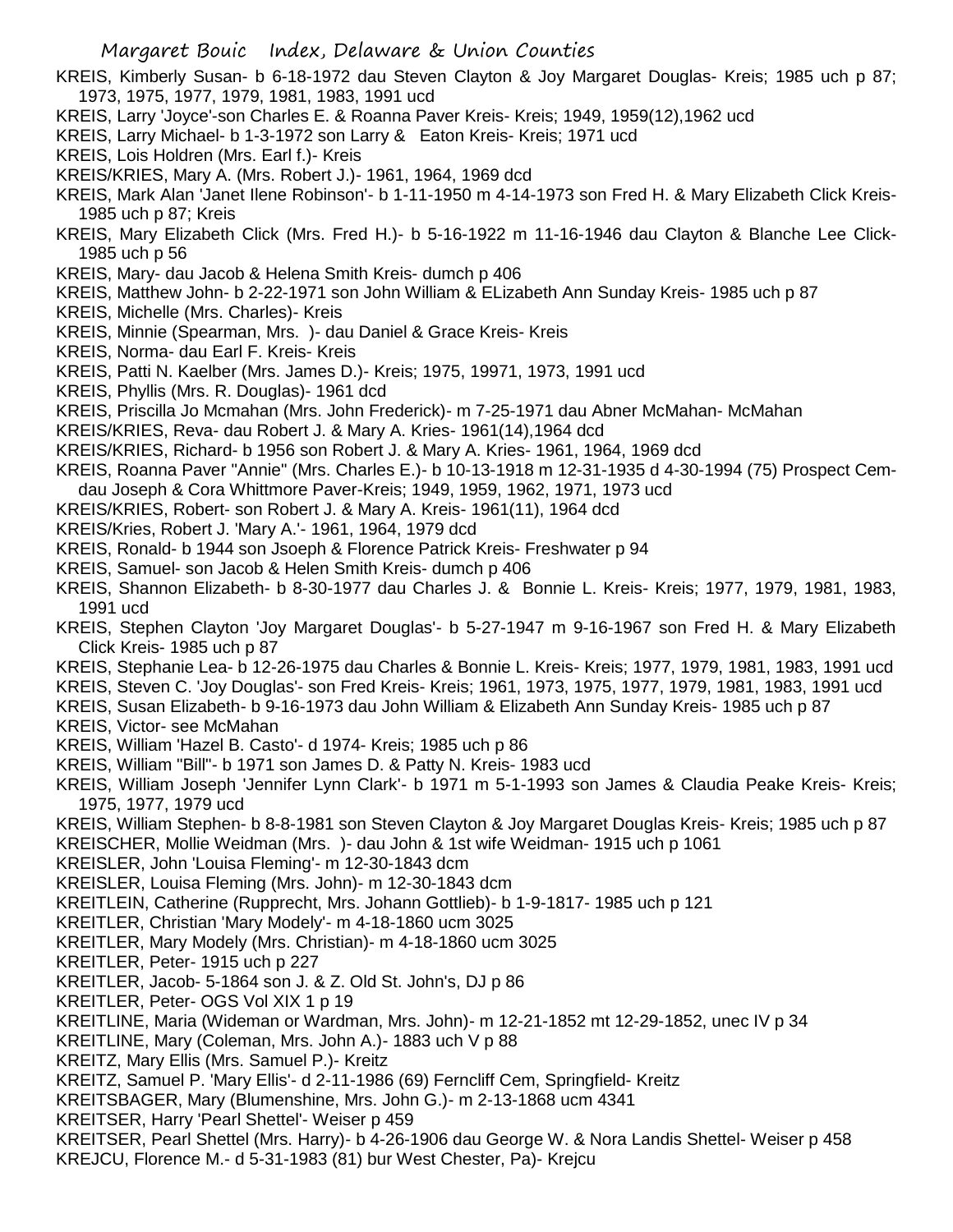KREJCU, June Kay (Carter, Mrs. John Mike)- dau Florence M. Krejcu- Krejcu

KRELL, Cary (Denman, Mrs. Harry C.)- b 5-13-1874 m 4-23-1893 d 6-15-1900 consumption, bur Green Lawn- dg 8-28-1900, Cryder Ab p 32

KRELL, Gloria (Buck, Mrs. Edwin Carroll)- m 11-9-1947- Weiser p 433

KRELL, Julia (Matthews, Mrs. )- sister Cary Krell- dg 8-28-1900, Cry Ab p 32

KRELL, Nellie (Shaw, Mrs. )- sister Cary Krell- dg 8-28-1900, Cryder Ab p 32

KREMER, Danny Lon- b 1955- son Matthew J. & Margie A. Kremer- 1971 dcd- engaged to Julie Lynn Harris KREMER, Jerry- 1980 dcd

KREMER, Margie A. (Mrs. Matthew W.)- 1971 dcd

KREMER, Matthew W. 'Margie A.'- 1971 dcd

- KREMLING, Helmut J.- 1969, 1971 dcd
- KRENEK, Anna Kveck (Mrs. Anton)- Krenek
- KRENEK, Anne (Heimann, Mrs. )- dau Anton & Anna Kveck Krenek- Krenek
- KRENEK, Anton 'Anna Kveck'- Krenek
- KRENEK, Bryan- son Anton & Anna Kveck Krenek- Krenek
- KRENEK, Doris E. Bennett (Mrs. Frank J.)- b 10-18-1907 m 1938 d Oakdale Cem II p 120 (K-R6-18)- Krenek; 1959, 1962, 1967, 1971 ucd
- KRENEK, Frances (Hauck, Mrs. )- dau Anton & Anna Kveck Krenek- Krenek
- KRENEK, Frank J. 'Doris Bennett'- b 4-12-1917 m 1938 d 5-4-1972 Oakdale Cem II p 120 (K-R6-13)- son Anton & Anna Kveck Krenek- Krenek- 1959, 1962, 1967, 1971 ucd
- KRENEK, George- son Anton & Anna Kveck Krenek- Krenek
- KRENEK, James- son Anton & Anna Kveck Krenek- Krenek
- KRENEK, John- son Anton & Anna Kveck Krenek- Krenek
- KRENEK, Mary Jane (Knoderer, Mrs. )- dau Anton & Anna Kveck Krenek- Krenek
- KRENEK, Stanley- son Anton & Anna Kveck Krenek- Krenek
- KREPEL, Rev. David- son Robert Krepel- Krepel- engaged to Mary Junkans

KREPEL, Robert- Kreper

- KREPPS, Annie Eliza (Miller, Mrs. )- dau Clement Dillon & Margaret M. Flenniken Krepps- Powers p 177
- KREPPS, Clement Dillon 'Margaret M. Flenniken'- m 4-26-1855- Powers p 177
- KREPPS, Clement Dillon- son Clement Dillon & Margaret M. Flenniken Krepps- Powers p 177
- KREPPS, Emma Virginia (Craft, Mrs. )- dau Clement Dillon & Margaret M. Flenniken Krepps- Powers p 177
- KREPPS, George Harper- son Clement Dillon & Margaret M. Flenniken Krepps- Powers p 177
- KREPPS, Helen- dau Clement Dillon & Margaret M. Flenniken Krepps- Powers p 177
- KREPPS, John William- son Clement Dillon & Margaret M. Flenniken Krepps- Powers p 177
- KREPPS, Margaret M. Flenniken (Mrs. Clement Dillon)- b 9-23-1830 m 4-26-1855, 4th ch of John Wilkens & Hester Ann Wright Flenniken- Powers p 170, 177
- KREPPS, Mary Ellen- dau Clement Dillon & Margaret M. Flenniken Krepps- Powers p 177
- KREPPS, Samuel Jackson- son Clement Dillon & Margaret M. Flenniken Krepps- Powers p 177
- KREPS, Jennie Irene (Reichenbach, Mrs. Thomas Wesley)- b 4-16-1885- Weiser p 820
- KRESS, Anna Josepha (Hofbauer, Mrs. Joseph Vincent)- b 12-10-1914 m 6-13-1935 dau Valentine & Maria Franz Kress- 1985 uch p 71, 72
- KRESS, Bernard,Jr. 'Evelyn M.'- 1980 dcd
- KRESS, Catherine E. (Mrs. Lawrence E.)- 1961, 1964, 1969, 1971, 1980 dcd
- KRESS, Elva 'Mary Hughes'- d 1958 -Kress
- KRESS, Evelyn M. (Mrs. Bernard,Jr.)- 1980 dcd
- KRESS, Lawrence E. 'Catherine E.'- 1961, 1964, 1969, 1981, 1980 dcd
- KRESS, Maria Franz (Mrs. Valentine)- 1985 uch p 72
- KRESS, Mary A.- 1980 dcd
- KRESS, Mary Hughes (Davids, Mrs. John E.)(Holt, Mrs. Frank)(Mrs. Elva)- d 4-30-1980 (92)- Kress
- KRESS, Natalie R.- 1961 dcd
- KRESS, Robert- son Lawrence E. & Catherine E. Kress- 1961(17), 1964 dcd
- KRESS, Susan- dau Lawrence E. & Catherine E. Kress- 1961(3), 1964, 1971 dcd
- KRESS/CRESS, Susanna (Bishop, Mrs. Frederick)- b 7-27-1776 m 1798 d 8-28-1852 ped Marilynn Phillips Miller 23; delge IV p 72
- KRESS, Valentine'Maria Franz'- 1985 uch p 72
- KRESSLEY, Charles W. 'Mary Ethel Stockton'- m 7-12-1912- Graham (18(11)9)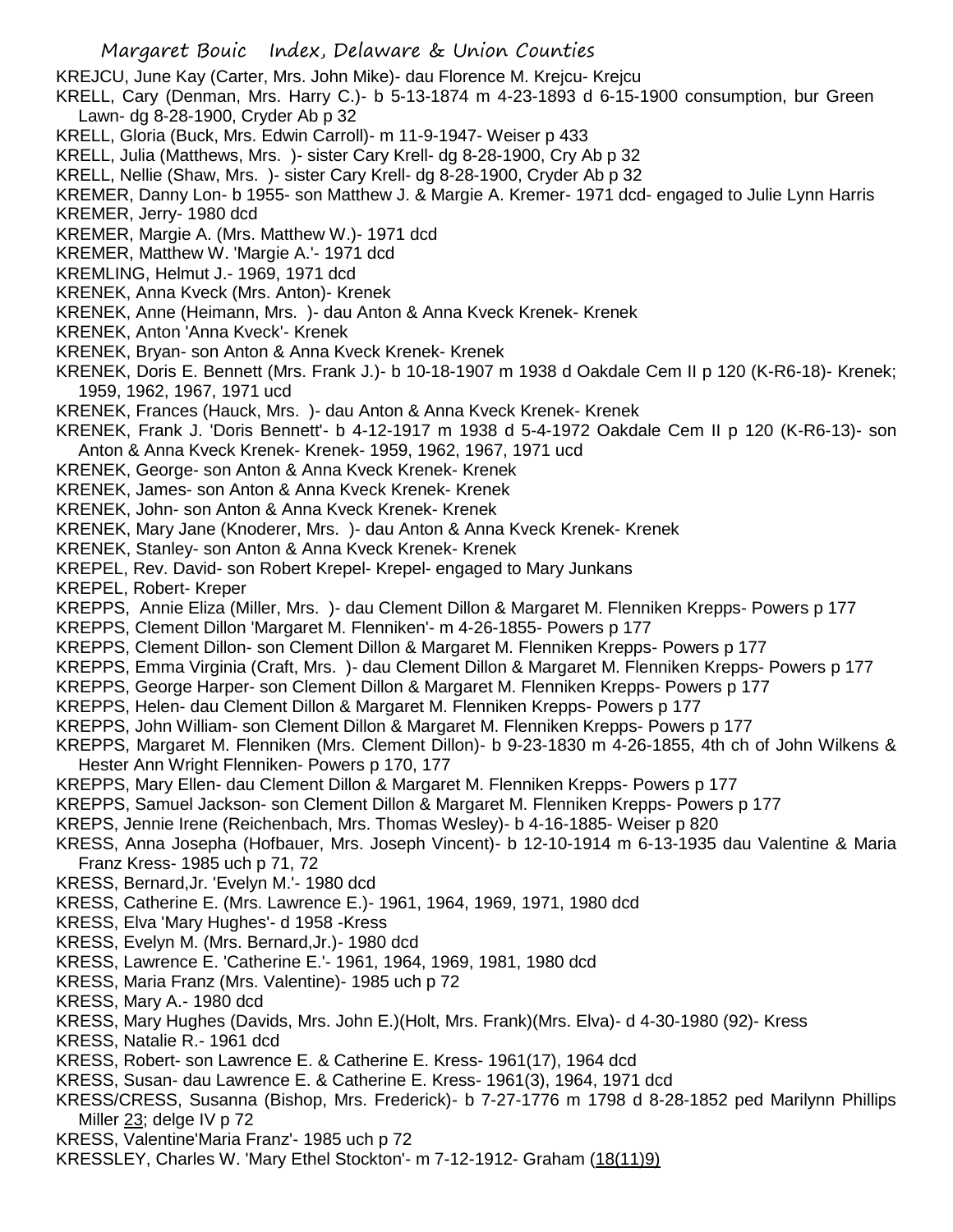KRESSLEY, Mary Ethel Stockton (Mrs. Charles W.)- b 8-31-1886 m 7-12-1912 dau William D. & Mary Ann Myers Stockton- Graham 18(11)9

- KRESSMAN, Helen (Harter, Mrs. Frank)- b 6-20-1898 m 2-28-1933- Weiser p 771
- KRETOW, Howard- 1 972 son John & Margaret Kretow- 1983 ucd
- KRETOW, John 'Margaret'-1983 ucd

KRETOW, Margaret (Mrs. John)- 1983 ucd

- KRETOW, Paul- b 1979 son John & Margaret Kretow- 1983 ucd
- KRETSCHMER, Donna M. (Mrs. William E.)- 1961, 1980 dcd Genoa Tp
- KRETSCHNER, Carrie B.- d 11-17-1964 (76) bur Cleveland- Kretschner
- KRETSCHM(N)ER, Deborah (Janopoulos, Mrs. )- dau William J. & Vera Kretschner- Kretschner; 1961(11), 1964, 1969 dcd
- KRETSCHM(N)ER, Vera M. (Mrs. William J.)- Kretschner; 1961, 1964, 1969, 1971, 1980 dcd
- KRETSCHM(N)ER, William J.'Vera M.'- d 1-10-1981 (66) Westerville- son Carrie B. Kretschner- Kretschner; 1961, 1964, 1969, 1971, 1980 dcd
- KRETSCHM(N)ER, William E.'Donna M.'- son William J. & Vera Kretschner- Kretschner; 1961, 1980 dcd
- KRETZER. Patricia L. Ebright (Mrs. Steven R.)- m 10-15-1983 dau Albert & Alma Ebright- Kretzer
- KRETZER, Steven R. 'Patricia L. Ebright'- m 10-15-1983 son Herny R. Kretzer- Kretzer
- KRETZINGER, Clye E.- 1962 ucd
- KREUTZER, Catharine Weiser (Mrs. Leonard)- b 1-3-1793 m 1-1-1816 dau John & Elizabeth Anspach Weiser-Weiser p 812
- KREUTZER, Leonard 'Catharine Weiser'- m 1-1-1816- Weiser p 812
- KREUZ, Debra- b 1963- dau Robert & Virginia Kreuz- 1973, 1977 ucd
- KREUZ, Donna- b 1966 dau Robert & Virginia Kreuz- 1973, 1977 ucd
- KREUZ, Loretta (Mrs. Robert E.)- 1977 ucd
- KREUZ, Michael- b 1964 son Robert & Virginia Kreuz- 1973, 1977 ucd
- KREUZ, Michelle- b 1970 ch Robert & Virginia Kreuz- 1973, 1977 ucd
- KREUZ, Patricia- b 1955 dau Robert & Virginia Kreuz- 1973 ucd
- KRICK, Robert- b 1971 son Robert E. Kreuz- 1977 ucd
- KREUZ, Robert 'Virginia''Loretta'- 1973, 1977 ucd
- KREUZ, Virginia (Mrs. Robert)- 1973 ucd
- KREWSON, Margaret (Hobensack, Mrs. John)- m 1854 d 1860- 1883 uch V p 116
- KRICHBAUM, Annie L. (Mrs. Ora)- d 5-3-1979 (94) Oak Grove Cem- Krichbaum
- KRICHBAUM, Arline (Parker, Mrs. )- dau Guy V. Krichbaum- Krichbaum
- KREICHBAUM, Catharine (Opphile, Mrs. Henry)- m 10-23-1879 ucm 6570 dau Conrad & Elizabeth Krichbaum- 1870C Paris Tp 237-238 p 32 (11,O)
- KRICHBAUM, Charles- son Conrad & Elizabeth Krichbaum- 1870C Paris Tp 237-238 p 32 (14,O)
- KRICHBAUM, Conrad 'Elizabeth'- 1870C Paris Tp 237-238 p 32 (50,Hesse Darmstad)
- KRICHBAUM, Edward- son Conrad & Elizabeth Krichbaum- 1870C Paris Tp 237-238 p 32 (21,O)
- KRICHBAUM, Eliza (Kleiber, Mrs. )(Mrs. John C.)- m 5-12-1853 ucm 1963, mt 5-12-1853
- KRICHBAUM, Elizabeth (Mrs. Conrad)- 1870C Paris Tp 237-238 p 32 (52,Md)
- KRIECHBAUM, Elizabeth (Mrs. Phillip)-b 2-6-1864 d 4-21-1904 St. John's Cem Dj p 63
- KRICHBAUM, Ferdnnonth- son Conrad & Elizabeth Krichbaum- 1870C Paris Tp 237-238 p 32 (16,O)
- KRICHBAUM, Gerald S.- son Ora & Annie L. Krichbaum- Krichbaum
- KRICHBAUM, Guy V.- d 7-7-1977 (92) Ashland -brother Ora Krichbaum- Krichbaum
- KRICHBAUM, Hannah (Bloomenschein, Mrs. Peter)- lic 8-27-1856 ucm 2453
- KRICHBAUM, Herbert C. 'Millie Jean Adams'- Krichbaum
- KRICHBAUM, Howard- son Guy V. Krichbaum- Krichbaum
- KRICHBAUM, Jo Ann (Eckert, Mrs. Jon Franklin)- Cowgill p 74
- KRICHBAUM, John C. 'Eliza Kleiber'- m 5-12-1853 ucm 1963, mt 5-18-1853
- KRICHBAUM, Melanie (Azzola, Mrs. )- dau Herbert C. & Millie Jean Adams Krichbaum- Krichbaum
- KRICHBAUM, Millie Jean Adams (Mrs. Herbert C.)- b 8-27-1925 d 2-6-1992 (66) bur Galion- dau Howard & Ruth Burns Adams- Krichbaum
- KRICHBAUM, Ora 'Annie L.'- d 10-21-1963 (84) Oak Grove Cem- Krichbaum
- KRICHBAUM, Philip- son Conrad & Elizabeth Krichbaum- 1870C Paris Tp 237-238 p 32 (8,O)
- KRIECHBAUM, Phillip 'Elizabeth'- DJ p 63
- KRICHBAUM, Ron- delge III p 42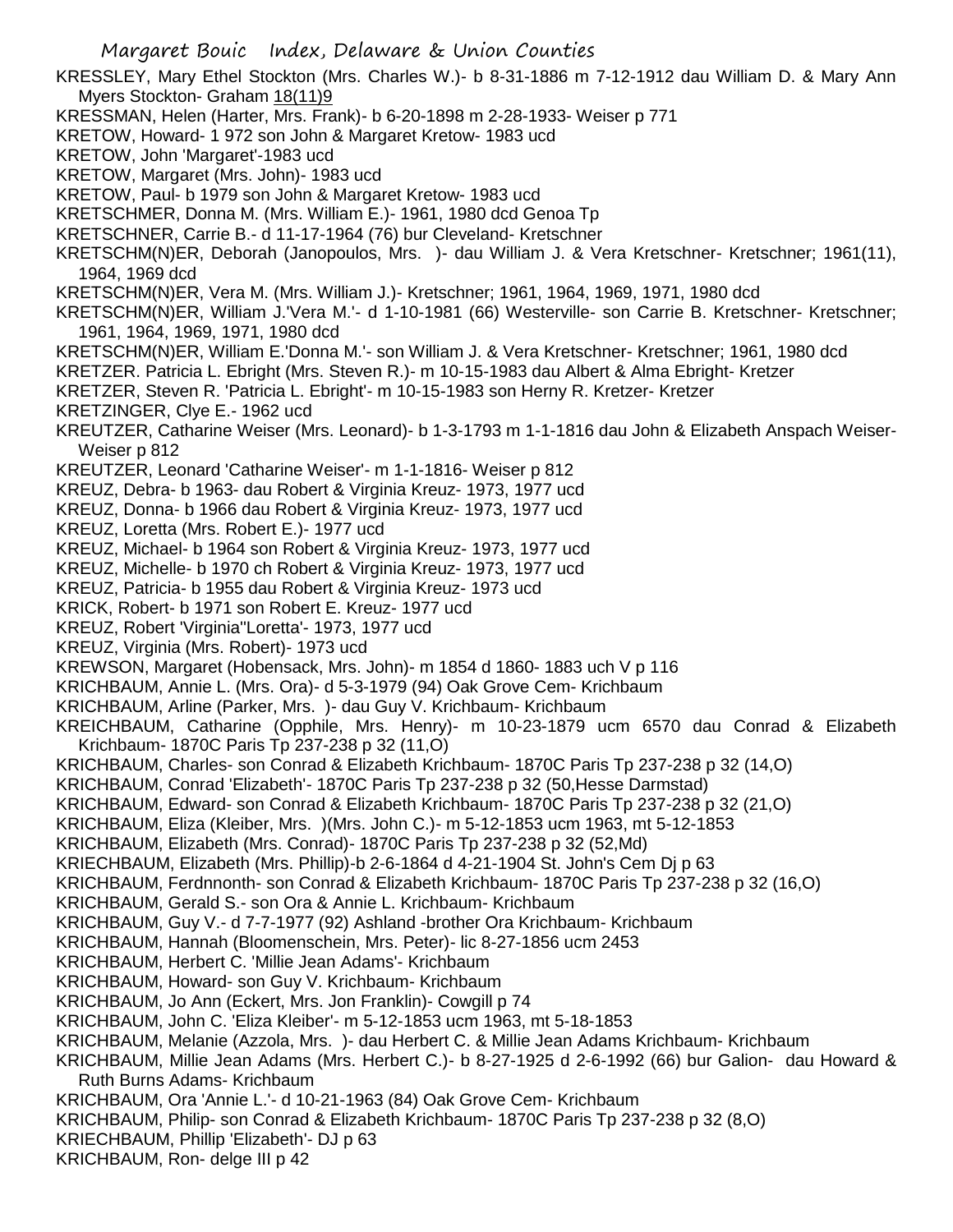KRICHBAUM, Wilma (Jackson, Mrs.Edwin)- dau Ora & Annie L. Krichbaum- Krichbaum

- KRICHNER, Rickie (Stilz, Mrs. Michael)- m 1-27-1866 dcm, delge X p 32
- KRICK, Annie (Bowers, mrs. Franklin L.)- b 8-17-1867 d 1-29-1936- Weiser p 147
- KRICK, Ida Relma Kredell (Mrs. Irvin Luther)- b 12-26-1887 m 10-22-1908 dau Robert F. & Ida Relma Kredell Kirck- Weiser p 749
- KRICK, Irvin Luther 'Ida Helma Kredell'- b 2-17-1888 m 10-22-1908- Weiser p 749
- KRICK, Mary Elizabeth (Putnam, Mrs. Carl Eugene)- b 11-29-1910 m 11-22-1939 dau Irvin Luther & Ida Relma Kredell Krick- Weiser p 749
- KRICK, Ruth Frances (Norton, Mrs. Frederic William)- b 9-10-1912 m 7-20-1940 dau Irvin Luther & Ida Relma Kredell Krick- Weiser p 749
- KRIDER, Charles H. 'Gertrude'- d Thurs (76) dg 10-20-1949, Green Mound Cem
- KRIDER, Emily A. (Clark, Mrs. Michael A.)- m 11-15-1866 ucm 4083
- KRIDER, George- brother Charles H. Krider- obit Charles H., Del. Museum
- KRIDER, Gertrude (Mrs. Charles)- d 1-18-1963 (80) Green Mound Cem- Krider; 1961 dcd; obit Charles, Del museum
- KRIDER, H.- uca p 87, Claibourne Tp
- KRIDER, Harry E. 'Pauline Ross'- b 9-19-1910 m 9-3-1936 d 1-12-1990 (79) son Gertrude Krider- Krider; 1961, 1964, 1969, 1981, 1980 dcd
- KRIDER, Kathryn (Vigar, Mrs. )- sister Charles H. Krider- obit Charles H
- KRIDER, Louise (Smith, Mrs. )- sister Charles H. Krider- obit Charles H.,
- KRIDER, Louise (Welch, Mrs. )- dau Gertrude Krider- Krider
- KRIDER, Pauline Ross (Gatton, Mrs. )(Mrs. Harry E.)- b 10-15-1909 m(2) 9-3-1936 dau Charles & Jessie Morey Ross- Krider
- KRIDER, Ralph- son Charles H. & Gertrude Krider- Krider; obit Charles H.
- KRIDER, R. E.- 1908 dch 31
- KRIDER, Robert- brother Charles H. Krider- obit Charles, H., Delaware Museum
- KRIEDER, Anna- dau William & Eleanor Zacaharias Krieder- Krieder
- KRIEDER, Eleanor Zacharias (Mrs. William)- b 8-13-1902 d 9-26-1967 St. John's Cem- dau Henry & Anna Holzfoester Zacharias- Krieder
- KRIEDER, William 'Eleanor Zacharias'- Krieder
- KRIEG, Bettie Jane Herron (Mrs. John)- dau Daniel R. & Ada Prichard Herron- McKitrick p 228
- KRIEG, John 'Bettie Jane Herron'- McKitrick p 228
- KRIEG, Joyce Ann- dau John & Bettie Jane Herron Krieg- McKitrick p 228
- KRIEGBAUM, Adam Weiser- b 2-12-1832 d 2-19-1851 son Daniel & Catharine Weiser Krider- Weiser p 82
- KRIEGBAUM, Amanda Rachel (Friant, Mrs. )- b 1-10-1834 d 7-3-1873 dau Daniel & Catharine Weiser Kriegbaum- Weiser p 82
- KRIEGBAUM, Bernice Cher (Mrs. William Lutz)- b 8-24-1891- Weiser p 83
- KRIEGBAUM, Carrie (Mrs. Henry Lewars)- Weiser p 82
- KRIEGBAUM, Catharine Weiser (Mrs. Daniel)- b 3-5-1808 m 5-3-1829 d 4-23-1884 dau John & Catharine Fengel Weiser- Weiser p 82
- KRIEGBAUM, Daniel 'Catharine Weiser'- b 1-11-1798 m 5-3-1829 d 4-11-1872- Weiser p 82
- KRIEGBAUM, Daniel Dwight 'Ella Sutton''Ruth Sheppard'- b 9-5-1885 m(1) 6-20-1912 (2) 7-1-1955 son William Lutz & Harriet Fuller Kriegbaum- Weiser p 83
- KRIEGBAUM, Ella Sutton (Mrs. Daniel Dwight)- m 7-1-1935- Weiser p 83
- KRIEGBAUM, Esther Wolff (Mrs. William Richard)- m 7-7-1945- Weiser p 83
- KRIEGBAUM, Harriet Fuller (Mrs. William Lutz)- b 10-3-1854 d 11-17-1917- Weiser p 82
- KRIEGBAUM, Helen Chloe (Kirschke, Mrs. Oscar Theodore)- b 7-31-1887 m 7-31-1916 dau William Lutz & Harriet Fuller Kriegbaum- Weiser p 83
- KRIEGBAUM, Henrietta Cooper (Mrs. William Lutz)- Weiser p 83
- KRIEGBAUM, Henry Lewars 'Carrie'- b 6-19-1836 son Daniel & Catharine Weiser Kriegbaum- Weiser p 82
- KRIEGBAUM, Howard Arthur 'Ora Bellamy'- b 8-9-1883 son William Lutz & Harriet Fuller Kriegbaum- Weiser p 83
- KRIEGBAUM, Inez Eleanor (Bennett, Mrs. Richard)- b 6-20-1914 dau Daniel Dwight & Ella Sutton Kriegbaum-Weiser p 83
- KRIEGBAUM, Ira Daniel- b 11-15-1844 d 4-27-1852 son Daniel & Catharine Weiser Kriegbaum- Weiser p 82 KRIEGBAUM, Janet Ann- b 8-4-1951 dau William Richard & Esther Wolff Kriegbaum- Weiser p 83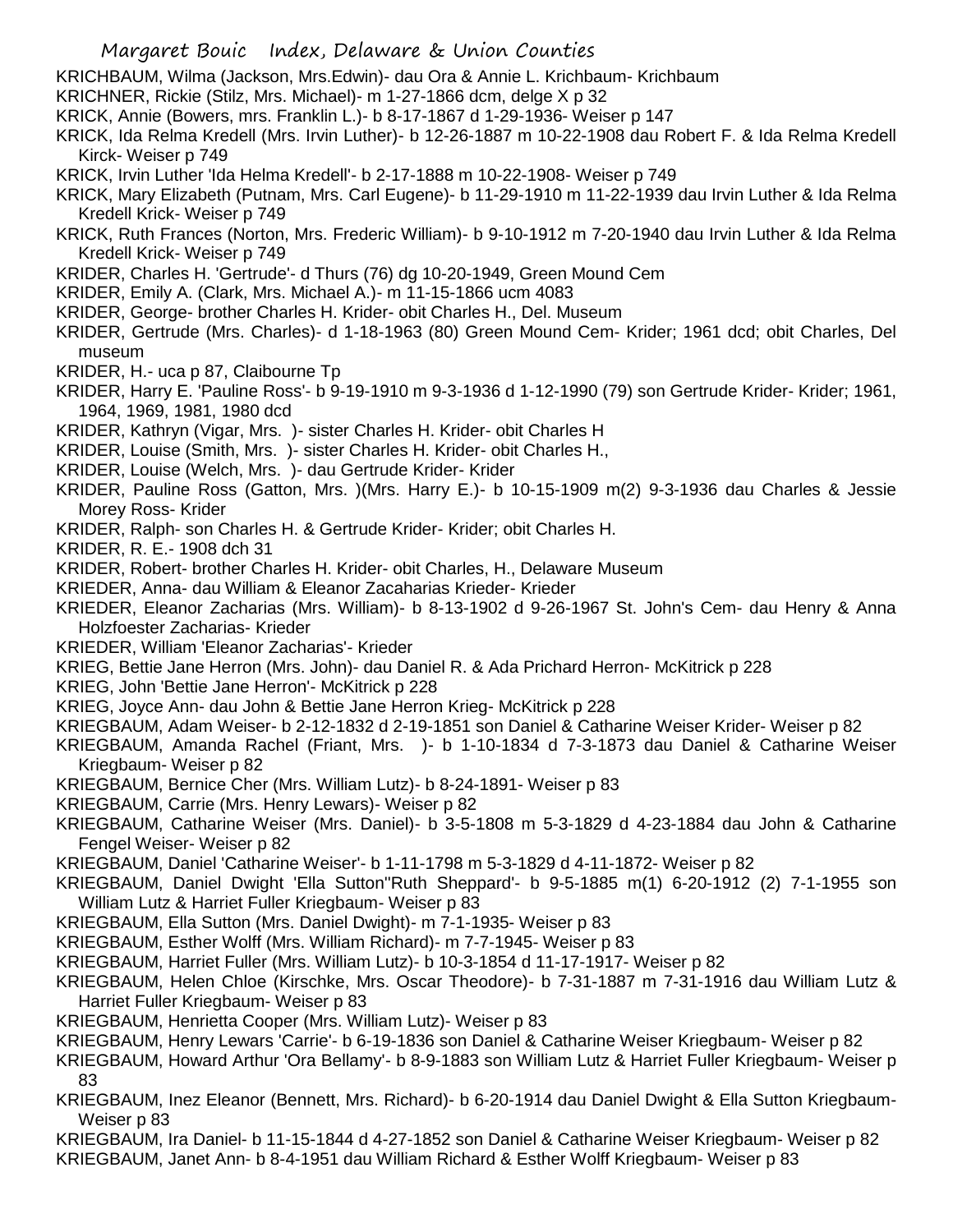KRIEGBAUM, Jeremiah- b 2-29-1832 d 2-19-1851 son Daniel & Catharine Weiser Kriegbaum- Weiser p 83 KRIEGBAUM, John Davis- b 9-12-1838 son Daniel & Catharine Weiser Kriegbaum- Weiser p 82

KRIEGBAUM, Lynn Carol- b 10-10-1953 dau William Richard & Esther Wolff Kriegbaum- Weiser p 83 KRIEGBAUM, Marian Wright (Mrs. William Lutz III)- b 8-7-1949- Weiser p 83

KRIEGBAUM, Mary Kathryn- b 1-11-1950 dau William Richard & Esther Wolff Kriegbaum- Weiser p 83 KRIEGBAUM, Ora Bellamy (Mrs. Howard Arthur)- Weiser p 83

KRIEGBAUM, Pauline Rich (Mrs. Thomas Howard)- b 6-30-1929 m 6-8-1951- Weiser p 84

KRIEGBAUM, Ruth Sheppard (Mrs.Daniel Dwight)- b 4-5-1890 m 6-20-1912 d 1936- Weiser p 83

KRIEGBAUM, Sarah Catharine- b 4-30-1841 dau Daniel & Catharine Weiser Kriegbaum- Weiser p 82

KRIEGBAUM, Susan- b 7-6-1950 dau William Lutz III & Marian Wright Krigbaum- Weiser p 83

KRIEGBAUM, Thomas Howard 'Pauline Rich'- b 8-3-1927 m 6-8-1951 son William Lutz Kreigbaum- Weiser p 83

KRIEGBAUM, Thomas Howard- b 4-18-1955 son Thomas Howard & Pauline Rich Kreigbaum- Weiser p 84

KRIEGBAUM, William Lutz 'Bernice Cher''Henrietta Cooper'- b 2-22-1889 son William Lutz & Harriet Fuller Kreigbaum- Weiser p 83

KRIEGBAUM, William Lutz IV- b 6-6-1953 son William Lutz III & Marian Wright Kreigbaum- Weiser p 83

KRIEGBAUM, William Richard 'Esther Wolff'- b 9-29-1922 m 7-7-1945 son Daniel Dwight & Ella Sutton Kriegbaum- Weiser p 83

KRIEGBAUM, William Lutz 'Harriet Fuller'- b 11-20-1848 d 11-10-1942 son Daniel & Catharine Weiser Kriegbaum- Weiser p 82

KRIEGBAUM, William Lutz III 'Marian Wright'- b 1926 son William Lutz Krigbaum- Weiser p 83

KRIEGER, Anna M.- b 1927 dau William & Eleanor Krieger- DJ p 72; 1949, 1959, 1962, 1971, 1977, 1979, 1981, 1983, 1991 ucd

KRIEGER, Anna- dau William Henry & Eleanor Zacharias Krieger- Krieger

KRIEGER, Cluray E. C.- b 10-1898 dau John J. & Mary M. Krieger- 1900C Darby Tp 257-267 p 13A (1,O,O,O)

KRIEGER, Eleanor "Nora" Zacharias (Mrs. William Henry)- b 1902 d 1967- St.John's Luth. Cem- DJ p 72- Krieger; 1949, 1959, 1962 ucd

KRIEGER, Ellen (Hepner, Mrs. Jacob T.)- b 6--28-1841 m 3-18-1864 d 1-26-1918- Weiser p 368

KRIEGER, John J. 'Mary M.'- b 2-1875; 1900C Darby Tp 257-267 p 13A (25,O,O,O) m 4y

KRIEGER, Mary M. (Mrs. John J)- b 7-1871- 1900C Darby Tp 257-267 p 13A (28,O,Ger,Ger) m 4y, 1 ch

KRIEGER, William Henry 'Eleanor Zacharias'- b 8-23-1905 d 10-29-199-(89) St. John's Lutheran Cem DJ p 72

son John & Mary Freuwald Krieger- Krieger; 1949, 1959, 1962, 1971, 1977, 1979, 1981, 1991 ucd

KRIEL, Diane Stephanie (Bond, Mrs. Michael Robert)- b 1956 m 11-29-1980 -dau Mary E. Kriel- 1971 ucd KRIEL, Jackson Lee- son William Dale Kriel- Kriel

KRIEL, Mary E. (Mrs. William Dale)(Moen, Mrs. William)- Kriel; 1971 ucd

KRIEL, Melanie Ellen (Simpson, Mrs. Mark Allen)- b 1957 m 4-26-1980 - dau Mary E. Kriel- Kriel; 1971 ucd

KRIEL, Preston L.- b 1963 son Mary E. Kriel- Kriel; 1971 ucd- engaged to Susan Elaine Caraway

KRIEL, Richard L. "Bucky"- b 9-17-1964 d 8-23-1986 (21) Somerford Tp Cem- son William Dale & Shirley Zimmerman Kriel- Kriel

KRIEL, Vivian- b 1966- dau Mary E. Kriel- 1971 ucd

KRIEL, William Dale- Kriel

KRIGBAUM, Ann Rich- b 4-18-1956 dau Thomas Howard & Pauline Rich Krigbaum- Weiser p 84

KRIGBAUM, John Byron 'Sally Burke'- b 1929 son William Lutz Krigbaum- Weiser p 84

KRIGBAUM, John Daniel- b 2-2-1957 son John Byron & Sally Burke Krigbaum- Weiser p 84

KRIGBAUM, Sally Burke (Mrs. John Byron)- 1850C Darby Tp 1608-1628 p 238 (84

KRIGBAUM, Stephen John- b 11-19-1957 son Thomas Howard & Pauline Rich Krigbaum- Weiser p 94

KRIGHBAUGEN?, Allice, dau Henry & Nancy Krighbaugen- 1880C Leesburg Tp 126 p 180D (17,O,O,O)

KRIGHBAUGEN?, Bertha- dau Henry & Nancy Krighbaugen- 1880C Leesburg Tp 126 p 180D (8,O,O,O)

KRIGHBAUGEN?, Emily- dau Henry & Nancy Krighbaugen- 1880C Leesburg Tp 126 p 180D (19,O,O,O)

KRIGHBAUGEN?, Georgianna- dau Henry & Nancy Krighbaugen- 1880C Leesburg Tp 126 p 180D (2,O,O,O) KRIGHBAUGEN?, Henry 'Nancy'- 1880C Leesburg tp 126 p 180D (63,O,Pa,Pa)

KRIGHBAUGEN?, Ida- dau Henry & Nancy Krighbaugen- 1880C Leesburg Tp 126 p 180D (21,O,O,O)

KRIGHBAUGEN?, Mary- dau Henry & Nancy Krighbaugen- 1880C Leesburg Tp 126 p 180D (25,O,O,O)

KRIGHBAUGEN?, Nancy (Mrs. Henry)- 1880C Leesburg Tp 126 p 180D (47,O,Pa,O)

KRIGLER, Elizabeth- 1870C Delaware Tp 273 (41)

KRIGLER, Harriet- 1870C Delaware Tp 273 (5)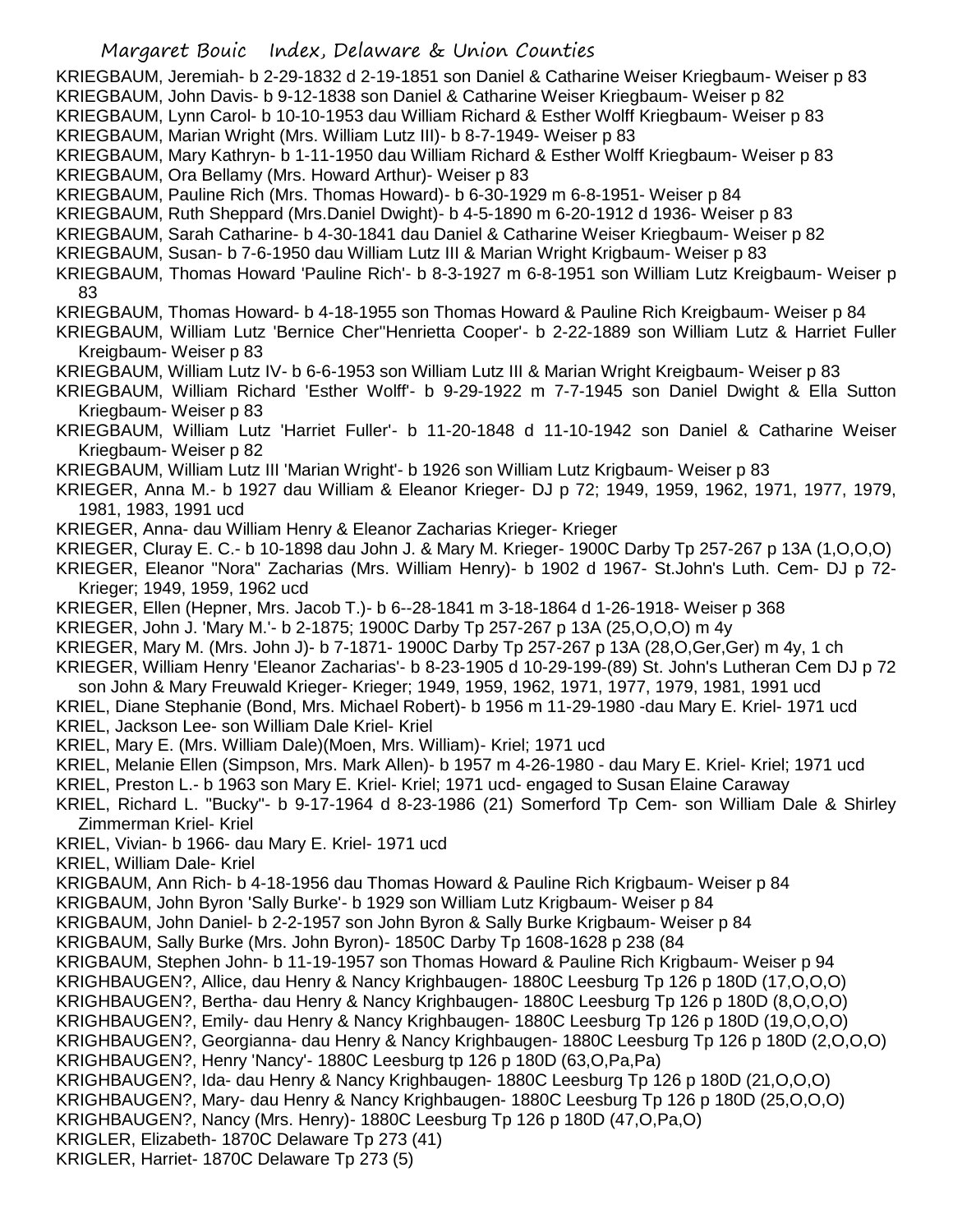Margaret Bouic Index, Delaware & Union Counties KRIGLER, James C.- 1870C Delaware Tp 273 (44\*) KRIGLER, James Mc.- 1870C Delaware Tp 273 (8) KRIGLER, Jenette- 1870C Delaware Tp 273 (14) KRIGLER, Martha- 1870C Delaware Tp 273 (6) KRIGLER, Mary- 1870C Delaware Tp 273 (26) KRINER, Elizabeth (King, Mrs. Balser)- unec III p 9, VI p 66 KRING, Almira Cross (Mrs. Joseph J.)- m 1-23-1862 dcm KRING, Clarence C. D.- 1870C Harlem Tp 371 (6) KRING, David- 1908 dch 398 KRING, L. 'S'- Center Village Cem (2-3-15) KRING, Donna (DiGiuseppe, Mrs. )- sister Joe A. Krinn- Krinn KRING, Ella May- b 7-18-1870 Harlem Tp dau Levi & Sarah Adams Kring- dcb KRING, Frances E. (Mrs. Lawrence W.)- 1961 dcd KRING, Joseph J. 'Almira Cross'- m 1-23-1862 dcm KRING, Karen- dau Lawrence W. & Frances E. Kring- 1961 dcd KRING, Lawrence W. 'Frances E.'- 1961 dcd KRING, M. D.- 1908 dch 427 KRING, Sally- dau Lawrence W. & Frances E. Kring- 1961 dcd (11) KRING, Sarah Adams- b 1846 d 1882 C. V. Cem 2-3-14; Powell 121 KRING, S. (Mrs. L.)- Center Village Cem (2-3-15) KRING, Sue- dau Lawrence W. & Frances E. Kring- 1961 dcd (11) KRING, Willie- d 5-30-1869 (5m) C. V. Cem 2-3-15 Powell 121 son L. & S. Kring KRINN, Fred A. 'Phyllis'- son Joe A. & Mary P. Krinn- Krinn; 1961 (10), 1964, 1969, 1971 dcd KRINN, Freddie- b 1979 son Fred A. & Phyllis A. Krinn- 1980 dcd KRINN, Joe A. 'Mary P.'- d 3-2-1986 (65) Sunbury Mem. Pk.- Krinn; 1961, 1964, 1980 ucd KRINN, Joseph R.'Winona K.'- son Joe A. & Mary P. Krinn- Krinn; 1961(13), 1964, 1969, 1971, 1980 dcd KRINN, Joseph- b 1974- son Joseph R. & Winona K. Krinn- 1980 dcd KRINN, Karen Sue (Guthman, Mrs. )- dau Joe A. & Mary P. Krinn- Krinn; 1961(9), 1964, 1969, 1971 dcd KRINN, Kim- b 1968 dau Joseph R. & Winona K. Krinn- 1980 dcd KRINN, Lloyd- b 1974 son Fred A. & Phyllis A. Krinn- 1980 dcd KRINN, Mary P. (Mrs. Joe A.)- 1961, 1964, 1971, 1980 dcd KRINN, Phyllis A. (Mrs. Fred A.)- 1980 dcd KRINN, Rexanna- b 1965 dau Fred A. & Phyllis A. Krinn- 1980 dcd KRINN, Robert S.- son Joe A. & Mary P. Krinn- Krinn; 1961(12), 1964 dcd KRINN, Sharon Kaye (Pearson, Mrs. )- dau Joe A. & Mary P. Krinn- Krinn; 1961 dcd (15) KRINN, Theddy- b 19630 ch Fred A. & Phyllis A. Krinn- 1980 dcd KRINN, Tina- b 1976 dau Fred A. & Phyllis A. Krinn- 1980 dch KRINN, Winona K. (Mrs. Joseph R.)- 1980 dcd KRISE, Dorothy Perry (Mrs. George)- b 8-30-1910 m 1-24-1934- dau Lewis Orville & Clara Brubaker Berry-Genther p 176 KRISE, George 'Dorothy Perry'- m 1-24-1934- Genther p 176 KRISE, Linnie (Robinson, Mrs. Stewart Raymond)- m 1-17-1912- Genther p 176 KRISHER, Charles- d 1-6-1971 (96) bur Toledo- Krisher; 1969 dcd KRISHER, Isabel (Lammers, Mrs. J. J.)- dau Charles Krisher- Krisher KRITCHBAUM, John C. 'Louisa Kleiver'- m 5-12-1853 ucm 1953 KRITCHBAUM, Louisa Kleiver (Mrs. John C.)- m 5-12-1853 ucm 1953 KRITELINE, ---family of Martha Boyce #24, unec VI p 1 KRITELINE/KRITLINE, Andrew- son John P. Kritline- dumch p 127; 1915 uch p 818 KRITELINE, Catherine (Rupright, Mrs. John Gottlieb)- b 1817 d 1892 dau John P. Kritline;; ped Martha Nuetzel Boyce #24 11; ped Robert Otte Hamilton #45 29, unec III p 13, IV p 16; 1985 uch p 106; 1915 uch p 1028; dumch p 127 KRITELINE, John P.Jr.- b 11-12-1831 son John P. Kritline- 1915 uch p 411, 818, 819; dumch p 27; ped Martha Nuetzel Boyce #24 22, unec III p 13; 1900C Unionville 39-40 p 2A (68,Ger,Ger,Ger); to US 1837, lived here 63y

KRITES, Lillie (Mrs. Ralph)- 1949 ucd

KRITES, Linda Kay- dau Ralph & Lillie Krites- 1949 ucd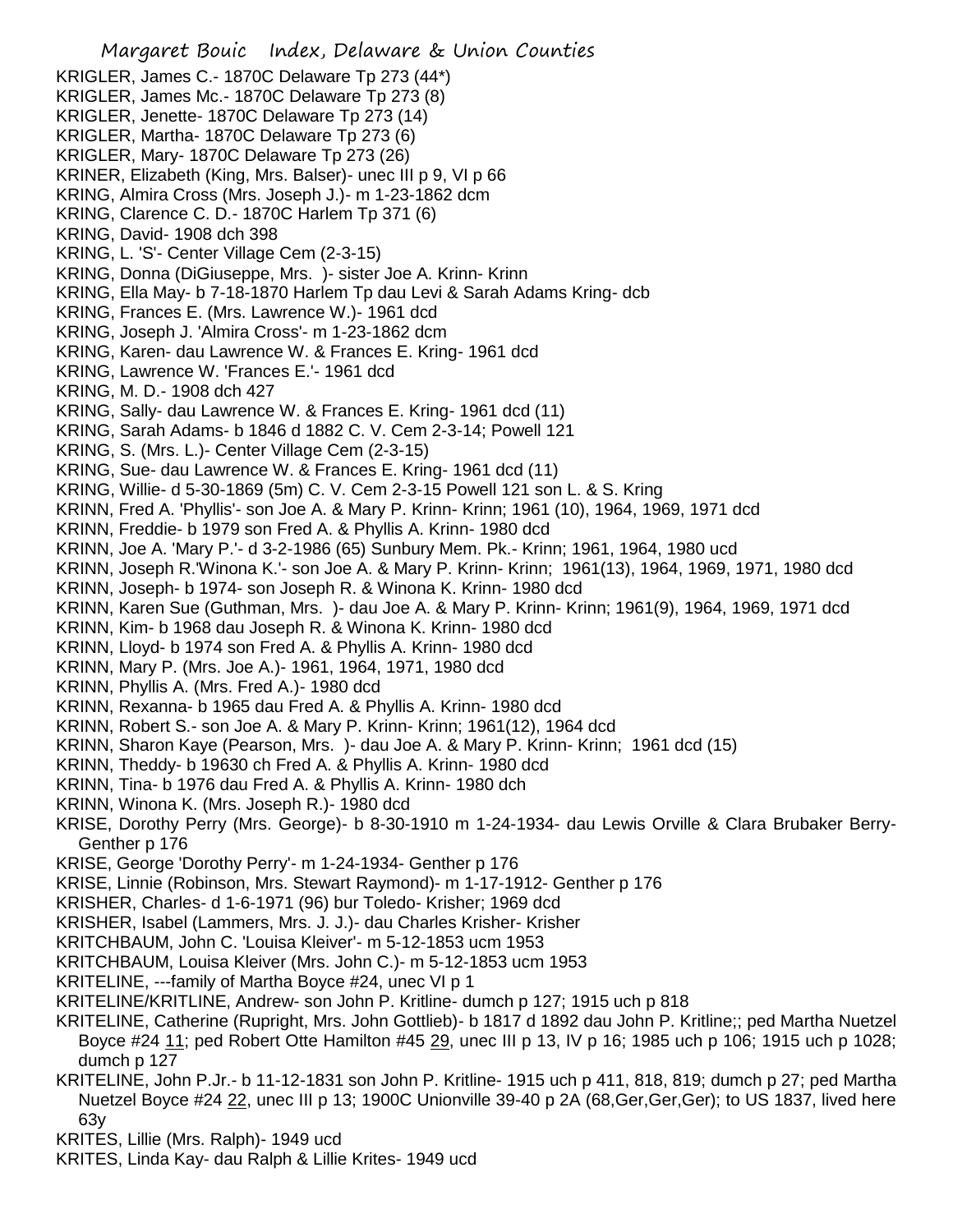- KRITES, Ralph 'Lilli'- 1949 ucd
- KRITES, Sandra Ann- dau Ralph & Lillie Krites- 1949 ucd
- KRITLIN/KRINTLIN, Ann B. (Fensil, Mrs. John G.)- m 11-1-1846 ucm 1172 unec p 69
- KRITLINE, George- son John P.Kritline- 1915 uch p 818
- KRITLINE, John Peter- b 1831 d 1926 Mitchell Cem, DJ p 14; brother of Mary B., interment 6-28-1926 (94y); 1915 uch p 818; 1883 uch IV p 508, V p 232, 233; uca p 22, 43, 104; 1880C Unnionville 206 p 22 (48,O,Ger,Ger)
- KRITLINE, Margaret (Hegenderfer, Mrs. George)- 1985 uch p 37
- KRITLINE, Maria (Wideman/Wardman, Mrs. John)- m 12-21-1852 dau John P. Kritline- dumch p 127; 1915 uch p 818
- KRITLINE, Mary- dau John P. Kritline- dumch p 127; 1915 uch p 818
- KRITLINE, Mary B.- b 1830 d 1917 Mitchell Cem, DJ p 14, 21, interment 10-16-1917- sister of John Peter Kritline
- KRITZER, Hannah Robinson (Mrs. William)- no date 1813 Madison Co, unec IV p 22
- KRITZER, William 'Hannah Robinson'- no date 1813, Madison Co, unec IV p 22
- KRITZWISER, Catherine (Williams, Mrs. Joel)- b 6-20-1822 m 3-30-1839 d 9-21-1894 dau John C. & Nancy Kritzwiser- dcc Herbert Eagon 15
- KRITZWISER, John C. 'Nancy'- dcc Herbert Eagon 30
- KRITZWISER, Nancy (Mrs. John C.)- dcc Herbert Eagon 31
- KRIZO, Lillian (Hawley, Mrs. James C.)- Maugans Anc p 178
- KROCK,---family of Rosemary Romine #73, unec V p 14
- KROCK, Ann M. (Mrs. Lyle)- 1971 dcd
- KROCK, Darren- b 1970 son Lyle & Ann M. Krock- 1971 dcd
- KROCK, John Frederick'Saloma T. Weibel'- b 1821 d 1904 ped Rosemary Koons Romine #73 20 unec VI p 33
- KROCK, John- b 1963 son Lyle & Ann M. Krock- 1971 dcd
- KROCK, Joseph Frederick 'Rosa L. Binau'- b 1858 d 1937 son John Frederick & Saloma T. Weibel Krock- ped Rosemary Koons Romine #73 10; unec VI p 33
- KROCK, Lyle 'Anna M.'- 1971 dcd
- KROCK, May Lucy (Koons, Mrs. Guy)- b 1884 d 1971 dau Joseph Frederick & Rosa L. Binau Krock- ped Rosemary Koons Romine #73 5, unec VI p 33
- KROCK, Rosa L. Binau (Mrs. Joseph Frederick)- b 1863 d 1915 dau Peter,Jr. & Christina Eiserling Binau- ped Rosemary Koons Romine #73 11, unec VI p 33
- KROCK, Salome T. Weibel (Mrs. John Frederick)- b 1826 d 1897 ped Rosemary Koons Romine #73 21, unec VI p 33
- KROCK, Susan- b 1965 dau Lyle & Ann M. Krock- 1971 dcd
- KROEGER, Arleen (Mrs. Norb F.)- 1980 dcd
- KROEGER, Chris- b 1968 ch Norb F. & Arleen Kroeger- 1980 dcd
- KROEGER, Ken- b 1966 son Norb F. & Arleen Kroeger- 1980 dcd
- KROEGER, Norb F. 'Arleen'- 1980 dcd
- KROEPLIN, Carmen- b 1977 dau Daniel L. & Terry Kroeplin- 1980 dcd
- KROEPLIN, Daniel L. 'Terry'- son Harvey James & Mary Kroeplin- Kroeplin; 1980 dcd
- KROEPLIN, George- son Harvey James & Mary Kroeplin- Kroeplin
- KROEPLIN, Harvey James'Mary'- b 12-19-1924 d 4-16-1992 (67) Forest Lawn Cem, Cols.- brother Juanita Bordier- Kroeplin
- KROEPLIN, Janine- b 1976 dau Daniel L. & Terry Kroeplin- 1980 dcd
- KROEPLIN, Juanita (Bordier, Mrs. )- b 1978 dau Daniel L. & Terry Kroeplin- Kroeplin; 1980 dcd
- KROEPLIN, Mary (Mrs. Harvey James)- d 1987- Kroeplin
- KROEPLIN, Terry (Mrs. Daniel L.)- 1980 dcd
- KROEPLIN, William- son Harvey James & Mary Kroeplin- Kroeplin
- KROESEN, Isaac- Genther p 41
- KROFF, Jean/Johann 'Elizabeth Spycher/Spicker'- unec III p 25
- KROFF, Katherine/Clara- b 11-28-1847 dau Jean/Johann & Elizabeth Spycher/Spicher Kroff- unec III p 25
- KROFT, Angela Sue- dau Charles Kroft- Kroft- engaged to Robert Neil Thomas
- KROFT, Charles- Kroft
- KROGAN, Ed 'Patricia Louise Lowe'- McKitrick p 110
- KROGAN, Patricia Louise Lowe (Mrs. Ed)- dau Arthur & Hazel Nathell McKittrick- McKitrick p 110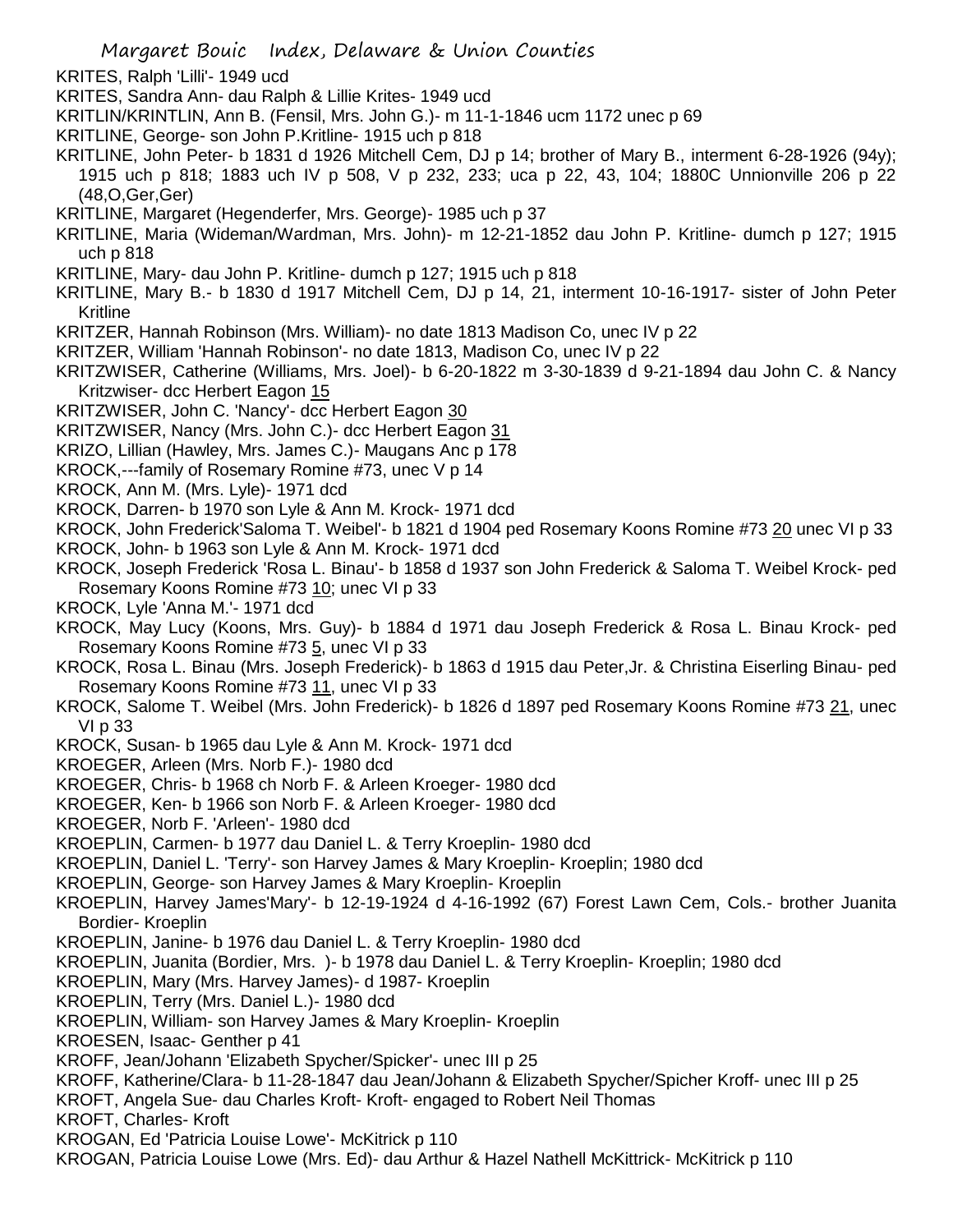- KROH, Amelia- dau Lewis & Elisabeth Kroh- 1850C Darby Tp 1608-1628 p 238 (20.Md); 1860C Darby Tp 364- 365 p 52 (30,Pa)
- KROH, Ann Maria (Reed, mrs. William)- m 1-15-1857 ucm 2509; mt 1-21-1857, unec XII p 15
- KROH, Charles L.- son Lewis & Elisabeth Kroh- 1850C Darby Tp 1608-1628 p 239 (5,O); 1860C Darby Tp 364-365 p 52 (12,O)
- KROH, Edward- son Lewis & Elisabeth Kroh- 1850C Darby Tp 1608-1628 p 239 (7,O); 1860C Darby Tp 364- 365 p 52 (16,O)
- KROH, Elisabeth (Mrs. Lewis)- 1850C Darby Tp 1608-1628 p 238 (43,Md); 1860C Darby Tp 364-365 p 52 (52,Md)
- KROH, Elisabeth- dau Lewis & Elisabeth Kroh- 1850C Darby Tp 1608-1628 p 238 (19,Md)
- KROH, Elizabeth (Havens, mrs. Horatio)- lic 9-28-1852 ucm 1855
- KROH, George- son Lewis & Elisabeth Kroh- 1850C Darby Tp 1608-1628 p 239 (9,O); unec VI p 18
- KROH, Henry- son Lewis & Elisabeth Kroh- 1850C Darby Tp 1608-1628 p 238 (15,O)
- KROH, Julia A. (Liggett, mrs. John)- m 11-12-1857 ucm 2634, mt 11-18-1857, unec XII p 15
- KROH, Julia S.- dau Lewis & Elisabeth Kroh- 1850C Darby Tp 1608-1628 p 238 (16,Md)
- KROH, Katherine (Fasold, Mrs. Charles Leonard)- b 12-12-1911 m 8-28-1938- Weiser p 428
- KROH, Lewis 'Elisabeth'- 1850C Darby Tp 1608-1628 p 238 (48,Md); 1860C Darby Tp 364-365 p 52 (60,bav) unec VI p 18
- KROH, Maria- dau Lewis & Elisabeth Kroh- 1850C Darby Tp 1608-1628 p 238 (17,O)
- KROH, Ruby Matilda (MCCracken, Mrs. Chauncey Leroy)- Weiser p 690
- KROH, Susan- dau Lewis & Elisabeth Kroh- 1850C Darby Tp 1608-1628 p 238 (12,); 1860C Darby Tp 364-365 p 52 (21,O)
- KROH, Susannah A. (Wall, Mrs. C. F.)- m, 10-16-1860 ucm 3082
- KROHN, Anna Elizabeth Swisher (Ms. H. S.)- 1908 dch 678
- KROHN, Barbara June- b 4-2-1959/60 dau John Martin & Martha Ullom Krohn- Rausch 1361121 III p 273; 1973, 1977 ucd; St. Paul p 70- engaged to David L. Baker
- KROHN, Benjamin Franklin 'Sarah Elizabeth Malick'- b 6-18-1865 d 3-28-1928- Weiser p 570
- KROHN, Carl- brother Martin G. Krohn- Krohn
- KROHN, Charles Lewis 'Florence May Frymire'- b 12-5-1905 m 8-10-1929- Weiser p 364
- KROHN, Diana Westfall (Mrs. John Martin)- b 9-19-1950 m 2-14-1986- St. Paul p 70
- KROHN, Elizabeth- dauJohn & Hattie jones Krohn- Weiser p 570
- KROHN, Estella (Healy, Mrs. Erem J.)- m 10-26-1893 d 12-4-1944 (79-10-6)- 1908 dch 678; Freshwater p 195
- KROHN, Florene Malick (Mrs. John A.)- b 9-28-1858 d 6-8-1927 dau Henry Clay,Sr. & Mary Catharine Snyder Malick- Weiser p 569
- KROHN, Florence May Frymire (Mrs. Charles Lewis)- b 11-4-1905 m 8-10-1929 dau William & Sarah Agnes Hoy Frymire- Weiser p 364
- KROHN, George- son Paul & Mary A. Krohn- 1850C Berlin Tp 1863 p 117 (7,O)
- KROHN, Hattie (Hepler, Mrs. George L.)- b 1884 d 1951 dau John A. & Florene Malick Krohn- Weiser p 569
- KROHN, Hattie Jones (Mrs. John)- Weiser p 570
- KROHN, H. S. 'Anna Elizabeth Swisher'- 1908 dch 678
- KROHN, Jo Ann Spitler (Mrs.John Martin)- St. Paul p 70
- KROHN, Joe Douglas 'Rosalie Carson'- b 5-16-1944 m 1-21-1964 son Martin G. & Leona Marie Rausch Krohn- St. Paul p 70; 1961, 1964, 1980 dcd
- KROHN, John A. 'Florene Malick'- b 1854 d 1895- Weiser p 569
- KROHN, John Benjamin- son John & Hattie Jones Krohn- Weiser p 570
- KROHN, John 'Hattie Jones'- son Benjamin Franklin & Sarah Elizabeth Malick Krohm- Weiser p 570
- KROHN, John Martin 'Martha Ullom''Jo Ann Spitler''Linda''Diane Westfall'- b 1-18-1940 m 1958 div 1974 m(4) 2-14-1986 son Martin George & Leona Marie Rausch Krohn- Rausch 136112 III p 273; St. Paul p 70; 1973 ucd
- KROHN, John Martin,Jr. 'Tara Maxfield'- b 10-12-1963 m 5-1-1987 son John Martin & Martha Ullom Krohn- St. Paul p 70; 1973 ucd
- KROHN, Joseph P.- 1969, 1971 dcd Berkshire Tp
- KROHN, Leona Marie Rausch "Oony"(Mrs. Martin G.)- b 4-21-1912 m 8-30-1935 d 2-28-1994 Berkshire Cemdau Walter Martin & Charlotte Barbara Susanna Fox Rausch- Rausch 13611 III p 273; St. Paul p 70; 1961, 1964, 1969, 1971, 1980 dcd
- KROHN, Linda (Mrs. John Martin)- St. Paul p 70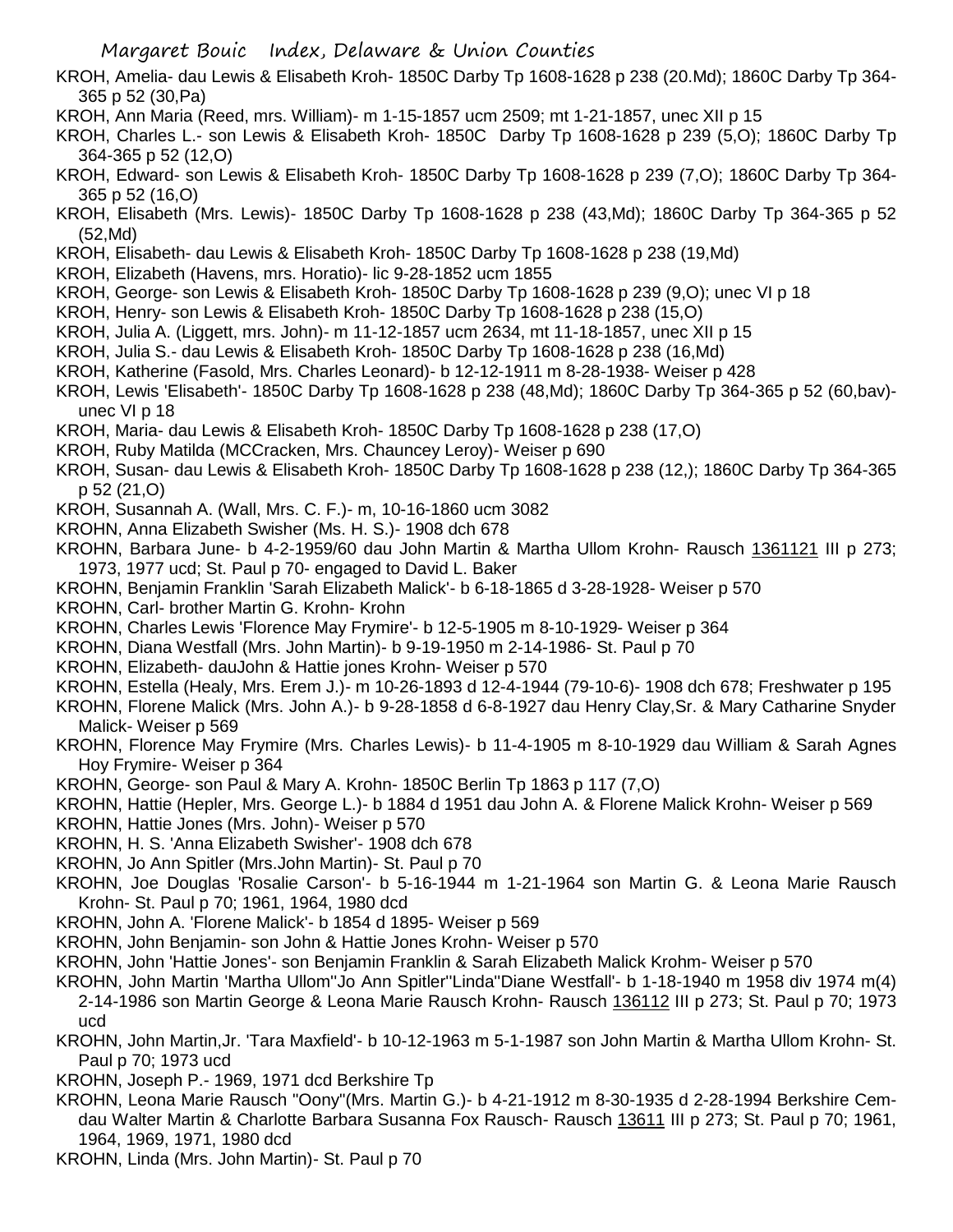- KROHN, Marlene Ann (Sheets, Mrs. Merlin Andrew)- b 10-17-1936 m 10-14-1956 dau Martin George & Leona Marie Rausch Krohn- Rausch 136111 III p 273; Krohn; St. Paul p 70
- KROHN, Martha Ullom (Mrs. John Martin)- b 11-19-1942 m 19580 Rausch (136112) III p 273; 1973 ucd
- KROHN, Martin George 'Leona Marie Rausch'- b 6-3-1912 m 8-30-1935 d 6-28-1985- Rausch (13611), III p 273; St. Paul p 70; 1961, 1964, 1969, 1971, 1980 dcd
- KROHN, Mary A. (Mrs. Paul)- 1850C Berlin Tp 1863 p 117 (29,Pa)
- KROHN, Mary- dau Paul & Mary A. Krohn- 1850C Berlin Tp 1863 p 117 (9,O)

KROHN, Nastassia Alixandria Gabrilella- b 10-20-1992 dau John Martin,Jr. & Tara Maxfield Krohn- St. Paul p 70

- KROHN, Nettie Eirich (Mrs. Paul J.)- m 7-1-1914 unec III p 66
- KROHN, Nikos Martin Alexander- b 4-12-1991 son John Martin,Jr. & Tara Maxfield Krohn- St. Paul p 70
- KROHN, Paul J. 'Nettie Eirich'- b 4-16-1882 m 7-1-1914- unec III p 60
- KROHN, Paul 'Mary A.'- 1850C Berlin Tp 1863 p 117 (36,Pa); hadc p 18; CCC
- KROHN, Paul- son Paul & Mary A. Krohn- 1850C Berlin Tp 1863 p 117 (5,O)
- KROHN, Rosalie Carson (Mrs. Joe Douglas)- b 1-6-1945 m 1-21-1964- St. Paul p 70; 1980 dcd
- KROHN, Sally Sue- b 2-21/24-1962 dau John Martin & Martha Ullom Krohn- Rausch 1361122; St. Paul p 70; 1973 ucd
- KROHN, Sarah Elizabeth Malick (Mrs. Benjamin Franklin)- b 9-22-1867 d 3-28-1928 dau Henry Clay,Sr. & Mary Catharine Snyder Malick- Weiser p 570
- KROHN, Tara Maxfield (Mrs. John Martin,Jr.)- b 6-18-1965 m 5-1-1987- St. Paul p 70
- KROHN, Teresa Lynn (McEleney, Mrs. Michael)- b 5-6-1965 m 2-9-1985 dau Joe Douglas & Rosalie Carson Krohn- St. Paul p 70; 1980 dcd
- KROHN, Tiffany Ann (Morgan, Mrs. Stephen)- b 11-29-1967 m 7-1-1988 dau Joe Douglas & Rosalie Carson Krohn- St. Paul p 70; 1980 dcd
- KROLL, Barbby- dau Robert L. & Joyce P. McKittrick- McKitrick p 381
- KROLL, Henry I.- Pabst 2 p 81
- KROLL, Joyce P. McKittrick (Mrs. Robert L.)- b 8-3-1924 dau Charles Arthur & Uta Nasliind McKittirck-McKitrick p 381
- KROLL, Lucinda- Pabst 2 p 80
- KROLL, Peggi- dau Robert L. & Joyce P. McKittrick- McKitrick p 381
- KROLL, Robert L. 'Joyce P. McKittrick'- McKitrick p 381
- KROLL, Robert- son Robert L. & Joyce P. McKittrick- McKitrick p 381
- KROLL, Susan (Scheiderer, Mrs. Paul F. G.)- b 12-28-1928 m 9-8-1956- Rausch (11841)
- KROLL, Tammi- ch Robert L. & Joyce P. McKittrick- McKitrick p 381
- KROLLZICK, Norma Jane (Mrs. Walter E.)- Krollzick
- KROLLZICK, Norma Jane (Shields, Mrs. Byrl)- Krollzick
- KROLLZICK, Walter E. 'Norma Jane'- d 5-23-1983 (64) Krollzick; 1980 dcd
- KROMER, Louisa (Wagoner, Mrs. Frederick)- m 6-3-1858 dcm
- KROMMENKOEK, Carol Ann McKettrick (Mrs. David)- b 8-3-1949 dau William Wallace & Rose Klave McKettrick- McKitrick p 424
- KROMMENHOEK, David 'Carol Ann McKettrick'- McKitrick p 424
- KRONEWETTER, Brendon Ray 'Susan Ann Kroupa'- m 7-30-1994 son justin & Patricia Kronewetter-**Kronewetter**
- KRONEWETTER, Justin 'Patricia'- Kronewetter
- KRONEWETTER, Patricia (Mrs. Justin)- Kronewetter
- KRONEWETTER, Susan Ann Kroupa (Mrs. Berndon Ray)- m 7-30-1994 dau Thomas & Kathleen Kroupa-Kroupa; Kronewetter
- KRONINGER, ---b 1888 Oak Grove Cem, Powell p 435
- KRONINGER, Agnes Florine Luke (Brahm, Mrs. Jacob)(Mrs. Jacob)- (42-1911) dcb late (Elsie M.)- dau Thomas Luke- 1908 dch 834
- KRONINGER, Alavester- 1870C Delaware Tp 267 (7)
- KRONINGER, Alvesta (Graham, Mrs. Milo)- dau John & Elizabeth Swartz Kroninger- 1908 dch 544, 834
- KRONINGER, Betty (Mrs. Chester)- 1969 dcd
- KRONINGER, Brenda Sue (Hay, Mrs. David Lindsay)- dau James R. & Eleanor Kroninger- Kroninger
- KRONINGER, Carrie- dau Jacob & Agnes Luke Kroninger- 1908 dch 834
- KRONINGER, Carrie (Levans, Mrs. )(SHank, Mrs. Allen)- sister Frank S. Kroninger- Kroninger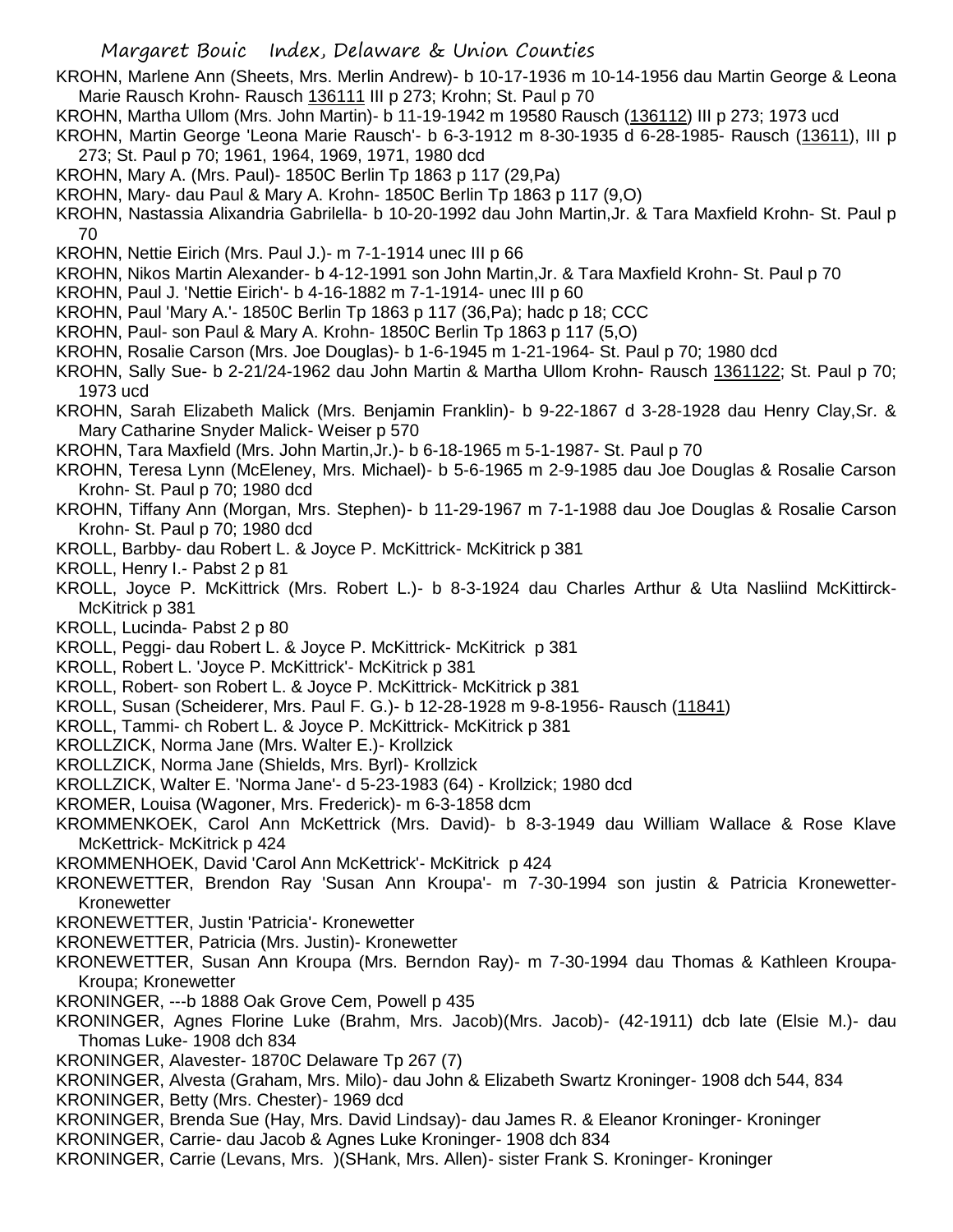KRONINGER, Cheryll (Stewart, Mrs. )- b 1956 dau Raymond E. & Deloris Kroninger- Kroninger; 1961, 1964, 1969, 1981 dcd

- KRONINGER, Chester 'Betty'- son Robert & Edna P. Wollam Kroninger- Kroninger; 1969, 1971 dcd
- KRONINGER, Chester M. 'Virginia'- 1980 dcd
- KRONINGER, Dan 'Mary Christy'- dcb late (Helen Hannah)
- KRONINGER, Daniel- 1870C Delaware Town 339 (16)
- KRONINGER, Daniel- son John & Elizabeth Swartz Kroninger- 1908 dch 544, 834
- KRONINGER, David 'Joyce'- son Dorance L. & Betty Kroninger- Kroninger
- KRONINGER, Debbie- b 1963 dau Chester & Betty Kroninger- 1969 dcd
- KRONINGER, Deborah- b 1962/3 dau Chester M. & Virginia Kroninger- 1971, 1980 dcd
- KRONINGER, Deloris "Dee" (Mrs. Raymond E.)- Kroninger; 1961, 1964, 1969, 1971, 1980 dcd
- KRONINGER, Donald R.- son Herbert L. & Pauline Kroninger- Kroninger
- 1961(13), 1964, 1969, 1971 dcd
- KRONINGER, Dorance L. 'Betty'- d 12-11-1993 (67) Fairview Mem. Pk- son Robert & Edna P.Wollam Kroninger- Kroninger
- KRONINGER, Edna Pearl Wollam (Mrs.Robert J.)-b 12-21-1903 d 4-4-1976 (72) Fairview Mem. Pk- dau Melvin Arthur & Mary Elizabeth Powell Wollam- unec IX p 30- Wollam- Kroninger; 1961, 1964, 1969, 1971 dcd
- KRONINGER, Eleanor (Mrs. James)- Kroninger
- KRONINGER, Elizabeth- Pabst 2 p 80
- KRONINGER, Elizabeth Swartz (Mrs. John)- 1908 dch 544, 833, 834; 1850C Delaware Tp 1442 p 100 (27,Pa); dg 10-12-1894 Cryder Ab p 182
- KRONINGER, Ellen- 1870C Delaware Town 339 (38)
- KRONINGER, Elsie Marguerite (Yoder, Mrs. Odell).- b10-1-1911 dau Jacob & Agnes Florine Luke Kroningerdcb late; Kroninger
- KRONINGER, Eugene- son Raymond D. Kroninger- Kroninger
- KRONINGER, Frank Garfield- son Frank S. Kroninger- Kroninger
- KRONINGER, Frank- son Herbert L. & Pauline Kroninger- Kroninger; 1961 dcd (18)
- KRONINGER, Frank S.- d 1-25-1965 (82) bur Reynoldsburg- Kroninger; 1961, 1969 dcd
- KRONINGER, Genevieve (Fisher, Mrs. Howard)- dau Robert & Edna P. Wollam Kroninger- Kroninger
- KRONINGER, George- son John & Elizabeth Swartz Kroninger- 1908 dch 544, 834
- KRONINGER, Georgianna (Osborne, Mrs. )- dau Raymond D. Kroninger- Kroninger
- KRONINGER, Gregory A. d 4-12-1985 (26) Fairview Mem. Pk.- son James & Eleanor Kroninger- Kroninger
- KRONINGER, Hannah (Mrs. )- d Sunday (56) dg 5-29-1888 Cry Ab p 194
- KRONINGER, Hannah Draper Scribner (Mrs. John)(Stickney, Mrs. Hugh)- m 12-25-1862 dcm; 1908 dch 544,
- 814, 834; 1870C Delaware Tp 267 (43); dg 10-12-1894, Cryder Ab p 182
- KRONINGER, Hattie (Frank, Mrs. )- sister Frank S. Kroninger- Kroninger
- KRONINGER, Helen Hannah (Hooper, Mrs. )- b 4-2-1896 dau Dan & Mary Christy Kroninger- dcb late
- KRONINGER, Henry- son J. R. & Elizabeth Kroninger- 1850C Delaware Tp 1442 p 100 (5,Pa)
- KRONINGER, Herbert L. 'Pauline'- d 12-29-1977 (61) Sunbury Mem. Pk- son Frank S. Kroninger- Kroninger; Sunbury p 123; 1961, 1964, 1969, 1971, 1980 dcd
- KRONINGER, Herbert L,Jr.- son Herbert L. & Pauline Kroninger- Kroninger
- KRONINGER, Herman J.- son Herbert L. & Pauline Kroninger- Kroninger
- KRONINGER, Hosea- son John Kroninger- 1908 dch 544, 833, 1870C Delaware Tp 267 (24)
- KRONINGER, Jacob- 1870C Delaware Tp 266 (10)
- KRONINGER, Jacob 'Agnes Florine Luke' (55-1911) dcb late (Elsie M.)
- KRONINGER, Jacob ' ''Elizabeth Swartz''Hannah Scribner'- m 12-25-1862; son John & Elizabeth Swartz Kroninger- 1908 dch 544, 833; 1850C Delaware Tp 442 p 100 (32,Pa)
- KRONINGER, James- son Herbert L. & Pauline F. Kroninger- 1961(13), 1964, 1969, 1971 dcd
- KRONINGER, James- son John & Elizabeth Swartz Kroninger- 1908 dch 544, 833; 1870C Delaware Tp 339 (10)
- KRONINGER, James R. 'Eleanor'- m 12-1-1954 son Raymond D. Kroninger- Kroninger
- KRONINGER, John' 1870C Delaware Tp 267 (59\*)
- KRONINGER, John- 1870C Delaware Town 339 (18)
- KRONINGER, John 'Lydia Seigfried''Elizabeth Swartz''Hannah Draper Scribner Stickney'- b 10-23-1812 m 12- 25-1862 d 9-24-1894 (82) delge V p 44; dg 9-26-1894, 8-9-1895, Cryder Abstract p 33, 181, 182; obit dg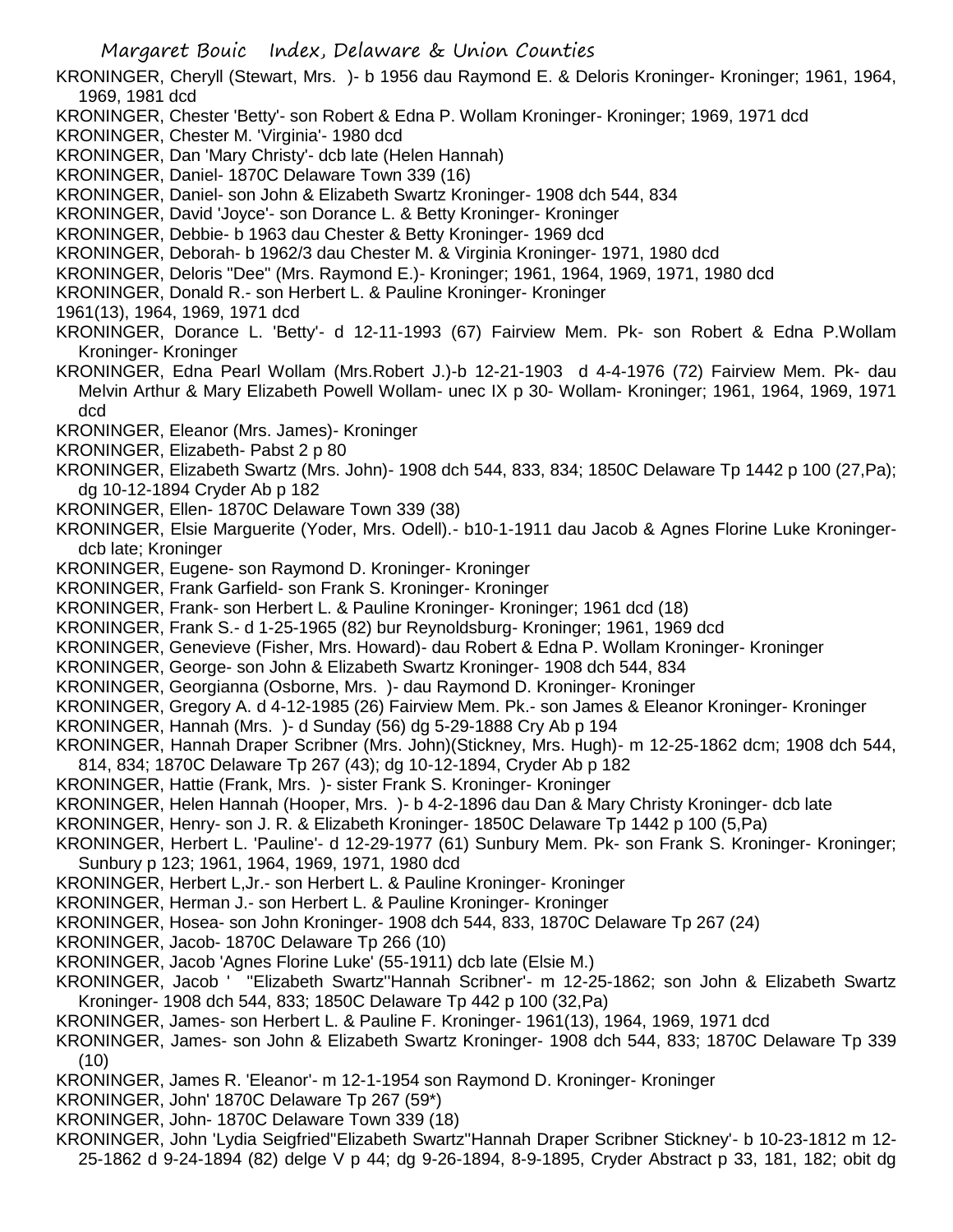10-12-1894

- KRONINGER, John 'Elizabeth Swartz''Hannah Scribner'- m 12-25-1862- 1908 dch 544, 833; Pabst 7 p 39; hadc p 23; CCC; 1850C Delaware Tp 442 p 100 (32,Pa)
- KRONINGER, Joyce- dau Dorance L. & Betty Kroninger- Kroninger
- KRONINGER, Joyce- dau James & Eleanor Kroninger- Kroninger- engaged to Patrick Yoakam
- KRONINGER, Julia (Mrs. Raymond D.)- d 11-30-1993 (85)Green Lawn, Cols.- Kroninger
- KRONINGER, Kanke- 1870C Delaware Town 339 (40\*)
- KRONINGER, Kanke- 1870C Delaware Town 339 (12)
- KRONINGER, Katherine (Grogan, Mrs. Charles)- dau John & Elizabeth Swartz Kroninger- 1908 dch 544, 834
- KRONINGER, Katy- 1870C Delaware Tp 266 (12)
- KRONINGER, Kevin- son James & Eleanor Kroninger- Kroninger
- KRONINGER, Lavina Swartz (Mrs. )- sister Abram Swartz- dg 5-9-1902, Cry Ab p 127
- KRONINGER, Leslie- b 1963 son Raymond E. & Deloris Kroninger- Kroninger; 1964, 1969, 1971, 1980 dcd
- KRONINGER, Linda Lou (Garner, Mrs. )- dau Raymond D. Kroninger- Kroninger
- KRONINGER, Lydia Ann- d 9-21-1849 (40-11-21) Stratford Cem, delge II p 32; Powell 102
- KRONINGER, Lydia Seigfried (Mrs. John)- dg 10-12-1894, Cryder Ab p 182
- KRONINGER, Mary- 1870C Delaware Town 339 (8)
- KRONINGER, Mary- 1870C Delaware Tp 267 (9)
- KRONINGER, Mary Christy (Mrs. Dan)- dcb late (Helen Hannah)
- KRONINGER, Michael- 1870C Delaware Town 339 (14)
- KRONINGER, Micheal- son Herbert L. & Pauline Kroninger- Kroninger; 1961 (17), 1964 dcd
- KRONINGER, Nettie M.- b 4-10-1900 Del Tp dau Daniel & Mary A. Christie Kroninger- dcb
- KRONINGER, Norma Jena (Hatcher, Mrs. )- dau Raymond D. Kroninger- Kroninger
- KRONINGER, Patricia (McBride, Mrs. )- b 1959 dau Raymond E. & Deloris Kroninger- Kroninger; 1961, 1964, 1969, 1971, 1980 dcd
- KRONINGER, Pauline F.(Mrs. Herbert L.)- Kroninger; 1961, 1964, 1969, 1971, 1980 dcd
- KRONINGER, Peter- son John Kroninger- 1908 dch 544, 833
- KRONINGER, Raymond D. 'Julia'- b 7-25-1902 Del. Tp, dcb; d 8-8-1983 (81) Oak Grove Cem- son Jacob & Agnes Luke Kroninger- 1908 dch 834; Kroninger
- KRONINGER, Raymond E.'Deloris "Dee"- b 1-23-1932 d 11-24-1993 (61) Fairveiw Mem. Pk- son Raymond D. & Iva Lou Smuthers Kroninger- Kroninger; 1961, 1964, 1969, 1971, 1980 dcd
- KRONINGER, Raymond-b 1961 son Raymond E & Deloris Kroninger- Kroninger; 1964, 1969, 1971, 1980 dcd
- KRONINGER, Robert 'Edna Pearl Wollam'- b 2-6-1900 dcb, d 11-30-1966 (66) Fairview Mem. Pk- son Jacob & Agnes Luke Kroninger- unec IX p 30' 1961, 1964 dcd
- KRONINGER, Ronnie/Rodney- b 1957/8 son Chester & Betty Kroninger- 1969, 1971 dcd
- KRONINGER, Sarah- dau J. R. & Elizabeth Kroninger- 1850C Delaware Tp 1442 p 100 (1,O)
- KRONINGER, Steven- b 1967 son Raymond E. & Deloris Kroninger- Kroninger; 1969, 1971, 1980 dcd
- KRONINGER, Theresia Catherine (Wilke, Mrs. )- dau Herbert L. & Pauline Kroninger- Kroninger; 1961 (13), 1964 dcd
- KRONINGER, Todd- b 1967 son Chester & Betty Kroninger- 1969, 1971 dcd
- KRONINGER, Virginia (Mrs. Chester M.)- 1980 dcd
- KRONINGER, Walter- brother Frank S. Kroninger- Kroninger
- KRONINGER, William- b 1967 son Chester M. & Virginia Kroninger- 1980 dcd
- KRONINGER, William S.- 1870C Delaware Tp 267 (20)
- KRONK, George W.,Sr.- d 5-1-1984 (68)- Kronk
- KRONKILTON, Robert- Powers p 59, 65
- KRONNING, Paul- 1979, 1981 ucd
- KRONSKOF, David- unec XII p 6
- KRONSKOF, Ellie- unec XII p 6
- KRONSKOF, Jacob- unec XII p 6
- KRONTLINE, J. P.- unec X p 66; Paris Tp
- KROTHERS, Armond- son Ed Krothers- Krothers
- KROTHERS, David James- son Ed Krothers- Krothers
- KROTHERS, Ed- d 11-29-1986 (76) WWII- Krothers
- KROTHERS, Kim Wayne- son Ed Krothers- Krothers
- KROTHERS, Vera Hanson- dau Ed Krothers- Krothers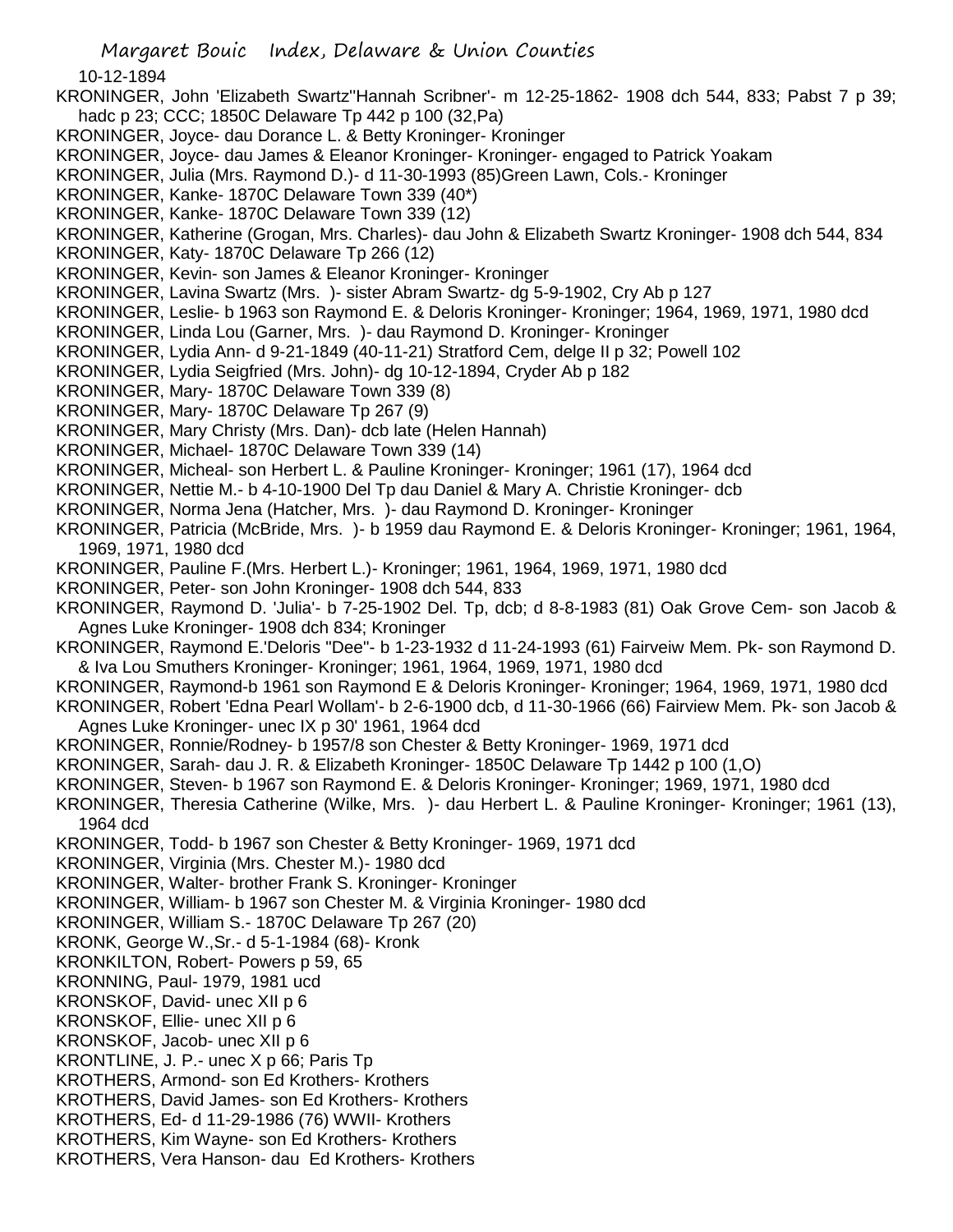- KROTHERS, William Edward- son Ed Krothers- Krothers
- KROTZER, Mary (Weiser, Mrs. Uriah Peter)- m 7-12-1855 d 12-22-1878- Weiser p 289
- KROTZER, Rebecca (Weiser, Mrs. David R.)- b 8-26-1847 d 7-24-1897- Weiser p 824
- KROUFF, Christina (Westlake, Mrs. Josiah)- 1883 uch V p 447
- KROUPA, Delbert Ivan- b 10-19-1964 son Erling Ivan & Marion Kay Bennett Kroupa- McKitrick p 155
- KROUPA, Erling Dale- b 6-14-1960 son Erling Ivan & Marian Kay Bennett Kroupa- McKitrick p 155
- KROUPA, Erling Ivan 'Marian Kay Bennett'- b 10-24-1931 m 9-5-1959 son Vladimer & Pearl Marie Jones Kroupa- McKitrick p 153
- KROUPA, Kathleen (Mrs. Thomas)- Kroupa
- KROUPA, Leanna Joe- b 5-20-1962 ch Erling Ivan & Marian Kay Bennett Kroupa- McKitrick p 155
- KROUPA, Marian Kay Bennett (Mrs. Erling Ivan)- b 1-24-1940 m 9-5-1959 dau Dick & Elva Delia Kidd Bennett-McKitrick p 155
- KROUPA, Pearl Marie Jones (Mrs. Vladimer)- McKitrick p 153
- KROUPA, Susan Ann (Kronewetter, Mrs. Brendon Ray)- m 7-30-1994 dau Thomas & Kathleen Kroupa-Kroupa; Kronewetter
- KROUPA, Thomas 'Kathleen'- Kroupa
- KROUPA, Vladimer 'Pearl Marie Jones'- McKitrick p 153
- KROUS, Ada 'Margaret Hoofman'- son John & Mary Monn Krous
- KROUSE, Ada Perle (Gast, Mrs. Merl)(Johnston, Mrs. Thomas)- b 8-28-1890 d 11-20-1986 (96) bur Mariondau Wallace & Margaret Huffman Krouse- Krouse
- KROUSE, Adam 'Margaret Hoofman'- son John & Mary Moon Krouse- Longbrake p 115A
- KROUSE, Mary Adelia Kissell (Mrs. Oscar Roscoe)- b 1901 d 1976 dau John & Maude L. Beardsley Kissell-Krouse; ped Virgil Leonard Krouse #340 3, unec XI p 65
- KROUSE, Ann Marie- b 2-3-1941 dau Nevin Russell & Josephine Marie Foltz Krouse- Maugans Anc p 56
- KROUSE, Barbara Ann Longbrake (Mrs. Jacob)- d 1864 dau John & Caroline Bayles Longbrake- Longbrake p 115, 115A
- KROUSE, Bertha Weiser (Mrs. Louis)- b 1-5-1887 m 6-28-1916 dau George & Anna Cook Weiser- Weiser p 671
- KROUSE, Carl M.- son Myrtle E. Krouse- Krouse
- KROUSE, Catherine Clevenger (Mrs. Henry Jr.)- b 1832 d 1904 dau Jacob & Elizabeth Rimer Clevenger- ped Virgil Loenard Krouse  $#34099$ , unec XI p 65
- KROUSE, C. H. ' Rupprecht'- Krouse
- KROUSE, Charles 'Mildred Snyder'- Weiser p 557
- KROUSE, Christina (Kratt, Mrs. Christopher)- dumch p 390
- KROUSE, Clara- dau Jacob & Margaret Brown Krouse- Longbrake p 115A
- KROUSE, Cleo- dau John F. & Emma Snydere Krouse- Longbrake p 115A
- KROUSE, Cora Bishon (Mrs. Thomas E.)- Longbrake p 115A
- KROUSE, Cordella Isadore (Himmelberger, Mrs. John)- b 1-26-1866 dau Gabriel & Elizabeth Notestine Krouse- Longbrake p 115A
- KROUSE, David Edwin 'Helen Louise Eschleman'- b 2-3-1953 m 6-14-1985 son Virgil L. & Marcelle E. Scheiderer Krouse- Krouse; Rausch 1322211 III p 269
- KROUSE, David Joseph- son Carl Krouse- Krouse- engaged to Ina Abendschein
- KROUSE, David- son Phillip & Mary Ellen Longbrake Krouse- Longbrake p 115, 115A
- KROUSE, Denise- dau Paul W. & Ruth Shaw Krouse- Krouse
- KROUSE, Donald 'Jeanne'- son Oscar & Adelia Kissel Krouse- Krouse
- KROUSE, Elizabeth Blosser (Mrs. John)- b 1864 d 1953 dau Jacob & Sophrona Seitz Blosser- ped Virgil Leonard Krouse  $#3405$ , unec XI p 65
- KROUSE, Elizabeth (Fiske, Mrs. Robert)- b 4-16-1917 m 8-2-1940 dau Louise & Bertha Weiser Krouse-Weiser p 671
- KROUSE, Elizabeth Notestine (Mrs. Gabriel)- b 4-14-1842 m 1-3-1864 dau John & Catherine Neer Notestine-Longbrake p 115A
- KROUSE, Elizabeth Roeder (Mrs. Henry, sr.)- ped Virgil Leonard Krouse #340 17, unec XI p 65
- KROUSE, Elmer I- b 1896 d 1971 Raymond Cem, lptw p 46
- KROUSE, Emma Snyder (Mrs. John F.)- Longbrake p 115A
- KROUSE, Gabriel 'Elizabeth Notestine'- b 4-3-1842 m 1-3-1864 son John & Mary Moon Krouse- Longbrake p 115A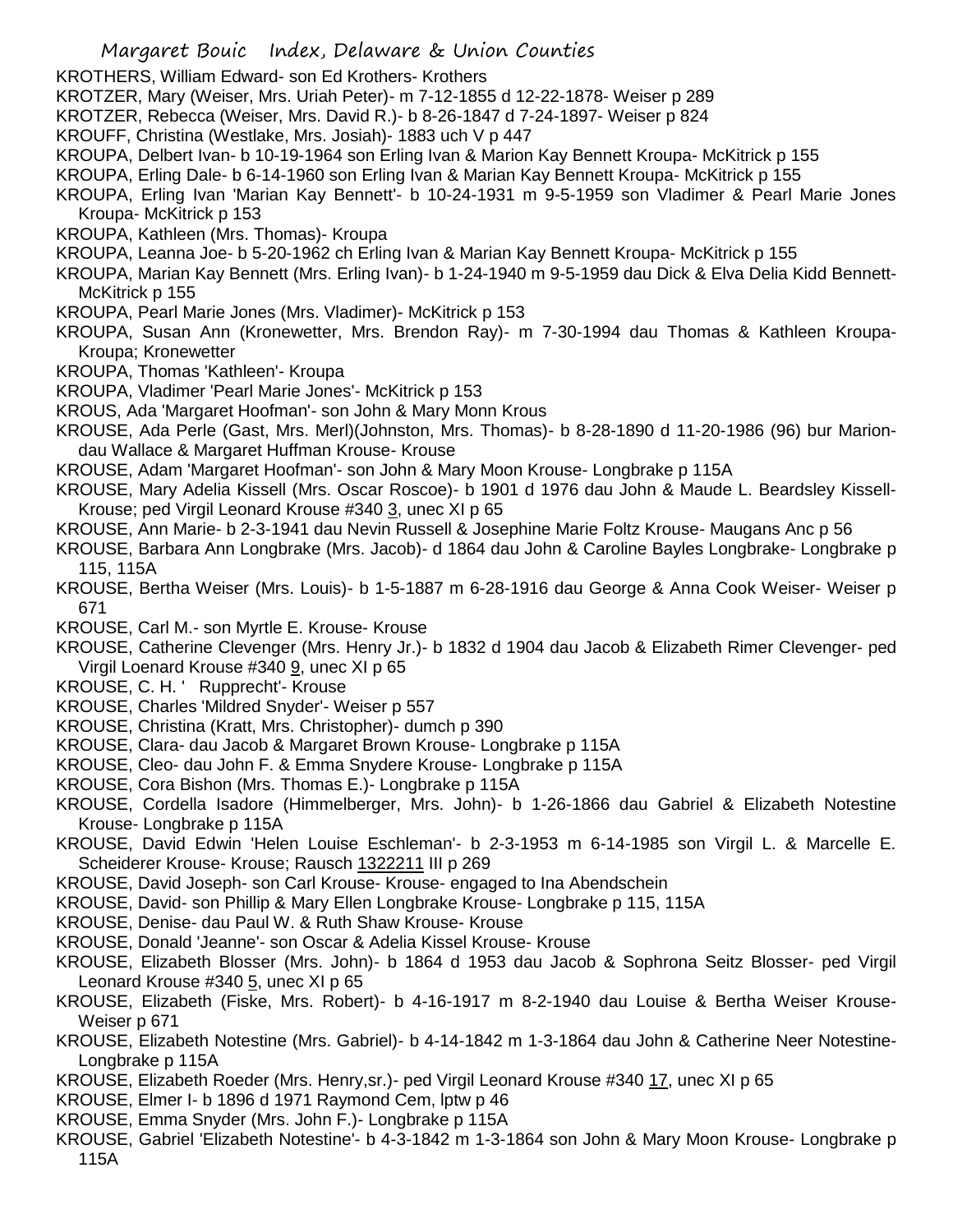- KROUS, George- d Saturday, dg 5-27-1894 Cryder Ab p 169
- KROUSE, Harriet- dau Jacob & Margaret Brown Krouse- Longbrake p 115A
- KROUSE, Helen Louise Eschleman (Mrs. David Edwin)- m 6-14-1985 dau William Schleman,Sr.- Krouse

KROUSE, Henry,Jr. 'Catherine Clevenger'- b 1833 d 1891 son Henry Sr. & Elizabeth Roeger Krouse- ped Virgil Leonard Krouse #340 8, unec XI p 65

- KROUSE, Henry,Sr. 'Elizabeth Roeder'- ped Virgil Leonard Krouse #340 16, unec XI p 65
- KROUSKOP, Hope- dau Phyllis A. Krouse- 1964 dcd (12m)
- KROUSE, Ira Glenn 'Nora Dickson'- b 10-28-1879 son Gabriel & Elizabeth Notestine Krouse- Longbrake p 115A
- KROUSE, Jacob 'Barbara Ann Longbrake''Margaret Brown'- Longbrake p 115, 115A
- KROUSE, James- son Jacob & Margaret Brown Krouse- Longbrake p 115A
- KROUSE, John 'Elizabeth Blosser'- b 1877 d 1948 son Henry Jr. & Catherine Clevenger Krouse- ped Virgil Leonard Krouse-  $#340 \underline{4}$ , unec XI p 65
- KROUSE, John E. 'Opal M.'- d 1972- Krouse
- KROUSE, John 'Mary Moon'- b 1809- Longbrake p 115A
- KROUSE, John F. 'Emma Snyder'- b 3-3-1864 son Gabriel & Elizabeth Notestine Krouse- Longbrake p 115A
- KROUSE, Johnston- son Phillip & Mary Ellen Longbrake Krouse- Longbrake p 115, 115A
- KROUSE, Joseph Edgar b 1-28-1942 son Nevin Russell & Josephine Marie Foltz Krouse- Maugans Anc p 56
- KROUSE, Joseph- son Phillip & Mary Ellen Longbrake Krouse- Longbrake p 115, 115A
- KROUSE, Josephine Marie Foltz (Mrs. Nevin Russell)- b 12-11-1917 m 7-24-1940 dau Joseph Samuel & Madge Lucile Dornblaser Foltz- Maugans Anc p 56
- KROUSE, Karen Kay (Kenney, Mrs. Larry E.)- m 4-6-1968 dau Paul Krouse- Krouse
- KROUSE, Lela- dau John F. & Emma Snyder Krouse- Longbrake p 115A
- KROUSE, Kenneth Elwood- b 1-4-1944 son Nevin Russsell &\* Josephine Marie Foltz Krouse- Maugans Anc p 56
- KROUSE. Louis 'Bertha Weiser'- m 6-28-1916- Weiser p 671
- KROUSE, Marcelle E. Scheiderer (Mrs. Virgil L.)- m 6-30-1957- dau Edwin & Dorothea Rupright KROUSE, Rausch 1322221 II p 265 Krouse
- KROUSE, Margaret Brown (Mrs. Jacob)- Longbrake p 115A
- KROUSE, Margaret Huffman (Mrs. Wallace)- Krouse
- KROUSE, Mary Ann (Naylor, Mrs. Edward)- dau Jacob & Barbara Ann Longbrake Krouse- Longbrake p 115, 115A
- KROUSE, Mary Ella (Cooper, Mrs. Thomas Newton)- b 1-22-1859 d 7-6-1888- Weiser p 560
- KROUSE, Mary Ellen Longbrake (Mrs. Phillip)- dau John & Caroline Bayles Krouse- Longbrake p 115
- KROUSE, Mary Moon (Mrs. John)- Longbrake p 115A
- KROUSE, Maude May- b 1882 d 1948 Raymond Cem lptw p 46
- KROUSE, Melinda- dau Paul W. & Ruth Shaw Krouse- Krouse
- KROUSE, Mildred Snyder (Mrs. Charles)- dau Paul & Elia Seasholtz Snyder- Weiser p 557
- KROUSE, Myrtle E. d 6-15-1975 (83) bur near Akron- Krouse
- KROUSE, Nevin Russell' Josephine Marie Foltz'- m 7-24-1940- Maugans Anc p 56
- KROUSE, Nora Dickson (Mrs. Ira Glenn)- Longbrake p 115A
- KROUSE, Opal M. (Mrs. John E.)- d 6-9-1980 (76) Oak Grove Cem- Krouse
- KROUSE, Oscar Roscoe 'Mary Adelia Kissell'- b 1892 d 1969 son John & Elizabeth Blosser Krouse- ped Virgil Leonard Krouse #340 2, unec XI p 65; Krouse
- KROUSE, Paul E.- son Myrtle E. Krouse- Krouse
- KROUSE, Paul W. 'Ruth Shaw'- Krouse
- KROUSE, Pharel- ch John F. & Emma Snyder Krouse- Longbrake p 115A
- KROUSE, Phillip 'Mary Ellen Longbrake'- Longbrake p 115
- KROUSE, Phyllis A.- 1964 dcd
- KROUSE, Ruth Shaw (Mrs. Paul W.)- Krouse
- KROUSE, Sarah "Sadie" (Longbrake, Mrs. John)- Longbrake p 115, 115A
- KROUSE, Sherry- dau Charles & Mildred Snyder Krouse- Weiser p 557
- KROUSE, Stephen- son Paul W. & Ruth Shaw Krouse- Krouse
- KROUSE, Stephen- son Paul W. & Ruth Shaw Krouse- Krouse
- KROUSE, Thomas E. 'Cora Bishon'- b 6-4-1872 son Gabriel & Elizabeth Notestine Krouse- Longbrake p 115A
- KROUSE, Virgil Leonard 'Marcelle E. Scheiderer'- b 2-8-1922 m 6-30-1957 d 1-7-1994 (71)St. John's Luth.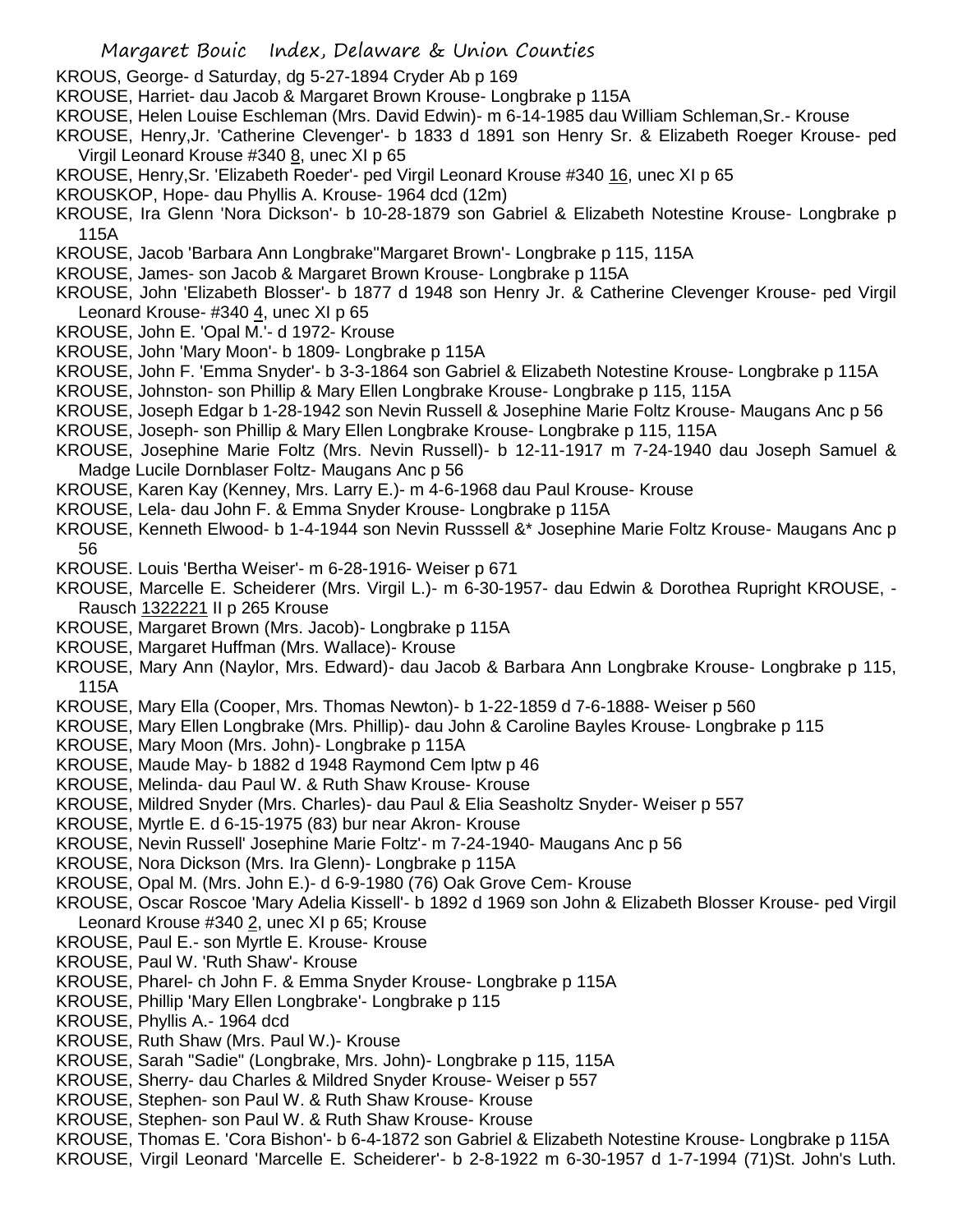Cem- son Oscar Rosco & Mary Adelia Kissell Krouse- ped 1 unec XI p 65; Krouse; Rausch (132221) II p 265

KROUSE, Wallace 'Margaret Huffman'- Krouse

KROUSE, Wilma Jean (Adams, Mrs. Gerold)- dau Oscar & Adelia Kissel Krouse- Krouse

KROUSKOP, Absalom S.- d 10-11-1862 92-4-12) son J. F. & G. Byhalia cem, lptw p 117

KROUSKOP, Amy (Grimes, Mrs. Henry)- m 11-5-1867 ucm 4274, unec IV p 53

KROUSKOP, Clara Edna- b 1910 d 3-19-1925 dau Frank B. & Viola M. Krouskop- York Cem p 80

KROUSKOP, Clara M.- dau Zachary T. & Jennie C. Krouskop- 1880C Washington Tp 130-135 p 14 (2,O,O,O)

KROUSKOP, Christina (Mrs. John F.)- d 1-8-1890 (74-5-7) Byhalia Cem, lptw p 117; 1870C Washington Tp 5 p 1 (55,O)

KROUSKOP, Daisy M. (Mrs. Robert J.)- b 9-19-1886 d 9-19-1974 Byhalia Cem, lptw p 124; Krouskop; 1949, 1959, 1962, 1967, 1971, 1973 ucd

KROUSKOP, Effie (Drake, Mrs. John) (Blue, Mrs. Ray)- b 12-16-1891 d 7-24-1990 (98) Byhalia Cem- dau John B. & Laura Peterson Krouskop- Krouskop; 1900C Washington Tp 11 p 1A (8,O,O,O)

KROUSKOP, Eliza A. (Mrs. Jacob)- 1870C Washington Tp 5 p 1 (30,O); 1880C Wash Tp 99-103 p 11 (40,O,O,O)

KROUSKOP, Elizabeth A.- dau J. F. & G. d 10-1-1862 (20y16d) Byhalia Cem lptw p 117

KROUSKOP, Elmer E.- son Jacob & Eliza A. Krouskop- 1880C Washington Tp 99-103 p 11 (6,O,O,O)

KROUSKOP, Ethyl D.- b 6-1895 dau John B. & Laura Peterson Krouskop- 1900C Washington Tp 11 p 1A (4,O,O,O)

KROUSKOP, Eva L.- b 11-1888 dau John & Laura Peterson Krouskop- 1900C Washington Tp 11 p 1A (11,O,O,O)

KROUSKOP, Frank B. 'Viola M.'- b 1873 d 2-19-1933- York Cem p 80- son Zachary T. & Jennie C. Krouskop-1880C Washington Tp 130-135 p 14 (8,O,O,O)

KROUSKOP, George L.- son J. F. & G. d 10-3-1862 (18-7-2) Byhalia Cem, lptw p 117

KROUSKOP, G. (Mrs. J. F.)- lptw p 117

KROUSKOP, Jacob 'Eliza A.'- son John & Christina Krouskop- 1870C Washington Tp 5 p 1 (25,O); 1880C Wash. Tp 99-103 p 11 (34,O,O,O)

KROUSKOP, Jacob 'Jane Hendrix'- m 10-23-1866 ucm 4066

KROUSKOP, Jacue- Byhalia cem, lptw p 111, 124

KROUSKOP, Jane Hendrix (Mrs. Jacob)- m 10-23-1866 ucm 4066

KROUSKOP, Jennie C. (Mrs. Zachary T.)- m 6-1870 1870C York Tp 2268-2262 (17,O); 1880C Washington Tp 1130-135 p 14 (27,O,SC,O)

KROUSKOP, J. F. 'G.'- lptw p 117

KROUSKOP, John B. 'Laura Peterson'- b 10-1852 Krouskop; 1900C Washington Tp 11 p 1A (47,O,O,O) m 18y

KROUSKOP, John B. 'Mary J.'- b 1852 d 1921 Byhalia Cem, lptw p 117; son John F. & Christina Krouskop-1870C Washington Tp 5 p 1 (18,O); 1880C Wash. Tp 129-134 p 14 (27,O,O,O)

KROUSKOP, ---d 6-26-1822 (12d) infant son of J. B. & W.- Byhalia Cem, lptw p 117

KROUSKOP, John 'Christina'- 1870C Washington Tp 5 p 1 (55,O); 1880C Wash. Tp 129-134 p 14 (64,O,Ny,NY)

KROUSKOP, John N.- d 10-5-1867 (2m23d) Byhalia Cem, lptw p 117 son J. & R. J.

KROUSKOP, ---d 10-24-1867 wife of Jacue Byhalia Cem, lptw p 117

KROUSKOP, John F.- uca p 25

KROUSKOP, J. T.- uca p 101, Washington Tp

KROUSKOP, Laura- b 1899 d 1920 Byhalia Cem- lptw p 117

KROUSKOP, Laura B.- b 1861 d 1950 Byhalia Cem, lptw p 117

KROUSKOP, Laura Peterson (Mrs. John B.)- b 11-1861 Krouskop; 1900C Washington Tp 11 p 1A (38,O,O,O) m 18y, 6 ch

KROUSKOP, Leota C.- b 1-1898 dau John & Laura Peterson Krouskop- 1900C Washington Tp 11 p 1A (2,O,O,O)

KROUSKOP, Louella M.- b 6-1883 dau John & Laura Peterson Krouskop- 1900C Washington Tp 11 p 1A (16,O,O,O)

KROUSKOP, Mary (Ballinger, Mrs. Dale)- dau Robert & Daisy Krouskop- Krouskop

KROUSKOP, Mary J. (Mrs. John B.)- b 1848 d 1913 Byhalia Cem, lptw p 117

KROUSKOP, Mary (Speese, Mrs. George)- m 1-22-1864 ucm 3397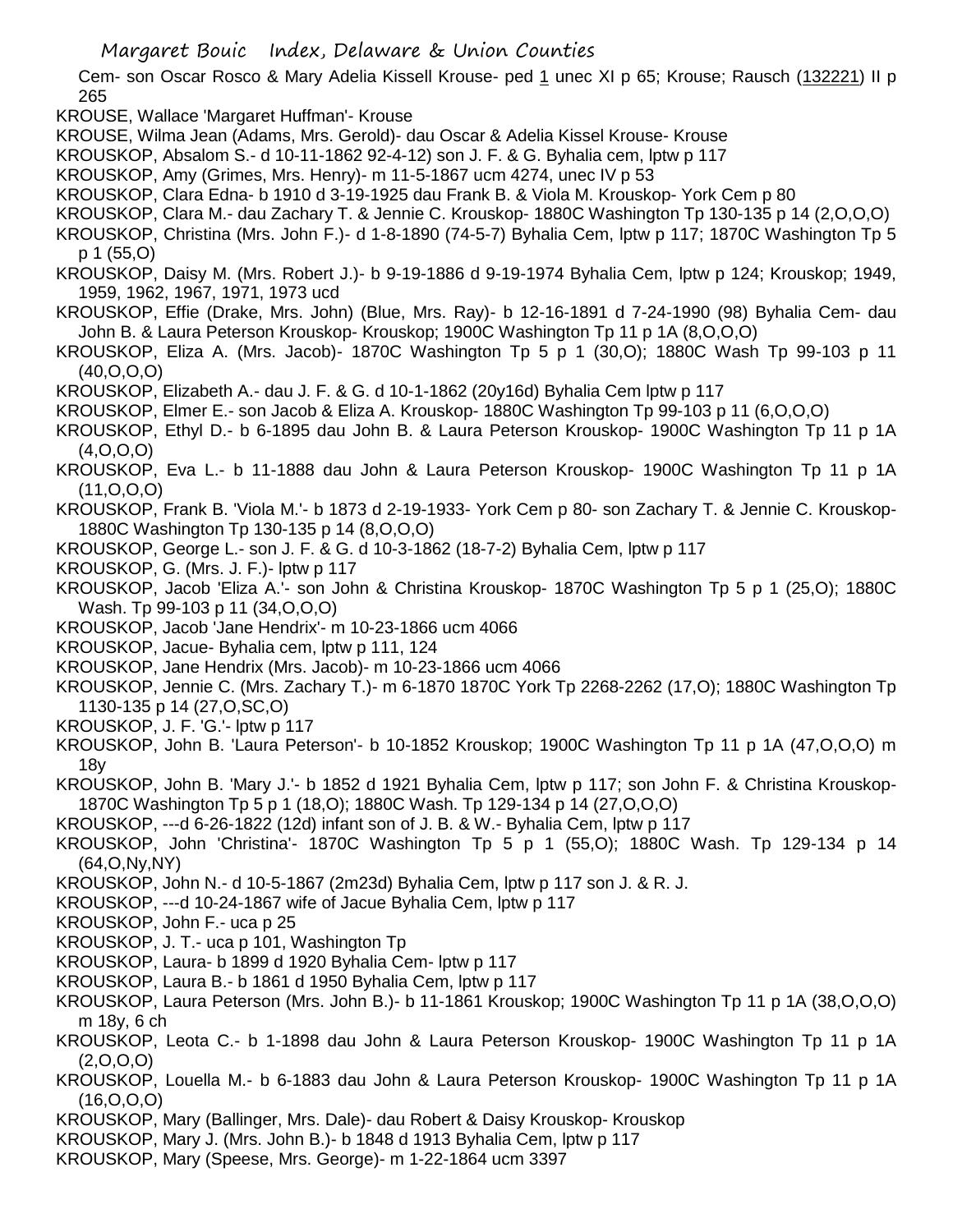- Margaret Bouic Index, Delaware & Union Counties
- KROUSKOP, Otto- d 9-10-1871 (2d) son Z. T. & R. J.- Byhalia Cem, lptw p 112
- KROUSKOP, Pauline (Bones, Mrs. Paul)- dau Robert & Daisy Krouskop- Krouskop
- KROUSKOP, Robert J. 'Daisy M.'- b 5-15-1885 d 5-29-1963 Byhalia Cem, lptw p 124; son John & Laura Peterson Krouskop- Krouskop; 1949, 1959, 1962 ucd; 1900C Washington Tp 11 p 1A (18,O,O,O)
- KROUSKOP, R. J. (Mrs. Z. T.)- d 11-1880 Byhalia Cem, lptw p 112
- KROUSKOP, Stephen- d 10-1-1862 son J. F. & G. Krouskop- Byhalia Cem, lptw p 117
- KROUSKOP, Viola M. (Mrs. Frank B.)- b 1875 d 6-7-1947- York Cem p 80
- KROUSKOP, Westline (Mrs. J. B.)- d ?-18-1823 (21-10-5) Byhalia Cem, lptw p 117
- KROUSKOP, William B.- son Jacob & Eliza A. Krouskop- 1880C Washington Tp 99-103 p 11 (7,O,O,O)
- KROUSKOP, Zackary T. 'Jennie C.'- m 6-1870; 1870C York Tp 268-262 (22,O); 1880C Washington Tp 130- 135 p 14 (31,O,O,O)
- KROUSKOP, Z. T. 'R. J.'- lptw p 112
- KROUT, David- son Rev. & Mrs. Ralph Krout- Krout
- KROUT, Elmer- son Emmett Krout- Krout
- KROUT, ---(Mrs. Emmett)- d 6-1962 (89) bur West Adrian Mich.- Krout
- KROUT, Jane (Bowman, Mrs. )- dau Rev. & Mrs. Ralph Krout- Krout
- KROUT, Rev. Ralph- son Emmett Krout- Krout
- KROUT, Mrs. Ralph- d 1-19-1968 bur Adrian,mich.- Krout
- KRUCH, Eliza (Courter, Mrs. Pell Teed)- b 9-27-1837 m 8-22-1864 d 1-16-1916 dau Matthias & Mary Zeigler Krick- dcc Christina Courter Ealy 17
- KRUCK, C. E.- Kruck
- KRUCK, Charles- son Jacob & Martha Owston, Kruck; dg 10-27-1905, Cryder Ab p 33; 1870C Delaware Town 334 (6)
- KRUCK, Mrs. Charles- sister-in-law of Mrs. John Scheideker- dg 12-10-1901 Cryder Ab p 111
- KRUCK, Mrs. Ed- dau C. F. Renner- dg 11-12-1901 Cryder Ab p 107
- KRUCK, Edward N.- 1870C Delaware Town 334 (17)
- KRUCK, Eliza (Courter, Mrs.Pell Teed)- m 8-25-1864 (Cruck)- dau Matthias & Mary Ziegler Kruck- 1880 dch p 630; 1908 dch 721; Pabst 2 p 80; dg 11-9-1892, Cryder Ab p 106, 6-27-1905 Cry Ab p 33
- KRUCK, George- 1880 dch p 630
- KRUCK, Harriet (Wagner, Mrs. Nicholas)- m 5-26-1859 dcm dau Matthias & Mary Ziegler Kruck- dcq Ruth Heseltine 7; 1880 dch p 630; Pabst 2 p 80; dg 11-9-1892, Cryder Ab p 106
- KRUCK, Hattie J.- dau Jacob & Martha Owsten Kruck; dg 6-27-1905, Cryd Ab p 33; 1870C Delaware Town 334 (18); dg 6-27-1905, Cry Ab p 33
- KRUCK, J. dg 10-25-1895, National Guard- Cry Ab p 43
- KRUCK, Jacob 'Martha Owsten'- b 10-1828 m 1850 d 6-21-1905 son Matthias & Mary Ziegler Kruck- 1880 dch p 412, 630; 1908 dch 398, 410, 426, 434; 1870C Delaware Town 334 (42\*); dg 11-9-1892, 1-30-1903, 6-27- 1905- Cry Ab p 106, 168, 33; pallbearer for P. H. McGuire
- KRUCK, Maria M.- b 1843 d 1869 (27) Powell 435- dau Matthias & Mary Ziegler Kruck- 1880 dch p 630; Kruck
- KRUCK, Martha J. Owsten (Mrs. Jacob)- committed suicide- dg 6-21-1898 Cry Ab p 158; dg 6-27-1905, Cry Ab p 33; 1870C Delaware Town 334 (40)
- KRUCK, Mary A.- dau Matthias & Mary Ziegler Kruck- 1880 dch p 830
- KRUCK, Mary Ann (Dangler, Mrs. John)- m 9-20-1849 dcm
- KRUCK, Mary- dau Frederick Zeigler- dcw Bk 3 p 179
- KRUCK, Mary E. (Heller, Mrs. )- dau Jacob & Martha Owsten Kruck- dg 6-27-1905 Cryder Ab p 33
- KRUCK, Mary Zeigler (Mrs. Matthias)- b 1808 m 6-1827 d 7-10-1891 dau Reuben Ziegler- dcq Ruth Heseltine 15, dcc Christina Courter Ealy 35; 1880 dch p 630; 1870C Delaware Tp 277 (60); dg 11-9-1892 Cry Ab p 106
- KRUCK, Matthias'Mary Zeigler'- b 10-3-1800 m 6-1827 d Sat (92), son George Kruck- dcq Ruth Heseltine 14; 1880 dch p 630; 1908 dch 721; CCC (1875 Delaware Tp)- 1870C Delaware Tp 277 (70\*); 1835 men p p26 #262 p 43 Delaware Tp; dcc Christina Courter Ealy 34; delge V p 64; dg 11-9-1892, Cry Ab p 106
- KRUCK, N.- 1880 dch p 830
- KRUCK, Ruth (Duvendeck, Mrs.Walter E.)- b 6-17-1892 Del. Town m 7-1917 dau Charles E. & Mame Scheidecker Kruck- Kruck, dcb
- KRUCK, Tod- Sand p 5
- KRUCK, W. E.- son Jacob & Martha Owsten Kruck- 1880 dch p 359, 360; 1908 dch 119; dg 10-27-1905, Cry Ab p 22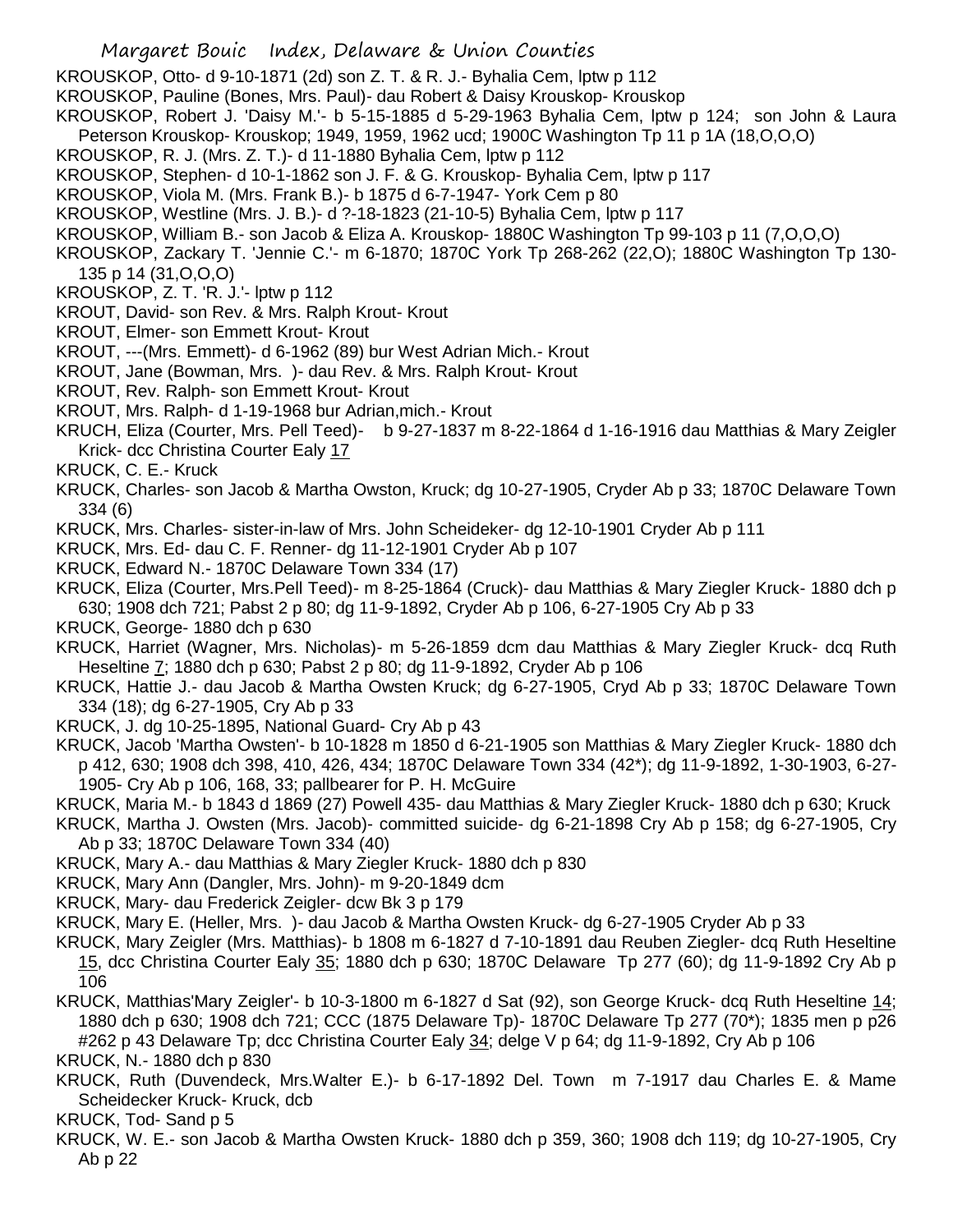Margaret Bouic Index, Delaware & Union Counties KRUCK, Mrs. W. E.- dau Mrs. Christina Renner- dg 12-10-1889 Cry Ab p 252 KRUCK, Willie E.- b 11-16-1880 Del Town son William E. & Sadie Reneun Kruck- dcb KRUEGER, Barbara (Mrs. Norris F.)- Krueger KRUEGER, Becky O. (Mrs. Everett "Kip"- 1980 dcd KRUEGER, Elinor Horth- dau Jere Fruth & Tracey Elizabeth Horth Krueger- Krueger KRUEGER, Emil 'Florentina Genther'- Genther p 235 KRUEGER, Eric Allen- b 9-30-1982 son Robert,Jr. & Mary Minarchek Krueger- Krueger KRUEGER, Erich Robert- b 8-7-1990 son Jere Fruth & Tracey Elizabeth Horth Krueger- Krueger KRUEGER, Everett H.'Shirle'- b 4-19-1919 d 3-2-1989 (69) son Everett Krueger- Krueger; 1980 dcd KRUEGER, Everett H. "Kip"'Becky O.'- son Everett H. Krueger- Krueger; 1980 dcd KRUEGER, Everett Heath-Moore III- son Everett H. Krueger,Jr.- Krueger KRUEGER, Florentina Genther (Mrs. Emil)- dau Julius & Mruzinsky Gentherp Genther p 235 KRUEGER, Gertrude Lanza ( dau Emil & Florentina Genther Krueger- Genther p 235 KRUEGER, Gretchen Gray (Nauman, Mrs. Michael Joseph)- m 11-24-1979 dau Norris & Barbara Krueger-Krueger KRUEGER, Heath- b 1979 ch Everett "Kip" & Becky O. Krueger- Krueger KRUEGER, Helen- dau Emil & Florentina Genther Krueger- Genther p 235 KRUEGER, Jane (Gerling, Mrs. Donald)- b 12-31-1954 m 9-30-1978- St. Paul p 134 KRUEGER, Jenny L. - dau Kay Krueger- Krueger- engaged to Rese Foster KRUEGER, Jere Fruth 'Tracey Elizabeth Horth'- m 6-16-1984 son Norris F. & Barbara Krueger- Krueger KRUEGER, Kathleen- b 8-29-1977 dau Everett H. "Kip" & Becky O. Krueger- Krueger; 1980 dcd KRUEGER, Kathy (Barrows, Mrs. )- dau Everett H. & Nancy Moore Krueger- Krueger KRUEGER, Kristin Anne (Mueller, Mrs. Harry August)- m 2-15-1986 dau Everett H. & Nancy M. Krueger,Jr.- Krueger KRUEGER, Lydia- dau Emil & Florentina Genther Krueger- Genther p 235 KRUEGER, Mary Minarchek (Mrs. Robert,Jr.)- m 8-11-1979 dau Michael Minarchek- Krueger KRUEGER, Meghan Elizabeth- b 11-27-1987 dau Jerre Fruth & Tracey Elizabeth Horth Krueger- Krueger KRUEGER, Nancy Kolleen (Zuckerman, Mrs. Stephen Douglas)- m 7-31-1989 dau Everett H. & Nancy Moore Krueger- Krueger KRUEGER, Nancy Moore (Mrs. Everett H.,)(Clatworthy, Mrs. )- Krueger KRUEGER, Norris F. 'Barbara'- Krueger; 1985 uch p 48 KRUEGER, Norris F., Jr.- son Norris F. & Barbara Krueger- Krueger KRUEGER, Olga- dau Emil & Florentina Genther Krueger- Genther p 235 KRUEGER, Otto- son Emil & Florentina Genther Krueger- Genther p 235 KRUEGER, Reinhold- son Emil & Florentina Genther Krueger- Genther p 235 KRUEGER, Richard- son Emil & Florentina Genther Krueger- Genther p 235 KRUEGER, Robert- son Emil & Florentina Genther Krueger- Genther p 235 KRUEGER, Robert,Jr. 'Mary Minarchek'- m 8-11-1979 son Robert Krueger- Krueger KRUEGER, Ruth- dau Emil & Florentina Genther Krueger- Genther p 235 KRUEGER, Shirle (Mrs. Everett H.)- Krueger KRUEGER, Tom- son Everett H. Krueger- Krueger KRUEGER, Tracey Horth (Mrs. Jere Furth)- m 6-16-1984 dau Douglas R. Horth- Krueger KRUEGER, William- son Emil & Florentina Genther Krueger- Genther p 235 KRUEZ, Debra- b 1963 dau Robert E. & Lorretta Kruez- 1975 ucd KRUEZ, Donna- b 1966 dau Robert E. & Lorretta Kruez- 1975 ucd KRUEZ, Lorretta (Mrs. Robert E.)- 1975 ucd KRUEZ, Michael- b 1964 son Robert E. & Lorretta Kruez- 1975 ucd KRUEZ, Michele- b 1970 dau Robert E. & Lorretta Kruez- 1975 ucd KRUEZ, Robert E. 'Lorretta'- 1975 ucd KRUEZ, Robert- b 1971 son Robert E. & Lorretta Kruez- 1975 ucd KRUGAN, Hiram 'Mary Blake'- m 5-8-1849 ucm 1411; unec XIII p 19 KRUGAN, Mary Blake (Mrs. Hiram)- m 54-8-1849 ucm 1411- unec XIII p 19 KRUGER, Betty (Mrs. Roy H.)- 1977 ucd KRUGER, Caroline M.- 1961 dcd KRUGER, Deborah S. (Mrs. Wayne E.)- 1991 ucd KRUGER, Garry- son Caroline M. Kruger- 1961 dcd (15)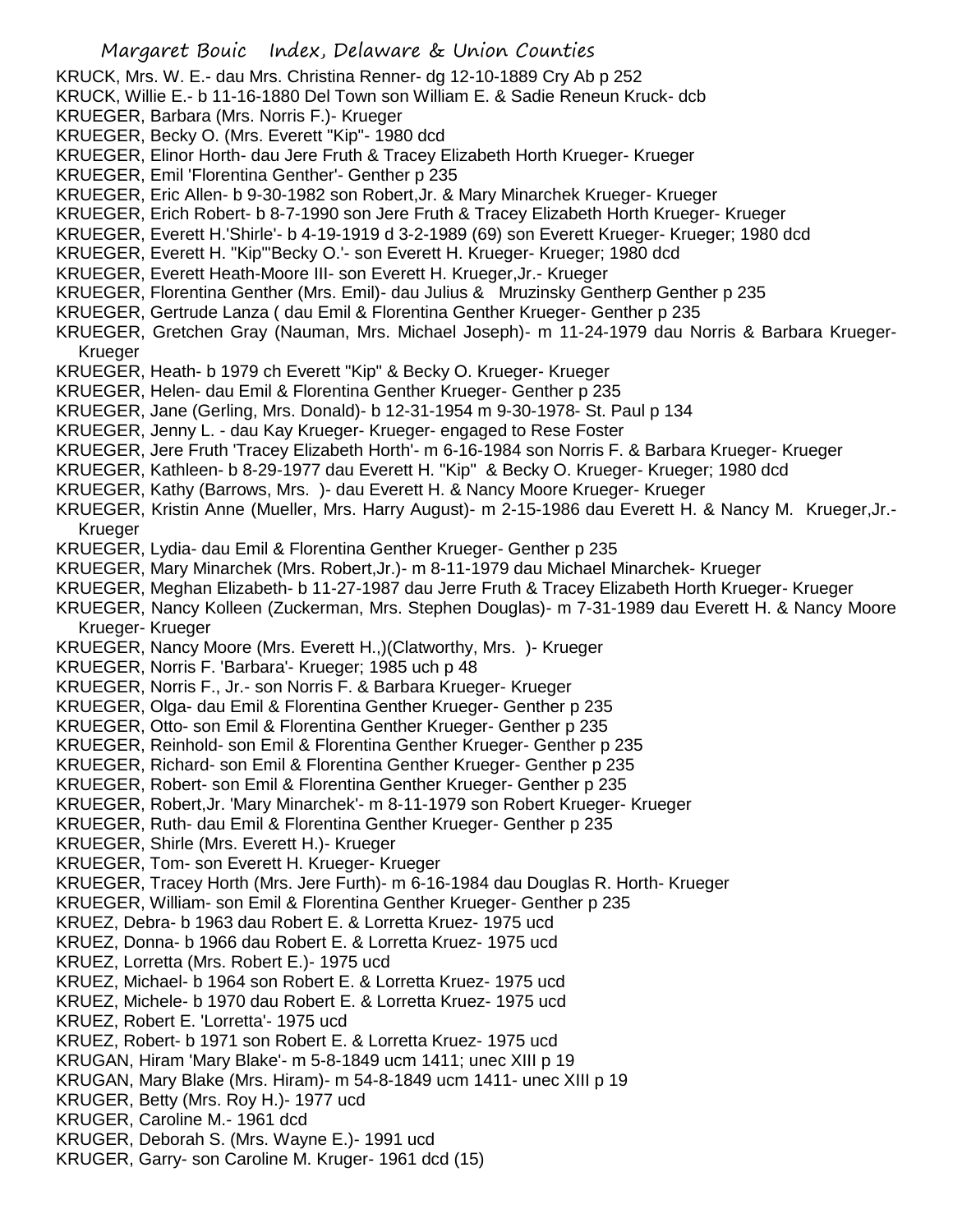Margaret Bouic Index, Delaware & Union Counties KRUGER, Kathleen- b 1977 KRUGER, Kip 'Becky O.'- 1980 dcd KRUGER, Ricky- son Caroline M. Kruger- 1961 dcd (1) KRUGER, Roy H. 'Betty'- 1977 ucd KRUGER, Stacia- ch Caroline M. Kruger- 1961 dcd (7) KRUGER, Wayne E. 'Deborah S.'- 1991 ucd KRUGMAN, Helen Christine Root (Mrs. Willis)- b 10-4-1919 dau Darrel O. & Garnet Alison Rogers Root-McKitrick p 297 KRUGMAN, Sally (Shields, Mrs. )- dau Willis & Helen Christine Root Krugman- McKitrick p 297 KRUGMAN, Willis Darrel- son Willis & Helen Christine Root Krugman- McKitrick p 297 KRUGMAN, Willis 'Helen Christine Root'- McKitrick p 297 KRUICK, Martha- dcw Bk 4 p 291(3) KRUNK, Mathias- Ekelberry Ledger- delge X p 53 KRUK, Eliza J. (Gaykor, Mrs. Thomas C.)- m 7-13-1865 dcm KRUMM, Bernice (Mrs. Ralph)- Krumm KRUMM, Rev. Delbert- Krumm KRUMM, Carolyn (Heffner, Mrs. Rev. Dennis Dean)- Krumm KRUMM, Della (Mrs. Donald)- Krumm KRUMM, Donald 'Della'- son Ralph & Bernice Krumm- Krumm KRUMM, Helen (Mrs. Lloyd T.)- Krumm KRUMM, Leeana Lynn- d 1-6-1983 (23) dau Donald & Della Krumm- Krumm KRUMM, Lloyd T. 'Helen'- d 11-24-1975 (80) Green Lawn Cem, Cols.- Krumm KRUMM, Ralph 'Bernice'- Krumm KRUMM, Richard- son Lloyd T. & Helen Krumm- Krumm KRUMM, Robert- son Lloyd T. & Helen Krumm- Krumm KRUNKLEMAN, Julia Ann (Rhodes, Mrs. Richard)- m 4-1-1847 dcm KRUNKLEMAN, Maira Elizabeth (Weiser, Mrs. Peter)- m 4-20-1842- Weiser p 707 KRUPP, Earl 'Mary Hilborn'- b 8-3-1896- Weiser p 511 KRUPP, Earl Jr. 'Virginia Grummel'- b 1-6-1920 son Earl & Mary Hilborn Krupp- Weiser p 511 KRUPP, Janet Sue- b 5-19-1942 dau Earl,Jr. & Vriginia Grummel Krupp- Weiser p 511 KRUPP, Mary Hilborn (Mrs. Earl)- b 1-11-1898 dau Wesley & Martha Smyser Hilborn- Weiser p 511 KRUPP, Thomas Earl- b 6-3-1944 son Earl Jr. & Virginia Grummel Krupp- Weiser p 511 KRUPP, Virginia Grummel (Mrs. Earl,Jr.)- Weiser p 511 KRUSE, Alan- b 3-7-1957 son Myron & Shirley Kingman Kruse- Weiser p 519 KRUSE, Barbara Jeanne- b 1-21-1954 dau John Richard & Helen Louise Mayer Kruse- Ruasch 135312 KRUSE, Dawn- b 9-18-1955 dau Myron & Shirley Kingman Kruse- Weiser p 519 KRUSE, Helen Louise Maryer (Mrs. John Richard)- b 1-15-1919 m 5-5-1945 dau Herman & Carrie Mapes Mayer- Rausch 13531 KRUSE, John Paul- son Thomas & Mary Anne Kruse- Kruse KRUSE, John Richard 'Helen Louise Mayer'- m 5-5-1945- Rausch 13531 KRUSE, John Thomas- b 11-7-1956 son John Richard & Helen Louise Mayer Kruse- Rausch 135313 KRUSE, Marie Louise- b 7-23-1951 dau John Richard &Helen Louise Mayer Kruse- Rausch 135311 KRUSE, Mary Anne (Mrs. Thomas)- Kruse KRUSE, Myron,Jr.- b 7-11-1954 son Myron & Shirley Kingman Kruse- Weiser p 519 KRUSE, Myron 'Shirley Kingman'- b 1935 m 12-12-1953- Weiser p 519 KRUSE, Shirley Kingman (Mrs. Myron)- b 1-2-1937 m 12-12-1953 dau Clyde & Doris Laubrick Kingman-Weiser p 519 KRUSE, Theresa- dau Thomas & Mary Anne Kruse- Kruse KRUSE, Thomas 'Mary Anne'- Kruse KRUSE, Thomas- son Thomas & Mary Anne Kruse- Kruse KRUSHE, Dr.- pastor- dg 11-15-1901, Cryder Abstract p 107 KRUST, Emilie Lena (Drodofsky, Mrs. Heinrich Freedrich)- 1985 uch p 43 KRUTER, Ed- b 8-1879-1900C Taylor Tp 77-80 p 4A (20,O,O,O) KRUZAN, Hiram- GS-CP 89, unec III p 45

KRY, Iv. E, (Colon, Mrs. Amos)- m 1-17-1847 Madison Co unec X p 28

KRYNOCK, Edward- b 1978 son Rev. Roger L. & Susan S. Krynock- Krynock; 1983 ucd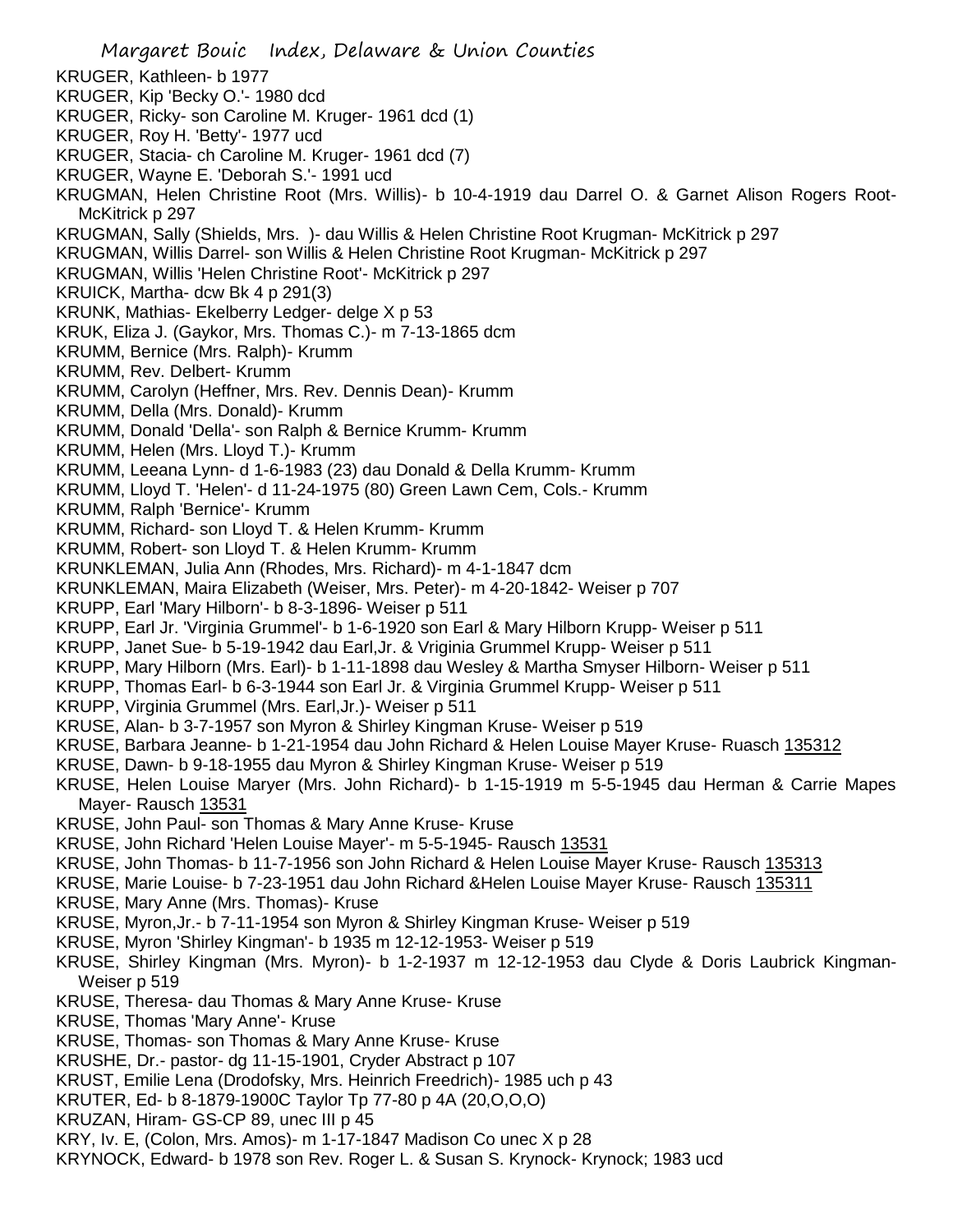- KRYNOCK, Mrs. Joe W.- Krynock
- KRYNOCK, Kelsey- b 1975 dau Rev. Roger L. & Susan S. Krynock- Krynock; 1981, 1983 ucd
- KRYNOCK, Stuart Alan- b 5-3-1983 son Robert L. & Susan S. Krynock- Krynock; 1983 ucd
- KRYNOCK, Rev. Roger L. 'Susan S.'- son Joe W. Krynock- Krynock; 1981, 1983 ucd KRYNOCK, Susan S. (Mrs. Rev. Roger L.)- 1981, 1983 ucd
- KU, Pak Chong (Ingram, Mrs. Russell Dale)- b 5-18-1951 m 3-10-1973, St. Paul p 62
- KUBA, Amanda Sue- infant d 1-30-1986 Claibourne Cem R5 p 107
- KUBA, Andrea Leigh- dau Karen Jena Stillings Kuba- 1985 uch p 135
- KUBA, Angela Mae- b 1971 dau Lawrence & Jill Wilson/Maggie Kuba- Kuba; 1975, 1977 ucd
- KUBA, Barbara Jean Stillings (Mrs. )- dau Nilton & Maxine Pickett Stillings- 1985 uch p 135
- KUBA, Benjamin- (8-1984) son Rick & Paton Kuba- Kuba
- KUBA, Brenda Gallogly (Davis, Mrs. )(Mrs. William Martin)- dau Gordon & Janet Gallogly- Kuba
- KUBA, Charles William son Frederick W. & Ida Sophia Siefke Kuba- Kuba
- KUBA, Cinday Baxter (Mrs. Donald Lowell)- 1985 uch p 93
- KUBA, Clarabelle E. Ledley (Mrs. Lewis M.)- b 8-26-1928 m 5-10-1947 d 5-10-1982 (53)- dau Jasper Newton & Laura Vanest Ledley- Kuba; 1985 uch p 93; 1961, 1964, 1969, 1971, 1980 dcd
- KUBA, Corey Martin- son William Martin & Donna J. Bell Kuba- Kuba; 1985 uch p 93
- KUBA, Dallas A.'Irma I. Chapman'- b 5-12-1913 d 1-25-1959 Claibourne Cem p 88
- KUBA, Daniel Luther- son Frederick W. & Ida Sophia Siefke Kuba- Kuba; 1971m 1973, 1975, 1977, 1979, 1983, 1991 ucd
- KUBA, Derek Matthew- son Karen Jean Stilling Kuba- 1985 uch p 135
- KUBA, Dianne b 1973 dau Lawrence L. & Maggie Kuba- 1975, 1977 ucd
- KUBA, Donald Lowell 'Cindy Baxter'- (19-1977)- son Lewis M. & Clarabelle E. Ledley Kuba- Kuba; 1985 uch p 93;
- KUBA, Donna J. Bell (Mrs. William Martin)- b 1958 m 9-9-1978 dau Ronald Charles & Donna Ruth Stevens Bell- Kuba; Bell; 1985 uch p 93
- KUBA, Earl Eugene- son Frederick W. & Ida Sophia Siefke Kuba- Kuba
- KUBA, Edward Walter- son Frederick W. & Ida Sophia Siefke Kuba- Kuba; 1961, 1964, 1969, 1981, 1980 dcd
- KUBA, Elizabeth Ann- dau Donald Lowell & Cindi Baxter Kuba- Kuba
- KUBA, Ethel M. (Mrs. Daniel Luther)- 1971, 1973, 1975, 1977, 1979, 1991 ucd
- KUBA, Ethel (Taylor, Mrs. Emerson)- dau Rudolph E. & Nettie Giberson Kuba- Kuba
- KUBA, Ferdeana- b 1949 dau Ferdinand T. & Mary R. Kuba- 1959, 1962, 1967 ucd
- KUBA, Ferdinand Theodore 'Mary R. Comer'- b 4-29-1907 d 1-30-1995 (87) cremated- son Frederick W. & Ida Sophia Siefke Kuba- Kuba; 1949, 1959, 1962, 1967, 1971, 1973, 1975, 1977, 1979, 1981, 1983, 1991 ucd
- KUBA, Fred W.- son Rudolph E. & Nettie Giberson Kuba- Kuba
- KUBA, Frederick W. 'Ida Sophia Siefke'- m 1904 Kuba
- KUBA, Frederick William- son Frederick W. & Ida Sophia Siefke Kuba- Kuba
- KUBA, George- b 8-24-1918 d 8-2-1967 bur E. Liberty- son Frederick W. & Sophia Siefke Kuba- Kuba
- KUBA, Harold Lloyd 'Irma Pfleider Chapman''Laura E.'- m 8-25-1962- son Frederick W. & Ida Sophia Siefke Kuba- Kuba; 1975, 1977, 1979, 1981, 1983, 1991 ucd
- KUBA, Heather- (10-1984) dau Rick & Patton Kuba- Kuba
- KUBA, Holly Marie- dau Donald Lowell & Cindi Baxter Kuba- Kuba, 1985 uch p 93
- KUBA, Ida (Ledley, Mrs. Dale)- dau Rudolph E. & Nettie J. Giberson Kuba- Kuba; 1985 uch p 93
- KUBA, Ida Sophia Siefke (Mrs. Frederick W. )- b 9-5-1887 m 1904 d 1-3-1960 bur E. Liberty- Kuba
- KUBA, Irene (Comer, Mrs. Joe)- dau Frederick W. & Ida Sophia Siefke Kuba- Kuba
- KUBA, Irma Pfleider (Chapman, Mrs. ) (Mrs. Dallas A.)- b 12-16-1913 m 8-25-1962 d 1-11-1963 Claibourne Cem p 88- Kuba
- KUBA, Jill Wilson (Mrs. Lawrence)- dau French Wilson- Kuba
- KUBA, John Efrem- b 8-29-1969 son Lawrence L. & Jill Wilson/Maggie Kuba- Kuba; 1975, 1977 ucd
- KUBA, Joseph Michael- b 1-5-1984 son Rick & Patton Kuba- Kuba
- KUBA, Kelly- ch Donald Lowell & Cindi Baxter Kuba- 1985 uch p 93
- KUBA, Kenneth Charles- b 1-2-1981 son William Martin & Donna Bell Kuba- Kuba;
- 1985 uch p 93
- KUBA, Kyle Matthew- b 5-27-1981 son Rick & Patton Kuba- Kuba
- KUBA, Laura E. (Mrs. Harold L.)- 1975, 1977, 1979, 1981, 1983, 1991 ucd
- KUBA, Laurabelle (Pierce, Mrs. )(Marrs, Mrs. )- dau Frederick W. & Ida Sophia Siefke Kuba- Kuba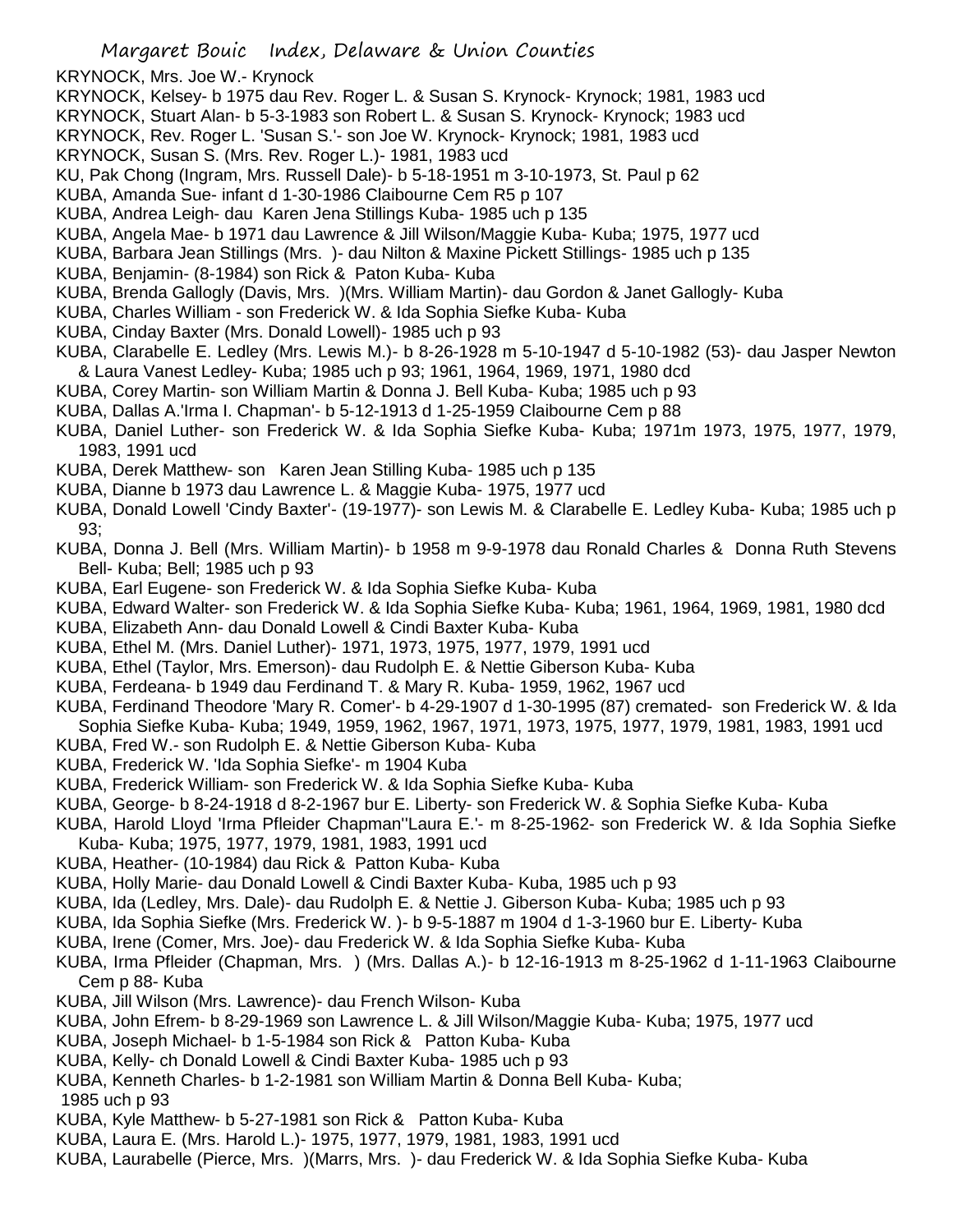- KUBA, Lawrence 'Jill Wilson'- Kuba
- KUBA, Lawrence L.'Maggie'- son Rudolph E. & Nettie J. Giberson Kuba- Kuba; 1975 ucd
- KUBA, Lewis Martin 'Clarabelle'- son Frederick W. & Ida Sophia Siefke Kuba- Kuba; 1961, 1964, 1969, 1971, 1980 dcd
- KUBA, Lucille "Lucy" Mae (Witt, Mrs. Lawrence P.)- m 2-11-1939- dau Frederick W. & Ida Sophia Siefke Kuba-Kuba; Witt
- KUBA, Maggie (Mrs. Lawrence L.)- 1975, 1977 ucd
- KUBA, Margaret (Iezman, Mrs.Harry)- dau Frederick W. & Ida Sophia Siefke Kuba- Kuba
- KUBA, Martha (McCafferty, Mrs. )- dau Rudolph E. & Nettie J. Giberson Kuba- Kuba
- KUBA, Mary R. Comer (Mrs. Gerdinand Theodore)- 1949, 1959, 1962, 1971, 1973, 1979, 1981, 1983, 1991 ucd
- KUBA, Rhinhold Herman- son Frederick W. & Ida Sophia Siefke Kuba- Kuba
- KUBA, Rick T. 'Sheila'- son Ferdinand & Mary Comer Kuba- Kuba; 1959, 1962(6), 1967, 1973 ucd
- KUBA, Robert Lee b 10-9-1919 d 6-15-1989 (69) son Frederick & Ida Siefke Kuba- Kuba- Kuba; 1961, 1964, 1969, 1981, 1980 dcd
- KUBA, Rudolph Earnest "Rudy"'Nettie J. Giberson'- b 8-25-1908 m 1-16-1930 d 4-19-1992 (83) Walnut Hill cem- son Frederick W. & Ida Sophia Siefke Kuba- Kuba
- KUBA, Sarah (Crockett, Mrs. Paul)- dau Rudolph E. & Nettie J. Giberson Kuba- Kuba
- KUBA, William Martin 'Donna J. Bell''Brenda Gollogly Davis'- b 1953 m 9-9-1978 (2) 6-24-1994 son Lewis & Clarabelle Ledley Kuba- Kuba; 1961, 164, 1969, 1981, 1980 dcd
- KUBIAC, Carlyn Kerr (Mrs. Dr. Willis Thomas)- Kubiac
- KUBIAC, Herman- son Lester & Rilla Kubiac- Kubiac
- KUBIAC, Karen (Mays, Mrs. Dr. Asa)- dau Dr. Willis Thomas & Carlyn Kerr Kubizc- Kubiac
- KUBIAC, Kristin (Crain, Mrs, Thomas B.)- dau Dr. Willis Thomas & Carlyn Kerr Kubiac- Kubiac KUBIAC, Lester 'Rilla'- Kubiac
- KUBIAC, Linda (Fratianni, Mrs. Dr. Michael)- dau Dr. Willis Thomas & Carlyn Kerr Kubiac- Kubiac
- KUBIAC, Rilla (Mrs. Lester)- Kubiac
- KUBIAC, Dr. Willis Thomas 'Carlyn Kerr'- b 11-15-1913 d 8-29-1988 son Lester & Rilla Kubiac- Kubiac
- KUCERA, Daniel Allen 'Marcia Gail Berkey'- son George F. Kucera- Kucera
- KUCERA, George F.- Kucera
- KUCERA, James Douglas- son George Kucera- Kucera
- KUCERA, Marcia Gail Berkey (Mrs. Daniel Allen)- m 6-24- dau Meldrum W. Berkey- Kucera
- KUCHEL, Cordy- b 1-3-1875 Thompson Tp son Samuel & Altanica Smith Kuchel- dcb
- KUCHTA, Beth A. M. (McPeak, Mrs. Eugene,Jr.)(Freeman, Mrs. Robert W.)- b 4-12-1963 m 11-27-1982 div 1984- dau Joseph L. & Kathleen Ruth Schmidt Kuchta- St. Paul p 10, 46, 96
- KUCHTA, Bruce Martin 'Francine Rice''Kathy Jo Casteel'- b 10-1-1951 m 11-24-1973 son Joseph L. & Kathleen Ruth Schmidt Kuchta- St. Paul p 10, 46, 95
- KUCHTA, Johnathan Joseph- b 10-30-1989 son Bruce Martin & Kathy Jo Casteel Kuchta- St. Paul p 10-46, 95
- KUCHTA, Joseph L. 'Kathleen Ruth Schmidt'- b 4-3-1926 m 1-4-1951 St. Paul p 10, 46, 95
- KUCHTA, Kathleen Ruth Schmidt (Mrs. Joseph L.)- b 10-19-1930 m 1-4-1951 dau Gustav & Bertha Boerger Schmidt- St. Paul p 10, 46, 95
- KUCHTA, Kevin John 'Petra Sontoski'- b 7-13-1957 m 5-26-1989 son Joseph L. & Kathleen Ruth Schmidt Kuchta- St. Paul p 10, 46, 95
- KUCHTA, Petra Sontoski (Mrs. Kevin John)- m 5-26-1989- St. Paul p 10-46, 95
- KUCHTA, Steven John- b 11-9-1990 son Kevin John & Petra Sontoski Kuchta- St. Paul p 10, 46, 95
- KUCK, Katherine- 1980 dcd
- KUCK, Linda Catherine Merklejohn (Mrs. Robert H. II)-Kuck
- KUCK, Robert H. KK 'Linda Catherine Merklejohn'- Kuck
- kUCKELMAN, Mary Jean Turner b 1922 dau John & Bessie Bishop Turner- 1985 uch p 139; #57, ped unec IV p 13, unec VII p 16, VIII p 2, IX p 13, 16
- KUDER, P. S.- 1980 dcd
- KUEBELER, Kay Keevan (Mrs. Wayne Carl)- Genther p 61
- KUEBELER, Leslie (Anderson, Mrs. Thomas Paul)- m 9-29-1979 dau Wayne Carl & Kay Keevan Kuebler-Genther p 61
- KUEBELER, Wayne Carl 'Kay Keevan'- Genther p 61
- KUEBLER, Albert W. 'Janice Corinne Kehler'- b 11-17-1931 m 6-2-1956- Weiser p 312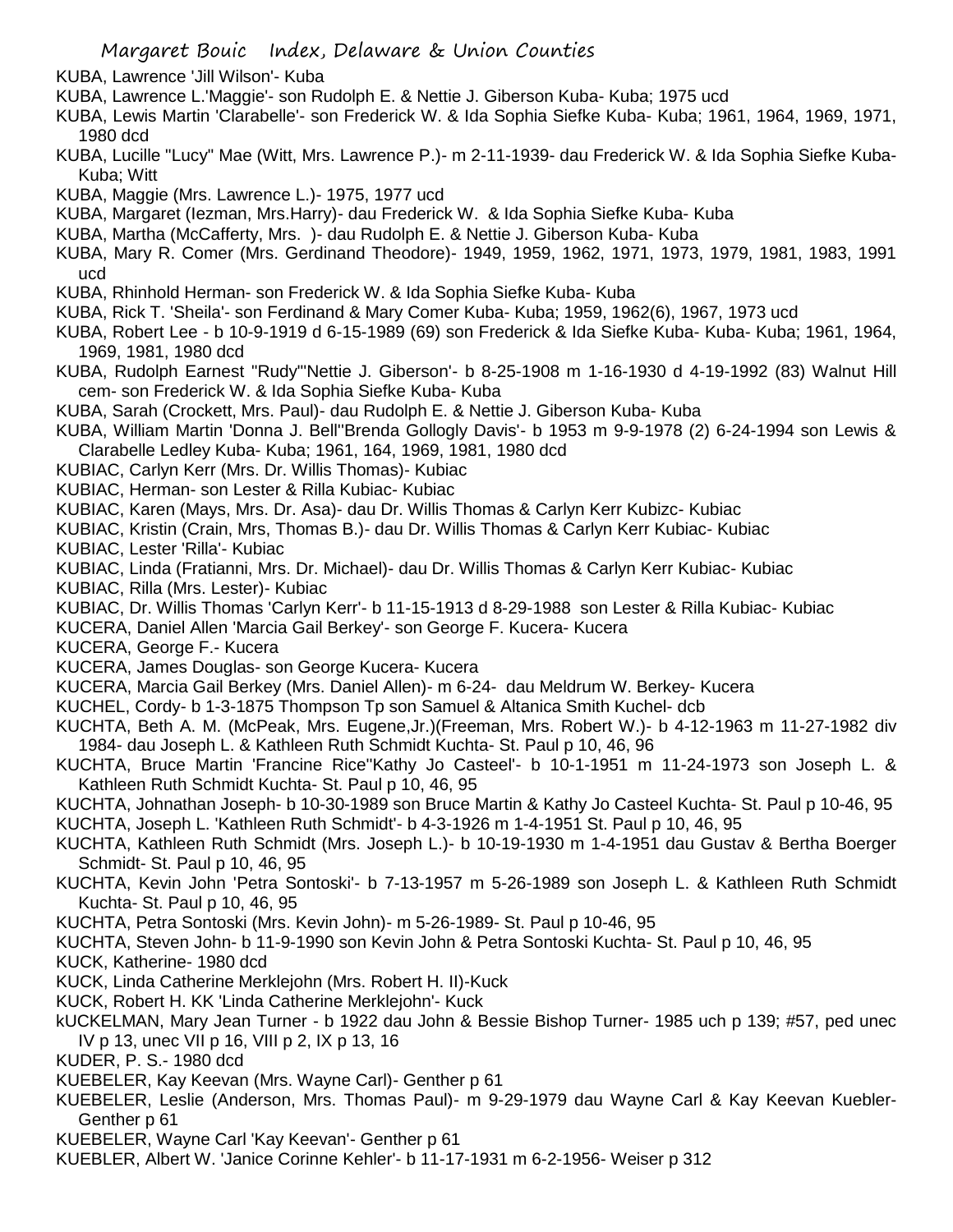- Margaret Bouic Index, Delaware & Union Counties
- KUEBLER, Beth Ann- b 12-11-1958 dau Albert W. & Janice Corinne Kehler- Weiser p 312
- KUEBLER, Ellen Regina (Keefer, Mrs. George Frederick)- b 8-17-1873 m 9-5-1895 d 5-10-1949 dau George E. & Sarah Ann Fasold Kuebler- Weiser p 440
- KUEBLER, Emma Fasold (Fasold, Mrs. William A.)- b 1-11-1879 m 11-23-1912- dau George E. & Sarah Ann Fasold- Weiser p 375, 441
- KUEBLER, George E. 'Sarah Ann Fasold'- b 12-20-1843 m 11-23-1871 d 4-24-1923- Weiser p 440
- KUEBLER, Gertrude Arlene (Gass, Mrs. Horatio W.)- b 10--7-1873 m 6-28-1900 dau George E. & Sarah Ann Fasold Kuebler- Weiser p 440
- KUEBLER, Gertrude Arlene (Moorehouse, Mrs. Stanley)- b 8-27-1912 m 8-11-1940 dau William Henry & Nellie J. Krebs Kuebler- Weiser p 441
- KUEBLER, Helen Lucille- b 8-6-1918 d 2-11-1952 dau William Henry & Nellie J. Krebs Kuebler- Weiser p 441
- KUEBLER, Janet Ellen (Angstadt, Mrs. Warren)- b 8-19-1922 m 7-17-1945 dau William Henry & Nellie J. Krebs Kuebler- Weiser p 441
- KUEBLER, Janice Corinne Kehler (Mrs. Albert W.)- b 3-4-1936 m 6-2-1956 dau Carl Irvin & Gladys Elizabeth Klinger Kehler- Weiser p 312
- KUEBLER, Margaret Estelle (Herrington, Mrs. Charles Raymond)- b 10-7-1885 m 4-10-1912 d 6-18-1955 dau George E. & Sarah Ann Fasold Kuebler- Weiser p 441
- KUEBLER, Marion Williams (Mrs. Robert Edward)- m 10-18-1939- Weiser p 441
- KUEBLER, Mary Ann (Greis, Mrs. William)- b 11-16-1930 m 8-28-1953 dau William Henry & Nellie J. Krebs Kuebler- Weiser p 441
- KUEBLER, Nellie J. Krebs (Mrs. William Henry)- b 4-1-1887 m 2-18-1909= Weiser p 441
- KUEBLER, Robert Edward 'Marion Williams'- b 5-22-1910 m 10-18-1939 son William Henry & Nellie j. Krebs Kuebler- Weiser p 441
- KUEBLER, Sandra Louise- b 9-17-1940 dau Robert Edward & Marion Williams Kuebler- Weiser p 441
- KUEBLER, Sarah Ann Fasold (Mrs. George E.)- b 3-9-1846 m 11-23-1871 d 4-13-1928 dau Henry & Catharine Weiser Fasold- Weiser p 440
- KUEBLER, William Henry 'Nellie J. Krebs'- b 7-16-1877 m 2-18-1909 son George E. & Sarah Ann Fasold Kuebler- Weiser p 441
- KUECHLE, Clara J. T.- b 9-1896 dau Rev. Herman C. & Emeline E. Kuechle- Kuechle; 1900C Darby Tp 187- 194 p 9B (3,Mich,Ill,Mich)
- KUECHLE, Doris (Meyer, Mrs. )- dau Rev. Herman C. & Emeline Kuechle- Kuechle
- KUECHLE, Eleanor/Elnora M. E. (Sims, Mrs. )- b 8-1894 dau Rev. Herman C. & Emiline E. Kuechle- Kuechle; 1900C Darby Tp 187-194 p 9B (5,Mich,Ill,Mich)
- KUECHLE, Emeline E. (Mrs. Rev. Herman C.)- DJ p 66; 1900C Darby Tp 187-194 p 9B (34,Mich,Ger)- m 14y, 7 ch
- KUECHLE, Esther M. A. (Clem, Mrs. )- b 12-1898 dau Rev. Herman C. & Emiline E. Kuechle- Kuechle; 1900C Darby Tp 187-194 p 9B (1,O,Ill,Mich)
- KUECHLE, Freda E. H.- b 4-1887 d 9-25-1904 St. John's Cem DJ p 66- dau Rev. Herman C. & Emeline E. Kuechel- 1900C Darby Tp 187-194 p 9B (13, Mich,Ill,Mich)
- KUECHLE, George J.- b 10-1888 son Rev. Herman C. & Emeline E. Kuechle- 1900C Darby Tp 187-194 p 9B (11,Mich,Ill,Mich)
- KUECHLE, Gerhard- son Rev. H. C. Kuechle- Kuechle
- KUECHLE, Rev. Herman C.'Emeline E.'- DJ p 66; Kuechle- 1900C Darby Tp 187-194 p 9B (41,Ill,Ger,Ger)- m 14y; Kuechle; 1915 uch p 228
- KUECHLE, Herman W. 'Susan'- b 7-1892 d 1981, mt 1-9-1981 son Rev. Herman C. & Emeiline Kueckle-Kuechle; 1900C Darby Tp 187-194 p 9B (7,Mich,Ill,Mich)
- KUECHLE, Jill- dau Richard & Judy Hula Kuechle- Rausch 166131 III p 299
- KUECHLE, Joel- b 11-8-1946 son Roland & Ney Webb Kuechle- Rausch 166112
- KUECHLE, Josephine Koerner (Mrs. Theodore)- b 7-11-1893 m 6-26-1913 d 8-4-1971 (78) dau Christopher L.
- & Margaret Rausch Koerner- 1915 uch p 847; Kuechle; Rausch 1661 III p 299
- KUECHLE, Judy Hula (Mrs. Richard)- m 8-16-1958- Rausch (16613) III p 299
- KUECHLE, Lucia (Harms, Mrs. )- dau Rev. Herman C. & Emeline E. Kuechle- Kuechle
- KUECHLE, Manuel- son Rev. Herman C. & Emeline Kuechle- Kuechle
- KUECHLE, Marcella (Robertson, Mrs. Harry)- m 9-18-1954 dau Theodore & Josephine A. Kuechle- Kuechle; Rausch 16614
- KUECHLE, Margaret (Bruce, Mrs. )- dau Rev. Herman C. & Emeiline E.Kuechle- Kuechle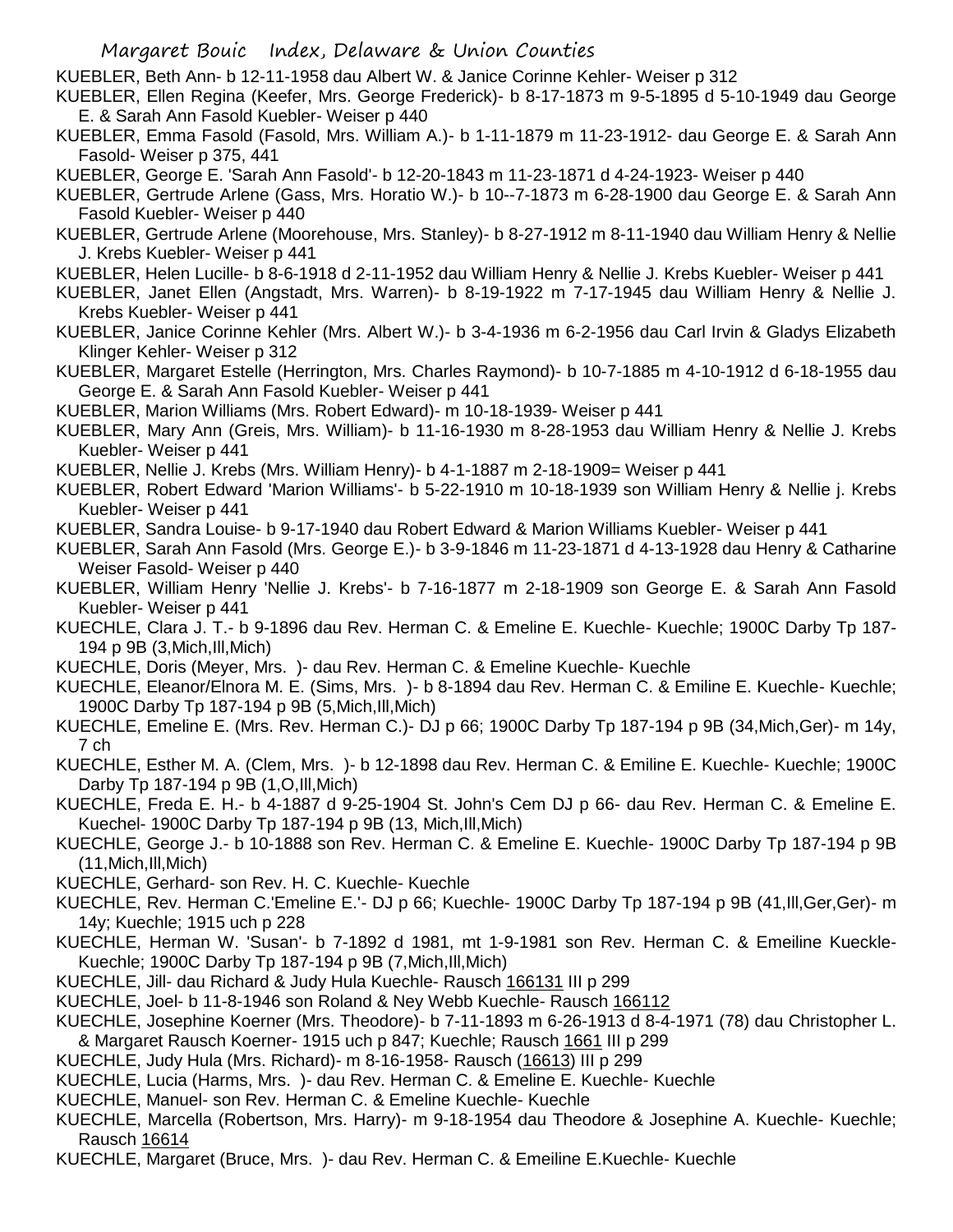- KUECHLE, Ney Webb (Mrs. Roland)- m 7-13-1940- Rausch (16611)
- KUECHLE, Phyllis (Wilde, Mrs. Richard)- b 6-18-1921 m 1-24-1944 dau Theodore & Josephine A. Koerner Kuechle- Kuechle; Rausch 16612, III p 299
- KUECHLE, Richard 'Judy Hula'- m 8-16-1958- son Theodore & Josephine Koerner Kuechle- Rausch 16613, III p 299
- KUECHLE, Richard- b 9-5-1943 son Roland & Ney Webb Kunechle- Rausch 166111
- KUECHLE, Roland'Ney Webb'- b 8-4-1916 m 7-13-1940 son Theodore & Josephine Koerner Kuechle-Rausch 16611 III p 299
- KUECHLE, Susan (Mrs. Herman W.)- Kuechle
- KUECHLE, Theodore T. 'Josephine A. Koerner'- b 3-20-1890 m 6-26-1913 son Rev. Herman C. & Emeline Kuechle- 1915 uch p 847; 1900C Darby Tp 187-194 p 9B (10,Mich,Ill,Mich)
- KUEHFUSS, Bradley 'Kimberly Snip'- b 2-21-1967 m 6-13-1992- St. Paul p 22
- KUEHFUSS, Kimberly Snip (Mrs. Bradley)- b 11-8-1968 m 6-13-1992 dau David & Carol A. Burns Snip- St. Paul p 22
- KUEHL, Dora McKitrick (Mrs. Henry)(Baird, Mrs. Francis)- dau Andrew Jackson & Belinda Isabelle Baldin McKitrick - McKitrick p 124
- KUEHL, Henry 'Dora McKitrick McKitrick p 124
- KUEHL, Cheryl Ann Tumblison (Mrs. Karl Dean)- m 9-1-1985 dau James R. Tumblison- Kuehl
- KUEHL, Karl Dean 'Cheryl Ann Tumblison'- m 9-1-1985 son Robert Kuehl- Kuehl
- KUEHL, Mabel (Pelet, Mrs. )- dau Henry & Dora McKitrick Kuehl- McKitrick p 124
- KUEHL, Mack- b 7-17-1907 d 2-29-1910 son Henry & Dora McKitrick Kuehl- McKitrick p 124

KUEHL, Robert- Kuehl

KUEHL, Ruth (Markoff, Mrs. )- dau Henry & Dora McKitrick Kuehl- McKitrick p 124

- KUEHLEN, S. H.- uca p 31
- KUEHNER, Carol Elaine- b 12-11-1957 dau Kenneth Henry & Nancy Jo Johnson Kuehner- Hutchisson p 24

KUEHNER, Catherine Mary- b 7-23-1956 dau Kenneth Henry & Nancy Jo Johnston Kuehner- Hutchisson p 24 KUEHNER, H. J.- 1980 dcd

- KUEHNER, Janet Sue- b 7-5-1956 dau Kenneth Henry & Nancy Jo Johnston Kuehner- Hutchisson p 24
- KUEHNER, Joyce Ann- b 5-10-1954 dau Kenneth Henry & Nancy Jo Johnston Kuehner- Hutchisson p 24
- KUEHNER, Kenneth Henry 'Nancy Jo Johnston'- b 4-24-1929 m 12-6-1953- Hutchisson p 24
- KUEHNER, Kenneth Roy- b 10-7-1961 son Kenneth Henry & Nancy Jo Johnston Kuehner- Hutchisson p 24 KUEHNER, Lydia Ruchrmund (Mrs. William J.)- 1985 uch p 95
- KUEHNER, Margaret (Mather, Mrs. Robert Howeson)- b 4-12-1906 m 4-12-1931 dau William J. & Ldia Ruchrmund Kuehner- 1985 uch p 95
- KUEHNER, Nancy Jo Johnston (Mrs. Kenneth Henry)- b 12-8-1934 m 12-6-1953 dau Roy Donald & Doris Vining Johnston- Hutchisson p 24
- KUEHNER, Petty Jo- b 1-9-1964 dau Kenneth Henry & Nancy Jo Johnston Kuehner- Hutchisson p 24
- KUEHNER, Phyllis Lynn- b 12-22-1959 dau Kenneth Henry & Nancy Jo Johnston Kuehner- Hutchisson p 24 KUEHNER, William J. 'Lydia Ruchrmund'- 1985 uch p 95
- KUEKER, Effie (Arnold, Mrs. John Franklin)- b 12-22-1878 m 10-20-1897- Weiser p 745
- KUENG, Anthony 'Louisa'- b 1842 d 1923- Our Lady of Lourdes Cem,lptw p 51
- KUENG, Louise (Mrs. Anthony)- b 1841 d 1916 Our Lady of Lourdes, lptw p 51
- KUENZLI, Cora Chapel (Mrs. George)- Cowgill p 24
- KUENZLI, George 'Cora Chapel'- Cowgill p 24
- KUENZLI, Georgia C. (Grimm, Mrs. )(Turning, Mrs. Orville)- b 1-3-1918 m (2) 9-13-1952 dau George & Cora Chapel Kuenzli- Cowgill p 24
- KUGEL, Anna Margarada (Mrs. Johann Philip)- Rausch (18)
- KUGLER, Heidi (Kearns, Mrs. Rollin)- m 10-25-1986- Kugler; Kearns
- KUHL, Augustus 'Barbara Vanderaw'- m 3-15-1853 ucm 1922
- KUHL, Barbara Vanderaw (Mrs. Augustus)- m 3-15-1853 ucm 1922
- KUHL, minnie (Freshwater, Mrs. Thomas L.)- m 11-1892- McKitrick p 99
- KUHLE, Augustus 'Barbara Vanderau'- unec XIII p 10
- KUHLE, Barbara Vanderau (Mrs. Augustus)- unec XIII p 10
- KUHLMAN, Adam- 1883 uch IV p 505, 509, V p 105
- KUHLMAN, A. (Mrs. J.)- DJ p 70
- KUHLMAN, Anna S. R. K.- b 4-23-1863 d 2-15-1882 (18-9-20) St. John's DJ p 66; dau George & Mary C.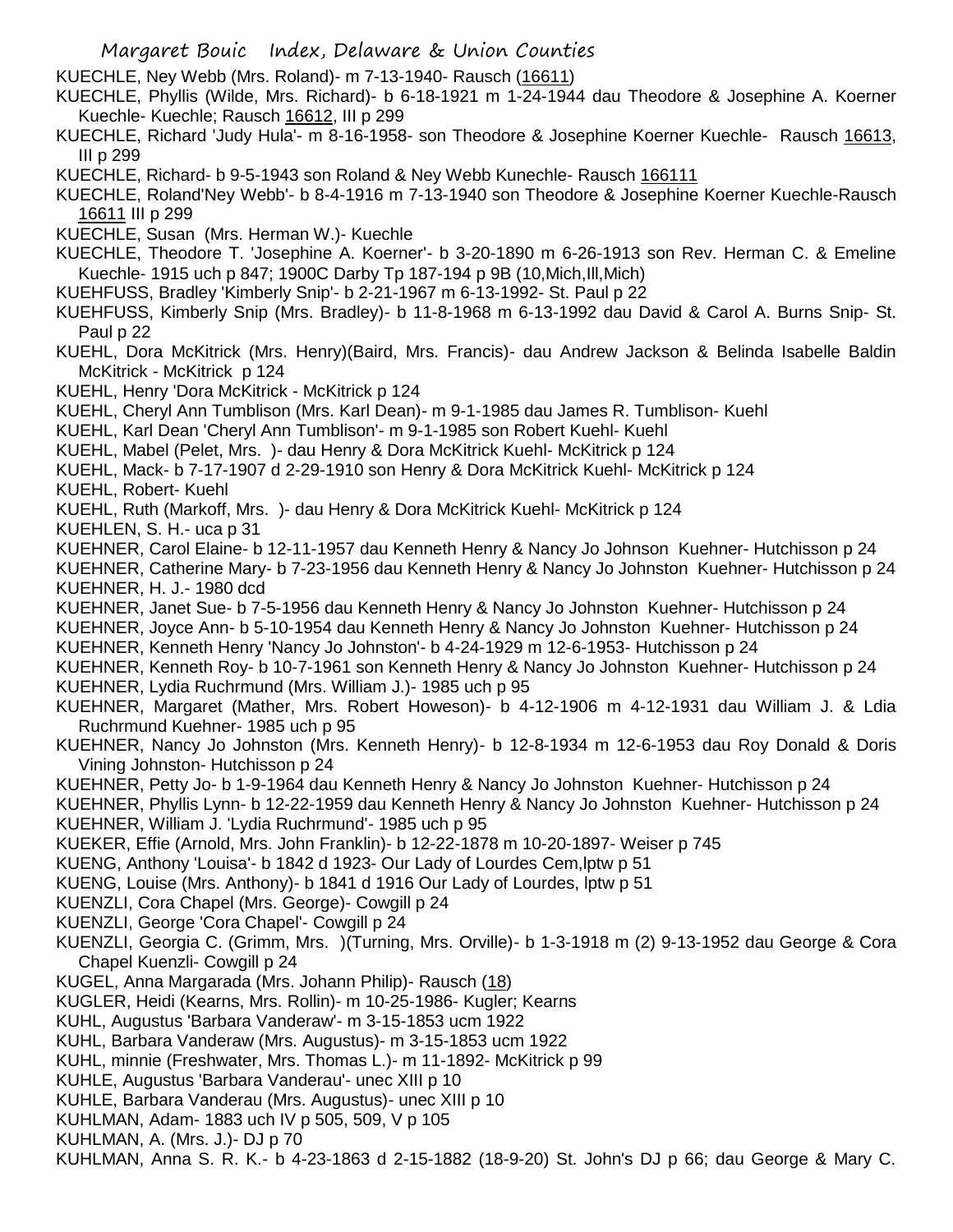Kuhlman- 1880C Paris Tp 108-123 p 51 (17,O,Ger,Ger)

- KUHLMAN, Barbara J.- b 9-6-1857 d 12-6-1874 (17y3m) dau J. & A. St. John;s Cem, DJ p 70
- KUHLMAN, Eva B. Kendal (Mrs. John Leonhard)- b 12-24-1842 d 2-26-1905 (62-2-7) DJ p 14, 64, 65- dau Sixtus & Margaretha Price Kandel- 1900C Darby Tp 209-216 p 11A (57,O,Ger,Ger)m 28y, 6 ch, 4 living; 1985 uch p 84
- KUHLMAN, Eva R.- b 4-1881 dau John L. & Eva B. Kuhlman- 1900C Darby Tp 209-216 p 11A (19,O,O,O)
- KUHLMAN, George E.- d 11-22-1880/1879 (1-7-8) son Leonhard & Eva B.- St. John's, DJ p 64
- KUHLMANN, Georg 'Marie K.'- b 4-14-1828 d 10-23-1883 (55-6-9) St. John's Lutheran Cem p 66

KUHLMAN, George 'Mary C.'-1880C Paris Tp 108-123 p 51 (52,Ger,Ger)

- KUHLMAN, Henry- son George & Mary C. Kuhlman- 1880C Paris Tp 108-123 p 51 (12,O,Ger,Ger)
- KUHLMAN, J. 'A.'- DJ p 70
- KUHLMAN, Jean- delge III p 39
- KUHLMAN, John- d 7-18-1864 hjt p 136; 1883 uch IV p 505, 509, uca p 104
- KUHLMAN, John A.- b 6-1873 son John L. & Eva B. Kandel Kuhlman- 1900C Darby Tp 209-216 p 11A (26,O,O,O); uca p 35
- KUHLMAN, John A.- son George & Mary C. Kuhlman- 1880C Paris Tp 108-123 p 51 (21,O,Ger,Ger)
- KUHLMANN, John George Von- 1985 uch p 29
- KUHLMAN, John H.- unclaimed letter, 1842, unec XII p 40
- KUHLMAN, John Leonhard 'Eva B. Kendal'-b 5-5-1847 d 3-20-1918 (70-10-16) Mitchell Cem, DJ p 14, 64, 65; 1900C Darby Tp 209-216 p 11A (53,O,Gr,Ger)- m 28y
- KUHLMAN, Lizzie- dau George & Mary C. Kuhlman- 1880C Paris Tp 108-123 p 51 (6,O,Ger,Ger)
- KUHLMAN, Margaretha B.- b 9-8-1856 d 11-3-1876 920-1-25) St. John's Lutheran Cem, DJ p 66-dau George & Marie
- KUHLMANN, Marie K. (Mrs. Georg)- b 8-24-1836 d 10-31-1900 (64-2-7) St. John;s Cem, DJ p 66; 1985 uch p 29
- KUHLMAN, Marie M.- b 7-1-1874 d 10-7-1897 (23-3-6) dau Leonard & Eva Kandel Kuhlman- St. John's Cem, DJ p 65
- KUHLMAN, Martha- dau George & Mary C. Kuhlman- 1880C Paris Tp 108-123 p 51 ((8,O,Ger,Ger)
- KUHLMAN, Martha S.- b 5-1883 dau John L. & Eva B. Kandel Kuhlman- 1900C Darby Tp 209-216 p 11A (17,O,O,O)
- KUHLMAN, Mary C. (Mrs. George)-1880C Paris Tp 108-123 p 51 (43,Ger,Ger,Ger)
- KUHLMAN, Mary Catherine (Alspach, Mrs. Denver Carnes)- b 2-22-1915 m 11-6-1937- Weiser p 649
- KUHLMAN, Mary- dau George & Mary C. Kuhlman- 1880C Paris Tp 108-123 p 51 (1,O,Ger,Ger)
- KUHLMAN, Philip P.- b 2-1876 son John L. & Eva B. Kandel Kuhlman- 1900C Darby Tp 209-216 p 11A (24,O,O,O)
- KUHLMAN, Susanna Margaret (Fox, Mrs. George Andrew)- b 1826 d 1909 dau Adam Kuhlman- 1915 uch p 697; ped Nina Ruasch Boerger #3 21, unec II p 38
- KUHLMAN, Torliferlein of G. & M. 9-1-1868 (2) St. Johns Luther Ch. Dh p 75
- KUHLMAN, William- son George & Mary C. Kuhlman- 1880C Paris Tp 108-123 p 51 (15,O,Ger,Ger)
- KUHLTHAU, C. J.- son Joseph William & Pearl Kuhlthau- Kuhlthau
- KUHLTHAU, Joseph William 'Pearl'- d 8-1-1958 (69)- Kuhlthau
- KUHLTHAU, Joseph W.,Jr.- son Joseph William & Pearl Kuhlthau- Kuhlthau
- KUHLTHAU, ---(Seney, Mrs. A. K.)- sister Joseph William Kuhlthau- Kuhlthau
- KUHLTHAU, Pearl (Mrs. Joseph William)- Kuhlthau
- KUHLTHAU, Wilimena (Lintner, Mrs. )- sister Joseph William Kuhlthau- Kuhlthau
- KUHLWEIN, Bertha Troesch (Mrs. Richard)- m 10-21-1929- Kuhlwein
- KUHLWEIN, Edward 'Jane Salsbury'- m 9-23-1951- Kuhlwein
- KUHLWEIN, Erwin L. 'Wilma M.'- d 1-16-1979 (66) Alton Cem- Kuhlwein
- KUHLWEIN, James R.- son Richard & Bertha Troesch Kuhlwein- Kuhlwein
- KUHLWEIN, Jane Salsbury (Mrs. Edward)- m 10-21-1951- Kuhlwein
- KUHLWEIN, Larry E. 'Michelle L. Gierhart'- m 7-29-1989 son Richard Kuhlwein- Kuhlwein
- KUHLWEIN, Lilah (Mrs. Richard H.)- 1983 ucd
- KUHLWEIN, Linda- 1977, 1979, 1981 ucd Darby Tp
- KUHLWEIN, Margaret (Planck, Mrs. )- dau Richard & Bertha Troesch Kuhlwein- Kuhlwein
- KUHLWEIN, Michelle L. Gierhart (Mrs. Larry E.)- m 7-29-1989 dau Charles F. & Karen L. Gierhart- Kuhlwein
- KUHLWEIN, Richard 'Bertha Troesch'- m 10-21-1929 Kuhlwein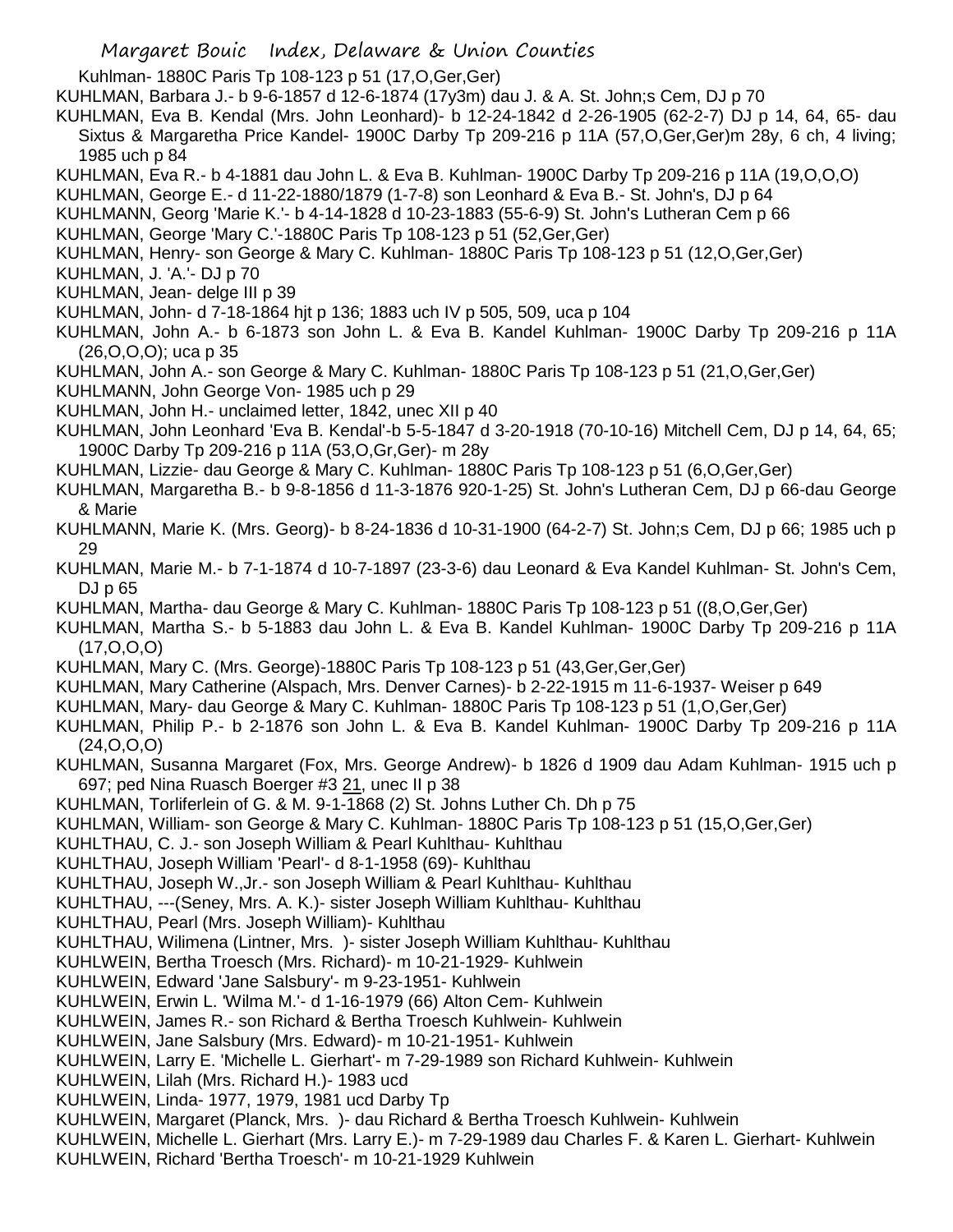KUHLWEIN, Richard H.'Lilah'- son Richard & Bertha Troesch Kuhlwein- Kuhlwein; 1983 ucd

KUHLWEIN, Rodney Howard- b 1968 son Richard H & Lilah Kuhlwein- Kuhlwein- engaged to Karen Lee Gromatzky

- KUHLWEIN, Wilma M. (Mrs. Erwin L.)- Kuhlwein
- KUHN, ---Cemetery Bk- delge II p 32
- KUHN, Rev.- hjt p 23; 1915 uch p 204; 1883 uch V p 281
- KUHN, ----family of Gale Smith- delge X p 41
- KUHN, Abbie- b 6-1881 dau Nathan & Katie Kuhn- 1900C Jerome Tp 313-323 p 14A (18,O,O,Ger)
- KUHN, Adam- 1980 dcd
- KUHN, Adam- b 1972 son John F.,Jr. & Jacque Kuhn- 1980 dcd
- KUHN, Alberta Davis (Mrs. Marion)- d 2-3-1979 (49) Milford Center Cem- dau James & Dessie Kramer Davis-Davis; Kuhn; 167, 1977 ucd
- KUHN, Alfred Edison- d 1989 son John Henry & Bessie Lenora Roush Kuhn- Kuhn
- KUHN, Allen- b 1977 son John F.,Jr & & Jacque Kuhn- 1980 dcd
- KUHN, Amie Smith (Mrs. Michael Don,Jr.)- m 10-31-1993 dau Bill & Connie Smith- Kuhn
- KUHN, Amy Jo- b 1975 dau Ray & Gail Stiles Kuhn- Kuhn; 1979 ucd
- KUHN, Andrew- brother Steve Kuhn- Kuhn
- KUHN, Anna May (Urschel, Mrs. Charles Irvin)- b 2-8-1933 m 3-7-1959- Weiser p 712
- KUHN, Becky- b 1971 dau Buddy G. Kuhn- 1979 ucd
- KUHN, Benedict- b 2-1877 son Nathan & Katie Kuhn- 1900C Jerome Tp 313-323 p 14A (23,O,O,Ger)
- KUHN, Bessie Lenora Roush (Mrs. John Henry)- Kuhn
- KUHN, Bessie Marie (Smallridge, Mrs. )- dau John Henry & Bessie Lenora Roush Kuhn- Kuhn
- KUHN, Bettikay Arlene (Howard, Mrs. Ron)- dau Michael & Norma Kuhn- Kuhn; 1973, 1975, 1977, 1991 ucd
- KUHN, Billy- b 1962 son William O. & Gale Kuhn- 1971 dcd
- KUHN, Buddy- b 1965 son Buddy G. Kuhn- 1979 ucd
- KUHN, Buddy G. 'Donna J.'- 1979, 1981, 1983 ucd
- KUHN, Catherine- sister-in-law Nathan Nathan & Katie Kuhn- 1900C Jerome Tp 313-323 p 14A (65,O,Ger,Ger)
- KUHN, Charles S. ' Dumford'- son William O. & Helen I. Youst Kuhn- Kuhn; 1962 ucd (1)
- KUHN, Charlotte Anne Brown (Ms. Emery)- dau Noel & Bertha Kramer Brown- WBrown IV p 490
- KUHN, Chrisopher Lyn- b 6-10-1995 son Christopher & Wendy L. Carr Kuhn- Kuhn
- KUHN, Chrissie- dau Charles S. & Dumford Kuhn- Kuhn
- KUHN, Christopher 'Wendy L. Carr'- b 1968 son Richard L. & Judith J. Bartram Kuhn- Kuhn 1971, 1973 ucd; 1980 dcd
- KUHN, Christy (Mrs. Jon)- Kuhn
- KUHN, Clara- b 1-1880 dau Nathan & Katie Kuhn- 1900C Jerome Tp 313-323 p 14A (20,O,O,Ger)
- KUHN, Cletus 'Florris'- Kuhn
- KUHN, Corinne (Henry, Mrs. Dalton)- b 3-16-1930 d 4-4-1982 (52) Fairview Cem- dau Cletus & Flossie Nathan & Katie Kuhn- Kuhn
- KUHN, Cynthia Ann Ingmire (Mrs. Ronald Eugene)- m 8-15-1976 dau James & Violet Ingmire- Kuhn
- KUHN, Danny- b 1964 son William O. & Gale Kuhn- 1971 dcd
- KUHN, David- b 1975 son John F.,Jr. & Jacque Kuhn- 1980 dcd
- KUHN, David Wesley 'Mildred Grace Chevalier'- b 10-7-1916 m 5-1-1940- Weiser p 730
- KUHN, Dell Ann Shutlz (Mrs. Joseph)- m 8-20-1977 dau John Shultz- Kuhn; 1980 dcd
- KUHN, Delores J. (Mrs. Oren W.)- 1969, 1971 dcd
- KUHN, Dennis Jacob 'Elizabeth Ann Hoffman'- b 2-24-19223 m 6-12-1954- Dodds 5,6; Gabriel (164(12)1
- KUHN, Dennis Robert- b 3-24-1957 son Irvin Michael & Garnet Louise Daughters Kuhn- Weiser p 730
- KUHN, Donald 'Naomie Rae Leatherman'- son Ernest Rexford & Goldie Rae Wolfe Kuhn-
- KUHN, Donna J. (Mrs. Buddy J.)- 1979 udc
- KUHN, Doris M.- dau E. Eugene & Dr. Mary K. Kuhn- Kuhn; 1964 dcd (14); engaged to David Markley
- KUHN, Earl Marshall- son John Henry & Bessie Lnora Roush Kuhn- Kuhn
- KUHN, Edward H. 'Katherine'- 1971 dcd
- KUHN, Elizabeth Ann Hoffman (Mrs. Dennis)- b 11-14-1922 m 6-12-1954 dau George & Geneva Gabriel Hoffman- Dodds; Gabriel 164(12)1
- KUHN, Emaneul- Franklin Co, Pa; Powers p 118
- KUHN, Emery 'Charlotte Anne Brown'- WBrown IV p 490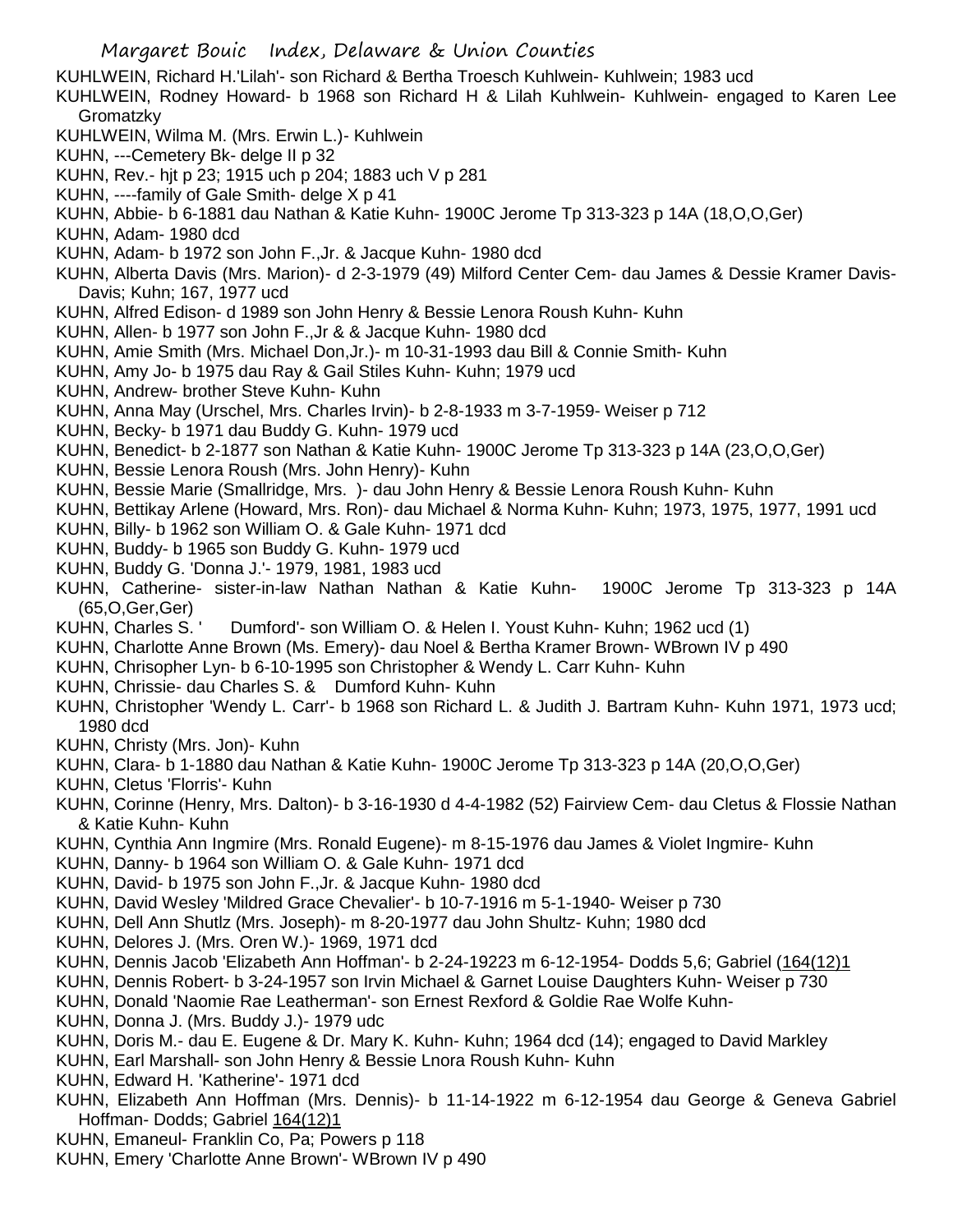- KUHN, Ernest Rexford 'Goldie Rae Wolfe'- Maugans Anc p 80
- KUHN, E. Eugene 'Dr. Mary K.'- d 3-2-1987 (65) Ashley Union Cem- son Malcolm Kuhn- Kuhn; 1964, 1969, 1971, 1980 dcd
- KUHN, Flossie (Mrs. Cletus)- Kuhn
- KUHN, Frances Grener (Mrs. Steve)- Kuhn
- KUHN, Frank- son Cletus & Flossie Kuhn- Kuhn
- KUHN, Gail D. Stiles (Mrs. Ray)(Schneider, Mrs. Randy L.)- m(2) 6-27-1987 dau Wayne E. Stiles- Kuhn; 1979, 1981, 1983 ucd
- KUHN, Gale E. (Mrs. William O.)- 1971 dcd
- KUHN, Garnet Louise Daughters (Sawyer, Mrs. Royal Emerson)- b 11-1-1920 m(1) 4-8-1941 (2) 3-20-1956 dau Fred & Etta Viola Gebhart Daughters- Weiser p 730
- KUHN, Gene 'Margaret'- d 5-4-1965 (31)- Kuhn
- KUHN, George- son Cletus & Flossie Kuhn- Kuhn
- KUHN, Gertrude A. (Mrs. Marion M.)- b 1929 d 1979 Milford Cem, Un Al p 76; 1971 ucd
- KUHN, Gladys C. (Mrs. Oren W.)- 1980 dcd
- KUHN, Glenn,Sr. ' ''Kathryn Anderson'- m 9-10-1988 son Russell M. Kuhn- Anderson Anderson; Kuhn
- KUHN, Goldie Rae Wolfe (Mrs. Ernest Rexfrod)-Maugans Anc p 80
- KUHN, Helen Bertha Scheiderer (Mrs. Jack)- b 5-1-1928 m 2-25-1956 dau Rev. Cornelius & Dora B. Rausch Scheiderer- Rausch 11845
- KUHN, Helen Irene- b 10-21-1980 dau Charles S. & Dumford Kuhn- Kuhn
- KUHN, Helen I. Youst (Mrs. William O.)- b 1-31-1913 m 1932 d 3-30-1988 (75) Milford Cem- dau Fred & Blanch Brewer Youst- Kuhn; 1949, 1959, 1962, 1981 ucd
- KUHN, Henry 'Margaret Bollenbacher'- b 1804 d 12-12-1871 ped Mary Myers Baker #77 20, dcc 20; unec VI p 51
- KUHN, Henry- b 6-1892 son Nathan & Katie Kuhn- 1900C Jerome Tp 313-323 p 14A (7,O,O,Ger)
- KUHN, Holly Gesele- b 1-12-1958 ch Jack & Helen Bertha Scheiderer Kuhn- Rausch 118452 III p 265
- KUHN, Irvin Michael 'Garnet Louise Daughters'- b 7-10-1927- Weiser p 730
- KUHN, Jack 'Helen Bertha W Scheiderer'- b 4-11-1928 m 2-25-1956- Rausch (11845) III p 265
- KUHN, Jack 'Lois'- Kuhn
- KUHN, Jacob- b 2-1876 son Nathan & Katie Kuhn- 1900C Jerome Tp 313-323 p 14A (24,O,O,Ger) KUHNS, Jacque (Mrs. John F.,Jr.)- 1980 dcd
- KUHN, Jeannie Lucinda (Bradford, Mrs. Edgar Keith)- m 2-26-1977 dau Nathan Kuhn- Kuhn
- KUHN, Jeffrey Andrrew- b 6-22-1955 son Dennis & Elizabeth Ann Hoffman Kuhn- Gabriel 164(12)11
- KUHN, John F.,Jr. 'Jacque'- 1980 dcd
- KUHN, John Frederick'Ruth'- son William O. & Helen I. Youst Kuhn- Kuhn; 1949 ucd
- KUHN, John Henry 'Bessie Lenora Roush'- Kuhn
- KUHN, John- b 1972 son John F.,Jr. & Jacque Kuhn- 1980 dcd
- KUHN, John Ralph 'Luella(m)'- b 6-30-1924 d 7-27-1992 (68) son John Henry & Bessie Lenora Roush Kuhn-Kuhn; 1980 dcd
- KUHN, Jon 'Christy'- b 1963 son Richard L. & Judith J. Kuhn- Kuhn; 1971, 1973 ucd; 1980 dcd
- KUHN, Jon Joseph- b 12-29-1985 son Jon & Christy Kuhn- Kuhn
- KUHN, Joseph Richard- son John Henry & Bessie Lenora Roush Kuhn- Kuhn
- KUHN, Joseph R.'Dell Ann Shultz'- m 8-20-1977 son Jack & Lois Kuhn- Kuhn; 1980 dcd
- KUHN, Joshua Eugene- b 11-26-1981 son Ronald & Cynthia Ingmire Kuhn- Kuhn
- KUHN, Judith J. Bartram (Mrs. Richard L.)- m 4-7-1966 dau John & Frances Bartram- Kuhn; 1971, 1973 ucd; 1980 dcd
- KUHN, Karen (Ormeroid, Mrs. Richard)- dau William O. & Helen I. Youst Kuhn- Kuhn; 1962 ucd (8)
- KUHN, Katherine (Mrs. Edward H.)- 1971 dcd
- KUHN, Kathleen Brush (Mrs. Richard)- m 10-14-1972 dau Carl R. Brush- Kuhn; 1977, 1991 ucd
- KUHN, Kathryn Anderson (Mrs. Glenn S/P.)- b 1-28-1963 m 9-10-1988 d 8-17-1989 bur New M. Cem, Liberty Tp- dau Thomas M. & Ann Kinsey Anderson- Anderson
- KUHN, Katie (Mrs. Nathan)- b 2-1853 1900C Jerome Tp 313-323 p 14A (47Ger,Ger,Ger)- m 26y 9 ch, 8 living
- KUHN, Katie- b 10-1889 dau Nathan & Katie Kuhn- 1900C Jerome Tp 313-323 p 14A (10,O,O,Ger)
- KUHN, Kevin 'Sharon Kay Anderson'- m 6-1968, div 1976- Freshwater p 139
- KUHN, Kimberly Kay (Knisley, Mrs. Christopher Lee)- b 5-8-1973 m 8-24-1991 dau Terry D. & Nancy Streng Kuhn- Kuhn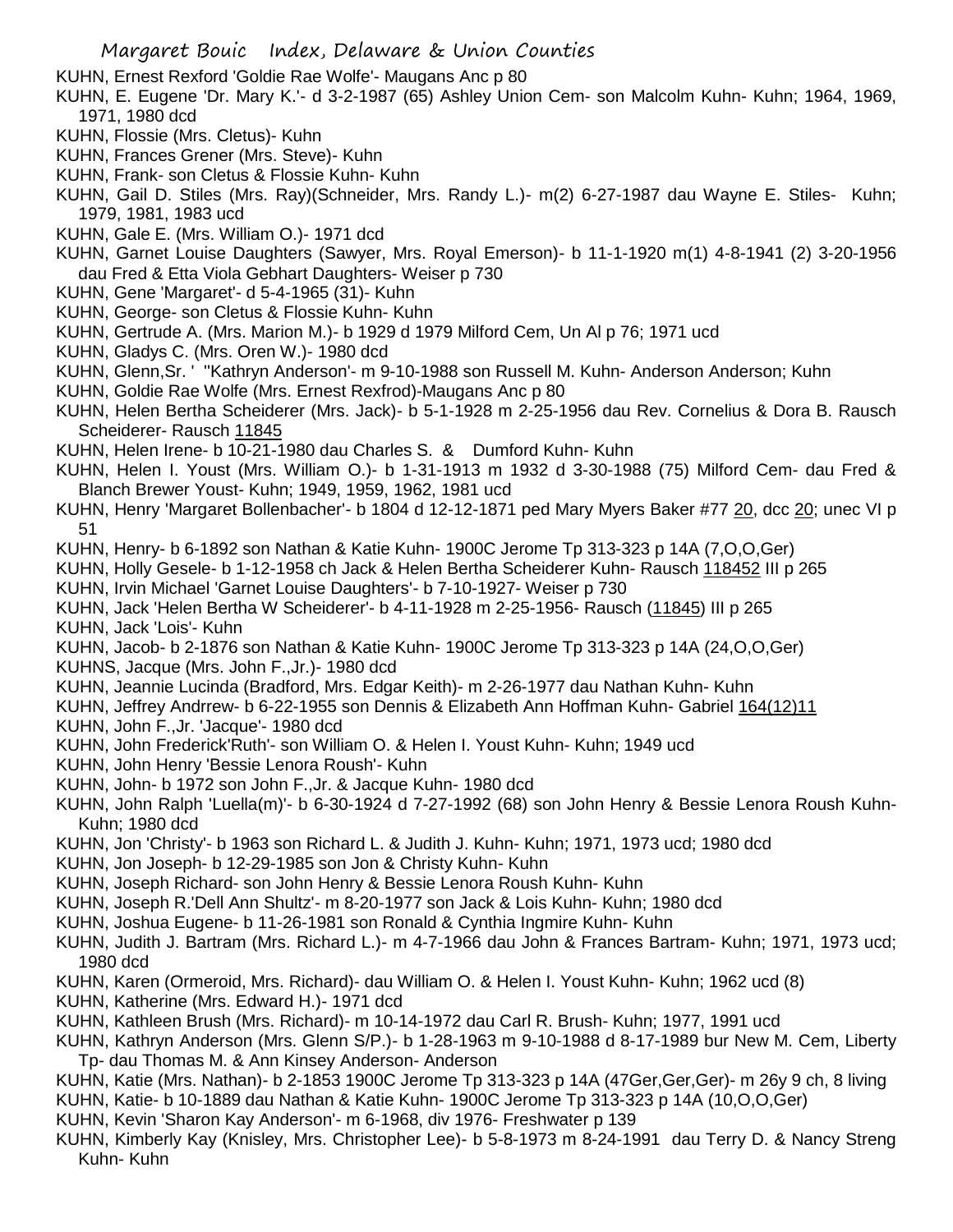- KUHN, Laura Ann- b 2-13-1986 dau Ronald Eugene & Cynthia Ann Ingmire Kuhn- Kuhn
- KUHN, Leo- b 5-1885 son Nathan & Katie Kuhn- 1900C Jerome Tp 313-323 p 14A (15,O,O,Ger)
- KUHN, Linda Lee- b 8-22-1942 dau David Wesley & Mildred Graver Chevalier Kuhn- Weiser p 767
- KUHN, Lois (Mrs. Jack)- Kuhn
- KUHN, Lois M.- 1980 dcd
- KUHN, Luella(m) (Mrs. John Ralph)- Kuhn; 1980 dcd
- KUHN, Malcolm- d 3-18-1983 (85) Green Lawn Cem- Kuhn
- KUHN, Margaret (Mrs. Gene)- Kuhn
- KUHN, Margaret Bollenbacher (Mrs. Henry)- b 1805 m 1826 d 7-16-1847- ped Mary Myers Baker #77 21, dcc 21; unec VI p 51
- KUHN, Maria (Myers, Mrs. George Franklin)- b 5-26-1872 d 4-13-1907 dau Philip & Sarah Jane Duer Kuhnped Mary Myers Baker #77 5, dcc p 5; unec VI p 51
- KUHN, Mariette- b 1968 dau Oren W. & Delores J. Kuhn- 1969, 1971 dcd
- KUHN, Marilyn Raena- dau John Ralph & Luellam Kuhn- Kuhn; 1980 dcd
- KUHN, Marion 'Alberta'- son Elmer Kuhn- Kuhn; 1967, 1977 ucd
- KUHN, Marion M. 'Gertrude A.'- b 1925 Milford Cem, Un Al p 76; 1971, 1981, 1983, 1991 ucd
- KUHN, Mark William- b 12-1-1956 son Jack & Helen Bertha Scheiderer Kuhn- Ruasch 118451 III p 265
- KUHN, Martha Lois (Willard, Mrs. Ronald)- dau William O. & Helen I. Youst Kuhn- Kuhn; 1949 ucd
- KUHN, Martha (Weber, Mrs. Herman)- dau Steve & Frances Greneer Kuhn- Kuhn
- KUHN, Dr. Mary K. (Mrs. E. Eugene)- Kuhn; 1964, 1969, 1971, 1980 dcd
- KUHN, Mary- b 1-1883 dau Nathan & Katie Kuhn- 1900C Jerome Tp 313-323 p 14A (17,O,O,Ger)
- KUHN, Mary (Mrs. William)- Kuhn
- KUHN, Michael Don.,Jr. 'Amie R. Smith'- b 8-15-1972 m 10-31-1993 son Michael D. Kuhn- Kuhn; 1975, 1977, 1991 ucd
- KUHN, Michael- b 1976 son Richard M. & Kathleen L. Kuhn- 1977, 1991 ucd
- KUHN, Michael Don 'Norma'- son William O. & Helen I. Youst Kuhn- Kuhn; 1949, 1962 (14), 1973, 1975, 1977 ucd
- KUHN, Mildred Grace Chevalier (Mrs. David Wesley)- b 6-8-1914 m 5-1-1940 dau Harry B. & Grace Beryl Weiser Chevalier- Weiser p 767
- KUHN, Minnie (Knust, Mrs. Rev. Henry Carl)- b 1872 m 10-3-1894 d 2-8-1896 St. Paul p 39; 1915 uch p 768
- KUHN, Molly Melissa- b 6-14-1958 dau Dennis Jacob & Elizabeth Ann Hoffman Kuhn- Gabriel 164(12)12
- KUHN, Nancy Ann (Colflesh, Mrs. Phillip A.)- m 11-17-1979 dau Ray Kuhn- Kuhn
- KUHN, Naomi Rae Leatherman (Mrs. Donald)- b 9-2-1927 dau Harry Jackson & Ida Rae Morgan Leatherman-Maugans Anc p 80
- KUHN, Nathan- Kuhn
- KUHN, Na(th?)in 'Katie'- b 5-1837- 1900C Jerome Tp 313-323 p 14A (63,O,Ger,Ger) m 26y
- KUHN, Mrs. N. G.- Pabst 3 p 15
- KUHN, Nicole Elena- b 12-16-1974 dau Richard & Kathleen Brush Kuhn- Kuhn; 1977 ucd
- KUHN, Norma (Mrs. Michael)- Kuhn; 1975, 1977, 1991 ucd
- KUHN, Odessa (Brenner, Mrs. )- dau Cletus & Flossie Kuhn- Kuhn
- KUHN, Oren W. 'Gladys C.'- 1969, 1971, 1980 dcd
- KUHN, Paul- son Cletus & Flossie Kuhn- Kuhn
- KUHN, Paul V.- Kuhn
- KUHN, Penny (Arms, Mrs. )(Kimbler, Mrs. )- dau Marion & Alberta Kuhn- Kuhn
- KUHN, Penny- b 1960 dau Oren W. & Delores J. Kuhn- 1969, 1971 dcd
- KUHN, Philip 'Sarah Jane Duer'- b 2-25-1843 d 6-18-1886 son Henry & Margaret Bollenbacher Kuhn- ped Mary Myers Baker #77 10, dcc 10; unec VI p 51
- KUHN, Randal Lee- son John Ralph Kuhn- Kuhn
- KUHN, Richard 'Kathleen Brush'- b 1953 son Marion & Alberta Kuhn- Kuhn; 1967, 1971, 1977, 1991 ucd
- KUHN, Richard L.- son Steve & Frances Grener Kuhn- Kuhn
- KUHN, Ray J.'Gail Stiles'- b 1-31-1956 d 11-6-1975 (19) Milford Cem- son Marion & Alberta Davis Kuhn- Kuhn; 1971 dcd
- KUHN, Richard L. 'Judith J. Bartram'- m 4-7-1966 son William O. & Helen I. Youst Kuhn- Kuhn; 1949, 1971, 1973 ucd; 1980 dcd
- KUHN, Robert- son Marion & Alberta Kuhn- Kuhn
- KUHN, Ronald Eugene 'Cynthia Ann Ingmire'- m 8-15-1976 son E. Eugene & Dr. Mary K. Kuhn- Kuhn; 1964,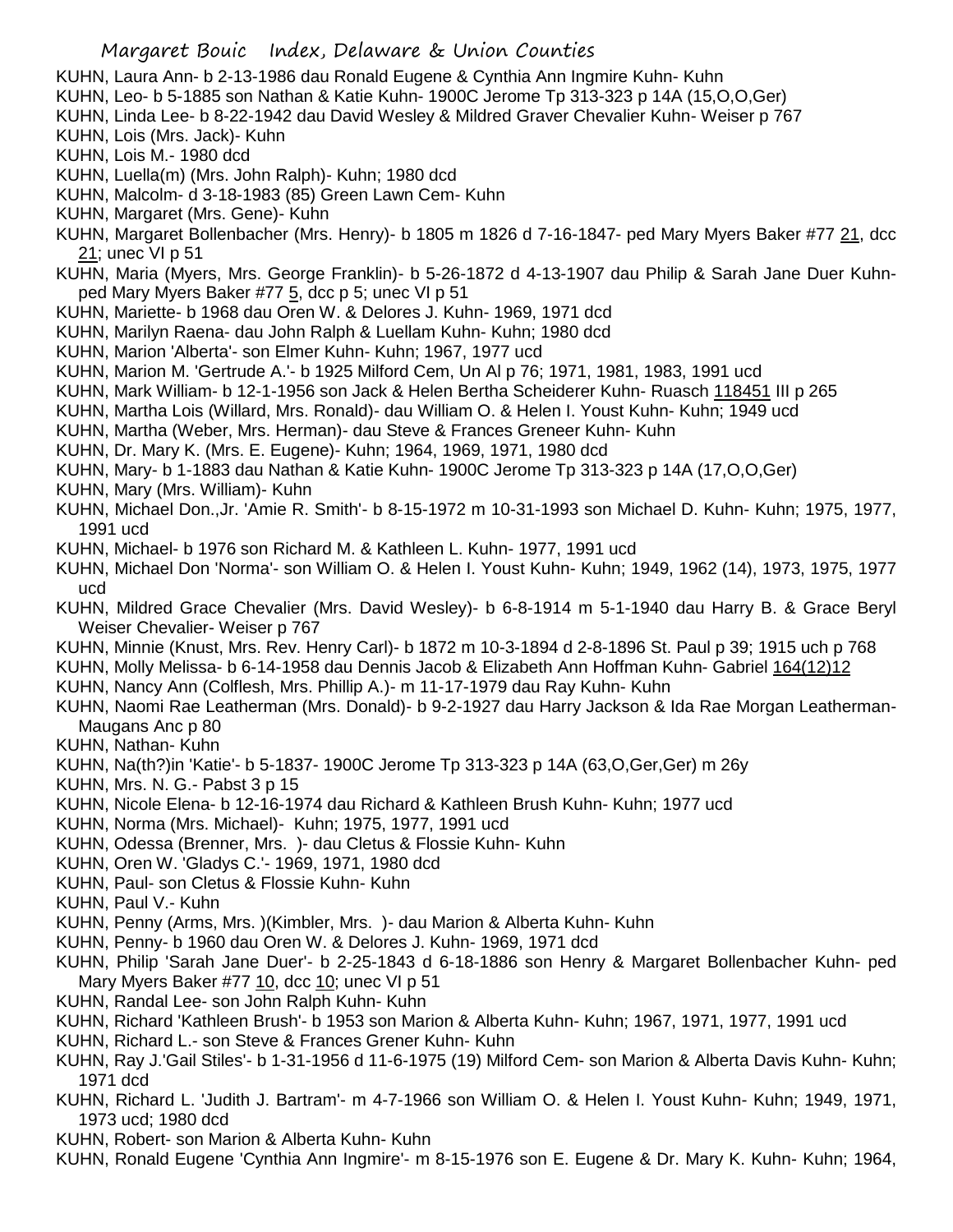1969, 1971 dcd

- KUHN, Russell 'Catherine'- Kuhn
- KUHN, Russell- son Cletus & Flossie Kuhn- Kuhn
- KUHN, Russell Thomas- stillborn 8-1-1989 son Glenn P. & Katheryn Anderson Kuhn- Kuhn
- KUHN, Ruth (Mrs. John)- Kuhn
- KUHN, Sarah Jane Duer (Mrs. Philip)- b 10-7-1844 d 1-26-1920 dau John & Jane Morrison Duer- ped Mary Myers Baker #77 11, dcc 11; unec VI p 51
- KUHN, Sharon Kay Anderson (Mrs. Kevin)- b 8-3-1950 m 6-1968 div 1976 dau Atlee & Betty Florence Freshwater - Freshwater p 139
- KUHN, Sheena- b 1966 ch Oren W. & Delores J. Kuhn0- 1969, 1971 dcd
- KUHN, Sonya- b 1963 dau William O. & Gale Kuhn- 1971 dcd
- KUHN, Steve 'Frances Grener'- d 3-16-1968 (87) Sunset Cem, Hillard- Kuhn
- KUHN, Tammy Jo (Acuna, Mrs. David)- dau Michael Don Kuhn- Kuhn; 1973 ucd
- KUHN, Tammy- b 1965 dau William O. & Gale Kuhn- 1971 dcd
- KUHN, Terry D.- son William O. & Helen I. Youst Kuhn- Kuhn; 1949, 1962 (11) ucd
- KUHN, Tonya- b 3-25-1969 dau Kevin & Sharon Kay Anderson Kuhn- Freshwater p 139
- KUHN, Vicky (Decker, Mrs. )- b 1951/1956 dau Marion & Alberta Kuhn- Kuhn
- KUHN, Vicky Jo (Wolford, Mrs. Douald Wayne)- m 6-21-1980 dau Paul V. Kuhn- Kuhn
- KUHN, Virginia Ruth (Peet, Mrs. Robert B.)- m 1-20-1948- 1985 uch p 111
- KUHN, Warren- b 1963 son Oren W. & Delores J. Kuhn- 1969, 1971 dcd
- KUHN, Wayne- b 1969 son Oren W. & Gladys C.Kuhn- 1980 dcd
- KUHN, Wendy
- KUHN, Willard Lee- son John Henry & Bessie Lenora Roush Kuhn- Kuhn
- KUHN, William Lee 'Mary'- son William O. & Helen I. Youst Kuhn- Kuhn; 1949 ucd
- KUHN, William O. 'Helen I. Youst'- m 1932 d 5-27-1989 (78) Milford Cem, son Otis L. & Charlotte Watts Kuhn; Kuhn; 1949, 1959, 1962, 1971, 1981 ucd
- KUHNASH, Donna (Mrs. Steven A.)- 1981, 1983 ucd
- KUHNASH, Kristin- b 1977 dau Steven A. & Donna Kuhnash- 1981, 1983 ucd
- KUHNASH, Steven A. 'Donna'- 1981, 1983 dcd
- KUHNS BIBLE- delge VII p 11
- KUHNS, Aaron- son Dennis W. & Jacqueline Schaefer Kuhns- Kuhns
- KUHNS, Abbey- dau Jack William & Regina Poccia Kuhns- Kuhns
- KUHNS, Abigail J. Coleman (Mrs.George N.)- m 1-3-1859, dg 10-27-1908, Cry Ab p 164
- KUHNS, Abraham J. 'Susanna Beachy'- Kuhns; 1959, 1962 ucd
- KUHNS, Albert Carl 'Margie Mary Harsh'- b 8-18-1890 m 10-1-1913 d 12-21-1942 son John Worley & Amy Catherine Hughs Kuhns- dcq Carl Kuhns 4
- KUHNS, Alexander- son Jack William & Regina Poccia Kuhns- Kuhns
- KUHNS, Alma- dau Abraham J. & Susanna Beachy Kuhns- Kuhns
- KUHNS, Amanda (Hostetler, Mrs. )- dau Abraham J. & Susanna Beachy Kuhns- Kuhns
- KUHNS, Amy Catherine Hughs (Mrs. John Worley)- b 3-12-1865 m 1-21-1885 d 5-13-1932 dau Rev. Joseph
- E. & Harriet Amelia Day Kuhns- dcq Carl Kuhns- 9; 1908 dch 524; dumch p 443; dcc Mary Kuhns Brant 5
- KUHNS, Anna- 1870C Scioto Tp 480 (68)
- KUHNS, Annie- 1870C Scioto Tp 492 (28)
- KUHNS, Anthony 'Janie'- 1981 ucd
- KUHNS, Barbara (Mrs. Irwin T.,Jr)- 1961, 1964, 1969, 1971, 1980 dcd
- KUHNS, Betty Jane (Yutzy, Mrs. )- dau Eli & Mary Kuhns- Kuhns; 1949, 1959 (17) ucd
- KUHNS, Carl Chandis 'Carol'- son Dr. John Wesley & Charlotte Eleanor Steed Kuhns- Kuhns; dcq Carl Chandis Kuhns- 1
- KUHNS, Catharine (Smith, Mrs. Robert James)- m 4-22-1824 d 4-29-1825 1883 uch V p 651
- KUHNS, Cecile (McAlister, Mrs. )- sister Paul J. Kuhns- Kuhns
- KUHNS, Charlotte Eleanor Steed (Mrs. Dr. John Wesley)- dau William S\Chandis & Marie Cox Steed- dcq Carl Kuhns- 3; Pabst 8 p 39; delge I p 5,10,21, 24, VI p 3, 4, 53,VII p 11, 36, 49; VIII p 40, IX p 9; Kuhns; 1980 dcd
- KUHNS, Cindy (Mrs. Dave)- Kuhns
- KUHNS, Dave 'Cindy'- son Elmer A. & Frances Kuhns- Kuhns
- KUHNS, Debra-dau Elmer A. & Frances Kuhns- Kuhns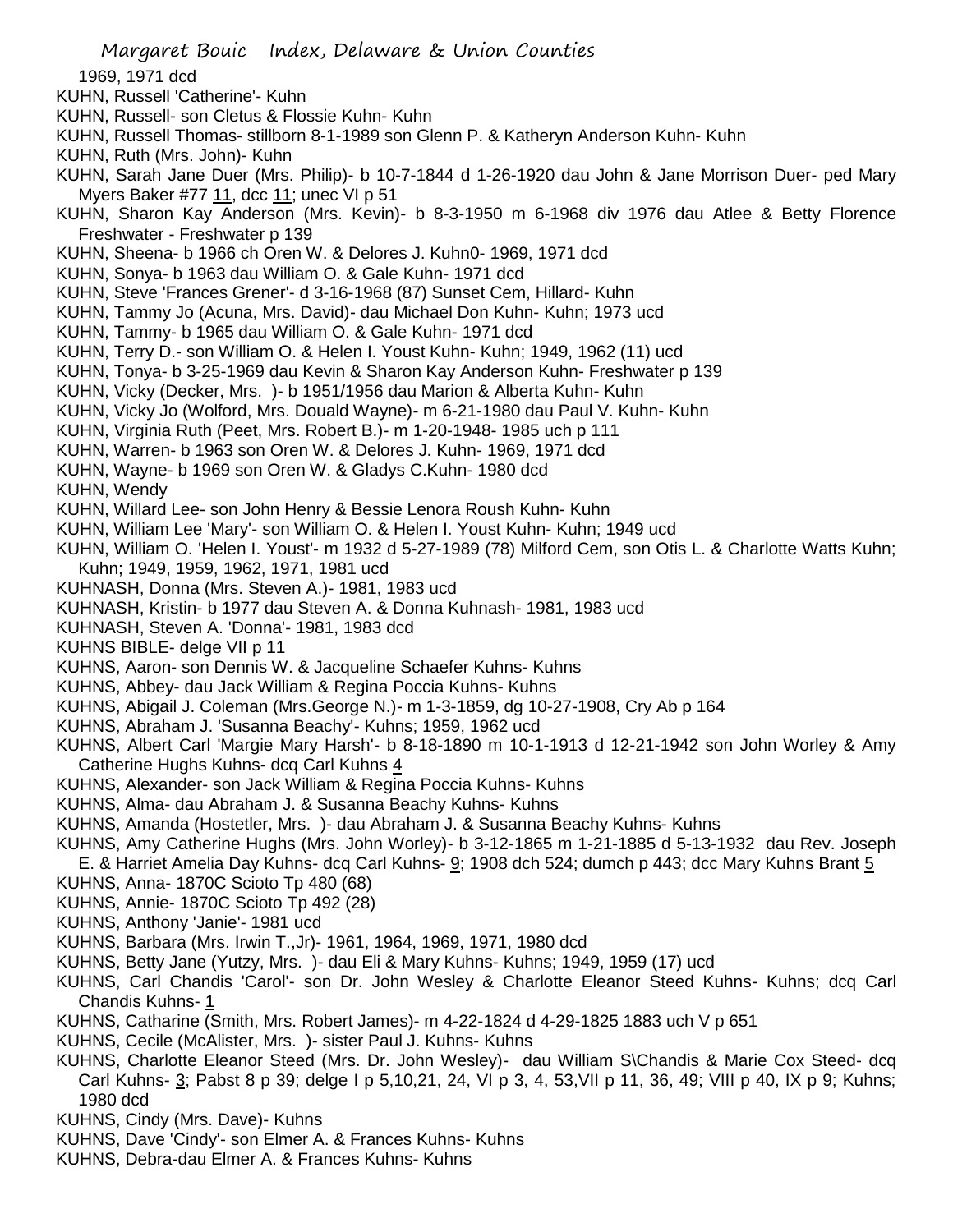- KUHNS, Denise Elaine- 2-28-1977 dau Raymond L. & Pat Truman Kuhns- Kuhns; 1977, 1979, 1981, 1983, 1991 ucd
- KUHNS, Dennis Wayne 'Jacqueline Schaefer'- b 4-25-1952 d 4-29-1994 (42) St. Mary Cem- son George "Jack" & Lois Warehime Kuhns- Kuhns
- KUHNS, Diane (Sendledecker, Mrs. )- dau Elmer A. & Frances Kuhns- Kuhns
- KUHNS, Don- son Elmer A. & Frances Kuhns- Kuhns
- KUHNS, Douglas- b 1961 son Irwin T.,Jr. & Barbara Kuhns- 19964, 1969, 1971 dcd
- KUHNS, Edna (Kaufman, Mrs. )- dau Abraham J. & Susanna Beachy Kuhns- Kuhns
- KUHNS, Edna Lucille- dau Eli & Mary Kuhns- 1949, 1959 (16), 1962 ucd
- KUHNS, Eli 'Mary'- m 4-1941- son Abraham J. & Susanna Beachy Kuhns- Kuhns' 1949, 1959, 1962, 1967, 1971, 1973, 1975, 1977, 1979, 1981, 1991 ucd
- KUHNS, Elizabeth- Delaware Mausoleum 99; delge III p 58
- KUHNS, Elizabeth Charlotte- b 8-14-1983 dau Carl & Carol Kuhns- Kuhns
- KUHNS, Elizabeth Jane Keiser (Mrs. William J.,Jr)- b 8-12-1928 m 11-21-1947 dau Leon Paul & Mildred Shirk Lawyer Keiser- Weiser p 362
- KUHNS, Elizabeth P. (Mrs. )- d Tuesday dg 2-12-1952, obit. Del Museum
- KUHNS, Ellen L.(Sulser, Mrs. Bernard P.)- delge I p 23 dau James Dale & Lurene Ardath Jordan Kuhns- ped 1, file Kuhns, Del. musem lib
- KUHNS, Elmer A. 'Frances'- b 2-11-1925 d 10-23-1987 (62)- son Abraham J. & Susanna Beachy Kuhns-Kuhns
- KUHNS, Esther Louise Shipe (Mrs. George)(Campbell, Mrs. William)- b 6-19-1908 m(1) 5-15-1926 (2) 5-15- 1937 dau William & Mary Etta Broscious Shipe- Weiser p 384
- KUHNS, H, Evelyn (Mrs. Leverne P.)- 1964 dcd
- KUHNS, Fannie (Hostetler, Mrs. Mose)- Kuhns
- KUHNS, Fannie (Troyer, Mrs. )- dau Abraham J. & Susanna Beachy Kuhns- Kuhns
- KUHNS, Florence (Hillyer, Mrs. )- dau Eli & Mary Kuhns- Kuhns; 1949, 1959 (13), 1962, 1971 ucd
- KUHNS, Frances (Mrs. Elmer A.)- Kuhns
- KUHNS, Jack- son John Kuhns- Kuhns
- KUHNS, George- 1870C Scioto Tp 492 (29\*)
- KUHNS, George 'Esther Louise Shipe'- b 9-21-1909 m 5-15-1937- Weiser p 384
- KUHNS, George Walter "Jack"'Lois Warehime'- b 12-31-1927 m 6-23-1949 son William Henry & Leota Gross Kuhns- Kuhns; Mary Kuhns Bryant 1
- KUHNS, George Newton 'Jane Abigail Coleman'- b 3-13-1837 m 1-5/4-1859 d 10-21-1908 (71-7-8) Oller Cem p 25; son John & Sophia Beckley Kuhns- dcc Mary Kuhns Bryant 8; 1880C Scioto Tp 208-224 (43,O,Pa,Md); hadc p 119; dg 10-27-1908 Cry Abstract p 164
- KUHNS, Georgia (Benton, Mrs. Ernest B.)- b 11-29-1885 dau John Wesley & Amy Hughes Kuhns- Benton 4,5; Newhouse p 24 (131134)
- KUHNS, Irwin T.,Jr. 'Barbara'- 1961, 1964, 1969, 1971, 1980 dcd
- KUHNS, Jack William 'Regina E. Poccia'- b 3-6-1950 m 6-29-1974 d 5-31-1989 body donated- son George "Jack" & Lois Warehime Kuhns- Kuhns
- KUHNS, Jacob- Kuhns
- KUHNS, Jacob,Jr.- brother Paul J. Kuhns- Kuhns
- KUHNS, Jackie L.- d 12-27-1929 York Cem p 104
- KUHNS, Jacqueline (Mrs. Dennis M.)- Kuhns
- KUHNS, James Dale 'Lurene Ardath Jordan'- b 6-1-1916 Iowa m 11-22-1937 d 11-15-1975 son Simon Peter & Emma Elizabeth Wllison Kuhns- ped Ellen Sulser 2
- KUHNS, James- b 1959 son Irwin T.,Jr. & Barbara Kuhns- 1961, 1964, 1969, 1971 dcd
- KUHNS, Jamie Sue Hile (Mrs. Kenneth Ray)- 1991 ucd; Kuhns
- KUHNS, Jane Abigail Coleman (Mrs. George N.)- b 8-1-1835 m 1-5-1859 dcm d 4-4-1916 Oller Cem p 25; dcc Mary Kuhns Bryant 9; 1880C Scioto Tp 208-224 (44, O, Va, Va)
- KUHNS, Jane (Bonsel, Mrs. Walter H.)- Kuhns; Bonsel
- KUHNS, Janie (Mrs. Anthony)- 1981 ucd
- KUHNS, Jessica- dau Anthony & Janie Kuhns- 1981 ucd
- KUHNS, Jessie- dau Jack William & Regina Poccia Kuhns- Kuhns
- KUHNS, Joanna (Egli, Mrs. )- dau Eli & Mary Kuhns- Kuhns; 1949, 1959 (14), 1962 ucd
- KUHNS, John- Kuhns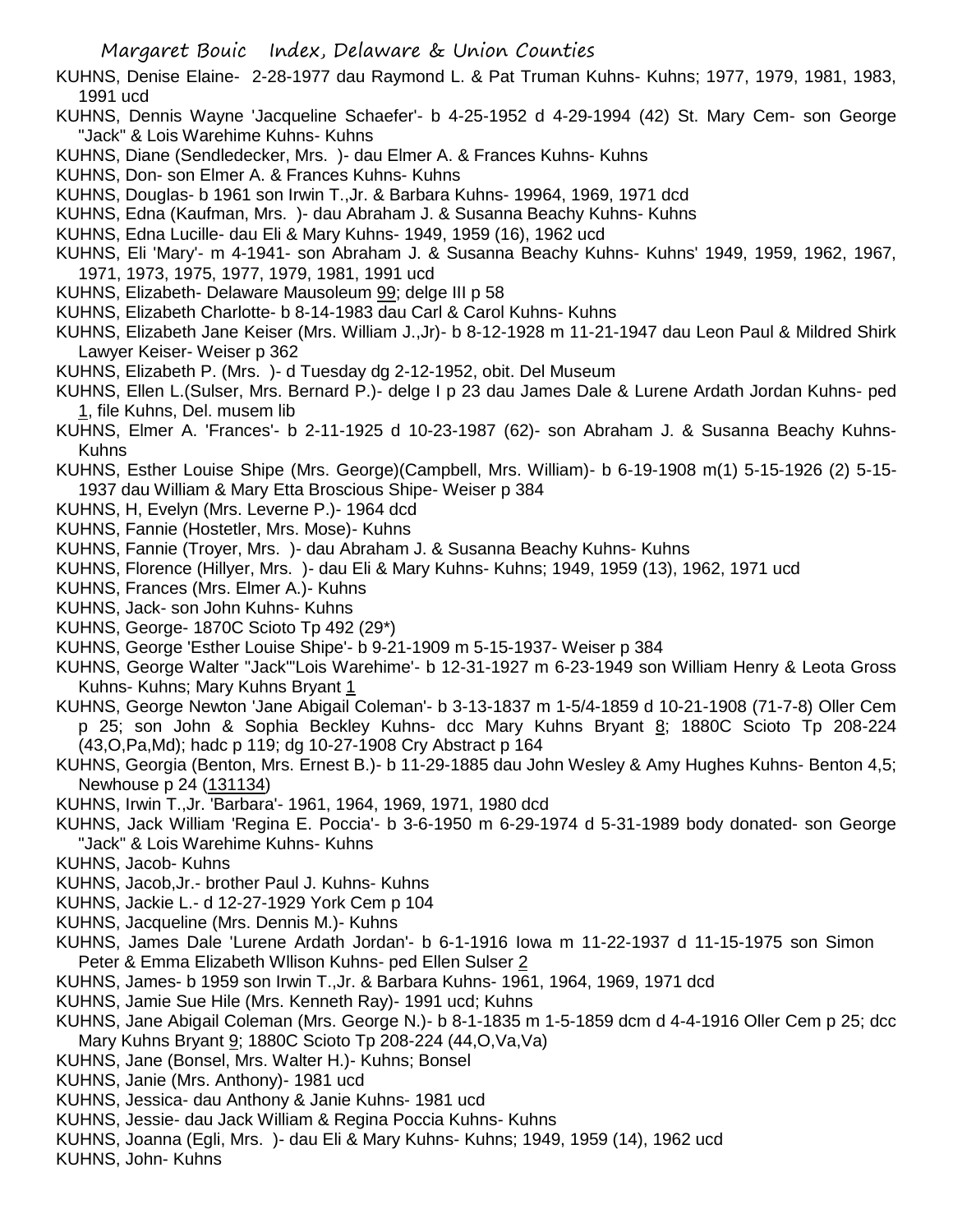- KYLE, John- 1870C Scioto Tp 480 (70\*)
- KUHNS, John- d 2-21-1875 (71-3-15) Powell 85; Oller Cem p 12; delge IX p 61; dg 2-25-1875, Cry Ab p 2
- KUHNS, John 'Sophia Beckley'- b 1804 m 1827 d 3-21-1875 dcc Mary Kuhns Bryant 16; dg 10-27-1908, Cry Ab p 164
- KUHNS, John Worley 'Amy Catherine Hughes'- b 1-17-1860 m 1-21-1885 d 11-14-1939 dcq Carl Kuhns 8- son George Newton & Abigail Jane Coleman Kuhns- Pabst 3 p 1; 1908 dch 428; dumch p 443; dcc Mary Kuhns Bryant 4; 1870C Scioto Tp 492 (8); 1880C Scioto Tp 208-224 (20,O,O,O)
- KUHNS, Dr. John Wesley'Charlotte Eleanor'- b 10-7-1914 m 4-5-1942 d 11-14-1987 (73) Radnor Cem- son Albert Carl & Maggie May Harsh Kuhns; dcq Carl Chandis Kuhns- Kuhns; 1980 dcd
- KUHNS, Katie (Yoder, Mrs. )- dau Abraham J. & Susanna Beachy Kuhns- Kuhns
- KUHNS, Kathleen (Mrs. Richard M.)- 1979, 1981, 1983 ucd
- KUHNS, Kathryn- son Paul J. Kuhns- Kuhns
- KUHNS, Kenneth Ray 'Jamie Sue Hile'- son Jacob Kuhns- Kuhns; 1991 ucd
- KUHNS, Lee- b 1967 ch Raymond L. & Patty Kuhns- 1973, 1979, 1983 ucd
- KUHNS, Leota Gross (Mrs. William Henry)- b 2-16-1900 m 3-15-1924 d 10-28-1960 (60) Oak Grove Cem- dau Horton Cobe & Cordelia Rebecca Ready Gross- dcc Mary Kuhns Bryant 3
- KUHNS, Leverne P. 'H. Evelyn'- 1964 dcd
- KUHNS, Linda Lee- dau Eli & Mary Kuhns- 1949 ucd
- KUHNS, Lois Warehime (Mrs. George Walter "Jack")- m 6-23-1949 Kuhns; dcc Mary Kuhns Byrant 1
- KUHNS, Lurene Ardath Jordan (Mrs. James Dale)- b 3-21-1921 Iowa- dau Laurence Henry & Taza Myrtle Hunnell Jordan- ped Ellen L. Kuhns 3, filed Kuhn, Del Museum
- KUHNS, Malissa- b 1968 dau Raymond L. & Patty Kuhns- 1979 ucd
- KUHNS, Margaret E.- d 5-12-1839 (4y15d) Oller Cem p 12; dau J. & S. Kuhns
- KUHNS, Margie May Harsh (Mrs. Albert Carl)-d 12-9-1873 bur Radnor- dau James Wesley & Mary Alexandria Criglar Harsh- dcq Carl Kuhns 5; 1961, 1964, 1969, 1971 dcd
- KYLE, Maria- 1870C Scioto Tp 492 (10)
- KUHNS, Marilyn (Renner, Mrs.Richard)- b 1950 m 3-17-1973 dau Eli & Mary Kuhns- Kuhns; St. Paul p 139; 1959(9), 1962, 1967, 1971 ucd
- KUHNS, Mary- 1870C Scioto Tp 480 (26)
- KUHNS, Mary (Coleman, Mrs. Nelson A.)- m 9-29-1874- dau John & Sophia Beckley Kuhns, dg 3-26-1907, 10-27-1908, Cry Ab p 30, 164
- KUHNS, Mary (Mrs. Eli)- m 4-1991- Kuhns; 1959, 1962, 1967, 1971, 1973, 1975, 1981, 1983, 1991 ucd
- KUHNS, Mary (Mrs. John)- b 2-21-1804 d 9-15-1831 (27-6-24) Oller Cem p 12; Powell 84, 85
- KUHNS, Melissa "Missy"- b 1968 dau Raymond L. & Pat Kuhns- 1971, 1973, 1975, 1977, 1981, 1983 ucd
- KUHNS, Michael Allen 'Cynthia'- son George "Jack" & Lois Warehime Kuhns- Kuhns
- KUHNS, Michael- b 1976 son Richard M. & Kathleen Kuhns- 1979, 1981, 1983 ucd
- KUHNS, Michael 'Sue'- 1967, 1971 ucd
- KUHNS, Michael- son William O. & Helen Kuhns- 1959 (14), 1962 ucd
- KUHNS, Mildred (McConaha, Mrs. )- sister Paul J. Kuhns- Kuhns
- KUHNS, Nicole- b 1974 dau Richard M. & Kathleen Kuhns- 1979, 1981, 1983 ucd
- KUHNS, Norma Canfield (Mrs. Paul)- d 4-1-1967 (69) dau Josephine Canfield- Kuhns; 1964 dcd
- KUHNS, Pat L. (Mrs. Raymond L.)- 1967, 1971, 1973, 1979, 1981, 1983, 1991 ucd
- KUHNS, Paul J. 'Norma Canfield)- d 7-1-1966 (69) bur Powell Cem- Kuhns; 1964 dcd
- KUHNS, Rachel- dau Anthony & Janie Kuhns- 1981 ycd
- KUHNS, Raymond 'Pat L.'- son Eli & Mary Kuhns- Kuhns; 1959(12), 1962, 1967, 1971, 1973, 1979,1981, 1983, 1991 ucd
- KUHNS, Raymond Lee- b 1967 son Raymond & Pat Kuhns- 1949, 1967, 1971, 1975, 1977 ucd
- KUHNS, Regina Poccia (Mrs. Jack William)- m 6-29-1974 dau Albert Poccia- Kuhns
- KUHNS, Richard- son William O. & Helen Kuhns- 1959 ucd (15)
- KUHNS, Richard M. 'Kathleen'- 1962, 1979, 1981, 1983 ucd
- KUHNS, Shane- son Dennis & Jacqueline Schaefer Kuhns- Kuhns
- KUHNS, Sharon Rene- b 2-5-1948 dau William J.,Jr. & Elizabeth Jane Keiser Kuhns- Weiser p 362
- KUHNS, Shirley Ann- dau Jack Kuhns- Kuhns- engged to Charles Darrell Walk
- KUHNS, Sophia Beckley (Mrs. John)- b 9-13-1808 d 1898/3 Oller Cem p 12; Powell 85; dcc Mary Kuhns Bryant 17; 1880C Scioto Tp 208-224 (-,Md,Md,Md); dg 10-27-1908, Cryder Ab p 164
- KUHNS, Sue (Mrs. Michael)- 1967, 1971 ucd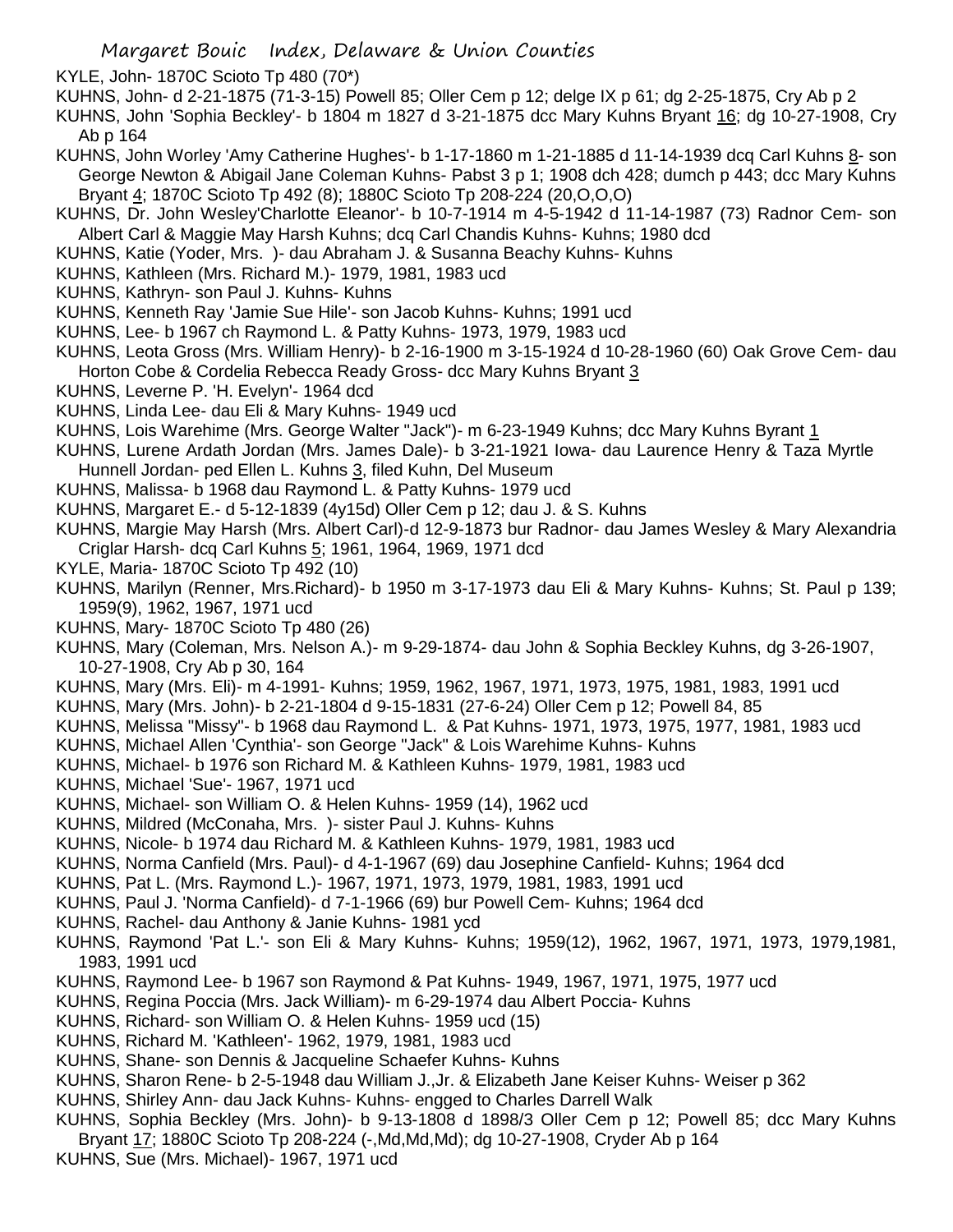- KUHNS, Susanna Beachy (Mrs. Abraham J.)- Kuhns
- KUHNS, Tammie- b 1965 dau Michael & Sue Kuhns- 1971 ucd
- KUHNS, Terry- ch William O. & Helen Kuhns- 1959(11), 1962 ucd
- KUHNS, Thomas- b 1956 son Irwin T.,Jr. & Barbara Kuhns- 1961, 1964, 1969, 1971 dcd
- KUHNS, Toby- 1979 ucd
- KUHNS, William- b 1861 d 1941 Delaware Mausoleum 100, delge III p 58
- KUHNS, Mrs. W. H.- Pabst 8 p 31
- KUHNS, William H.- son George N. & Jane Abigail Coleman Kuhns- 1880C Scioto Tp 208-224 (18,O,O,O); dg 10-27-1908 Cryder Ab p 164
- KUHNS, William Henry 'Leota Gross' b 5-16-1898 m 3-15-1924 d 5-13-1958 son John Worley & Amy Catherine Hughs Kuhns- dcc Mary Kuhns Bryant 2
- KUHNS, William J.Jr. 'Elizabeth Jane Keiser'- b 10-16-1927 m 11-21-1947- Weiser p 362
- KUHNS, William O.'Helen'- 1959, 1962, 1981 ucd
- KUHNS, Willie- 1870C Scioto Tp 492 (4)
- KUHNS, Mary Wilma (Bryant, Mrs. Amdrew Walles)- b 1-15-1926 m 4-1-1956 d 3-27-1986 (60) dau William Henry & Leora Goss Kuhns- Kuhns; dcc 1
- KUHNT, Donna Jean- dau Gerhard & Rose Kuhnt- 1949, 1959 (17)1962 ucd
- KUHNT/KURNT, Gerhard/Gearhart P. 'Rosa M.'- 1949, 1959, 1962, 1967 ucd
- KUHNT, Max- son Gerhard & Rose Kuhnt- 1949, 1962(15), 1967 ucd
- KUHNT, Roger J.- 1959 ucd
- KUHNT, Rosa M. (Mrs. Gerhard)- 1949, 1959, 1962, 1967 ucd
- KUHNT, Rose Marie- dau Gerhart P. & Rose Kuhnt- 1949 ucd
- KUHR, Dr. Lora- 1980 dcd
- KUHUS, J. W.- 1915 uch p 424
- KUIPER, Donald Lee 'Sharon Rose Gregg'- m 12-17-1970 d 1980- Cowgill p 34
- KUIPER, Sharon Rose Gregg (Vargo, Mrs. Albert John)(Mrs. Donald Lee)- b 1-8-1942 m 11-2-1963 div m(2) 12-17-1970 div 1980- dau George Benjamin & Cecile Audrey Wornstaff Gregg- Cowgill p 34
- KUKLA, Dr. Robert- Kukla
- KUKLISIN, Charles- brother Rev. Paul P. Kuklisin- Kuklisin
- KUKLISIN, Frank- brother Rev. Paul P. Kuklisin- Kuklisin
- KUKLISIN, George- brother Rev. Paul P. Kuklisin- Kuklisin
- KUKLISIN, Helen- sister Rev. Paul P. Kuklisin- Kuklisin
- KUKLISIN, John- brother Rev. Paul P Kuklisin- Kuklisin
- KUKLISIN, Margaret (Mrs. Rev. Paul P.)- Kuklisin
- KUKLISIN, Margaret (Wagner, Mrs. )- sister Rev. Paul P. Kuklisin- Kuklisin
- KUKLISIN, Mike- brother Rev. Paul P. Kuklisin- Kuklisin
- kUKLISIN, Rev. Paul P. 'Margaret'- d 4-4-1986 (72) Forest Grove Cem- Kuklisin
- KUKWOOD, Miss Mary- unclained letter 1863; delge VII p 10
- KULA, Daniel 'Ethel'- 1981 ucd
- KULA, Ethel (Mrs. Daniel)- 1981 ucd
- KULENKAMPFF, Albert Christopf Eberhard 'Anna Fredericke Hedwig Lahumen'- b 9-12-1888 m 8-29-1913 d 7-1-1915 son Johann Heinrich & Clementine Souhie Caroline Schwab Kulenkampff- Weiser p 196
- KULENKAMPFF, Anna Frederike Hedwig Lahusen (Mrs. Albert Christoph Everhard)- b 6-4-1890 m 8-29-1913- Weiser p 196
- KULENKAMPFF, Anne Christine- b 1-3-1953 dau Heinrich Christoph & Julie Apelt Kulenkampff- Weiser p 196
- KULENKAMPFF, Bettine- b 10-14-1949 dau Heinrich Christoph & Julie Apelt Kulenkampff- Weiser p 196
- KULENKAMPFF, Brigitte Reimarus (Mrs. Werneer Johannes)- b 6-4-1902 m 4-2-1925- Weiser p 197
- KULENKAMPFF, Brigitte- b 1936 dau Werner Johannes & Brigitte Reimarus Kulenkampff- Weiser p 198
- KULENKAMPFF, Charlotte- b 6-5-1955 dau Heinrich Christoph & Julie Apelt Kulenkampff- Weiser p 196
- KULENKAMPFF, Cisela (Kleeman, Mrs. Ulrich)- b 1927 m 1953 dau Werner Johannes & Brigitte Reimarus Kulenkampff- Weiser p 197
- KULENKAMPFF, Clementine Souhie Caroline Schwab (Mrs. Johanna Heinrich)- b 5-12-1863 m 10-15-1857 dau Christoph Theodore & Henrietta Margaretta von Post Schwab- Weiser p 195
- KULENKAMPFF, Cornelia- b 4-9-1946 d 3-30-1952 dau Heinrich Christoph & Julie Apelt Kulenkampff- Weiser p 196
- KULENKAMPFF, Hedwig- b 11-23-1941 ch Heinrich Christoph & Julie Apelt Kulenkampff- Weiser p 196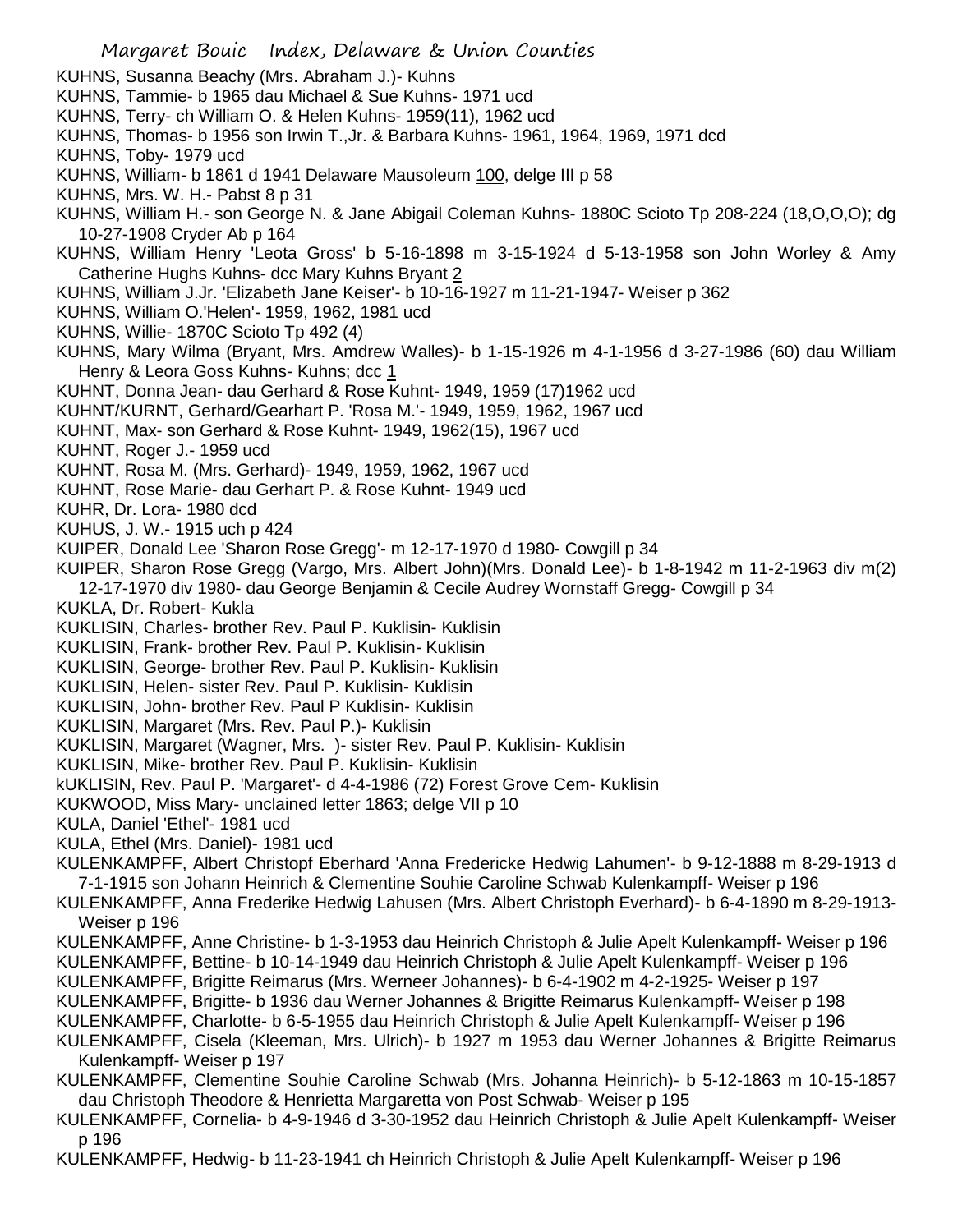KULENKAMPFF, Heinrich Christoph 'Julie Apelt'- b 9-24-1914 m 11-22-1941 son Albert Christophe Eberhard & Anna Fredericke Lahusen Kulenkampff- Weiser p 196

- KULENKAMPFF, Heinrich- b 1933 son Werner Johannes & Brigitte Reimarus Kulenkampff- Weiser p 198
- KULENKAMPFF, Ilse (Kuhlmann, Mrs. Caspar)- b 1930 m 1952 dau Werner Johannes & Brigitte Reimarus Kulenkampff- Weiser p 198
- KULENKAMPFF, Johann Heinrich 'Clementine Souhie Caroline Schwab'- b 10-6-1857 m 10-15-1887- Weiser p 195
- KULENKAMPFF, Johann Heinrich- b 3-17-1897 d 9-4-1916 son Johann Heinrich & Clementine Souhie Caroline Schwab Kulenkampff- Weiser p 197
- KULENKAMPFF, Julie Apelt (Mrs. Heinrich Christoph)- b 5-5-1915 m 2-22-1941- Weiser p 196
- KULENKAMPFF, Julie Clementine- b 6-18-1948 dau Heinrich Christoph & Julie apelt Kulenkampff- Weiser p 196
- KULENKAMPFF, Jutte (Rostock, Mrs. Walter)- b 1926- m 1950 dau Werner Johannes & Brigitte Reimarus Kulenkampff- Weiser p 197
- KULENKAMPFF, Lucy Anne Clara (von Wasilewski, Mrs. Wilhelm Traugott Theodor)- b 6-6-1890 m 5-17-1916 dau Johann Heinrich & Clementine Souhie Caroline Schwab Kulenkampff- Weiser p 196
- KULENKAMPFF, Marianne Henrietta (Willich, Mrs. Otto)- b 8-16-1892 m 2-6-1914 dau Johann Heinrich & Clementine Souhie Caroline Schwab Kulenkampff- Weiser p 196
- KULENKAMPFF, Werner Johannes
- 'Brigitte Reimarus'- b 7-1-1899 m 4-2-1925 son Johann Heinrich & Clementine Schwab Kulenkampff- Weiser p 197
- KULER, Matilda (FLowers, Mrs. Joseph M.)- m 11-27-1833 Madison Co, unec VII p 23
- KULHTA, Bruce Martin- b 10-1-1951 son Joe L. & Kathleen Ruth Schmidt Khjlhta- Rausch 147541
- KULHTA, Joe L. 'Kathleen Ruth Schmidt'- b 4-4-1927 m 1951- Rausch 14754 III p 288
- KULHTA, Kalvin John- 7-13-1957 son Joe L. & Kethleen Ruth Schmidt Hulhta- Rausch 147542 III p 288
- KULHTA, Kathleen Ruth Schmidt (Mrs. Joe L.)- b 10-19-1930 m 1951 dau Gustav & Bertha Boerger Schmidt-Rausch 14754 III p 288
- KULICS, David- Kulics
- KULICS, Kristen Dawn- du David Kulics- b 4-5-1975 dau David Kulics- Kulics
- KULIN, Mildred (Wolf, Mrs. Clifford)- Maugans Anc p 71
- KULIS, Clemetta H.- 1961, 1964, 1969, 1980 dcd
- KULISH, Cathy Ann (Finch, Mrs. )- dau Walter S. Kulish- Kulish
- KULISH, Steve K.- son Walter S. Kulish- Kulish
- KULISH, Walter S. b 1-5-1916 d12-3-1989 (73) bur Reynoldsburg- Julish
- KULISH, WalterS., Jr. son Walter S. Kulish
- KULISS/KULIP, Henry- 1860C Allen Tp 723-730 p 100 lived with Caleb Clark
- KULIVAN, Caroline (Wetzel,Sr. Mrs. Louis W.)- Kulivan
- KULL, Bertha (Mrs. Charles)- d 4-1969 (87) Green Lawn Cem- Kull
- KULL, Charles 'Bertha'- Kull
- KULL, -- (Bontley, Mrs. J. R.)- dau Charles & Bertha Kull- Kull
- KULL, Esther G. (West, Mrs. J. Robert)- d 11-11-1992 dau Charles & Bertha kull- Kull
- KULL, Fred 'Margaret Mavis'- Kull
- KULL, Gracea Baird (Mrs. Paul M.)- b 1904 m 1925 Oakdale Cem II p 152 (M-R19-2)
- KULL, Herbert O.- son Charles & Bertha Kull- Kull
- KULL, Lois (Reams, Mrs. )- dau Paul M. & Gracea Baird Kull- Kull
- KULL, lucille (Eslinger, Mrs. )- dau Fred & Margaret Mavis Kull- Kull
- KULL, Margaret Mavis (Mrs. Fred)- Kull
- KULL, Paul M. 'Gracea Baird'- b 1-8-1904 m 1925 d 10-7-1973 Oakdale Cem II p 152 (M-R19-12)- son Fred & Margaret Mavis Kull- Kull; 1985 uch p 87
- KULL, Ralph- son Fred & Margaret Mavis Kull- Kull
- KULLBERG, Andrew- son Kenneth O. & Dorothy Kullberg- Kullberg
- KULLBERG, Bruce- son Kenneth O. & Dorothy Kullberg- Kullberg
- KULLBERG, David- son Kenneth O. & Dorothy Kullberg- Kullberg
- KULLBERG, Dorothy (Mrs. Kenneth O.)- d 10-27-1994 (72) bur London- Kullbert
- KULLBERG, Kenneth O.'Dorothy'- d 1978- Kullberg
- KULP, A.- uca p 53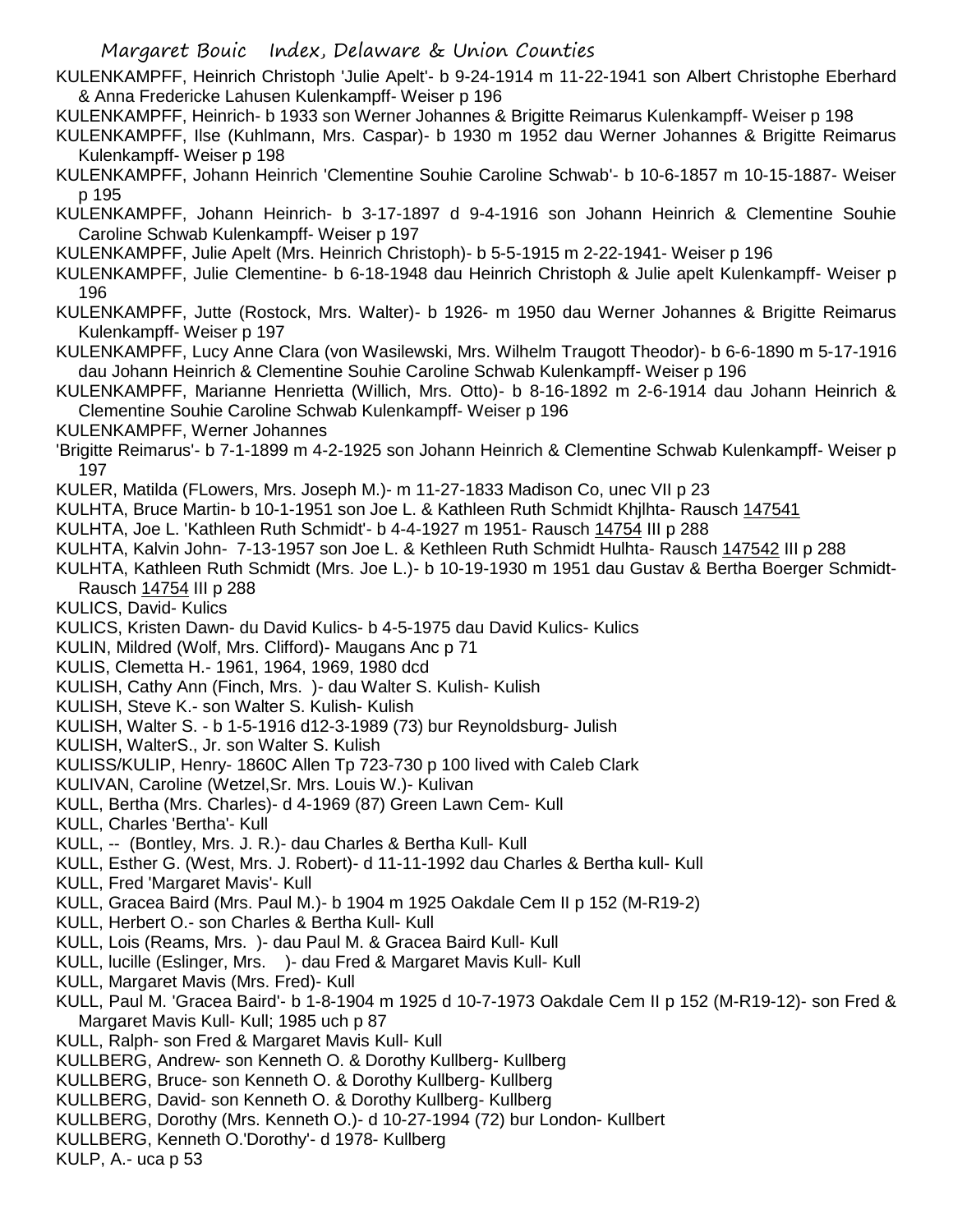KULSTAD, Harold 'Mary Martin'- Maugans Anc p 26

KULSTAD, Leonne (Dunwell, Mrs. Francis Addison)- b 5-21-1915 m 10-13-1933 d 1-21-1973 dau Harold & Maud Martin Kulstad- Maugans Anc p 26

- KULSTAD, Maud Martin (Mrs. Harold)- Maugans Anc p 26
- KULTANO?, William D.- 1840C Millcreek Tp p 57 (20-30)
- KUMAR, Davne Orora- b 1978 son Surinda & Janet Jo Lauer Kumar- 1985 uch p 22
- KUMAR, Janet Jo Laure (Mrs. Surinda)- m 1973 dau Samuel,Jr. & Kathryn Elgene Carr Lauer- 1985 uch p 22
- KUMAR, Surinda 'Janet Jo Lauer'- m 1973 1985 uch p 22
- KUMBAL, T. M.- uca p 58, Allen Tp
- KUMFER, Bruce- b 1960 son James O. & Carol S. Kumfer- 1969, 1971 dcd
- KUMFER, Carol S. (Mrs. James O.)- 1969, 1971, 1980 dcd
- KUMFER, Dennis- b 1967 son James O. & Carol S. Kumfer- 1969, 1971, 1980 dcd
- KUMFER, James O. 'Carole S.- 1969, 1971, 1980 dcd
- KUMFER, Jeffrey- b 1958 son James O. & Carol S. Kumfer- 1969, 1971 dcd
- KUMMERER, Bernice (Mrs. William/Willis P.)- 1959, 1962, 1967 ucd
- KUMMERER, William/Willis P. 'Bernice'- 1959, 1962, 1967 ucd
- KUNCE, Ada DeWeese, Mrs. )- dau Charles & Etta Beightler Kunce- Kunce
- KUNCE, Anthony 'Christine Gale'- Kunce
- KUNCE, Arthur- b 1953 son John & Nora Kunce- 1964, 1969 dcd
- KUNCE, Betty (Scheiderer, Mrs. Norbert)- m 12-21-1941 dau Clyde C. & Imo Yoder Kunce- Kunce; Thompson 174822
- KUNCE/Kuntz- Cecile- dau Charles & Etta Beightler Kunce- Kunce
- KUNCE, Catherine (Bolinger, Mrs. )- b Kirchburg, Ger 1857 m 1878, sister Gotlieb Kunce- dg 1-1-1901 Cryder Ab p 51
- KUNCE, Charles 'Etta Beightler'- b 6-1861 Oakdale Cem II p 39 (G-R5-2); 1900C Allen Tp 140-144 p 7A (38,O,Ger,Ger) Kunce
- KUNCE, Christine Gale (Mrs. Anthony)- Kunce
- KUNCE, Clyde C. 'Imo Yoder'- b 2-27-1897 m 1924 d 12-29-1987 (90) Oakdale Cem II p 157 (M-R22-13)- son Charles & Etta Beightler Kunce- Kunce; Thompson (17492); 1985 uch p 151; 1959, 1962, 1967, 1971, 1973, 1975, 1977 ucd; 1900C Allen Tp 140-144 p 7A (2,O,O,O)
- KUNCE, Etta Beightler (Mrs. Charles)- b 3-14-1876 d 10-22-1966 Oakdale Cem II p 39 (G-R5-2)- dau Madison & Jennie Stiffler Beightler- Kunce; 1900C Allen Tp 140-144 p 7A (24,O,O,Iowa)
- KUNCE, Free Skylar- b 4-13-1995 son Anthony & Christine Gale Kunce- Kunce
- KUNCE, Gotfied- brother Catherine Bolinger- dg 1-1-1901, Cry Ab p 51
- KUNCE, Gotlieb- brother Catherine Bolinger- dg 1-1-1901 Cryder Ab p 51
- KUNCE, Imo (Thompson, Mrs. Richmond S.)- b 10-14-1898 m 4-10-1920 d 11-25-1980- Oakdale Cem dau Charles & Etta Beightler Kunce/Kuntz- Kunce; Thompson; 1959, 1961, 1967, 1981 ucd; 1900C Allen Tp 140-144 p 7A (1,O,O,O)
- KUNCE, Imo Yoder (Mrs. Clyde)- m 1924 d 1974 dau Pearl & Alma Yoder- 1985 uch p 151
- KUNCE, Kathie Jo (Ingram, Mrs. Daryl)- b 1954 m 5-18-1974 dau Robert F. & Wanda M. Kunce- Kunce; 1962, 1967, 1971 ucd
- KUNCE, Robert F.'Wanda R.' m 9-29-1951 son Clyde C. & Imo Yoder Kunce- Kunce; Thompson 174921; 1967, 1971, 1973, 1975, 1977, 1979, 1983 ucd
- KUNCE, Imo Yoder (Mrs. Clyde C.)- b 11-8-1906 d 1974 Oakdale Cem II p 157 (M-R22-130- Kunce
- KUNCE, James- b 1963 son John & Nora Kunce- 1964, 1969, 1971 dcd
- KUNCE, Jean- b 1963 dau John & Nora Kunce- 1964, 1969, 1971 dcd
- KUNCE, John 'Nora'- 1964, 1969, 1971 dcd
- KUNCE, Linda- b 1956 dau John & Nora Kunce- 1964, 1969, 1971 dcd
- KUNCE,Marie (Wyblinger, Mrs. ) sister Catherine Bolinger- Semi-weekly dg 1-1-1901, Cryder Ab p 51
- KUNCE, Mary- b 1959 dau John & Nora Kunce- 1964, 1969, 1971 dcd
- KUNCE, Nora (Mrs. John)- 1964, 1969, 1971 dcd
- KUNCE, Tommy- b 1952 son John & Nora Kunce- 1964, 1969 dcd
- KUNCE, Vicki- b 1953 dau Robert & Wanda Kunce- 1962, 1967 ucd
- KUNCE, Wanda R. Tillman (Mrs. Robert F.)- m 9-29-1951-dau Kenneth Tillman- Kunce; 1962, 1967, 1971, 1975, 1977, 1979, 1983, 1991 ucd
- KUNCE, William- son Charles & Etta Beightler Kunce- Kunce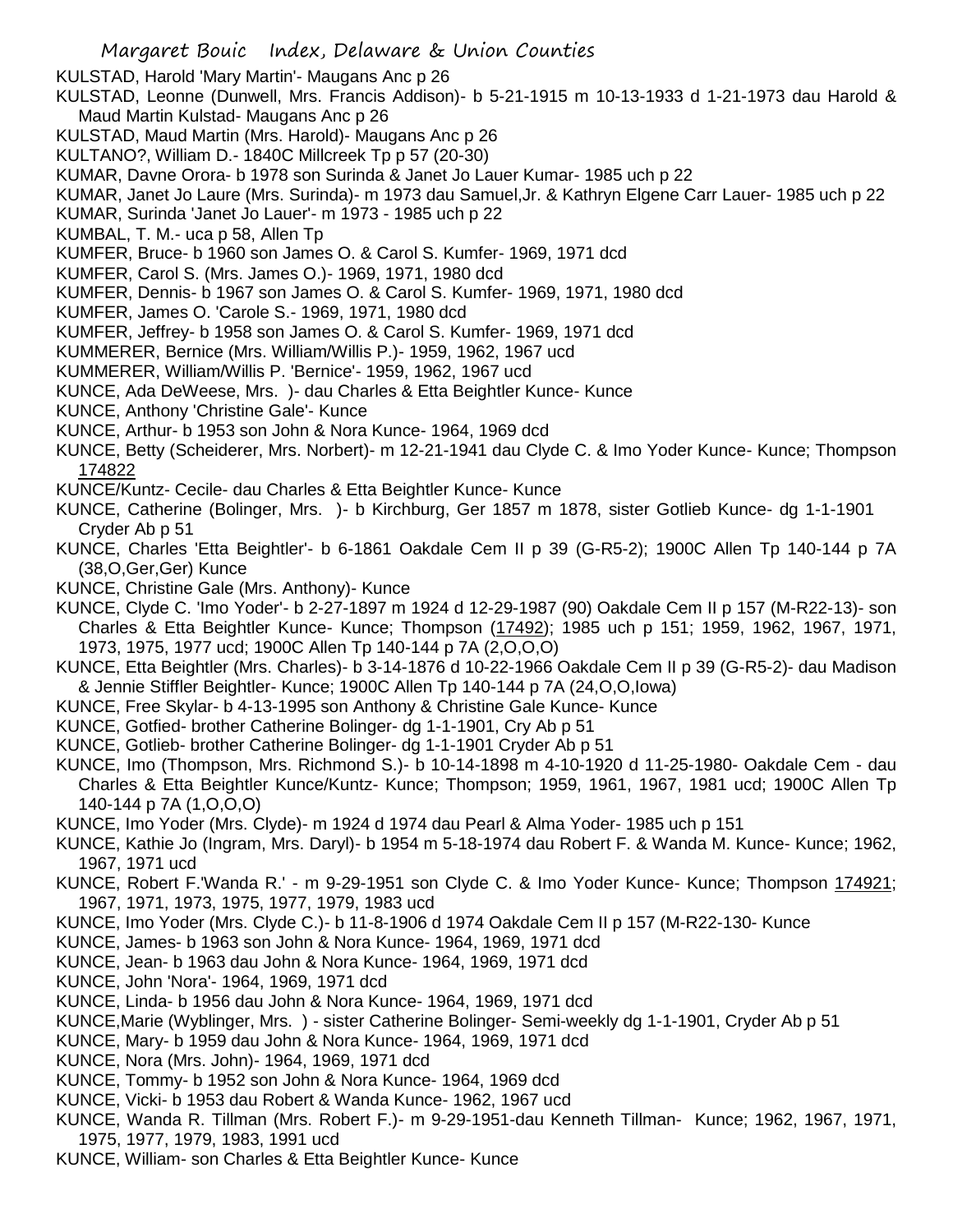KUNCE, Willie H.- b 9-1893/4 d 2-22-1918 Oakdale Cem II p 39 (G-R5-2) son Charles & Etta Beightler Kunce-1900C Allen Tp 140-144 p 7A (5,O,O,O)

- KUNDTZ, Jennifer Michael- b 9-21-1983 dau Jon Carson & Mindy Lu McKitrick Kundtz- 1985 uch p 102
- KUNDTZ, Jon Carson'Mindy Lu McKitrick '- 1985 uch p 102
- KUNDTZ, Mindy Lu McKitrick (Mrs. Jon Carson)- b 10-23-1953 dau James Russell & Kethryn Rhoda Andrew McKitrick - 1985 uch p 102
- KUNDZ, Jamison Edward'- b 10-13-1986 son John & McKitrick Kundz- Kundz
- KUNDZ, John ' McKitrick '- Kundz
- KUNDZ, ----McKitrick (Mrs. John)- dau James McKitrick Kundz
- KUNERT, David W.- son Karl H. Kunert- Kunert
- KUNERT, F. W.- brother Karl H. Kunert- Kunert
- KUNERT, James Robert 'Sarah Faulkner'- d 11-2-1986 (52) Oak Grove Cem son Karl H. Kunert- Kunert
- KUNERT, Karl H. 'Pauline McNett'- d 3-16-1969 (71) Oak Grove Cem- Kunert
- KUNERT, Pauline McNett (Mrs. Karl H.)- d 11-18-1985 972) Oak Grove Cem- Kunert
- KUNERT, Sarah Faulkner (Mrs. James Robert)- Kunert
- KUNES?- John- 1840C York Tp (60-70)
- KUNGIS, Dominic 'Julia Rimkus'- 1985 uch p 71; Kungis
- KUNGIS, Julia Rimkus (Mrs. Dominic)- 1985 uch p 71
- KUNGIS, Mary (Hofbauer, Mrs. Joseph George)- b 2-9-1940 m 9-28-1963 dau Dominic & Julia Rimkius Kungis- 1985 uch p 71; Kungis
- KUNKEL, Adam- d 7-8-1978 (15) bur Mechanicsburg- son R. Kenneth & Rosalie Kunkel- Kunkel
- KUNKEL, Barbara (Logan, Mrs. )- dau Fern Robinson Kunkel- Kunkel
- KUNKEL, Charles- son Jess M. & Frances K. Aaron Kunkel- Kunkel
- KUNKEL, Elizabeth (Loschky, Mrs. Mathias)- m 1907- St. Paul p 54
- KUNKEL, Eric- son R. Kenneth & Rosalie Kunkel- Kunkel
- KUNKEL, Fern Robinson (Mrs. )- d 4-22-1988 (97) Mitchell Cem- Kunkel
- KUNKEL, Florence A. Alexander (Mrs. )- b 8-12-1898 d 12-1-1982 (84) Oakdale Cem II p 53 (G-R11-1)- dau Thomas & Lulu Kline Alexander- Kunkel; Alexander
- KUNKEL, Frances K. Aaron (Mrs. Jess M.)- Kunkel
- KUNKEL, James W.- b 2-4-1903 Brown Tp son Elzy O. & Maggie May Kunkel- dcb
- KUNKEL, Jess M. 'Frances K. Aaron'- Kunkel
- KUNKEL, R. Kenneth 'Rosalie'- b 7-31-1937 d 4-19-1992 (54) son William H. & Mary E. Stanley Kunkel-Kunkel; 1980 dcd
- KUNKEL, Mary E. Stanley (Mrs. William H.)- Kunkel
- KUNKEL, Michael Edward- son Jess M. & Frances K. Aaron Kunkel- Kunkel
- KUNKEL, Miriam (Nowlen, Mrs. Grattan"Bud")- dau Fern Robinson Kunkel- Kunkel
- KUNKEL, Robert O. b 12-8-1973 d 8-31-1991 (17) son Jess M. & Frances K. Aaron Kunkel- Kunkel
- KUNKEL, Rosalie (Mrs. R. Kenneth)- Kunkel
- KUNKEL, William H. 'Mary E. Stanley'- Kunkel
- KUNKELMAN, Chris 'Janis D. Wells'- m 1-12-1981 son Howard Kunkelman- Kunkelman
- KUNKELMAN, Howard- Kunkelman
- KUNKELMAN, Janis D. Wells (Mrs. Chris)- m 1-12-1981 dau Mr. & Mrs. Gerald Weiser- Kunkelman
- KUNKELMAN, Mary (Fernster, Mrs. John)- 1880 morch p 837
- KUNKLE, Amanda (Howell, Mrs. )- sister May May Kunkle Matthews- Matthews
- KUNKLE/GUNKLE/GUNCKEL, Barbara (Buck, Mrs. Daniel)- b 8-18-1811, delge IV p 37
- KUNKLE, Charles 'Julia A.'- Kunkle
- KUNKLE, Clara (Pack, Mrs. )- sister Maud May Kunkle Matthews- Matthews
- KUNKEL, Ella (Carmean, Mrs. )- sister Maud May Kunkle Matthews- Matthews
- KUNKEL, Mary (Wyler, Mrs. )- sister Maud May Kunkel Matthews- Matthews
- KUNKLE, Danny- son J. Earl Kunkel- Kunkel
- KUNKLE, J. Earl 'Vivian Robson''Patricia Gunsaulies'- b 2-7-1911 d 12-26-1991 Oakdale Cem son Roy & Jennie Clark Kunkel- Kunkle
- KUNKLE, Dottie (Mrs. Jack)- dau Dorothy Ann Nash- Kunkle
- KUNKLE, Ernest- brother Maud May Kunkle Matthews- Matthews
- KUNKLE, Ethel (infant)- b d 1915
- KUNKLE, Fern Robinson- b 1879 Mitchell Cem, DJ p 16, 24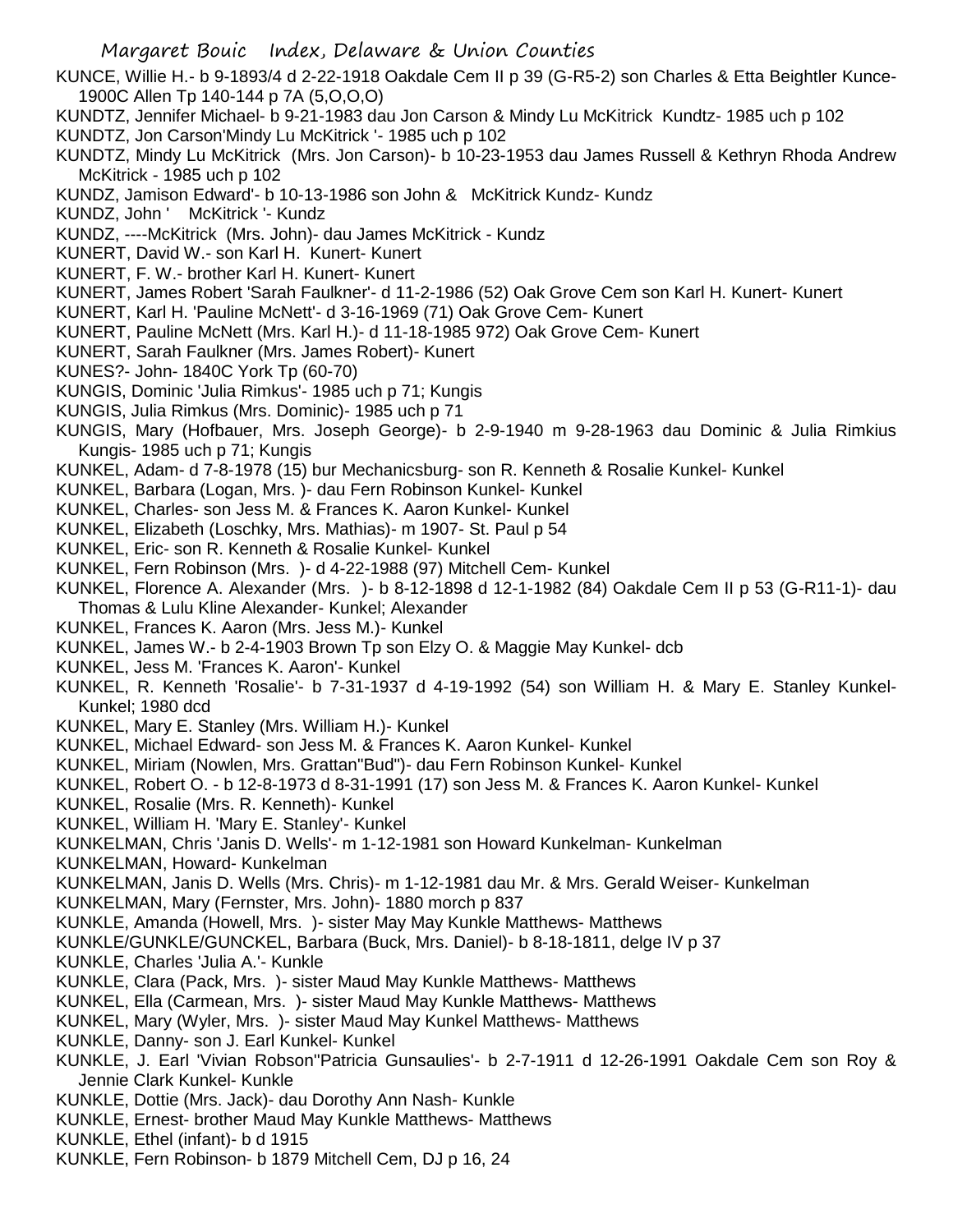KUNKLE, Jack 'Dottie'- son J. Earl & Vivian E. Robson Kunkle- Kunkle

KUNKLE, Jack Roy- b 5-21-1964 d 5-12-1983 bur Kirkwood Cem, London- son Jack Earl & Dottalene Nash Kunkel- Kunkle

- KUNKLE, James- brother Maud May Kunkle Matthews- Matthews
- KUNKLE, Jean (Scheiderer, Mrs. Charles A.)- b 4-11-1951 m 8-12-1973 St. Paul p 144
- KUNKLE, JoAnn Patricia dau Charles & Julia A. Kunkle- Kunkle, engaged to Richard Edward Gear
- KUNKLE, John- brother Maud May Kunkle Matthews- Matthews
- KUNKLE, Julia A. (Mrs. Charles)- Kunkle
- KUNKLE, Maud may (Matthews, Mrs. Henry Harley)- Matthews
- KUNKLE, Miriam Jo Kaeppner (Mrs. Robert Daniel)- Kunkle
- KUNKLE, Patricia Gunsaulies'- Kunkle
- KUNKLE, R. J.- 1980 dcd
- KUNKLE, Robert Daniel 'Miriam Jo Kaeppner'- son J. Earl & Vivian E. Robson Kunkle- Kunkle
- KUNKLE, Sarah (McDonald, Mrs. )(Quinn, Mrs. Richard L.)- m 8-19-1978- dau J. Earl & Vivian E. Robson Kunkle- Kunkle
- KUNKLE, Tamara Lee- dau Jack Earl & Dottalene Nash Kunkle- Kunkle
- KUNKLE, Vivian E. Robson (Mrs. J. Earl)- b 7-18-1910 m 6-10-1935 d 1-23-1979 bur Ind. -dau Earl & Sarah Willman Robson- Kunkle
- KUNKLE, Vivian Robson (Mrs. J. Earl)- Kunkle
- KUNKLE, William- 1980 dcd
- KUNKLER, Alfred- son J. Ambrose & Marie Gordon Kunkler- Kunkler
- KUNKLER, Ambrose- son J. Ambrose & Marie Gordon Kunkler- Kunkler
- KUNKLER, J. Ambrose 'Marie Gordon'- b 1-21-1906 d 8-4- (83) son Christopher V. & Mary M. Boch Kunkler-Kunkler
- KUNKLER, Ann Olive- dau Christopher V. & Mary M. Boch Kunkler- Kunkler
- KUNKLER, Bernard- b 1968 son Gordon T. & Janet M. Kunkler- 1973 ucd
- KUNKLER, Christopher V. 'Mary M. Boch'- Kunkler
- KUNKLER, Gordon T. Sr,'Janet M.'- son J. Ambrose & Marie Gordon Kunkler- Kunkler; 1973 ucd
- KUNKLER, Gordon Thomas,Jr.- b 1965 son Gordon T. & Janet M. Kunkler- Kunkler; 1973 ucd; engaged to Kimberly Marie Imhoff
- KUNKLER, Harold- son J. Ambrose & Marie Gordon Kunkler- Kunkler
- KUNKLER, Imelda (Smeltzer, Mrs. John0- Kunkler
- KUNKLER, Janet M. (Mrs. Gordon T.)- 1973 ucd
- KUNKLER, Jonn- b 1970 son Gordon T. & Janet M. Kunkler- 1973 ucd
- KUNKLER, Lewis- son J. Ambrose & Marie Gordon Kunkler-Kunkler
- KUNKLER, Mary Ann (Eberly, Mrs. )- dau J. Ambrose & Marie Gordon Kunkler- Kunkler
- KUNKLER, Mary M. Boch (Mrs. Christopher V.)- Kunkler
- KUNKLER, Paul- son Christopher V. & Mary M. Boch Kunkler- Kunkler
- KUNKLER, Raymond- son Christopher V. & Mary M. Boch Kunkler- Kunkler
- KUNKLER, Richard- b 1967 son Gordon & Janet M. Kunkler- 1973 ucd
- KUNKLER, Stella (Smeck, Mrs. )- dau Christopher V. & Mary M. Boch Kunkler- Kunkler
- KUNKLER, Theresa- b 1966 dau Gordon & Janet M. Kunkler- 1973 ucd
- KUNKLER, Walter- son Christophr V. & Mary M. Boch Kunkler- Kunkler
- KUNKLER, William- son J. Ambrose & Marie Gordon Kunkler- Kunkler
- KUNOG, Casil- b 1896 Van Wert d 8-3-1899 (3y8m) SR Oakdale Cem I p 159
- KUNSE, John- Naturalized 3-18-1863 from Wurtemburg, delge IX p 57
- KUNSELMAN, Vanda Francins (Henderson, Mrs. Robert Kent)- m 11-2-1974- Kunselman
- KUNSIE, --(Mrs. John)- sister William Berry- dg 12-12-1896, Cry Ab p 41
- KUNSMAN, Cora Lee Soper (Mrs. William Amos)- m 7-24-19170 Howison (1112)
- KUNSMAN, Dorothy- dau William Amos Kunsman- Howison 1738
- KUNSMAN, Edna (Jones, Mrs. Edwin Tyson)- m 11-12-1907 dau Thomas Hardesty & Sallie Rosalee Evans Kunsman- Howison 113
- KUNSMAN, Etta Skinner (Mrs. William Amos)- m 8-2-1921- Howison (1112)
- KUNSMAN, Harriet Howison (Kemp, Mrs. Cornelius Jacob)- b 3-19-1885 m 4-10-1920 dau Thomas Hardesty & Sallie Rosalee Evans Kunsman- Howison 1114
- KUNSMAN, Sallie Rosalee Evans (Mrs. Thomas Hardesty)- m 8-22-1897 d 11-17-1920 dau Amos & Ann E.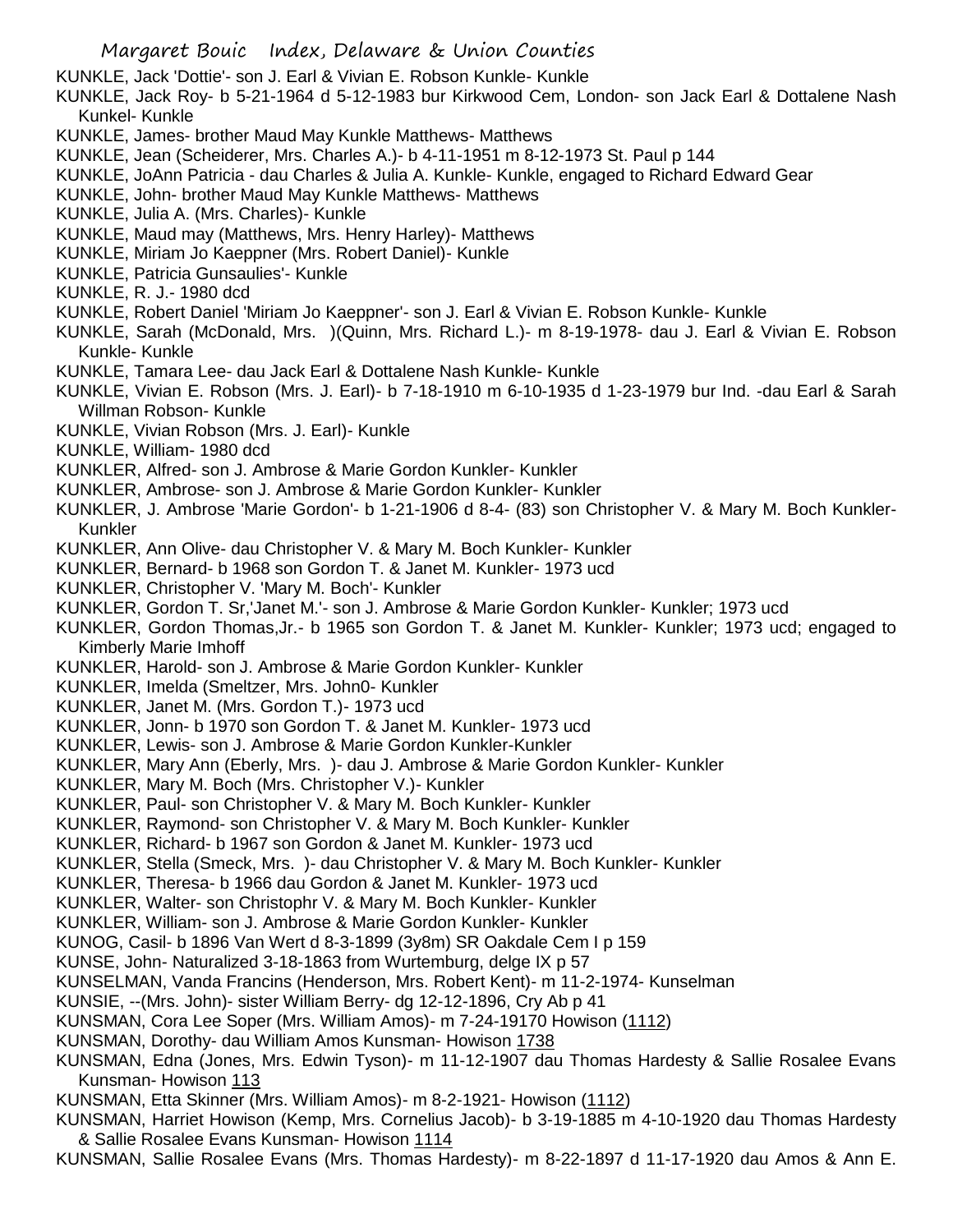- Mitchell Evans- Howison 450
- KUNSMAN, Thomas Hardesty 'Sallie Rosalee Evans'- m 8-22-1897 d 3-6-1886- Howison (450)
- KUNSMAN, William Amos 'Cora Lee Soper''Etta Skinner'- m(1) m 7-24-1917 (2) 8-2-1921 son Thomas Hardesty & Sallie Rosalee Evans Kunsman- Howison 1112
- KUNSO, C.- uca p 59, Paris Tp
- KUNTALL?, Gale- 1-1893 son William & Laura Kuntall?- 1900C Marysville Third Ward 179-184 p 7A (7,o,O,O)
- KUNTALL?, Laura (Mrs. William)- b 6-1872 1900C Marysville Third Ward 179-184 7A (27,O,O,O) m 9 y, 1 ch
- KUNTALL?, William 'Laura'- b 9-1871 1900C Marysville Third Ward 179-184 p 7A (28,O,O,O) m 9y
- KUNTZ, Rev.- dg 3-22-1904, Cry Ab p 234
- KUNTZ, Mrs. d Sat. (87) dg 9-8-1893, mother of Mrs. Nelson Coleman- Cry Ab p 132
- KUNTZ, A. B.- child of Maria Colman- dg 1-27-1893, Cry Ab p 112
- KUNTZ, Allen,Jr. b 11-24-1981 son Allen & Jean Kuhtz- obit, mlib
- KUNTZ, Allen 'Jean'- obit Allen,Jr. mlib.- son James Kuntz
- KUNTZ, Anne Browne (Mrs. Nicholas J.)- Kuntz
- KUNTZ, Arthur- son John E. & Nora B. Kuntz- 1961 dcd (5)
- KUNTZ, Bessie C. (Glass, Mrs. G. C.)- m 2-24-1935- Kuntz
- KUNTZ, Charles- Kuntz
- KUNTZ, Charles- son Christian & Dortha Kuntz- 1880C Paris Tp 24 p 3 (18,O,Ger,Ger)
- KUNTZ, Christian- son Christian & Dortha Kuntz- 1880C Paris Tp 24 p 3 (14,O,Ger,Ger)
- KUNTZ, Christian 'Dortha'- 1800C Paris Tp 24 p 3 (61,Ger,Ger,Ger)
- KUNTZ, Dortha (Mrs. Christian)- 1880C Paris Tp 24 p 3 (49,Ger,Ger,Ger)
- KUNTZ, Eileen Lowe (Mrs. )- dau Arthur & Winifred Hodges Lowe- Sbc p 39
- KUNTZ, Emma- dau Christina & Dortha Kuntz- 1880C Paris Tp 24 p 3 (16,O,Gr,Ger)
- KUNTZ, Emma Hess (Mrs. L. H.)- d Tues, Mansfield- dg 1-10-1908; Cry Ab p 97
- KUNTZ, Etta- 1959, 1962 ucd
- KUNTZ, Frederick 'Rosa Brill'- b 1859 Un Co m 12-20-1899 d 12-30-1936 Oakdale Cem I p 113 (F-R4-4) son Christina & Dortha Kuntz- 1880C Paris Tp 24 p 3 (20,O,Ger,Ger); obit mlib
- KUNTZ, Hester K. (Wall, Mrs. Lester E.)- b 9-4-1893 d 5-6-1985 (91)- bur near Dayton- son Nicholas J. & Anne Browne Kuntz- Kuntz
- KUNTZ, James- obit, Allen,Jr.- mlib
- KUNTZ, John E. 'Nora B.'- 1961 dcd
- KUNTZ, Leroy Brill- b 7-1902 d 7-10-1968 son Fred & Rosa Brill Kuntz- Kuntz
- KUNTZ, Linda- dau John E. & Nora B. Kuntz- 1961 dcd (4)
- KUNTZ, Linda Marie- dau Charles Kuntz- Kuntz
- KUNTZ, Maggie- dau Christian & Dortha Kuntz- 1880C Paris Tp 24 p 3 (9,O,Ger,Ger)
- KUNTZ, Margaret (Sides, Mrs. William Nelson)- b 1846 m 1866 d c 1882 ped Trina Linn Galbraith 31, delge V p 50
- KUNTZ, Mary- dau John E. & Nora B. Kuntz- 1961 dcd (2)
- KUNTZ, Minnie- dau Christian & Dortha Kuntz- 1880C Paris Tp 24 p 3 (7,O,Ger,Ger)
- KUNTZ, Nicholas J. 'Anne Browne'- Kuntz
- KUNTZ, Nora B. (Mrs. John E.)- 1971 dcd
- KUNTZ, Rosa Brill (Mrs. Frederick)- b 1874 Noble Co m 12-20-1899 d 5-19-1904 (30y 17d) Oakdale Cem 1873 (65F) I p 13 (F-R4-4)- dau John Brill- obit, Fred, mlib; Rosa mlib
- KUNTZ, Tommy- son John E. & Nora B. Kuntz- 1961 dcd (9)
- KUNTZELMAN, Carol Ann- b 2-2-1943 dau Walter Weston & Lillian Ann Pontius Huntzelman- Weiser p 341
- KUNTZELMAN, Lillian Ann Pontius (Mrs. Walter Weston)- b 11-30-1905 dau Homer Elias & Lillian Beatrice Buckley Pontius- Weiser p 341
- KUNTZELMAN, Walter Edward- b 3-13-1946 son Walter Weston & Lillian Ann Pountius Kuntzelman- Weiser p 341
- KUNTZELMAN, Walter Weston 'Lillian Ann Pontius'- b 2-7-1902- Weiser p 341
- KUNTZER, Lt. 1921- unec VII p 12
- KUNTZMAN, Andrew- son Marjorie Vance Kuntzman- Kuntzman
- KUNTZMAN, Charles F. 'Helen C.'- 1961, 1964, 1969, 1971, 1980 dcd
- KUNTZMAN, Helen C. (Mrs. Charles F.)- 1961, 19964, 1969, 1971, 1980 dcd
- KUNTZMAN, Jerry- b 1961 son Charles F. & Helen C. Kuntzman- 1961, 1964, 1969, 1981, 1980 dcd
- KUNTZMAN, John- son Marjorie Vance Kuntzman- Kuntzman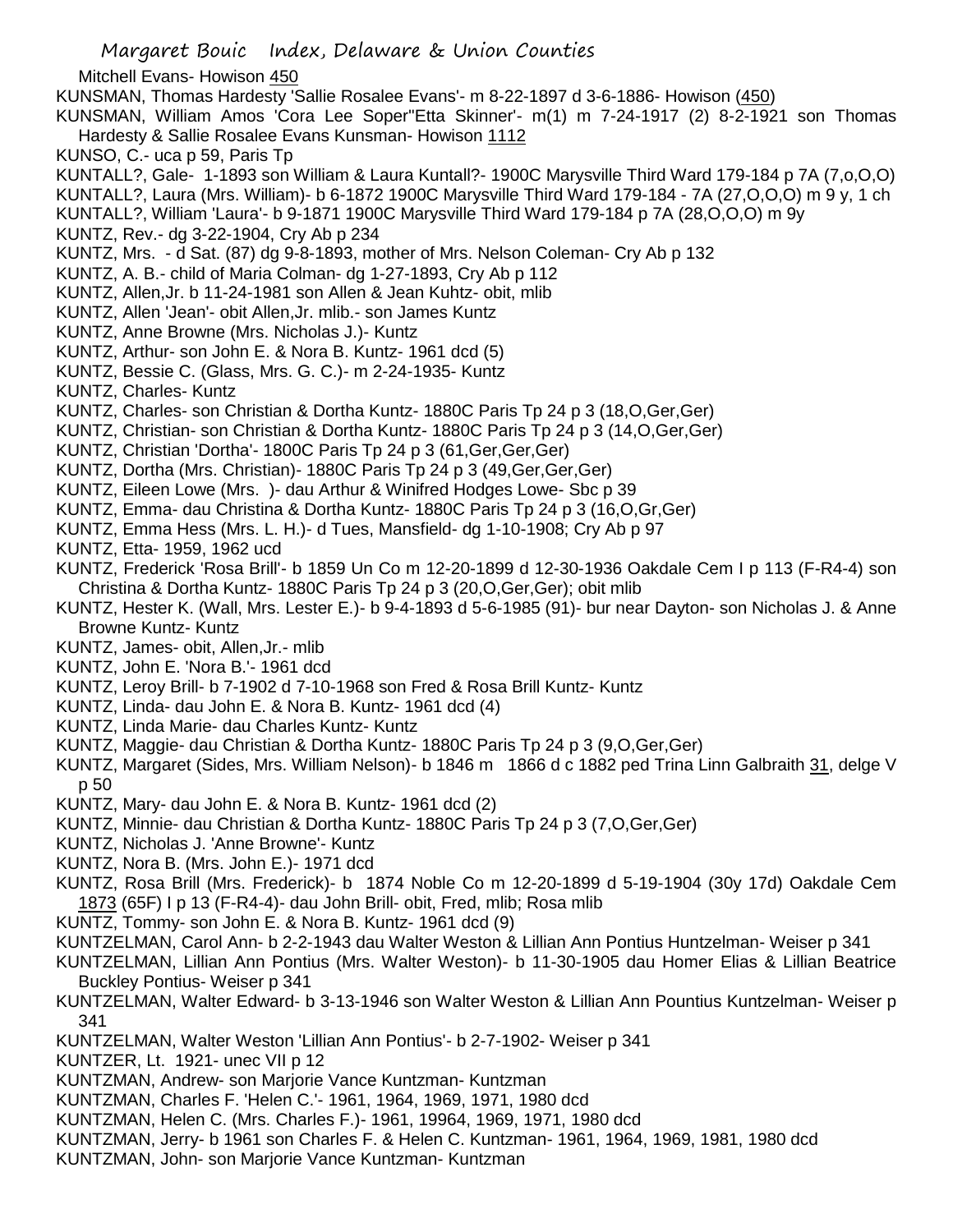- KUNTZMAN, Larry- son Charles F. & Helen C. Kuntzman- 1961 (16), 1964 dcd
- KUNTZMAN, Linda- dau Charles F. & Helen C. Kuntzman- 1961 (15), 1964 dcd
- KUNTZMAN, Marjorie Vance (DeWitt, Mrs. Harry L.)- m 10-30-1982 DeWitt, Kuntzman
- KUNTZIE, John- dg 9-2-1887 p 4c8, delge IV p 3
- KUNZ, Anna Hutchisson (Mrs. Harry E.)- dau Frank & Jane Jennings Kunkler- Kunkler 59
- KUNZ, Anna Tormohlen (Mrs. E. H.)- dau Daniel & Mary Hemmer Tormohlen- 1915 uch p 1059
- KUNZ, E. J. 'Anna Tormohlen'- 1915 uch p 1059
- KUNZ, Eleanor (Irwin, Mrs. )- dau Harry E. & Anna Hutchisson Kunz- Hutchisson p 59
- KUNZ, Harry E. 'Anna Hutchisson'- Hutchisson p 59
- KUNZ, Henry 'Mary Ell'- m 3-30-1876 ucm 5861 mt 3 p 24
- KUNZ, James E. 'Leslea S.'- 1980 dcd
- KUNZ, Joy- ch Harry E. & Anna Hutchisson Kunz- Hutchisson p 59
- KUNZ, Leslea S. (Mrs. James E.)- 1980 dcd
- KUNZ, Lucile- b 12-31-1901 dau Harry E. & Anna Hutchisson Kunz- Hutchisson p 59
- KUNZ, Mary Ell (Mres. Henry)- m 3-30-1876 ucm 5861, mt 3 p 24
- KUNZE, Agnes (Sheets, Mrs. Harold)- dau Henry & Jennie May Caulkins Kunze- Kunze; Maugans Anc p 171; Sheets (18213); 1961, 1969 dcd
- KUNZE, Amanda Berry (Mrs. John L.)- m 4-8-1886 dau Samuel & Lydia Pickering Berry- dg 5-1-1906 5-4- 1906, 10-11-1907 Cryder Ab 96, 97, 74; dg 8-25-1903, Cry Ab p 197
- KUNZE, Amanda (Mrs. )(Thurston, Mrs. Joseph Wilson)- Thurston p 3
- KUNZE, Anita (Rupert, Mrs. )- dau Chester & Eunice Kunze-Kunze
- KUNZE, Ann (Friesner, Mrs. Robert)- dau John & Mary A. Baus Kunze- Kunze
- KUNZE, Anna Margaretta (Lorillard, Mrs. Jacob)- b 8-14-1791 m 1-12-1809 d 11-23-1846 dau John Christopher & Margaretta Muhlenberg Kunze- Weiser p 208
- KUNZE, Anna Maria Catharine- b 8-20-1878 dau John Christopher & Margaretta Henrietta Muhlenberg Kunze-Weiser p 189
- KUNZE, Annabelle (Mrs. Gerald)- 1961 dcd
- KUNZE, Archie Leland 'Frances Ruth Sheets'- b 8-11-1895 dcb m 6-12-1918 d 6-22-1986 (90) Fairview Mem. Pk.- son Henry & Jennie Caulkins Kunze- Kunze; Maugans Anc p 171
- KUNZE, Beatrice "Betty" Booze (Mrs. Lester K.)- m 1-20-1937- Kunze
- KUNZE, Ben L.- b 1967 son Henry L. & Elizabeth Kunze- Kunze; 1971 dcd
- KUNZE, Bertha (Ault, Mrs. )- dau Jacob Kunze- Kunze; obit
- KUNZE, Carol Louise (Scheiderer, Mrs. Dale Paul)- b 4-19-1954 m 6-4-1975 dau John W. & Mary A. Baus Kunze- Kunze; St. Paul p 133; 1967 ucd; Rausch (13911)
- KUNZE, Caroline Fladt (Mrs. William)- Kunze
- KUNZE, Carroll- son Forest & Lois Kunze- Kunze
- KUNZE, Catharine Eliza (Meier, Mrs. Caspar)- b 10-4-1776 m 5-21-1801 d 1-29-1863 dau Rev. John Christopher & Margaretta Henrietta Muhlenberg Kunze- Weiser p 189
- KUNZE, Catharine Frederica (Oakley, Mrs. Daniel)- b 3-26-1789 m 3-1-1807 d 3-22-1869 dau John christopher & Margaretta Muhlenberg Kunze- Weiser p 203
- KUNZE, Charles- Liberty p
- KUNZE, Charles- d, 3 d Wed, bur Oak Grove- dg 9-22-1905, 9-26-1905 Cryder Ab p 53
- KUNZE, Charles 'Christina M.'- dg 2-9-1904, Cryder Ab p 223, 224
- KUNZE, Charles- son Charles & Christina M. Kunze- dg 2-9-1904, Cry Ab p 223, 224
- KUNZE, Charles Henry- b 6-24-1781 d10-13-1808 son John Chrisotpher & Margaretta Henrietta Muhlenberg Kunze- Weiser p 203
- KUNZE, Charles 'Lottie Potter'- Kunze
- KUNZE, Chester 'Eunice'- Kunze
- KUNZE, Christian- d 11-22-1887 (21y) b Franklin Co Oakdale Cem 362
- KUNZE, Christian- b 1818 Ger d 3-14-1889 (71y) Oakdale Cem 452 I p 159 (C-8)
- KUNZE, Christina- b 1866 Franklin Co d 11-22-1887 SR Oakdale Cem
- KUNZE, Christina M. (Mrs. Charles M.)- b Ger 3-1829 d Friday dg 2-9-1904, Cry Ab p 223, 224
- KUNZE, Clayton 'Hazel'- 1961, 1964, 1969, 1971 dcd
- KUNZE, Debra Lynn Porschet (Mrs. John Steven)- b 11-6-1951 m 9-1-1973 dau Leroy Martin & Geraldine Ellen Debolt Porschet- St. Paul p 129; Kunze
- KUNZE, Donald E.- son Clayton & Hazel Kunze- Kunze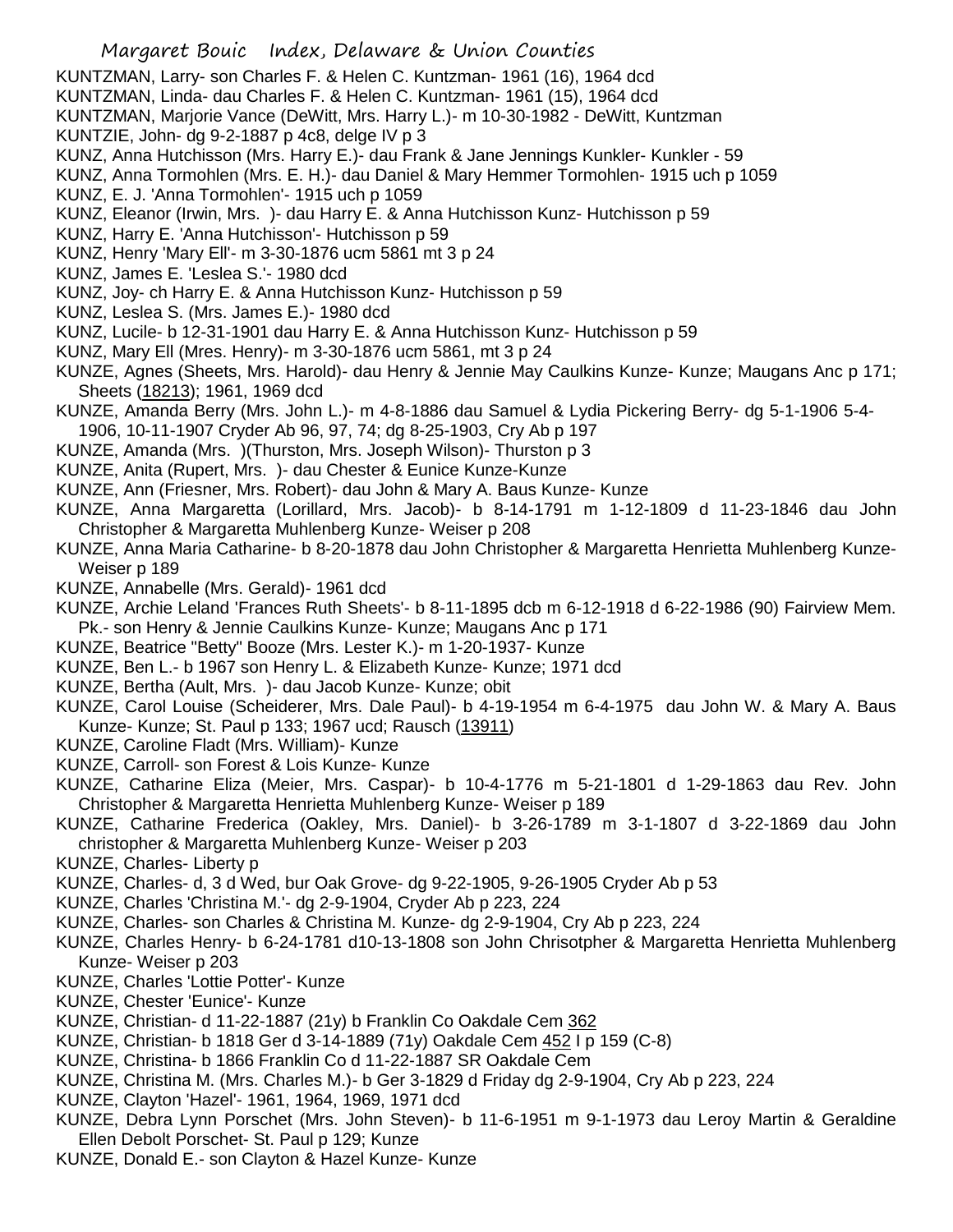- KUNZE, Donald- brother Gerald F. Kunze- Kunze
- KUNZE, Dorotha- b 1831 d 6-11-1894 (63y8m) Oakdale Cem I p 159 (C-8)
- KUNZE, Earnest- b 5-28-1895 Kingston Tp son J. L. & Amanda Berry Kunze- dcb
- KUNZE, Earl- son Archie L. & Frances Ruth Sheets Kunze- Kunze
- KUNZE, Elizabeth J. (Mrs. Henry L.)- Kunze; 1971 dcd
- KUNZE, Ellen (McNichols, Mrs. Edwin)- dau Archie L. & Frances Ruth Sheets Kunze- Kunze
- KUNZE, Emma- b 1866 d 1881 Oak Grove Cem- Powell 435
- KUNZE, Ernest 'Esther M. Jaynes'- Pabst 7 p 16; Kunze
- KUNZE, Esther M. Jaynes (Mrs. Ernest)- d 3-29-1963 Cheshire Cem- Kunze
- KUNZE, Etta (Clawson, Mrs. )- dau Jacob Kunze- obit Jacob 4-26-1947, Del Mus.
- KUNZE, Eugene- son Clayton & Hazel Kunze- Kunze; dpc p 73, 93, 94, 111
- KUNZE, Eunice (Mrs. Chester)- d 6-15-1962 Green Mound Cem- Kunze
- KUNZE, Florence- 1980 dcd, Harlem Tp
- KUNZE, Forest 'Lois'- d 3-28-1973 Maple Grove Cem- Kunze
- KUNZE, Forest- son Jacob Kunze- obit Jacob 4-26-1947, Del Museum lib
- KUNZE, Frances Ruth Sheets (Mrs. Archie L.)- m 6-12-1918 d 1-16-1981 (84) Fairview Mem. Pk- dau Charles Homer & Florence Stevens Sheets - Kunze; Maugans Anc p 171
- KUNZE, Frederick 'Rose C.'- b 2-1859 1900C Paris Tp 145-148 p 9A (41,O,Ger,Ger)
- KUNZE, Gene- brother Gerald F. Kunze- Kunze
- KUNZE, George- son Jacob Kunze- Kunze; dg 1-3-1902 p4c6; obit Jacob dg 4-26-1947
- KUNZE, Gerald 'Grace Annabelle Cleveland'- b 1-27-1920 m 9-21-1947 son Clayton & Hazel Kunze- Kunze; Weiser p 240
- KUNZE, Gerald R.'Annabelle' d 1-4-1983 (62) Oak Grove- brother Donald Kunze- Kunze; 1961 dcd
- KUNZE, Glenn Allen- d 2-28-1976 (49) cremated, son Clayton & Hazel Kunze- Kunze; 1961, 1964, 1969, 1971 dcd
- KUNZE, Grace Annabelle Cleveland (Mrs. Gerald)- b 5-29-1925 m 9-21-1947 dau Richard Hall & Margaret Marie Bauder Cleveland- Kunze; Weiser p 240
- KUNZE, Hannah Christina- b 8-29-1779 dau John Christopher & Margaretta Henrietta Muhlenberg Kunze-Weiser p 202
- KUNZE, Harold D. 'Jenice'- b 6-30-1900/1899 dcb, d 12-15-1991 (91) Oak Grove Cem- son Charles & Lottie Potter Kunze- Kunze; 1961, 1964, 1969, 1981, 1980 dcd
- KUNZE, Hazel (Mrs. Clayton)- d 8-24-1968 (70)- Kunze; 1961, 1964 dcd
- KUNZE, Hazel Pane- b 8-29-1892 Kingston Tp dau John & Berry Kunze- dcb
- KUNZE, Hellen M.- b 8-28-1898 Berlin Tp dau John L. & Amanda Berry Kunze, dcb
- KUNZE, Henry- 1908 dch 427
- KUNZE, Henry- son Charles & Christina M. Kunze- dg 2-9-1904, Cry Ab p 224
- KUNZE, Henry J.'Elizabeth'- d 7-10-1987 (53) Green Mound Cem- son Archie L. & Frances Ruth Sheets Kunze- Kunze; 1971 dcd
- KUNZE, Henry 'Jennie May Caulkins'- m 3-4-1891 d 1915- Kunze
- KUNZE, Henry M.- b 1-19-1893 Berlin Tp son Henry & Jennie Caulkins Kunzie- dcb
- KUNZE, Henry S.- b 1961 son Henry L. & Elizabeth Kunze- Kunze; 1971 dcd
- KUNZE, Howard- son Jacob Kunze- obit Jacob, Del. Co Mus.
- KUNZE, Howard J. 'Tamar Louella Kelly'- Kunze
- KUNZE, Ione (Gray, Mrs. )- dau Charles & Lottie Potter Kunze- Kunze
- KUNZE, Jacob- d Sat. Berlin Tp, dg 11-3-1881, Cryder Ab p 60
- KUNZE, Jacob- d Sat. (88) brother Charles Kunze- dg 4-26-1947, obit, Del. Mus.
- KUNZE, Jacob- son Charles & Christina M. Kunze- dg 2-9-1904, Cry Ab p 224
- KUNZE, ---(Smith, Mrs. Frank)- dau Charles & Christina M. Kunze- dg 2-9-1904, Cryder Ab p 224
- KUNZE, ---(Miller, Mrs. Forrest)- dau Charles & Christina M. Kunze- dg 2-9-1904, Cryder Ab p 224
- KUNZE, Jane- b 11-21-1893 Berlin Tp dau Charles & Lotty Potter Kunze- dcb
- KUNZE, Janice M. Adams (Mrs. )- dau Elijah D. Adams- Adams
- KUNZE, Jenice (Mrs. Harold D.)- b 12-2-1904 d 2-10-1990 (85) Oak Grove Cem- Kunze; 1961, 19694, 1969, 1971, 1980 dcd
- KUNZE, Jenice- dau Harold D. & Jenice Kunze- Kunze
- KUNZE, Jennie May Caulkins (Mrs. Henry)- b 7-11-1868 m 3-4-1891 d 12-6-1962 Green Mound Cem- dau Albert & Martha Caulkins- Kunze; 1961 dcd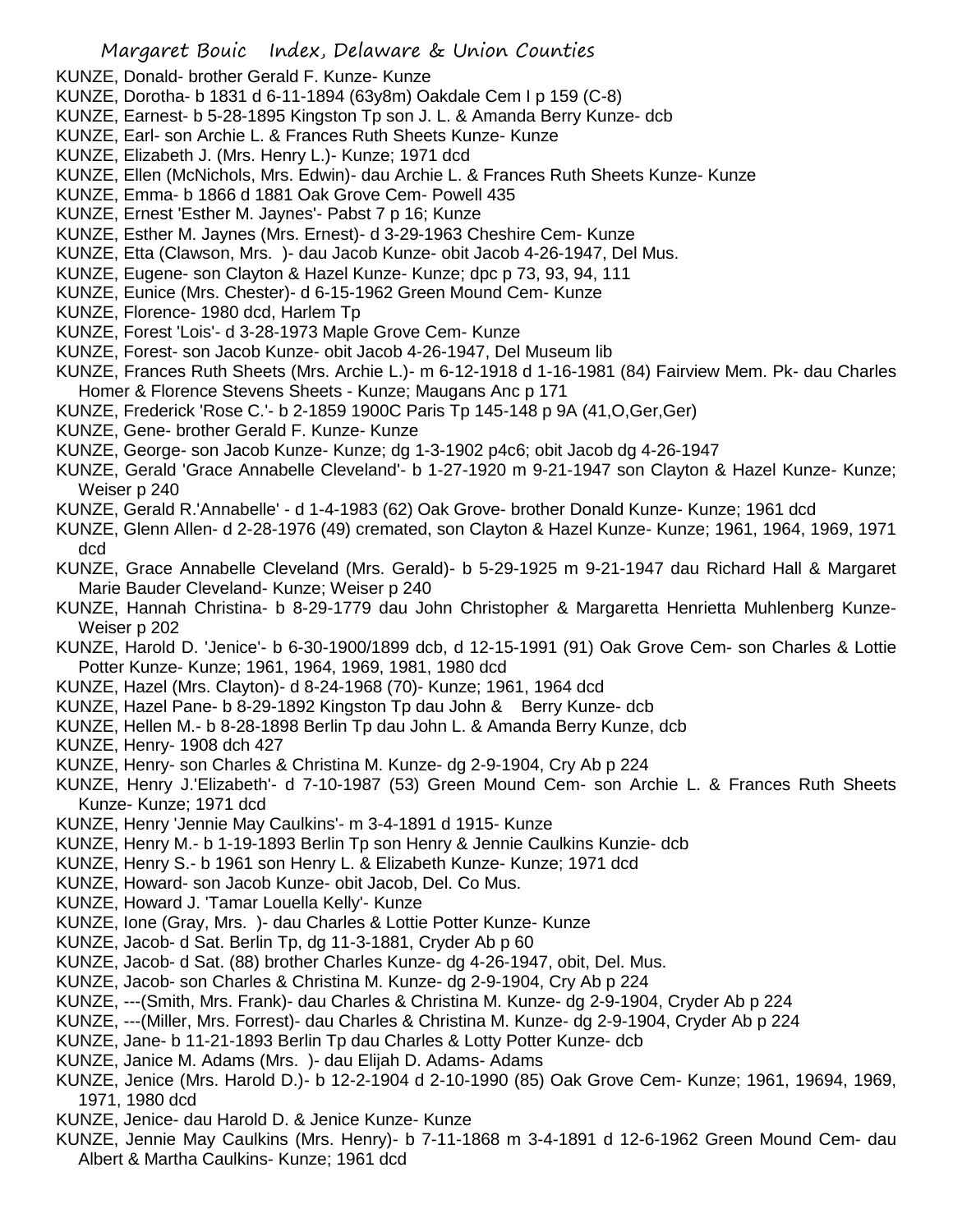KUNZE, Johanna Beata- b 9-11-1783 ch John Christopher & Margaretta Henrietta Muhlenberg Kunze- Weiser p 302

- KUNZE, John- b 1816 d 1881 Oak Grove Cem, Powell 435
- KUNZE, John- hadc p 92; cCC 1900 Berlin Tp
- KUNZE, John A.- son Chester & Eunice Kunze- Kunze
- KUNZE, John L.- delge IV p 25; Berlin Tp
- KUNZE, John L.'Amanda Berry'- b 7-25-1863 m 4-8-1886 d 8-19-1903 (40y21d) dg 8-25-1903, Cry Ab p 197
- KUNZE, John Steven 'Debra Lynn Porschet'- b 3-10-1947 m 9-1-1973- St. Paul p 129 son John & Mary A. Baus Kunze- Kunze; 1971 udc
- KUNZE, John Walter 'Mary A. Baus'- b 3-27-1920 m 1-3-1942- d 11-9-1988 (68)- son William & Caroline Fladt Kunze- Kunze; see Rausch (139311); 1967, 1971, 1974, 1977, 1979, 1981, 1983 ucd
- KUNZE, Julie Renee- b 12-19-1983 dau John Steven & Debra Lynn Porschet Kunze- Kunze; St. Paul p 129
- KUNZE, Karla Lynn b 12-6-1974 dau John Steven & Debra Lynn Porschet Kunze- Kunze
- St. Paul p 129
- KUNZE, Keith Eddward- son Walter Kunze- Kunze
- KUNZE, Kim Elaine (Leslie (Mrs. Donald B.)- m 6-10-1968 dau Walter Kunze- Kunze
- KUNZE, Lester K. 'Beatrice "Betty" Booze'- b 11-25-1908 m 1-20-1937 d 4-17-1992 (83) Rivercliff Cem- son Howard J. & Tamar Louella Kelly Kunze- Kunze
- KUNZE, Lisa Ann- b 4-26-1977 dau John Steven & Debra Lynn Porschet Kunze- Kunze; St. Paul p 129
- KUNZE, Lois (Mrs. Forest)- Kunze
- KUNZE, ---(Fowles, Mrs. Wayne)- dau Forest & Lois Kunze- Kunze
- KUNZE, ---(Lyman, Mrs. Dale)- dau Forest & Lois Kunze- Kunze
- KUNZE, ---(Lyman, Mrs. Richard)- dau Forest & Lois Kunze- Kunze
- KUNZE, Lottie Potter (Mrs. Charles)- Kunze
- KUNZE, M.- 1830, delge VII p 40
- KUNZE, Margaret (Miley, Mrs. )- dau Howard J. & Tamar Louella Kelly Kunze- Kunze
- KUNZE, Margaretta Henrietta Muhlenberg (Mrs. Rev. John Christopher)- b 9-17-1751 m 7-23-1771 d 10-23- 1831 dau Rev. Henry Melchior & Anna Maria Weiser Muhlenberg- Weiser p 189
- KUNZE, Maria- b 8-17-1873 dau Rev. John Christopher & Margaretta Henrietta Muhlenberg Kunze- Weiser p 189
- KUNZE, Maira Chataine- b 10-22-1774 dau John Christopher & Margaretta Henrietta Muhlenberg Kunze-Weiser p 189
- KUNZE, Martha Agnes- b 4-26-1898 Berlin Tp dau Henry & Jane Caulkins Kunze- dcb
- KUNZE, Martha (Moore, Mrs. )- dau Harold D. & Jenice Kunze- Kunze
- KUNZE, Mary A. Baus (Mrs. John W.)- b 4-19-1921 m 1-3-1942 d 10-26-1994 (73) St. John's Luth. Cem- dau Eugene & May Donnely Baus- Kunze; 1967, 1971, 1975, 1977, 1979, 1981, 1983 ucd
- KUNZE, Mary (Howison, Mrs. Robert Marshall)- m 3-5-1914 Howison 1278
- KUNZE, Maud- b 7-25-1889 Kingston Tp dau John & Manda Berry Kunze- dcb
- KUNZE, Mildred (Harsh, Mrs.William)- dau Henry & Jennie May Caulkins Kunze- Kunze
- KUNZE, Raymond- brother Gerald F. Kunze- Kunze
- KUNZE, Rev. Roland- son Jacob Kunze- obit Jacob 4-26-1947, Del. Co mus.
- KUNZE, Rose B. (Mrs. Frederick)- b 5-1874- 1900C Paris Tp 145-148 p 7A (26,O,O,O)
- KUNZE, Steven E.- b 1964 son Henry L. & Elizabeth Kunze- Kunze; 1971 dcd
- KUNZE, Tamar Louella Kelly (Mrs. Howard J.)- Kunze
- KUNZE, Val- son Lester K. & Beatrice Booze Kunze- Kunze
- KUNZE, Velma (Marriott, Mrs. )- dau Charles & Lottie Potter Kunze- Kunze
- KUNZE, Verlton- son Lester K. & Beatrice Booze Kunze- Kunze
- KUNZE, Walter R.- son Clayton & Hazel Kunze- Kunze
- KUNZE, William 'Caroline Fladt'- Kunze
- KUNZELMAN, Marie (McJunkin, Mrs. William Park)- Powers p 238
- KUNZEY, C.- 1908 dch 427
- KUNZEY, M.- 1908 dch 427
- KUNZI, Carl F. 'Juanita'- 1971 dcd
- KUNZI, Carl- b 1971 son Carl F. & Juanita Kunzi- 1971 dcd
- KUNZI, C. Magdelene- 1870C Marlborough Tp 414 (41)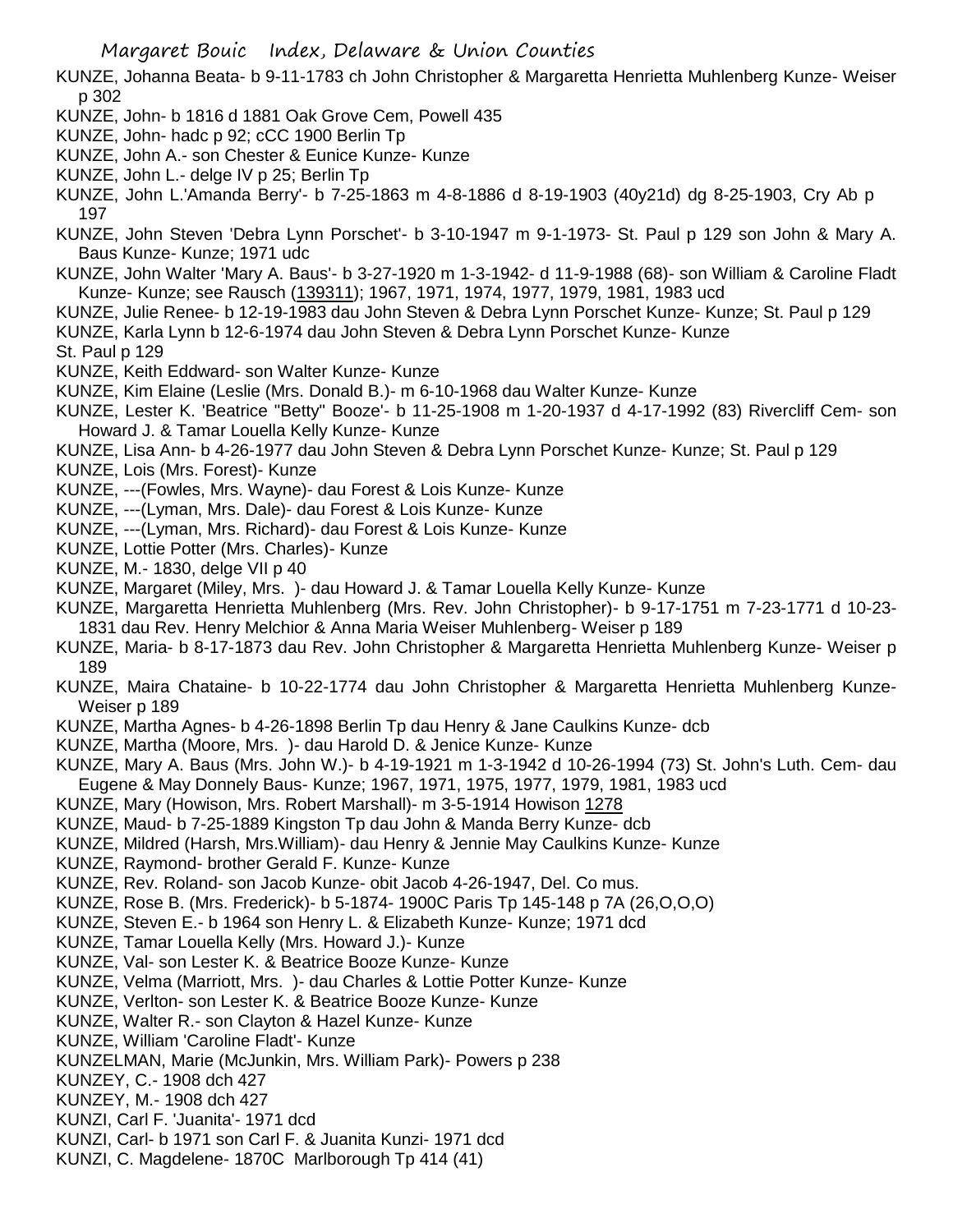Margaret Bouic Index, Delaware & Union Counties KUNZI, Emma- 1870C Marlborough Tp 414 (4) KUNZI, Henry- 1870C Marlborough Tp 414 )2) KUNZI, Jacob- 1870C Marlborough Tp 414 (11) KUNZI, John- 1870C Marlborough Tp 414 (54\*) KUNZI, John L.- 1870C Marlborough Tp 414 (7) KUNZI, Juanita (Mrs. Carl F.)- 1971 dcd KUNZI, Louisa- 1870C Marlborough Tp 414 (9) KUNZI, Mary M.- 1870C Marlborough Tp 414 (13) KUNZI, Sandy- b 1959 dau Carl F. & Juanita Kunzi- 1971 dcd KUNZI, Shiela- b 1957 dau Carl F. & Juanita Kunzi- 1971 dcd KUNZIE, John- son-in-law of Samuel Berry- dg 2-3-1888, Cry Ab p 178 see Kunze KUQUA, Elmer E. 'Kate Russell'- dumch p 407 KUQUA, Kate Russell (Mrs. Elmer E.)- dau B. s. & Malinda Ackerman Russell- dumch p 406 KURAPKAT, Wolfgang, c s 1980 dcd KURDELL, A. A. 'Cristina Rowena Lund'- Maugans Anc p 136 KURDELL, Cristina Rowena Lund (Mrs. A. a.)- dau Christian & Leslie Mount Lund- Maugans Anc p 136 KURDELL, Joseph- son A. A. & Cristina Rowena Lund Kurdell- Maugans Anc p 136 KURFISS, Donald E. 'Doris L.'- 1961 dcd KURFISS, Doris L. (Mrs. Donald E.)- 1961 dcd KURFISS, Gary- son Donald E. & Doris Kurfiss- 1961 dcd (13) KURFISS, Steven- son Donald E. & Doris Kurfiss- 1961 dcd (9) KURKIEWICZ, Debra Ann- dau Ted Kurkiewicz- Kurkiewicz- engaged to Jeffrey Allen Johnson KURNLA, Catharine Anwelter (Mrs. Frederick)- m 11-20-1853 dcm KURNLA, Frederick 'Catharine Anwelter'- m 11-20-1853 dcm KURLEY, Elmore- b 10-15-1875 Del Town son William & Fanny Whittinger Kurley- dcb KURLEY, Marguerite Rose- b 8-3-1898 Del Town dau U. E. & Mary Kirchner Kurley- dcb KURLEY, Victor- b 11-1-1870 Del Town dau F. & Catharine Auldrout Kurley- dcb KURLEY, Mrs. William- dau Christian Wittlinger- dg 6-26-1896, Cry Ab p 75 KURP, Agnes (Fausold, Mrs. Clarence Guy)- Weiser p 374 KURPJUWEIT, Ruth Emily (Chevalier, Mrs. Charles)- m 6-20-1958- Weiser p 767 KURR, Anna Elizabeth (Weiser, Mrs. Jacob)- b 6-5-1740 d 10-1-1805- Weiser p 811 KURR, F.- hadc p 18; CCC Berlin Tp 1849 KURRLEY, Amelia L. (Mrs. Henry)- d Sunday (81) dg 9-30-1951 Oak Grove Cem, obit Del Mus., dcb late (Edna Adelia) KURRLEY, Caroline F. Whittinger (Mrs. William F.)- m 3-20-1860 dcm KURRLEY, Cathorina- b 1829 d 1844 Oak Grove Cem, Powell 435 KURRLEY, Edna Adelia (Cunningham, Mrs. )- b 4-28-1898 dau Henry Ruben & Amelia A. Osterly Kurrleyobit Amelia, Del Mus; dcb late KURRLEY, F.- 1908 dch 120; CCC Brown Tp KURRLEY, F.- b 12-14-1867 Del Town-----dcb/Scioto Tp KURRLEY, Frederick- son Katharine Kurrley- dg 12-28-1991, Cry Ab p 74 KURRLEY, Henry Ruben 'Amelia Osterly'- (26-1898) dcb late (Edna Adlia) KURRLEY, Herbert F. 'Mary M.'- b 6-20-1899 Del. Town dcb, d 9-15-1978 (79) bur Lancaster son L. D. Kurrley - Kurrley KURRLEY, Katharine (Mrs. )- b 6-27-1801 d 12-28-1892 (90) dg 12-18-1891, Cry Ab p 74 KURRLEY, --(Steitz, Mrs. Jacob)- dau Katharine Kurrley- dg 12-18-1891, Cry Abstrace p 74 KURRLEY, Kathleen M.- b 9-24-1896 Delaware Tp dau V. E. & Mary Kirchner Kurrley- dcb KURRLEY, L. D.- pallbearer for Edward Slough, Mrs. Jacob Haas- dg 2-20-1906, 12-20-1907, Cryd Ab p 82, 90 KURRLEY, Mrs. L. D.- d 6-1960 Oak Grove Cem- Kurrley KURRLEY, W. Lester- b 2-13-1901 Del Tp son Leopold & Carrie Schwader Kurrley- dcb KURRLEY, Mary (Mrs. Herbert F.)- Kurrley

- KURRLEY, Mildred- b 9-21-1891 Del Town dau Albert & Sarah Renner Kurrley- dcb
- KURRLEY, William- son Katharine Kurrley- dg 12-18-1891, Cryder Ab p 74
- KURRLEY, William F. 'Caroline F. Whittinger- m 3-20-1860 dcm; 1908 dch p 161
- KURS, Bertha (Moneysmith, Mrs. Harry William)- Weiser p 248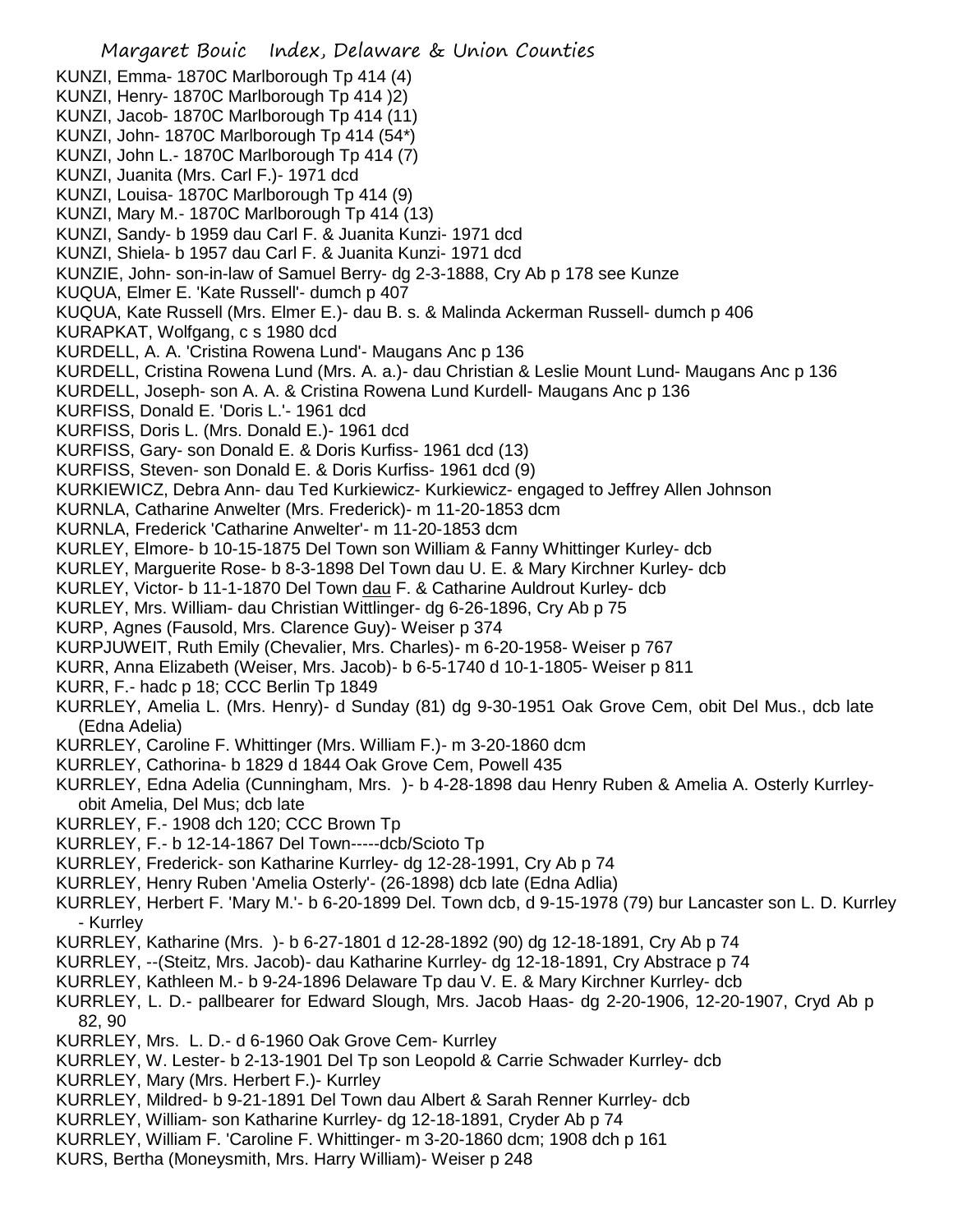- KURT, Fred- to US 7-20-1883 from Switzerland Nat 9-9-1892, delge IX p 57
- KURT, Fred to US 8-1-1887 from Switzerland, Nat 10-21-1893, delge IX p 57
- KURT, Jacob to US 9-1887 from Switzerland, Nat 6-19-1896, delge IX p 57
- John- to Us 10-17-1887 from Switzerland 10-24-1892, delge VI [ 68. IX p 57
- KURTZ, Alvin- b 12-30-1934 d 2-2-1935- son Andy D. & Sarah Beachy Kurtz- Kurtz
- KURTZ, Amy Ann Breece (Mrs. John)- b 6-3-1830 m 6-15-1848 d 2-12-1905, dg 3-7-1905, Cryder Ab p 13
- KURTZ, Andy 'Barbara'- son Monroe A. & Lizzie Ann Kurtz- Kurtz; 1967, 1971, 1975, 1977 ucd
- KURTZ, Andy D. 'Sarah Beachy''Sara Otto'- b 11-12-1895 m 11-23-1916 m(2) 8-12-1954 d 1-21-1991 (95) bur Fairbank, Iowa- son Daniel & SUsan Speicher Kurtz- Kurtz
- KURTZ, Andy 'Sarah Hostetler'- son Andy D. Kurtz- Kurtz
- KURTZ, Ann (Allgire, Mrs. John)(Mrs. )- dg 9-16-1902, Cryder Ab p 153
- KURTZ, Barbara (Mrs. Andy)- 1967, 1971, 1975, 1977 ucd
- KURTZ, Barbara Dawn (Orahood, Mrs. Richard)- m 11-18-1961 dau Louis Jay Kurtz- Kurtz
- KURTZ, Barbara (Stoltzfus, Mrs. )- dau Monroe & Lizzie Ann Kurtz- Kurtz
- KURTZ, Benjamian- son Delbert & Esther Kurtz- Kurtz
- KURTZ, Bertha- 1967 ucd
- KURTZ, Charles- son John & Mary Ann Kurtz- 1850C Brown Tp 2939 p 162 (20,O)
- KURTZ, Christopher Keith- d 10-21-1978 (3days)- United Bethel Minnonite Cem- son Delbert & Esther Kurtz-Kurtz
- KURTZ, Cletus 'Helen Ewing'- Kurtz
- KURTZ, Cornelius A. "Neal" 'Thekla Wittich'- son Andy D. Kurtz- Kurtz; Grissinger; 1977, 1981, 1983, 1991 ucd
- KURTZ, Dan 'Polly Borntrager'- son Andy D. Kurtz- Kurtz
- KURTZ, Daniel 'Susan Speicher'- Kurtz
- KURTZ, Dawnita- dau Delbert & Esther Kurtz- Kurtz
- KURTZ, Delbert 'Esther'- b 1952 son Monroe A. & Lizzie Ann Kurtz- Kurtz; 1967 ucd; Kurtz
- KURTZ, Della (Thompson, Mrs. Robert)- dau G. Merle & Marjorie Houpt Kurtz- obit G. Merle- mlib
- KURTZ, Doris (Black, Mrs. Larry)- dau G. Merle & Marjorie Houpt Kurtz- obit G. Merle- mlib
- KURTZ, Eli- son Andy D. Kurtz- Kurtz
- KURTZ, Elsie Mary La Faue (Mrs. Lawrence)- Maugans Anc p 19
- KURTZ, Emanuel- son Monroe A. & Lizzie A.. Kurtz- Kurtz
- KURTZ, Ester (Stockton, Mrs. Richard Muhlenberg)- Weiser p 215
- KURTZ, Esther (Mrs. Delbert)- Kurtz
- KURTZ, Flora (Terrell, Mrs. )- dau G. Merle & Marjorie Houpt Kurtz- obit G. Merle, mlib
- KURTZ, Frederick 'Rachel'- natur. 9-18-1844 from Wurtemburg- dcw Bk 2 p 315; delge IX p 57' hadc p 20; CCC (1859 Brown Tp)
- KURTZ, Frederick- d 6-1-1850 son Frederick & Rachel Kurtz- 1850C Brown Tp 2940 p 162 (24,Ger)- unec VI p 24
- KURTZ, Georgina (Muhlenberg, Mrs. Nicholas Hunter)- Weiser p 215
- KURTZ, Harold- McKitrick p 127
- KURTZ, Dr. Harry Bertolette- 1908 dch 235
- KURTZ, Helen Ewing (Mrs. Cletus)- d 2-9-1970 dau Charles & Effie Jarvis Ewing- Kurtz
- KURTZ, Jeffrey Alan- son Richard Alan & Joyce Elaine Galay Kurtz- Maugans Anc p 19
- KURTZ, John 'Amy Ann Breece'- m 6-15-1848, dg 3-7-1905, Cryder Ab p 13
- KURTZ, John 'Mary Ann Freese'- m 6-15-1848 dcm son Frederick Kurtz- 1850C Brown Tp 2939 p 162 (24,Ger)
- KURTZ, Jonas 'Katie Yoder'- son Andy D. Kurtz- Kurtz
- KURTZ, Joyce Elaine Galay (Mrs. Richard Alan)- Maugans Anc p 19
- KURTZ, Judy (Grissinger, Mrs. Danny A.)- m 7-6-1944 dau Cornleius A. & Thelka Kurtz- Krissinger; 1981 ucd
- KURTZ, Katharine Gast (Mrs. Newton)- b 6-21-1875 dau John Daniel Spyker & Elizabeth Piper Gast- Weiser p 791
- KURTZ, Katie (Hostetler, Mrs. Henry)- dau Andy D. Kurtz- Kurtz
- KURTZ, Katie Yoder (Mrs. Jonas)- Kurtz
- KURTZ, Lawrence 'Elsie mary La Faue'- son Samuel Erman & Madge Maugans Kurtz- Maugans Anc p 19
- KURTZ, Lena (Troyer, Mrs. Elden)- dau Andy D. Kurtz- Kurtz
- KURTZ, Lizzie Ann Mullet (Mrs. Monroe A.)- Kurtz; 1967 ucd
- KURTZ, Lloyd ' Yoder'- son Joe Kurtz- Kurtz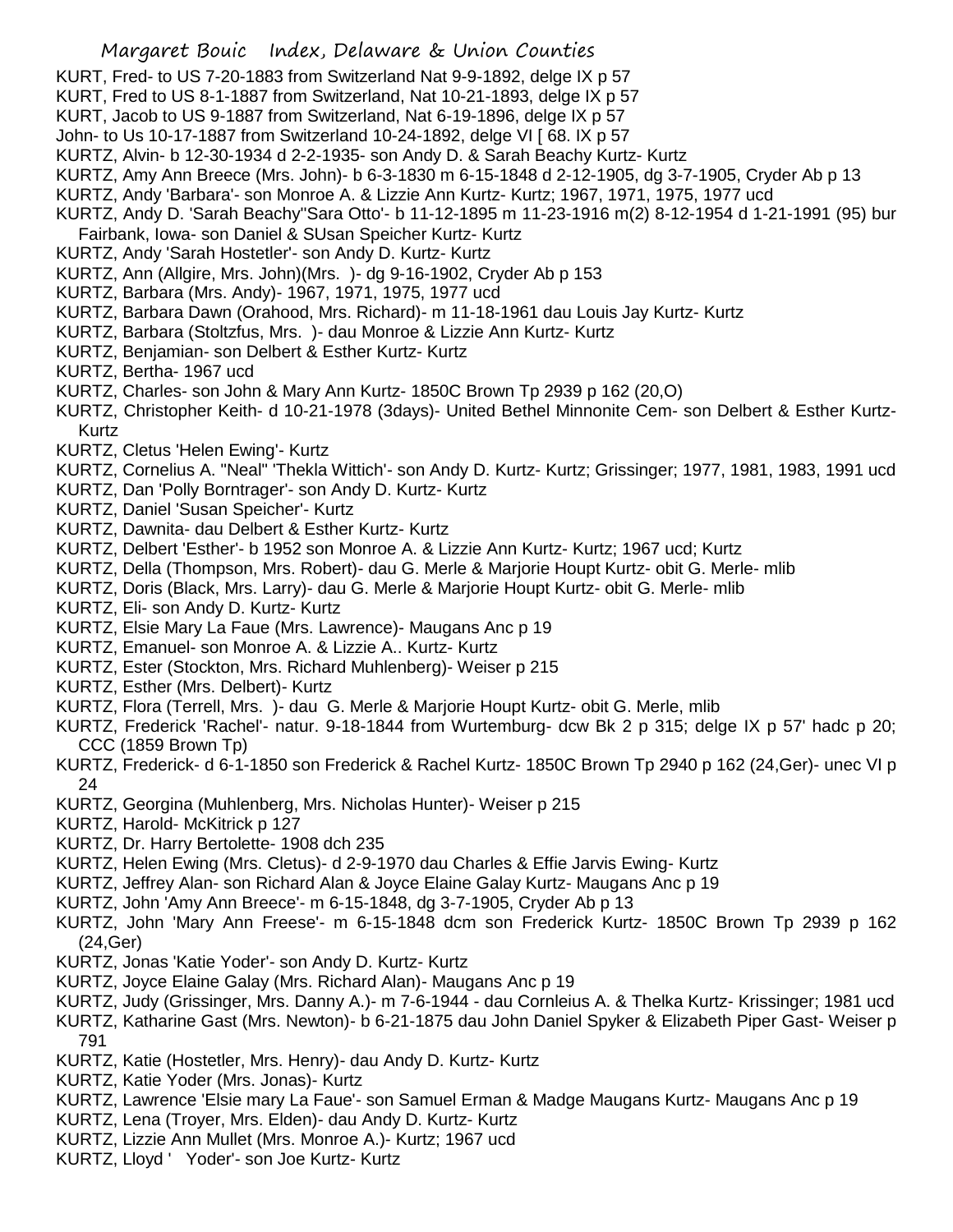- KURTZ, Louis Jay- Kurtz
- KURTZ, Lydia Miller (Mrs. William)- Kurtz
- KURTZ, Lynn Elizabeth Stanley (Mrs. Peter Scott)- m 12-6-1986 dau Kenneth Stanley- Kurtz

KURTZ, Madge Maugans (Mrs. Samuel Erman)- b 9-4-1885 d 10-18-1964 dau Charles O'Dell & Mary Josephine Harney Kurtz- Maugans Anc p 19

- KURTZ, Marjorie- b 1966- dau Andy & Barbara Kurtz- 1967, 1971, 1995, 1977 ucd
- KURTZ, Marlin- b 1963 ch Andy & Barbara Kurtz- 1967, 1971, 1975, 1977 ucd
- KURTZ, Marlyn- b 1961 dau Andy & Barbara Kurtz- 1967, 1971, 19975, 1977 ucd
- KURTZ, Martha- b 1967 twin dau Andy & Barbara Kurtz- 1967, 1971, 1975, 1977 ucd
- KURTZ, Mary- 1967 ucd
- KURTZ, Mary Ann Breese (Mrs. John)- m 6-15-1848 dcm; 1850C Brown Tp 2939 p 162 920,O)
- KURTZ, Mary Ann (Yoder, Mrs. )- sister Andy D. Kurtz- Kurtz
- KURTZ, Mary (Borntrager, Mrs. Amos)- dau Andy D. Kurtz- Kurtz
- KURTZ, G. Merle 'Marjorie Houpt'- b 5--17-1912 m 5-25-1940 d Mon 5-26-1981 (69) bur Mansfield Mem. Pk.- Marion Star
- KURTZ, Monica- b 1967 twin dau Andy & Barbara Kurtz- 1967, 1971, 1975 , 1977 ucd
- KURTZ, Monroe A. 'Lizzie Ann Mullet'- d age 53 son Andy D. Kurtz- Kurtz; 1967 ucd
- KURTZ, Newton 'Katharine Gast'- m 6-1-1899- Weiser p 791
- KURTZ, Paul- b 1950 son Monroe A. & Lizzie Ann Kurtz- Kurtz- 1967 ucd
- KURTZ, Peter Scott 'Lynn Elizabeth Stanley'- m 12-6-1986 son Richard Kurtz- Kurtz
- KURTZ, Phyllis (Staats, Mrs. )- dau G. Merle & Marjorie Houpt Kurtz- obit G. Merle- mlib
- KURTZ, Polly Borntrager (Mrs. Dan)- Kurtz
- KURTZ, Rachel (Mrs. Frederick) dcw Bk 2 p 315; 1850C Brown Tp 2940 p 162 (28,Ger)
- KURTZ, Richard- Kurtz
- KURTZ, Richard Alan 'Joyce Elaine Galay'- son Lawrence & Elsie Mary La Faue Kurtz- Maugans Anc p 19
- KURTZ, Rose (Yoder, Mrs. )- dau Monroe A. & Lizzie Ann Kurtz- Kurtz
- KURTZ, Samuel Erman 'Madge Maugans'- b 10-13-1870 d 6-28-1950 bur Okl.- Maugans Anc p 18,19
- KURTZ, Sarah Beachy (Mrs. Andy D.)- m 11-23-1916 d 9-2-1950- Kurtz
- KURTZ, Sarah (Gingerich, Mrs. )- dau Monroe A. & Lizzie Ann Kurtz- Kurtz
- KURTZ, Sarah Hostetler (Mrs. Andy)- Kurtz
- KURTZ, Sarah Otto (Mrs. Andy D.)- m 8-12-1954 d 4-3-1984- Kurtz
- KURTZ, Spyker- son Newton & Katharine Gast Kurtz- Weiser p 791
- KURTZ, Susan Speicher (Mrs. Daniel)- Kurtz
- KURTZ, Susie (Frey, Mrs. Tobe)- dau Andy D. Kurtz- Kurtz
- KURTZ, Teresa Marie- b 11-27-1979 dau Lloyd & Yoder Kurtz- Kurtz
- KURTZ, Thelka Wittich (Mrs. Cornelius)- Kurtz; 1977, 1981, 1983, 1991 ucd
- KURTZ, Tony- son Delbert & Esther Kurtz- Kurtz
- KURTZ, William 'Lydia Miller'- son Andy D. Kurtz- Kurtz
- KURTZHEIM, Joan (Mrs. Ralph)- Kurtzheim
- KURTZHEIM, Kim Marie- dau Ralph & Joan Kurtzheim- Kurtzheim- engaged to Brian Kevin Dyer
- KURTZHEIM, Ralph 'Joan'- Kurtzheim
- KURTZMAN, Mabel (Allbright, Mrs. George Everett)- Graham (161331); Richey 8,9
- KURYVIAL, Frances (Keck, Mrs. Howard)- Graham (18(11)51; 1964 dcd
- KUS, Amy Lynn- b 5-15-1976 dau Ronald & Pattie Kus- Kus
- KUS, Patti (Mrs. Ronald)- Kus
- KUS, Ronald 'Patti'- Kus; 1980 dcd, Berkshire Tp
- KUSCHE, Elizabeth- b 1958 dau Wolfgang & Helga Kusche- Kusche; 1969, 1971 dcd
- KUSCHE, Hans- brother Wolfgang Kusche= Kusche
- KUSCHE, Helga (Mrs. Wolfgang"- Kusche; 1964, 1969, 1971, 1980 dcd
- KUSCHE, Michael Eric- b 8-25-1964 son Wolfgang & Helga Kusche- Kusche; 1980 dcd
- KUSCHE, Wolfgana 'Helga'- d 10-3-1972 (40) Kusche; 1969, 1971 dcd
- KUSCHKE, Ethel Jolley (Mrs. F. Richard)- b 1779 d 1967 Price Cem, djlm p 26
- KUSCHKE, F. Richard 'Ethel Jolley'- b 1871 d 1955 Price Cem, djlm p 26
- KUSHNER, Anna A. (McKittrick, Mrs. Bernard J.)- b 9-25-1919 m 7-6-1948- McKitrick p 409
- KUSTER, Elizabeth Stall (Eberhardt, Mrs. Peter)- b -24-1844 m 1-15-1865 d 4-22-1922- delge VII p 65 KUTCHINS, Rev. M. E.- dg 3-24-1893, Cryder Ab p 116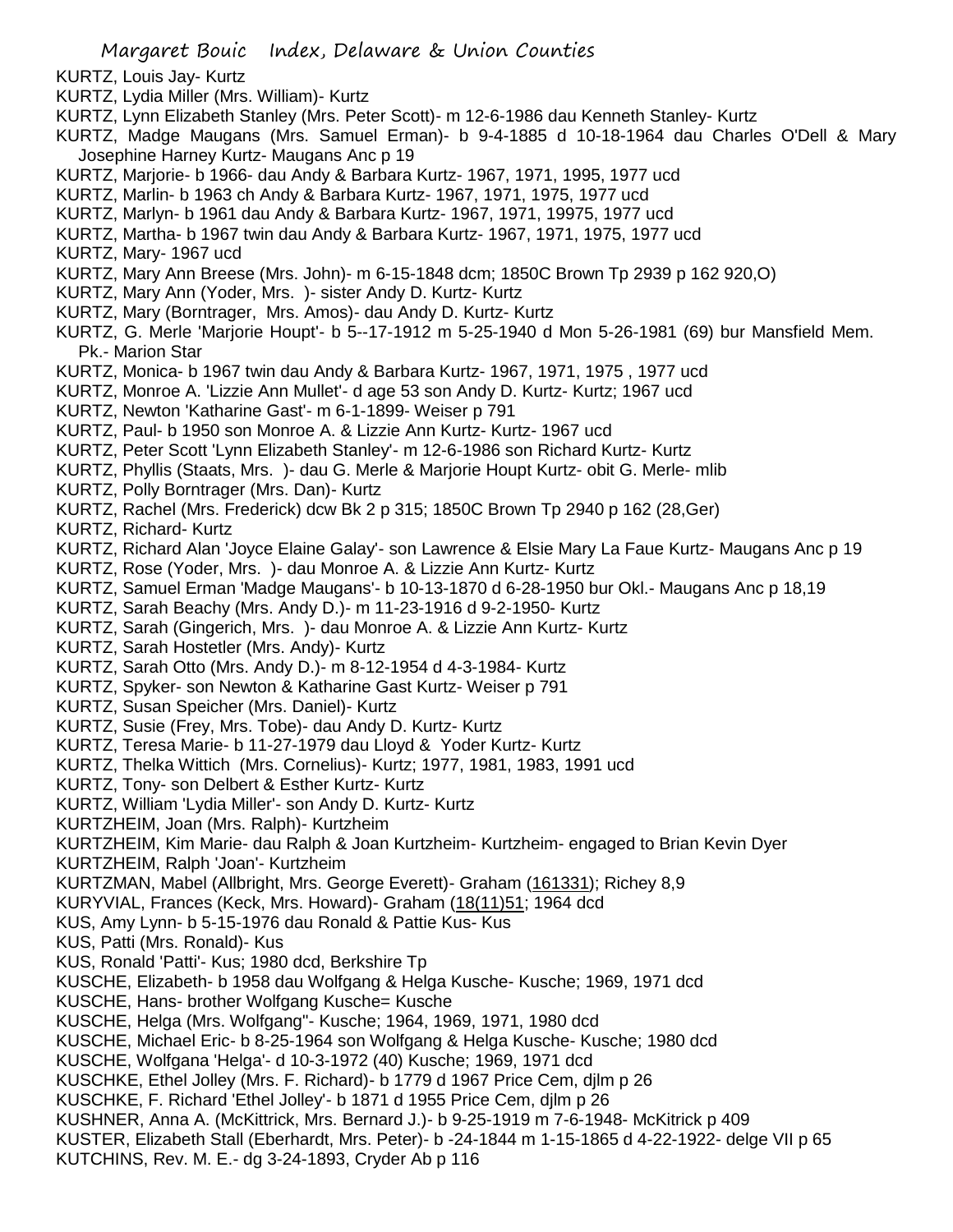KUTSCHBACH, Bertie Grayum Vickers (Mrs. Louis Henry)- Genther p 193

KUTSCHBACH, Emily Suzanna Humphreys (Mrs. James William)- b 8-25-1923 m 2-2-1946 dau Ray & Dorothy Stevens Humphreys- Genther p 193, 245

KUTSCHBACH, James William 'Suzanne Humphreys'- b 9-22-1923 m 2-2-1946 son Louis Henry & Bertie Grayum Vickers Kutschbach- Genrhter p 193

- KUTSCHBACH, James William 'Victoria E. Graham'- b 3-17-1951 son James William & Suzanne Humphreys Kutschbach- Genther p 193
- KUTSCHBACH, James William III- b 10-27-1982 son James William & Victoria E. Graham Kutschbach-Genther p 193
- KUTSCHBACH, Kristin Carol (Belkap, Mrs. Gary)- b 7-13-1948 dau James William & Suzanne Humphreys Kutschbach- Genther p 193
- KUTSCHBACH, Liessen Emily (Myers, Mrs. Dr. Jeffrey Allen)- b 8-6-1961 m 9-4-1982 dau James William & Suzanne Humphreys Kutschbach- Genther p 193
- KUTSCHBACH, Louis Henry 'Bertie Grayum Vickers'- Genther p 193
- KUTSCHBACH, Robert Carleton 'Sally Jane Dempsey'- b 2-14-1958 son James William & Suzanne Humphreys Kutschbach- Genther p 193
- KUTSCHBACH, Sally Jane Dempsey (Mrs. Robert Carlton)- Genther p 193
- KUTSCHBACH, Victoria E. Graham (Mrs. James William)- Genther p 193
- KUTTS, Ethel (Bowers, Mrs. Washington Franklin)- Weiser p 543
- KUTZ, Freddie- d 12-22-1882 (18d) Radnor Cem son M. & M. Powell 229
- KUTZ, Geo. b 1-4-1888 Radnor Tp son Morris & Margaret Fricky Kutz dcb
- KUTZ, Ida May- b 11-29-1883 Radnor Tp dau Morris & Maggie Frickey Kutz- dcb
- KUTZ, M. 'M'- Powell p 229
- KUTZ, M. Mrs. M.)- Powell p 229
- KUYKENDALL, Donald L.- Kuykendall
- KUYKENDALL, Edwin 'Helen Howison Rinehard'- m 1907- Howison (797)
- KUYKENDALL, Eugene- retired; 1980 dcd
- KUYKENDALL, Fannie Pearl- b 4-23-1894 d 11-16-1927 New Millcreek Cem p 42
- KUYKENDALL, Helen Howison Rinehart (Mrs. Edwin)- dau John & Helen McDonald Howison Rinehart-Howison 797
- KUYKENDALL, Katherine Denise- dau Donald L. Kuykendall- Kuykendall- engaged to Dale Allen Murfield
- KUYPER, Heidi- b 1963 dau Todd H. & Sandra Kuyper- 1980 dcd
- KUYPER, Jodi- b 1967 dau Todd H. & Sandra Kuyper 1980 dcd
- KUYPER, Sandra (Mrs. Todd H.)- 1980 dcd
- KUYPER, Scott- 1980 dcd
- KUYPER, Todd H. 'Sandra'- 1980 dcd
- KUZEPPA, Jennifer- b 1963 dau Michael S. & Judith H. Kuzeppa- 1980 dcd
- KUZEPPA, Judith H. (Mrs. Michael S.)- Kuzeppa; 1980 dcd
- KUZEPPA, Michael S. 'Judith H.'- Kuzeppa; 1980 dcd
- KUZEPPA, Michael 'Michelle Olson'- b 1965 m 4-11-1992 son Michael S. & Judith H. Kuzeppa- Kizeppa; 1980 dcd
- KUZEPPA, Michelle Olson (Mrs. Michael)- m 4-11-1992 dau Stuart & Mary Olson- Kuzeppa
- KUZIO, Frank- 1971 dcd
- KWAM, Anna Sarina (Nerlie, Mrs. Ole Gul Olson)- Cowgill p 3
- KWAN, Charles K. S. Kwan
- KWASNIEWSKI, Franciska Kijorski (Mrs. Stanley)- b Poland- ped Mary Sours Carr #28 9, unec III p 56
- KWASNIEWSKI, John 'Josephine Kaiegowski'- b 1866 d 1935 son Stanley & Franciska Kijorski Kwasniewskiped Mary Sour Carr #28 4, unec III p 56; 1985 uch p 59
- KWASNIEWSKI/SOURS, Josephine Kaniegowski (Mrs. John)- 1985 uch p 59
- KWASNIEWSKI, Stanley 'Franciska Kijorski'- b Poland- ped Mary Sours Carr #28 8, unec III p 56
- KYAL, David 'Martha J. Stewart'- m 3-21-1855 ucm 2259
- KYAL, Martha J. Stewart (Mrs. David)- m 3-21-1855 ucm 2259
- KYGER, James- 1908 dch 398
- KYLE, ---drugstore, unec VI p 7
- KYLE, Rev.- Disciple Church, Marion- dg 3-1-1892 Crydr Ab p 88
- KYLE, --b 3-17-1888 Radnor Tp dau Wm. A. & Betsy Russel Kyle- dcb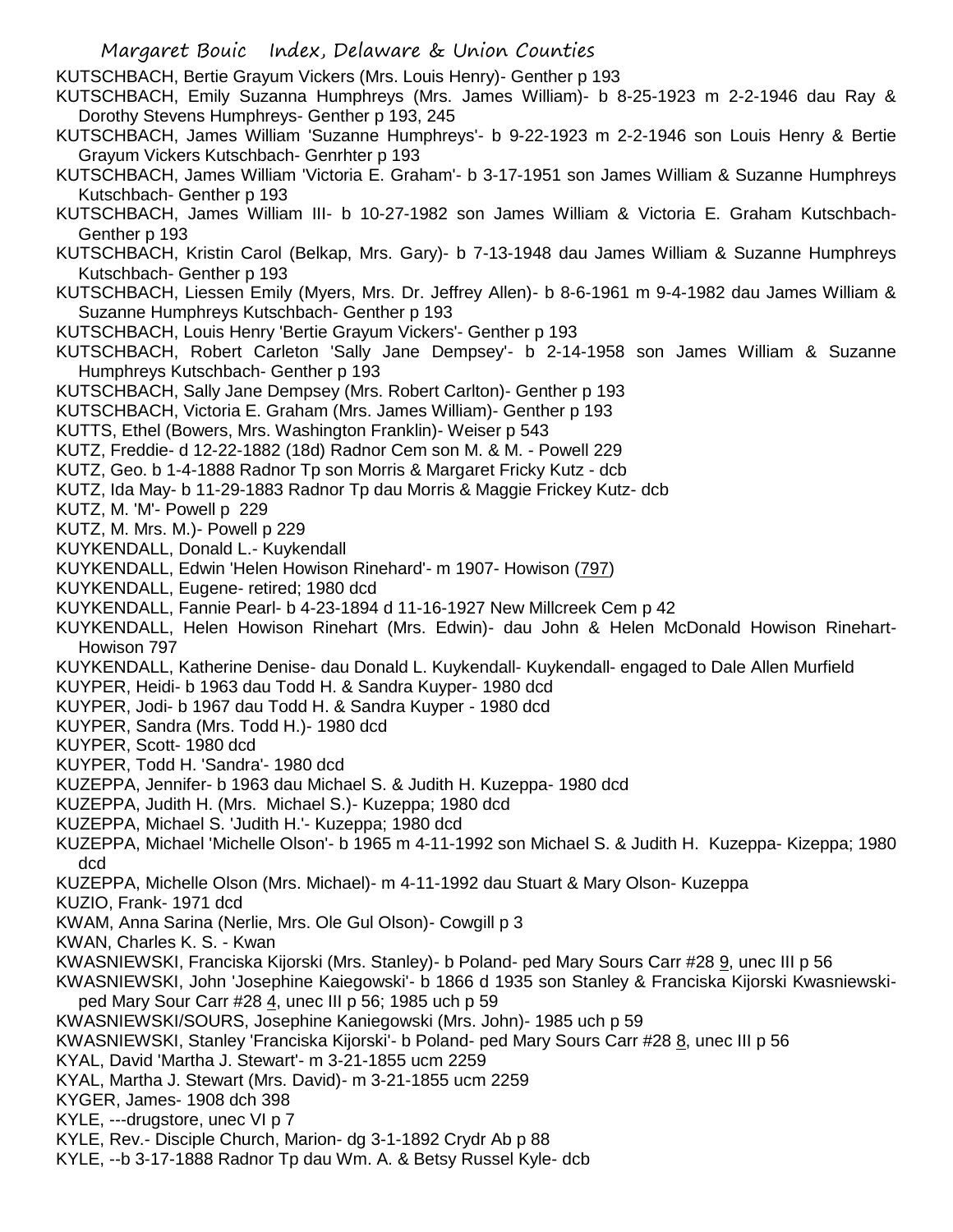- KYLE, Alba Gill (Mrs. Herbert R.)- b 1881 d 1970 Claibourne Cem p 72 R4- 1915 uch p 927
- KYLE, Ann (Mrs. James)- 1962 ucd
- KYLE, Anna (Mrs. John)- 1971 uce, Claibourne Tp
- KYLE, Anna F.- b 8-1870 dau Nicholas & Katie Kyle- 1880C Marysville 484-531 p 38 (9,O,Ger,Ger); 1900C Marysville 20 p 1B (29,O,Ger,Ger)
- KYLE, Arch- 1840C Jerome Tp 1126 p 50 (20-30)
- KYLE, Betsey- dau Hugh & Sarah McCarthy Kyle- dumch p 137
- KYLE, Betsy Russell (Mrs. William Albert)- (40-1888) Kyle; 1870C Radnor Tp 461 (22); dcb late (Maude Mary)
- KYLE, Cicile Ruth- b 5-6-1884 Thompson Tp-----dcb
- KYLE, Coragna- b 11-28-1871 Radnor Tp dau Albert & Betsey Russel Kyle- dcb
- KYLE, Dan B. 'Patricia Jane Ransome'- son K. D. Kyle- Kyle; 1985 uch p 145; 1973, 1975, 1977, 1979, 1981, 1983, 1991 ucd
- KYLE, Dane- b 1970 son Dan B. & Patricia Jane Ransome Kyle- 1973, 1975, 1983 ucd
- KYLE, Dave- b 1970 son Dan & Patricia Kyle- 1977, 1979, 1981, 1991 ucd
- KYLE, David D.- d 1-4-1840 (1-11-5) son D. & M. Radnor Cem, Powell 212
- KYLE, David- father of Rebecca Kyle- dcw Bk 4 p 2(1)
- KYLE, David H. 'Elizabeth Griffiths'- b 11-17-1844 m 6-27-1881 son James & Elizabeth Boyd Kyle- dumch p 137; Pabst Pion I p 132, 133, 134, 135, 136, 137, 138; 1850C Radnor Tp 58 p 177 (5,O); 1870C Radnor Tp 462 (25); 1900C Richwood 402-432 p 16A (55,O,O,O) m 28y; hac p 117
- KYLE, David H.- son David H. Kyle- Pabst Pion I p 136
- KYLE, David J.- b 1-26-1877 Radnor Tp son David & Elizabeth Griffith Kyle- dcb
- KYLE, David James- b 1-26-1878 Rad. Tp son David & Eliz. Griffith Kyle- dcb
- KYLE, David J.- son Hugh & Sarah McCarthy Kyle- 1880 dch p 509, 510, 759; 1908 dch 287; dumch p 138; dcw Bk 3 p 219; Pabst 8 p 6
- KYLE, David 'Margaret Davis'' Stevens'- m 3-30-1837 dcm d 1851- will dcw Bk 3 p 385; Pabst Pion I p 132; 1835 men p 52 #57 p 96 Radnor Tp; 1840C Radnor Tp 104 (30-40); 1850C Rad Tp 67 p 177 (42,O); delge IV p 4
- KYLE, David R.- son David H. & Elizabeth Griffiths Kyle- dumch p 137
- KYLE, David 'Rebecca'- d 11-12-1851 (43-5-24) Radnor Cem Powell 212
- KYLE, E. A.- d 9-11-1847 (2-6-28) Radnor Cem, Powell 212
- KYLE, Elias 'Ellen Jones' b 10-19-1840 son James & Elizabeth Boyd Kyle- 1908 dch 398, 628; 1883 uch IV p 485, V 638; 1915 uch p 137; dumch p 138; Pabst Pion I p 133, 134, 135, 137, 138; 1850C Radnor Tp 58 p 177 98,O); 1880C Claibourne Tp 202-214 (39,O,O,O); 1900C Richwood 355-30 p 14A (59,O,O,O) m 34y
- KYLE, Elizabeth- 1850C Radnor Tp 59 p 177 (40,O)l 1870C Radnor Tp 462 (60\*)
- KYLE, Elizabeth- aunt of Rebecca Kyle- dcw Bk 4 p 2(1)
- KYLE, Elizabeth Boyd (Mrs. James)- m 10-1828 dcga p 45 d 11-10-1886- dau William Boyd; 1880 dch p 754, 759; dumch p 138; 1883 uch V p 638; Pabst Pion p 132, 135; 1850C Radnor Tp 58 p 177 (40,O); 1870C Radnor Tp 462 (61)
- KYLE, Elizabeth (Mrs. James)- d 11-8-1873 (64-1-10) Radnor Cem, Powell 225
- KYLE, Elizabeth- sister James Kyle- d 11-10-1885 (76-8-11) Radnor Cem, Powell 225
- KYLE, Elizabeth Griffiths (Mrs. David H.)- b 3-1848 dau David R. Griffiths- 1908 dch 759; dumch p 138; 1900C Richwood 402-432 p 16A (52,O,Wales,Wales) m 28y, no ch living
- KYLE, Elizabeth (Griffith, Mrs. Thomas R.)- m 1-5-1864 dcm dau James Kyle- dumch p 79; 1880 dch p 754; 1850C Radnor Tp 58 p 177 (13,O)
- KYLE, Ellen J. Jones (Mrs. Elias)- b 3-1845 dau David & Elizabeth Evans Jones- 1908 dch 628; 1883 uch V p 638; 1880C Claibourne Tp 202-214 p 20 (35,O,Pa,O); 1900C Richwood 355-380 p 14A (55,O,Wales,Wales); dg 11-8-1907, Cry Ab p 81
- KYLE, Elva Lora- b 5-16-1883 Radnor Tp dau W. A. & Betsy Russell Kyle- dcb
- KYLE, Enoch- 1840C Jerome Tp 1125 p 50 (40-50)
- KYLE, Frances A. Tallman (Mrs. James Warren)- b 2-1854 d 1924 Claibourne Cem p 72 R4- 1915 uch p 527; 1880C Claibourne Tp 177-189 p 17 (26,O,O,O) 1900C Richwood 383-413 p 15A (46,O,NJ,O)
- KYLE, Frank E.- b 1-22-1873 Radnor Tp son Albert & Betsey Kyle- dcb
- KYLE, Frank Wallace 'Mary Jane Hager'- b 3-9-1922 m 6-22-1946- Weiser p 650
- KYLE, Freda M. (Mrs. Kenneth D.)- b 12-9-1918 Claibourne Cem p 99 R17; Kyle; 1971, 1973, 1975, 1977, 1979, 1981, 1983 ucd
- KYLE, Gertrude Hawkins (Mrs. Stanley)- dau Charles Oscar & Ella B. Snyder Hawkins- Maugans Anc p 193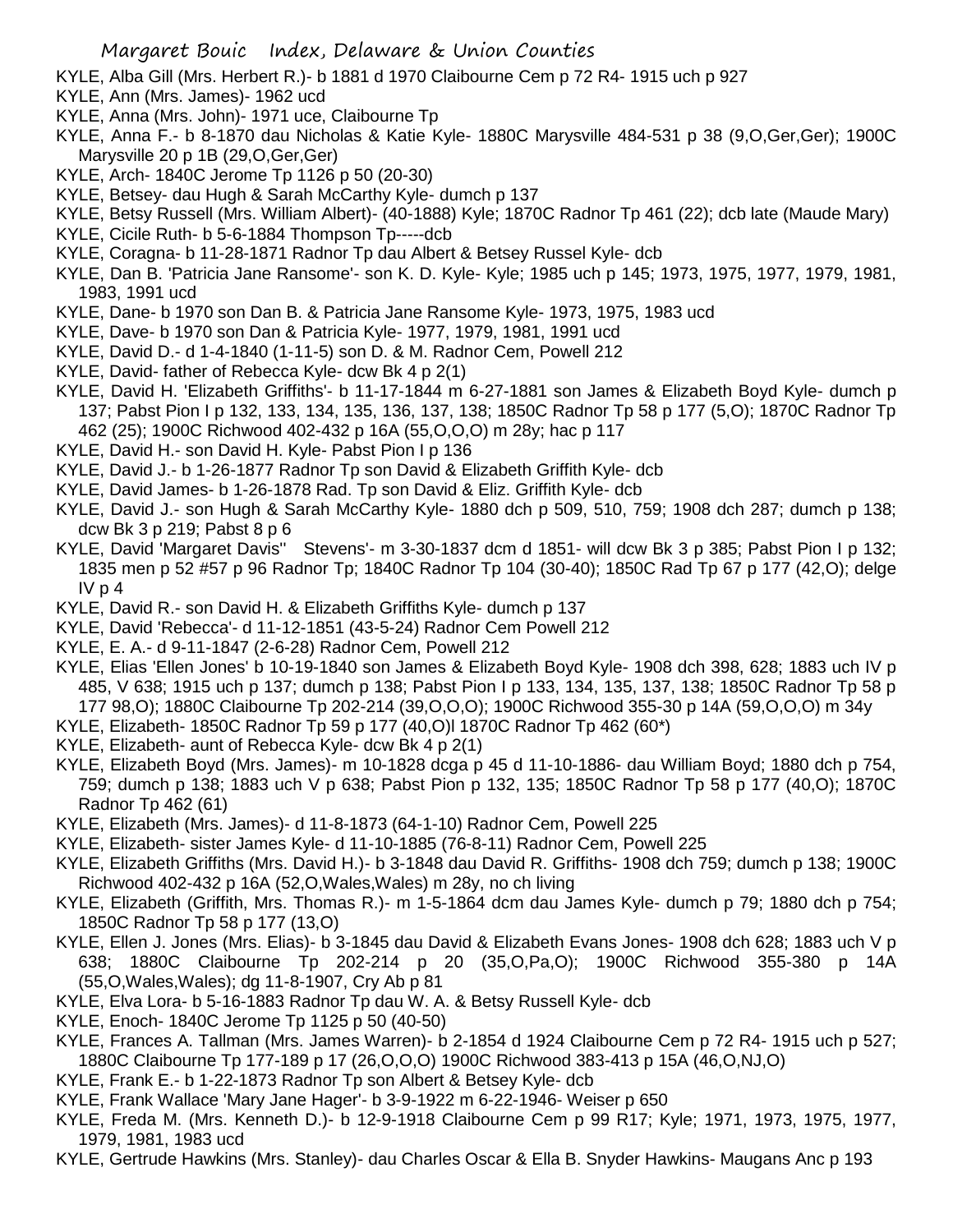- KYLE, Gertrude L.- b 4-25-1900 Radnor Tp- dau James T. & Jessie G. Prouty Kyle- dcb
- KYLE, Greely- grandson James Kyle- Pabst Pion I p 134
- KYLE, Harriet Colver (Mrs. )- dau Standish & Betsey Lockwood Colver- 1883 uch V p 168
- KYLE, Helen Virginia- b 10-22-1900 Thompson Tp dau Corea & May Woofley Kyle- dcb
- KYLE, Herbert T. 'Alba Gill;- b 7-1878 d 1944 Claibourne Cem p 72 R4; son James Warren & Frances A. Tallman Kyle- 1915 uch p 927; 1880C Claib. Tp 177-189 p 17 (2,O,O,O); 1900C Richwood 383-413 p 15A (21,O,O,O)
- KYLE, H. M.- d 4-7-1847 (5-7-14) Radnor Cem, Powell 212
- KYLE, Homer D.'Ila Frances Neal;- b 8-1880 d 1927 Claibourne Cem p 72 R 4- son James Warren & Frances A. Tallman Kyle; 1915 uch p 927; 1900C Richwood 383-413 p 15A (19,O,O,O)
- KYLE, Hosea- Pabst 7 p 15; Pabst Pion I p 132
- KYLE, Hosea Melvin- b 2-12-1899 Thompson Tp son Joseph & Gertrude Milligan Kyle- dcb
- KYLE, H. P.- adm notice, dcga p 21 Del Pat & Franklin Chron 10-8-1823
- KYLE, Hugh- 1840C Radnor Tp 106 (60-700
- KYLE, Hugh- son James & Elizabeth Boyd Kyle- dumch p 138; Pabst Pion I p 134; 1850C Radnor Tp 58 p 177 (15,O)
- KYLE, Hugh 'Mattie Anderson'- m 2-9-1865 dcm
- KYLE, Hugh 'Sarah McCarthy'- d 11-16-1884 (77-10-16) Radnor Cem Powell 212; 1880 dch p 192, 503, 504, 510, 755; 1908 dch 398 p 483; dcw Bk 3 p 219; dumch p 137; Pabst 8 p 3; 1835 men p 52 #56 p 96 Radnor Tp; 1840C Radnor Tp; 1850C Radnor Tp 59 p 177 (73,Pa); hadc p 48; delge I p 14, III p 8, 24, 71; IV p 5, V p 54, VII p 19, 48, 62, X p 34; War 1812
- KYLE, Ila Frances Neal (Mrs. Homer D.)- b 1881 d 1946 Claibourne Cem p 72 R4- 1915 uch p 927
- KYLE, I. V.- b 12-12-1880 Radnor Tp dau A. L. & Betsey Russell Kyle- dcb
- KYLE, ---b 3-23-1875 Radnor Tp son Albert & Betsy Bertsell Kyle- dcb
- KYLE, J. A.- nephew Elizabeth Kyle- Pabst Pion p 137
- KYLE, J. 'Rachel'- 1880 dch p 845
- KYLE, Jack 'Marion Elizabeth Burkholder'- m 11-19-1941- Weiser p 125
- KYLE, James- 1840C Radnor Tp 106 (30-400; Powell p 211
- KYLE, James- 1883 uch V p 655
- KYLE, James- 1840C Jerome Tp 1130 p 50 (50-60)
- KYLE, James,Jr.- 1840C Jerome Tp 1131 p 50 (15-20)
- KYLE, James 'Ann'- 1962 ucd
- KYLE, James 'Elizabeth Boyd'- d 3-3-1879 (73-4-9) Radnor Cem, Powell 225- son Hugh & Sarah McCarthy Kyle- 1820C Concord Tp; 1830C Radnor Tp p 103; 1835 men p 52 #55 p 96 Radnor Tp; 1840C Thomson Tp p 110 (20-30); 1850C Radnor Tp 58 p 107 (43,O); 1870C Radnor Tp 462 (64\*); dumch p 79, 138; 1880 dch p 754, 759; 1908 dch 683; 1883 uch V p 638; dcga p 48; m 10-1828 Del Pat & Fr C.; Pabst 7 p 3; Pabst Pion I p 132, 133; hadc p 48; dcw Bk 3 p 219; delge III p 71, IV p 5
- KYLE, James 'Jessie G. Prouty'- 1908 dch 831; Pabst Pion I p 132; Pabst 8 p 3
- KYLE, James S/C'Jean Catherine'- 1977, 1979, 1981, 1991 ucd
- KYLE, James Warren 'Frances A. Tallman'- b 12-6-1850 d 1932 Claibourne Cem p 72 R4- son David & Margaret Davis Kyle- Pabst Pion I p 132; 1915 uch p 499, 926, 927, 928; 1880C Claib. Tp 172-189 p 17 (29,O,O,O); 1900C Richwood 385-413 p 15A (48,O,O,O) m 23y
- KYLE, James S. 'Jean Catherine'- 1975, 1873 ucd
- KYLE, James T.- son John A. Kyle- Pabst Pion I p 136
- KYLE, James W.- nephew Elizabeth Kyle- Pabst Pion I p 135, 137, 138
- KYLE, Jane (Little, Mrs. )- Pabst Pion I p 133, 135, 137, 138
- KYLE, J. E.- Pabst 7 p 28, Pabst I p 132
- KYLE, Jean Catherine (Mrs. James S.)- 1975, 1977, 1979, 1981, 1983, 1991 ucd
- KYLE, Jessie G. Prouty (Mrs. James)- dau Stephen Meritt & Sarah Ellen Peck Prouty- 1908 dch 831; fh 3-20- 1906 Cryder Ab p 87
- KYLE, John A son James & Elizabeth Boyd Kyle- 1880 dch p 759; 1850C Radnor Tp 58 p 177 (7,O); Pabst Pion I p 132, 133, 134, 135, 136, 138; 1870C Radnor Tp 462 (27)
- KYLE, John A.- d 8-29-1892 Funeral 8-31-1892 Radnor Cem- dg 9-2-1892, 9-9-1892 Cryder Ab p 101, 102
- KYLE, John 'Anna'- 1971 Claibourne Tp ucd
- KYLE, Joseph- adm of H. P.- dcga p 21 Del Pat & Fr Chron 10-8-1823
- KYLE, Joseph- b 3-7-1870 Radnor Tp son William F. & Mary Lodwig Kyle- dcb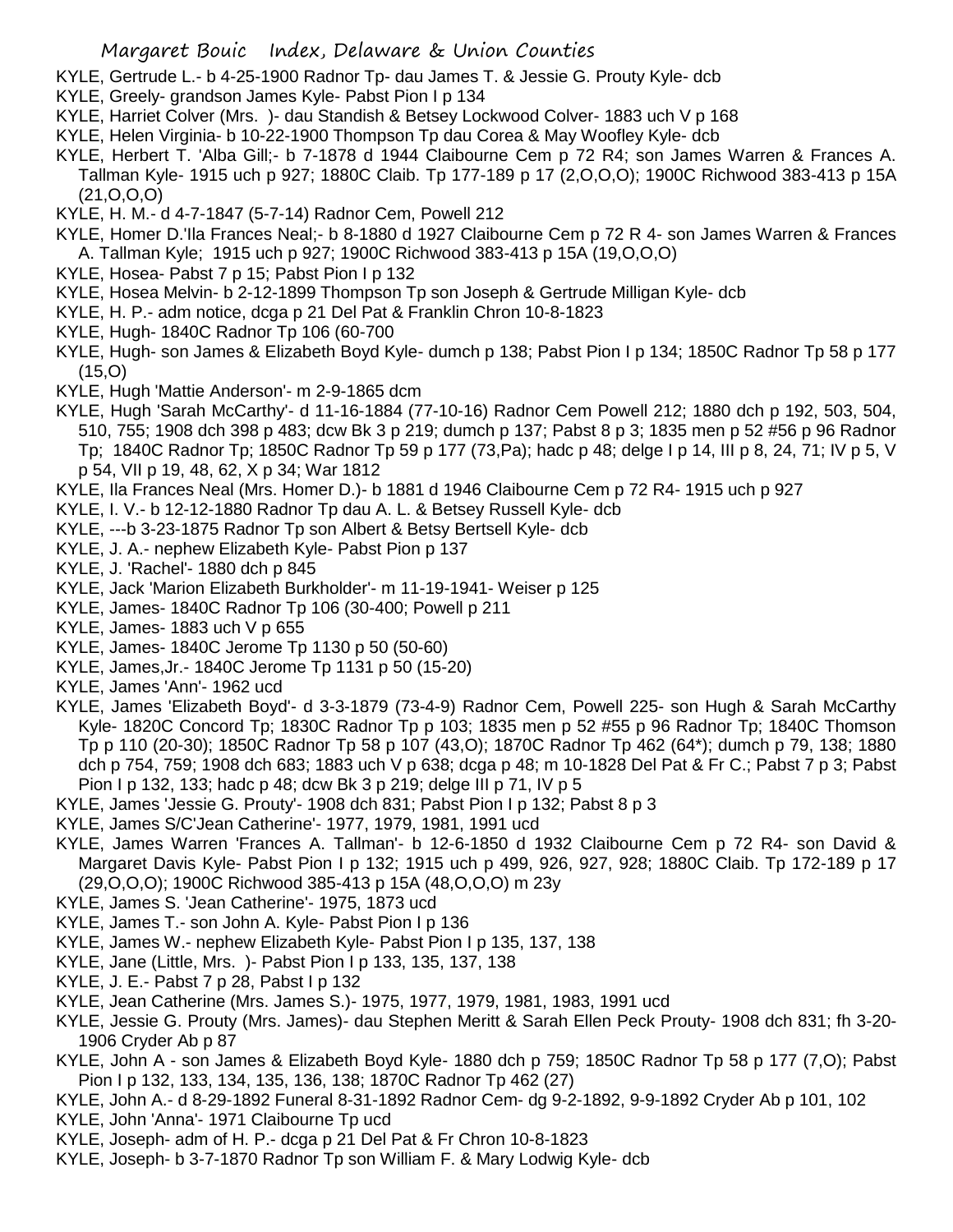KYLE, Julia A. (Tracy, Mrs. Elias)- m 9-10-1840 dcm

- KYLE, Katie (Mrs. Nicholas)- b 9-1844- 1870C Marysville-Paris Tp 257-259 p 29 (25 Hesse Demstadt); 1880C Marysville 484-531 p 38 (35,Ger,Ger,Ger); 1900C Marysville 20 p 1B (55,Ger,Ger,Ger) m 37y, 1 ch
- KYLE, Kenneth David 'Freda M.'- b 8-24-1908 d 4-26-1977 Claibourne Cem p 99 R12; son Homer D. & Ila Frances Neal Kyle- Kyle; 1915 uch p 927; 1971, 1973, 1975, 1977, 1991 ucd
- KYLE, Kenyon C.-b 1968 (22-1990) son Dan B. & Patricia Jane Ransome- 1985 uch p 145; Kyle- Kyle; Ransome; 1973, 1975, 1977, 1979, 1981, 1983 ucd
- KYLE, Kim- b 1967 ch James S. & Jean Catherine Kyle- 1975, 1979, 1981, 1983, 1991 ucd
- KYLE, Laura E.- dau Elias & Ellen J. Jones Kyle- 1883 uch V p 638; 1880C Claibourne Tp 202-214 p 20 (13,O,O,O)
- KYLE, Lawrence E.- son Watt W. Kyle- Kyle
- KYLE, Lenora- 1870C Radnor Tp 462 (20)
- KYLE, Lucy M.- dau Elias & Ellen J. Jones Kyle- 1883 uch V p 638; 1880C Claibourne Tp 202-214 p 20 (11,O,O,O)
- KYLE, Lucy (Park, Mrs. Oscar)- Kyle; Park
- KYLE, Lulu- b 5-3-1882 Radnor Tp dau John A. & Susan Griffith Kyle- dcb
- KYLE, Margaret Davis (Mrs. David)(Dilsaver, Mrs. Adam)- m 3-30-1837 dcm d 1902- 1883 uch V p 616; 1915 uch p 926; Pabst Pion I p 132; 1850C Radnor Tp 177 (31,O)
- KYLE, Margaret G. (Williams, Mrs. Timothy J.)- 1883 uch V p 655; dau James Kyle
- KYLE, Marion Elizabeth Burkholder (Jacobs, Mrs. ReRoy)(Mrs. Jack)- b 11-14-1897 m(1) 6-29-1918 (2) 11-
- 19-1941 dau John Henry Burkholder- Weiser p 125
- KYLE, Mary- 1870C Radnor Tp 461 (30)
- KYLE, Mary (Bratton, Mrs. James W.)- dau Hugh Kyle- dcw Bk 3 p 219
- KYLE, Mary Jane- dau James & Elizabeth Boyd Kyle- 1850C Radnor Tp 58 p 177 (3,O)
- KYLE, Mary Jane Rager (Mrs. Frank Wallace)- b 10-28-1925 m 6-22-1946 dau Bryan Whittier & Gladys Opal Weiser Rager- Weiser p 650
- KYLE, Mary L. Lodwig (Mrs. William T.)- m 11-2-1864 dcm
- KYLE, Mary (Mrs. William T.)- b 12-26-1839 d 9-15-1893 Radnor Cem, Powell 224
- KYLE, Mattie Anderson (Mrs. Hugh)- m 2-9-1865 dcm
- KYLE, Maude Margaret (Roberts, Mrs. Jess L.)- b 3-10-1888 d 1-24-1977 Claibourne Cem- dau William Albert & Betsy Russell Kyle- Kyle; dcb late
- KYLE, Mildred Christian- b 5-5-1901 Marion Co Ric Tp dau Herbert T. & Alba Gill Kyle- dcb; 1915 uch p 927; opc 627; Claibourne Cem p 99 R12
- KYLE, Nancy A. (Jones, Mrs. Edward E.)- m 11-25-1865 dcm dau James Kyle- Pabst Pion p 134
- KYLE, Nancy Ann- dau James & Elizabeth Boyd Kyle- 1850C Radnor Tp 58 p 177 (11,O)
- KYLE, Nancy K.- dau Kenneth D. Kyle- Kyle
- KYLE, Nancy M. (Needles, Mrs. Archibald C.Sr.)- b 5-12-1803 m 4-20-1823 d 8-27-1846 ped Leora Hatton Betsch 23; delge III p 53; 1880 dch p 845; dau J. & Rachel Kile
- KYLE, Nathan Dane- son Dan B. & Patricia Jane Ransome Kyle- 1985 uch p 145; (19-1990); Kyle
- KYLE, Neal- b 1906 d 1936 Claibourne p 71 R2
- KYLE, N. H.- 1883 uch IV p 458
- KYLE, Nicholas 'Katie'-b 9-1839- 1870C Marysville -Paris Tp 257-259 p 29 (31,Hesse Dermstadt); 1880C Marysville 484-531 p 38 (42,Ger,Ger,Ger); 1900C Marvysille 20 p 1B (60, Ger,Ger,Ger)
- KYLE, Patricia Jane Ransome (Mrs. Dan B.)- dau Abram W. & Ruth Shields Ransome- 1985 uch p 145, 174; 1991 ucd
- KYLE, Paul Emmett- b 3-5-1890 Rad. Tp son John A. & Susay Griffiths Kyle- dcb
- KYLE, Pauline (Zoller, Mrs. )- dau Watt W. Kyle- Kyle
- KYLE, Polly- dau Hugh & Sarah McCarthy Kyle- dumch p 137
- KYLE, Priscilla (Walters, Mrs. Abraham)- m 3-26-1854 ucm 2106, unec VIII p 20
- KYLE, Rachel (Mrs. J.)- 1880 dch p 845
- KYLE, R. D. S.- dau---Radnor Cem Powell 212
- KYLE, Rebecca Darrah- dau David Kyle- dcw Bk 3 p 385, Bk 4 p 201; Pabst Pion I p 132; 1850C Radnor Tp 59 p 177 (14,O)
- KYLE, Rebecca (Mrs. David)- d 8-30-1836 (21-6-12) Radnor Cem Powell 212
- KYLE, Rebecca Lee- b 7-26-1951 dau Frank Wallace & Mary Jane Rager Kyle- Weiser p 651
- KYLE, Roxy- b 7-4-1895 Thompson Tp dau J. E. & Girtie Milligan Kyle- dcb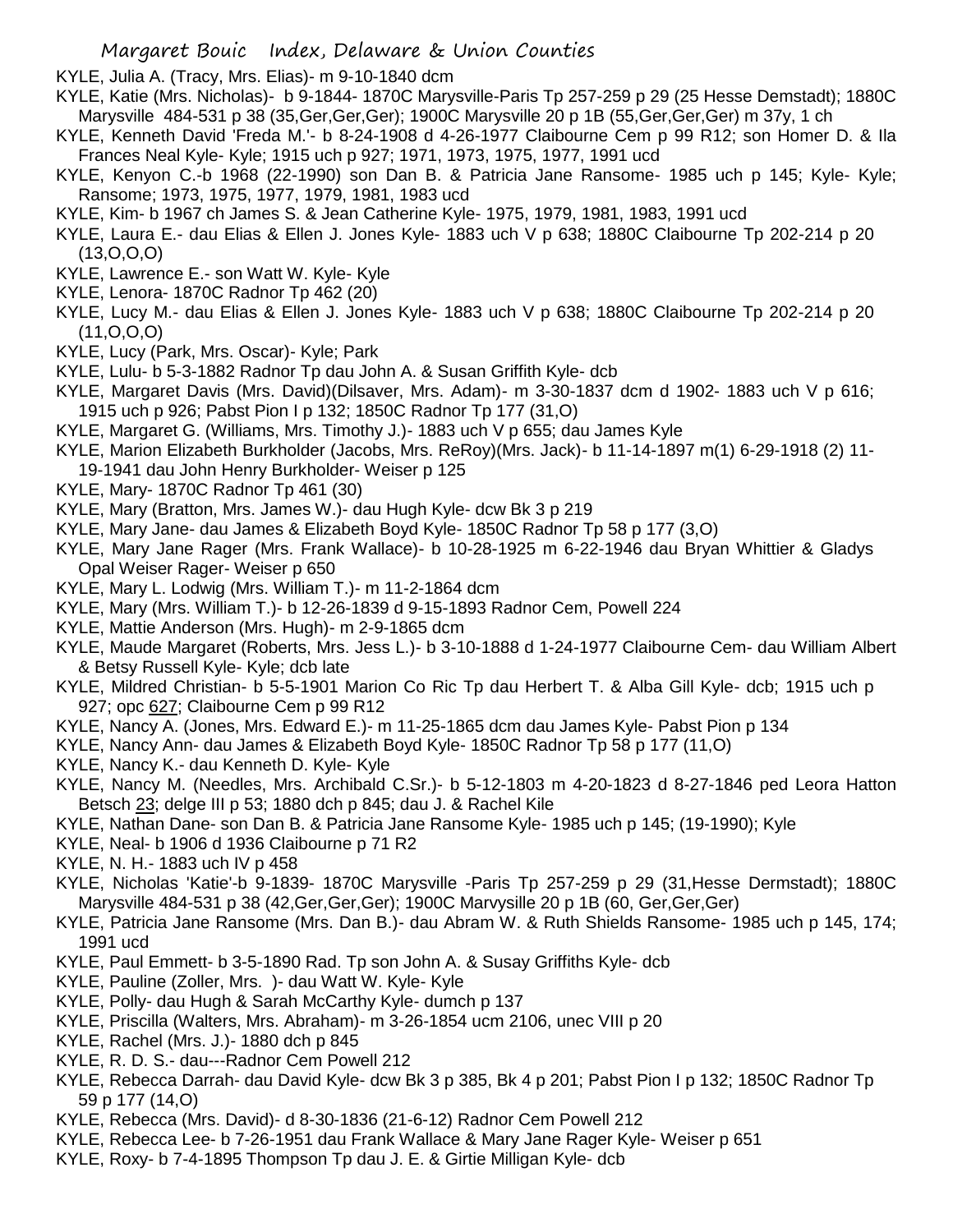- KYLE, Capt. Samuel B.- McKitrick p 192
- KYLE, Sarah (Harter, Mrs. )- dau Hugh Kyle- dcw Bk 3 p 219
- KYLE, Sarah (Mrs. Hugh)- d 9-21-1812 (33y20d) Radnor Cem Powell 212
- KYLE, Sarah- dau Hugh & Sarah McCarthy Kyle- dumch p 137
- KYLE, Sarah M.(Hughes, Mrs. Evan)- m 3-10-1859 dcm- dau David & Margaret David Kyle- Pabst Pion p 132; 1850C Radnor Tp 67 p 177 (11,O)
- KYLE, Sarah- dau James & Elizabeth Boyd Kyle- 1850c Radnor Tp 58 p 177 (20,O)
- KYLE, Sarah (Mrs. James)- b 1807 (68) Radnor Cem Powell 212, 218
- KYLE, Sherie b 1962/1 ch James S. & Jean Catherine Kyle- 1975, 1979 ucd
- KYLE, Sarah McCarthy (Mrs. Hugh)- dumch p 137
- KYLE, Sarah (McCarthney, Mrs. )- dau David Kyle- dcw Bk 3 p 385
- KYLE, Sarah M. (Hughes, Mrs. Evan E.)- m 3-10-1859 dcm; Pabst Pion I p 132
- KYLE, Sarah (Penry, Mrs. John)- m 6-13-1861 dcm -dau James Kyle- Pabst Pion I p 134
- KYLE, Simon- d 5-25-1863 1883 uch IV p 491
- KYLE, S. J.- d 9-21-1847 (3-10-7) Radnor Cem Powell 212
- KYLE, Stanley 'Gertrude Hawkins'- Maugans Anc p 193
- KYLE, Susan Denise- b 2-3-1956 dau Frank Wallace & MaryJane Rager Kyle- Weiser p 651
- KYLE, Susan Griffiths (Mrs. )- dau Thomas & Mary Jones Griffiths- delge IV p 64; dg 3-8-1904 Cryder Ab p 230
- KYLE, Susan (Petticord, Mrs. David)- m 9-12-1948 dcm dau James Kyle- Pabst Pion I p 134
- KYLE, Vivian (Marshall, Mrs. Lester R.)- b 1900 d 1986 Claibourne Cem p 102 R18
- KYLE, W. A.- nephew Elizabeth Kyle- Pabst Pion p 135, 137, 138
- KYLE, Walker R.- 1870C Radnor Tp 461 (32\*)
- KYLE, Warren Neal- son Homer D. & Ila Frances Neal Kyle- 1915 uch p 927
- KYLE, Watkin- b 8-10-1877 Radnor Tp son Albert & Betsy Russel Kyle- dcb
- KYLE, Watt W.- d 6-8-1960 bur Prospect- Kyle
- KYLE, ---(Miller, Mrs. Albert)- sister Watt W. Kyle- Kyle
- KYLE, ---(Davis, Mrs. John)- sister Watt W. Kyle- Kyle
- KYLE, ---(Evans, Mrs. Charles)- sister Watt W. Kyle- Kyle
- KYLE, ---(Roberts, Mrs. Jesse)- sister Watt W. Kyle- Kyle
- KYLE, William Albert 'Betsy Russell'- d 1914 son David & Margaret David Kyle- Pabst Pion I p 132; dcw Bk 3 p 385; 1850C Radnor Tp 67 p 177 (2,O); 1870C Rdnor Tp 461 (22\*); Kyle
- KYLE, William- brother-in-law of Miss Elinor Ludwrick- teacher, dg 2-16-1894, Cry Ab p 154
- KYLE, William- 1883 uch IV p 534
- KYLE, William- son James Kyle- Pabst Pion I p 133, 134
- KYLE, William F.- son James & Elizabeth Boyd Kyle- 1850C Radnor Tp 58 p 177 (11,O)
- KYLE, William T.- nephew Elizabeth Kyle- Pabst Pion I p 1135, 137, 138
- KYLE, William T. 'Mary L. Lodwig'- b 7-9-1838 m 11-2-1864 dcm d 10-8-1921 Civil War, Radnor Cem, Powell 224; 1908 dch 398
- KYLER, Elva (Stover, Mrs. Herbert Elisha)- Weiser p 622KYLER, Harry A.- b 8-1887- 1900C Jackson Tp 178- 180 p 8B (12,O,Pa,O) lived with Ann Cheney
- KYLER, Laura Dale (Stokes, Mrs. James Warren)- b 2-10-1938 m 111-21-1956- Weiser p 42
- KYLIN, John C.- 1980 dcd, Genoa Tp
- KYRE, Brenda- dau Galen Kyre- Kyre
- KYRK, Galen-son Pearl Kyre- Kyre
- KYRE, Galen Chris 'Jo Ann Walker'- m 6-19-1976 son Galen Kyre- Kyre
- KYRE, Jo Ann Walker (Mrs. Galen Chris)- m 6-19-1976- dau Ronald Walker- Kyre
- KYRE, Mildred C. (Colegrove, Mrs. Ross E.)- Cowgill p p 39
- KYRE, Ryan Christopher- b 3-1-1984 adopted son Galen Chris & Jo Ann Walker Kyre- Kyre
- KYRK, Anna E.- 1870C Oxford Tp 432 (17)
- KYRK, B. L.- b 4-23-1872 Oxford Tp dau James & Caroline Clark Kyrk- dcb
- KYRK, Caroline- 1870C Oxford Tp 432 (30)
- KYRK, Chella Mathews (Mrs. Homer)(Smith, Mrs. Rex)- b 1886 d 1954- Freshwater p 206
- KYRK, Cora L.- 1870C Oxford Tp432 (4)
- KYRK, David- 1870C Marlborough Tp 408 (14)
- KYRK, David Arthur- b 1903 d 1918- Marlborough Cem p 192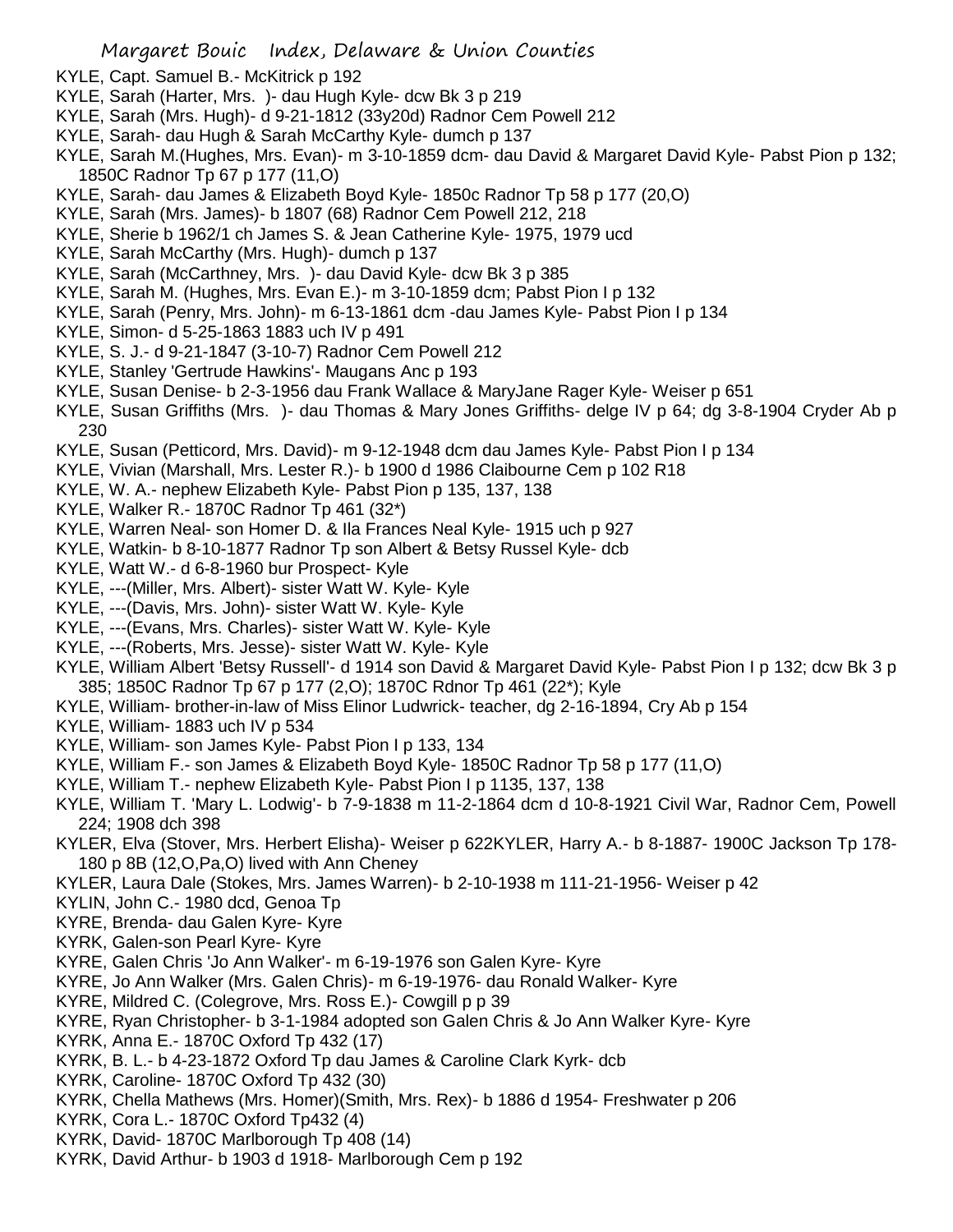KYRK, David C. 'Esther McWilliams'- b 2-5-1824 d 1-28-1909- Marlborough Cem p 179- son David & Esther Clark Kyrk- delge IX p 21, 81, X p 41; 1870C Oxford Tp 432 (45\*)

- KYRK, David 'Esther Clark'- b 2-18-1792 Orange Co, NY m 8-1-1816 Winsor Corners Cem, Powell 194; delge IX p 21, X p 41; War of 1812, Rev War; 1870C Oxford Tp 432 (77\*); dg 5-15-1880, Cryder Ab p 44
- KYRK, David- 1880 dch p 538; 1908 dch 476; mt 8-15-1860 Delaware Co (69), delge VIII p 7 Oxford Tp KYRK, Mrs. David- delge VIII p 7, 1826
- KYRK, Dawn- b 4-21-1886 Oxford Tp dau Luther & Ella Thompson Kyrk- dcb
- KYRK, Dolphus S.- 1870C Oxford Tp 432 (15)
- KYRK, Elizabeth B.- b 10-22-1879 Scioto Tp dau M. N. & Maria L. Degood Kyrk- dcb
- KYRK, Elmer E.'Julia A. Phillips'- m 4-21-1888 dg 12-8-1893, Cry Ab p 142; 1870C Oxford Tp 432 ()
- KYRK, Emma J.- 1870C Oxford Tp 432 (3)
- KYRK, Esther- 1870C Oxford Tp 432 (44)
- KYRK, Esther Clark (Mrs. David)- b c 1789 m 8-1-1816 d 8-6-1870 (81y26d Winsor Corners Cem, Powell p 194; dauy James Clark- dg 5-15-1880, Cry Ab p 44 delge IX p 21, X p 41; 1870C Oxford Tp 432 (80)
- KYRK, Esther McWilliams (Mrs. David C.)- b 1825 d 1900 Marlborough Cem p 179
- KYRK, Harley 'Viva R.'- b 10-2-1878 d 1949 Marlborough Cem p 192-son A. & O. Forest Kyrk, dcb
- KYRK, ---(Fish, Mrs. Edwin)- dau Harley & Viva R. Kyrk- Kyrk
- KYRK, Hazel- 11-19-1886 Marlborough Tp dau elmer E. & Jane Benedict Kyrk- dcb
- KYRK, Homer- b 9-28-1880 Oxford Tp d 1926 Marlborough Cem p 191- son A & Jane Fourk Kyrk- dcb
- KYRK, Homer 'Chella Mathews'- Freshwater p 206
- KYRK, Isaac R.- b 1825 son David & Esther Clark Kyrk- delge IX p 21, 81, X p 41
- KYRK, Isadora- 1870C Oxford Tp 432 (8)
- KYRK, James- delge VIII p 7, 1826
- KYRK, James F.- b 1820 son David & Esther Clark Kyrk- d Monday, Ashley (85) dg 2-4-1902, Cry Ab p 122; delge IX p 21, 81, X p 41; 1870C Oxford Tp 432 (50\*)
- KYRK, Joel L. R.- 1870C Oxford Tp 432 (11)
- KYRK, Julia A. Phillips (Mrs. Elmer E.)- b 5-13-1871 m 4-21-1888 d 11-29-1893 (22-6-16) dg 12-8-1893 Cry Ab p 142
- KYRK, Juliana- query- delge IX p 21
- KYRK, Leah Belle 9Markle, Mrs. )- b 11-17-1903 Ashley- dau Leroy B. & Loal Blanche Vining Kyrk- dcb late
- KYRK, Leroy B. 'Loal Blanche'- dcb late (Leah Belle)
- KYRK, L H.- son Harley & Viva R. Kyrk- Kyrk
- KYRK, Loal Blanche (Mrs. Leroy B.)- dcb late (Leah Belle)
- KYRK, Lydia Jane- b 1829 (11m6d) Winsor Corners Cem, Powell 193- dau David & Esther Clark Kyrk
- KYRK, Lucille (Martin, Mrs. Ivan I.)- b 7-19-1907 m 1922 d 9-19-1932 Marlborough Cem p 191- dau Homer & Chella Mathews Kyrk- Freshwater p 206
- KYRK, Luther- b 1859 d 1932- Marlborough Cem p 179; 1870C Oxford Tp 432 (10)
- KYRK, Murray-b 3-3-1906 d 6-21-1963 (57) Marlborough Cem- son Homer & Stella/Chella Mathews Kyrk-Kyrk; Freshwater 206; Kyrk
- KYRK, Ruben A.- Sunbury p 95
- KYRK, Rhoda McWilliams (Mrs. William H.)- m 11-8-1838 dcm
- KYRK, Stella Matthews (Mrs. )- b 1886 d 3-1854 (67) Marlborough Cem p 191; dg 3-14-1954
- KYRK, Viva H. (Mrs. Harley)- b 1876 d 8-22-1961 (84) Marlborough Cem p 192Kyrk
- KYRK, William- 1870C Oxford Tp 432 (19)
- KYRK, William H.- b 1818 delge IX p 21, 81, X p 41
- KYRK, William R. 'Rhoda McWilliams'- m 11-8-1838 dcm
- KYSER, Jacob- delge VIII p 8, 1826
- KYSER, William- dcga p 34 Del Patron & Frank Chron 5-25-1826
- KYVIK, Kristian 'Ruth H. Martin'- m 11-5-1920- Freshwater p 103
- KYVIK, Ruby Jean- b 8-31-1932 dau Kristian & Ruth H. Martin Kyvik- Freshwater p 103
- KYVIK, Ruth Christine- b 11-7-1931 dau Kristian & Ruth H. Martin Kyvik- Freshwater p 103
- KYVIK, Ruth H. Martin (Mrs. Kristian)- b 5-9-1899 m 11-5-1920 dau George B. & Ruby Ora Leavey Martin-Freshwater p 103
- KYZERTEL, Frank- son William & Jane Kyzertel- 1880C York Tp 115 p 11 (7.P.P.P)
- KYZERTEL, Hester A.- dau William & Jane Kyzertel- 1880C York Tp 115 p 11 (10,O,O,O)